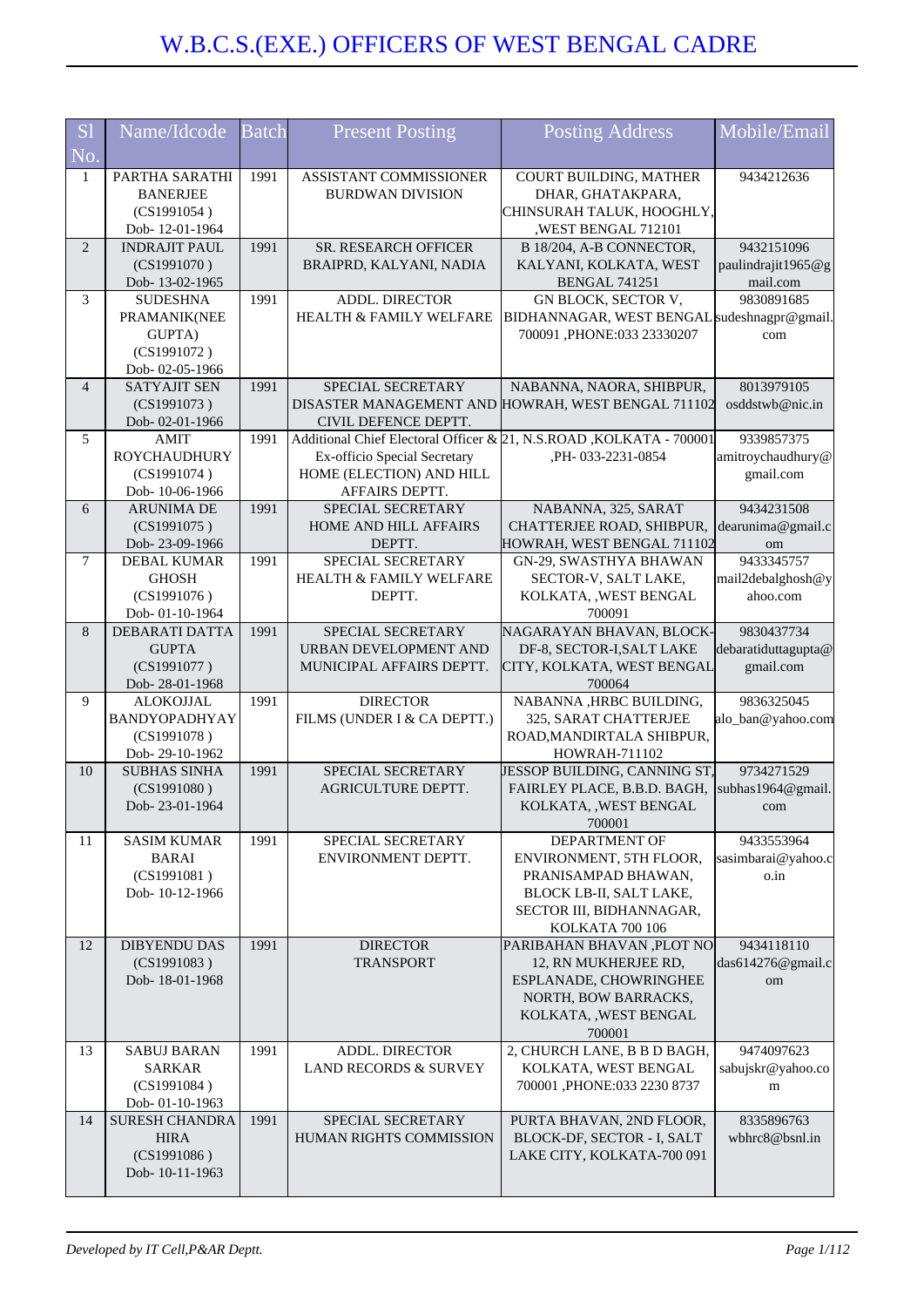| <b>S1</b><br>No. | Name/Idcode                                                              | <b>Batch</b> | <b>Present Posting</b>                                                                                                    | <b>Posting Address</b>                                                                                                                                 | Mobile/Email                                         |
|------------------|--------------------------------------------------------------------------|--------------|---------------------------------------------------------------------------------------------------------------------------|--------------------------------------------------------------------------------------------------------------------------------------------------------|------------------------------------------------------|
| 15               | <b>TAPAS KUMAR</b><br><b>BAGCHI</b><br>(CS1991088)<br>Dob- 09-07-1969    | 1991         | <b>SECRETARY</b><br><b>GTA</b>                                                                                            | OFFICE OF THE GTA , PO+DIST-<br><b>DARJEELING</b>                                                                                                      | 9434956375                                           |
| 16               | MRIGANKA BISWAS<br>(CS1991090)<br>Dob-01-01-1963                         | 1991         | <b>MANAGING DIRECTOR</b><br><b>W.B. MINORITIES</b><br>DEVELOPMENT & FINANCIAL<br>CORPORATIO LTD.(UNDER MA<br>& ME DEPTT.) | NABANNA, 325, SARAT<br>CHATTERJEE ROAD,<br><b>HOWRAH-711102</b>                                                                                        | 9432532995<br>mriganka867@gmail<br>.com              |
| 17               | SITAL CHANDRA<br><b>MONDAL</b><br>(CS1991091)<br>Dob-12-10-1965          | 1991         | SPECIAL SECRETARY<br><b>LABOUR DEPTT.</b>                                                                                 | DEPARTMENT OF LABOUR,<br><b>GOVERNMENT OF WEST</b><br>BENGAL, 12TH FLOOR, N.S.<br>BUILDING, BLOCK-A, 1, , KIRAN<br>SHANKAR ROY ROAD,<br>KOLKATA-700001 | 8617259428<br>smdl2013@gmail.co<br>m                 |
| 18               | <b>KRISHNA MARDI</b><br>(CS1991092)<br>Dob-21-11-1963                    | 1991         | <b>JOINT SECRETARY</b><br><b>HEALTH &amp; FAMILY WELFARE</b><br>DEPTT.                                                    | GN BLOCK, SECTOR V,<br>BIDHANNAGAR, WEST BENGAL krishnamardi1984@<br>700091                                                                            | 9432863702<br>gmail.com                              |
| 19               | <b>SONAM WANGDI</b><br><b>BHUTIA</b><br>(CS1991093)<br>Dob-25-05-1968    | 1991         | <b>COMMISSIONER</b><br>SILIGURI MUNICIPAL<br><b>CORPORATION</b>                                                           | <b>BAGHAJATIN RD, HAKIM PARA,</b><br>SILIGURI, WEST BENGAL 734001 sonam.wb@gmail.co                                                                    | 9733380198<br>m                                      |
| 20               | <b>CHANDANI TUDU</b><br>(CS1991094)<br>Dob-14-04-1967                    | 1991         | SPECIAL SECRETARY<br>HIGHER EDUCATION DEPTT.                                                                              | <b>BIKASH BHABAN , SALT LAKE</b><br><b>KOLKATA</b>                                                                                                     | 9475112122<br>ctbiswas@gmail.co<br>m                 |
| 21               | <b>ATANU KUMAR</b><br><b>RAY</b><br>(CS1992069)<br>Dob-27-02-1965        | 1992         | SPECIAL SECRETARY<br>FISHERIES DEPTT.                                                                                     | IT TOWER, 7TH & AMP; 8TH<br>FLOOR, 31-GN BLOCK, SECTOR-<br>V, SALT LAKE, KOLKATA, WEST<br><b>BENGAL 700091</b>                                         | 9474625753<br>atanu.kumar.ray@g<br>mail.com          |
| 22               | <b>KUMARJIB</b><br><b>CHAKRABORTY</b><br>(CS1992070)<br>Dob-06-03-1964   | 1992         | SPECIAL SECRETARY<br>A.R.D. DEPTT.                                                                                        | PRANI SAMPAD BHAVAN, LB-2,<br>SECTOR-III, SALT LAKE CITY,<br>KOLKATA, WEST BENGAL<br>700106                                                            | 9433032600<br>kumarjib@yahoo.co.<br>in               |
| 23               | PRASENJIT HANS<br>(CS1992073)<br>Dob- 31-12-1967                         | 1992         | SPECIAL SECRETARY<br>TRANSPORT DEPTT.                                                                                     | PARIBAHAN BHABAN, 12, R.N.<br>MUKHERJEE ROAD,<br>KOLKATA-700001                                                                                        | 9433039876<br>prasenjithans@gmail<br>.com            |
| 24               | <b>SUSANTA KUMAR</b><br><b>ADHIKARI</b><br>(CS1992075)<br>Dob-22-02-1967 | 1992         | SPECIAL SECRETARY<br><b>HOME AND HILL AFFAIRS</b><br>DEPTT.                                                               | NABANNA (14TH FLOOR), 325,<br>SARAT CHATTERJEE ROAD,<br>SHIBPUR, HOWRAH-711102                                                                         | 9434990555<br>susantaadhikar@yah<br>oo.co.in         |
| 25               | <b>SOMNATH DEY</b><br>(CS1992076)<br>Dob- 07-09-1964                     | 1992         | MUNICIPAL COMMISSIONER<br>K.M.C.                                                                                          | OFFICE OF THE KMC, KOLKATA                                                                                                                             | 9433761188                                           |
| 26               | <b>SUKTISITA</b><br><b>BHATTACHARYA</b><br>(CS1992077)<br>Dob-28-06-1965 | 1992         | PROGRAMME OFFICER, BRGF IN<br>THE RANK OF SPECIAL<br><b>SECRETARY</b><br>PANCHAYAT & R.D. DEPTT.                          | MAIN BUILDING, 6TH TO 10TH<br>FLOORS, 7, HC BLOCK, SECTOR<br>III, BIDHANNAGAR, KOLKATA,<br>,WEST BENGAL 700106                                         | 9433841268<br>suktisita@gmail.co<br>m                |
| 27               | <b>SHAKIL AHMED</b><br>(CS1992078)<br>Dob-21-06-1969                     | 1992         | SPECIAL SECRETARY<br><b>MINORITY AFFAIRS &amp;</b><br>MADRASAH EDUCATION<br>DEPTT.                                        | NABANNA 325, SARAT<br><b>CHATTERJEE</b><br>ROAD, HOWRAH-711102, PHN -<br>22232962                                                                      | 9433154182<br>shakil1969up@hotm<br>ail.com           |
| 28               | MEGHNAD DE<br>(CS1992079)<br>Dob-07-09-1963                              | 1992         | SPECIAL SECRETARY<br>MICRO, SMALL AND MEDIUM<br><b>ENTERPRISES AND TEXTILES</b><br>DEPTT.                                 | HEMANTA BASU BHAVAN, 4TH<br>FLOOR, 12, B.B.D BAG<br>,KOLKATA-700001, PH-22239936                                                                       | 9903578438<br>megh2009d@gmail.<br>com                |
| 29               | <b>CHAITALI</b><br><b>CHAKRABARTI</b><br>(CS1992080)                     | 1992         | SPECIAL SECRETARY<br><b>HEALTH &amp; FAMILY WELFARE</b><br>DEPTT.                                                         | GN-29, SWASTHYA BHAWAN<br>SECTOR-V, SALT LAKE,<br>KOLKATA, , WEST BENGAL -                                                                             | 9433208579<br>chaitalichakrabarti@<br>rediffmail.com |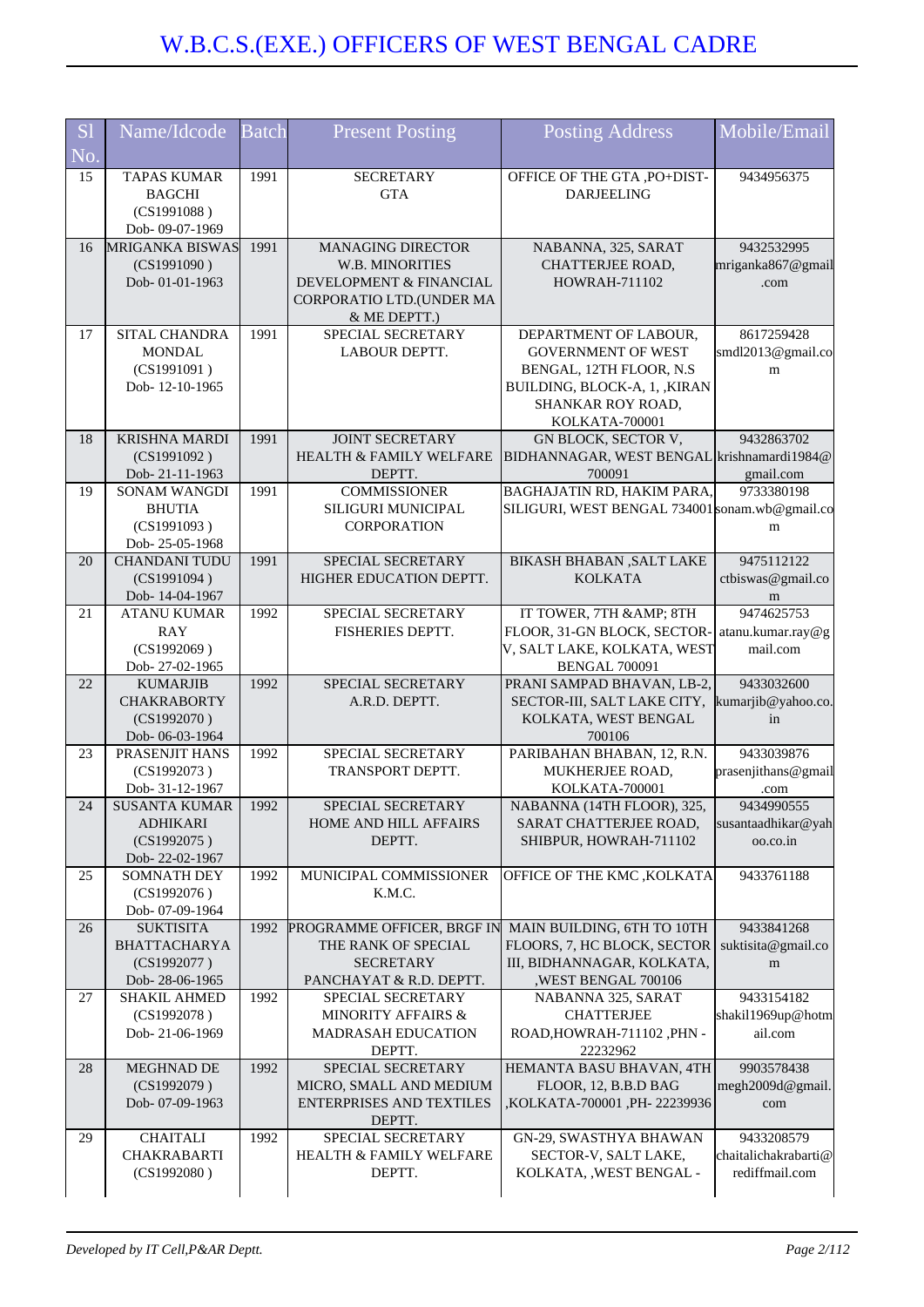| <b>S1</b> | Name/Idcode                            | <b>Batch</b> | <b>Present Posting</b>                          | <b>Posting Address</b>                                                      | Mobile/Email                     |
|-----------|----------------------------------------|--------------|-------------------------------------------------|-----------------------------------------------------------------------------|----------------------------------|
| No.       |                                        |              |                                                 |                                                                             |                                  |
| 30        | Dob-24-03-1970<br><b>DEBJANI DATTA</b> | 1992         | <b>MANAGING DIRECTOR</b>                        | 700091<br>HEMANTA BASU BHAVAN, 4TH                                          | 9433643571                       |
|           | (CS1992081)                            |              | P.B. RESHAM SHILPI                              | FLOOR, 12, B.B.D BAG,                                                       | debjnidatta69@gmai               |
|           | Dob-05-12-1969                         |              | SAMABAYA MAHASANGHA                             | KOLKATA-700001,                                                             | 1.com                            |
|           |                                        |              | LTD(UNDER M.S. AND M.E. & T                     |                                                                             |                                  |
|           |                                        |              | DEPTT.)                                         |                                                                             |                                  |
| 31        | <b>ASITA MISHRA</b>                    | 1992         | SPECIAL SECRETARY                               | KDS PLACE, 19, CIT RD, SECTOR                                               | 9775000336                       |
|           | (CS1992082)                            |              | FORESTS DEPTT.                                  | III, BENIAPUKUR, KOLKATA,                                                   | jabamisra6@gmail.c               |
|           | Dob-06-08-1970                         |              |                                                 | ,WEST BENGAL 700014                                                         | om                               |
| 32        | <b>SUDEEP MITRA</b><br>(CS1992083)     | 1992         | SPECIAL SECRETARY<br>P & A. R. DEPTT.           | NABANNA ,325 SARAT<br><b>CHATTERJEE ROAD, HOWRAH</b>                        | 9933725430<br>sudeepmitra@yahoo. |
|           | Dob-22-02-1967                         |              |                                                 | 711102                                                                      | com                              |
| 33        | <b>ASHOKE KUMAR</b>                    | 1992         | SPECIAL SECRETARY                               | 11A, MIRZA GALLIB STREET,                                                   | +918334982555                    |
|           | <b>DAS</b>                             |              | WRI & D DEPTT.                                  | BLOCK - A , KHADYA BHAWAN                                                   | ashokejan@gmail.co               |
|           | (CS1992084)                            |              |                                                 | COMPLEX, KOLKATA-87                                                         | m                                |
|           | Dob-02-01-1963                         |              |                                                 |                                                                             |                                  |
| 34        | <b>ARUNDHATI</b><br><b>SARKAR</b>      | 1992         | SPECIAL SECRETARY                               | BIDHANNAGAR, BLOCK-DJ 4,<br>4TH AND 5TH FLOOR, SALT                         | 7596992787<br>arundhati66sarkar@ |
|           | (CS1992085)                            |              | PASCHIMANCHAL UNNAYAN<br>AFFAIRS DEPTT.         | LAKE CITY , KOLKATA-91, PH-                                                 | gmail.com                        |
|           | Dob-23-04-1966                         |              |                                                 | 23212134                                                                    |                                  |
| 35        | <b>MUKESH KUMAR</b>                    | 1992         | SPECIAL SECRETARY                               | BLOCK A, 3RD FLOOR, NEW                                                     | 9433035152                       |
|           | <b>SINGH</b>                           |              | YOUTH SERVICES DEPTT.                           | SECRETARIAT BUILDING, 1,                                                    | mukesh.ccu@gmail.                |
|           | (CS1992087)                            |              |                                                 | KIRON SANKAR ROY ROAD,                                                      | com                              |
|           | Dob-10-09-1965                         |              |                                                 | KOLKATA - 700 001 ,PH- 22109206                                             |                                  |
| 36        | <b>SAGAR NATH</b><br><b>SINHA</b>      | 1992         | DIRECTOR IN THE RANK OF<br>SPECIAL SECRETARY    | <b>BIKASH BHAVAN, EAST BLOCK,</b><br>5TH FLOOR, SALT LAKE,                  | 9434723170<br>sagarsinha_2007@re |
|           | (CS1992088)                            |              | <b>LIBRARY SERVICES</b>                         | KOLKATA, WEST BENGAL                                                        | diffmail.com                     |
|           | Dob-17-03-1963                         |              |                                                 | 700091                                                                      |                                  |
| 37        | <b>BIJIT KUMAR DHAR</b>                | 1992         | ADDL. CEO                                       | BAMALORRIE, 21.N.S.ROAD,                                                    | 9830682334                       |
|           | (CS1992089)                            |              | HOME(C & E) DEPTT.                              | ,KOL-700001                                                                 | dbijitkumar@gmail.               |
|           | Dob- 30-08-1965                        |              |                                                 | PLOT 3/C, LA BLOCK, SECTOR                                                  | com                              |
| 38        | UTPAL BHADRA<br>(CS1992090)            | 1992         | <b>CHIEF VIGILANCE OFFICER</b><br><b>WBPDCL</b> | III, BIDHANNAGAR, KOLKATA,                                                  | 9434169865<br>utpalbhadra2009@g  |
|           | Dob-02-07-1967                         |              |                                                 | WEST BENGAL 700098                                                          | mail.com                         |
| 39        | SRIKRISHNA KANT                        | 1992         | <b>JOINT SECRETARY</b>                          | BIKASH BHAWAN, SALT LAKE,                                                   | 9477152660                       |
|           | <b>SINGH</b>                           |              | <b>STATE VIGILANCE</b>                          | KOLKATA. 700091                                                             |                                  |
|           | (CS1992091)                            |              | COMMISSION, WEST BENGAL                         |                                                                             |                                  |
|           | Dob-24-02-1966                         |              |                                                 |                                                                             |                                  |
| 40        | <b>SIDDHARTHA</b><br><b>SANKAR</b>     | 1992         | SPECIAL SECRETARY<br>DISASTER MANAGEMENT AND    | NABANNA, NAORA, SHIBPUR,<br>HOWRAH, WEST BENGAL 711102 chakraborty.siddhart | 9434199193                       |
|           | <b>CHAKRABORTY</b>                     |              | CIVIL DEFENCE DEPTT.                            |                                                                             | hasankar@gmail.co                |
|           | (CS1992092)                            |              |                                                 |                                                                             | m                                |
|           | Dob-05-11-1965                         |              |                                                 |                                                                             |                                  |
| 41        | SOUMENDRA NATH                         | 1992         | SPECIAL SECRETARY TO CHIEF                      | NABANNA, 14TH FLOOR, 325,                                                   | 8697710001                       |
|           | <b>BANERJEE</b>                        |              | <b>MINISTER</b>                                 | <b>SARAT CHATTERJEE</b>                                                     | soumenbin@yahoo.c                |
|           | (CS1992093)<br>Dob-07-12-1964          |              | CHIEF MINISTERS OFFICE                          | ROAD, HOWRAH-711102                                                         | o.in                             |
| 42        | <b>AMITAVA SEN</b>                     | 1992         | SPECIAL SECRETARY                               | NABANNA, 325, SARAT                                                         | 9836164478                       |
|           | <b>GUPTA</b>                           |              | HOME AND HILL AFFAIRS                           | CHATTERJEE ROAD, SHIBPUR, sengupta-amitabha@                                |                                  |
|           | (CS1992094)                            |              | DEPTT.                                          | MANDIRTALA,                                                                 | yahoo.co.in                      |
|           | Dob-30-01-1966                         |              |                                                 | ,HOWRAH-711-102.                                                            |                                  |
| 43        | <b>SHAHRYAR SHIBLI</b>                 | 1992         | O.S.D.                                          | 32/1, B.B.D. BAG SOUTH,                                                     | 8777805539                       |
|           | (CS1992096)                            |              | YOUTH SERVICE & SPORTS<br>DEPTT.                | STANDARD BUILDING, ,2ND                                                     | shibli.shahryar@yah<br>oo.in     |
| 44        | Dob-28-03-1966<br>ANINDYA KUMAR        | 1992         | SPECIAL SECRETARY                               | FLOOR, KOLKATA-700001<br>DJ-4, 2ND AVENUE, CJ BLOCK,                        | 9433118087                       |
|           | <b>KAR</b>                             |              | <b>BACKWARD CLASSES</b>                         | SECTOR II, SALT LAKE CITY,                                                  | anindyakumarkar@g                |
|           | (CS1992098)                            |              | WELFARE DEPTT.                                  | KOLKATA, , WEST                                                             | mail.com                         |
|           | Dob-14-08-1969                         |              |                                                 | <b>BENGAL-700091</b>                                                        |                                  |
|           |                                        |              |                                                 |                                                                             |                                  |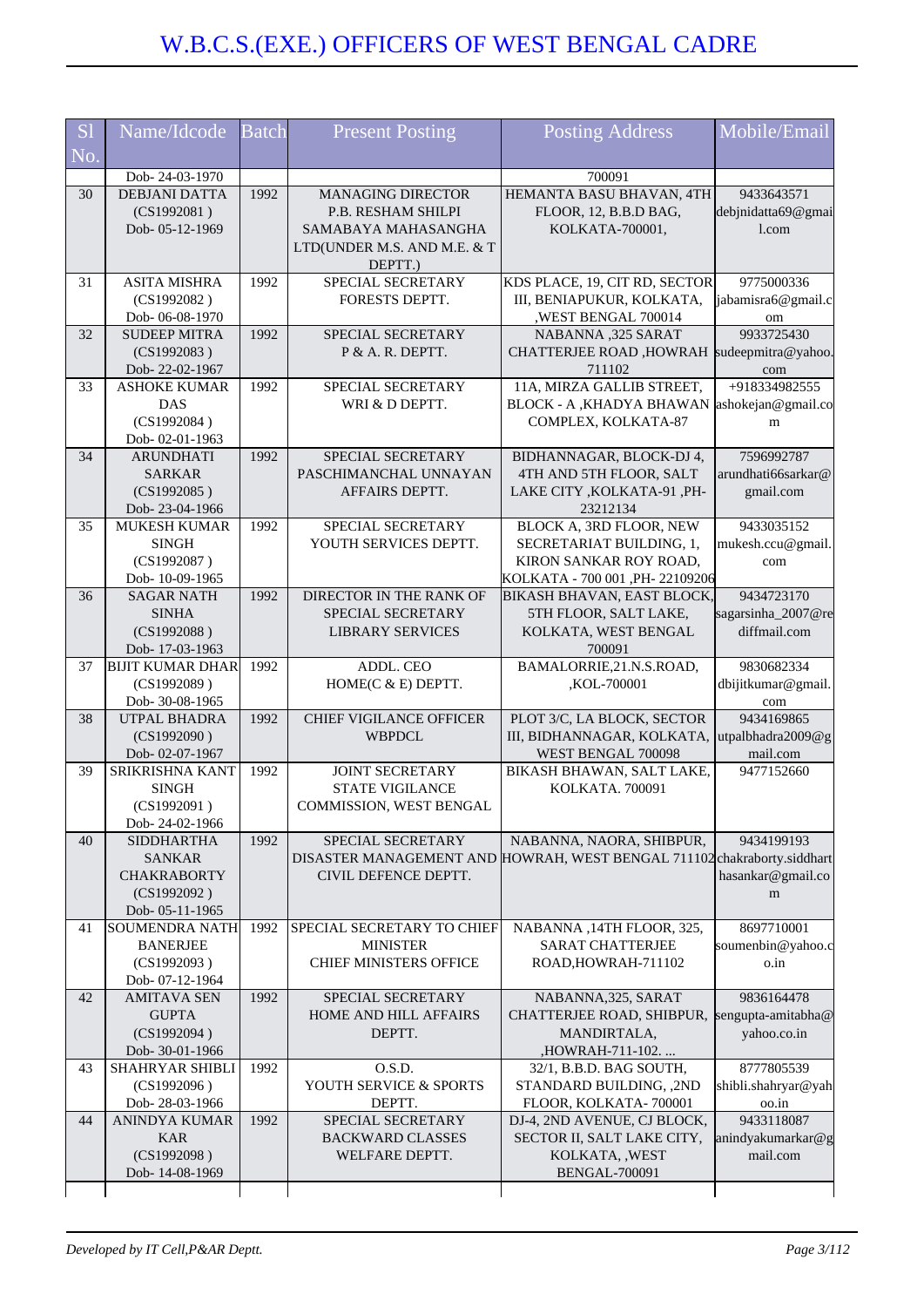| <b>S1</b><br>No. | Name/Idcode                                                               | Batch | <b>Present Posting</b>                                                                               | <b>Posting Address</b>                                                                                                                                                                 | Mobile/Email                                   |
|------------------|---------------------------------------------------------------------------|-------|------------------------------------------------------------------------------------------------------|----------------------------------------------------------------------------------------------------------------------------------------------------------------------------------------|------------------------------------------------|
| 45               | SOUMYAJIT DAS<br>(CS1992099)<br>Dob-17-12-1968                            | 1992  | JOINT SECRETARY<br>PANCHAYAT & R.D. DEPTT.                                                           | <b>JOINT ADMINISTRATIVE</b><br>BUILDING, 10TH FLOOR, BLOCK soumyabubai@gmai<br>HC WING B, PLOT NO 7,<br>SALTLAKE CITY, SECTOR-III<br>KOLKATA-700106.IDHAN<br>NAGAR ROAD, KOLKATA, WEST | 8420297062<br>1.com                            |
| 46               | PARNA CHANDA<br>(CS1992100)<br>Dob-23-07-1966                             | 1992  | <b>JOINT SECRETARY</b><br>WOMEN & CHILD DEV. &<br>SOCIAL WELFARE DEPTT.                              | <b>BENGAL 700091</b><br>5B, MAHARANI SWARNAMOYEE<br>RD, KOLKATA, WEST BENGAL<br>700009                                                                                                 | 9593492856                                     |
| 47               | <b>ASITBARAN</b><br><b>CHATTOPADHYAY</b><br>(CS1992102)<br>Dob-21-01-1963 | 1992  | SPECIAL SECRETARY<br>CO-OPERATION DEPTT.                                                             | NEW SECRETARIAT<br>BUILDING(4TH FLOOR),<br>1, K.S.ROY ROAD, KOLKATA,<br>,WEST BENGAL 700001                                                                                            | 8420909108<br>asitbaran08@yahoo.i<br>n         |
| 48               | <b>AMIT DATTA</b><br>(CS1992104)<br>Dob-21-10-1969                        | 1992  | SPECIAL SECRETARY<br>W.B. HANDICRAFT<br>DEV.CORPN.LTD.(MANJUSHA)                                     | TANTUJA BHAVAN, DD-18/4,<br>SECTOR-I, SALT LAKE CITY,<br>SALT LAKE CITY, KOLKATA,<br>WEST BENGAL 700064                                                                                | 9434800111<br>dym.amit@gmail.co<br>m           |
| 49               | <b>SAIKAT KUMAR</b><br><b>DUTTA</b><br>(CS1992105)<br>Dob-26-06-1965      | 1992  | SPECIAL SECRETARY<br>URBAN DEVELOPMENT AND<br>MUNICIPAL AFFAIRS DEPTT.                               | NAGARAYAN BHAVAN, BLOCK-<br>DF-8, SECTOR-I, SALT LAKE<br>CITY, KOLKATA, WEST BENGAL<br>700064                                                                                          | 9434238690<br>duttaksaikat@rediff<br>mail.com  |
| 50               | <b>SUBHAJIT</b><br><b>CHATTERJEE</b><br>(CS1992106)<br>Dob-19-10-1964     | 1992  | SPECIAL SECRETARY<br><b>LAND AND LAND REFORMS</b><br>AND REFUGEE RELIEF AND<br>REHABILITATION DEPTT. | 2, CHURCH LN, B.B.D. BAGH,<br>KOLKATA, WEST BENGAL<br>700001                                                                                                                           | 9433220030<br>sbchaterjee11@gmai<br>l.com      |
| 51               | <b>MEGHNA</b><br><b>BHATTACHARYA</b><br>(CS1992107)<br>Dob-18-08-1963     | 1992  | SPECIAL SECRETARY<br>BRAIPRD, KALYANI, NADIA                                                         | B 18/204, A-B CONNECTOR,<br>KALYANI, KOLKATA, WEST<br><b>BENGAL 741251</b>                                                                                                             | 9830533284<br>wbhousingboard@g<br>mail.com     |
| 52               | <b>SHANTA PRADHAN</b><br>(CS1992108)<br>Dob-12-03-1965                    | 1992  | SPECIAL SECRETARY<br>TOURISM DEPTT.                                                                  | NEW SECRETARIAT BUILDINGS,<br><b>KOLKATA</b>                                                                                                                                           | 9830825072                                     |
| 53               | <b>ANIMESH</b><br><b>BHATTACHARYA</b><br>(CS1992109)<br>Dob-18-11-1962    | 1992  | SPECIAL SECRETARY<br>URBAN DEVELOPMENT AND<br>MUNICIPAL AFFAIRS DEPTT.                               | NAGARAYAN BHAVAN, BLOCK-<br>DF-8, SECTOR-I, SALT LAKE<br>CITY, KOLKATA, WEST BENGAL<br>700064                                                                                          | 9874026904<br>ani.bhattacharya123<br>@yahoo.in |
| 54               | <b>ANINDYA</b><br><b>SENGUPTA</b><br>(CS1992110)<br>Dob-15-05-1966        | 1992  | SPECIAL SECRETARY<br>TRANSPORT DEPTT.                                                                | OFFICE OF THE TRANSPORT<br>DEPTT , PARIBAHAN BHAVAN,<br>KOLKATA-01                                                                                                                     | 9830291308<br>anindosengupta@ya<br>hoo.co.in   |
| 55               | <b>JITENDRA ROY</b><br>(CS1992111)<br>Dob-09-07-1966                      | 1992  | SPECIAL SECRETARY<br><b>AGRICULTURE DEPTT.</b>                                                       | NABANNA ,325, SARAT<br><b>CHATTERJEE</b><br>ROAD, HOWRAH-711102                                                                                                                        | 9433415479<br>jitendr_roy@rediffm<br>ail.com   |
| 56               | <b>DIPANKAR</b><br><b>MANDAL</b><br>(CS1992112)<br>Dob-20-11-1968         | 1992  | SPECIAL SECRETARY<br><b>CHIEF MINISTERS OFFICE</b>                                                   | OFFICE OF THE<br>CMO, NABANNA, SHIBPUR<br>,HOWRAH-711102                                                                                                                               | 9434400720<br>mdipankar68@gmail<br>.com        |
| 57               | <b>GAUTAM BISWAS</b><br>(CS1992113)<br>Dob-21-04-1965                     | 1992  | SPECIAL SECRETARY<br>YOUTH SERVICE & SPORTS<br>DEPTT.                                                | BLOCK A, 3RD FLOOR, NEW<br>SECRETARIAT BUILDING, 1,<br>KIRON SANKAR ROY ROAD,<br>KOLKATA - 700 001                                                                                     | 9674092542<br>jsgowb.sp@gmail.co<br>m          |
| 58               | <b>MUTINY</b><br>BANDYOPADHYAY<br>(CS1992114)<br>Dob-16-08-1968           | 1992  | SPECIAL SECRETARY<br><b>HEALTH &amp; FAMILY WELFARE</b><br>DEPTT.                                    | SWASTHYA BHAVAN, GN-29,<br><b>SECTOR - V, SALTLAKE</b><br>,KOLKATA - 700 091                                                                                                           | 9830186342<br>mutiny2028@yahoo.<br>com         |
| 59               | <b>ASHOKE KUMAR</b><br>SAHA                                               | 1992  | O.S.D.<br>WBSEDCL                                                                                    | BIDYUT BHAVAN, SALT LAKE<br>,KOLKATA - 700091                                                                                                                                          | 8145037904<br>aksaha1963@gmail.                |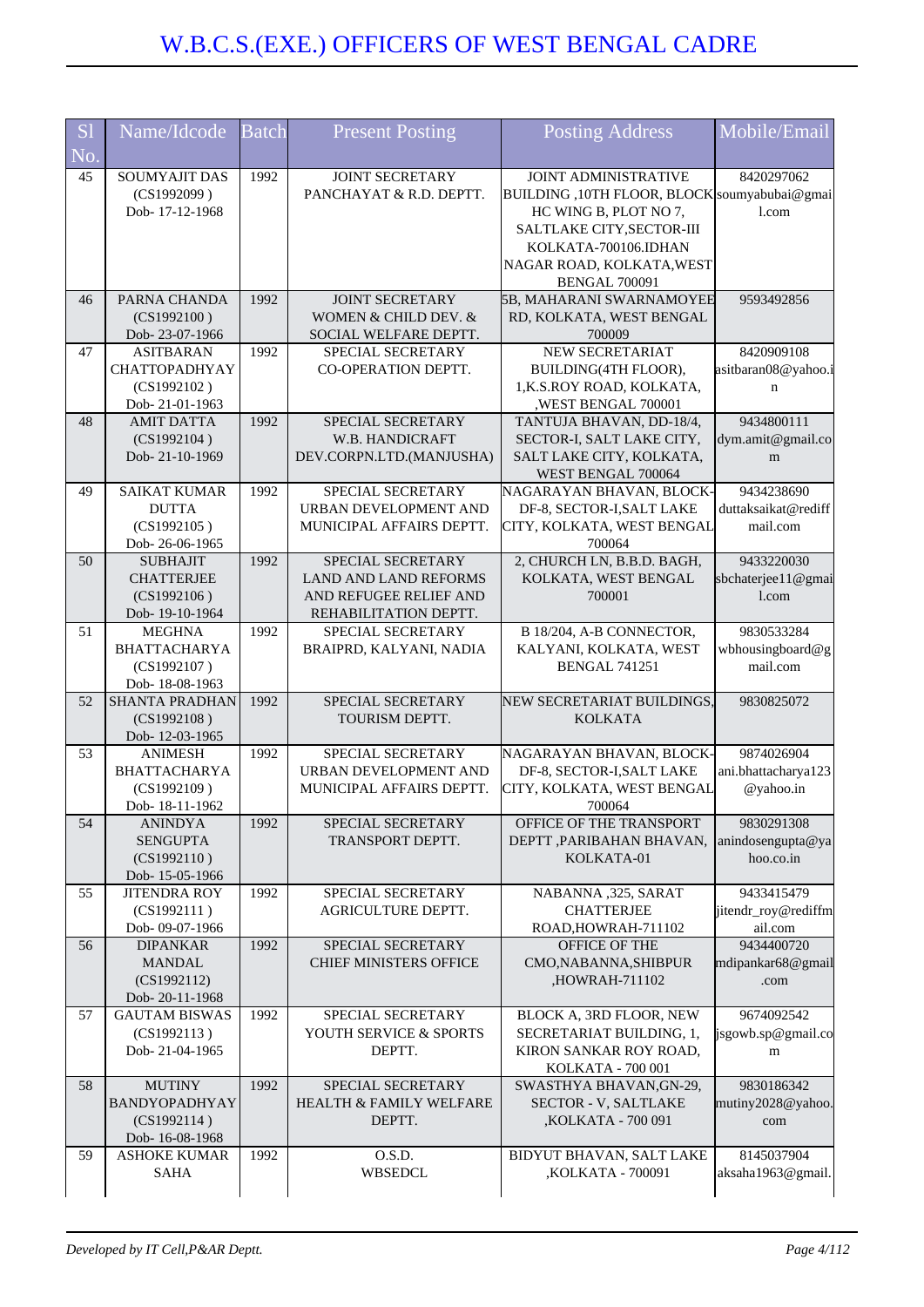| <b>S</b> l | Name/Idcode                             | <b>Batch</b> | <b>Present Posting</b>                      | <b>Posting Address</b>                                                     | Mobile/Email                |
|------------|-----------------------------------------|--------------|---------------------------------------------|----------------------------------------------------------------------------|-----------------------------|
| No.        |                                         |              |                                             |                                                                            |                             |
|            | (CS1992115)                             |              |                                             |                                                                            | com                         |
|            | Dob-12-09-1963<br><b>SUMAN HOWLADER</b> | 1992         | REGIONAL MANAGER IN THE                     |                                                                            |                             |
| 60         | (CS1992116)                             |              | RANK OF SPECIAL SECRETARY                   | OFFICE OF THE REGIONAL<br>MANAGER, W.B TRIBAL                              |                             |
|            | Dob-11-09-1966                          |              | W.B. TRIBAL DEV. CO-                        | DEV.CORP.LTD.                                                              |                             |
|            |                                         |              | OPERATIVE CORP. LTD.                        |                                                                            |                             |
| 61         | PREM KUMAR                              | 1992         | SPECIAL SECRETARY                           | SILIGURI MAHAKUMA                                                          | 9832049399                  |
|            | <b>BARDEWA</b>                          |              | SILIGURI MAHAKUMA                           | PARISHAD, HAREN MUKHERJEE bardewapkumar@g                                  |                             |
|            | (CS1992118)                             |              | PARISHAD                                    | RD, WARD 12, HAKIM PARA,                                                   | mail.com                    |
| 62         | Dob-20-12-1963<br>PRASANTA BISWAS       | 1992         | SPECIAL SECRETARY                           | SILIGURI, WEST BENGAL 734001<br>12A, PARK STREET, MIDDLETON                | 8697666463                  |
|            | (CS1992121)                             |              | <b>GREATER CALCUTTA GAS</b>                 | ROW, KOLKATA, WEST BENGAL pra.bis2013@gmail.                               |                             |
|            | Dob-15-01-1965                          |              | <b>SUPPLY CORP</b>                          | 700071                                                                     | com                         |
| 63         | <b>SHYAMAL</b>                          | 1992         | SPECIAL SECRETARY                           | GN BLOCK, SECTOR V,                                                        | 9836736669                  |
|            | CHANDRA MONDAL                          |              | <b>HEALTH &amp; FAMILY WELFARE</b>          | BIDHANNAGAR, WEST BENGAL mondals2k14@gmai                                  |                             |
|            | (CS1992122)                             |              | DEPTT.                                      | 700091                                                                     | 1.com                       |
|            | Dob-29-03-1969                          |              |                                             |                                                                            |                             |
| 64         | <b>SANJOY KUMAR</b>                     | 1992         | SPECIAL SECRETARY<br><b>STATE VIGILANCE</b> | <b>BIKASH BHAVAN, SALTLAKE</b>                                             | 9434241987                  |
|            | <b>SARKAR</b><br>(CS1992123)            |              | COMMISSION, WEST BENGAL                     |                                                                            | sanjoykrishna@gmai<br>1.com |
|            | Dob-01-08-1962                          |              |                                             |                                                                            |                             |
| 65         | HRISHIKES MUDI                          | 1992         | SPECIAL SECRETARY                           | <b>NABANNA</b>                                                             | 9434621077                  |
|            | (CS1992124)                             |              | AGRICULTURE DEPTT.                          |                                                                            | mudihrishikes@gma           |
|            | Dob-10-11-1967                          |              |                                             |                                                                            | il.com                      |
| 66         | <b>AMYAS TSHERING</b>                   | 1992         | ADDL. DIRECTOR IN THE RANK                  | P-233, CIT, SCHEME                                                         | 9733066999                  |
|            | (CS1992126)<br>Dob-15-12-1967           |              | OF ADDL. SECRETARY<br>E.S.I.                | 7M, BAGHMARI RD, 2ND FLOOR, amyastshering@gma<br>KOLKATA, WEST BENGAL      | il.com                      |
|            |                                         |              |                                             | 700054                                                                     |                             |
| 67         | <b>GOMA LHAMU NEE</b>                   | 1992         | SPECIAL SECRETARY                           | BIDYUT UNNAYAN BHAVAN,                                                     | 9434249072                  |
|            | <b>TSHERING</b>                         |              | POWER DEPTT.                                | 3/C, LA BLOCK, 5TH FLOOR,                                                  | gomalhamu@yahoo.            |
|            | (CS1992127)                             |              |                                             | SECTOR-III SALT LAKE CITY,                                                 | com                         |
|            | Dob-27-08-1970                          |              |                                             | KOLKATA, , WEST BENGAL                                                     |                             |
| 68         | <b>DAWA LHAMU</b>                       | 1992         | SPECIAL SECRETARY                           | 700098<br>SECRETARIAT OFFICE,                                              | 9434984724                  |
|            | <b>SHERPA (NEE</b>                      |              | <b>GTA</b>                                  | LALKOTI, DARJEELING - 734101 dphinjo@rediffmail.                           |                             |
|            | PHINJO)                                 |              |                                             |                                                                            | com                         |
|            | (CS1992128)                             |              |                                             |                                                                            |                             |
|            | Dob-03-01-1970                          |              |                                             |                                                                            |                             |
| 69         | <b>KAUSIK BASAK</b>                     | 1993         | SPECIAL SECRETARY                           | 9TH FLOOR, NABANNA, 325,                                                   | 9433401935                  |
|            | (CS1993032)<br>Dob-06-07-1967           |              | <b>INFORMATION &amp; CULTURAL</b>           | SARAT CHATTERJEE RD,                                                       | basak.kausik2@gma<br>il.com |
|            |                                         |              | AFFAIRS DEPTT.                              | MANDIRTALA, SHIBPUR,<br>HOWRAH, K.S. ROY ROAD                              |                             |
|            |                                         |              |                                             | WEST BENGAL 711102                                                         |                             |
| 70         | <b>ANAMIKA</b>                          | 1993         | SPECIAL SECRETARY                           | <b>JOINT ADMINISTRATIVE</b>                                                | 9830523187                  |
|            | <b>MAJUMDAR</b>                         |              | PANCHAYAT & R.D. DEPTT.                     | BUILDING, PLOT NO.7, FLOORS) anamikamajumdar93                             |                             |
|            | (CS1993033)                             |              |                                             | BLOCK: HC, 6TH TO 10TH, FD                                                 | @gmail.com                  |
|            | Dob-26-10-1966                          |              |                                             | BLOCK, SECTOR III,                                                         |                             |
|            |                                         |              |                                             | BIDHANNAGAR, KOLKATA,<br>,WEST BENGAL 700106                               |                             |
| 71         | <b>DEBASHIS</b>                         | 1993         | SPECIAL SECRETARY                           | BINOY BADAL DINESH BAG E,                                                  | 9434219499                  |
|            | BANDHAPADHYAYI                          |              | MICRO, SMALL AND MEDIUM                     | LAL DIGHI, LAL BAZAR,                                                      | dbandyopadhyay108           |
|            | П                                       |              | ENTERPRISES AND TEXTILES                    | KOLKATA, , WEST BENGAL                                                     | @gmail.com                  |
|            | (CS1993034)                             |              | DEPTT.                                      | 700001                                                                     |                             |
|            | Dob-24-12-1965                          |              |                                             |                                                                            |                             |
| 72         | PARTHA GHOSH<br>(CS1993035)             | 1993         | SPECIAL SECRETARY<br>PACHIMBANGA AGRI-      | KAMAL GUHA KRISHI VIPANAN<br>BHAWAN, 729 ANANDAPUR E.M. partha.kda@gmail.c | 9434337759                  |
|            | Dob-01-11-1965                          |              | MARKETING CORP. LTD.                        | <b>BYPASS ROAD, NEAR</b>                                                   | om                          |
|            |                                         |              | (UNDER AGRICULTURE                          | MONOBIKASH KENDRA                                                          |                             |
|            |                                         |              |                                             |                                                                            |                             |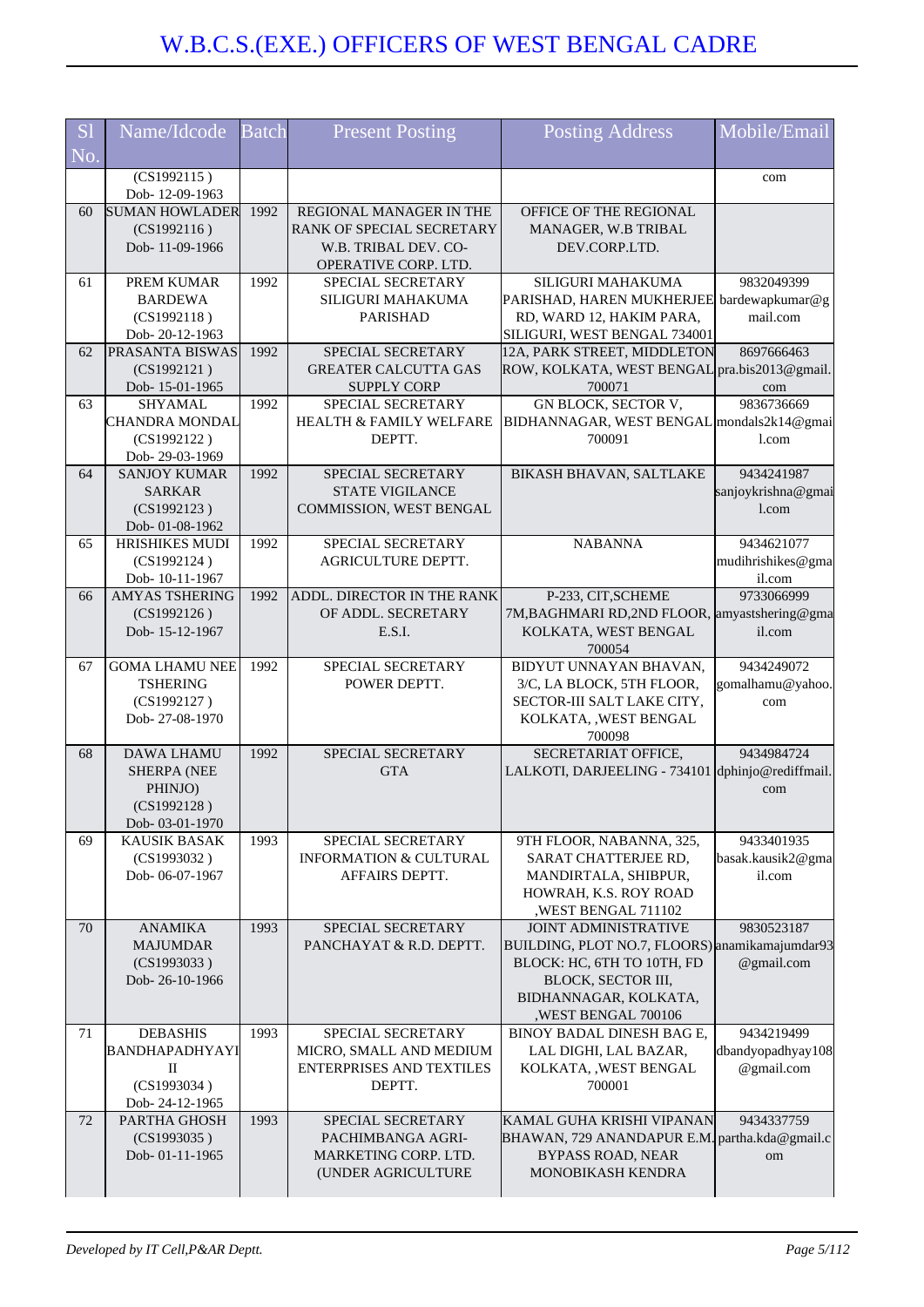| S <sub>1</sub><br>No. | Name/Idcode                         | <b>Batch</b> | <b>Present Posting</b>               | <b>Posting Address</b>                              | Mobile/Email        |
|-----------------------|-------------------------------------|--------------|--------------------------------------|-----------------------------------------------------|---------------------|
|                       |                                     |              | MARKETING)                           | KOLKATA, WB 700105                                  |                     |
| 73                    | <b>MANIRUPA</b>                     | 1993         | PROJECT CO-ORDINATOR FOR             | <b>JOINT ADMINISTRATIVE</b>                         | 9433096989          |
|                       | <b>BHATTACHARJYA</b>                |              | WOMEN DEV. IN THE RANK OF            | BUILDING, 6TH TO 10TH                               | manirupabhattacharj |
|                       | <b>ROY</b>                          |              | ADDL. SECRETARY                      | FLOORS, 7, HC BLOCK, SECTOR                         | ya@gmail.com        |
|                       | (CS1993036)                         |              | STATE CO-ORDINATOR FOR               | III, BIDHANNAGAR, ,KOLKATA,                         |                     |
|                       | Dob-09-06-1968                      |              | WOMEN UNDER P & RD DEPTT.            | WEST BENGAL 700106                                  |                     |
| 74                    | <b>SUMITA BAGCHI</b>                | 1993         | CEO IN THE RANK OF SPECIAL           | <b>HEMANTA BASU KHADI</b>                           | 9433841191          |
|                       | (CS1993038)                         |              | <b>SECRETARY</b>                     | <b>GRAMIN SHILPA BHABAN 12,</b>                     | bagchisumita@yaho   |
|                       | Dob-10-02-1968                      |              | WBKVIB (UNDER M.S. AND ME            | B.B.D. BAG (EAST), 2ND &                            | o.com               |
|                       |                                     |              | & T DEPTT.)                          | 3RD FLOOR , KOLKATA-700001                          |                     |
| 75                    | AJAY KUMAR PAL                      | 1993         | SPECIAL SECRETARY                    | NABANNA, 325, SARAT                                 | 8017371111          |
|                       | (CS1993039)                         |              | DEPARTMENT OF P&AR AND               | CHATTERJEE ROAD, HOWRAH, ajaypal.akp@gmail.c        |                     |
|                       | Dob-13-02-1963                      |              | CABINET SECRETARIAT                  | WEST BENGAL 711102                                  | om                  |
| 76                    | <b>SAIKAT SANNIDHI</b>              | 1993         | ADDL. DIRECTOR IN THE RANK           | NABANNA, NAORA, SHIBPUR,                            | 9831557283          |
|                       | <b>BHATTACHARYA</b>                 |              | OF SPECIAL SECRETARY                 | HOWRAH, WEST BENGAL 711102 saikatsannidhi2@gm       |                     |
|                       | (CS1993042)                         |              | PANCHYATS AND R.D.                   |                                                     | ail.com             |
|                       | Dob- 04-03-1967                     |              |                                      |                                                     |                     |
| 77                    | <b>AVIJIT KUMAR</b>                 | 1993         | <b>DIRECTOR</b>                      | AA 26, SECTOR 1,                                    | 9474141963          |
|                       | <b>LATUA</b>                        |              | <b>WBSEDCL</b>                       | BIDHANNAGAR, WEST BENGAL avijitlatua@rediffma       |                     |
|                       | (CS1993044)                         |              |                                      | ,KOLKATA-700064                                     | il.com              |
| 78                    | Dob- 05-09-1968<br><b>BISWANATH</b> | 1993         | ADDL. DIRECTOR IN THE RANK           | 4, ABONINDRANATH TAGORE                             | 9434165905          |
|                       | <b>CHAKRABORTY</b>                  |              | OF SPECIAL SECRETARY                 | SARANI, CAMAC STREET                                | bchakraborty50@ya   |
|                       | (CS1993046)                         |              | <b>INDUSTRIES</b>                    | ,KOLKATA-16                                         | hoo.in              |
|                       | Dob- 05-02-1966                     |              |                                      |                                                     |                     |
| 79                    | <b>DEBJANI</b>                      | 1993         | SPECIAL SECRETARY                    | BIKASH BHAVAN, EAST BLOCK,                          | 9433397958          |
|                       | <b>BHATTACHARYYA</b>                |              | MASS EDUCATION EXTENSION             | 5TH FLOOR, SALT LAKE,                               | debjanibhattacharyy |
|                       | (CS1993047)                         |              | & LIBRIARY SERVICE DEPTT.            | KOLKATA, , WEST BENGAL -                            | a16@gmail.com       |
|                       | Dob-16-05-1965                      |              |                                      | 700091                                              |                     |
| 80                    | <b>SANJUKTA</b>                     | 1993         | SPECIAL SECRETARY                    | PRANI SAMPAD BHAVAN, LB-2,                          | 9830089138          |
|                       | <b>CHAKRABORTY</b>                  |              | A.R.D. DEPTT.                        | SECTOR-III, SALT LAKE CITY,                         | sanjukta1010@gmai   |
|                       | (CS1993049)                         |              |                                      | KOLKATA, WEST BENGAL                                | $1$ .com            |
|                       | Dob-10-10-1968                      |              |                                      | 700098                                              |                     |
| 81                    | <b>AVIJIT KUMAR</b>                 | 1993         | <b>COMPULSORY WAITING</b>            | NABANNA, HOWRAH                                     | 9475183396          |
|                       | <b>MITRA</b>                        |              | P & A. R. DEPTT.                     | ,PIN-711102                                         | avijitkumar.mitra@g |
|                       | (CS1993051)                         |              |                                      |                                                     | mail.com            |
|                       | Dob-06-03-1966                      |              |                                      |                                                     |                     |
| 82                    | <b>MITRA</b>                        | 1993         | DIRECTOR IN THE RANK OF              | NABANNA , HRBC BUILDING                             | 9830262565          |
|                       | <b>CHATTERJEE</b>                   |              | SPECIAL SECRETARY                    | 9TH FLOOR, ,325, SARAT                              | mitroch@gmail.com   |
|                       | (CS1993053)                         |              | <b>INFORMATION (UNDER I &amp; CA</b> | <b>CHATTERJEE</b>                                   |                     |
|                       | Dob-15-04-1964                      |              | DEPTT.)                              | ROAD, MANDIRTALA                                    |                     |
| 83                    | <b>ANIRUDDHA RAHA</b>               | 1993         | SPECIAL SECRETARY                    | SHIBPUR, HOWRAH-711102,<br>NAGARAYAN BHAVAN, BLOCK- | 9836194839          |
|                       | (CS1993054)                         |              | URBAN DEVELOPMENT AND                | DF-8, SECTOR-I, SALT LAKE                           | raha_anirudha14@g   |
|                       | Dob-18-08-1965                      |              | MUNICIPAL AFFAIRS DEPTT.             | CITY, 6, 2ND AVENUE, DF                             | mail.com            |
|                       |                                     |              |                                      | BLOCK, SECTOR 1,                                    |                     |
|                       |                                     |              |                                      | BIDHANNAGAR, KOLKATA,                               |                     |
|                       |                                     |              |                                      | WEST BENGAL 700064                                  |                     |
| 84                    | <b>DEB KUMAR</b>                    | 1993         | SPECIAL SECRETARY                    | BLOCK , KOLKATA, WEST                               | 9434369637          |
|                       | <b>NANDAN</b>                       |              | YOUTH SERVICE & SPORTS               | <b>BENGAL 700001</b>                                | debnandan3@gmail    |
|                       | (CS1993055)                         |              | DEPTT.                               |                                                     | com                 |
|                       | Dob- 07-08-1965                     |              |                                      |                                                     |                     |
| 85                    | SUPRIYA GHOSHAL                     | 1993         | DIRECTOR IN THE RANK OF              | KRETA SURAKSHA BHAWAN,                              | 9830315904          |
|                       | (CS1993056)                         |              | SPECIAL SECRETARY                    | 11A, MIRZA GHALIB ST,                               | gsupriyo@gmail.co   |
|                       | Dob-22-07-1966                      |              | <b>SUDA</b>                          | JANBAZAR, TALTALA,                                  | m                   |
|                       |                                     |              |                                      | KOLKATA, WEST BENGAL                                |                     |
|                       |                                     |              |                                      | 700087                                              |                     |
| 86                    | <b>DEBASISH NANDI</b>               | 1993         | ASSISTANT COMMISSIONER IN            | OFFICE OF THE PRESIDENCY                            | 9434442956          |
|                       |                                     |              |                                      |                                                     |                     |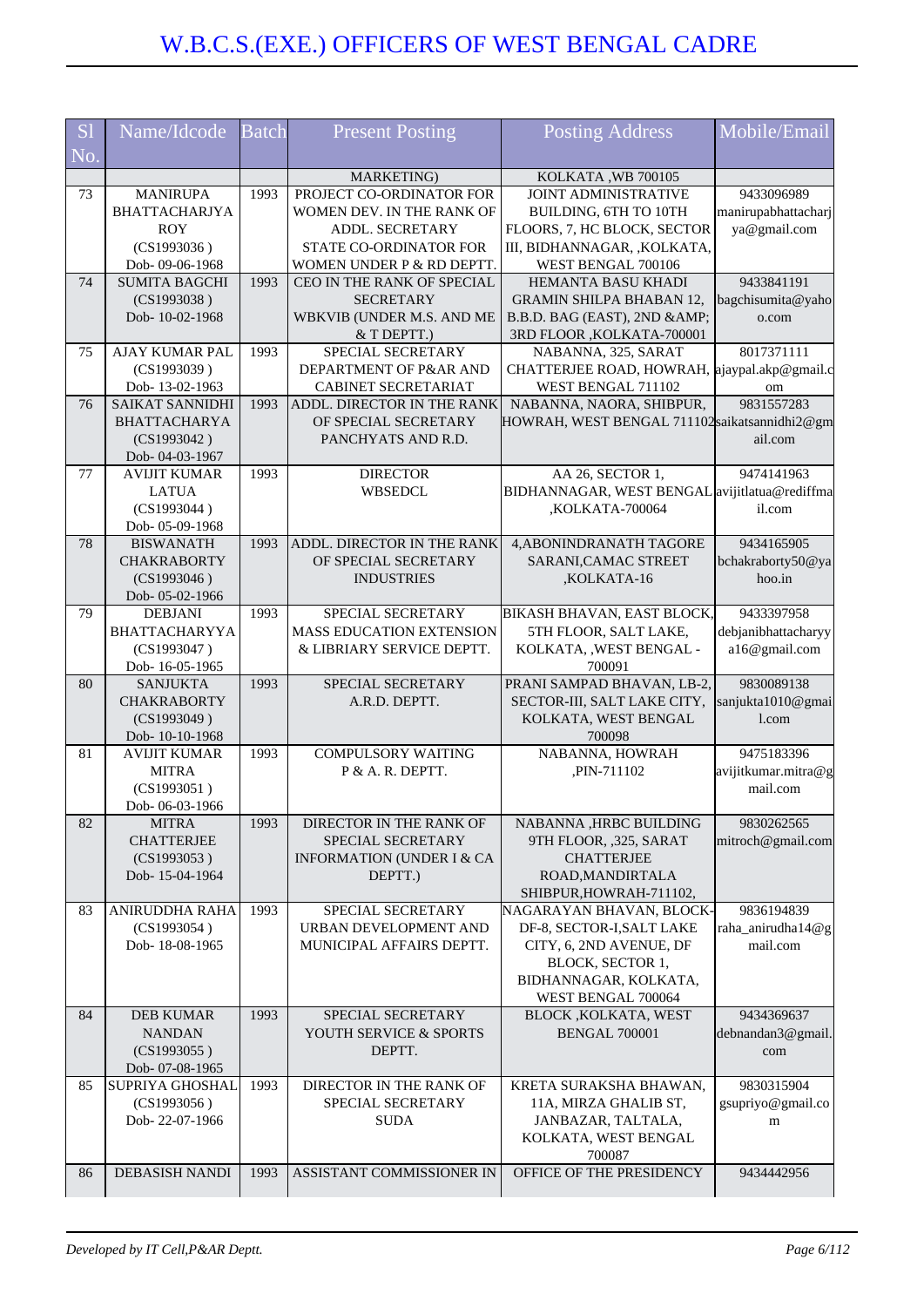| S <sub>1</sub><br>No. | Name/Idcode                                | <b>Batch</b> | <b>Present Posting</b>                                       | <b>Posting Address</b>                             | Mobile/Email                     |
|-----------------------|--------------------------------------------|--------------|--------------------------------------------------------------|----------------------------------------------------|----------------------------------|
|                       | $\overline{(CS1993057)}$<br>Dob-10-11-1967 |              | THE RANK OF ADDL.<br><b>SECRETARY</b><br>PRESIDENCY DIVISION | DIVISION , KOLKATA                                 | debasishnandi $01@g$<br>mail.com |
| 87                    | <b>SOMA MAITRA</b>                         | 1993         | ADDL.SECRETARY                                               | BIKASH BHAVAN, SALT LAKE,                          | 9831083224                       |
|                       | (CS1993058)                                |              | SCHOOL EDUCATION DEPTT.                                      | KOLKATA-700 091                                    | s_maitra11@gmail.c               |
|                       | Dob-10-11-1964                             |              |                                                              |                                                    | om                               |
| 88                    | <b>KAUSHIK</b>                             | 1993         | NA                                                           |                                                    |                                  |
|                       | <b>MAJUMDAR</b>                            |              |                                                              |                                                    |                                  |
|                       | (CS1993059)                                |              |                                                              |                                                    |                                  |
|                       | Dob-02-11-1966                             |              |                                                              |                                                    |                                  |
| 89                    | <b>SANJIB CHAKI</b>                        | 1993         | SPECIAL SECRETARY                                            | MIRZA GHALIB STREET, FIRE                          | 9474872550                       |
|                       | (CS1993060)                                |              | CONSUMER AFFAIRS DEPTT.                                      | BRIGADE HEAD QUARTER,                              | sanjib_chaki@rediff              |
|                       | Dob-01-05-1965                             |              |                                                              | DHARMATALA, TALTALA,                               | mail.com                         |
|                       |                                            |              |                                                              | KOLKATA, , WEST BENGAL                             |                                  |
|                       |                                            |              |                                                              | 700016                                             |                                  |
| 90                    | PARTHA SARATHI                             | 1993         | SPECIAL SECRETARY                                            | PRANI SAMPAD BHAVAN, LB-2,                         | 9830843043                       |
|                       | MUKHOPADHYAY                               |              | PLANNING, STATISTICS AND                                     | SECTOR-III, SALT LAKE CITY,                        | psmpsm1965@rediff                |
|                       | (CS1993061)                                |              | PROGRAMME MONITORING                                         | KOLKATA, WEST BENGAL                               | mail.com                         |
|                       | Dob- 01-05-1964                            |              | DEPTT.                                                       | 700098, WEST BENGAL 700098                         |                                  |
| 91                    | <b>ARINDAM MANI</b>                        | 1993         | SPECIAL SECRETARY                                            | G8GQ+V5C, ALIPORE POLICE                           | 9474578161                       |
|                       | (CS1993063)                                |              | LAND AND LAND REFORMS                                        | LINE, ALIPORE, KOLKATA,                            | arindam_93@rediff                |
|                       | Dob-05-06-1970                             |              | AND REFUGEE RELIEF AND                                       | ,WEST BENGAL 700027                                | mail.com                         |
|                       |                                            |              | REHABILITATION DEPTT.                                        |                                                    |                                  |
| 92                    | <b>SANJAY</b>                              | 1993         | ASSISTANT COMMISSIONER IN                                    | OFFICE OF THE ASSISTANT                            | 8335064940                       |
|                       | MUKHOPADHYAY                               |              | THE RANK OF SPECIAL                                          | COMMISSIONER, ,BURDWAN                             |                                  |
|                       | (CS1993064)                                |              | <b>SECRETARY</b>                                             | <b>DIVISION</b>                                    |                                  |
|                       | Dob-04-01-1966                             |              | <b>BURDWAN DIVISION</b>                                      |                                                    |                                  |
| 93                    | <b>NAIRANJANA</b>                          | 1993         | DIRECTOR IN CIN IN THE RANK                                  | NABANNA 9 TH FLOOR,,325                            | 9830038173                       |
|                       | <b>BHATTACHARYA</b>                        |              | OF SPECIAL SECRETARY                                         | SARAT CHATTERJEE ROAD                              | nairanjana64@gmail               |
|                       | (CS1993065)                                |              | ROOPKALA KENDRA UNDER I &                                    | ,ROOP KALA                                         | .com                             |
| 94                    | Dob- 08-03-1964<br><b>ARINDAM DUTTA</b>    | 1993         | CA DEPTT.<br>SPECIAL SECRETARY                               | KENDRA, HOWRAH-711102<br>KHADYA BHAVAN, 11A, MIRZA | 9382606404                       |
|                       | (CS1993066)                                |              | FOOD & SUPPLIES DEPTT.                                       | GHALIB ST, KOLKATA, , WEST                         | arindamdatta2029@                |
|                       | Dob- 02-07-1969                            |              |                                                              | <b>BENGAL 700087</b>                               | gmail.com                        |
| 95                    | <b>SANDIP KUMAR</b>                        | 1993         | ADDL. DIRECTOR IN THE RANK                                   | NEW SECREATRIAT BUILDING                           | 7044070967                       |
|                       | <b>DUTTA</b>                               |              | OF SPECIAL SECRETARY                                         | ,1 K S ROY ROAD                                    | sandip_dutta2005@                |
|                       | (CS1993067)                                |              | MICRO. SMALL & MEDIUM                                        |                                                    | yahoo.com                        |
|                       | Dob-09-09-1963                             |              | ENTERPRISES DTE.                                             |                                                    |                                  |
| 96                    | <b>SANTANU</b>                             | 1993         | SPECIAL SECRETARY                                            | 325 HRBC BUILDING, SARAT                           | 9830040293                       |
|                       | <b>MUKHERJEE</b>                           |              | <b>CHIEF MINISTERS OFFICE</b>                                | CHATTERJEE RD, HOWRAH,                             | santanu.mkj@gmail.               |
|                       | (CS1993068)                                |              |                                                              | WEST BENGAL 711102                                 | com                              |
|                       | Dob-21-10-1970                             |              |                                                              |                                                    |                                  |
| 97                    | <b>TANMOYEE DUTTA</b>                      | 1993         | MANAGING DIRECTOR IN THE                                     | TANGRA INDUSTRIAL ESTATE,                          | 9830494713                       |
|                       | (CS1993069)                                |              | RANK OF SPECIAL SECRETARY                                    | ,25 AND 27 CANAL SOUTH ROAD tanmoyeedutta@gm       |                                  |
|                       | Dob-01-09-1963                             |              | SILPABARTA PRINTING PRESS                                    |                                                    | ail.com                          |
|                       |                                            |              | LTD(UNDER M.S.AND ME & T                                     |                                                    |                                  |
|                       |                                            |              | DEPTT.)                                                      |                                                    |                                  |
| 98                    | <b>GARGI GHOSH</b>                         | 1993         | PROFESSOR, N.D.M. WING IN                                    | OFFICE OF THE                                      | 9831080704                       |
|                       | (CS1993070)                                |              | THE RANK OF SPECIAL                                          | ATI, SALTLAKE, KOL-91                              | gargighosh1@yahoo                |
|                       | Dob-22-01-1966                             |              | <b>SECRETARY</b>                                             |                                                    | .co.in                           |
| 99                    |                                            |              | A.T.I.                                                       |                                                    |                                  |
|                       | HINDOLE DATTA                              | 1993         | ASSOCIATE PROFESSOR, N.D.M.                                  | OFFICE OF THE ATI                                  | 8902498540                       |
|                       | (CS1993071)                                |              | WING IN THE RANK OF SPECIAL                                  | ,SALTLAKE,KOLKATA.                                 | dattahindol@gmail.c              |
|                       | Dob-11-06-1971                             |              | <b>SECRETARY</b><br>A.T.I.                                   |                                                    | om                               |
| 100                   | <b>BADRI NARAYAN</b>                       | 1993         | ADDL. DIRECTOR IN THE RANK                                   | 8 HC BLOCK, 8, 1ST CROSS RD,                       | 9331036977                       |
|                       | <b>KAR</b>                                 |              | OF SPECIAL SECRETARY                                         | SECTOR III, SALT LAKE CITY,                        | karbnarayan@gmail.               |
|                       | (CS1993072)                                |              | ILGUS (UNDER URBAN DEV.                                      | KOLKATA, , WEST BENGAL                             | com                              |
|                       |                                            |              |                                                              |                                                    |                                  |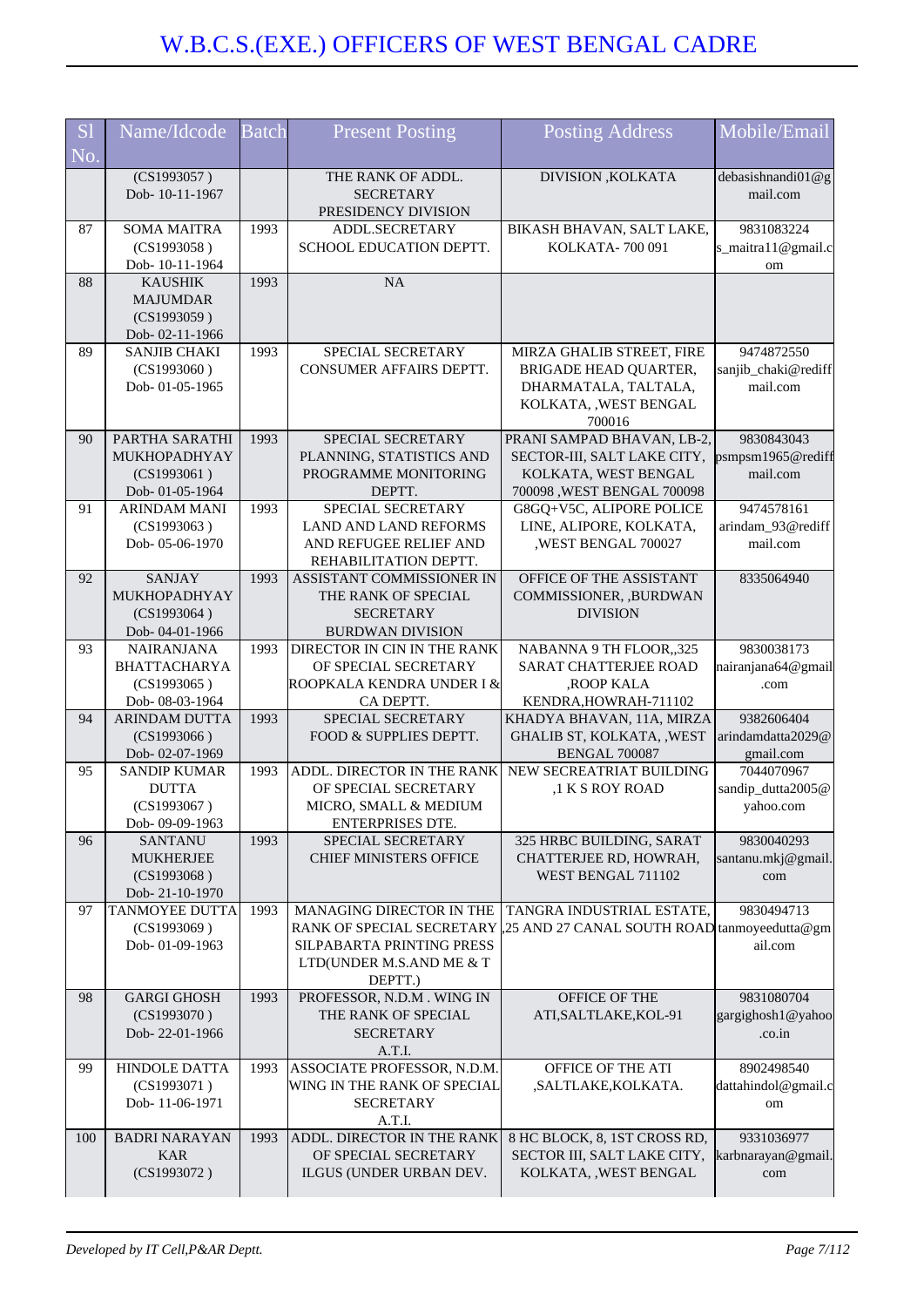| <b>S1</b><br>No. | Name/Idcode                                                                  | <b>Batch</b> | <b>Present Posting</b>                                                                               | <b>Posting Address</b>                                                                                                     | Mobile/Email                                 |
|------------------|------------------------------------------------------------------------------|--------------|------------------------------------------------------------------------------------------------------|----------------------------------------------------------------------------------------------------------------------------|----------------------------------------------|
|                  | Dob-05-01-1966                                                               |              | AND MUNICIPAL AFFAIRS)                                                                               | 700106                                                                                                                     |                                              |
| 101              | <b>SHEULI BANERJEE</b><br><b>MUKHERJEE</b><br>(CS1993074)<br>Dob- 30-10-1968 | 1993         | SPECIAL SECRETARY<br>HOUSING DEPTT.                                                                  | NEW SECRETARIAT BUILDING,<br>BLOCK-C, 3RD FLOOR, 1 K.S.ROY sheuli_banerjeeyy@<br>ROAD, KOLKATA-700001                      | 9830727929<br>yahoo.co.in                    |
| 102              | <b>DEBASISH</b><br><b>CHAKRABORTY III</b><br>(CS1993075)<br>Dob-07-11-1966   | 1993         | SPECIAL SECRETARY<br>K.M.D.A.                                                                        | DJ BLOCK, SALT LAKE,<br>KOLKATA, WEST BENGAL                                                                               | 9434162532<br>deba9375@gmail.co<br>m         |
| 103              | <b>SAGARIKA ROY</b><br>(CS1993076)<br>Dob-13-09-1967                         | 1993         | SPECIAL SECRETARY<br><b>JUDICIAL DEPTT.</b>                                                          | WRITERS BUILDING, KOLKATA-<br>01                                                                                           | 9830035087<br>sagarikaroy08@gma<br>il.com    |
| 104              | <b>SUMAN KUMAR</b><br><b>GHOSH</b><br>(CS1993078)<br>Dob-06-01-1968          | 1993         | SPECIAL SECRETARY<br>FOOD & SUPPLIES DEPTT.                                                          | KHADYA BHAVAN, 11A, MIRZA<br><b>GHALIB ST, KOLKATA, WEST</b><br><b>BENGAL 700087</b>                                       | 9433873593<br>skghoshwbcs@yaho<br>o.com      |
| 105              | <b>ARSHAD HASAN</b><br>WARSI<br>(CS1993079)<br>Dob-24-12-1967                | 1993         | ADDL. SECRETARY<br>WEST BENGAL CLINICAL<br><b>ESTABLISHMENT</b><br>REGULARTORY COMMISSION            | STANDARD INSURANCE<br>BUILDING, B B D, 32, LAL DIGHI, dllro.s24pgs@gmail.<br>LAL BAZAR, KOLKATA, WEST<br>BENGAL 700001     | 9836819555<br>com                            |
| 106              | PAPIA GHOSH<br>(ROYCHOUDHURY)<br>(CS1993080)<br>Dob- 07-07-1967              | 1993         | ADDL.SECRETARY<br>URBAN DEVELOPMENT AND<br>MUNICIPAL AFFAIRS DEPTT.                                  | MAYUKH BHABAN, BIDHAN<br>NAGAR, KOLKATA, WEST<br><b>BENGAL 700091</b>                                                      | +919647399509<br>pgpapia@gmail.com           |
| 107              | <b>TUSHAR KANTI</b><br><b>BISWAS</b><br>(CS1993082)<br>Dob- 05-10-1967       | 1993         | ADDL. SECRETARY<br><b>WEST BENGAL STATE</b><br>AGRICULTURAL MARKETING<br><b>BOARD</b>                | <b>KOLKATA</b>                                                                                                             | 9433804240<br>biswastusarkanti@g<br>mail.com |
| 108              | <b>BENOY SIKDAR</b><br>(CS1993084)<br>Dob-15-06-1966                         | 1993         | DIRECTOR IN THE RANK OF<br>ADDL. SECRETARY<br><b>BCW &amp; TD</b>                                    | MITRA BUILDING, KOL-1                                                                                                      | 9434337530<br>bsikdar457@gmail.c<br>om       |
| 109              | <b>SANTANU DAS</b><br>(CS1993085)<br>Dob-06-01-1969                          | 1993         | ADDL.SECRETARY<br>CO-OPERATION DEPTT.                                                                | NEW SECRETARIAT<br>BUILDING(4TH FLOOR),<br>1,K.S.ROY ROAD, KOLKATA,<br>WEST BENGAL 700001                                  | 9432920089<br>souvikananta@yaho<br>o.com     |
| 110              | <b>BIPLAB DAS</b><br>(CS1993086)<br>Dob-16-12-1970                           | 1993         | OSD IN THE RANK OF ADDL.<br><b>SECRETARY</b><br><b>W.B VALUATION BOARD</b><br>(UNDER FINANCE DEPTT.) | 80/1, MAHARSHI DEBENDRA<br>ROAD, SOVABAZAR, KOLKATA, Civilservice_2007@<br>,WEST BENGAL 700006                             | 9433013857<br>yahoo.co.in                    |
| 111              | NIBIL ISWARARY<br>(CS1993086A)<br>Dob-15-12-1965                             | 1993         | ADDL.SECRETARY<br>WOMEN & CHILD DEV. &<br>SOCIAL WELFARE DEPTT.                                      | BIKASH BHAWAN, 10TH FLOOR,<br>DF BLOCK, SECTOR 1,<br>BIDHANNAGAR, KOLKATA,<br>WEST BENGAL 700091                           | 7584897581<br>niswarary@gmail.co<br>m        |
| 112              | <b>PRASANTA KUMAR</b><br><b>BARAI</b><br>(CS1993087)<br>Dob-05-06-1966       | 1993         | ADDL.SECRETARY<br><b>LARGE INDUSTRIES AND</b><br>ENTERPRISES DEPTT.                                  | SHILPO SADAN, 6TH FLOOR, 4<br>NO.ABANINDRANATH TAGORE baraiprasantakumar<br><b>SARANI CAMAC</b><br>STREET, KOLKATA-700 016 | 8902494239<br>@gmail.com                     |
| 113              | <b>BIDHAN CHANDRA</b><br><b>RAY</b><br>(CS1993088)<br>Dob-15-05-1969         | 1993         | DISTRICT MAGISTRATE IN THE<br>RANK OF ADDL. SECRETARY<br><b>BIRBHUM</b>                              | OFFICE OF THE DISTRICT<br>MAGISTRATE , DIST.- BIRBHUM rayplace@rediffmail                                                  | 9434163447<br>.com                           |
| 114              | <b>SWARUP SIKDER</b><br>(CS1993089)<br>Dob-10-07-1970                        | 1993         | <b>ADDL. SECRETARY</b><br><b>W.B. STATE GAZETTERS</b>                                                | BIKASH BHAVAN, 5TH FLOOR,<br>EAST BLOCK, SECTOR I, SALT<br>LAKE CITY , KOLKATA - 700091.<br>,PHONE:033 23345401            | 9434052197<br>swarup_sikder@yah<br>oo.co.in  |
| 115              | <b>TIRTHANKAR</b><br><b>HALDER</b><br>(CS1993091)                            | 1993         | P.S. TO M.O.S. (IC)<br>PANCHAYAT & R.D. DEPTT.                                                       | CANNING ST, FAIRLEY PLACE,<br>B.B.D. BAGH, KOLKATA, , WEST halder.tirtha@gmail.<br><b>BENGAL 700001</b>                    | 7044088641<br>com                            |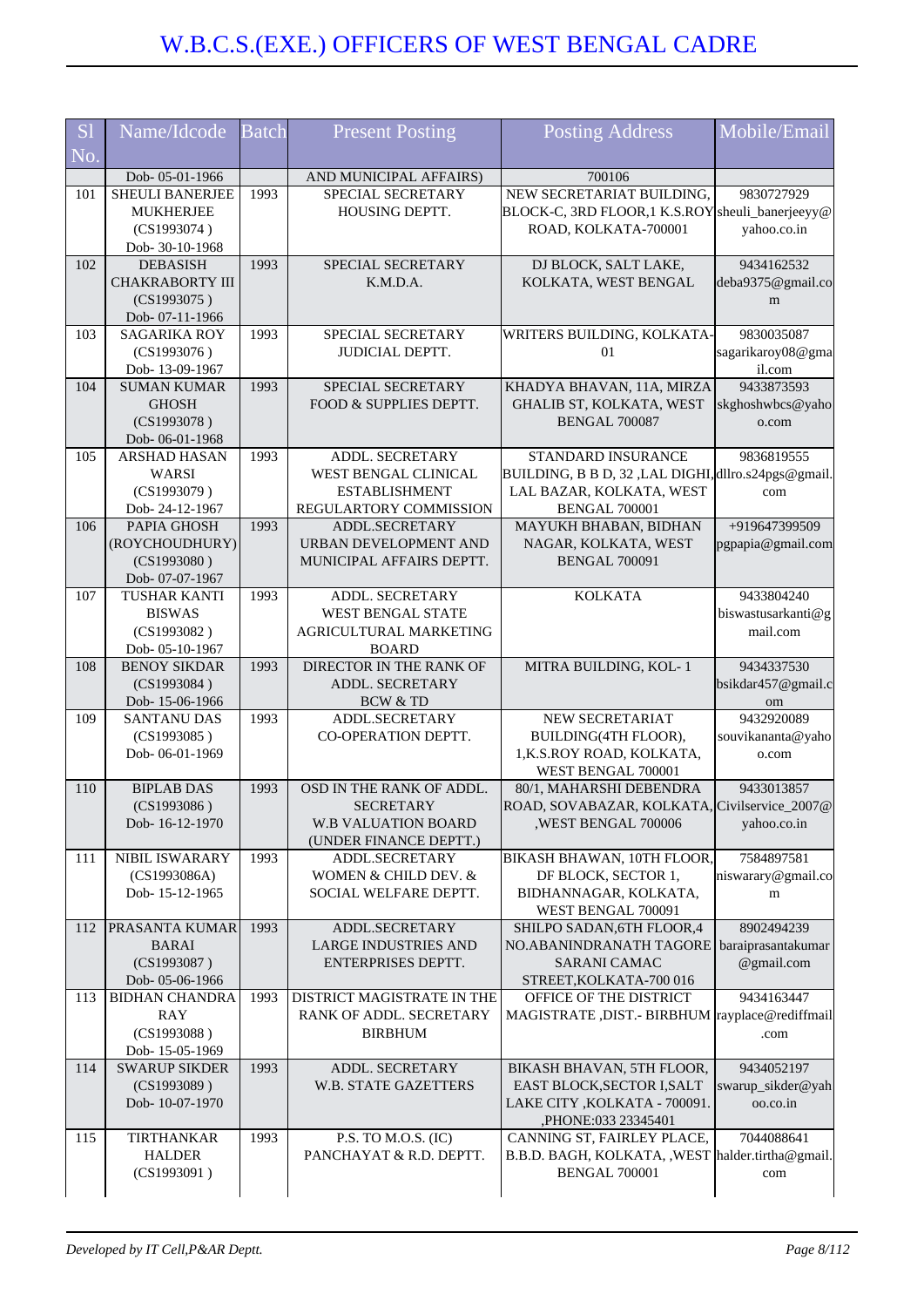| <b>S1</b><br>No. | Name/Idcode                                                                             | <b>Batch</b> | <b>Present Posting</b>                                                                                                               | <b>Posting Address</b>                                                                                                                        | Mobile/Email                                     |
|------------------|-----------------------------------------------------------------------------------------|--------------|--------------------------------------------------------------------------------------------------------------------------------------|-----------------------------------------------------------------------------------------------------------------------------------------------|--------------------------------------------------|
|                  |                                                                                         |              |                                                                                                                                      |                                                                                                                                               |                                                  |
| 116              | Dob-08-01-1968<br><b>SAJAL KANTI</b><br><b>TIKADAR</b><br>(CS1993093)<br>Dob-22-06-1964 | 1993         | ADDL.SECRETARY<br>SCIENCE & TECHNOLOGY,<br>BIOTECHNOLOGY, PLANNING<br>AND STATISTICS &<br><b>PROGRAMMING</b><br>IMPLEMENATION DEPTT. | BIDHAN NAGAR, KOLKATA,<br>WEST BENGAL 700091                                                                                                  | 9432605501<br>amik19927@gmail.c<br>om            |
| 117              | <b>ABHIJIT BOSE</b><br>(CS1993095)<br>Dob-07-10-1969                                    | 1993         | <b>ADDL. SECRETARY</b><br>W.B. POLLUTION CONTROL<br><b>BOARD</b>                                                                     | PARIBESH BHAVAN, 10A,<br>BLOCK-L.A., SECTOR 3, SALT<br>LAKE CITY, KOLKATA, WEST<br>BENGAL 700098, PH-233358161                                | 8583015966<br>a7bose@yahoo.com                   |
| 118              | <b>MOUSHUMI MANDI</b><br>(CS1993098)<br>Dob- 30-07-1966                                 | 1993         | ASSISTANT COMMISSIONER IN<br>THE RANK OF ADDL.<br><b>SECRETARY</b><br>PRESIDENCY DIVISION                                            | PRESIDENCY DIVISION ,11,<br>N.S.ROAD, KOL-1                                                                                                   | 9831276104<br>mousumimandi@red<br>iffmail.com    |
| 119              | <b>SUDEN TSHERING</b><br><b>BHUTIA</b><br>(CS1993099)<br>Dob-14-09-1970                 | 1993         | <b>ADDL.SECRETARY</b><br>TECHNICAL EDUCATION,<br><b>TRAINING &amp; SKILL</b><br>DEVELOPMENT (UTTAR<br>KANYA) DEPTT.                  | DF BLOCK, SECTOR 1, SALT<br>LAKE CITY, KOLKATA, WEST<br><b>BENGAL 700091</b>                                                                  | 9775468789<br>suden.t.bhutia@gma<br>il.com       |
| 120              | <b>DIPANJAN</b><br>BHATTACHARYYA<br>(CS1994029)<br>Dob-22-07-1969                       | 1994         | <b>ADDL.SECRETARY</b><br>PANCHAYAT & R.D. DEPTT.                                                                                     | <b>JOINT ADMINISTRATIVE</b><br>BUILDING HC-7, SECTOR III,<br>SALT LAKE, KOLKATA - 700106                                                      | 9830039106<br>dipanjan2207@gmai<br>1.com         |
| 121              | <b>CHIRANJIB GHOSH</b><br>(CS1994030)<br>Dob-21-06-1970                                 | 1994         | ADDL.SECRETARY<br>PUBLIC HEALTH ENGINEERING<br>DEPTT.                                                                                | KOLKATA, CN8, STREET<br>NUMBER 18, CN BLOCK,<br>SECTOR V, BIDHANNAGAR,<br>KOLKATA, , WEST BENGAL<br>700091                                    | 9434404955<br>cghosh_tinku@redif<br>fmail.com    |
| 122              | <b>ANGSHUMAN</b><br><b>ADHIKARY</b><br>(CS1994033)<br>Dob-18-10-1969                    | 1994         | ASSISTANT COMMISSIONER<br><b>MEDINIPUR DIVISION</b>                                                                                  | OFFICE OF THE COMMISSIONER<br>MEDINIPUR ,PO- MEDINIPUR,<br>DIST-PURBA MEDINIPUR                                                               | 9434177431<br>ongshu@gmail.com                   |
| 123              | <b>SURAJIT BOSE</b><br>(CS1994034)<br>Dob- 08-12-1966                                   | 1994         | <b>ADDL. SECRETARY</b><br><b>BIDHANNAGAR MUNICIPAL</b><br>CORPORATION                                                                | BIDHANNAGAR MUNICIPAL<br>CORPORATION, N 24 PARGANA bosejit.sb@gmail.co                                                                        | 9051774462<br>m                                  |
| 124              | <b>SANTANU DAS-II</b><br>(CS1994035)<br>Dob-17-11-1968                                  | 1994         | ADDL.SECRETARY<br>URBAN DEVELOPMENT AND<br>MUNICIPAL AFFAIRS DEPTT.                                                                  | PRASASAN BHAVAN, BLOCK<br>DD 1, SECTOR 1, SALT LAKE<br>CITY, BIDHANNAGAR,<br>KOLKATA - 700064                                                 | 8902494522<br>dasan1994@gmail.c<br><sub>om</sub> |
| 125              | <b>SAMPA DHAR</b><br>(CS1994036)<br>Dob-30-08-1970                                      | 1994         | ADDL.SECRETARY<br>PARLIAMENTARY AFFAIRS<br>DEPTT.                                                                                    | WRITERS BUILDINGS, KOL-1                                                                                                                      | 9433116415<br>shampa.dd@gmail.c<br>om            |
| 126              | <b>SWATI</b><br>BANDYOPADHYAY<br>(CS1994037)<br>Dob-12-04-1966                          | 1994         | OSD IN THE RANK OF ADDL.<br><b>SECRETARY</b><br><b>W.B. STATE GAZETTERS</b>                                                          | <b>BIKASH BHAVAN, NORTH</b><br>BLOCK, 8TH FLOOR, SALT LAKE swatib936@gmail.c<br>CITY, KOLKATA, WEST BENGAL<br>700091                          | 9433272652<br>om                                 |
| 127              | <b>TANVIR AFZAL</b><br>(CS1994038)<br>Dob-09-08-1967                                    | 1994         | OSD IN THE RANK OF ADDL.<br><b>SECRETARY</b><br><b>W.B. STATE ELECTION</b><br><b>COMMISSION</b>                                      | 18, A.J.C. BOSE ROAD, ROWDAN<br>STREET, SAROJINI NAIDU<br>SARANI, MULLICK BAZAR,<br>PARK STREET AREA, KOLKATA,<br>,WEST BENGAL 700017         | 9830157440<br>tanvirafzal786@gma<br>il.com       |
| 128              | <b>UTTAM KUMAR</b><br><b>ADHIKARI</b><br>(CS1994039)<br>Dob-20-02-1964                  | 1994         | ADDL.SECRETARY<br>PUBLIC HEALTH ENGINEERING<br>DEPTT.                                                                                | JANASWASTHYA KARIGARI<br>BHAWAN (NIJALAYA), CN8,<br>STREET NUMBER 18, CN BLOCK,<br>SECTOR V, BIDHANNAGAR,<br>KOLKATA, , WEST BENGAL<br>700091 | 9434250031<br>admgpurulia@gmail<br>.com          |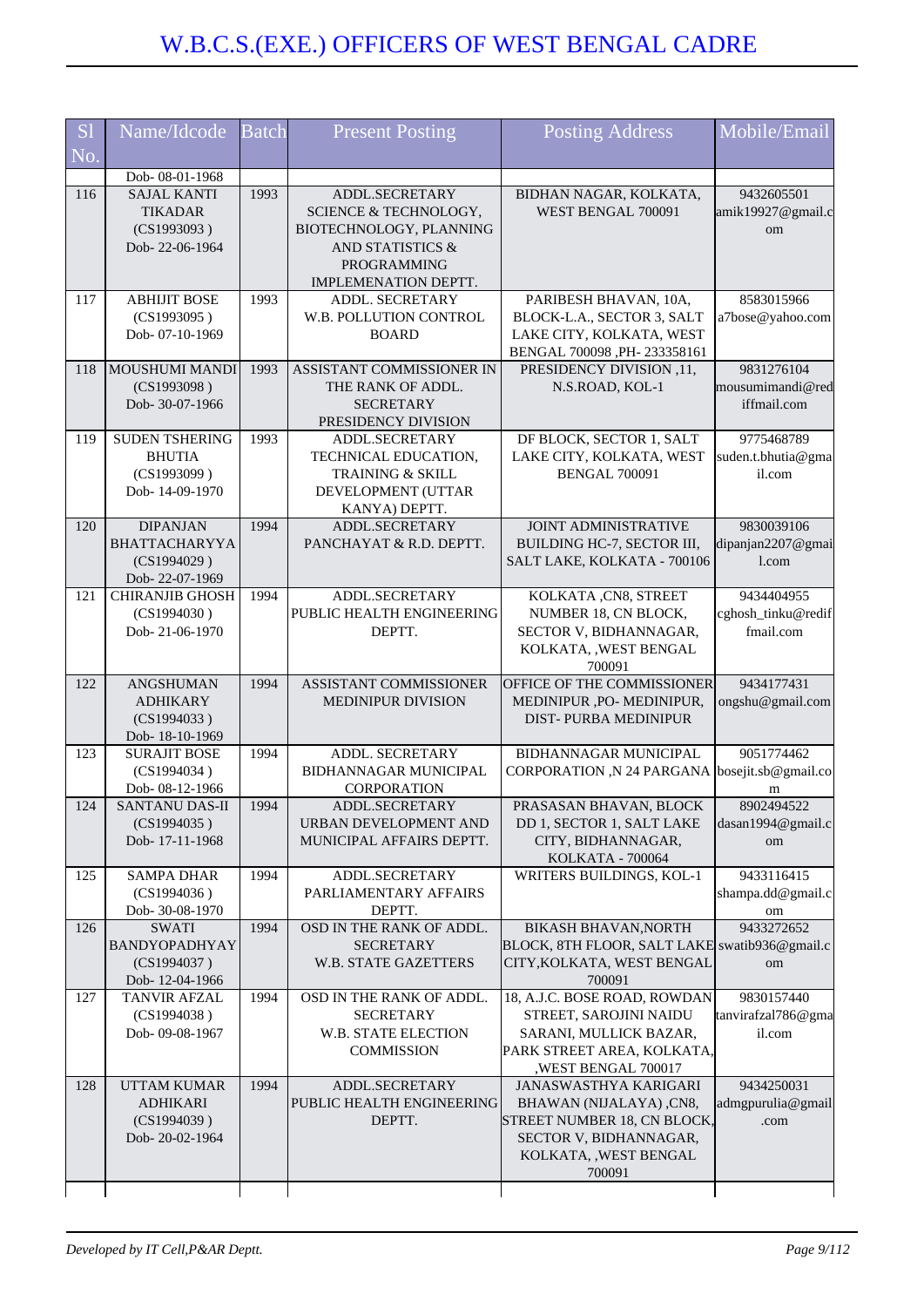| <b>S1</b> | Name/Idcode                             | <b>Batch</b> | <b>Present Posting</b>                              | <b>Posting Address</b>                                  | Mobile/Email                     |
|-----------|-----------------------------------------|--------------|-----------------------------------------------------|---------------------------------------------------------|----------------------------------|
| No.       |                                         |              |                                                     |                                                         |                                  |
| 129       | <b>BASAB BANERJEE</b>                   | 1994         | SECRETARY IN THE RANK OF                            | DJ 10, DJ BLOCK, SECTOR II,                             | 9831012096                       |
|           | (CS1994040)<br>Dob- 08-11-1968          |              | ADDL. SECRETARY<br>WBIIDC                           | SALT LAKE CITY, KOLKATA,<br>WEST BENGAL 700091          | basabbanerjee.1994<br>@gmail.com |
| 130       | <b>SOURAV CHAKI</b>                     | 1994         | ADDL.SECRETARY                                      | BIKASH BHAVAN, SALT LAKE,                               | 9434119676                       |
|           | (CS1994041)                             |              | MUNICIPAL AFFAIRS AND                               | <b>KOL-91</b>                                           | souravchaki@gmail.               |
|           | Dob-18-04-1971                          |              | URBAN DEV. DEPTT.                                   |                                                         | com                              |
| 131       | <b>SAIBAL</b>                           | 1994         | <b>GENERAL MANAGER</b>                              | SWASTHYA BHABAN COMPLEX,                                |                                  |
|           | <b>CHAKRABORTY</b>                      |              | W.B. MEDICAL SERVICE                                | GN-29, SECTOR V,                                        |                                  |
|           | (CS1994042)                             |              | <b>CORPORATION LTD.</b>                             | BIDHANNAGAR, KOLKATA,                                   |                                  |
| 132       | Dob-18-04-1964<br><b>ARINDAM</b>        | 1994         | ADDL.SECRETARY                                      | WEST BENGAL 700091<br>NABANNA , HRBC BUILDING           | 9433272358                       |
|           | <b>MUKHERJEE</b>                        |              | FINANCE DEPTT.                                      | ,325, SARAT CHATTERJEE                                  |                                  |
|           | (CS1994043)                             |              |                                                     | ROAD, MANDIRTALA SHIBPUR,                               |                                  |
|           | Dob-04-01-1968                          |              |                                                     | HOWRAH-711102                                           |                                  |
| 133       | <b>SUBIR GHOSH</b>                      | 1994         |                                                     | ADDL. INSPECTOR GENERAL IN JESSOP BUILDING, FIRST FLOOR | 9433248064                       |
|           | (CS1994044)                             |              | THE RANK OF ADDL.                                   | 63, NETAJI SUBHAS ROAD,                                 | banisubir@rediffmai              |
|           | Dob-02-08-1968                          |              | <b>SECRETARY</b>                                    | KOLKATA - 700 001, PH:                                  | l.com                            |
| 134       | <b>SUBHA MUKHERJEE</b>                  | 1994         | <b>CORRECTIONAL SERVICES (HQ)</b><br>ADDL.SECRETARY | 22141758<br><b>NABANNA 325 SARAT</b>                    | 9679670352                       |
|           | (CS1994045)                             |              | <b>AGRICULTURE DEPTT.</b>                           | <b>CHATTERJEE ROAD ,HOWRAH</b>                          | subhamuk@gmail.c                 |
|           | Dob-14-10-1967                          |              |                                                     | 711 102.                                                | om                               |
| 135       | <b>MALAY</b>                            | 1994         | <b>COMPULSORY WAITING</b>                           | NABANNA, HOWRAH                                         | 9433375188                       |
|           | MUKHOPADHYAY                            |              | P & A. R. DEPTT.                                    | ,PIN-711102                                             | heremalay@gmail.c                |
|           | (CS1994047)                             |              |                                                     |                                                         | om                               |
| 136       | Dob-02-04-1968<br><b>ARINDAM NIYOGI</b> | 1994         | JOINT CEO IN THE RANK OF                            | BAMALORRIE, 21.N.S.ROAD,                                | 9434097123                       |
|           | (CS1994048)                             |              | <b>ADDL. SECRETARY</b>                              | ,KOLKATA-700001.                                        | herearindam@gmail                |
|           | Dob-27-06-1971                          |              | HOME (ELECTION) AND HILL                            |                                                         | com                              |
|           |                                         |              | AFFAIRS DEPTT.                                      |                                                         |                                  |
| 137       | <b>ABHIJIT</b>                          | 1994         | ADDL.SECRETARY                                      | 2, CHURCH LN, B.B.D. BAGH,                              | 9434890646                       |
|           | <b>BHATTACHARYA</b>                     |              | <b>LAND AND LAND REFORMS</b>                        | KOLKATA, , WEST BENGAL                                  | abj.bhat94@gmail.c               |
|           | (CS1994049)<br>Dob-12-09-1968           |              | AND REFUGEE RELIEF AND<br>REHABILITATION DEPTT.     | 700001                                                  | om                               |
| 138       | <b>SUSMITA</b>                          | 1994         | ADDL.SECRETARY                                      | MAYUKH BHABAN, SALT LAKE,                               | 9831515962                       |
|           | <b>MUKHERJEE</b>                        |              | A.R.D. DEPTT.                                       | KOLKATA-700091.                                         | ssmjee@rediffmail.c              |
|           | (CS1994050)                             |              |                                                     |                                                         | om                               |
|           | Dob-07-01-1969                          |              |                                                     |                                                         |                                  |
| 139       | PRATIP KUMAR                            | 1994         | <b>SECRETARY</b>                                    | 161-A, SHYAMA PRASAD                                    | 9433381240                       |
|           | <b>GHOSH</b><br>(CS1994051)             |              | PSC (UNDER FINANCE DEPTT.)                          | MUKHERJEE RD, MUDIALI,<br>KALIGHAT, KOLKATA, , WEST     | pratipkrghosh@gmai<br>1.com      |
|           | Dob-12-02-1965                          |              |                                                     | <b>BENGAL 700026</b>                                    |                                  |
| 140       | <b>RUMELA DEY</b>                       | 1994         | CONTROLLER IN THE RANK OF                           | <b>SURVEY BUILDING, 35</b>                              | 9434634021                       |
|           | (CS1994052)                             |              | ADDL. SECRETARY                                     | GOPALNAGAR ROAD,                                        | remelaree@gmail.co               |
|           | Dob-23-09-1970                          |              | THIKA TENANCY                                       | KOLKATA-700027                                          | m                                |
| 141       | <b>SRABANI DHAR</b>                     | 1994         | <b>JOINT SECRETARY</b>                              | BIKASH BHAVAN, 4TH FLOOR                                | 9433055881                       |
|           | (CS1994053)<br>Dob-08-08-1969           |              | SCIENCE & TECHNOLOGY & BIO]<br>TECH DEPTT.          | (NORTH & AMP; EAST BLOCK,<br>SECTOR 1, BIDHANNAGAR,     | srabonidhar14@gma<br>il.com      |
|           |                                         |              |                                                     | KOLKATA, , WEST BENGAL                                  |                                  |
|           |                                         |              |                                                     | 700091                                                  |                                  |
| 142       | <b>RAJIB KUMAR</b>                      | 1994         | MEMBER SECRETARY &                                  | MAYUKH BHAVAN, 4 TH                                     | 9163539490                       |
|           | <b>GHOSH</b>                            |              | PROJECT DIRECTOR IN THE                             | FLOOR, SALT LAKE CITY, WEST rajibkghosh@yahoo.          |                                  |
|           | (CS1994054)                             |              | RANK OF ADDL. SECRETARY                             | <b>BENGAL - 700091</b>                                  | com                              |
| 143       | Dob-24-09-1965<br>MD. ENAUR             | 1994         | SUNDARBAN DEV. BOARD<br>MANAGING DIRECTOR IN THE    | BENFISH TOWER, 31, GN BLOCK,                            | 9593747700                       |
|           | <b>RAHMAN</b>                           |              | RANK OF ADDL. SECRETARY                             | SECTOR V, BIDHANNAGAR,                                  | enaur1964@gmail.c                |
|           | (CS1994055)                             |              | WEST BENGAL STATE FOOD                              | KOLKATA, , WEST BENGAL                                  | om                               |
|           | Dob-09-10-1964                          |              | PROCESSING & HORTICULTURE                           | 700091                                                  |                                  |
|           |                                         |              | DEVELOPMENT CORPORATION                             |                                                         |                                  |
|           |                                         |              |                                                     |                                                         |                                  |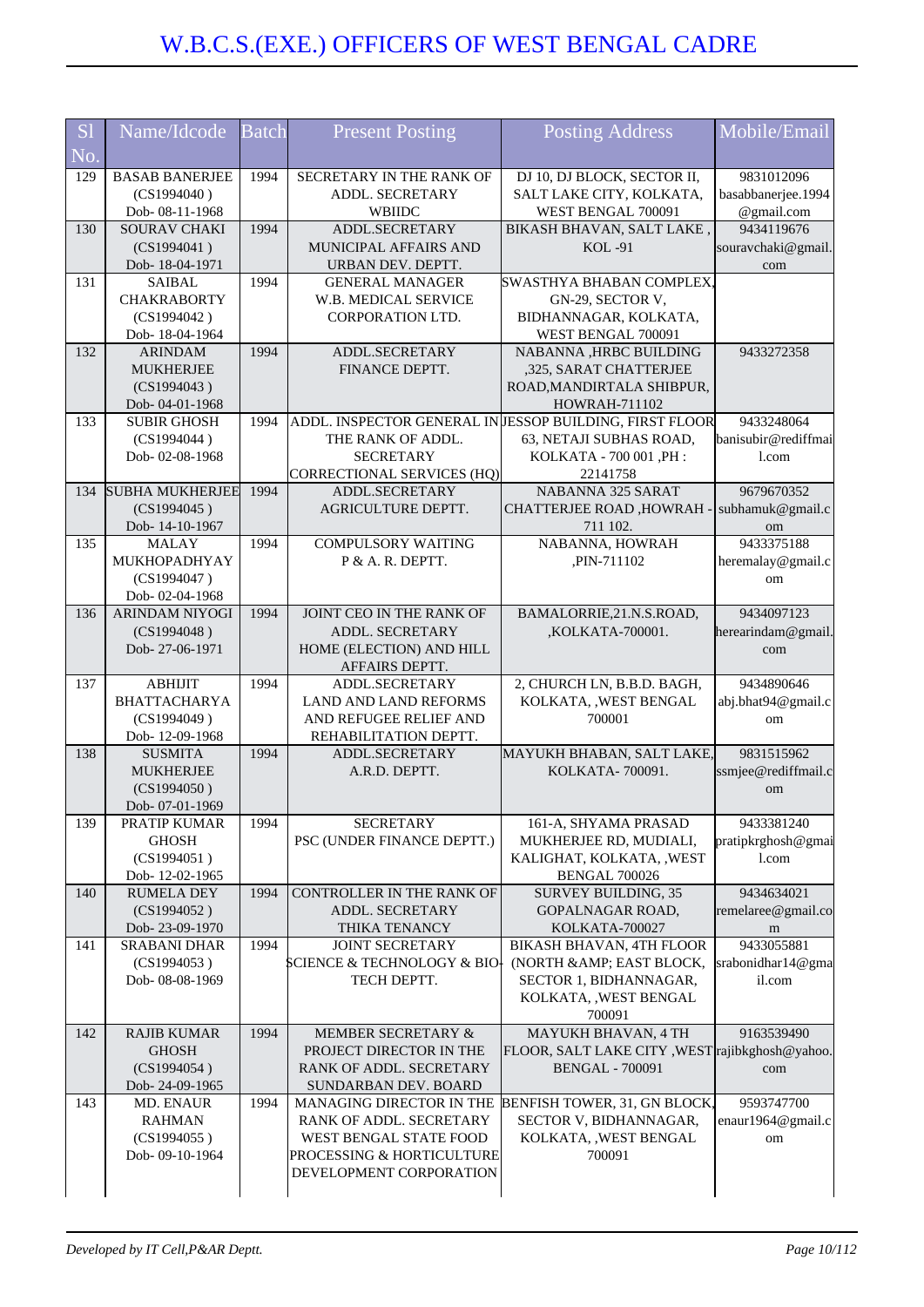| <b>S1</b> | Name/Idcode                              | <b>Batch</b> | <b>Present Posting</b>                              | <b>Posting Address</b>                                                      | Mobile/Email                     |
|-----------|------------------------------------------|--------------|-----------------------------------------------------|-----------------------------------------------------------------------------|----------------------------------|
| No.       |                                          |              |                                                     |                                                                             |                                  |
|           |                                          |              | LTD.                                                |                                                                             |                                  |
| 144       | <b>ADITI DASGUPTA</b>                    | 1994         | <b>JOINT SECRETARY</b>                              | GN BLOCK, SECTOR V,                                                         | 9434444100                       |
|           | (CS1994056)<br>Dob- 07-09-1968           |              | <b>HEALTH &amp; FAMILY WELFARE</b><br>DEPTT.        | BIDHANNAGAR, WEST BENGAL dggaditi94@gmail.c<br>700091, PHONE: 033 2333 0100 | om                               |
| 145       | <b>ADIP KUMAR ROY</b>                    | 1994         | ADDL.SECRETARY                                      | OFFICE OF THE HOUSING                                                       | 9073357358                       |
|           | (CS1994057)                              |              | CORRECTIONAL                                        | <b>INDUSTRY REGULATORY</b>                                                  | adiproy1@gmail.co                |
|           | Dob-06-03-1964                           |              | <b>ADMINISTRATION</b>                               | <b>AUTHORITY</b>                                                            | m                                |
| 146       | <b>DEBAHUTI</b>                          | 1994         | <b>DEPARTMENT</b><br>ADDL. DIRECTOR IN THE RANK     | ,NABANNA,HOWRAH-711102.<br><b>JOINT ADMINISTRATIVE</b>                      | 9433669138                       |
|           | <b>BHOWMIK</b>                           |              | OF ADDL. SECRETARY                                  | BUILDING, 7TH -9TH FLOOR,                                                   | debahutibhowmik09                |
|           | <b>CHATTOPADHYAY</b>                     |              | PANCHYATS AND R.D.                                  | HC-7, SECTOR-III, KOL-106                                                   | @gmail.com                       |
|           | (CS1994059)<br>Dob-17-04-1964            |              |                                                     |                                                                             |                                  |
| 147       | <b>ABHIJIT MAITRA</b>                    | 1994         | ADDL.SECRETARY                                      | KHADYA BHAVAN, 11A, MIRZA                                                   | 9432641750                       |
|           | (CS1994061)                              |              | FOOD & SUPPLIES DEPTT.                              | GHALIB ST, KOLKATA, , WEST                                                  | piyal_maitra@yahoo               |
|           | Dob-10-03-1968                           |              |                                                     | BENGAL 700087                                                               | .com                             |
| 148       | <b>DEBATOSH</b><br><b>MANDAL</b>         | 1994         | ASSISTANT COMMISSIONER IN<br>THE RANK OF ADDL.      | OFFICE OF THE COMMISSIONER<br>,DIST-MALDA DIVISION                          | 8981885358<br>mandaldebatosh@g   |
|           | (CS1994062)                              |              | <b>SECRETARY</b>                                    |                                                                             | mail.com                         |
|           | Dob-21-04-1964                           |              | <b>MALDA DIVISION</b>                               |                                                                             |                                  |
| 149       | PRABAL KANTI                             | 1994         | ADDL. DIRECTOR IN THE RANK                          | ALIPORE POLICE LINE,                                                        | 9434989510                       |
|           | <b>MAITI</b><br>(CS1994063)              |              | OF ADDL. SECRETARY<br>R.R. & R.                     | ALIPORE, KOLKATA, WEST<br><b>BENGAL 700027</b>                              | prabal.maiti732@g<br>mail.com    |
|           | Dob-13-05-1967                           |              |                                                     |                                                                             |                                  |
| 150       | <b>SONALI DATTA NEE</b>                  | 1994         | ADDL.SECRETARY                                      | MS BUILDINGS, 2ND FLOOR,                                                    | 9477672434                       |
|           | RAY                                      |              | INDUSTRY, COMMERCE AND                              | KASBA INDUSTRIAL ESTATE,                                                    | sonaldattaray@gmai               |
|           | (CS1994065)<br>Dob- 08-06-1971           |              | ENTERPRISES DEPTT.                                  | PHASE-III, KOLKATA -700107                                                  | 1.com                            |
| 151       | PRANAB BISWAS                            | 1994         | ADDL.SECRETARY                                      | KHADYA BHAVAN, 11A, MIRZA                                                   | 9434245690                       |
|           | (CS1994066)                              |              | FOOD & SUPPLIES DEPTT.                              | GHALIB ST, KOLKATA, WEST                                                    | pranabbiswas94@g                 |
| 152       | Dob-12-06-1966<br><b>SHYAMAL KUMAR</b>   | 1994         | ADDL. DIRECTOR IN THE RANK                          | <b>BENGAL 700087</b><br>35, ALIPORE ROAD, GOPAL                             | mail.com<br>9434238312           |
|           | <b>MONDAL</b>                            |              | OF ADDL. SECRETARY                                  | NAGAR, CHETLA, KOLKATA,                                                     | shyamal1970@gmai                 |
|           | (CS1994067)                              |              | LAND RECORDS & SURVEY                               | , WEST BENGAL 700027                                                        | l.com                            |
|           | Dob-17-01-1970                           |              |                                                     |                                                                             |                                  |
| 153       | <b>SRABANI GHOSH</b><br><b>NEE MITRA</b> | 1994         | <b>ADDL. SECRETARY</b><br>W.B. COMMISSION FOR WOMEN | JALASAMPAD BHAVAN,<br>GROUND FLOOR AND 10TH                                 | 9433257598<br>banirinku@gmail.co |
|           | (CS1994068)                              |              |                                                     | FLOOR, BLOCK-DF, SECTOR-I,                                                  | m                                |
|           | Dob-01-08-1964                           |              |                                                     | SALT LAKE CITY, KOLKATA,                                                    |                                  |
|           |                                          |              |                                                     | WEST BENGAL 700091 , PH-033                                                 |                                  |
| 154       | <b>SUNIL AGARWALA</b>                    | 1994         | <b>DISTRICT MAGISTRATE</b>                          | 2321 0154<br>OFFICE OF THE DISTRICT                                         | 9434110331                       |
|           | (CS1994069)                              |              | <b>JHARGRAM</b>                                     | MAGISTRATE, DIST-JHARGRAM sunilagar1969@gma                                 |                                  |
|           | Dob-29-03-1969                           |              |                                                     |                                                                             | il.com                           |
| 155       | <b>SUDATTA</b>                           | 1994         | ADDL.SECRETARY                                      | NABANNA, 14TH FLOOR 325,<br>SARAT CHANDRA CHATTERJEE chowdhurysudatta@      | 8697710006                       |
|           | <b>CHOWDHURY</b><br>(CS1994070)          |              | <b>CHIEF MINISTERS OFFICE</b>                       | ROAD, HOWRAH-711102                                                         | yahoo.co.in                      |
|           | Dob-25-04-1967                           |              |                                                     |                                                                             |                                  |
| 156       | <b>NABA KUMAR</b>                        | 1994         | ADDL.SECRETARY                                      | N.S.BUILDING, KOLKATA-700001                                                | 8944039207                       |
|           | <b>BARMAN</b><br>(CS1994071)             |              | HOUSING DEPTT.                                      |                                                                             | naba.barman@gmail                |
|           | Dob-29-11-1966                           |              |                                                     |                                                                             | .com                             |
| 157       | PADAM SUNAM                              | 1994         | OSD IN THE RANK OF ADDL.                            | UTTARKANYA, SILIGURI                                                        | 9832066956                       |
|           | (CS1994072)                              |              | <b>SECRETARY</b>                                    |                                                                             | gomatrai@ymail.co                |
| 158       | Dob-14-12-1967<br>PAMELA RAY             | 1994         | A.R.D. DEPTT.<br>ADDL.SECRETARY                     | PRANI SAMPAD BHAVAN ,LB-2,                                                  | m<br>9432356731                  |
|           | (CS1994073)                              |              | A.R.D. DEPTT.                                       | SECTOR-III, SALT LAKE CITY,                                                 | dswbard@gmail.co                 |
|           | Dob-24-10-1967                           |              |                                                     | KOLKATA , WEST BENGAL                                                       | m                                |
|           |                                          |              |                                                     |                                                                             |                                  |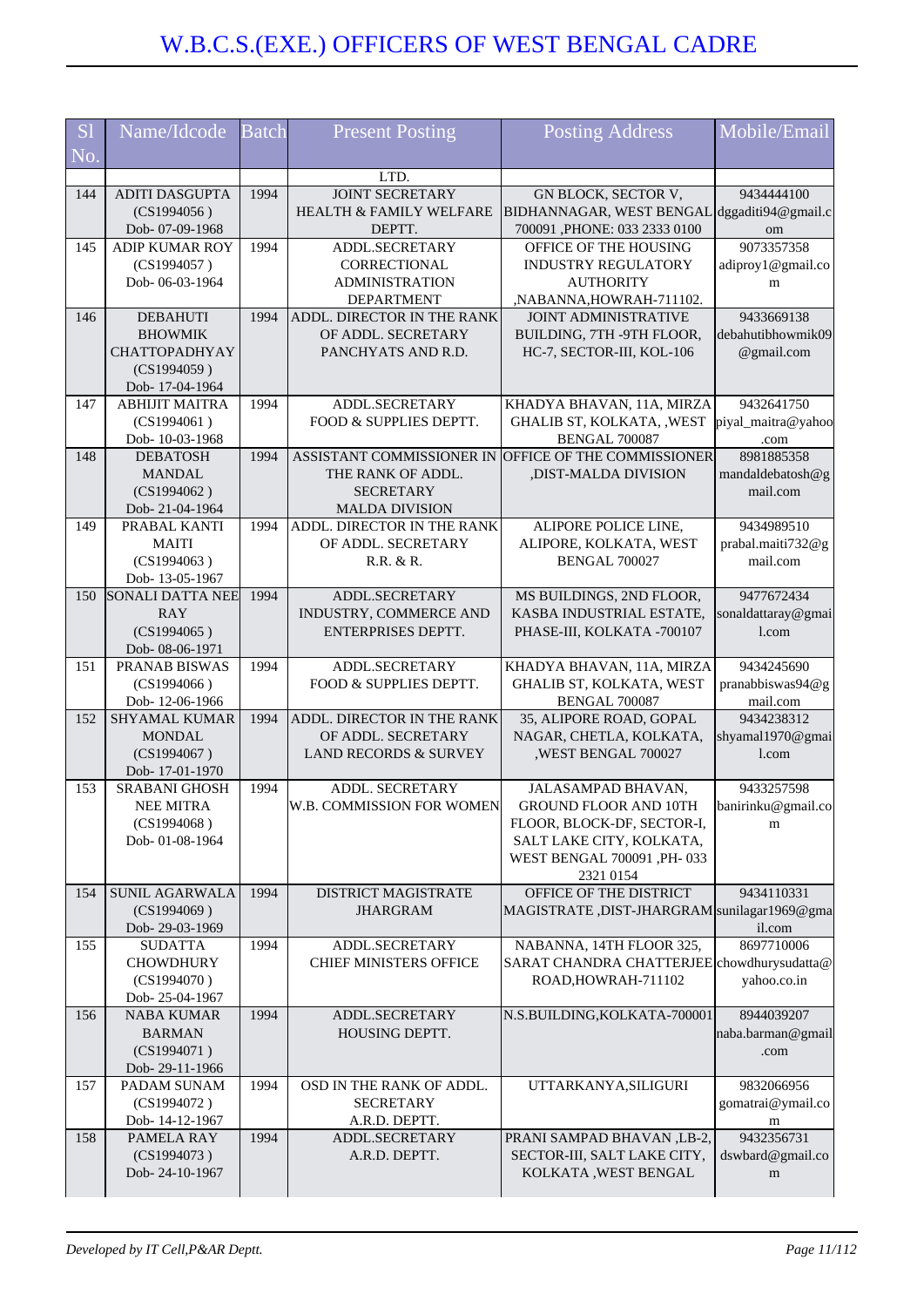| <b>Sl</b> | Name/Idcode                             | <b>Batch</b> | <b>Present Posting</b>                        | <b>Posting Address</b>                                 | Mobile/Email                |
|-----------|-----------------------------------------|--------------|-----------------------------------------------|--------------------------------------------------------|-----------------------------|
| No.       |                                         |              |                                               |                                                        |                             |
| 159       | <b>DIPESH BARMAN</b>                    | 1994         | P.S. TO MIC                                   | 700098, PHONE: 033 2335 1144<br><b>NEW SECRETARIAT</b> | 8013577959                  |
|           | (CS1994074)                             |              | YOUTH SERVICE & SPORTS                        | BUILDING, 6TH FLOOR, BLOCK-                            | dbarman2007@redif           |
|           | Dob- 30-01-1968                         |              | DEPTT.                                        | C,1K.S ROY ROAD,                                       | fmail.com                   |
|           |                                         |              |                                               | KOLKATA-700001                                         |                             |
| 160       | <b>ACHINTYA KUMAR</b>                   | 1994         | ADDL.SECRETARY                                | DJ-4, 2ND AVENUE, CJ BLOCK,                            | 9434344140                  |
|           | <b>MONDAL</b>                           |              | <b>BACKWARD CLASSES</b>                       | SECTOR II, SALT LAKE CITY,                             | achintya351967@g            |
|           | (CS1994075)                             |              | WELFARE DEPTT.                                | KOLKATA, , WEST BENGAL                                 | mail.com                    |
|           | Dob-03-05-1967                          |              |                                               | 700091                                                 |                             |
| 161       | SOUMYENDU                               | 1994         | O.S.D.                                        | OFFICE OF THE NORTH BENGAL                             | 9434238427                  |
|           | <b>BISWAS</b><br>(CS1994076)            |              | NORTH BENGAL<br>DEVELOPMENT DEPTT.            | DEVELOPMENT DEPTT.T, DIST-<br><b>UTTARKANYA</b>        | soumyenduwbcs@g<br>mail.com |
|           | Dob- 08-05-1968                         |              |                                               |                                                        |                             |
| 162       | <b>MANABENDRA DAS</b>                   | 1994         | ADDL.SECRETARY                                | R.N.MUKHERJEE                                          | 9434365468                  |
|           | (CS1994077)                             |              | TRANSPORT DEPTT.                              | ROAD, KOLKATA                                          | manab_84@yahoo.i            |
|           | Dob-30-12-1970                          |              |                                               |                                                        | n                           |
| 163       | PIJUSH KANTI                            | 1994         | ADDL.SECRETARY                                | BLOCK B 4TH FLOOR, KHADYA                              | 9434185252                  |
|           | <b>SARKAR</b>                           |              | AGRICULTURE DEPTT.                            | BHAWAN, 11A, MIRZA GHALIB  pkanti6416@gmail.c          |                             |
|           | (CS1994078)                             |              |                                               | ST, , KOLKATA, 700087                                  | om                          |
| 164       | Dob-09-11-1964<br><b>HARIHAR PRASAD</b> | 1994         | SECRETARY IN THE RANK OF                      | 5, SN BANERJEE ROAD,                                   | 9836665845                  |
|           | <b>MANDAL</b>                           |              | ADDL. SECRETARY                               | ESPLANADE, DHARMATALA,                                 | digacs-                     |
|           | (CS1994079)                             |              | K.M.C.                                        | TALTALA, KOLKATA, , WEST                               | wb@gmail.com                |
|           | Dob-16-09-1969                          |              |                                               | <b>BENGAL 700013</b>                                   |                             |
| 165       | <b>PRASANTA</b>                         | 1994         | ADDL. DIRECTOR IN THE RANK                    | BINOY BADAL DINESH BAG N,                              | 9434495405                  |
|           | <b>ADHIKARI</b>                         |              | OF ADDL. SECRETARY                            | LAL DIGHI, B.B.D. BAGH,                                | prasantanrega@gmai          |
|           | (CS1994080)                             |              | <b>AGRICULTURE</b>                            | KOLKATA, WEST BENGAL                                   | 1.com                       |
|           | Dob-02-01-1970                          |              |                                               | 700001                                                 |                             |
| 166       | <b>SASANKA</b>                          | 1994         | <b>S.O.(INDUSTRIES) IN THE RANK</b>           | NEW SECRETARIAT                                        | 9475268756                  |
|           | <b>SHEKHAR MONDAL</b>                   |              | OF ADDL. SECRETARY<br><b>BACKWARD CLASSES</b> | BUILDING, 6TH FLOOR, BLOCK-<br>B,1K.S ROY ROAD,        | msasanka50@gmail.           |
|           | (CS1994082)<br>Dob-06-11-1964           |              | <b>WELFARE</b>                                | KOLKATA-700001                                         | com                         |
| 167       | <b>LAKPA NORBU</b>                      | 1994         | PROJECT CO-ORDINATOR IN                       | 45, GANESH CHANDRA AVE,                                | 9593936014                  |
|           | <b>SHERPA</b>                           |              | THE RANK OF ADDL.                             | CHANDNI CHAWK, BOWBAZAR, sippys007@gmail.co            |                             |
|           | (CS1994084)                             |              | <b>SECRETARY</b>                              | KOLKATA, WEST BENGAL                                   | m                           |
|           | Dob- 31-01-1971                         |              | <b>SERICULTURE</b>                            | 700012                                                 |                             |
| 168       | <b>TENZI CHODEN</b>                     | 1994         | ADDL.SECRETARY                                | <b>BIKASH BHAVAN, NORTH</b>                            | 8967872525                  |
|           | <b>VERMA NEE</b>                        |              | WOMEN DEVELOPMENT AND                         | BLOCK (10TH FLOOR), SALT                               | tenzichodenverma@           |
|           | <b>BHUTIA</b>                           |              | SOCIAL WELFARE DEPTT.                         | LAKE CITY, NORTH 24                                    | gmail.com                   |
|           | (CS1994085)<br>Dob-17-05-1972           |              |                                               | PARGANAS PIN-700091                                    |                             |
| 169       | PASANG CHUTAY                           | 1994         | NA                                            | N/A                                                    |                             |
|           | <b>BHUTIA</b>                           |              |                                               |                                                        |                             |
|           | (CS1994086)                             |              |                                               |                                                        |                             |
|           | Dob-10-12-1969                          |              |                                               |                                                        |                             |
| 170       | <b>AUGUSTINE</b>                        | 1994         | ADDL. DIRECTOR IN THE RANK                    | OFFICE OF THE ESI, P-233 CIT                           | 9434241881                  |
|           | <b>LEPCHA</b>                           |              | OF ADDL. SECRETARY                            | SCHEME, VII M, BAGMARI LN,                             | alepcha1@gmail.co           |
|           | (CS1994087)                             |              | E.S.I.                                        | KOLKATA, WEST BENGAL                                   | m                           |
| 171       | Dob-12-08-1970<br>PURNENDU KUMAR        | 1995         | DISTRICT MAGISTRATE IN THE                    | 700054<br>OFFICE OF THE DISTRICT                       | 9674035111                  |
|           | MAJI                                    |              | RANK OF ADDL. SECRETARY                       | MAGISTRATE, DIST-PURBA                                 | maji.purnendu9@g            |
|           | (CS1995015)                             |              | PURBA MEDINIPUR                               | <b>MEDINIPUR</b>                                       | mail.com                    |
|           | Dob-21-06-1968                          |              |                                               |                                                        |                             |
| 172       | <b>SAMANJIT</b>                         | 1995         | O.S.D.                                        | OFFICE OF THE                                          | sengupta.samanjit@          |
|           | <b>SENGUPTA</b>                         |              | BRAIPRD, KALYANI, NADIA                       | BRAIPRD, KALYANI, , DIST-                              | gmail.com                   |
|           | (CS1995016)                             |              |                                               | <b>NADIA</b>                                           |                             |
|           | Dob-15-01-1967                          |              |                                               |                                                        |                             |
| 173       | <b>UPALI ROY NEE</b>                    | 1995         | ADDL.SECRETARY                                | BIKASH BHAWAN, 10TH FLOOR,                             | 9830036878                  |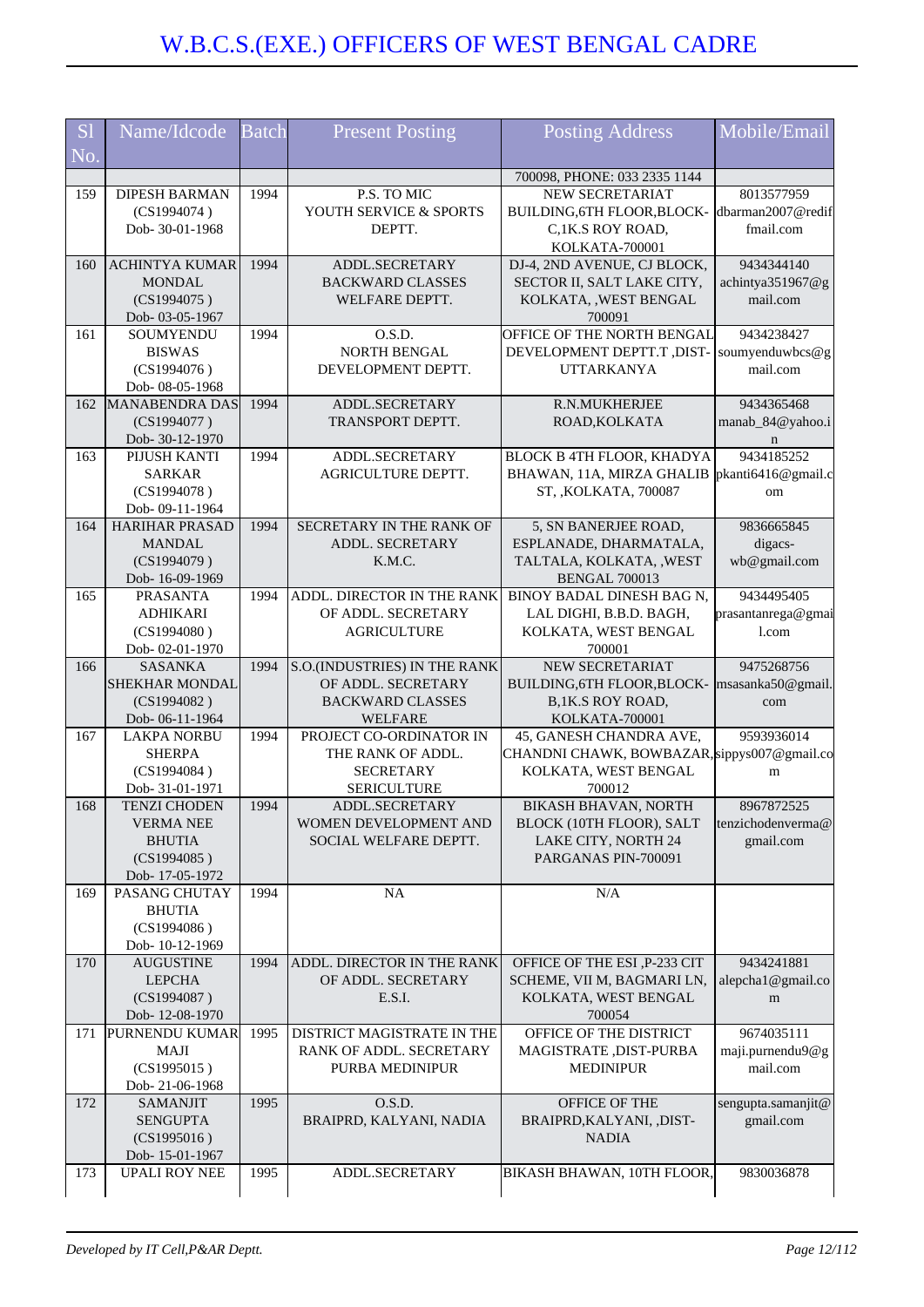| <b>S1</b><br>No. | Name/Idcode                                                                   | <b>Batch</b> | <b>Present Posting</b>                                                        | <b>Posting Address</b>                                                                                                                                                              | Mobile/Email                                       |
|------------------|-------------------------------------------------------------------------------|--------------|-------------------------------------------------------------------------------|-------------------------------------------------------------------------------------------------------------------------------------------------------------------------------------|----------------------------------------------------|
|                  | <b>MUKHERJEE</b><br>(CS1995017)<br>Dob-16-01-1971                             |              | WOMEN & CHILD DEV. &<br>SOCIAL WELFARE DEPTT.                                 | DF BLOCK, SECTOR 1,<br>BIDHANNAGAR, KOLKATA,<br>WEST BENGAL 700091                                                                                                                  | roy.upali@gmail.co<br>m                            |
| 174              | <b>ANJAN</b><br><b>CHAKRABARTI</b><br>(CS1995020)<br>Dob-13-12-1968           | 1995         | ADDL.SECRETARY<br>PANCHAYAT & R.D. DEPTT.                                     | <b>JOINT ADMINISTRATIVE</b><br>BUILDING, PLOT NO.7, FLOORS) admd.bnk@gmail.co<br>BLOCK: HC, 6TH TO 10TH, FD<br>BLOCK, SECTOR III, SALT LAKE<br>CITY, KOLKATA, WEST BENGAL<br>700106 | 9433908088<br>m                                    |
| 175              | <b>DEBAPRASAD</b><br><b>MUKHERJEE</b><br>(CS1995021)<br>Dob-19-11-1967        | 1995         | DY. MAG. & DY. COLL.<br><b>HOOGHLY</b>                                        | OFFICE OF THE DISTRICT<br>MAGISTRATE, PO-CHINSURAH, debaprasad918@redi<br><b>DIST-HOOGHLY</b>                                                                                       | 9474895971<br>ffmail.com                           |
| 176              | <b>SUJAY ACHARYYA</b><br>(CS1995023)<br>Dob-05-01-1968                        | 1995         | ADDL.SECRETARY<br>FINANCE DEPTT.                                              | NABANNA, HOWRAH                                                                                                                                                                     | 9830287979<br>sujoy_srp@yahoo.co<br>m              |
| 177              | <b>KANCHAN</b><br><b>CHAUDHURY</b><br>(CS1995024)<br>Dob- 31-12-1969          | 1995         | ADDL.SECRETARY<br>TRANSPORT DEPTT.                                            | <b>CTC BUILDING ,R N</b><br>MUKHERJEE RD, PH-22141736                                                                                                                               | 9434315892<br>chaudhurykanchan@<br>yahoo.in        |
| 178              | <b>SUPARNA KUMAR</b><br><b>ROYCHOUDHURY</b><br>(CS1995025)<br>Dob- 05-10-1967 | 1995         | OSD IN THE RANK OF ADDL.<br><b>SECRETARY</b><br>BRAIPRD, KALYANI, NADIA       | <b>OFFICE OF THE</b><br>BRAIPRD, KALYANI, , DIST-<br><b>NADIA</b>                                                                                                                   | 9733195196<br>suparno1995@gmail<br>.com            |
| 179              | <b>PALASH SENGUPTA</b><br>(CS1995026)<br>Dob-21-03-1968                       | 1995         | OSD IN THE RANK OF ADDL.<br><b>SECRETARY</b><br>W.B. STATE GAZETTERS          | OFFICE OF THE WEST BENGAL<br><b>STATE GAZETTERS</b><br>,KOLKATA, WEST BENGAL                                                                                                        | 8017972753<br>palash213@gmail.co<br>m              |
| 180              | <b>SUMAN</b><br><b>BHATTACHARYA</b><br>(CS1995027)<br>Dob-21-10-1969          | 1995         | ADDL.SECRETARY<br><b>HEALTH &amp; FAMILY WELFARE</b><br>DEPTT.                | GN-29, SWASTHYA BHAWAN<br>SECTOR-V, SALT LAKE,<br>KOLKATA, , WEST BENGAL<br>700091                                                                                                  | 8017518477<br>sumanbhattacharya1<br>995@gmail.com  |
| 181              | <b>JOLY CHAUDHURI</b><br>(CS1995028)<br>Dob-26-08-1969                        | 1995         | ADDL.SECRETARY<br>URBAN DEVELOPMENT AND<br>MUNICIPAL AFFAIRS DEPTT.           | MAYUKH GROUND FLOOR,<br>BIDHAN NAGAR, KOLKATA,<br>WEST BENGAL 700091                                                                                                                | 9830630742<br>chaudhurijc@yahoo.<br>com            |
| 182              | <b>RAHUL MAJUMDER</b><br>(CS1995029)<br>Dob-27-04-1972                        | 1995         | <b>COMMISSIONER</b><br>ASANSOL MUNICIPAL<br><b>CORPORATION</b>                | <b>ASANSOL MUNICIPAL</b><br>CORPORATION, STATION ROAD, mazumdar1972@g<br>ASANSOL - 713301 BURDWAN<br><b>WEST BENGAL</b>                                                             | 9434316233<br>mail.com                             |
| 183              | PRABIR CHATTOPA<br><b>DHYAYA</b><br>(CS1995030)<br>Dob-17-02-1965             | 1995         | <b>ADDL. DIRECTOR &amp; EX-OFFICIO</b><br>ADDL. SECRETARY<br><b>TRANSPORT</b> | TARACHAND DUTTA ST, BARA<br>BAZAR, KOLKATA, WEST<br><b>BENGAL 700073</b>                                                                                                            | 9434250012<br>prabirchattopadhyay<br>670@gmail.com |
| 184              | <b>SANKAR PRASAD</b><br><b>PAUL</b><br>(CS1995031)<br>Dob-15-10-1968          | 1995         | <b>ADDL. DIRECTOR</b><br>LAND RECORDS & SURVEY                                | 35, ALIPORE ROAD, GOPAL<br>NAGAR, CHETLA, KOLKATA,<br>,WEST BENGAL 700027                                                                                                           | 9874075533<br>sppaul1968@gmail.<br>com             |
| 185              | <b>MRINAL KANTI</b><br><b>RANO</b><br>(CS1995032)<br>Dob-13-09-1969           | 1995         | <b>JOINT SECRETARY</b><br>CIVIL DEFENCE DEPTT.                                | NABANNA, NAORA, SHIBPUR,<br>DISASTER MANAGEMENT AND HOWRAH, WEST BENGAL 711102 mrinalrano@gmail.c                                                                                   | 9474734322<br>om                                   |
| 186              | <b>SURAJIT ROY</b><br>(CS1995033)<br>Dob-29-11-1970                           | 1995         | <b>ADDL. DIRECTOR</b><br><b>SCH. EDUCATION</b>                                | BIKASH BHAVAN, 5TH &<br>6TH FLOOR, DF BLOCK,<br>SECTOR-1, SALT LAKE CITY,<br>KOLKATA, , WEST BENGAL<br>700091                                                                       | 9434218738<br>surajit_roy70@yaho<br>o.com          |
| 187              | <b>SEKHAR SEN</b><br>(CS1995034)<br>Dob- 03-07-1971                           | 1995         | ADDITIONAL DISTRICT<br><b>MAGISTRATE</b><br><b>NADIA</b>                      | OFFICE OF THE DISTRICT<br>MAGISTRATE, ,DIST-NADIA                                                                                                                                   | 9434684167<br>sen160209@gmail.c<br>om              |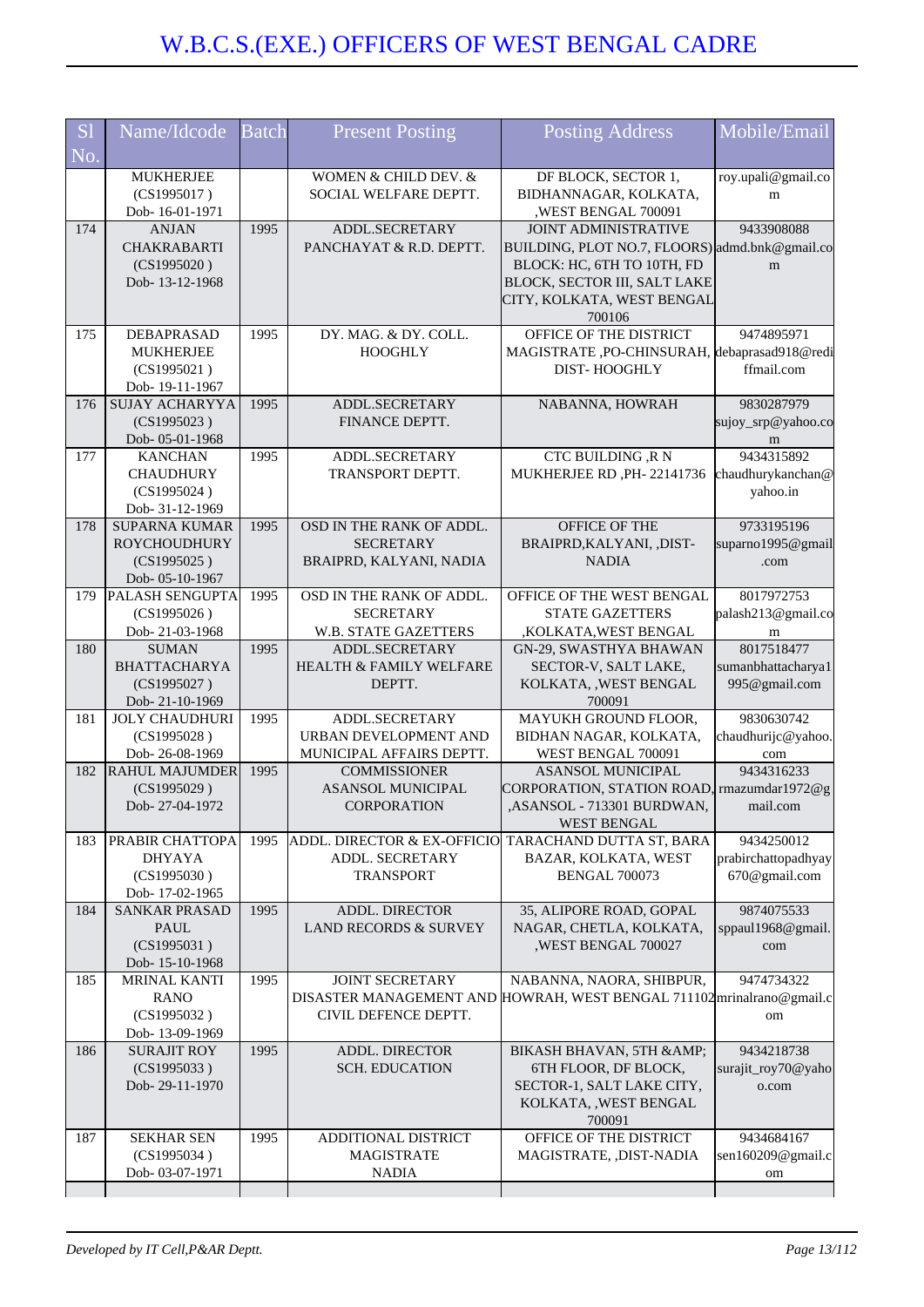| <b>S1</b>  | Name/Idcode                              | <b>Batch</b> | <b>Present Posting</b>                           | <b>Posting Address</b>                            | Mobile/Email                     |
|------------|------------------------------------------|--------------|--------------------------------------------------|---------------------------------------------------|----------------------------------|
| No.        |                                          |              |                                                  |                                                   |                                  |
| 188        | <b>RANJAN KUMAR</b>                      | 1995         | ADDL.SECRETARY                                   | BIKASH BHAVAN, 5TH &                              | 9434245640                       |
|            | <b>JHA</b>                               |              | SCHOOL EDUCATION DEPTT.                          | 6TH FLOOR DF BLOCK,                               | jha.ranjan2016@gm                |
|            | (CS1995035)<br>Dob-02-01-1968            |              |                                                  | SECTOR-1, SALT LAKE CITY,<br>KOLKATA, WEST BENGAL | ail.com                          |
|            |                                          |              |                                                  | 700091                                            |                                  |
| 189        | <b>DIBYENDU</b>                          | 1995         | ADDL.SECRETARY                                   | NABANNA (6TH FLOOR), 325,                         | 9433902304                       |
|            | <b>BHATTACHARYYA</b>                     |              | <b>LAND AND LAND REFORMS</b>                     | SARAT CHATTERJEE ROAD,                            | dibyendu1967@gma                 |
|            | (CS1995036)<br>Dob- 30-09-1967           |              | AND REFUGEE RELIEF AND<br>REHABILITATION DEPTT.  | SHIBPUR, HOWRAH-711102                            | il.com                           |
| 190        | <b>SHAON SEN (NEE</b>                    | 1995         | ADDL.SECRETARY                                   | 12TH FLOOR, N.S BUILDING,                         | 9433005818                       |
|            | SAHA)                                    |              | <b>LABOUR DEPTT.</b>                             | BLOCK-A, 1, KIRAN SHANKAR                         | Shaonsen11@gmail.                |
|            | (CS1995037)                              |              |                                                  | ROY ROAD, KOLKATA, WEST                           | com                              |
| 191        | Dob-18-11-1972<br><b>ASHOKE KUMAR</b>    | 1995         | ADDITIONAL DISTRICT                              | BENGAL 700001<br>OFFICE OF THE SUB                | 9641991419                       |
|            | <b>MODAK</b>                             |              | <b>MAGISTRATE</b>                                | DIVISIONAL OFFICER, ,DIST-                        | dd_ud@yahoo.co.in                |
|            | (CS1995038)                              |              | <b>MALDA</b>                                     | <b>MALDA</b>                                      |                                  |
|            | Dob-29-08-1965                           |              |                                                  |                                                   |                                  |
| 192        | <b>ARUP RATAN</b><br>MUKHOPADHYAY        | 1995         | ADDL.SECRETARY<br>URBAN DEVELOPMENT AND          | NAGARAYAN, SECTOR-I,<br>BLOCK-DF-8. BIDHAN NAGAR. | 9831837109<br>aruprapan68@gmail. |
|            | (CS1995039)                              |              | MUNICIPAL AFFAIRS DEPTT.                         | KOLKATA-700064.                                   | com                              |
|            | Dob- 01-02-1968                          |              |                                                  |                                                   |                                  |
| 193        | <b>SOUMYA</b>                            | 1995         | ADDL.SECRETARY                                   | : KHADYA BHAVAN, 11A,                             | 9434341990                       |
|            | <b>BHATTACHARYA</b><br>(CS1995040)       |              | FOOD & SUPPLIES DEPTT.                           | MIRZA GHALIB ST, KOLKATA,<br>,WEST BENGAL 700087  | soumyatrik@gmail.c               |
|            | Dob-24-12-1970                           |              |                                                  |                                                   | om                               |
| 194        | <b>SAGAR</b>                             | 1995         | ADDL.SECRETARY                                   | <b>MAYUKH BHAVAN (4TH</b>                         | 9434199588                       |
|            | <b>CHAKRABARTI</b>                       |              | SUNDARBAN AFFAIRS DEPTT.                         | FLOOR), SALT LAKE CITY,                           | s_c_456@yahoo.co.i               |
|            | (CS1995041)                              |              |                                                  | ,KOLKATA -700091.                                 | $\mathbf n$                      |
| 195        | Dob-23-01-1969<br><b>SUDIPTO</b>         | 1995         | ADDL. DIRECTOR IN THE RANK                       | OFFICE OF LOCAL BODIES DTE.                       | 9002874630                       |
|            | <b>BHATTACHARYYA</b>                     |              | OF SPECIAL SECRETARY                             |                                                   | sudipob35@gmail.c                |
|            | (CS1995042)                              |              | LOCAL BODIES DTE. (UNDER                         |                                                   | om                               |
| 196        | Dob-22-11-1966<br>PUSPENDU MITRA         | 1995         | UD & MA DEPTT.)<br><b>COMMISSIONER</b>           | CITY CENTER, GT ROAD, NEAR                        | 9734720411                       |
|            | (CS1995043)                              |              | <b>DURGAPUR MUNICIPAL</b>                        | BUS STAND, DURGAPUR, WEST                         |                                  |
|            | Dob-02-01-1968                           |              | <b>CORPORATION</b>                               | <b>BENGAL 713216</b>                              |                                  |
| 197        | <b>KRISHNENDU</b>                        | 1995         | <b>COLLECTOR</b>                                 | OFFICE OF THE KOLKATA                             | 9836415599                       |
|            | <b>BASAK</b><br>(CS1995044)              |              | KOLKATA COLLECTORATE                             | COLLECTORATE, 11, NETAJI<br>SUBHAS ROAD. KOLKATA  | krishendubasak@gm<br>ail.com     |
|            | Dob-13-09-1971                           |              |                                                  |                                                   |                                  |
| 198        | <b>MANOJ</b>                             | 1995         | <b>ESTATE MANAGER IN THE</b>                     | SHILPA BHAVAN 31 BLACK                            | 8972068746                       |
|            | <b>CHAKRABORTY</b>                       |              | RANK OF ADDITIONAL                               | <b>BURN LANE ,BOWBAZAR</b>                        | mc.wbcs2018@gmai                 |
|            | (CS1995046)                              |              | <b>SECRETARY</b>                                 | KOLKATA-700012.                                   | l.com                            |
| 199        | Dob-15-01-1968<br><b>BANI PRASAD DAS</b> | 1995         | WBSIDC<br>ADDL.SECRETARY                         | OFFICE OF THE SCHOOL                              | 9434473178                       |
|            | (CS1995048)                              |              | SCHOOL EDUCATION DEPTT.                          | EDUCATION DEPARTMENT                              | admdhhooghly@gm                  |
|            | Dob-03-09-1969                           |              |                                                  | , BIKASH BHAVAN, SALT LAKE                        | ail.com                          |
|            |                                          |              |                                                  | 91                                                |                                  |
| <b>200</b> | <b>TAMAL DAS</b><br>(CS1995049)          | 1995         | ADDL. DIRECTOR IN THE RANK<br>OF ADDL. SECRETARY | 16A, BRABOURNE RD. 3RD<br>FLOOR, KOL-91           | 9836166921<br>tamaldas0@gmail.co |
|            | Dob-02-10-1968                           |              | R.R. & R.                                        |                                                   | m                                |
| 201        | <b>SHASHI KUMAR</b>                      | 1995         | REGIONAL MANAGER                                 | DESHBANDHU RD, PURULIA,                           | 9064110014                       |
|            | <b>CHOUDHURY</b>                         |              | W.B. TRIBAL DEV. CO-                             | , WEST BENGAL 723101                              | schoudhury02@gma                 |
|            | (CS1995050)<br>Dob-02-11-1968            |              | OPERATIVE CORP. LTD.                             |                                                   | il.com                           |
| 202        | <b>DEBAPRIYA</b>                         | 1995         | ADDL.SECRETARY                                   | NAGARAYAN BHAVAN, BLOCK-                          | 9474598967                       |
|            | <b>BISWAS</b>                            |              | URBAN DEVELOPMENT AND                            | DF-8, SECTOR-I, SALT LAKE                         | dev04jan@gmail.co                |
|            | (CS1995051)                              |              | MUNICIPAL AFFAIRS DEPTT.                         | CITY, KOLKATA, , WEST                             | m                                |
|            |                                          |              |                                                  |                                                   |                                  |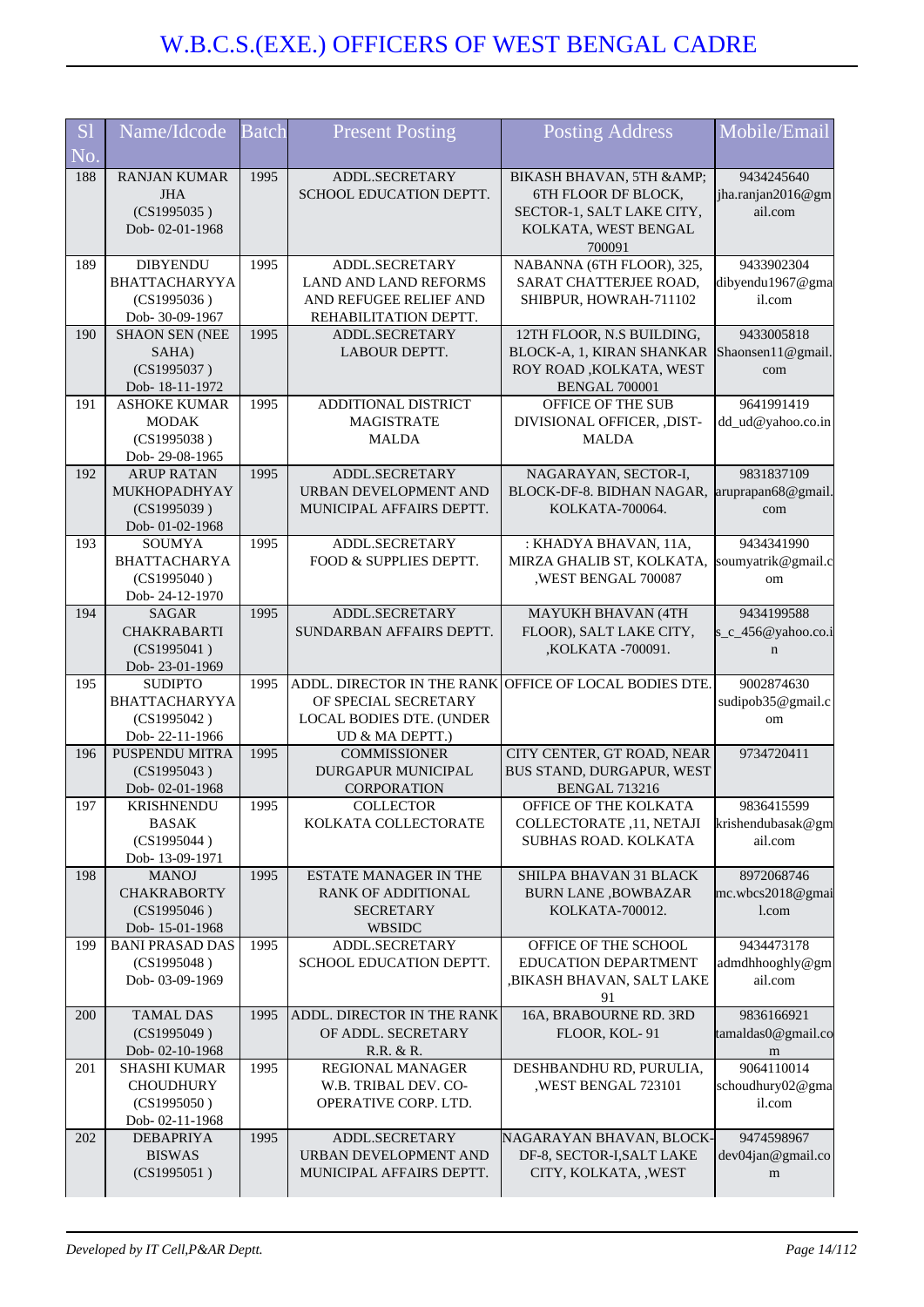| <b>Sl</b> | Name/Idcode                             | <b>Batch</b> | <b>Present Posting</b>                              | <b>Posting Address</b>                                                 | Mobile/Email                     |
|-----------|-----------------------------------------|--------------|-----------------------------------------------------|------------------------------------------------------------------------|----------------------------------|
| No.       |                                         |              |                                                     |                                                                        |                                  |
| 203       | Dob-04-01-1971<br><b>SHANKAR NASKAR</b> | 1995         | ADDL.SECRETARY                                      | BENGAL 700064<br>ALIPORE POLICE LINE,                                  | 9434857791                       |
|           | (CS1995052)                             |              | <b>LAND AND LAND REFORMS</b>                        | ALIPORE, KOLKATA, , WEST                                               | shankarnaskar1995                |
|           | Dob-10-04-1972                          |              | AND REFUGEE RELIEF AND                              | <b>BENGAL-700027</b>                                                   | @gmail.com                       |
|           |                                         |              | REHABILITATION DEPTT.                               |                                                                        |                                  |
| 204       | <b>INDRAJIT</b>                         | 1995         | PROJECT DIRECTOR, D.R.D.                            | OFFICE OF THE DISTRICT                                                 | 9433154826                       |
|           | <b>TALUKDAR</b>                         |              | <b>CELL</b>                                         | MAGISTRATE, PO+DIST-                                                   | tindrajit70@gmail.c              |
|           | (CS1995053)                             |              | <b>ALIPURDUAR</b>                                   | <b>ALIPURDUAR</b>                                                      | om                               |
|           | Dob-18-11-1970                          |              |                                                     |                                                                        |                                  |
| 205       | <b>ADHIR KUMAR</b>                      | 1995         | <b>ADDL. DIRECTOR</b>                               | SHAISHALI 3RD FLOOR, SECTOR                                            | 7003705355                       |
|           | <b>BISWAS</b>                           |              | <b>CHILD RIGHTS AND</b>                             | - I, SALTLAKE, KOLKATA                                                 | akbiswasone@gmail                |
|           | (CS1995054)<br>Dob- 07-07-1972          |              | <b>TRAFFICKING</b>                                  |                                                                        | .com                             |
| 206       | PRADIP KUMAR                            | 1995         | O.S.D.                                              | OFFICE OF THE BRAIPRD                                                  | 9434509150                       |
|           | <b>BISWAS</b>                           |              | BRAIPRD, KALYANI, NADIA                             | ,KALYANI, DIST- NADIA                                                  | pradipkumarbiswas1               |
|           | (CS1995055)                             |              |                                                     |                                                                        | 970@gmail.com                    |
|           | Dob-05-03-1970                          |              |                                                     |                                                                        |                                  |
| 207       | <b>DEBASHIS</b>                         | 1995         | ASSTT. MANAGING DIRECTOR.                           | SIDHU KANU BHAWAN, KB-18,                                              | 9474551923                       |
|           | <b>KARMAKAR</b>                         |              | W.B. TRIBAL DEV. CO-                                | SECTOR-III, BIDHANNAGAR,                                               |                                  |
|           | (CS1995056)                             |              | OPERATIVE CORP. LTD.                                | KOLKATA-700098, BROADWAY                                               |                                  |
|           | Dob-24-11-1971                          |              |                                                     | RD, KB BLOCK, SECTOR III,                                              |                                  |
|           |                                         |              |                                                     | BIDHANNAGAR, , WEST BENGAL<br>700106                                   |                                  |
| 208       | <b>BIVASH KUMAR</b>                     | 1995         | <b>JOINT SECRETARY</b>                              | MAYUKH BHAWAN (TOP                                                     | 9051074440                       |
|           | <b>MANDAL</b>                           |              | SUNDARBAN AFFAIRS DEPTT.                            | FLOOR), SALT                                                           | bivash1995@gmail.                |
|           | (CS1995058)                             |              |                                                     | LAKE, KOLKATA-700091.                                                  | com                              |
|           | Dob-10-07-1965                          |              |                                                     |                                                                        |                                  |
| 209       | <b>GOPAL HALDAR</b>                     | 1995         | P.S. TO MOS                                         | SHILPA SADAN, CAMAC                                                    | 9434238400                       |
|           | (CS1995059)                             |              | MICRO, SMALL AND MEDIUM                             | STREET, 7TH FLOOR, KOLKATA sonubelgachia@gma                           |                                  |
|           | Dob-10-09-1967                          |              | <b>ENTERPRISES AND TEXTILES</b><br>DEPTT.           | $-7000016$                                                             | il.com                           |
| 210       | <b>AMLANJYOTI SAHA</b>                  | 1995         | ADDL. DIRECTOR                                      | OFFICE OF THE ATI                                                      | 9836084472                       |
|           | (CS1995060)                             |              | <b>ADMINISTRATIVE TRAINING</b>                      | ,SALTLAKE,KOLKATA                                                      | amlanjyotisaha1969               |
|           | Dob-15-06-1969                          |              | INSTITUTE, WEST BENGAL                              |                                                                        | @gmail.com                       |
| 211       | <b>SUMEDHA</b>                          | 1995         | <b>EXECUTIVE DIRECTOR</b>                           | OFFICE OF THE GTA , PO+DIST-                                           | 9434242284                       |
|           | PRADHAN (NEE                            |              | <b>GTA</b>                                          | <b>DARJEELING</b>                                                      | sumedhap2@gmail.c                |
|           | YOLMO)<br>(CS1995061)                   |              |                                                     |                                                                        | om                               |
|           | Dob-04-06-1970                          |              |                                                     |                                                                        |                                  |
| 212       | <b>CHEYONG PALZOR</b>                   | 1995         | ADDL. DIRECTOR                                      | 45, GANESH CHANDRA AVE,                                                | 9434347507                       |
|           | (CS1995062)                             |              | <b>DIRECTORATE OF TEXTILES</b>                      | CHANDNI CHAWK, BOWBAZAR, palzorc@yahoo.co.i                            |                                  |
|           | Dob-28-03-1970                          |              | (SERICULTURE)                                       | KOLKATA, WEST BENGAL                                                   | n                                |
|           |                                         |              |                                                     | 700012                                                                 |                                  |
| 213       | PALDEN SHERPA                           | 1995         | <b>ADDL. DIRECTOR</b>                               | NABANNA, NAORA, SHIBPUR,                                               | 9434467150                       |
|           | (CS1995063)                             |              | <b>DISASTER MANAGEMENT</b>                          | HOWRAH, WEST BENGAL 711102 paldari@gmail.com                           |                                  |
| 214       | Dob-19-03-1973<br><b>JULIANA LEPCHA</b> | 1996         | PROJECT OFFICER CUM DIST.                           | OFFICE OF THE DISTRICT                                                 | 9434889308                       |
|           | (CS1996024)                             |              | WELFARE OFFICER, BCW                                | MAGISTRATE, DIST-JALPAIGURIlepchajuliana@gmai                          |                                  |
|           | Dob-20-03-1963                          |              | <b>JALPAIGURI</b>                                   |                                                                        | l.com                            |
| 215       | <b>NANDINI</b>                          | 1996         | <b>JOINT SECRETARY</b>                              | NABANNA, NAORA, SHIBPUR,                                               | 8158934336                       |
|           | SARASWATI                               |              |                                                     | DISASTER MANAGEMENT AND HOWRAH, WEST BENGAL 711102 nandini.saraswati@g |                                  |
|           | (CS1996025)                             |              | CIVIL DEFENCE DEPTT.                                |                                                                        | mail.com                         |
|           | Dob- 08-09-1970                         |              |                                                     |                                                                        |                                  |
| 216       | <b>ARINDAM ROY</b><br>(CS1996026)       | 1996         | ADDL. DIRECTOR<br><b>SELF HELP GROUP &amp; SELF</b> | EAST INDIA HOUSE, 20B, ABDUL<br>HAMID STREET, 1ST FLOOR,               | 8282861759<br>rayarijitarindam@g |
|           | Dob- 05-03-1969                         |              | EMPLOYMENT DEPTT.                                   | ,KOLKATA-700069                                                        | mail.com                         |
| 217       | KAUSICK KUMAR                           | 1996         | <b>JOINT SECRETARY</b>                              | PLOT NO. 11&11                                                         | 9433963909                       |
|           | <b>NAG</b>                              |              | NORTH BENGAL                                        | A, SATELLITE TOWNSHIP,                                                 | kausickkumarnag@g                |
|           |                                         |              |                                                     |                                                                        |                                  |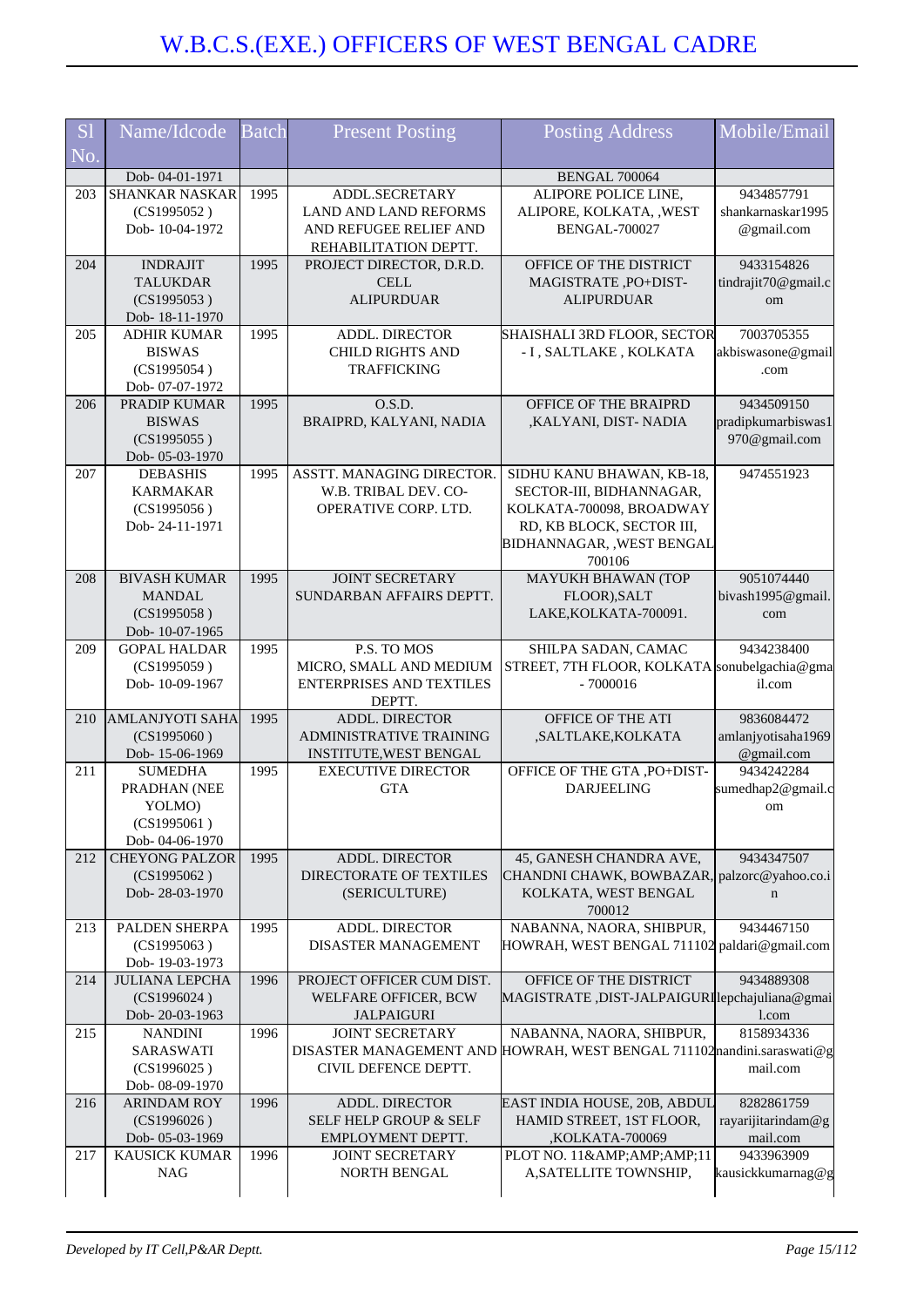| <b>S</b> l<br>No. | Name/Idcode                                                                | <b>Batch</b> | <b>Present Posting</b>                                                                      | <b>Posting Address</b>                                                                                                       | Mobile/Email                                      |
|-------------------|----------------------------------------------------------------------------|--------------|---------------------------------------------------------------------------------------------|------------------------------------------------------------------------------------------------------------------------------|---------------------------------------------------|
|                   | (CS1996028)<br>Dob-10-01-1968                                              |              | DEVELOPMENT DEPTT.                                                                          | BURDWAN RD,<br>KAMRANGAGURI, SILIGURI,<br>WEST BENGAL 734004                                                                 | mail.com                                          |
| 218               | SABYASACHI<br><b>SARKAR</b><br>(CS1996029)<br>Dob-02-01-1970               | 1996         | <b>JOINT SECRETARY</b><br>FINANCE DEPTT.                                                    | NABANNA 325, SARAT<br>CHATTERJEE ROAD, SHIBPUR,<br>MANDIRTALA, ,11TH<br>FLOOR, HOWRAH-711102                                 | 9433930035<br>sabyasachi96@gmai<br>l.com          |
| 219               | <b>KASTURI BISWAS</b><br>(CS1996030)<br>Dob-13-01-1972                     | 1996         | ADDL. DIRECTOR<br><b>SMALL SAVINGS</b>                                                      | <b>KOLKATA</b>                                                                                                               | 9434243891<br>kasturibiswas2009@<br>gmail.com     |
| 220               | ANGSHUMAN<br><b>BHATTACHARYA</b><br>(CS1996032)<br>Dob- 01-12-1970         | 1996         | ADDL. DIRECTOR, SMALL<br><b>SAVINGS</b><br>DARJEELING, SUB-DIVISION -<br><b>SILIGURI</b>    | OFFICE OF THE ADDL<br>DIRECTOR, SMALL SAVINGS, PO-angshu.admin@gma<br>SILIGURI, DIST-DARJEELING                              | 9433307746<br>il.com                              |
| 221               | <b>PRADIP ACHARYYA</b><br>(CS1996033)<br>Dob-04-01-1972                    | 1996         | <b>ADDL. DIRECTOR</b><br><b>TRANSPORT</b>                                                   | SECTOR C, EAST KOLKATA<br>TWP, KOLKATA, ,WEST BENGAL pradip.acharyya@ya<br>700107                                            | 8697022136<br>hoo.com                             |
| 222               | <b>CHANDRANATH</b><br><b>RAYCHAUDHURI</b><br>(CS1996034)<br>Dob-18-10-1967 | 1996         | <b>JOINT SECRETARY</b><br>SCHOOL EDUCATION DEPTT.                                           | <b>BIKAS BHABAN</b>                                                                                                          | 9732837202<br>chandranath.rc@gm<br>ail.com        |
| 223               | <b>SOUMI MITRA</b><br><b>BISWAS</b><br>(CS1996036)<br>Dob-26-08-1973       | 1996         | <b>JOINT SECRETARY</b><br>FINANCE DEPTT.                                                    | 12TH FLOOR , NABANNA , 325<br>SARAT CHATTERJEE ROAD<br><b>HOWRAH 711102</b>                                                  | 9830170475<br>soumimitra96@gmai<br>1.com          |
| 224               | <b>ASIM KUMAR</b><br><b>BISWAS</b><br>(CS1996037)<br>Dob-22-12-1966        | 1996         | <b>JOINT SECRETARY</b><br><b>CORRECTIONAL</b><br><b>ADMINISTRATION</b><br><b>DEPARTMENT</b> | OFFICE OF THE CORRECTIONAL<br>ADMINISTRATION DEPTT.                                                                          | 9775812320<br>akbiswas_kalyani@r<br>ediffmail.com |
| 225               | <b>KRITTIBAS NAYAK</b><br>(CS1996038)<br>Dob-28-02-1971                    | 1996         | ADDL. DIRECTOR<br>LOCAL BODIES DTE. (UNDER<br>UD & MA DEPTT.)                               | PRASHASAN BHAVAN, POURA,<br>1, DD BLOCK, SECTOR 1,<br>BIDHANNAGAR, KOLKATA,<br>,WEST BENGAL 700064                           | 9903225934<br>nayak.krittibas@gm<br>ail.com       |
| 226               | <b>JYOTIRMOY TANTI</b><br>(CS1996039)<br>Dob-12-12-1973                    | 1996         | <b>CEO</b><br>HOWRAH IMPROVEMENT<br><b>TRUST</b>                                            | 5, MAHATMA GANDHI RD,<br>MAIDAN, KADAMTALA,<br>HOWRAH RAILWAY STATION,<br>KADAM TALA, HOWRAH, , WEST<br><b>BENGAL 711101</b> | 8617312684<br>iyotirmoy101days@<br>gmail.com      |
| 227               | <b>NIKHILESH</b><br><b>MANDAL</b><br>(CS1996040)<br>Dob-04-02-1966         | 1996         | O.S.D.<br>WEST BENGAL RIGHT TO<br>PUBLIC SERVICE COMMISSION<br>UNDER CONSUMER AFFAIRS       | <b>4TH FLOOR OF KRETA</b><br>SURAKSHA BHAWAN, 11A,<br>MIRZA GHALIB STREET,<br>KOLKATA-700087                                 | 9474191523<br>nikhileshmandal199<br>6@gmail.com   |
| 228               | <b>RUPAM BANERJEE</b><br>(CS1996041)<br>Dob-09-08-1970                     | 1996         | TECHNICAL OFFICER (NON<br>MEDICAL)<br><b>HEALTH &amp; FAMILY WELFARE</b><br>DEPTT.          | GN BLOCK, SECTOR V,<br>BIDHANNAGAR, WEST BENGAL rupambanerjee.india<br>700091, PH-23330559                                   | 9434250018<br>@gmail.com                          |
| 229               | <b>ABHIJIT</b><br><b>MUKHERJEE</b><br>(CS1996042)<br>Dob-25-05-1967        | 1996         | <b>JOINT SECRETARY</b><br><b>BACKWARD CLASSES</b><br>WELFARE DEPTT.                         | DJ-4, SECTOR-II,<br>ADMINISTRATIVE BUILDING,<br>SDO BIDHANNAGAR,<br>4TH, FLOOR, SALT LAKE,<br>KOLKATA - 700 091              | 9433312684                                        |
| 230               | SOUMYAJIT<br><b>DEBNATH</b><br>(CS1996043)<br>Dob-12-12-1968               | 1996         | <b>JOINT SECRETARY</b><br>SELF HELP GROUP & SELF<br>EMPLOYMENT DEPTT.                       | EAST INDIA HOUSE(1ST FLOOR),<br>20B, ABDUL HAMID STREET,<br>KOLKATA-700 069                                                  | 9836750433<br>sdebnath96@rediffm<br>ail.com       |
| 231               | <b>AMITAVA DATTA</b><br>(CS1996044)<br>Dob-26-12-1970                      | 1996         | <b>JOINT SECRETARY</b><br>HEALTH & FAMILY WELFARE<br>DEPTT.                                 | GN-29, SWASTHYA BHAWAN<br>SECTOR-V, SALT LAKE,<br>KOLKATA, , WEST BENGAL                                                     | 9432120071<br>amitava321@gmail.<br>com            |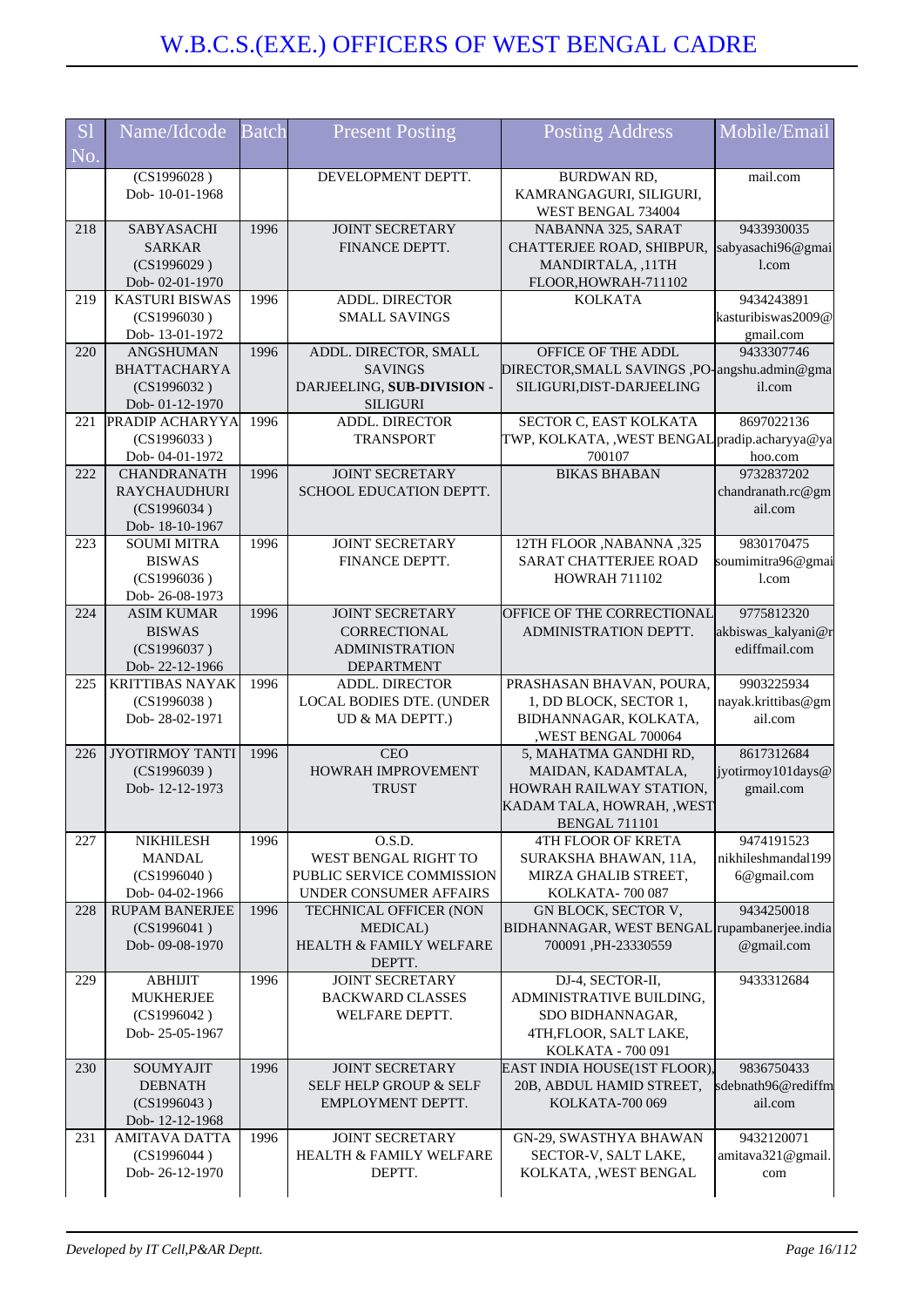| <b>S1</b> | Name/Idcode                                                                               | <b>Batch</b> | <b>Present Posting</b>                                                                                                                                      | <b>Posting Address</b>                                                                                                                        | Mobile/Email                                 |
|-----------|-------------------------------------------------------------------------------------------|--------------|-------------------------------------------------------------------------------------------------------------------------------------------------------------|-----------------------------------------------------------------------------------------------------------------------------------------------|----------------------------------------------|
| No.       |                                                                                           |              |                                                                                                                                                             |                                                                                                                                               |                                              |
| 232       | <b>ABDUR RAKIB</b><br><b>SHAIKH</b><br>(CS1996046)<br>Dob-02-01-1971                      | 1996         | <b>JOINT SECRETARY</b><br>TRANSPORT DEPTT.                                                                                                                  | 700091<br>PARIBAHAN BHABAN, 12 R N<br>MUKHERJEE ROAD,<br>,KOLKATA-700001                                                                      | 9475140298<br>raquibsk1971@gmai<br>1.com     |
| 233       | <b>SWARUP KUMAR</b><br><b>MALIK</b><br>(CS1996047)<br>Dob-28-02-1971                      | 1996         | O.S.D.<br>MOS, I & CA DEPTT. AND<br>MOS(IC), TOURISM DEPTT.                                                                                                 | NABANNA, 9TH FLOOR, 325<br><b>SARAT CHATTERJEE</b><br>ROAD, HOWRAH-711102                                                                     | 9830725921<br>swarupmalik123@g<br>mail.com   |
| 234       | <b>INDRANIL</b><br>MUKHOPADHYAY<br>(CS1996048)<br>Dob-29-12-1971                          | 1996         | <b>JOINT SECRETARY</b><br><b>W.B. STATE ELECTION</b><br><b>COMMISSION</b>                                                                                   | 18, A.J.C. BOSE ROAD, ROWDAN<br>STREET, SAROJINI NAIDU<br>SARANI, MULLICK BAZAR,<br>PARK STREET AREA, KOLKATA,<br>WEST BENGAL 700017          | 9051911666<br>toindranil1971@gm<br>ail.com   |
| 235       | PRATIMA DAS<br>(CS1996049)<br>Dob-17-12-1969                                              | 1996         | <b>JOINT SECRETARY</b><br>& HORTICULTURE DEPTT.                                                                                                             | MAYUKH BHAVAN, BIDHAN<br>FOOD PROCESSING INDUSTRIES NAGAR, SALT LAKE CITY, SALT<br>LAKE CITY, KOLKATA, WEST<br><b>BENGAL 700091</b>           | 9903678113<br>daspratima1969@g<br>mail.com   |
| 236       | <b>MRINMOY BISWAS</b><br>(CS1996050)<br>Dob-02-01-1968                                    | 1996         | <b>DIRECTOR</b><br>MINORITIES DEVELOPMENT<br>AND WELFARE DTE.                                                                                               | DD-27/E, SECTOR-I, SALT LAKE<br>CITY, KOLKATA, WEST BENGAL mrinmoymaitreya@<br>700064                                                         | +919434245109<br>gmail.com                   |
| 237       | <b>SANJAY KUMAR</b><br><b>DAS</b><br>(CS1996051)<br>Dob-27-09-1970                        | 1996         | <b>JOINT SECRETARY</b><br><b>INFORMATION &amp; TECHNOLOGY</b><br>DEPTT.                                                                                     | <b>4 NO. ABANINDRANATH</b><br>TAGORE SARANI CAMAC<br>STREET 7TH FLOOR, KOLKATA<br>700 016                                                     | 9831480481<br>sanjaybantu@gmail.<br>com      |
| 238       | <b>TUSHAR KANTI</b><br><b>PATHAK</b><br>(CS1996052)<br>Dob-25-10-1969                     | 1996         | P.S. TO MOS<br><b>URBAN DEVELOPMENT &amp;</b><br>MUNICIPAL AFFAIRS(IC) AND<br><b>HEALTH &amp; FAMILY WELFARE</b><br>DEPTT. AND L & LR AND R.R &<br>R DEPTT. | NABANNA, NAORA, SHIBPUR,<br>HOWRAH, WEST BENGAL 711102 tukapa@gmail.com                                                                       | 9874113211                                   |
| 239       | <b>DIPTENDU BERA</b><br>(CS1996053)<br>Dob-29-06-1971                                     | 1996         | O.S.D.<br><b>W.B. STATE GAZETTERS</b>                                                                                                                       | BIKASH BHAWAN, DF BLOCK,<br>SECTOR 1, BIDHANNAGAR,<br>KOLKATA, WEST BENGAL<br>700064                                                          | 9062679019<br>diptendubera.08@g<br>mail.com  |
| 240       | <b>SHARMISTHA</b><br><b>BANERJEE NEE</b><br><b>GHOSH</b><br>(CS1996054)<br>Dob-11-08-1972 | 1996         | <b>ADDL. DIRECTOR</b><br><b>BCW &amp; TD</b>                                                                                                                | ADMINISTRATIVE BUILDING,<br>4TH & 5TH FLOOR, DJ-4   jhimil.banerjee1@g<br>BLOCK, SECTOR II, SALT LAKE<br>CITY, KOLKATA, WEST BENGAL<br>700091 | 9434386473<br>mail.com                       |
| 241       | <b>PARTHA</b><br><b>ACHARYYA</b><br>(CS1996055)<br>Dob-12-11-1968                         | 1996         | RENT CONTROLLER, KOLKATA<br>LAND & LAND REFORMS<br>DEPTT.                                                                                                   | OFFICE OF THE LAND & AMP;<br>LAND REFORMS, ALIPUR,<br>,KOLKATA-700027                                                                         | 9432108224<br>parthaacharyya68@<br>gmail.com |
| 242       | <b>DEBASIS BISWAS</b><br>(CS1996056)<br>Dob-13-12-1968                                    | 1996         | <b>JOINT SECRETARY</b><br><b>INFORMATION &amp; CULTURAL</b><br>AFFAIRS DEPTT.                                                                               | 9TH FLOOR, NABANNA, 325,<br>SARAT CHATTERJEE RD,<br>MANDIRTALA, SHIBPUR,<br>HOWRAH, , WEST BENGAL<br>711102                                   | 9434176487<br>anudeba21@gmail.c<br>om        |
| 243       | <b>BEDANGA BISWAS</b><br>(CS1996058)<br>Dob-05-06-1968                                    | 1996         | DY. SECRETARY<br>WOMEN & CHILD DEV. &<br>SOCIAL WELFARE DEPTT.                                                                                              | 5B,, MAHARANI SARNAMOYEE<br>RD, KOLKATA, WEST BENGAL<br>700009                                                                                | 9830137566<br>bedanga10@yahoo.c<br>o.in      |
| 244       | <b>KAUSIK KUMAR</b><br>PAL<br>(CS1996059)<br>Dob-20-08-1969                               | 1996         | <b>JOINT SECRETARY</b><br>POWER AND NON-<br>CONVENTIONAL ENERGY<br>SOURCES DEPTT.                                                                           | BIDYUT UNNAYAN BHAVAN,<br>3/C, LA BLOCK, 5TH FLOOR,<br>SECTOR-III SALT LAKE CITY,<br>KOLKATA, , WEST BENGAL<br>700098                         | 7044319078<br>pal.kausik33@gmail<br>.com     |
| 245       | MOLOY HALDER                                                                              | 1996         | <b>JOINT SECRETARY</b>                                                                                                                                      | BIKASH BHAWAN, 10TH FLOOR,                                                                                                                    | 9051704407                                   |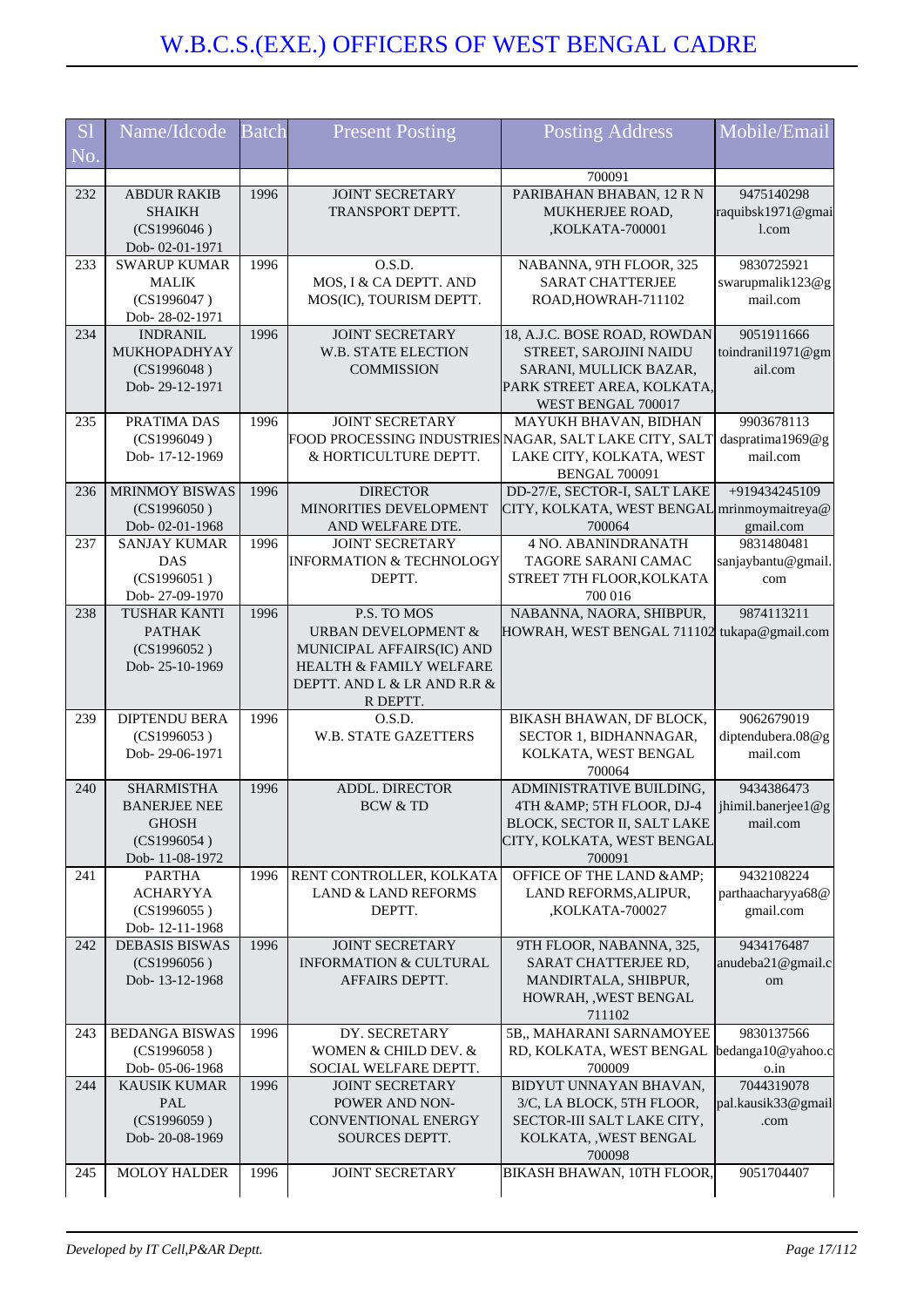| S <sub>1</sub><br>No. | Name/Idcode                                                               | <b>Batch</b> | <b>Present Posting</b>                                                               | <b>Posting Address</b>                                                                                                | Mobile/Email                                     |
|-----------------------|---------------------------------------------------------------------------|--------------|--------------------------------------------------------------------------------------|-----------------------------------------------------------------------------------------------------------------------|--------------------------------------------------|
|                       | $\overline{(CS1996061)}$<br>Dob-09-11-1969                                |              | WOMEN DEVELOPMENT AND<br>SOCIAL WELFARE DEPTT.                                       | DF BLOCK, SECTOR 1,<br>BIDHANNAGAR, KOLKATA,<br>WEST BENGAL 700091                                                    | moloyhalder@gmail<br>.com                        |
| 246                   | <b>DINESH CHANDRA</b><br><b>MANDAL</b><br>(CS1996062)<br>Dob-11-10-1970   | 1996         | DEPUTY SECRETARY<br>YOUTH SERVICE & SPORTS<br>DEPTT.                                 | <b>KOLKATA</b>                                                                                                        | 9434144841<br>dineshmandal009@r<br>ediffmail.com |
| 247                   | <b>BIKASH SAHA</b><br>(CS1996064)<br>Dob-07-12-1973                       | 1996         | ADDL. DIRECTOR<br>FOOD PROCESSING IND. &<br>HORTI.                                   | BENFISH TOWER, 4TH & AMP;<br>6TH FLOOR, GN BLOCK, SECTOR bikash.saha.96@gm<br>V, SALT LAKE CITY, KOLKATA -<br>700 091 | 9233178691<br>ail.com                            |
| 248                   | NIMAI CHAND<br><b>HALDAR</b><br>(CS1996065)<br>Dob-20-03-1969             | 1996         | <b>SECRETARY</b><br>REGIONAL TRANSPORT<br><b>AUTHORITY</b>                           | P.V.D BELTALA, KOLKATA, PH-<br>9434344140,                                                                            | 9434213577<br>nimaih1967@gmail.<br>com           |
| 249                   | <b>NARAYAN</b><br><b>CHANDRA BISWAS</b><br>(CS1996066)<br>Dob- 09-06-1969 | 1996         | <b>JOINT SECRETARY</b><br>CONSUMER AFFAIRS DEPTT.                                    | KRETA SURAKSHA BHAWAN,<br>3RD FLOOR, 11 A, MIRZA<br><b>GHALIB STREET,</b><br>KOLKATA-700087                           | 9475832968<br>biswasnarayan2@g<br>mail.com       |
| 250                   | <b>NITISH KUMAR DAS</b><br>(CS1996067)<br>Dob-16-12-1970                  | 1996         | <b>JOINT SECRETARY</b><br>TECHNICAL EDUCATION &<br>TRAINING DEPTT.                   | NEW TOWNKOLKATA -<br>700135                                                                                           | 9007155832<br>nkd161270@gmail.c<br>om            |
| 251                   | ARUN KUMAR ROY<br>(CS1996068)<br>Dob-06-03-1967                           | 1996         | <b>SECRETARY</b><br>HOUSING INDUSTRY<br>REGULATORY AUTHORITY<br>under HOUSING DEPTT. | 1050/2, SURVEY RD, SURVEY<br>PARK, SANTOSHPUR, KOLKATA,<br>,WEST BENGAL 700075                                        | 9433190281<br>arunkumarray1996<br>@yahoo.co.in   |
| 252                   | <b>DICHEN TASHI</b><br>(CS1996069)<br>Dob-12-07-1972                      | 1996         | <b>NA</b>                                                                            |                                                                                                                       |                                                  |
| 253                   | <b>DICKY BHUTIA</b><br>(CS1996070)<br>Dob-18-01-1972                      | 1996         | ASSISTANT COMMISSIONER<br><b>JALPAIGURI DIVISION</b>                                 | OFFICE OF THE DISTRICT<br>MAGISTRATE, ,PO+DIST-<br><b>JALPAIGURI</b>                                                  | 9434353828<br>dickybhutia@yahoo.<br>co.in        |
| 254                   | <b>AMITAVA DAS</b><br>(CS1997002)<br>Dob-16-09-1969                       | 1997         | DY. DIRECTOR<br><b>SUDA</b>                                                          | HB-305, AB RD, HC BLOCK,<br>SECTOR III, SALT LAKE CITY,<br>KOLKATA, WEST BENGAL<br>700106                             | 9434563676<br>dasanurag05@gmail.<br>com          |
| 255                   | KASTURI SEN<br><b>GUPTA-II</b><br>(CS1997003)<br>Dob-28-07-1971           | 1997         | DEPUTY SECRETARY<br>FOOD PROCESSING INDUSTRIES<br>& HORTICULTURE DEPTT.              | OFFICE OF THE FPI&H<br>DEPTT, KOLKATA                                                                                 | 9434095911<br>ksengupta28@gmail<br>.com          |
| 256                   | <b>SHANTANU NAHA</b><br>(CS1997004)<br>Dob-06-04-1971                     | 1997         | O.S.D.<br>FINANCE DEPTT.                                                             | NABANNA 11 TH FLOOR,,325<br><b>SARAT CHATTERJEE ROAD</b><br>,HOWRAH-711102                                            | 9830284713<br>ishan.naha@gmail.c<br>om           |
| 257                   | MOLOY SAHA<br>(CS1997005)<br>Dob-23-11-1970                               | 1997         | P.S. TO MIC<br>LAW & JUDICIAL DEPTT.                                                 | WRITERS BUILDINGS , KOL-1                                                                                             | 9231508890<br>saha.moloy@gmail.c<br>om           |
| 258                   | <b>SARIT</b><br><b>BHATTACHARYA</b><br>(CS1997006)<br>Dob-02-10-1972      | 1997         | <b>COMPULSORY WAITING</b><br>P & A. R. DEPTT.                                        | NABANNA 325, SARAT<br>CHATTERJEE ROAD, SHIBPUR,<br>MANDIRTALA, ,7TH<br>FLOORHOWRAH-711102                             | 9434250303<br>saritbhatt210@gmai.<br>com         |
| 259                   | <b>SHIBAJI ROY</b><br>(CS1997008)<br>Dob-22-12-1972                       | 1997         | P.S. TO MOS<br>SUNDARBAN AFFAIRS DEPTT.                                              | <b>MAYUKH BHABAN</b><br>,BIDHANNAGAR, KOL-91                                                                          | 9831116391<br>shibajiroy@yahoo.c<br>om           |
| 260                   | SANJIB KUMAR DE<br>(CS1997009)<br>Dob-01-12-1971                          | 1997         | OSD TO MIC<br>LAW & JUDICIAL DEPTT.                                                  | WRITERS BUILDINGS,<br>KOLKATA-01                                                                                      | 9433179200<br>sanjibkumar.de@gm<br>ail.com       |
| 261                   | <b>SUDIP MUKHERJEE</b><br>(CS1997010)                                     | 1997         | ADDL. DIRECTOR<br>FISHERIES DTE.                                                     | IT TOWER, 7TH & AMP; 8TH<br>FLOOR, 31-GN BLOCK, SECTOR- sudip.mukherjee.250                                           | 9434162050                                       |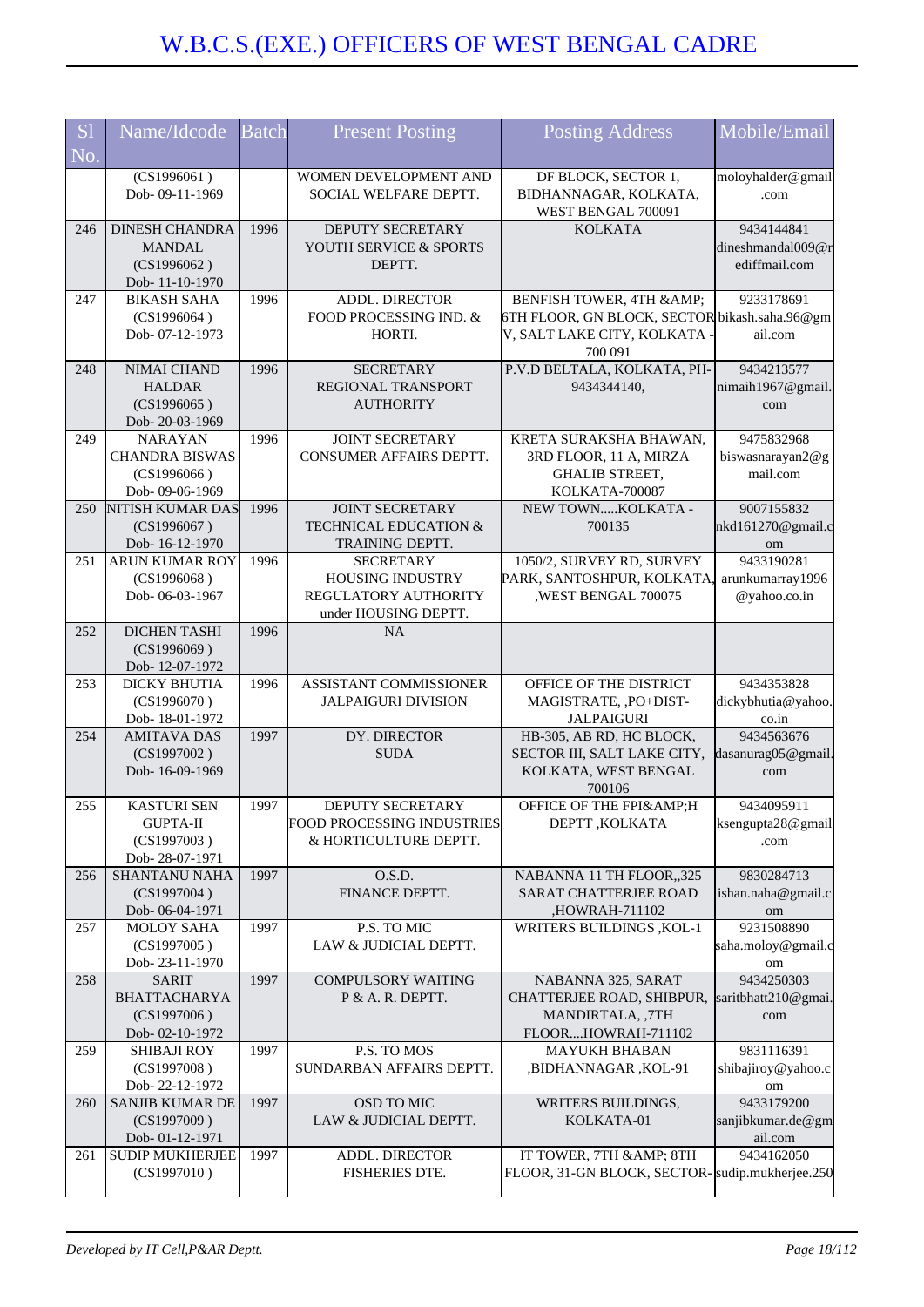| <b>S1</b><br>No. | Name/Idcode                                                          | <b>Batch</b> | <b>Present Posting</b>                                              | <b>Posting Address</b>                                                                                                                  | Mobile/Email                                  |
|------------------|----------------------------------------------------------------------|--------------|---------------------------------------------------------------------|-----------------------------------------------------------------------------------------------------------------------------------------|-----------------------------------------------|
|                  | Dob-25-04-1973                                                       |              |                                                                     | V, SALT LAKE, KOLKATA, WEST<br><b>BENGAL 700091</b>                                                                                     | 4@gmail.com                                   |
| 262              | <b>PRALAY</b><br><b>MAJUMDAR</b><br>(CS1997011)<br>Dob-12-01-1972    | 1997         | <b>JOINT SECRETARY</b><br>POWER DEPTT.                              | 11, NETAJI SUBHAS RD, RAJA<br>KATRA, FAIRLEY PLACE,<br>BARABAZAR MARKET,<br>KOLKATA, WEST BENGAL<br>700001                              | 9732267996<br>pralay.maj@gmail.c<br>om        |
| 263              | <b>SUBHENDU BASU</b><br>(CS1997012)<br>Dob-13-02-1969                | 1997         | <b>JOINT SECRETARY</b><br>PASCHIMANCHAL UNNAYAN<br>AFFAIRS DEPTT.   | POURA BHAVAN, 5TH FLOOR,<br>FD-415A, BIDHANNAGAR,<br>KOLKATA, WEST BENGAL<br>700106                                                     | 9734101250<br>sbasu13@gmail.com               |
| 264              | <b>SANJIB SARKAR</b><br>(CS1997013)<br>Dob- 08-11-1965               | 1997         | DY. MAG. & DY. COLL.<br><b>MURSHIDABAD</b>                          | OFFICE OF THE DISTRICT<br>MAGISTRATE, MURSHIDABAD                                                                                       |                                               |
| 265              | <b>KAJAL KANTI SAHA</b><br>(CS1997014)<br>Dob-01-01-1969             | 1997         | <b>JOINT SECRETARY</b><br>SCHOOL EDUCATION DEPTT.                   | BIKASH BHAVAN, 5TH FLOOR,<br>SALT LAKE, ,KOLKATA-700 091. kajalkantisaha69@g                                                            | 9434740340<br>mail.com                        |
| 266              | <b>SWAPAN KUMAR</b><br><b>KUNDU</b><br>(CS1997015)<br>Dob-15-03-1968 | 1997         | <b>COMMISSIONER</b><br>CHANDANNAGAR MUNICIPAL<br><b>CORPORATION</b> | SWAMI VIVEKANADA ROAD,<br>NEAR MARIE PARK,<br>BARABAZAR, CHANDANNAGAR<br>,WEST BENGAL 712136, PHONE:<br>033 2683 5297                   | 9474867141<br>swapanjgd@gmail.c<br>om         |
| 267              | <b>SAMIR BISWAS</b><br>(CS1997016)<br>Dob-09-01-1973                 | 1997         | <b>JOINT DIRECTOR</b><br><b>LAND RECORDS &amp; SURVEY</b>           | 35, ALIPORE RD, GOPAL NAGAR,<br>CHETLA, KOLKATA, WEST<br>BENGAL 700027 , PHONE: 033<br>2479 5726                                        | 9836771825<br>sbwbcs@gmail.com                |
| 268              | PRATIP KUMAR<br><b>MANDAL</b><br>(CS1997018)<br>Dob-13-02-1973       | 1997         | <b>JOINT SECRETARY</b><br>FOOD & SUPPLIES DEPTT.                    | KHADYA BHAVAN, 11A, MIRZA<br>GHALIB ST, KOLKATA, WEST<br><b>BENGAL 700087</b>                                                           | 9051193133<br>pratipkr@gmail.com              |
| 269              | <b>SONAM BHUTIA</b><br>(CS1997019)<br>Dob- 01-08-1972                | 1997         | <b>EXECUTIVE DIRECTOR</b><br><b>GTA</b>                             | OFFICE OF THE GTA<br>,KOLKATA,WEST BENGAL                                                                                               | 9733005212<br>sonnamm@yahoo.co<br>m           |
| 270              | <b>PRASANTA</b><br><b>MANDAL</b><br>(CS1998011)<br>Dob-12-09-1963    | 1998         | JOINT SECRETARY<br>YOUTH SERVICE & SPORTS<br>DEPTT.                 | BLOCK A, 6TH FLOOR, NEW<br>SECRETARIAT BUILDING, 1,<br>KIRON SANKAR ROY ROAD,<br>KOLKATA-700001,                                        | 9434403680<br>prasantamandal253<br>@gmail.com |
| 271              | <b>KESANG DOMA</b><br><b>BHUTIA</b><br>(CS1998013)<br>Dob-14-05-1965 | 1998         | DEPUTY SECRETARY<br><b>NORTH BENGAL</b><br>DEVELOPMENT DEPTT.       | BURDWAN RD, SATELLITE<br>TOWNSHIP, KAMRANGAGURI,<br>SILIGURI, WEST BENGAL 734004                                                        | 9733081452                                    |
| 272              | SAIKAT ASHRAF<br><b>ALI</b><br>(CS1998015)<br>Dob-08-12-1971         | 1998         | JOINT DIRECTOR<br><b>TRANSPORT</b>                                  | PARIBAHAN BHAVAN, PLOT NO<br>12, RN MUKHERJEE RD,<br>ESPLANADE, CHOWRINGHEE<br>NORTH, BOW BARRACKS,<br>KOLKATA, , WEST BENGAL<br>700001 | 9434431968<br>saikatashraf@gmail.<br>com      |
| 273              | PRABHAS KUMAR<br><b>UKIL</b><br>(CS1998016)<br>Dob-30-12-1975        | 1998         | <b>JOINT SECRETARY</b><br>LABOUR DEPTT.                             | 12TH FLOOR, N.S BUILDING,<br>BLOCK-A, 1, KIRAN SHANKAR<br>ROY ROAD,. KOLKATA-700001.                                                    | 9830306596<br>prabhasukil@gmail.<br>com       |
| 274              | <b>HUMAYUN BISWAS</b><br>(CS1998017)<br>Dob-27-12-1969               | 1998         | <b>MEMBER</b><br><b>WAKF TRIBUNAL</b>                               | 125 B HEM CHANDRA NASKAR<br>ROAD NARKELDANGA, PHOOL<br>BAGAN, KANKURGACHI<br>,KOLKATA, WEST BENGAL<br>700010                            | 9434247495<br>humayanbiswas@g<br>mail.com     |
| 275              | DIPANKAR PIPLAI<br>(CS1998018)                                       | 1998         | ADDITIONAL DISTRICT<br><b>MAGISTRATE</b>                            | OFFICE OF THE DISTRICT<br>MAGISTRATE, ,DIST-UTTAR                                                                                       | 9434032223<br>itsmedp000@gmail.               |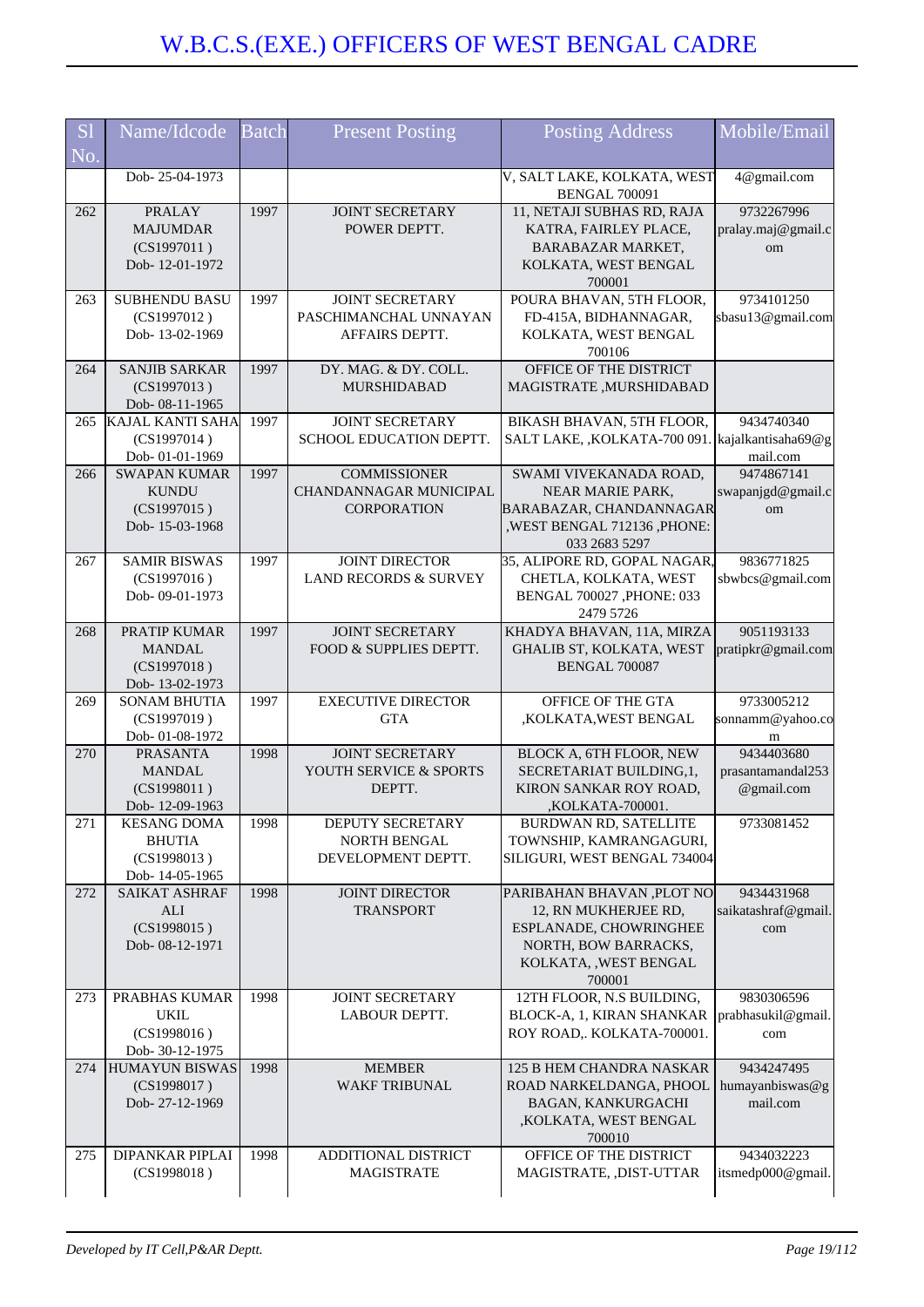| <b>S</b> l               | Name/Idcode                              | <b>Batch</b> | <b>Present Posting</b>                                     | <b>Posting Address</b>                         | Mobile/Email                      |
|--------------------------|------------------------------------------|--------------|------------------------------------------------------------|------------------------------------------------|-----------------------------------|
| $\overline{\text{No}}$ . |                                          |              |                                                            |                                                |                                   |
|                          | Dob-25-07-1972                           |              | UTTAR DINAJPUR                                             | <b>DINAJPUR</b>                                | com                               |
| 276                      | NARENDRA NATH                            | 1998         | <b>SECRETARY</b>                                           | <b>BENFISH TOWER 1ST &amp; AMP;</b>            | 7059457070                        |
|                          | <b>DATTA</b>                             |              | WEST BENGAL HEALTH                                         | 2ND FLOOR, GN 31, SECTOR V,                    | naren_datta@yahoo.                |
|                          | (CS1998019)<br>Dob-22-05-1970            |              | RECRUITMENT BOARD                                          | BIDHANNAGAR, KOLKATA,<br>WEST BENGAL 700091    | $\cos$ .in                        |
| 277                      | <b>AYAN DAS</b>                          | 1998         | PS TO MIC IN THE RANK OF                                   | ROOM NO 307, HRBC BUILDING,                    | 9434248124                        |
|                          | (CS1998020)                              |              | <b>JOINT SECRETARY</b>                                     | 325, SARAT CHATTERJEE ROAD, ayandas77@gmail.c  |                                   |
|                          | Dob-01-01-1976                           |              | <b>AGRICULTURE DEPTT.</b>                                  | SHIBPUR, HOWRAH, WEST                          | om                                |
|                          |                                          |              |                                                            | <b>BENGAL 711102</b>                           |                                   |
| 278                      | <b>SUDIPTA POREL</b>                     | 1998         | <b>JOINT SECRETARY</b>                                     | VIGYAN CHETANA BHAVAN,                         | 9143286157                        |
|                          | (CS1998021)                              |              | SCIENCE & TECHNOLOGY & BIO]                                | 26/B, DD BLOCK, SECTOR 1,                      | Porel2008@gmail.c                 |
|                          | Dob-04-05-1974                           |              | TECH DEPTT.                                                | BIDHANNAGAR, KOLKATA,                          | om                                |
| 279                      | SHIVNARAYAN                              | 1998         | PS TO MIC IN THE RANK OF                                   | WEST BENGAL 700064<br>GN BLOCK, SECTOR V,      | 9477059093                        |
|                          | <b>BALAJEE SINGHA</b>                    |              | <b>JOINT SECRETARY</b>                                     | BIDHANNAGAR, WEST BENGAL Sibnath_m_th@yaho     |                                   |
|                          | <b>ROY (SIBNATH</b>                      |              | WOMEN & CHILD DEV. &                                       | 700091, PH-033 2333 0100                       | o.co.in                           |
|                          | MANDAL)                                  |              | SOCIAL WELFARE DEPTT.                                      |                                                |                                   |
|                          | (CS1998022)                              |              |                                                            |                                                |                                   |
|                          | Dob-04-08-1975                           |              |                                                            |                                                |                                   |
| 280                      | PRANAB KUMAR                             | 1998         | ADDL. DISTRICT MAGISTRATE-                                 | OFFICE OF THE DISTRICT                         | 8768292611                        |
|                          | <b>GHOSH</b>                             |              | D                                                          | MAGISTRATE, PURULIA                            | pranabghosh270@g                  |
|                          | (CS1998023)                              |              | <b>PURULIA</b>                                             |                                                | mail.com                          |
| 281                      | Dob-22-01-1975<br><b>SIMA HALDER</b>     | 1998         | <b>JOINT SECRETARY</b>                                     | KHADYA BHAVAN, 11A, MIRZA                      | 9434500530                        |
|                          | (CS1998024)                              |              | FOOD & SUPPLIES DEPTT.                                     | GHALIB ST, KOLKATA, WEST                       | sima.halder2009@g                 |
|                          | Dob-01-12-1969                           |              |                                                            | BENGAL 700087                                  | mail.com                          |
| 282                      | <b>SANTANU BASU</b>                      | 1999         | <b>JOINT SECRETARY</b>                                     | NABANNA, 325, SARAT                            | 9836390549                        |
|                          | (CS1999007)                              |              | <b>MINORITY AFFAIRS &amp;</b>                              | CHATTERJEE ROAD,                               | sdo.diamond.harbour               |
|                          | Dob-26-11-1972                           |              | <b>MADRASAH EDUCATION</b>                                  | ,HOWRAH-711102                                 | @gmail.com                        |
|                          |                                          |              | DEPTT.                                                     |                                                |                                   |
| 283                      | SOURA MONDAL                             | 1999         | O.S.D.                                                     | BIKASH BHAWAN, DF BLOCK,                       | 9434337645                        |
|                          | (CS1999009)<br>Dob-10-01-1974            |              | <b>W.B. STATE GAZETTERS</b>                                | SECTOR 1, BIDHANNAGAR,<br>KOLKATA, WEST BENGAL | soura.wbcs@gmail.c<br>om          |
|                          |                                          |              |                                                            | 700091                                         |                                   |
| 284                      | <b>KALIPADA SINGH</b>                    | 2000         | SECRETARY, ZILLA PARISHAD                                  | OFFICE OF THE DISTRICT                         | 8967850776                        |
|                          | (CS2000028)                              |              | <b>JHARGRAM</b>                                            | MAGISTRATE, DIST-JHARGRAM singhkalipadakgp@g   |                                   |
|                          | Dob-20-05-1962                           |              |                                                            |                                                | mail.com                          |
| 285                      | SABYASACHI                               | 2000         | DEPUTY COMMISSIONER FOR                                    | <b>BIKASH BHAWAN 2ND FLOOR</b>                 | 9433041051                        |
|                          | <b>GHOSH</b>                             |              | DEPARTMENTAL ENQUIRIES                                     | ,SALT LAKE CITY ,KOL-91                        | sabyasachi.ghosh70                |
|                          | (CS2000033)                              |              | VIGILANCE COMMISSION                                       |                                                | @gmail.com                        |
| 286                      | Dob-18-03-1970<br><b>BANHISHIKHA DEY</b> | 2000         | ADDITIONAL DISTRICT                                        | OFFICE OF THE DISTRICT                         | 9474477765                        |
|                          | (CS2000034)                              |              | <b>MAGISTRATE</b>                                          | MAGISTRATE, DIST-                              |                                   |
|                          | Dob-10-08-1977                           |              | <b>DARJEELING</b>                                          | <b>DARJEELING</b>                              |                                   |
| 287                      | <b>SUDIP SARKAR</b>                      | 2000         | ADDITIONAL DISTRICT                                        | OFFICE OF THE DISTRICT                         | +919434131032                     |
|                          | (CS2000035)                              |              | <b>MAGISTRATE</b>                                          | MAGISTRATE, DIST-PASCHIM                       | sudipdm@yahoo.co                  |
|                          | Dob-01-02-1975                           |              | PASCHIM MEDINIPUR                                          | <b>MEDINIPUR</b>                               | m                                 |
| 288                      | <b>ARUNDHATI</b>                         | 2000         | <b>JOINT SECRETARY</b>                                     | BINOY BADAL DINESH BAG E,                      | 8145105789                        |
|                          | <b>BHAUMIK</b><br>(CS2000036)            |              | MICRO, SMALL AND MEDIUM<br><b>ENTERPRISES AND TEXTILES</b> | LAL DIGHI, LAL BAZAR,<br>KOLKATA, WEST BENGAL  | arundhatibhoumik02<br>8@gmail.com |
|                          | Dob-25-01-1974                           |              | DEPTT.                                                     | 700001                                         |                                   |
| 289                      | <b>SANDIP DUTTA</b>                      | 2000         | ADDITIONAL DISTRICT                                        | OFFICE OF THE ADM , COOCH                      | 9434167309                        |
|                          | (CS2000037)                              |              | <b>MAGISTRATE</b>                                          | <b>BEHAR</b>                                   | sandipwbcs@gmail.                 |
|                          | Dob-04-06-1976                           |              | <b>COOCHBEHAR</b>                                          |                                                | com                               |
| 290                      | <b>SUKANTA</b>                           | 2000         | PS TO MIC IN THE RANK OF                                   | BIKAS BHAVAN, NORTH                            | 9874188223                        |
|                          | <b>ACHARJEE</b>                          |              | <b>JOINT SECRETARY</b>                                     | BLOCK, FIRST FLOOR,                            | sukantaacharjee@g                 |
|                          | (CS2000038)                              |              | <b>INDUSTRY, COMMERCE &amp;</b>                            | SECTOR-1, BIDHAN NAGAR                         | mail.com                          |
|                          | Dob-01-12-1976                           |              | ENTERPRISES, INFORMATION                                   | ROAD, BF BLOCK, SALT LAKE                      |                                   |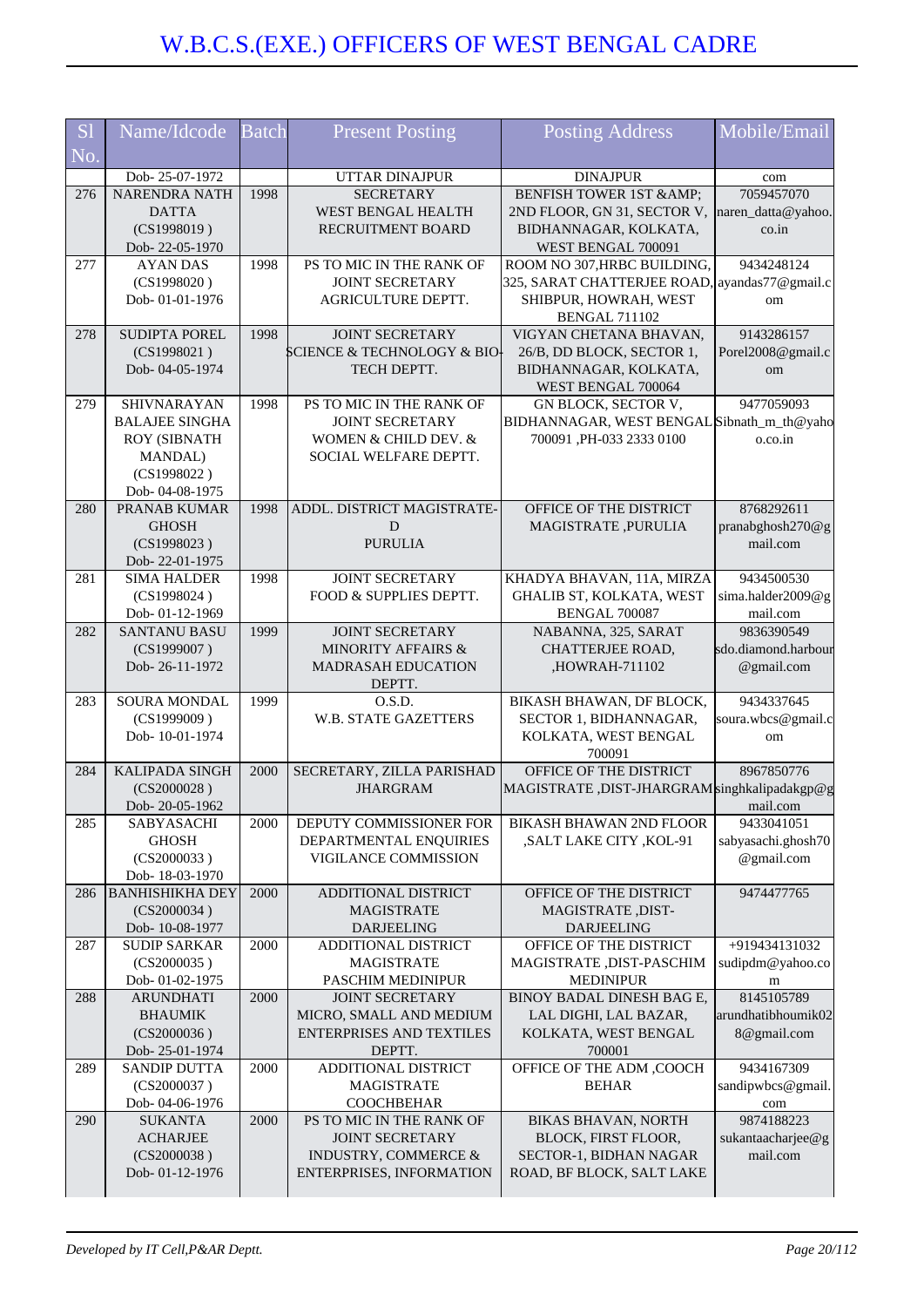| <b>S</b> l             | Name/Idcode                                                         | <b>Batch</b> | <b>Present Posting</b>                                                             | <b>Posting Address</b>                                                              | Mobile/Email                                   |
|------------------------|---------------------------------------------------------------------|--------------|------------------------------------------------------------------------------------|-------------------------------------------------------------------------------------|------------------------------------------------|
| $\overline{\text{No}}$ |                                                                     |              |                                                                                    |                                                                                     |                                                |
|                        |                                                                     |              | <b>TECHNOLOGY AND</b><br><b>ELECTRONICS AND</b><br>PARLIAMENTARY AFFAIRS<br>DEPTT. | CITY, KOLKATA, WEST BENGAL<br>700091.                                               |                                                |
| 291                    | <b>MUFTI SAMIM</b><br><b>SAWKAT</b>                                 | 2000         | ADDITIONAL DISTRICT<br><b>MAGISTRATE</b>                                           | OFFICE OF THE DISTRICT                                                              | 9434838626                                     |
|                        | (CS2000040)<br>Dob-22-02-1973                                       |              | PURBA BARDHAMAN                                                                    | MAGISTRATE, ,BURDWAN,<br>DIST-PURBA BARDHAMAN                                       | mssawkat@gmail.co<br>m                         |
| 292                    | <b>SUBHRAJYOTI</b><br><b>GHOSH</b><br>(CS2000041)<br>Dob-02-01-1972 | 2000         | <b>REGISTRAR</b><br><b>BIDHAN CHANDRA KRISHI</b><br>VISWA VIDYALAYA, KALYANI       | KALYANI, NADIA                                                                      | 9674255660<br>subhrajyotighosh72<br>@gmail.com |
| 293                    | MD.SAZZAD                                                           | 2000         | DY. SECRETARY.                                                                     | BIKASH BHAWAN, 2ND FLOOR,                                                           | 9474416880                                     |
|                        | <b>SIDDIQUE</b><br>(CS2000042)<br>Dob-14-07-1974                    |              | WEST BENGAL MADRASA<br><b>SERVICE COMMISSION</b>                                   | SALT LAKE CITY, KOLKATA -<br>700091, NEAR CENTRAL PARK<br>,PHN - 23213615           | mdsazzadsiddique@<br>gmail.com                 |
| 294                    | <b>NIRAMITRA</b>                                                    | 2000         | PS TO MOS IN THE RANK OF                                                           | PARIBAHAN BHAVAN 12, R.N.                                                           | 9434165265                                     |
|                        | <b>SIKDAR</b><br>(CS2000043)<br>Dob-16-03-1974                      |              | <b>JOINT SECRETARY</b><br><b>TRANSPORT DEPTT.</b>                                  | MUKHERJEE ROAD, KOLKATA - niramitrasikdar@gm<br>700001                              | ail.com                                        |
| 295                    | <b>SUMANA</b><br><b>BHATTACHARYA</b><br>(CS2000044)                 | 2000         | ADDL. RENT CONTROLLER IN<br>THE RANK OF JOINT<br><b>SECRETARY</b>                  | KRETA SURAKSHA BHAVAN<br>,3RD FLOOR, 11A MIRZA<br><b>GHALIB STREET ,KOL-87</b>      | 9434161674<br>sumana2313@gmail<br>.com         |
|                        | Dob-13-06-1976                                                      |              | LAND AND LAND REFORMS<br>AND REFUGEE RELIEF AND<br>REHABILITATION DEPTT.           |                                                                                     |                                                |
| 296                    | <b>ARNAB</b>                                                        | 2000         | <b>JOINT SECRETARY</b>                                                             | BIKASH BHAVAN, 5TH & AMP;                                                           | 9434372106                                     |
|                        | <b>CHATTERJEE</b><br>(CS2000045)<br>Dob-17-12-1972                  |              | SCHOOL EDUCATION DEPTT.                                                            | 6TH FLOOR, DF BLOCK,<br>SECTOR-1, SALT LAKE CITY<br>,KOLKATA, WEST BENGAL<br>700091 | bdo_sainthia@yahoo<br>.in                      |
| 297                    | <b>MAITREYEE</b>                                                    | 2000         | <b>JOINT SECRETARY</b>                                                             | 12, B.B.D BAG, EAST, HEMANTA                                                        | 9474413841                                     |
|                        | <b>GANGULY</b><br>(CS2000046)<br>Dob-26-05-1973                     |              | MICRO, SMALL AND MEDIUM<br><b>ENTERPRISES AND TEXTILES</b><br>DEPTT.               | BHAWAN,5TH<br>FLOOR, KOLKATA-700001.                                                | heremaitreyee@gma<br>il.com                    |
| 298                    | SHIBAJI GHOSH                                                       | 2000         | P.S. TO MIC                                                                        | BIKASH BHAWAN, DF BLOCK,                                                            | 9434525250                                     |
|                        | (CS2000047)<br>Dob-07-12-1971                                       |              | SCIENCE AND TECHNOLOGY<br>AND BIOTECHNOLOGY AND                                    | SECTOR 1, SALT LAKE CITY,<br>KOLKATA, WEST BENGAL                                   | 07shibaji@gmail.co<br>m                        |
| 299                    | PIJUSH KANTI                                                        | 2000         | FORESTS DEPARTMENT<br><b>ADDITIONAL DISTRICT</b>                                   | 700091<br>OFFICE OF THE DISTRICT                                                    | 9475253359                                     |
|                        | <b>GOSWAMI</b>                                                      |              | <b>MAGISTRATE</b>                                                                  | MAGISTRATE, PO+DIST-                                                                | Pijush08@rediffmail                            |
|                        | (CS2000048)<br>Dob- 03-09-1975                                      |              | <b>JHARGRAM</b>                                                                    | <b>JHARGRAM</b>                                                                     | .com                                           |
| 300                    | <b>SUPRIYA DAS</b>                                                  | 2000         | ADDITIONAL DISTRICT                                                                | OFFICE OF THE DISTRICT                                                              | 9434166374                                     |
|                        | (CS2000049)<br>Dob-06-06-1976                                       |              | <b>MAGISTRATE</b><br><b>BIRBHUM</b>                                                | MAGISTRATE ,PO- SURI, DIST-<br><b>BIRBHUM</b>                                       | dassupriyo1976@g<br>mail.com                   |
| 301                    | SANJAY                                                              | 2000         | <b>JOINT SECRETARY</b>                                                             | 2, CHURCH LANE, B B D BAGH,                                                         | 9732546630                                     |
|                        | BHATTACHARYYA<br>(CS2000050)<br>Dob-01-01-1970                      |              | LAND AND LAND REFORMS<br>AND REFUGEE RELIEF AND<br>REHABILITATION DEPTT.           | KOLKATA, 700001                                                                     | buro2000@gmail.co<br>m                         |
| 302                    | <b>AFTAB AHMED</b>                                                  | 2000         | OSD TO MIC                                                                         | NEW SECRETARIAT BUILDING                                                            | 9434855127                                     |
|                        | (CS2000052)                                                         |              | HOUSING DEPTT.                                                                     | 1, K. S. ROY ROAD, 3RD FLOOR, aftabahmed 2175@g                                     |                                                |
| 303                    | Dob-02-01-1975<br>PRATUL KUMAR                                      | 2000         | <b>JOINT SECRETARY</b>                                                             | ,KOLKATA - 700001<br>PURTA BHAVAN, 2ND FLOOR,                                       | mail.com<br>9474947324                         |
|                        | <b>BOSE</b>                                                         |              | HUMAN RIGHTS COMMISSION                                                            | BLOCK-DF, SECTOR - I, SALT                                                          |                                                |
|                        | (CS2000053)<br>Dob-28-03-1969                                       |              |                                                                                    | LAKE CITY, KOLKATA, WEST<br><b>BENGAL 700091</b>                                    |                                                |
| 304                    | <b>KHALID QAISAR</b>                                                | 2000         | PROJECT DIRECTOR, D.R.D.                                                           | OFFICE OF THE DM , DAKSHIN                                                          | 9434480224                                     |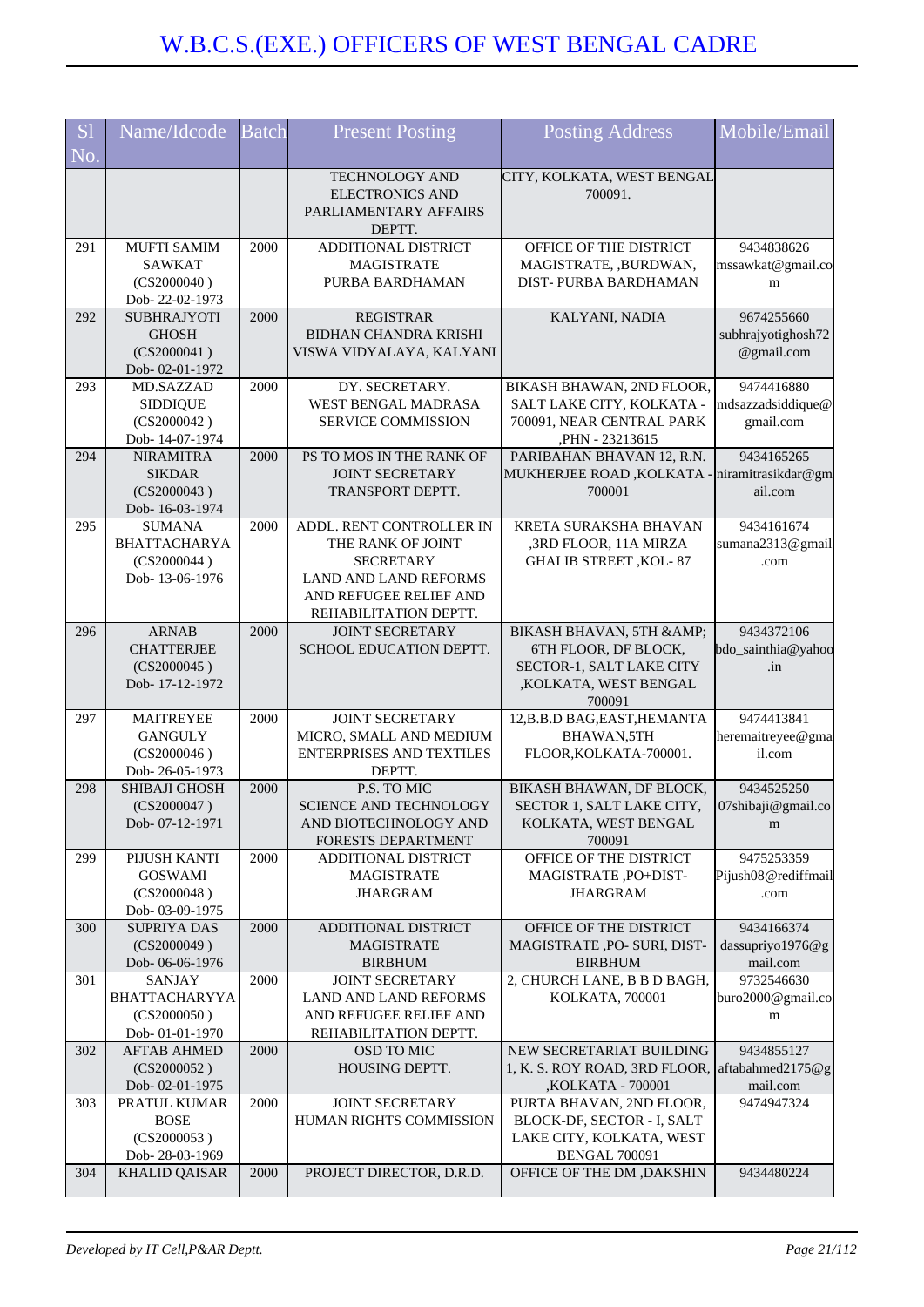| <b>S</b> l | Name/Idcode                           | <b>Batch</b> | <b>Present Posting</b>                         | <b>Posting Address</b>                           | Mobile/Email                |
|------------|---------------------------------------|--------------|------------------------------------------------|--------------------------------------------------|-----------------------------|
| No.        |                                       |              |                                                |                                                  |                             |
|            | (CS2000054)                           |              | <b>CELL</b>                                    | DINAJPUR , BALURGHAT                             | khalidqaisar@gmail.         |
|            | Dob-04-11-1971                        |              | DAKSHIN DINAJPUR                               |                                                  | com                         |
| 305        | <b>SUBHASIS BEJ</b>                   | 2000         | ADDITIONAL DISTRICT                            | OFFICE OF THE DISTRICT                           | 8116030081                  |
|            | (CS2000055)                           |              | <b>MAGISTRATE</b>                              | MAGISTRATE , DIST-DAKSHIN                        | mghma@rediffmail.           |
| 306        | Dob-01-06-1968<br><b>DICHENONGMOO</b> | 2000         | <b>DAKSHIN DINAJPUR</b><br>SECRETARY, SILIGURI | <b>DINAJPUR</b><br>OFFICE OF THE ADDITIONAL      | com<br>9434115542           |
|            | <b>BHUTIA</b>                         |              | <b>MAHAKUMA PARISHAD</b>                       | EXECUTIVE OFFICER , SMP,                         | dichenong@gmail.c           |
|            | (CS2000056)                           |              | DARJEELING, SUB-DIVISION -                     | <b>SILIGURI, 734401</b>                          | om                          |
|            | Dob-27-02-1977                        |              | <b>SILIGURI</b>                                |                                                  |                             |
| 307        | PIJUSH KANTI DAS                      | 2000         | <b>JOINT CONTROLLER</b>                        | MIRZA GHALIB STREET, FIRE                        | 8373068630                  |
|            | (CS2000057)                           |              | <b>LEGAL METROLOGY</b>                         | BRIGADE HEAD QUARTER,                            | joy001.d@gmail.co           |
|            | Dob-20-11-1967                        |              |                                                | DHARMATALA, TALTALA,                             | m                           |
|            |                                       |              |                                                | KOLKATA, WEST BENGAL                             |                             |
|            |                                       |              |                                                | 700016                                           |                             |
| 308        | <b>SAMIRAN MANDAL</b>                 | 2000         | ADDITIONAL DISTRICT                            | OFFICE OF THE DISTRICT                           | 9434812004                  |
|            | (CS2000058)                           |              | <b>MAGISTRATE</b>                              | MAGISTRATE, PO+DIST-                             | samiran004@gmail.           |
|            | Dob-22-02-1973                        |              | <b>COOCHBEHAR</b>                              | <b>COOCHBEHAR</b>                                | com                         |
| 309        | <b>MRINAL KANTI</b>                   | 2000         | <b>JOINT SECRETARY</b>                         | BIKAS BHAVAN, SOUTH BLOCK,                       | 9903546920                  |
|            | <b>HALDAR</b>                         |              | DISASTER MANAGEMENT AND                        | SECOND FLOOR, SECTOR-1,                          | mkhaldar.2000@gm            |
|            | (CS2000059)                           |              | CIVIL DEFENCE DEPTT.                           | BIDHAN NAGAR ROAD, BF                            | ail.com                     |
|            | Dob-25-04-1973                        |              |                                                | <b>BLOCK, SALT LAKE CITY</b><br>,KOLKATA, 700091 |                             |
| 310        | <b>SAMDEN DUKPA</b>                   | 2000         | <b>JOINT EXE. DIRECTOR</b>                     | OFFICE OF THE GTA, PO-                           | 9434425806                  |
|            | (CS2000060)                           |              | <b>GTA</b>                                     | <b>DARJEELING</b>                                | samden_dukpa@yah            |
|            | Dob-22-02-1973                        |              |                                                |                                                  | oo.co.in                    |
| 311        | <b>GOLAK CHANDRA</b>                  | 2000         | PS TO MOS IN THE RANK OF                       | JESSOP BUILDING, 1ST FLOOR                       | 9830310449                  |
|            | <b>HOWLADAR</b>                       |              | <b>JOINT SECRETARY</b>                         | ,63 NETAJI SUBHAS ROAD,                          | gchowladar@gmail.           |
|            | (CS2000061)                           |              | CORRECTIONAL                                   | ,KOLKATA-700001                                  | com                         |
|            | Dob-10-11-1973                        |              | <b>ADMINISTRATION</b>                          |                                                  |                             |
|            |                                       |              | <b>DEPARTMENT</b>                              |                                                  |                             |
| 312        | <b>MALAY RAY</b>                      | 2000         | PROJECT DIRECTOR, D.R.D.                       | OFFICE OF THE PROJECT                            | 9434120915                  |
|            | (CS2000062)                           |              | <b>CELL</b>                                    | DIRECTOR, DRDC CELL, , DIST-                     | malay.ray1@gmail.c          |
|            | Dob-01-04-1972                        |              | MURSHIDABAD                                    | MURSHIDABAD                                      | om                          |
| 313        | <b>MRIDUL HALDER</b>                  | 2000         | ADDITIONAL DISTRICT                            | OFFICE OF THE DISTRICT                           | 9434155059                  |
|            | (CS2000063)<br>Dob-05-10-1972         |              | <b>MAGISTRATE</b><br><b>MALDA</b>              | MAGISTRATE , DIST-MALDA                          | halder.mridul@gmai<br>1.com |
| 314        | RAJAT KANTI                           | 2000         | OSD & EX-OFFICEO JOINT                         | OFFICE OF THE                                    | 8820303344                  |
|            | <b>BISWAS</b>                         |              | <b>SECRETARY</b>                               | BRAIPRD, KALYANI, , DIST-                        | ratnaraj0@gmail.co          |
|            | (CS2000064)                           |              | <b>BRAIPRD, KALYANI</b>                        | <b>NADIA</b>                                     | m                           |
|            | Dob-01-03-1975                        |              |                                                |                                                  |                             |
| 315        | <b>ANUKUL SARKAR</b>                  | 2000         | <b>JOINT SECRETARY</b>                         | <b>NABANNA</b>                                   | 9475468869                  |
|            | (CS2000065)                           |              | ENVIRONMENT DEPTT.                             |                                                  | asarkar.2000@gmail          |
|            | Dob-18-12-1968                        |              |                                                |                                                  | .com                        |
| 316        | <b>BIPUL KUMAR</b>                    | 2000         | <b>SECRETARY</b>                               | NIRMAN BHAVAN, SALT LAKE                         | 9732508775                  |
|            | <b>BISWAS</b>                         |              | W.B. WOMEN DEV.                                | KOLKATA-91                                       | bipul_exe@yahoo.co          |
|            | (CS2000066)                           |              | <b>UNDERTAKING</b>                             |                                                  | .in                         |
|            | Dob-10-10-1970                        |              |                                                |                                                  |                             |
| 317        | <b>NHAMO LAMU</b><br><b>SHERPA</b>    | 2001         | O.S.D. & JOINT SECRETARY<br>NORTH BENGAL       | MITRA BUILDING,<br>KOLKATA-700001                | 9434179513                  |
|            | (CS2001027)                           |              | DEVELOPMENT DEPTT.                             |                                                  |                             |
|            | Dob-26-11-1965                        |              |                                                |                                                  |                             |
| 318        | RIDDHI GHOSH                          | 2001         | ADDITIONAL DISTRICT                            | OFFICE OF THE DISTRICT                           | 9830541449                  |
|            | (CS2001033)                           |              | <b>MAGISTRATE</b>                              | MAGISTRATE, DIST-PURBA                           | riddhibanerji@gmail         |
|            | Dob-10-05-1974                        |              | PURBA BARDHAMAN                                | <b>BARDHAMAN</b>                                 | .com                        |
| 319        | <b>RAHUL NATH</b>                     | 2001         | DY. CEO                                        | 21, NS ROAD, FAIRLEY PLACE,                      | 6292139414                  |
|            | (CS2001034)                           |              | HOME (ELECTION) AND HILL                       | BBD BAGH, KOLKATA, WEST                          | sdokakdwip@gmail.           |
|            | Dob-27-05-1974                        |              | AFFAIRS DEPTT.                                 | <b>BENGAL 700001</b>                             | com                         |
| 320        | <b>DIBYA NARAYAN</b>                  | 2001         | ADDL. RENT CONTROLLER IN                       | 18, JATINDRA MOHAN AVE,                          | 9083742797                  |
|            |                                       |              |                                                |                                                  |                             |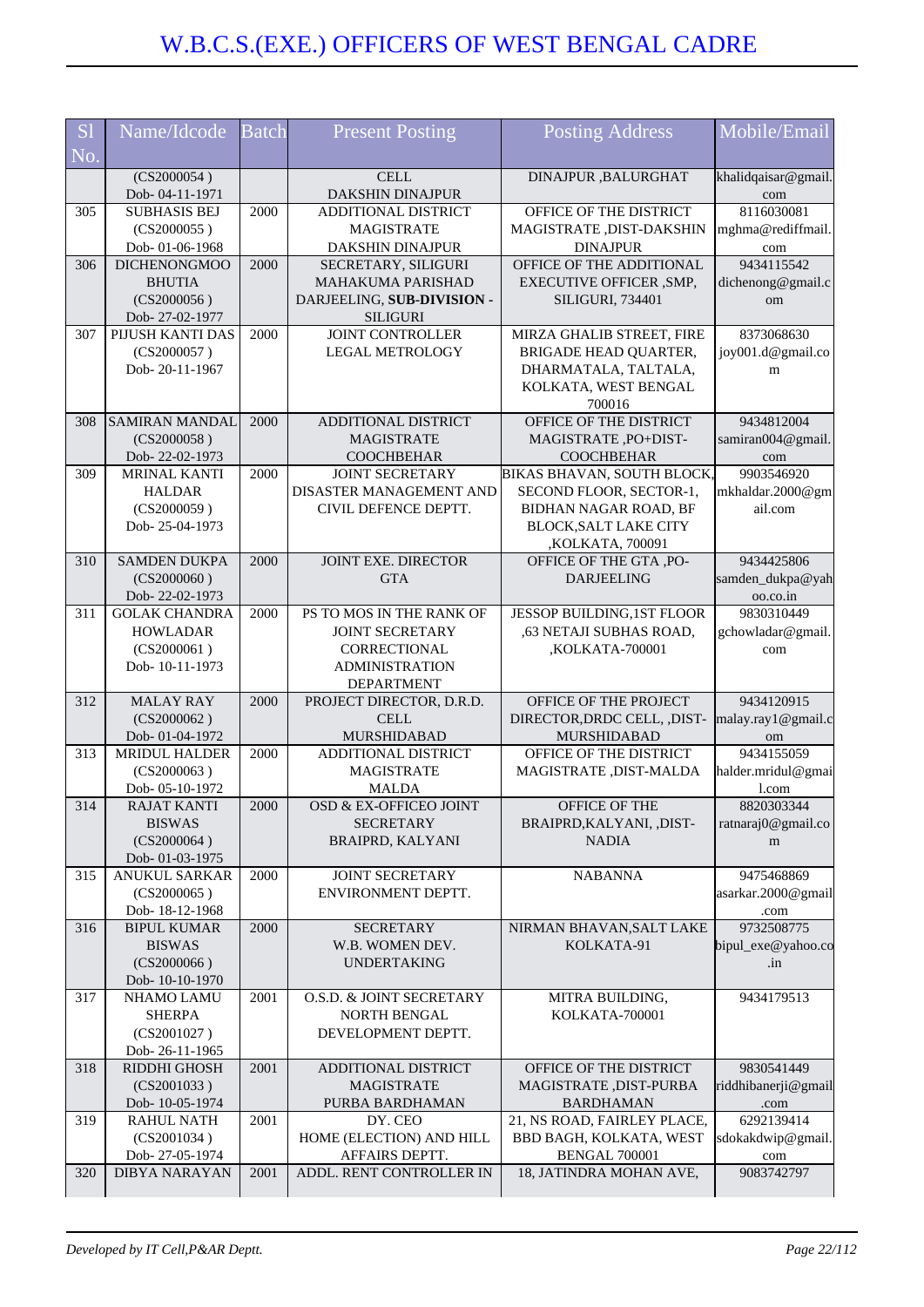| <b>S1</b> | Name/Idcode                                                              | <b>Batch</b> | <b>Present Posting</b>                                                                                                   | <b>Posting Address</b>                                                                                        | Mobile/Email                                                 |
|-----------|--------------------------------------------------------------------------|--------------|--------------------------------------------------------------------------------------------------------------------------|---------------------------------------------------------------------------------------------------------------|--------------------------------------------------------------|
| No.       |                                                                          |              |                                                                                                                          |                                                                                                               |                                                              |
|           | <b>CHATTERJEE</b><br>(CS2001035)<br>Dob-28-10-1976                       |              | THE RANK OF JOINT<br><b>SECRETARY</b><br><b>LAND AND LAND REFORMS</b><br>AND REFUGEE RELIEF AND<br>REHABILITATION DEPTT. | GIRISH PARK, MANICKTALA,<br>DARJIPARA, KOLKATA, WEST<br><b>BENGAL 700006</b>                                  | dibyanarayanchatterj<br>ee@yahoo.in                          |
| 321       | <b>SAIKAT</b><br><b>CHAKRABARTI</b><br>(CS2001036)<br>Dob-24-09-1969     | 2001         | OSD & EX-OFFICEO JOINT<br><b>SECRETARY</b><br>A.T.I.                                                                     | 33, FALGUNI RD, FC BLOCK,<br>SECTOR III, SALT LAKE,<br>KOLKATA, WEST BENGAL<br>700106                         | 9433403264<br>chakrabarti.saikat@g<br>mail.com               |
| 322       | <b>KRISHNAVA GHOSH</b><br>(CS2001037)<br>Dob- 07-05-1977                 | 2001         | ADDITIONAL DISTRICT<br><b>MAGISTRATE</b><br><b>NADIA</b>                                                                 | OFFICE OF THE DISTRICT<br>MAGISTRATE , DIST-NADIA                                                             | 9433091894<br>ghoshkrishnava@gm<br>ail.com                   |
| 323       | <b>ISHA HOTA</b><br><b>MUKERJI</b><br>(CS2001038)<br>Dob-27-09-1977      | 2001         | <b>JOINT SECRETARY</b><br>SCHOOL EDUCATION DEPTT.                                                                        | BIKASH BHAWAN, DF BLOCK,<br>SECTOR 1, BIDHANNAGAR,<br>KOLKATA, WEST BENGAL<br>700091                          | 9433048052<br>meryanhere@yahoo.<br>$\cos$ .in                |
| 324       | <b>RANJAN</b><br><b>CHAKRABORTY</b><br>(CS2001039)<br>Dob- 05-09-1977    | 2001         | ADDITIONAL DISTRICT<br><b>MAGISTRATE</b><br><b>JALPAIGURI</b>                                                            | OFFICE OF THE DISTRICT<br>MAGISTRATE , JALPAIGURI                                                             | 9434176579<br>rnchak2000@yahoo.<br>$\overline{\text{co.in}}$ |
| 325       | <b>RANAJOY</b><br><b>CHAKRABORTY</b><br>(CS2001040)<br>Dob-05-09-1970    | 2001         | MEMBER SECRETARY<br><b>W.B VALUATION BOARD</b><br>(UNDER FINANCE DEPTT.)                                                 | 2ND FLOOR, POURA<br>PRASHASAN BHAVAN, POURA<br>DD-1, SECTOR 1,<br>BIDHANNAGAR, KOLKATA,<br>WEST BENGAL 700064 | 8017088538<br>chakraborty.ranajoy<br>@gmail.com              |
| 326       | <b>SHAMPA HAZRA</b><br>(CS2001041)<br>Dob-20-11-1975                     | 2001         | ADDITIONAL DISTRICT<br><b>MAGISTRATE</b><br>MALDA                                                                        | OFFICE OF THE DISTRICT<br>MAGISTRATE, DIST-MALDA                                                              | 9433214133<br>hazrashampa@yaho<br>o.in                       |
| 327       | <b>SUSMITA</b><br><b>BHATTACHARJEE</b><br>(CS2001044)<br>Dob- 30-12-1976 | 2001         | ASSTT. MANAGING DIRECTOR.<br>W.B. TRIBAL DEV. CO-<br>OPERATIVE CORP. LTD.                                                | SIDHU KANU BHAVAN, KB-18, SE<br>CTOR-III, BIDHAN NAGAR                                                        | 9434189881<br>s21 susmita@gmail.c<br>om                      |
| 328       | <b>DEBARATI GHOSH</b><br>(CS2001045)<br>Dob-11-11-1976                   | 2001         | ADDITIONAL DISTRICT<br><b>MAGISTRATE</b><br><b>HOWRAH</b>                                                                | OFFICE OF THE DISTRICT<br>MAGISTRATE , DIST-HOWRAH<br>HO                                                      | 9830896308<br>deba_ghosh2000@y<br>ahoo.co.in                 |
| 329       | ARUNDHATI DE<br>(CS2001046)<br>Dob-15-03-1976                            | 2001         | OSD & EX-OFFICEO JOINT<br><b>SECRETARY</b><br>A.T.I.                                                                     | OFFICE OF THE ATI , SALT LAKE<br>CITY, KOLKATA, WEST BENGAL ade2010@rediffmail<br>700091                      | 9474611894<br>.com                                           |
| 330       | MURAD ALI AHMED<br>(CS2001047)<br>Dob-02-07-1974                         | 2001         | OSD TO MOS IN THE RANK OF<br><b>JOINT SECRETARY</b><br><b>IRRIGATION &amp; WATERWAYS</b><br>DEPTT.                       | JALASAMPAD BHAVAN, 1ST<br>FLOOR, WESTERN BLOCK,<br>BIDHANNAGAR, DF-BLOCK,<br>KOLKATA-700091                   | 9434240663<br>muradahmed $555@g$<br>mail.com                 |
| 331       | <b>MANISH VERMA</b><br>(CS2001048)<br>Dob-02-09-1977                     | 2001         | AIG, HQ<br>FORENSIC LABORATORY<br>UNDER HOME & HILL AFFAIRS<br>DEPTT.                                                    | 37/1, BELGACHIA, KOLKATA                                                                                      | 9800000011<br>agape.manish@gmai<br>1.com                     |
| 332       | <b>ANIRBAN DHAR</b><br>(CS2001050)<br>Dob-05-11-1972                     | 2001         | PS TO DR. AMIT MITRA,<br>PRINCIPAL CHIEF ADVISOR<br>CHIEF MINISTER AND FINANCE<br>DEPTT.                                 | NABANNA 325, SARAT<br>CHATTERJEE ROAD, SHIBPUR,<br>MANDIRTALA, ,11TH<br>FLOOR, HOWRAH-711102                  | 9434155078<br>anirban.dhar1@gmai<br>l.com                    |
| 333       | <b>APRATIM GHOSH</b><br>(CS2001051)<br>Dob- 08-01-1972                   | 2001         | ADDITIONAL DISTRICT<br><b>MAGISTRATE</b><br>MURSHIDABAD                                                                  | OFFICE OF THE DISTRICT<br>MAGISTRATE, DIST-<br>MURSHIDABAD                                                    | 9434257676<br>ghosh.apratim@gma<br>il.com                    |
| 334       | <b>TANAY DEB</b><br><b>SARKAR</b><br>(CS2001052)<br>Dob-20-11-1972       | 2001         | <b>JOINT DIRECTOR</b><br><b>LAND RECORDS &amp; SURVEY</b>                                                                | SERVEY BUILDINGALIPORE<br>,KOLKATA,WEST BENGAL                                                                | 9836634899<br>tanaydevsrkar1972<br>@gmail.com                |
| 335       | <b>AVIK CHATTERJEE</b>                                                   | 2001         | JOINT SECRETARY                                                                                                          | EAST INDIA HOUSE, 1ST FLOOR                                                                                   | 9434058104                                                   |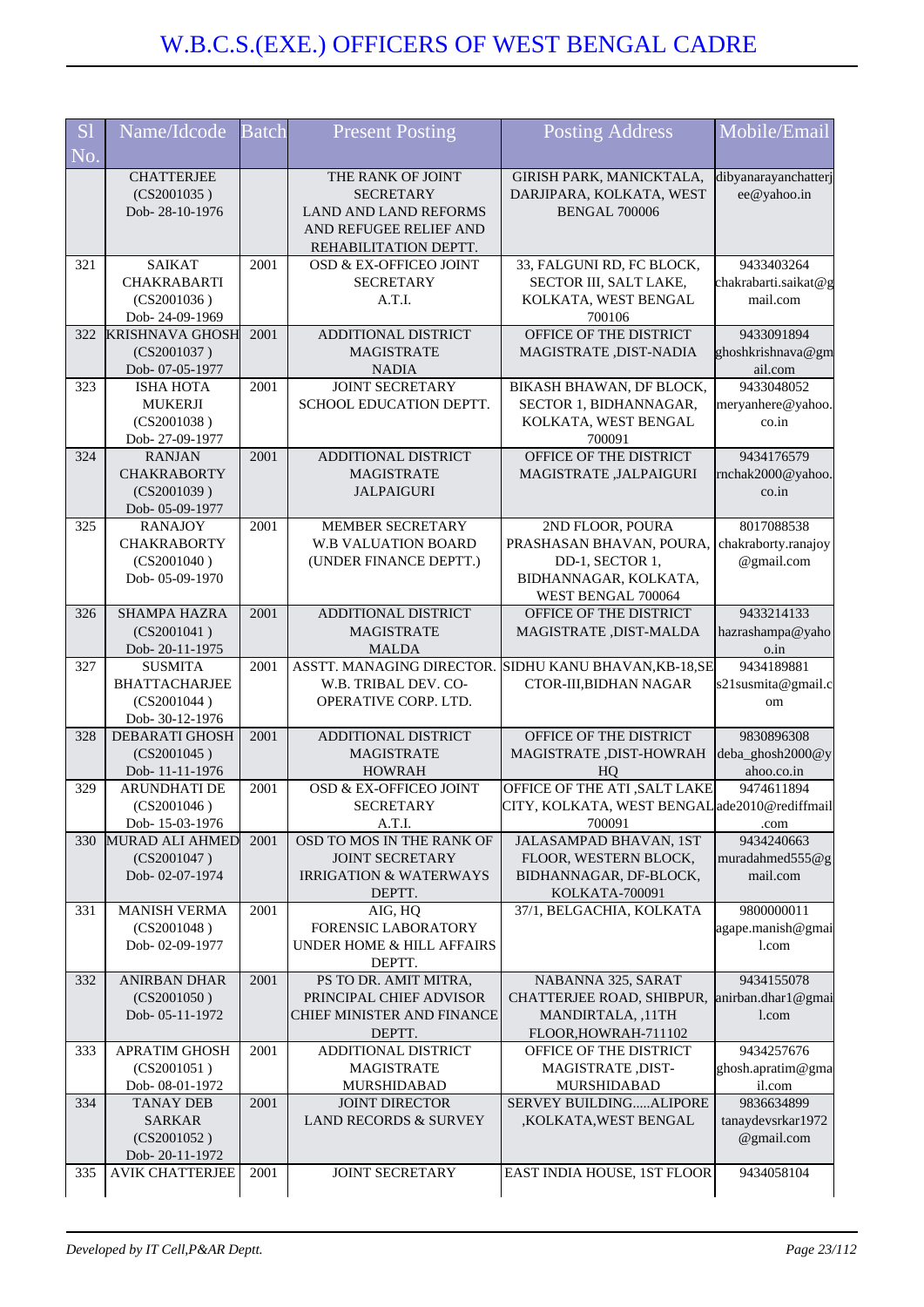| <b>S1</b> | Name/Idcode                           | <b>Batch</b> | <b>Present Posting</b>                          | <b>Posting Address</b>                                                      | Mobile/Email                 |
|-----------|---------------------------------------|--------------|-------------------------------------------------|-----------------------------------------------------------------------------|------------------------------|
| No.       |                                       |              |                                                 |                                                                             |                              |
|           | $\overline{(CS2001053)}$              |              | SELF HELP GROUP & SELF                          | ,20B, ABDUL HAMID STREET,                                                   | avikrana69@gmail.c           |
|           | Dob-26-09-1969<br>TAHERUZZAMAN        | 2001         | EMPLOYMENT DEPTT.                               | ,KOLKATA- 700069<br>OFFICE OF THE DISTRICT                                  | om<br>8145346031             |
| 336       | MD.                                   |              | ADDITIONAL DISTRICT<br><b>MAGISTRATE</b>        | MAGISTRATE, DIST-NORTH 24                                                   | taheruzzaman2005@            |
|           | (CS2001054)                           |              | <b>NORTH 24 PARGANAS</b>                        | <b>PGS</b>                                                                  | yahoo.co.in                  |
|           | Dob-09-01-1975                        |              |                                                 |                                                                             |                              |
| 337       | PRABIR BISWAS                         | 2001         | P.S. TO MIC                                     | JALASAMPAD BHAWAN, 1ST                                                      | 7908226060                   |
|           | (CS2001055)                           |              | <b>IRRIGATION &amp; WATERWAYS</b>               | FLOOR, DF BLOCK, SECTOR 1,                                                  | prabirer@gmail.com           |
|           | Dob-12-01-1973                        |              | DEPTT.                                          | BIDHANNAGAR, KOLKATA                                                        |                              |
|           |                                       |              |                                                 | ,WEST BENGAL 700091                                                         |                              |
| 338       | <b>ASHIS KUMAR</b>                    | 2001         | <b>JOINT SECRETARY</b>                          | JESSOP BUILDING, 63, NETAJI                                                 | 9874164827                   |
|           | <b>SAHA</b>                           |              | <b>CORRECTIONAL</b>                             | SUBHAS ROAD, KOLKATA,                                                       | ashis.wbcs2001@g<br>mail.com |
|           | (CS2001056)<br>Dob- 09-11-1973        |              | <b>ADMINISTRATION</b><br><b>DEPARTMENT</b>      | WEST BENGAL 700001                                                          |                              |
| 339       | UTTAM MANDAL                          | 2001         | SECRETARY, ZILLA PARISHAD                       | OFFICE OF THE DISTRICT                                                      | 9434373074                   |
|           | (CS2001057)                           |              | <b>PURULIA</b>                                  | MAGISTRATE, DIST-PURULIA.                                                   | utumandal@gmail.c            |
|           | Dob-28-06-1970                        |              |                                                 |                                                                             | om                           |
| 340       | NITESH DHALI                          | 2001         | A.D.M. & D.L.& L.R.O.                           | OFFICE OF THE DISTRICT                                                      | 7908488271                   |
|           | (CS2001058)                           |              | <b>SOUTH 24 PARGANAS</b>                        | <b>MAGISTRATE ,DIST-SOUTH 24</b>                                            | niteshdhali1@gmail.          |
|           | Dob-15-05-1976                        |              |                                                 | <b>PGS</b>                                                                  | com                          |
| 341       | <b>ASHIM KUMAR</b>                    | 2001         | DY. SECRETARY                                   | NABANNA, NAORA, SHIBPUR,                                                    | 9434567168                   |
|           | <b>BALA</b><br>(CS2001059)            |              | DISASTER MANAGEMENT AND<br>CIVIL DEFENCE DEPTT. | HOWRAH, WEST BENGAL 711102balaashim@gmail.co                                |                              |
|           | Dob- 07-10-1973                       |              |                                                 |                                                                             | m                            |
| 342       | SANGEETA BARUA                        | 2001         | <b>JOINT SECRETARY</b>                          | <b>JOINT ADMINISTRATIVE</b>                                                 | 9007807631                   |
|           | (CS2001060)                           |              | PANCHAYAT & R.D. DEPTT.                         | BUILDING, 6TH TO 10TH                                                       | bb.sangeeta@gmail            |
|           | Dob-17-09-1976                        |              |                                                 | FLOORS, 7, HC BLOCK, SECTOR                                                 | com                          |
|           |                                       |              |                                                 | III, BIDHANNAGAR, KOLKATA,                                                  |                              |
|           |                                       |              |                                                 | ,WEST BENGAL 700106                                                         |                              |
| 343       | <b>SAMIR DAS</b>                      | 2001         | <b>JOINT SECRETARY</b>                          | MAIN BUILDING, 6TH TO 10TH                                                  | 8697982255                   |
|           | (CS2001061)<br>Dob-09-07-1976         |              | PANCHAYAT & R.D. DEPTT.                         | FLOORS, 7, HC BLOCK, SECTOR samirdas.wbcs@gma<br>III, BIDHANNAGAR, KOLKATA, | il.com                       |
|           |                                       |              |                                                 | ,WEST BENGAL 700106                                                         |                              |
| 344       | <b>SUMANA MONDAL</b>                  | 2001         | PROJECT OFFICER HEAD                            | BLOCK-DJ 4, 4TH AND 5TH                                                     | 9434239011                   |
|           | (CS2001062)                           |              | <b>QUARTER</b>                                  | FLOOR, SALT LAKE CITY                                                       | sumanam2014@gma              |
|           | Dob-17-11-1975                        |              | <b>BCW &amp; TD</b>                             | ,SECTOR-II, KOL-91                                                          | il.com                       |
| 345       | <b>THENDHUP</b>                       | 2001         | <b>JOINT DIRECTOR</b>                           | NEW SECRETARIAT BUILDING                                                    | 9434177038                   |
|           | NAMGYAL SHERPA                        |              | <b>TOURISM</b>                                  | 1, 3RD FLOOR, K. S. ROY ROAD, thendhupns@yahoo.                             |                              |
|           | (CS2001063)                           |              |                                                 | KOLKATA, WEST BENGAL                                                        | $\cos$ .in                   |
| 346       | Dob- 02-02-1976<br><b>TOPDEN LAMA</b> | 2001         | ADDITIONAL DISTRICT                             | 700001<br>OFFICE OF THE DISTRICT                                            | 9933486760                   |
|           | (CS2001064)                           |              | <b>MAGISTRATE</b>                               | MAGISTRATE, PO-                                                             | topz_den@yahoo.co.           |
|           | Dob-26-03-1978                        |              | KALIMPONG, SUB-DIVISION -                       | KALIMPONG, DIST-KALIMPONG                                                   | in                           |
|           |                                       |              | <b>KALIMPONG</b>                                |                                                                             |                              |
| 347       | <b>SURAJIT</b>                        | 2002         | ADDITIONAL DISTRICT                             | OFFICE OF THE DISTRICT                                                      | 9434464632                   |
|           | <b>DATTASARMA</b>                     |              | <b>MAGISTRATE</b>                               | MAGISTRATE, PO-DARJEELING                                                   | sdattasarma@gmail.           |
|           | (CS2002025)                           |              | DARJEELING, SUB-DIVISION -                      | SADAR, DIST-DARJEELING                                                      | com                          |
|           | Dob-19-08-1964                        |              | DARJEELING SADAR                                |                                                                             |                              |
| 348       | <b>SHAHID ALAM</b>                    | 2002         | DEPUTY DIRECTOR                                 | OFFICE OF THE MINORTIES                                                     | 9433375990                   |
|           | (CS2002029)<br>Dob-03-02-1965         |              | MINORITIES DEV. & WELFARE<br>DEPTT.             | DEV. AND WELFARE<br>DEPARTMENT., KOLKATA                                    | sathreetwo@gmail.c<br>om     |
| 349       | <b>SOUVIK PATRA</b>                   | 2002         | OSD TO CMO                                      | NABANNA ,325 SARAT                                                          | 9434417600                   |
|           | (CS2002046)                           |              | <b>CHIEF MINISTERS OFFICE</b>                   | CHATTERJEE STREET, HOWRAH 1souvikpa@gmail.c                                 |                              |
|           | Dob- 01-04-1975                       |              |                                                 | 711102                                                                      | om                           |
| 350       | <b>RESHMA BANERJEE</b>                | 2002         | <b>ADVISOR</b>                                  | <b>OFFICE OF WBIDC, WEST</b>                                                | 9474701162                   |
|           | <b>DEBNATH</b>                        |              | WBIDC (UNDER C&I DEPTT.)                        | BENGAL, KOLKATA                                                             | reshmabanerjee02@            |
|           | (CS2002047)                           |              |                                                 |                                                                             | gmail.com                    |
|           | Dob- 07-08-1979                       |              |                                                 |                                                                             |                              |
|           |                                       |              |                                                 |                                                                             |                              |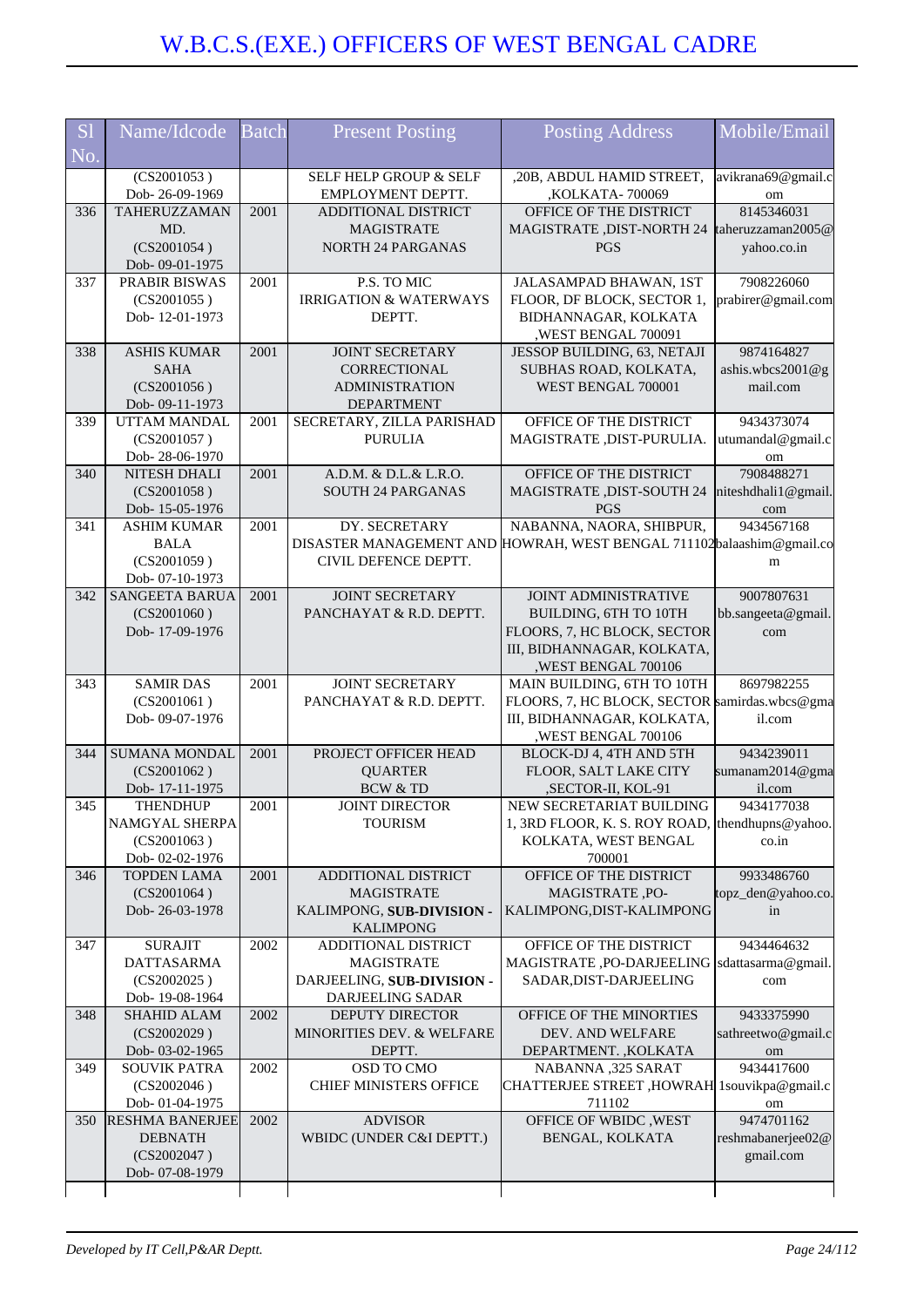|                | Name/Idcode                              | <b>Batch</b> | <b>Present Posting</b>                     | <b>Posting Address</b>                                        | Mobile/Email                                   |
|----------------|------------------------------------------|--------------|--------------------------------------------|---------------------------------------------------------------|------------------------------------------------|
| S <sub>1</sub> |                                          |              |                                            |                                                               |                                                |
| No.            |                                          |              |                                            |                                                               |                                                |
| 351            | SANKHA SANTRA                            | 2002         | ADDITIONAL DISTRICT                        | OFFICE OF THE DISTRICT                                        | 9434140528                                     |
|                | (CS2002048)                              |              | <b>MAGISTRATE</b>                          | MAGISTRATE , DIST-SOUTH 24                                    | sankhasantra@gmail                             |
|                | Dob-29-12-1973                           |              | SOUTH 24 PARGANAS                          | PARGANAS                                                      | .com                                           |
| 352            | <b>PRALAY</b>                            | 2002         | ADDITIONAL DISTRICT                        | OFFICE OF THE DISTRICT                                        | 9434213273                                     |
|                | <b>RAYCHAUDHURI</b>                      |              | <b>MAGISTRATE</b>                          | MAGISTRATE, DIST-BANKURA                                      | pralay.exe@gmail.c                             |
|                | (CS2002049)                              |              | <b>BANKURA</b>                             | HQ                                                            | om                                             |
| 353            | Dob-28-12-1971<br><b>SOUVIK BANERJEE</b> | 2002         | ADDITIONAL DISTRICT                        | OFFICE OF THE DISTRICT                                        | 8961247837                                     |
|                | (CS2002052)                              |              | <b>MAGISTRATE</b>                          | MAGISTRATE, DIST-PASCHIM                                      | souvik75ban@gmail                              |
|                | Dob- 09-12-1975                          |              | PASCHIM MEDINIPUR                          | <b>MEDINIPUR</b>                                              | .com                                           |
| 354            | <b>ANIRBAN KOLEY</b>                     | 2002         | ADDITIONAL DISTRICT                        | OFFICE OF THE DISTRICT                                        | 9433311830                                     |
|                | (CS2002053)                              |              | <b>MAGISTRATE</b>                          | MAGISTRATE, DIST-PURBA                                        | anirbankolay@rediff                            |
|                | Dob-15-11-1975                           |              | PURBA MEDINIPUR                            | <b>MEDINIPUR</b>                                              | mail.com                                       |
| 355            | <b>NAKUL CHANDRA</b>                     | 2002         | ADDITIONAL DISTRICT                        | OFFICE OF THE DISTRICT                                        | 6296972034                                     |
|                | <b>MAHATO</b>                            |              | <b>MAGISTRATE</b>                          | MAGISTRATE, DIST-HOOGHLY                                      | ncmdmdc@yahoo.co                               |
|                | (CS2002054)                              |              | <b>HOOGHLY</b>                             |                                                               | .in                                            |
|                | Dob-05-09-1974                           |              |                                            |                                                               |                                                |
| 356            | <b>DEBASHIS</b>                          | 2002         | DY. MANAGING DIRECTOR                      | OFFICE OF THE NBSTC                                           | 8900434959                                     |
|                | <b>CHATTERJEE</b>                        |              | NORTH BENGAL STATE                         | ,KOLKATA                                                      | debch36@gmail.co                               |
|                | (CS2002055)                              |              | <b>TRANSPORT CORPN.</b>                    |                                                               | m                                              |
|                | Dob-04-11-1973                           |              |                                            |                                                               |                                                |
| 357            | <b>DEBMAY</b>                            | 2002         | OSD TO CMO in the rank of DY.              | NABANNA, 325, SARAT                                           | 9830751961                                     |
|                | <b>CHATTERJEE</b>                        |              | <b>SECRETARY</b>                           | <b>CHATTERJEE</b>                                             | c.debmay@gmail.co                              |
|                | (CS2002056)                              |              | <b>CHIEF MINISTERS OFFICE</b>              | ROAD, MADIRTALA, P.S.-                                        | m                                              |
| 358            | Dob-12-05-1975<br><b>SUSMITA DE</b>      | 2002         | DY. DIRECTOR OF SMALL                      | SHIBPUR, HOWRAH, PIN-711102<br>JESSOP BUILDING , 63, NS. ROAD | 9830990209                                     |
|                | (CS2002057)                              |              | <b>SAVINGS</b>                             | $KOL-01$                                                      | admin.susmita@gma                              |
|                | Dob- 09-04-1975                          |              | <b>KOLKATA</b>                             |                                                               | il.com                                         |
| 359            | <b>DEBANJAN ROY</b>                      | 2002         | <b>DEPUTY SECRETARY</b>                    | BIKASH BHAWAN, 10TH FLOOR,                                    | 9434347478                                     |
|                |                                          |              |                                            |                                                               |                                                |
|                |                                          |              | WOMEN & CHILD DEV. &                       |                                                               |                                                |
|                | (CS2002058)<br>Dob-27-02-1977            |              | SOCIAL WELFARE DEPTT.                      | DF BLOCK, SECTOR 1,<br>BIDHANNAGAR, KOLKATA,                  | ail.com                                        |
|                |                                          |              |                                            | WEST BENGAL 700091                                            |                                                |
| 360            | KAUSHIK KUMAR                            | 2002         | P.S. TO M.O.S. (IC)                        | <b>MAYUKH BHAVAN 2ND FLOOR</b>                                | 9434323386                                     |
|                | <b>MUKHERJEE</b>                         |              | FOOD PROCESSING INDUSTRIES                 | ,SECTOR I,SALT LAKE CITY                                      |                                                |
|                | (CS2002059)                              |              | & HORTICULTURE DEPTT.                      | ,KOLKATA-700091                                               |                                                |
|                | Dob- 09-12-1976                          |              |                                            |                                                               |                                                |
| 361            | <b>PARTHA</b>                            | 2002         | O.S.D.                                     | <b>OFFICE OF THE</b>                                          | 9474347905                                     |
|                | <b>CHAKRABORTY</b>                       |              | BRAIPRD, KALYANI, NADIA                    | BRAIPRD, KALYANI, , NADIA                                     |                                                |
|                | (CS2002061)                              |              |                                            |                                                               | m                                              |
|                | Dob- 08-12-1972                          |              |                                            |                                                               | debanjanroy24@gm<br>par.c2002@gmail.co         |
| 362            | MD. SAMIUL ALAM                          | 2002         | ADDITIONAL DISTRICT                        | OFFICE OF THE DISTRICT                                        | 9831043226                                     |
|                | (CS2002062)                              |              | <b>MAGISTRATE</b>                          | <b>MAGISTRATE ,DIST-SOUTH 24</b>                              |                                                |
|                | Dob-30-11-1976                           |              | SOUTH 24 PARGANAS                          | <b>PARGANAS</b>                                               | .in                                            |
| 363            | <b>SAUMEN BASU</b>                       | 2002         | P.S. TO MIC                                | 4TH FLOR, BLOCK- DKHADYA                                      | 9474367061                                     |
|                | (CS2002063)<br>Dob-09-01-1971            |              | AGRICULTURAL MARKETING<br>DEPTT.           | BHAVAN 11A, MIRZA GHALIB                                      | sami_exe@yahoo.co<br>saaumenbasu@gmai<br>l.com |
|                |                                          |              |                                            | STREET, KOLKATA, WEST<br>BENGAL 700087                        |                                                |
| 364            | <b>ANUPAMA</b>                           | 2002         | DEPUTY SECRETARY                           | MIRZA GHALIB ST, FIRE                                         | 9163896990                                     |
|                | <b>PURKAYASTHA</b>                       |              | FOOD & SUPPLIES DEPTT.                     | BRIGADE HEAD QUARTER,                                         | anupamapurkayastha                             |
|                | (CS2002064)                              |              |                                            | DHARMATALA, TALTALA,                                          | @gmail.com                                     |
|                | Dob-28-02-1977                           |              |                                            | KOLKATA, WEST BENGAL                                          |                                                |
|                |                                          |              |                                            | 700016                                                        |                                                |
| 365            | <b>DEBASISH</b>                          | 2002         | <b>GENERAL MANAGER</b>                     | DG BLOCK, SECTOR II,                                          | 8017519335                                     |
|                | CHATTOPADHYAY                            |              | W.B. TOURISM DEVELOPMANT                   | BIDHANNAGAR, KOLKATA,                                         | chattapadhyaydebasi                            |
|                | (CS2002065)                              |              | CORPORATION                                | WEST BENGAL 700091                                            | sh@gmail.com                                   |
|                | Dob-05-01-1972                           |              |                                            |                                                               |                                                |
| 366            | <b>SUMANA DAM</b><br>(CS2002066)         | 2002         | <b>COMPULSORY WAITING</b><br>PERSONNEL AND | NABANNA, HRBC BUILDING, 7TH<br>FLOOR, 325, SARAT              |                                                |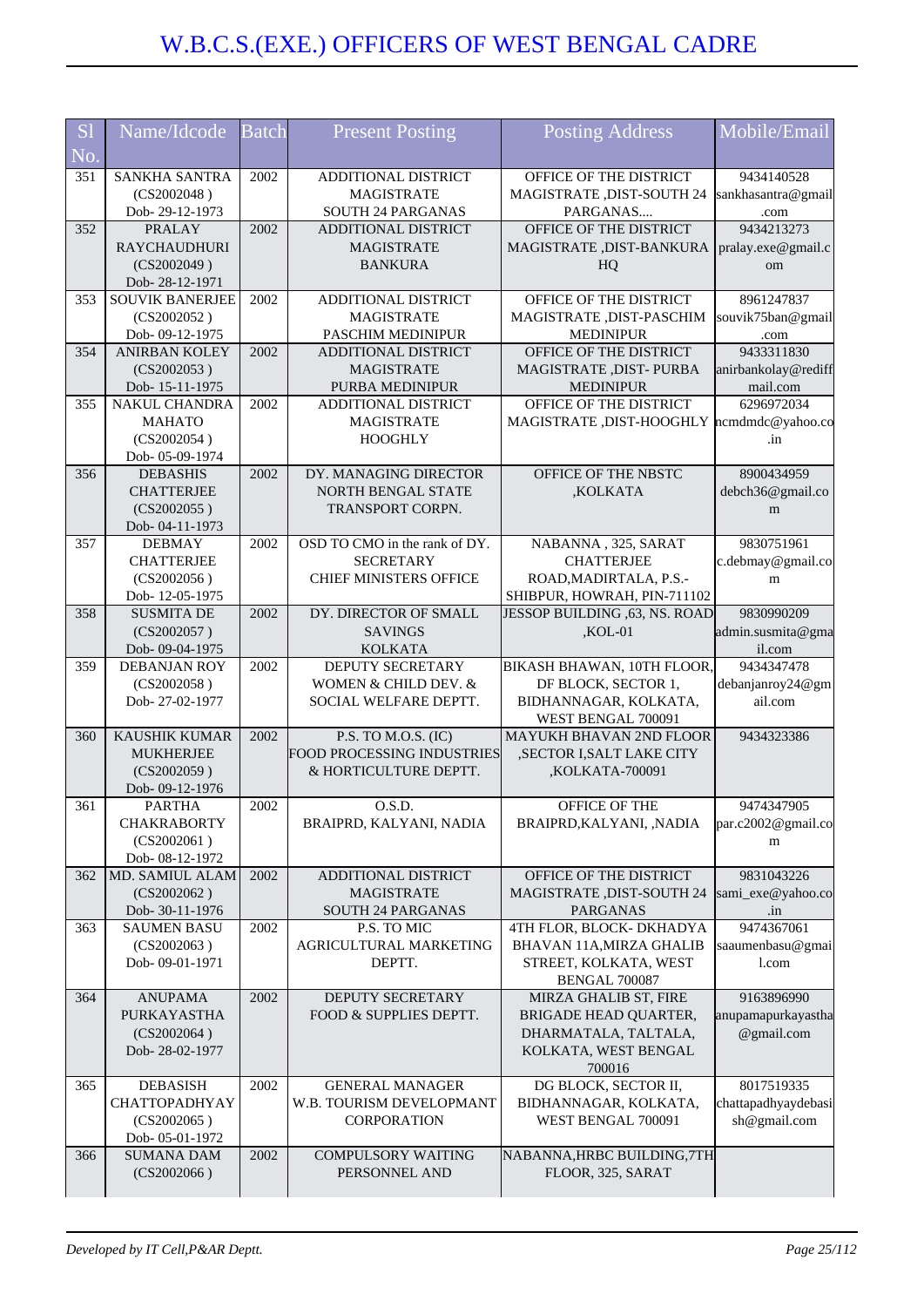| S <sub>1</sub><br>No. | Name/Idcode                                                              | <b>Batch</b> | <b>Present Posting</b>                                                                  | <b>Posting Address</b>                                                                                                     | Mobile/Email                                    |
|-----------------------|--------------------------------------------------------------------------|--------------|-----------------------------------------------------------------------------------------|----------------------------------------------------------------------------------------------------------------------------|-------------------------------------------------|
|                       | Dob-14-06-1972                                                           |              | ADMINISTRATIVE REFORMS &<br>E-GOVERNANCE DEPTT.                                         | CHATTERJEE ROAD,<br>MANDIRTALA, SHIBPUR,<br>HOWRAH- 711102.                                                                |                                                 |
| 367                   | <b>SUBHALAKSHMI</b><br><b>BASU</b><br>(CS2002067)<br>Dob-16-05-1977      | 2002         | DWO, BCW<br><b>HOWRAH</b>                                                               | OFFICE OF THE DISTRICT<br>MAGISTRATE , DIST-HOWRAH                                                                         | 9434386470<br>subhalakshmi.2002<br>@gmail.com   |
| 368                   | <b>SUJAN DUTTA</b><br>(CS2002068)<br>Dob-09-12-1977                      | 2002         | DEPUTY SECRETARY<br>A.R.D. DEPTT.                                                       | PRANI SAMPAD BHAVAN, LB-2,<br>SECTOR-III, SALT LAKE CITY,<br>KOLKATA, WEST BENGAL<br>700106                                | 9474459030<br>sd_bir@redifmail.co<br>m          |
| 369                   | <b>INDRANIL BASU</b><br>(CS2002069)<br>Dob-02-01-1970                    | 2002         | P.S. TO MIC<br>DISASTER MANAGEMENT AND<br>CIVIL DEFENCE DEPTT.                          | NABANNA, 325, SARAT<br>CHATTERJEE ROAD, SHIBPUR,<br>HOWRAH, WEST BENGAL 711102                                             | 8670875023<br>ibasu2002@gmail.c<br>om           |
| 370                   | <b>ABHIK KUMAR DAS</b><br>(CS2002070)<br>Dob-23-02-1972                  | 2002         | <b>DEPUTY SECRETARY</b><br>FOOD & SUPPLIES DEPTT.                                       | KHADYA BHAVAN, 11A, MIRZA<br>GHALIB ST, KOLKATA, , WEST<br><b>BENGAL 700087</b>                                            | 9432923771<br>abhik4_u@yahoo.co<br>$\cdot$ in   |
| 371                   | <b>INDRANIL</b><br>BHATTACHARYYA<br>(CS2002071)<br>Dob-23-11-1970        | 2002         | <b>GENERAL MANAGER</b><br>W.B. H.I.D.C.O.                                               | 35-1111, MAJOR ARTERIAL<br>ROAD, 3RD ROTARY,<br>NEWTOWN, ACTION AREA I,<br>NEWTOWN , KOLKATA, WEST<br><b>BENGAL 700156</b> | 9474005299<br>indranilwbcsexe200<br>2@gmail.com |
| 372                   | <b>SUPRIYA ADHIKARI</b><br>(CS2002072)<br>Dob- 30-10-1974                | 2002         | ADDITIONAL DISTRICT<br><b>MAGISTRATE</b><br>PURBA BARDHAMAN                             | OFFICE OF THE DISTRICT<br>MAGISTRATE , DIST-PURBA<br><b>BARDHAMAN</b>                                                      | 9434386465<br>supriya_tamluk@ya<br>hoo.co.in    |
| 373                   | <b>ABHIRUP BOSE</b><br>(CS2002073)<br>Dob-07-10-1978                     | 2002         | <b>GENERAL MANAGER</b><br>W.B. MEDICAL SERVICE<br>CORPORATION LTD.                      | SWASTHYA BHABAN COMPLEX,<br>GN-29, SECTOR V,<br>BIDHANNAGAR, KOLKATA,<br>,WEST BENGAL 700091                               | 9830523896<br>abhirup.bose@gmail<br>.com        |
| 374                   | <b>PRASENJIT</b><br><b>CHAKRABORTY</b><br>(CS2002074)<br>Dob- 01-02-1974 | 2002         | ADDITIONAL DISTRICT<br><b>MAGISTRATE</b><br>JHARGRAM, SUB-DIVISION -<br><b>JHARGRAM</b> | OFFICE OF THE DISTRICT<br>MAGISTRATE, DIST-JHARGRAM prasen.chk@gmail.c                                                     | 9434348804<br>om                                |
| 375                   | <b>DINA NARAYAN</b><br><b>GHOSH</b><br>(CS2002075)<br>Dob-12-08-1975     | 2002         | ADDITIONAL DISTRICT<br><b>MAGISTRATE</b><br><b>BIRBHUM</b>                              | OFFICE OF THE DISTRICT<br>MAGISTRATE , DIST-BIRBHUM                                                                        | 9475952075<br>dinuexe@gmail.com                 |
| 376                   | <b>SOUMEN PAL</b><br>(CS2002076)<br>Dob-18-05-1973                       | 2002         | ADDITIONAL DISTRICT<br><b>MAGISTRATE</b><br><b>HOWRAH</b>                               | OFFICE OF THE DISTRICT<br>MAGISTRATE, PO+DIST-<br><b>HOWRAH</b>                                                            | 9732190535<br>spalbcs@gmail.com                 |
| 377                   | <b>SANDEEP NAG</b><br>(CS2002077)<br>Dob-14-11-1978                      | 2002         | <b>JOINT DIRECTOR</b><br>HANDLOOM & TEXTILES                                            | NEW SECRETARIAT<br>BUILDING(4TH FLOOR),<br>1, K.S.ROY ROAD, KOLKATA,<br>WEST BENGAL 700001                                 | 9433261965<br>sandeepnag2013@g<br>mail.com      |
| 378                   | <b>NIRMALYA</b><br><b>GHARAMI</b><br>(CS2002078)<br>Dob-18-10-1978       | 2002         | ADDITIONAL DISTRICT<br><b>MAGISTRATE</b><br><b>MURSHIDABAD</b>                          | OFFICE OF THE DISTRICT<br>MAGISTRATE, PO-<br>BERHAMPORE, DIST-<br><b>MURSHIDABAD</b>                                       | 9433317744<br>nirmalyagharami@g<br>mail.com     |
| 379                   | <b>AGHORE KUMAR</b><br><b>ROY</b><br>(CS2002079)<br>Dob-20-02-1973       | 2002         | FIRST L.A COLLECTOR<br>KOLKATA COLLECTORATE                                             | OFFICE OF THE KOLKATA<br>COLLECTARATE, KOLKATA                                                                             | 9339344460<br>agore.k.roy@gmail.c<br>om         |
| 380                   | PINAKI RANJAN<br><b>PRADHAN</b><br>(CS2002080)<br>Dob-02-09-1979         | 2002         | ADDITIONAL DISTRICT<br><b>MAGISTRATE</b><br><b>BIRBHUM</b>                              | OFFICE OF THE DISTRICT<br>MAGISTRATE , PO- SURI, DIST-<br><b>BIRBHUM</b>                                                   | 9038930150<br>pinakipradhan79@g<br>mail.com     |
| 381                   | <b>PUSPAK ROY</b><br>(CS2002081)                                         | 2002         | ADDITIONAL DISTRICT<br><b>MAGISTRATE</b>                                                | OFFICE OF THE DM , DIST-<br><b>ALIPURDUAR</b>                                                                              | 8116120734<br>mpush77@gmail.co                  |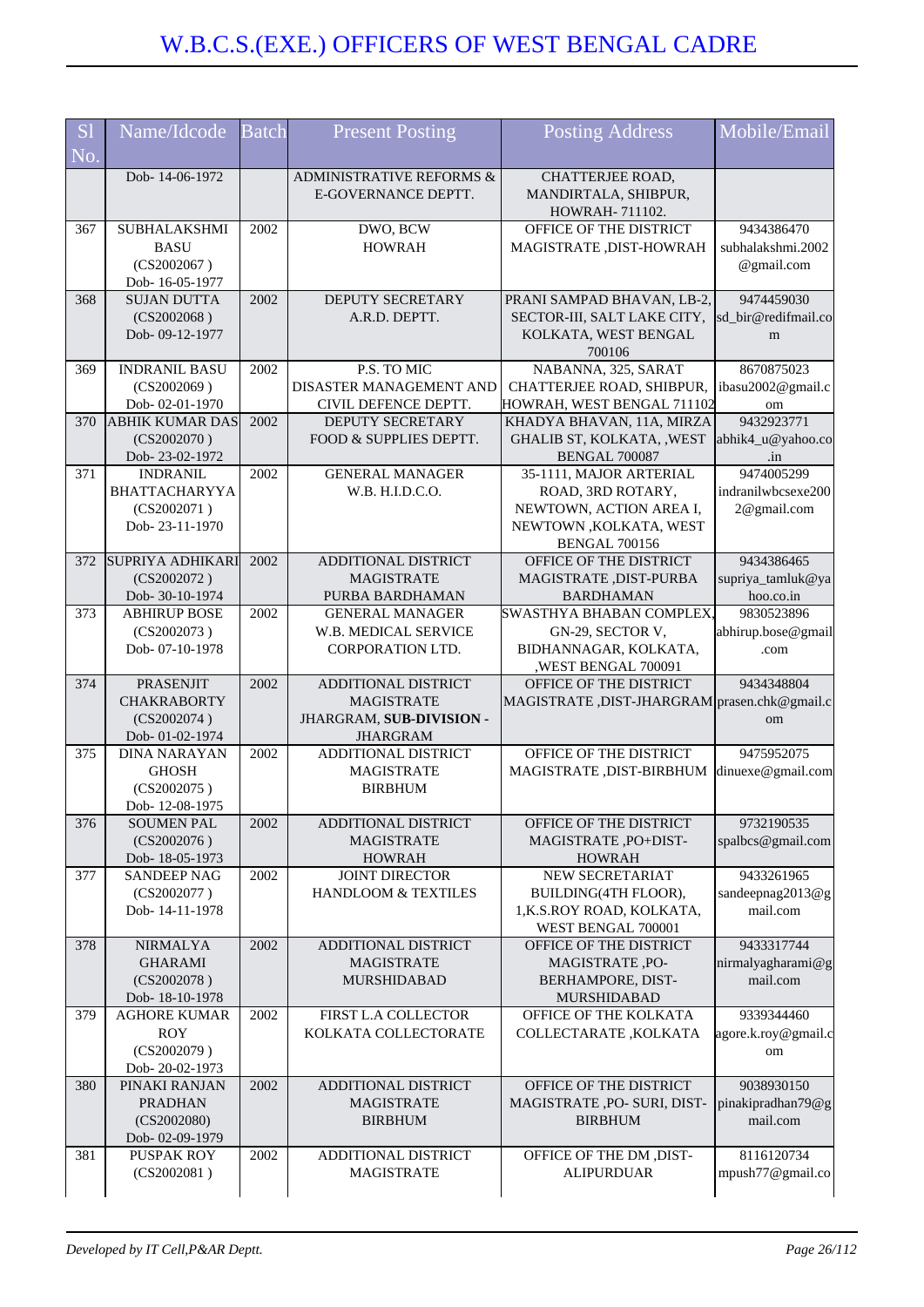| <b>S1</b> | Name/Idcode                             | <b>Batch</b> | <b>Present Posting</b>                   | <b>Posting Address</b>                            | Mobile/Email                    |
|-----------|-----------------------------------------|--------------|------------------------------------------|---------------------------------------------------|---------------------------------|
| No.       |                                         |              |                                          |                                                   |                                 |
|           | Dob-31-12-1977                          |              | <b>ALIPURDUAR</b>                        |                                                   | m                               |
| 382       | <b>ASWINI KUMAR</b><br><b>ROY</b>       | 2002         | ADDITIONAL DISTRICT<br><b>MAGISTRATE</b> | OFFICE OF THE DM, PO+DIST-<br><b>JALPAIGURI</b>   | 7063678224<br>aswini7554@gmail. |
|           | (CS2002082)                             |              | <b>JALPAIGURI</b>                        |                                                   | com                             |
|           | Dob-29-08-1972                          |              |                                          |                                                   |                                 |
| 383       | <b>KAJAL KUMAR ROY</b>                  | 2002         | ADDITIONAL DISTRICT                      | OFFICE OF THE DISTRICT                            | 9734073371                      |
|           | (CS2002083)                             |              | <b>MAGISTRATE</b>                        | MAGISTRATE, DIST-PURBA                            | kkrdmdc@yahoo.co.               |
|           | Dob-04-01-1975                          |              | PURBA BARDHAMAN                          | <b>BARDHAMAN</b>                                  | in                              |
| 384       | <b>RANJAN KUMAR</b>                     | 2002         | DY. SECRETARY                            | BENIAPUKUR, KOLKATA, WEST                         | 9635077656                      |
|           | <b>DAS</b><br>(CS2002084)               |              | FORESTS DEPTT.                           | <b>BENGAL 700014</b>                              | ranjandas113@gmai<br>1.com      |
|           | Dob-25-02-1977                          |              |                                          |                                                   |                                 |
| 385       | <b>AMITESH BISWAS</b>                   | 2002         | OSD TO CHIEF EXECUTIVE                   | WEST BENGAL DISTRICT                              | 9830854910                      |
|           | (CS2002085)                             |              | <b>W.B. STATE GAZETTERS</b>              | GAZETTERS, BIKASH BHAVAN,                         | amiteshbiswas1@g                |
|           | Dob-02-01-1978                          |              |                                          | NORTH BLOCK, 8TH FLOOR,                           | mail.com                        |
|           |                                         |              |                                          | SALT LAKE CITY  7, WEST                           |                                 |
| 386       | <b>GYALBO BHUTIA</b>                    | 2002         | ASSISTANT COMMISSIONER                   | BENGAL STATE ARCHIVES.<br>OFFICE OF THE ASSISTANT | 9800318465                      |
|           | (CS2002086)                             |              | <b>JALPAIGURI DIVISION</b>               | COMMISSIONER , DIST-                              | gyalbobhutia@ymail              |
|           | Dob- 09-11-1974                         |              |                                          | <b>JALPAIGURI DIVISION</b>                        | .com                            |
| 387       | <b>SOVAN MOLLIK</b>                     | 2002         | <b>JOINT DIRECTOR</b>                    | PRASASAN BHABAN, BLOCK DD                         | 9831682693                      |
|           | (CS2002087)                             |              | <b>LOCAL BODIES DTE. (UNDER</b>          | 1, SECTOR 1, SALT LAKE CITY,                      | sovanexe1@gmail.c               |
|           | Dob-28-06-1974                          |              | UD & MA DEPTT.)                          | BIDHANNAGAR, KOLKATA                              | om                              |
| 388       |                                         | 2002         | <b>GENERAL MANAGER</b>                   | ,WEST BENGAL 700064                               | 9732525502                      |
|           | <b>PURNENDU</b><br><b>SAKHAR NASKAR</b> |              | W.B. H.I.D.C.O.                          | 35-1111, BISWA BANGLA<br>SARANI, DG               | arpananima@gmail                |
|           | (CS2002088)                             |              |                                          | BLOCK(NEWTOWN), ACTION                            | com                             |
|           | Dob-28-12-1976                          |              |                                          | AREA I, NEWTOWN, KOLKATA,                         |                                 |
|           |                                         |              |                                          | WEST BENGAL 700156                                |                                 |
| 389       | <b>BISWAJIT BARIK</b>                   | 2002         | ADDITIONAL DISTRICT                      | OFFICE OF THE DISTRICT                            | 8337070000                      |
|           | (CS2002089)<br>Dob-18-09-1976           |              | <b>MAGISTRATE</b><br><b>MALDA</b>        | MAGISTRATE , DIST-MALDA                           | biswajitwbcs@gmail              |
| 390       | <b>BRIJIT SUCHITA</b>                   | 2002         | DY. SECRETARY                            | GN-29, SWASTHYA BHAWAN                            | .com<br>9734073372              |
|           | <b>KUJUR</b>                            |              | HEALTH & FAMILY WELFARE                  | SECTOR-V, SALT LAKE,                              | brijit_kujur@yahoo.             |
|           | (CS2002090)                             |              | DEPTT.                                   | KOLKATA, WEST BENGAL                              | com                             |
|           | Dob-10-12-1977                          |              |                                          | 700091, WEST BENGAL 700091                        |                                 |
| 391       | SANDIP TUDU                             | $2002\,$     | ADDITIONAL DISTRICT                      | OFFICE OF THE DM , DIST-                          | 7719357631                      |
|           | (CS2002091)<br>Dob-20-12-1975           |              | <b>MAGISTRATE</b><br>PASCHIM BARDHAMAN   | PASCHIM BARDHAMAN                                 | sandiptudu1975@g<br>mail.com    |
| 392       | <b>PARAMITA</b>                         | 2003         | O.S.D.                                   | 5, GOVERNMENT PL, LAL DIGHI,                      | 8017823725                      |
|           | <b>CHANDA</b>                           |              | W.B. STATE GAZETTERS                     | BBD BAGH, KOLKATA, WEST                           | cparamitachandra@               |
|           | (CS2003032)                             |              |                                          | <b>BENGAL 700001</b>                              | gmail.com                       |
|           | Dob-12-10-1963                          |              |                                          |                                                   |                                 |
| 393       | <b>TAPAS KUMAR</b>                      | 2003         | SECRETARY, ZILLA PARISHAD                | OFFICE OF THE DISTRICT                            | 9434373637                      |
|           | <b>MANDAL</b>                           |              | PASCHIM BARDHAMAN                        | MAGISTRATE , DIST-PASCHIM                         | bdoandal@gmail.co               |
|           | (CS2003033)<br>Dob-10-09-1964           |              |                                          | <b>BARDHAMAN</b>                                  | m                               |
| 394       | <b>SUSANTA KR</b>                       | 2003         | <b>SUB DIVISIONAL OFFICER</b>            | OFFICE OF THE SUB                                 | 9932672945                      |
|           | BHAKTA                                  |              | <b>BANKURA, SUB-DIVISION -</b>           | DIVISIONAL OFFICER, ,DIST-                        | susantakrbhakta@g               |
|           | (CS2003034)                             |              | <b>BANKURA (SADAR)</b>                   | <b>BANKURA</b>                                    | mail.com                        |
|           | Dob-11-06-1964                          |              |                                          |                                                   |                                 |
| 395       | <b>SOURAV SENGUPTA</b>                  | 2003         | PROJECT DIRECTOR, D.R.D.                 | OFFICE OF THE PD, DRDC , DIST-                    | 9830475742                      |
|           | (CS2003035)<br>Dob-24-01-1967           |              | <b>CELL</b><br>NORTH 24 PARGANAS         | <b>NORTH 24 PARGANAS</b>                          | dprdo.dd@gmail.co<br>m          |
| 396       | TAPAS KR.                               | 2003         | DY. CONTROLLER OF CIVIL                  | OFFICE OF THE CIVIL                               | 9433635703                      |
|           | BANDYAPADHYAY                           |              | <b>DEFENCE</b>                           | DEFENCE, 81/2 FEARSE LANE                         | milanbanerjee63@g               |
|           | (CS2003036)                             |              | DISASTER MANAGEMENT AND                  | ,KOLKATA-12                                       | mail.com                        |
|           | Dob-27-07-1963                          |              | CIVIL DEFENCE DEPTT.                     |                                                   |                                 |
|           |                                         |              |                                          |                                                   |                                 |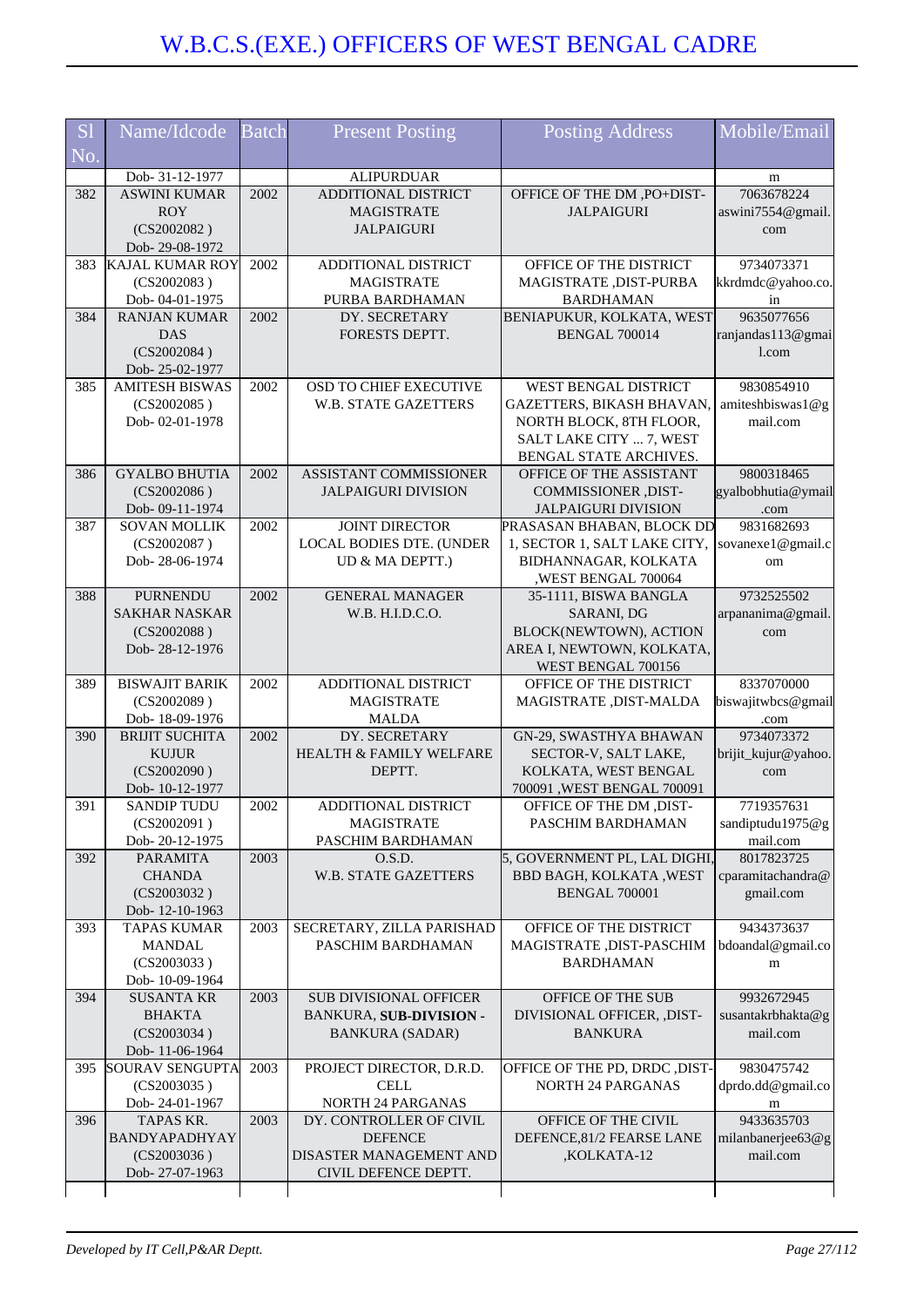| <b>S</b> | Name/Idcode           | <b>Batch</b> | <b>Present Posting</b>      | <b>Posting Address</b>                      | Mobile/Email        |
|----------|-----------------------|--------------|-----------------------------|---------------------------------------------|---------------------|
| No       |                       |              |                             |                                             |                     |
| 397      | TARAK MALLIK          | 2003         | PROJECT OFFICER CUM DIST.   | OFFICE OF THE DISTRICT                      | 8001383278          |
|          | (CS2003042)           |              | <b>WELFARE OFFICER, BCW</b> | <b>MAGISTRATE ,SOUTH 24</b>                 | tarmallik58@gmail.  |
|          | Dob-02-08-1963        |              | <b>SOUTH 24 PARGANAS</b>    | PARGANAS-700027                             | com                 |
| 398      | PRATUL KR.            | 2003         | DY. DIRECTOR OF SMALL       | OFFICE OF THE DISTRICT                      | 9732996514          |
|          | <b>BHUNIA</b>         |              | <b>SAVINGS</b>              | MAGISTRATE , PO+DIST-MALDAdpddrdc@gmail.com |                     |
|          | (CS2003043)           |              | <b>MALDA</b>                |                                             |                     |
|          | Dob-16-05-1964        |              |                             |                                             |                     |
| 399      | <b>DEBASIS BAIDYA</b> | 2003         | PROJECT DIRECTOR, D.R.D.    | OFFICE OF THE DISTRICT                      | 9433525496          |
|          | (CS2003044)           |              | CELL                        | MAGISTRATE, PO+DIST-                        | dbaiya67@gmail.co   |
|          | Dob-14-10-1967        |              | <b>HOWRAH</b>               | <b>HOWRAH</b>                               | m                   |
| 400      | <b>INDRADEB</b>       | 2003         | O.S.D.                      | <b>SECTOR - V, SALTLAKE</b>                 | 9775421404          |
|          | <b>BHATTACHARYYA</b>  |              | PLANNING, STATISTICS AND    | <b>.KOLKATA - 700 091</b>                   | indradebster@gmail. |
|          | (CS2003054)           |              | PROGRAMME MONITORING        |                                             | com                 |
|          | Dob-11-07-1975        |              | DEPTT.                      |                                             |                     |

| S <sub>1</sub> | Name/Idcode                     | $\overline{\text{Batch}}$ | <b>Present Posting</b>            | <b>Posting Address</b>                       | Mobile/Email         |
|----------------|---------------------------------|---------------------------|-----------------------------------|----------------------------------------------|----------------------|
| No.            |                                 |                           |                                   |                                              |                      |
| 401            | <b>SUBHAMOY</b>                 | 2003                      | ADDITIONAL DISTRICT               | OFFICE OF THE DISTRICT                       | 9433278896           |
|                | <b>BHATTACHARYA</b>             |                           | <b>MAGISTRATE</b>                 | MAGISTRATE , DIST-BANKURA                    | subhamoybcss@redi    |
|                | (CS2003055)                     |                           | BANKURA, SUB-DIVISION -           |                                              | ffmail.com           |
|                | Dob- 08-01-1973                 |                           | <b>BANKURA (SADAR)</b>            |                                              |                      |
| 402            | <b>MAHUA DAS</b>                | $\overline{2003}$         | PROJECT OFFICER CUM DIST.         | OFFICE OF THE DM, NEW                        | 8335054562           |
|                | (CS2003056)                     |                           | WELFARE OFFICER, BCW              | ADMINISTRATIVE BUILDING,PO-mohulboni@gmail.c |                      |
|                | Dob-01-01-1974                  |                           | <b>NORTH 24 PARGANAS</b>          | <b>BARASAT, DIST-NORTH 24</b>                | om                   |
|                |                                 |                           |                                   | PARGANAS, PIN-700124                         |                      |
| 403            | <b>SHOUVIK</b>                  | $\overline{2003}$         | ADDITIONAL DISTRICT               | OFFICE OF THE DISTRICT                       | 9433033285           |
|                | <b>CHATTOPADHYAY</b>            |                           | <b>MAGISTRATE</b>                 | MAGISTRATE, DIST-PURBA                       | shouvik_babai@redi   |
|                | (CS2003057)                     |                           | PURBA MEDINIPUR                   | <b>MEDINIPUR</b>                             | ffmail.com           |
|                | Dob-01-11-1975                  |                           |                                   |                                              |                      |
| 404            | <b>AMITJYOTI</b>                | $\overline{2003}$         | OSD TO CMO in the rank of DY.     | OFFICE OF THE CMO, NABANNA,                  | 8335058410           |
|                | <b>BHATTACHARJI</b>             |                           | <b>SECRETARY</b>                  | ,HOWRAH-711-102.                             | amitjelection@gmail  |
|                | (CS2003059)                     |                           | <b>CHIEF MINISTERS OFFICE</b>     |                                              | .com                 |
| 405            | Dob-18-11-1977<br>PRIYANJAN DAS | 2003                      | DY. MANAGING DIRECTOR             | 6, SIDO KANHU DAHAR,                         | 9748412416           |
|                | (CS2003060)                     |                           | WB. TRANSPORT CORPN.              | ESPLANADE, SIDO KANHU                        |                      |
|                | Dob-20-05-1973                  |                           |                                   | DAHAR, ESPLANADE,                            | daspriyanjan@gmail   |
|                |                                 |                           |                                   | CHOWRINGHEE NORTH, BOW                       | .com                 |
|                |                                 |                           |                                   | BARRACKS, KOLKATA-700069                     |                      |
| 406            | <b>SOURASHMI MITRA</b>          | 2003                      | <b>GENERAL MANAGER</b>            | 11A, MIRZA GALLIB STREET,                    | 9831047640           |
|                | (CS2003063)                     |                           | W.B. ECSC LTD                     | BLOCK - B, KOLKATA-700087                    | sourashmi@yahoo.c    |
|                | Dob-01-05-1978                  |                           |                                   |                                              | $0.\dot{1}n$         |
| 407            | <b>SHAZIA SHAGUFTA</b>          | 2003                      | <b>ASSISTANT ELECTION OFFICER</b> | 21 N.S.ROAD, KOL-1.                          | 9831181540           |
|                | (CS2003064)                     |                           | KOLKATA NORTH                     |                                              | Shaziashajupta@redi  |
|                | Dob-12-07-1977                  |                           | HOME (ELECTION) AND HILL          |                                              | ffmail.com           |
|                |                                 |                           | AFFAIRS DEPTT.                    |                                              |                      |
| 408            | <b>BISWAJIT MODAK</b>           | 2003                      | O.S.D.                            | DEPARTMENT OF                                | 9433366923           |
|                | (CS2003065)                     |                           | AGRICULTURE DEPTT.                | AGRICULTURE, NABANNA, 3RD biswam03exe@gmai   |                      |
|                | Dob-22-08-1971                  |                           |                                   | FLOOR, HOWRAH                                | l.com                |
| 409            | <b>ARIJIT MITRA</b>             | 2003                      | OSD TO CHIEF EXECUTIVE            | OFFICE OF THE GTA , DIST-                    | 9593472432           |
|                | (CS2003066)                     |                           | <b>GTA</b>                        | <b>DARJEELING</b>                            | arijitmittra@gmail.c |
|                | Dob-04-11-1980                  |                           |                                   |                                              | om                   |
| 410            | <b>SASWATI DAS</b>              | 2003                      | PROJECT DIRECTOR, D.R.D.          | OFFICE OF THE DISTRICT                       | 9434625930           |
|                | (CS2003067)                     |                           | <b>CELL</b>                       | MAGISTRATE, PO+DIST-                         | saswateedas@gmail.   |
|                | Dob-28-11-1978                  |                           | <b>HOOGHLY</b>                    | <b>HOOGHLY</b>                               | com                  |
| 411            | <b>DEBASMITA</b>                | 2003                      | <b>ADMINISTRATIVE OFFICER</b>     | 11A, MIRZA GHALIB STREET,                    | 9433092542           |
|                | <b>CHATTOPADHYAY</b>            |                           | <b>PBSSM</b>                      | KOLKATA-700087                               | debasmita.chattopad  |
|                | (CS2003068)                     |                           |                                   |                                              | hyay@gmail.com       |
|                | Dob-09-02-1976                  |                           |                                   |                                              |                      |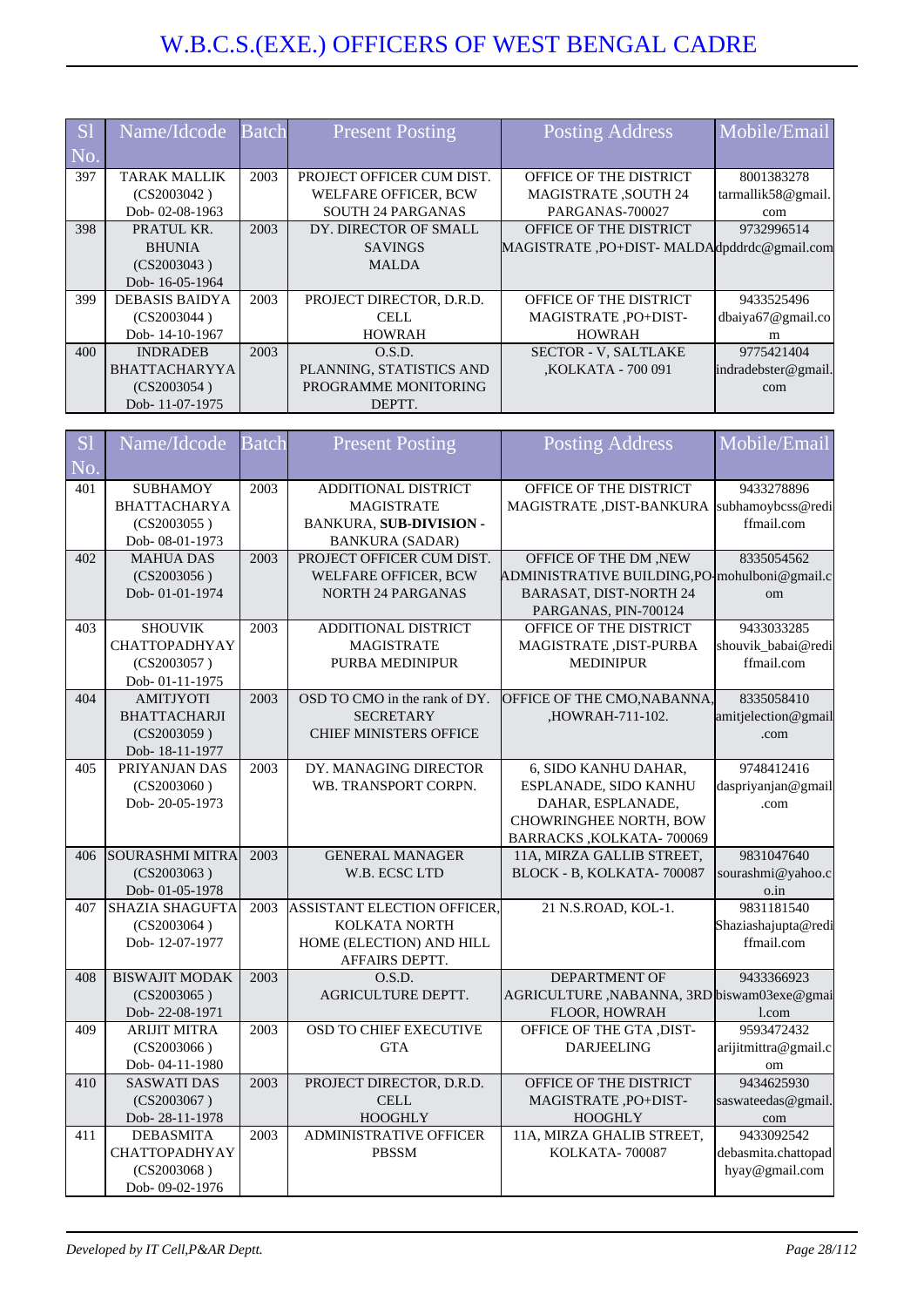| S <sub>1</sub> | Name/Idcode                             | <b>Batch</b> | <b>Present Posting</b>                        | <b>Posting Address</b>                               | Mobile/Email                     |
|----------------|-----------------------------------------|--------------|-----------------------------------------------|------------------------------------------------------|----------------------------------|
| No.            |                                         |              |                                               |                                                      |                                  |
| 412            | ARBINDO GHOSH II                        | 2003         | PROJECT DIRECTOR, D.R.D.                      | OFFICE OF THE DISTRICT                               | 8617469244                       |
|                | (CS2003069)                             |              | CELL                                          | MAGISTRATE, PO-SILIGURI                              | arbindo2003@gmail                |
|                | Dob-09-02-1971                          |              | DARJEELING, SUB-DIVISION -<br><b>SILIGURI</b> | MAHAKUMA, DIST-DARJEELING                            | .com                             |
| 413            | <b>AMLAN TALUKDAR</b>                   | 2003         | <b>SUB DIVISIONAL OFFICER</b>                 | OFFICE OF THE SUB                                    | 9735569996                       |
|                | (CS2003070)                             |              | NADIA, SUB-DIVISION -                         | DIVISIONAL OFFICER ,PO-                              | amlan.talukdar1980               |
|                | Dob-01-11-1980                          |              | KRISHNAGAR SADAR(N)                           | KRISHNANAGAR, DIST-NADIA,                            | @gmail.com                       |
|                |                                         |              |                                               | WEST BENGAL 741101                                   |                                  |
| 414            | <b>DEBAHUTI INDRA</b>                   | 2003         | PROJECT DIRECTOR, D.R.D.                      | OFFICE OF THE DRDC, SOUTH 24                         | 9874489189                       |
|                | (CS2003071)<br>Dob- 07-01-1979          |              | <b>CELL</b><br>SOUTH 24 PARGANAS              | PGS ,DIST-SOUTH 24 PARGANAS debahuti.indra@gma       | il.com                           |
| 415            | <b>DONA</b>                             | 2003         | <b>SENIOR DEPUTY SECRETARY</b>                | 1ST FLOOR, EAST INDIA HOUSE,                         | 8697747199                       |
|                | <b>CHAKRABORTY</b>                      |              | SELF HELP GROUP & SELF                        | 20B, ABDUL HAMID ST,                                 |                                  |
|                | (CS2003072)                             |              | EMPLOYMENT DEPTT.                             | KOLKATA, WEST BENGAL                                 |                                  |
|                | Dob-02-03-1975                          |              |                                               | 700069                                               |                                  |
| 416            | <b>SUBARNA ROY</b>                      | 2003         | ADDITIONAL DISTRICT                           | OFFICE OF THE DISTRICT                               | 9874012494                       |
|                | (CS2003073)<br>Dob-29-06-1976           |              | <b>MAGISTRATE</b><br><b>ALIPURDUAR</b>        | MAGISTRATE, DIST-<br><b>ALIPURDUAR</b>               | roy.subarno@gmail.               |
| 417            | MD. NAQUI                               | 2003         | <b>GENERAL MANAGER</b>                        | AMBER BUILDING, DD, 27/E,                            | com<br>9433403303                |
|                | (CS2003074)                             |              | W.B. MINORITIES                               | SECTOR-1, SALT LAKE CITY,                            | mnbwn76@gmail.co                 |
|                | Dob-14-12-1976                          |              | DEVELOPMENT & FINANCIAL                       | KOLKATA- 700064 , PHONE:033                          | m                                |
|                |                                         |              | CORPORATIO LTD.(UNDER MA                      | 4004 7469                                            |                                  |
|                |                                         |              | & ME DEPTT.)                                  |                                                      |                                  |
| 418            | <b>SUVAJIT MANDAL</b><br>(CS2003075)    | 2003         | DY. SECRETARY<br>K.M.D.A.                     | <b>KOLKATA</b>                                       | 9476173630<br>suvajitmandal1978  |
|                | Dob-21-03-1978                          |              |                                               |                                                      | @gmail.com                       |
| 419            | <b>SUBHASIS GHOSH</b>                   | 2003         | OSD TO CMO                                    | CMO, NORTH BENGAL BRANCH                             | 9434010504                       |
|                | (CS2003076)                             |              | CMO, UTTARKANYA DEPTT.                        | SECRETARIAT, UTTARKANYA                              | subhasis.wbgov@g                 |
|                | Dob- 01-03-1972                         |              |                                               | ,JALPAIGURI-734015                                   | mail.com                         |
| 420            | <b>ABHIJIT SENGUPTA</b>                 | 2003         | DY. DIRECTOR                                  | OFFICE OF SMALL                                      | 9836030332                       |
|                | (CS2003077)<br>Dob-29-12-1977           |              | <b>SMALL SAVINGS</b>                          | SAVINGS, NORTH 24 PGS                                | abhijit4iiswbm@gm<br>ail.com     |
| 421            | <b>SUMAN PAUL</b>                       | 2003         | DY. SECRETARY                                 | OFFICE OF THE CMO, NABANNA                           | 8653996000                       |
|                | (CS2003078)                             |              | <b>CHIEF MINISTERS OFFICE</b>                 | ,SHIBPUR,HOWRAH-711102                               | sumaanpaul@gmail.                |
|                | Dob-06-12-1976                          |              |                                               |                                                      | com                              |
| 422            | PRASENJIT DAS                           | 2003         | DY. DIRECTOR                                  | OFFICE OF THE RESIDENT                               | 9163199513                       |
|                | (CS2003079)<br>Dob-26-08-1973           |              | <b>INFORMATION, NEW DELHI</b>                 | COMMISSIONER , NEW DELHI                             | buqqaneer@gmail.c                |
| 423            | <b>ANINDYA MANDAL</b>                   | 2003         | DY. DIRECTOR                                  | OFFICE OF THE ARTI, SALBONI                          | om<br>9475502700                 |
|                | (CS2003080)                             |              | ARTI, SALBONI                                 | ,DIST- PASCHIM MEDINIPUR                             | mandalanindya100                 |
|                | Dob-25-06-1977                          |              |                                               |                                                      | @gmail.com                       |
| 424            | <b>SUDESHNA MITRA</b>                   | 2003         | PROJECT DIRECTOR, D.R.D.                      | OFFICE OF THE DISTRICT                               | 9932966811                       |
|                | (CS2003081)                             |              | <b>CELL</b>                                   | MAGISTRATE, DIST-UTTAR                               | sudeshnamtr1@gmai                |
| 425            | Dob-06-10-1976<br><b>AMITAVA SARKAR</b> | 2003         | UTTAR DINAJPUR<br>ADDL. THIKA CONTROLLER      | <b>DINAJPUR</b><br>OFFICE OF THE SEALDAH             | 1.com<br>+919434182803           |
|                | (CS2003082)                             |              | SEALDAH COURT BUILDING                        | COURT BUILDING ,1,                                   | amittavasarkar4079               |
|                | Dob-11-12-1973                          |              |                                               | BELIAGHAT ROAD, VIDYAPATI                            | @gmail.com                       |
|                |                                         |              |                                               | SETU, SEALDAH, BOWBAZAR,                             |                                  |
|                |                                         |              |                                               | KOLKATA, WEST BENGAL                                 |                                  |
|                |                                         |              |                                               | 700014                                               |                                  |
| 426            | UJJAL SENGUPTA II<br>(CS2003083)        | 2003         | ADDL. GM.<br>WB SC & ST DEVELOPMENT           | CF-217, CF BLOCK, SECTOR 1,<br>BIDHANNAGAR, KOLKATA, | 9433352249<br>ujjal575@gmail.com |
|                | Dob-05-07-1975                          |              | AND FINANCE CORP.                             | WEST BENGAL 700064                                   |                                  |
| 427            | <b>KAUSHIK SINHA</b>                    | 2003         | ADDITIONAL DISTRICT                           | OFFICE OF THE DISTRICT                               | 9434193351                       |
|                | (CS2003084)                             |              | <b>MAGISTRATE</b>                             | MAGISTRATE, DIST-BIRBHUM                             | wbcskaushik@gmail                |
|                | Dob-27-01-1972                          |              | <b>BIRBHUM</b>                                |                                                      | .com                             |
| 428            | DR. KAKALI<br><b>MUKHERJEE</b>          | 2003         | DY. CHIEF ELECTORAL<br>OFFICER, WEST BENGAL   | NABANNA 5TH FLOOR,,325<br>SARAT CHATTERJEE ROAD      | 9433260414<br>kakali.mukherjee27 |
|                |                                         |              |                                               |                                                      |                                  |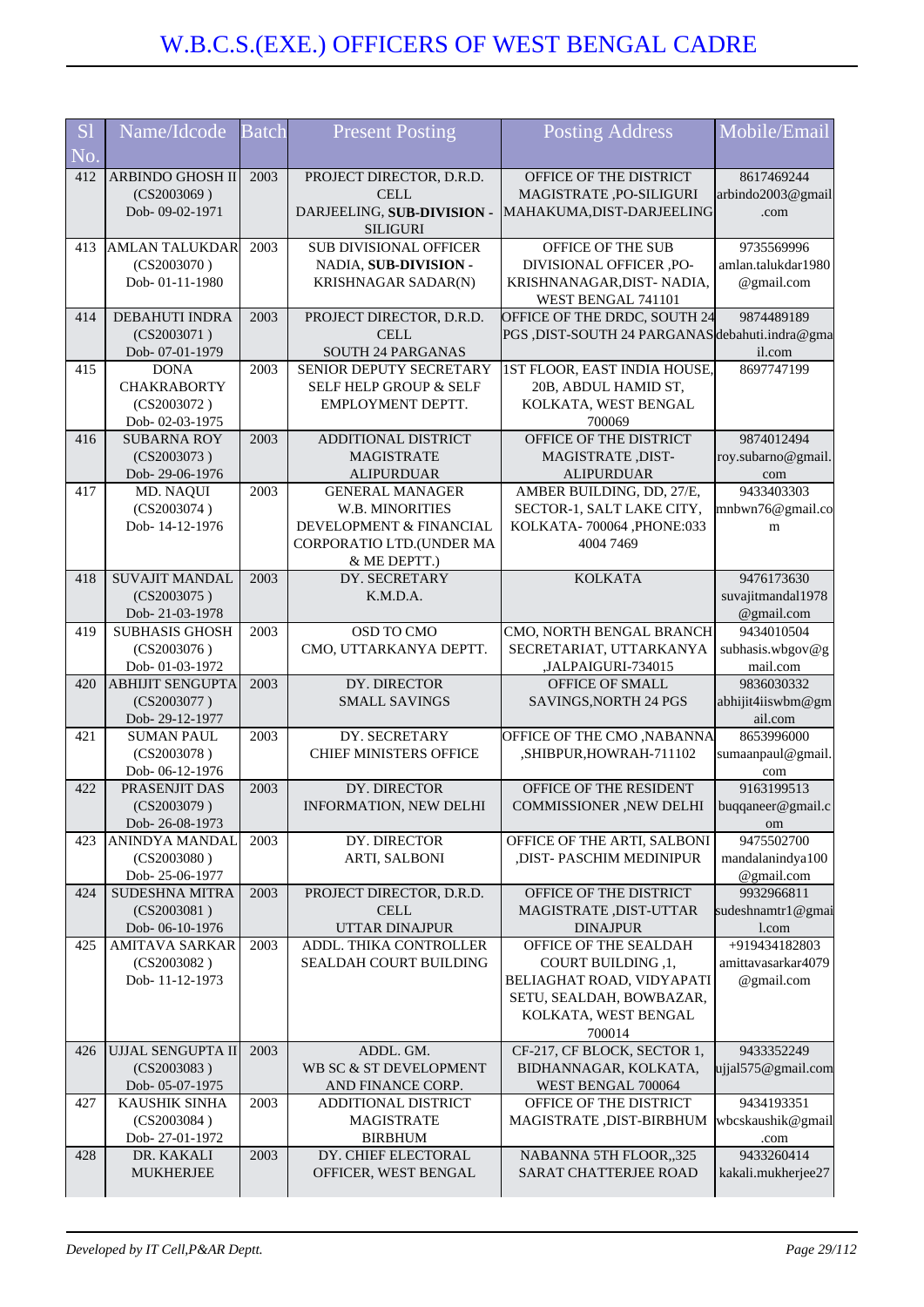| <b>S1</b> | Name/Idcode                          | <b>Batch</b> | <b>Present Posting</b>                     | <b>Posting Address</b>                                    | Mobile/Email                     |
|-----------|--------------------------------------|--------------|--------------------------------------------|-----------------------------------------------------------|----------------------------------|
| No.       |                                      |              |                                            |                                                           |                                  |
|           | (CS2003085)                          |              | HOME AND HILL AFFAIRS                      | ,HOWRAH-711102                                            | @gmail.com                       |
|           | Dob-06-01-1975                       |              | DEPTT.                                     |                                                           |                                  |
| 429       | <b>SUPARNA</b>                       | 2003         | DY. SECRETARY                              | 2ND FLOR, UNNAYAN BHAVAN                                  | 9433339700                       |
|           | <b>MAZUMDER PAUL</b>                 |              | K.M.D.A.                                   | SALT LAKE, KOLKATA -91                                    | suparna_exe@yahoo                |
|           | (CS2003086)<br>Dob-11-11-1976        |              |                                            |                                                           | .com                             |
| 430       | <b>MANOBENDRA</b>                    | 2003         | JOINT EXE. DIRECTOR                        | LALKUTHI, DIST.- DARJELLING                               | 9476463404                       |
|           | <b>MODAK</b>                         |              | <b>GTA</b>                                 |                                                           | m.modak2003@gma                  |
|           | (CS2003087)                          |              |                                            |                                                           | il.com                           |
|           | Dob-10-03-1975                       |              |                                            |                                                           |                                  |
| 431       | <b>ABUL KALAM</b>                    | 2003         | ADDL. DISTRICT MAGISTRATE-                 | OFFICE OF THE DISTRICT                                    | 8001642800                       |
|           | <b>AZAD ISLAM</b>                    |              | D                                          | MAGISTRATE, DIST-DAKSHIN                                  | azadwbcs03@gmail.                |
|           | (CS2003088)                          |              | <b>DAKSHIN DINAJPUR</b>                    | <b>DINAJPUR</b>                                           | com                              |
| 432       | Dob-23-10-1975<br><b>SUDIPTA DAS</b> | 2003         | PROJECT DIRECTOR, D.R.D.                   | OFFICE OF THE DISTRICT                                    | 9734219709                       |
|           | (CS2003089)                          |              | <b>CELL</b>                                | MAGISTRATE, DIST-BIRBHUM                                  | sudiptadas063@gma                |
|           | Dob-06-03-1979                       |              | <b>BIRBHUM</b>                             |                                                           | il.com                           |
| 433       | <b>SAIKAT DAS</b>                    | 2003         | <b>DEPUTY SECRETARY</b>                    | MARX ENGELS BEETHI RD,                                    | 8017100024                       |
|           | (CS2003090)                          |              | GOVERNORS SECTT. DEPTT.                    | GOVERNORS CAMP, B.B.D.                                    | wbdyceosaikat@gm                 |
|           | Dob- 30-03-1978                      |              |                                            | BAGH, KOLKATA, , WEST                                     | ail.com                          |
|           |                                      |              |                                            | <b>BENGAL 700062</b>                                      |                                  |
| 434       | <b>SANJOY PAUL</b>                   | 2003         | ADDITIONAL DISTRICT                        | OFFICE OF THE DM , DIST-                                  | 7719357605                       |
|           | (CS2003091)                          |              | <b>MAGISTRATE</b>                          | PASCHIM BARDHAMAN                                         | swastika_rasika@re               |
|           | Dob-17-12-1974                       |              | PASCHIM BARDHAMAN                          |                                                           | diffmail.com                     |
| 435       | <b>PUSHPENDU</b><br><b>SARKAR</b>    | 2003         | DEPUTY SECRETARY<br>FOOD & SUPPLIES DEPTT. | KHADYA BHAVAN, 11A, MIRZA<br>GHALIB ST, KOLKATA, , WEST   | 9434655983<br>sarkarpushpendu197 |
|           | (CS2003092)                          |              |                                            | BENGAL 700087                                             | 7@gmail.com                      |
|           | Dob-12-12-1977                       |              |                                            |                                                           |                                  |
| 436       | <b>ARINDAM BISWAS</b>                | 2003         | ADDITIONAL DISTRICT                        | OFFICE OF THE DISTRICT                                    | 8927137121                       |
|           | (CS2003093)                          |              | <b>MAGISTRATE</b>                          | MAGISTRATE ,DIST-BANKURA 27arindam77@gmail                |                                  |
|           | Dob-27-10-1977                       |              | <b>BANKURA</b>                             |                                                           | .com                             |
| 437       | <b>TAPAS BISWAS-III</b>              | 2003         | P.S. TO MIC                                | 10A, LA BLOCK, SECTOR III,                                | 9474318696                       |
|           | (CS2003095)                          |              | <b>FORESTS AND NES</b>                     | BIDHANNAGAR, KOLKATA,                                     | tapasbiswas.cob1@g               |
| 438       | Dob-13-12-1972<br><b>SUJOY KUMAR</b> | 2003         | P.O. - CUM - D.W.O., BCW & TD              | WEST BENGAL 700098<br>OFFICE OF THE DISTRICT              | mail.com<br>9733888811           |
|           | <b>SIKDER</b>                        |              | <b>HOOGHLY</b>                             | MAGISTRATE , DIST- HOOGHLY                                | sikder.sujoy@gmail.              |
|           | (CS2003096)                          |              |                                            |                                                           | com                              |
|           | Dob-01-02-1980                       |              |                                            |                                                           |                                  |
| 439       | <b>MANAS MANDAL</b>                  | 2003         | <b>SECRETARY</b>                           | OFFICE OF THE                                             | 9830800302                       |
|           | (CS2003098)                          |              | CHANDANNAGAR MUNICIPAL                     | CHANDANNAGAR MUNICIPAL                                    | manasmandal1@gm                  |
|           | Dob-06-12-1976                       |              | CORPORATION                                | CORPORATION , DIST-HOOGHLY                                | ail.com                          |
| 440       | <b>RAJIB MONDAL</b>                  | 2003         | <b>LAND MANAGER</b>                        | NAGARAYAN BHAVAN, BLOCK-                                  | 9433352083                       |
|           | (CS2003099)                          |              | URBAN DEVELOPMENT AND                      | DF-8, SECTOR-I, SALT LAKE                                 | rajibwbcs2003@gm                 |
|           | Dob-01-03-1978                       |              | MUNICIPAL AFFAIRS DEPTT.                   | CITY, 6, 2ND AVENUE, DF<br>BLOCK, SECTOR 1,               | ail.com                          |
|           |                                      |              |                                            | BIDHANNAGAR, KOLKATA,                                     |                                  |
|           |                                      |              |                                            | WEST BENGAL 700064                                        |                                  |
| 441       | <b>TAPAS BISWAS IV</b>               | 2003         | DEPUTY SECRETARY                           | ADMINISTRATIVE BUILDING,                                  | 9531607996                       |
|           | (CS2003100)                          |              | PANCHAYAT & R.D. DEPTT.                    | BLOCK-HC, SECTOR-III, SALT                                | tapasbiswas2003@g                |
|           | Dob-10-01-1973                       |              |                                            | LAKE, KOL-106                                             | mail.com                         |
| 442       | <b>ASHIM PAL</b>                     | 2003         | A.D.M. & D.L.& L.R.O.                      | OFFICE OF THE DISTRICT                                    | 9433334328                       |
|           | (CS2003101)                          |              | <b>BIRBHUM</b>                             | MAGISTRATE, DIST-BIRBHUM                                  | ashim.wbcs@gmail.                |
|           | Dob- 01-04-1973                      |              |                                            |                                                           | com                              |
| 443       | PULAK SARKAR<br>(CS2003102)          | 2003         | P.S. TO M.O.S. (IC)<br>LABOUR DEPTT.       | NEW SECRETARIAT BUILDING<br>1, K. S. ROY ROAD, 3RD FLOOR, | 9433250754<br>pulaksrkr@gmail.co |
|           | Dob-05-01-1978                       |              |                                            | ,KOLKATA - 700001                                         | m                                |
| 444       | PRABIR KUMAR                         | 2003         | SECRETARY, ZILLA PARISHAD                  | OFFICE OF THE DISTRICT                                    | 9434961423                       |
|           | <b>SARKAR</b>                        |              | <b>NORTH 24 PARGANAS</b>                   | <b>MAGISTRATE, NORTH 24</b>                               | sprabirkumar2@gma                |
|           |                                      |              |                                            |                                                           |                                  |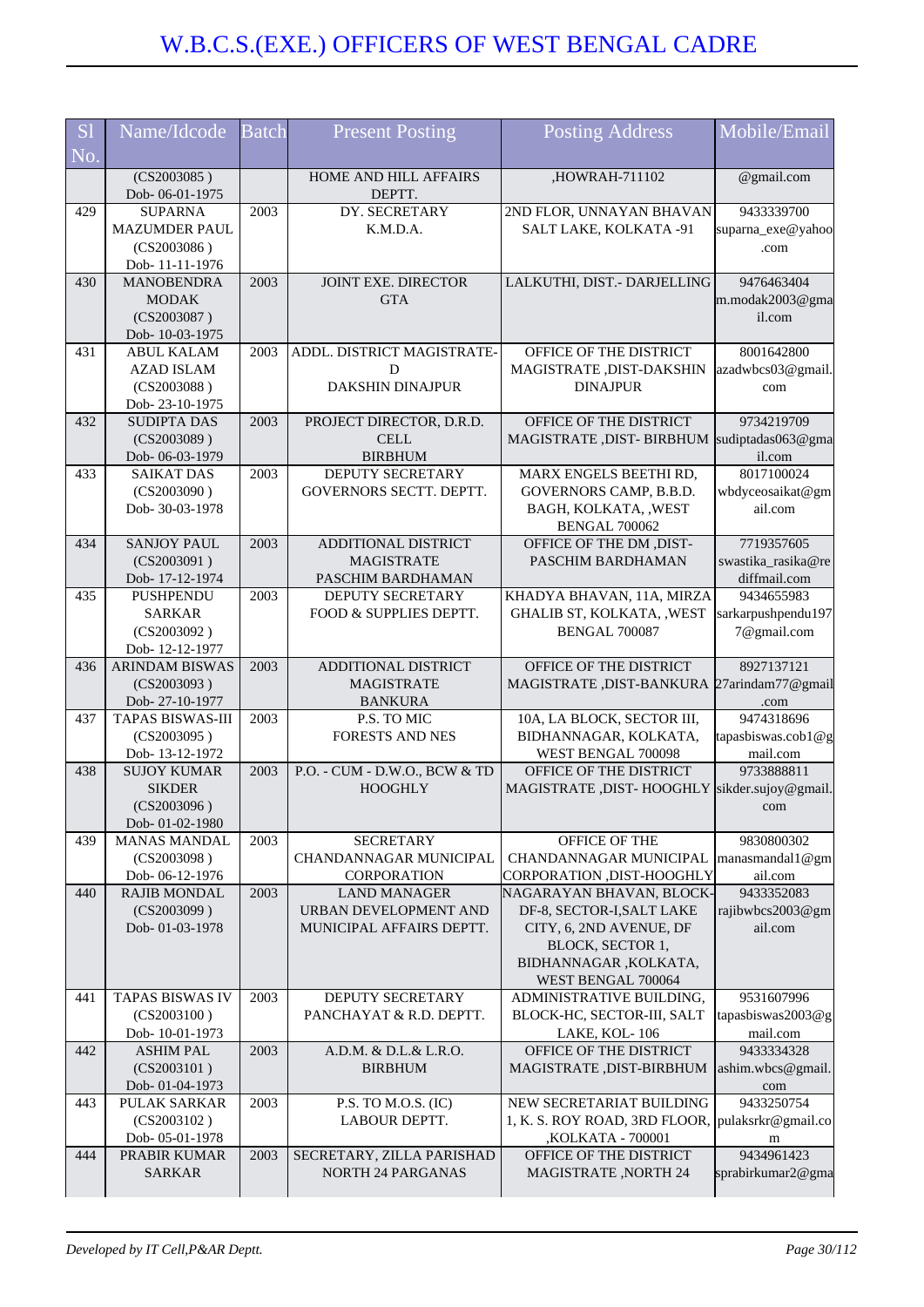| <b>S1</b> | Name/Idcode                            | <b>Batch</b> | <b>Present Posting</b>                        | <b>Posting Address</b>                            | Mobile/Email                     |
|-----------|----------------------------------------|--------------|-----------------------------------------------|---------------------------------------------------|----------------------------------|
| No.       |                                        |              |                                               |                                                   |                                  |
|           | (CS2003103)<br>Dob-06-04-1970          |              |                                               | <b>PARGANAS</b>                                   | il.com                           |
| 445       | <b>SUBRATA SARKAR</b>                  | 2003         | DEPUTY SECRETARY                              | SHILPA SADAN, 4, CAMAC                            | 9434967485                       |
|           | (CS2003104)                            |              | PERSONNEL AND                                 | STREET, 7ND FLOOR,                                | subratawbcs@gmail.               |
|           | Dob-01-12-1972                         |              | ADMINISTRATIVE REFORMS &                      | KOLKATA-16                                        | com                              |
| 446       | <b>SISIR LEPCHA</b>                    | 2003         | E-GOVERNANCE DEPTT.<br><b>CEO</b>             | OFFICE OF THE CEO , SILIGURI,                     | 8373088826                       |
|           | (CS2003106)                            |              | SILIGURI JALPAIGURI                           | DIST-DARJEELING, PIN-734401                       | slepcha936@gmail.c               |
|           | Dob-19-10-1978                         |              | DEVT.AUTHORITY                                |                                                   | om                               |
| 447       | <b>BINAY RANJAN</b>                    | 2004         | SENIOR DEPUTY SECRETARY                       | BIKASH BHAWAN, DF BLOCK,                          | 9679383797                       |
|           | <b>SANTRA</b>                          |              | HIGHER EDUCATION DEPTT.                       | SECTOR 1, BIDHANNAGAR,                            | binay.santra@gmail.              |
|           | (CS2004003)                            |              |                                               | KOLKATA, WEST BENGAL                              | com                              |
|           | Dob-04-04-1963                         |              |                                               | 700091                                            |                                  |
| 448       | DIBYENDU LAL                           | 2004         | DISTRICT PLANNING OFFICER                     | OFFICE OF THE DISTRICT                            | 9433041916                       |
|           | <b>BHATTACHARYA</b>                    |              | <b>HOOGHLY</b>                                | MAGISTRATE, PO+DIST-                              | dlal_hpark@yahoo.c               |
|           | (CS2004004)                            |              |                                               | <b>HOOGHLY</b>                                    | o.in                             |
| 449       | Dob- 07-10-1963<br><b>AMIYA BHUSAN</b> | 2004         | P.S. TO MIC                                   | 4, ABANINDRANATH TAGORE                           | 9734359297                       |
|           | <b>CHAKRABORTY</b>                     |              | MICRO, SMALL AND MEDIUM                       | SARANI 8TH FLOOR, CAMAC ST, amiya.bhusan1969@     |                                  |
|           | (CS2004030)                            |              | ENTERPRISES AND TEXTILES                      | KOLKATA, WEST BENGAL                              | gmail.com                        |
|           | Dob-20-04-1969                         |              | DEPTT.                                        | 700016                                            |                                  |
| 450       | <b>MONISHA</b>                         | 2004         | DY. DIRECTOR                                  | HB-305, AB RD, HC BLOCK,                          | 9903456803                       |
|           | <b>MUKHERJEE</b>                       |              | <b>SUDA</b>                                   | SECTOR III, BIDHANNAGAR,                          |                                  |
|           | (CS2004031)                            |              |                                               | KOLKATA, WEST BENGAL                              |                                  |
|           | Dob-27-02-1965                         |              |                                               | 700106                                            |                                  |
| 451       | <b>SUBHAJIT BASU</b>                   | 2004         | <b>SUB DIVISIONAL OFFICER</b>                 | OFFICE OF THE SUB                                 | 8373068630                       |
|           | (CS2004032)<br>Dob-28-08-1970          |              | PURULIA, SUB-DIVISION -<br><b>MANBAZAR</b>    | DIVISIONAL OFFICER ,PO-<br>MANBAZAR, DIST-PURULIA | subhajit1970@gmail<br>.com       |
| 452       | <b>SOUMEN DUTTA</b>                    | 2004         | SECRETARY, ZILLA PARISHAD                     | OFFICE OF THE SUB                                 | 9476320380                       |
|           | (CS2004033)                            |              | NADIA, SUB-DIVISION -                         | DIVISIONAL OFFICER ,PO-                           | soumendatta68@gm                 |
|           | Dob-20-08-1967                         |              | <b>KALYANI</b>                                | KRISHNANAGAR, DIST-NADIA,                         | ail.com                          |
|           |                                        |              |                                               | WEST BENGAL 741101                                |                                  |
| 453       | <b>MAYA</b>                            | 2004         | DY. DIRECTOR OF SMALL                         | OFFICE OF THE DISTRICT                            | 9474339137                       |
|           | BHATTACHARYYA                          |              | <b>SAVINGS</b>                                | MAGISTRATE, PO+DIST-                              | maya511964@gmail                 |
|           | (CS2004034)                            |              | <b>HOWRAH</b>                                 | <b>HOWRAH</b>                                     | .com                             |
| 454       | Dob-05-01-1964<br><b>KOUSHIK BRATA</b> | 2004         | PROJECT DIRECTOR, D.R.D.                      | OFFICE OF THE DISTRICT                            | 9477278561                       |
|           | <b>DEY</b>                             |              | <b>CELL</b>                                   | MAGISTRATE, DIST-MALDA                            | thishiskoushik@gma               |
|           | (CS2004035)                            |              | <b>MALDA</b>                                  |                                                   | il.com                           |
|           | Dob-14-07-1969                         |              |                                               |                                                   |                                  |
| 455       | SABYASACHI ROY                         | 2004         | <b>SUB DIVISIONAL OFFICER</b>                 | OFFICE OF THE SUB                                 | 9434101770                       |
|           | (CS2004036)                            |              | <b>COOCHBEHAR</b>                             | DIVISIONAL OFFICER, ,DIST-                        | sabyasachiroy2004                |
|           | Dob-14-04-1967                         |              |                                               | COOCHBEHAR HQ                                     | @rediffmail.com                  |
| 456       | <b>BISWANATH PAL</b>                   | 2004         | PROJECT DIRECTOR, D.R.D.                      | OFFICE OF THE DISTRICT                            | 8017511541                       |
|           | (CS2004037)<br>Dob-28-07-1970          |              | <b>CELL</b><br><b>NADIA</b>                   | MAGISTRATE, PO+DIST-NADIA                         | bpal.kolkata@gmail.<br>com       |
| 457       | SHAIBAL NANDI                          | 2004         | <b>GENERAL MANAGER</b>                        | OFFICE OF THE ECSC , KOLKATA                      | 6290186916                       |
|           | (CS2004038)                            |              | <b>ESSENTIAL COMMODITIES</b>                  |                                                   | shaibal_nandi@yaho               |
|           | Dob-01-01-1968                         |              | SUPPLY CORPN. LTD.                            |                                                   | o.co.in                          |
| 458       | <b>SUMAN MAJI</b>                      | 2004         | <b>BLOCK DEVELOPMENT</b>                      | OFFICE OF THE BLOCK                               |                                  |
|           | (CS2004039)                            |              | <b>OFFICER</b>                                | DEVELOPMENT OFFICER ,P.O-                         |                                  |
|           | Dob-11-02-1970                         |              | <b>DAKSHIN DINAJPUR</b>                       | HARIRAMPUR, DIST. DAKSHIN                         |                                  |
|           |                                        |              |                                               | <b>DINAJPUR</b>                                   |                                  |
| 459       | ARGHYAPRASUN<br><b>KAZI</b>            | 2004         | P.S. TO $M.O.S. (IC)$<br>TECHNICAL EDUCATION, | OFFICE OF THE UTTAR KANYA<br>,ALIPURDUAR          | 9775112844<br>arghyaprasunkazi@g |
|           | (CS2004040)                            |              | TRAINING & SKILL                              |                                                   | mail.com                         |
|           | Dob-11-01-1970                         |              | DEVELOPMENT (UTTAR                            |                                                   |                                  |
|           |                                        |              | KANYA) DEPTT.                                 |                                                   |                                  |
|           |                                        |              |                                               |                                                   |                                  |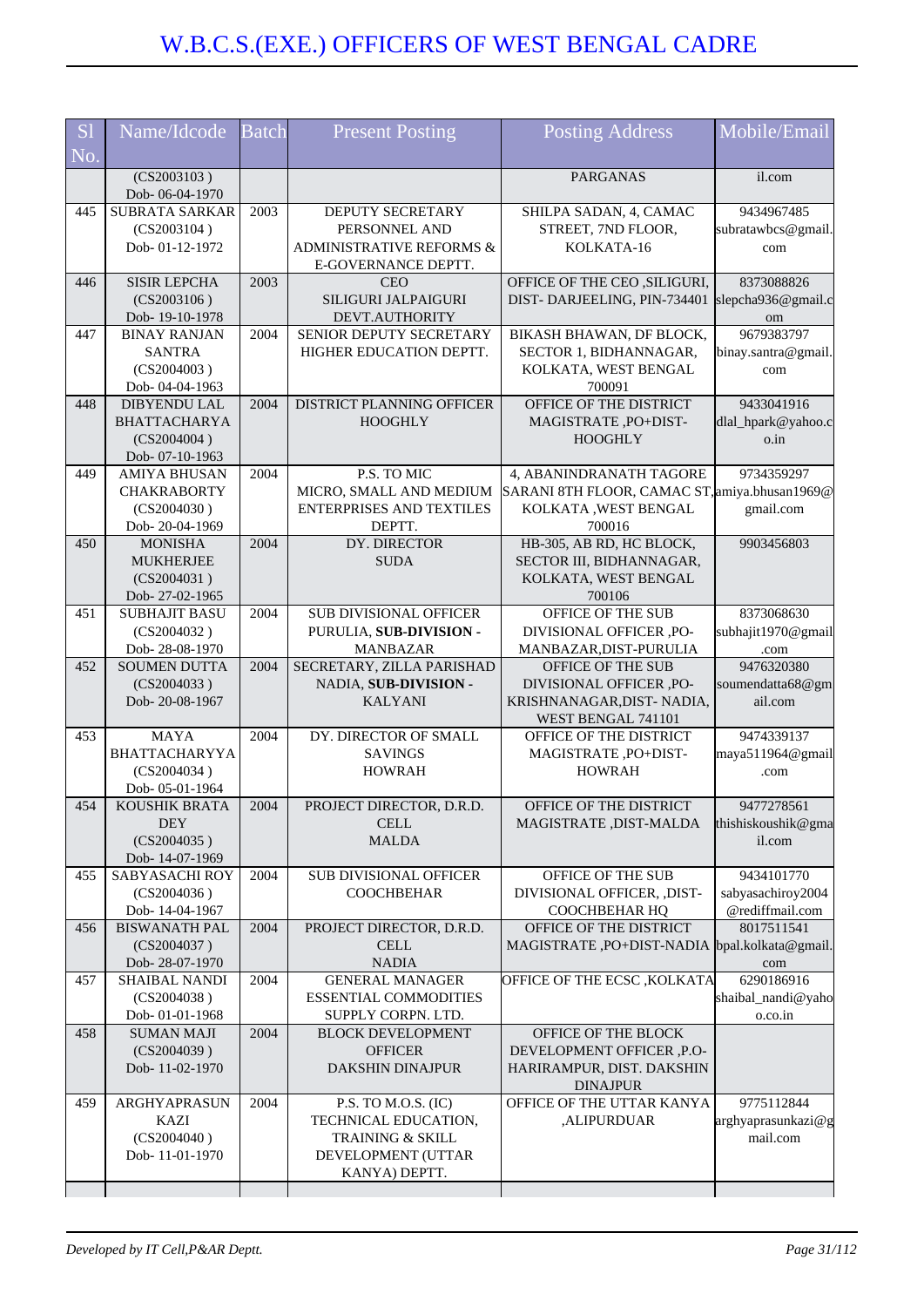| <b>S1</b>                | Name/Idcode                              | <b>Batch</b> | <b>Present Posting</b>                  | <b>Posting Address</b>                         | Mobile/Email                      |
|--------------------------|------------------------------------------|--------------|-----------------------------------------|------------------------------------------------|-----------------------------------|
| $\overline{\text{No}}$ . |                                          |              |                                         |                                                |                                   |
| 460                      | <b>NILESH KANTI</b>                      | 2004         | <b>ASSISTANT ELECTION OFFICER,</b>      | OFFICE OF THE DISTRICT                         | 9732999739                        |
|                          | <b>CHAKRABORTY</b>                       |              | KOLKATA NORTH                           | ELECTION OFFICER, KOLKATA nileshkanti@gmail.c  |                                   |
|                          | (CS2004041)                              |              | HOME (ELECTION) AND HILL                | NORTH ELECTORAL DISTRICT                       | om                                |
|                          | Dob-23-11-1964                           |              | AFFAIRS DEPTT.                          | ,JESSOP BUILDING, 2ND FLOOR,                   |                                   |
|                          |                                          |              |                                         | 63, NETAJI SUBHASH ROAD,                       |                                   |
| 461                      | <b>RAJENDRA RAJ</b>                      | 2004         | DIST SELF HELP GROUP & SELF             | KOLKATA-700001<br>OFFICE OF THE DISTRICT       | 9475837318                        |
|                          | <b>SUNDAS</b>                            |              | <b>EMP. OFFICER</b>                     | MAGISTRATE, DIST-MALDA                         | rrsundas@gmail.co                 |
|                          | (CS2004042)                              |              | <b>MALDA</b>                            |                                                | m                                 |
|                          | Dob- 31-08-1966                          |              |                                         |                                                |                                   |
| 462                      | <b>SUCHI BHUSAN</b>                      | 2004         | DISTRICT YOUTH OFFICER                  | OFFICE OF THE DISTRICT                         | 9733116997                        |
|                          | <b>SAMADDER</b>                          |              | <b>ALIPURDUAR</b>                       | MAGISTRATE, DIST-                              | suchibhusansamader                |
|                          | (CS2004043)                              |              |                                         | <b>ALIPURDUAR</b>                              | @gmail.com                        |
| 463                      | Dob-10-02-1968<br><b>TAPATI ADHIKARI</b> | 2004         | ADMINISTRATIVE OFFICER                  | 31, G N BLOCK, , SALT LAKE,                    | 9434194202                        |
|                          | (CS2004044)                              |              | FISHERIES DTE.                          | SECTOR-V, KOL-91                               | tapatiadhikari9@gm                |
|                          | Dob-24-11-1967                           |              |                                         |                                                | ail.com                           |
| 464                      | <b>KAUSHIK SARKAR</b>                    | 2004         | SENIOR DEPUTY SECRETARY                 | 5B, MAHARANI SWARNAMOYEE                       | 9434085396                        |
|                          | (CS2004045)                              |              | WOMEN & CHILD DEV. &                    | RD, RAJA BAZAR, KOLKATA,                       | kaushikwbcs.69@g                  |
|                          | Dob-25-12-1969                           |              | SOCIAL WELFARE DEPTT.                   | WEST BENGAL 700009                             | mail.com                          |
| 465                      | <b>MAHESH BARMAN</b>                     | 2004         | DISTRICT YOUTH OFFICER                  | OFFICE OF THE DISTRICT                         | 8906668832                        |
|                          | (CS2004046)                              |              | <b>DARJEELING</b>                       | MAGISTRATE, PO+DIST-<br><b>DARJEELING</b>      | maheshwbcs@gmail                  |
| 466                      | Dob- 03-05-1967<br><b>SUMAN BAGDAS</b>   | 2004         | DISTRICT PLANNING OFFICER               | OFFICE OF THE DISTRICT                         | .com<br>9933084878                |
|                          | (CS2004047)                              |              | <b>ALIPURDUAR</b>                       | MAGISTRATE, DIST-                              | sumanbagdas21@g                   |
|                          | Dob-25-04-1966                           |              |                                         | <b>ALIPURDUAR</b>                              | mail.com                          |
| 467                      | <b>DIPAK KUMAR ROY</b>                   | 2004         | P.S. TO MIC                             | MITRA BUILDING 4TH FLOOR 8,                    | 9635095771                        |
|                          | (CS2004048)                              |              | NORTH BENGAL                            | LYONS RANGE, KOLKATA - 700                     | dipakroy.cb@gmail.                |
|                          | Dob-01-03-1971                           |              | DEVELOPMENT DEPTT.                      | 001.                                           | com                               |
| 468                      | <b>HEMANT SEWA</b>                       | 2004         | DISTRICT OFFICER, MINORITY              | OFFICE OF THE DISTRICT                         | 9475081313                        |
|                          | (CS2004049)<br>Dob-02-02-1968            |              | <b>AFFAIRS</b><br><b>KALIMPONG</b>      | MAGISTRATE, DIST-<br><b>KALIMPONG</b>          | hemantsewa23@gm<br>ail.com        |
| 469                      | <b>MITHU SARKAR</b>                      | 2004         | DY. DIRECTOR OF SMALL                   | OFFICE OF THE DISTRICT                         | 9674333166                        |
|                          | (CS2004050)                              |              | <b>SAVINGS</b>                          | MAGISTRATE, PO-ALIPUR, DIST-mmsrkr@gmail.com   |                                   |
|                          | Dob-01-11-1970                           |              | SOUTH 24 PARGANAS                       | SOUTH 24 PARGANAS                              |                                   |
| 470                      | <b>SONAM DOMA</b>                        | 2004         | DWO, BCW                                | OFFICE OF THE DISTRICT                         | 9434386061                        |
|                          | <b>BHUTIA</b>                            |              | <b>COOCHBEHAR</b>                       | MAGISTRATE, DIST-                              | essdbhutia@yahoo.i                |
|                          | (CS2004052)                              |              |                                         | <b>COOCHBEHAR</b>                              | n                                 |
| 471                      | Dob-04-07-1971<br>PRIYANKA DEB           | 2004         | STATE PROJECT MANAGER                   | BIKASH BHABAN(10TH FLOOR)                      | 8972003060                        |
|                          | (CS2004054)                              |              | KANYASHREE PROKOLPO                     | NORTH BLOCK. SECTOR-I.                         | debpriyanka2004@g                 |
|                          | Dob-15-02-1980                           |              |                                         | KOLKATA-700091                                 | mail.com                          |
| 472                      | <b>BARSHARANI BOSE</b>                   | 2004         | SECRETARY, ZILLA PARISHAD               | OFFICE OF THE ZILLA PARISAD                    | 9434192934                        |
|                          | (CS2004055)                              |              | <b>JHARGRAM</b>                         | ,PO+DIST-JHARGRAM                              | barshabbose@gmail.                |
| 473                      | Dob-24-07-1975<br>SAIKAT GANGULY         | 2004         | <b>SUB DIVISIONAL OFFICER</b>           | OFFICE OF THE SUB                              | com<br>8972929557                 |
|                          | (CS2004056)                              |              | <b>HOOGHLY</b>                          | DIVISIONAL OFFICER ,DIST-                      | saikatgangopadhyay                |
|                          | Dob-02-05-1977                           |              |                                         | <b>HOOGHLY</b>                                 | @gmail.com                        |
| 474                      | <b>ANIRBAN</b>                           | 2004         | SENIOR DEPUTY SECRETARY                 | BLOCK A, 6TH FLOOR, NEW                        | 9609314829                        |
|                          | <b>CHATTERJEE</b>                        |              | YOUTH SERVICE & SPORTS                  | SECRETARIAT BUILDING,1,                        | anirbanchatterjee201              |
|                          | (CS2004057)                              |              | DEPTT.                                  | KIRON SANKAR ROY ROAD,                         | 4@gmail.com                       |
|                          | Dob-17-01-1976                           |              |                                         | KOLKATA, WEST BENGAL                           |                                   |
|                          |                                          |              |                                         | 700001                                         |                                   |
| 475                      | SAMARPITA RAY<br><b>CHAUDHURI</b>        | 2004         | DY. DIRECTOR OF SMALL<br><b>SAVINGS</b> | OFFICE OF THE DISTRICT<br>MAGISTRATE, PO+DIST- | 9433804028<br>samarpita.raychaudh |
|                          | (CS2004058)                              |              | PASCHIM MEDINIPUR                       | PASCHIM MEDINIPUR                              | uri@gmail.com                     |
|                          | Dob-02-03-1978                           |              |                                         |                                                |                                   |
| 476                      | SRABANTI DAS                             | 2004         | SENIOR DEPUTY SECRETARY                 | NEW SECRETARIAT BUILDING                       | 9830961190                        |
|                          |                                          |              |                                         |                                                |                                   |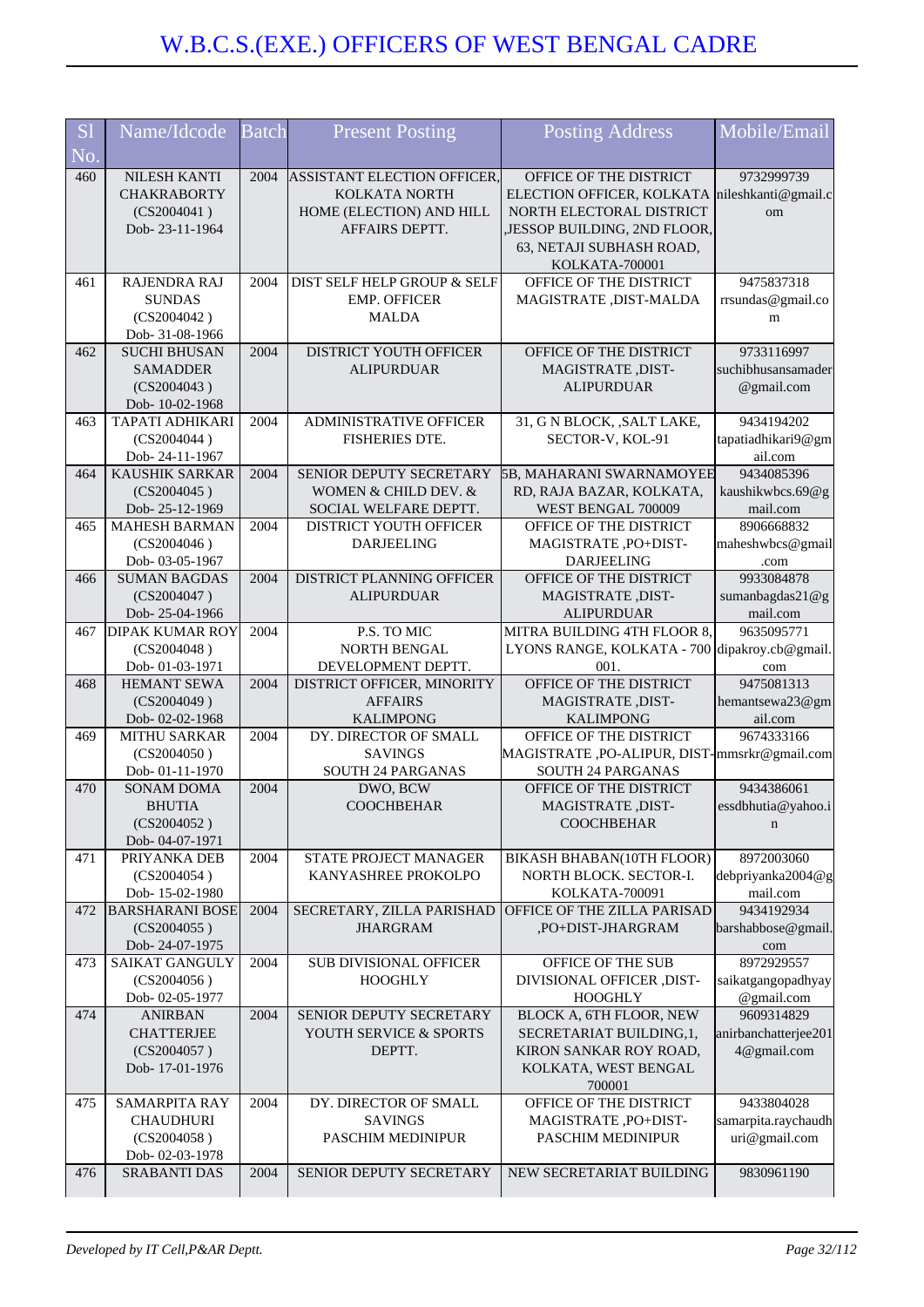| S <sub>1</sub> | Name/Idcode                              | <b>Batch</b>      | <b>Present Posting</b>                      | <b>Posting Address</b>                                                  | Mobile/Email               |
|----------------|------------------------------------------|-------------------|---------------------------------------------|-------------------------------------------------------------------------|----------------------------|
| No.            |                                          |                   |                                             |                                                                         |                            |
|                | $\overline{(CS2004059)}$                 |                   | TOURISM DEPTT.                              | 1, 3RD FLOOR, K. S. ROY ROAD,                                           | srabanti_d@yahoo.i         |
|                | Dob-16-03-1978                           |                   |                                             | KOLKATA, WEST BENGAL                                                    | $\mathbf n$                |
| 477            | <b>SURAJIT PAL</b>                       | 2004              | PROJECT OFFICER CUM DIST.                   | 700001<br>OFFICE OF THE DISTRICT                                        | 9433660118                 |
|                | (CS2004060)                              |                   | WELFARE OFFICER, BCW                        | MAGISTRATE, PO+DIST-                                                    | suropal@gmail.com          |
|                | Dob-15-02-1971                           |                   | PASCHIM MEDINIPUR                           | PASCHIM MEDINIPUR                                                       |                            |
| 478            | PAROMITA ROY                             | 2004              | SENIOR DEPUTY SECRETARY                     | BIKASH BHABAN(10TH FLOOR)                                               | 7550861902                 |
|                | (CS2004062)                              |                   | WEST BENGAL BORD OF                         | NORTH BLOCK. SECTOR-I.                                                  | paromita2810@gmai          |
|                | Dob-28-10-1979                           |                   | SECENDARY EDUCATION                         | KOLKATA-700091                                                          | l.com<br>9434634602        |
| 479            | <b>BINAYAK GHOSH</b><br><b>CHOUDHURY</b> | 2004              | OSD TO CMO<br><b>CHIEF MINISTERS OFFICE</b> | NABANNA ,325, SARAT<br>CHATTERJEE ROAD,                                 | bgc.exe@gmail.com          |
|                | (CS2004065)                              |                   |                                             | <b>HOWRAH-711102</b>                                                    |                            |
|                | Dob-08-01-1977                           |                   |                                             |                                                                         |                            |
| 480            | <b>SUDEEP GHOSH</b>                      | 2004              | <b>SUB DIVISIONAL OFFICER</b>               | OFFICE OF THE SUB                                                       | 9800783769                 |
|                | (CS2004066)                              |                   |                                             | MURSHIDABAD, SUB-DIVISION DIVISIONAL OFFICER, PO-LALB mail2sudeepghosh@ |                            |
| 481            | Dob-01-04-1981<br><b>SHARMISTHA</b>      | 2004              | - LALBAGH<br>DY. PROJECT DIRECTOR(WD)       | AGH, DIST-MURSHIDABAD<br>OFFICE OF THE DISTRICT                         | gmail.com<br>9735660855    |
|                | <b>CHATTERJEE</b>                        |                   | <b>JHARGRAM</b>                             | MAGISTRATE, DIST-JHARGRAM sharmistha.sg@gmai                            |                            |
|                | (CS2004067)                              |                   |                                             |                                                                         | 1.com                      |
|                | Dob-14-03-1975                           |                   |                                             |                                                                         |                            |
| 482            | <b>BISHWARANJAN</b>                      | 2004              | SECRETARY, ZILLA PARISHAD                   | OFFICE OF THE DISTRICT                                                  | 9433891972                 |
|                | <b>MUKHERJEE</b>                         |                   | <b>SOUTH 24 PARGANAS</b>                    | MAGISTRATE , DIST-SOUTH 24                                              | bishwarm@yahoo.co          |
|                | (CS2004068)<br>Dob-18-08-1974            |                   |                                             | <b>PGS</b>                                                              | .in                        |
| 483            | <b>PRABHAT</b>                           | $200\overline{4}$ | <b>SUB DIVISIONAL OFFICER</b>               | OFFICE OF THE SUB                                                       | 9434207367                 |
|                | <b>CHATTERJEE</b>                        |                   | MURSHIDABAD, SUB-DIVISION                   | DIVISIONAL OFFICER , PO-BERH prabhatchatterjeebdo                       |                            |
|                | (CS2004069)                              |                   | - BERHAMPUR                                 | AMPUR, DIST-MURSHIDABAD                                                 | @yahoo.com                 |
|                | Dob- 09-12-1975                          |                   |                                             |                                                                         |                            |
| 484            | <b>DEEPANJAN</b>                         | 2004              | <b>JOINT DIRECTOR</b>                       | HB-305, AB RD, HC BLOCK,                                                | 9433478701                 |
|                | MUKHOPADHYAY                             |                   | <b>SUDA</b>                                 | SECTOR III, BIDHANNAGAR,                                                | deepanjan.wbcs@g           |
|                |                                          |                   |                                             |                                                                         |                            |
|                | (CS2004070)                              |                   |                                             | KOLKATA, WEST BENGAL                                                    | mail.com                   |
| 485            | Dob-10-12-1974<br><b>HARDEEP SINGH</b>   | 2004              | <b>ADMINISTRATIVE OFFICER</b>               | 700106<br>18, LALBAZAR STREET,                                          | 9874360555                 |
|                | <b>JAGPAL</b>                            |                   | <b>LAL BAZAR</b>                            | KOLKATA - 700 001                                                       | hardy2025@gmail.c          |
|                | (CS2004071)                              |                   |                                             |                                                                         | om                         |
|                | Dob-20-12-1974                           |                   |                                             |                                                                         |                            |
| 486            | <b>BASABDATTA</b>                        | 2004              | DY. DIRECTOR OF SMALL                       | OFFICE OF THE DISTRICT                                                  | 9434072654                 |
|                | <b>GUPTA</b><br>(CS2004072)              |                   | <b>SAVINGS</b><br>PURBA BARDHAMAN           | MAGISTRATE, DIST-PURBA<br><b>BARDHAMAN</b>                              | june1bg@gmail.com          |
|                | Dob-01-06-1972                           |                   |                                             |                                                                         |                            |
| 487            | <b>NAVED AKHTER</b>                      | 2004              | SENIOR DEPUTY SECRETARY                     | NABANNA 11 TH FLOOR,,325                                                | 9433469038                 |
|                | (CS2004073)                              |                   | FINANCE DEPTT.                              | SARAT CHATTERJEE ROAD                                                   |                            |
|                | Dob-26-02-1976                           |                   |                                             | ,SHIBPUR,HOWRAH-711102                                                  | om                         |
| 488            | <b>ARINDAM</b><br><b>BANERJEE</b>        | 2004              | PROJECT DIRECTOR, D.R.D.<br><b>CELL</b>     | OFFICE OF THE DISTRICT                                                  | 9432264692                 |
|                | (CS2004075)                              |                   | PURBA BARDHAMAN                             | MAGISTRATE, PURBA<br><b>BARDHAMAN</b>                                   | banj.arindam@gmail<br>.com |
|                | Dob-20-01-1977                           |                   |                                             |                                                                         |                            |
| 489            | <b>ANIRBAN SHOME</b>                     | 2004              | ADMINISTRATIVE OFFICER                      | OFFICE OF THE POOL CAR, LR                                              | 9836718885                 |
|                | (CS2004076)                              |                   | POOL CAR (TRANSPORT DEPTT.)                 | SARANI, ALIPORE, DIST-SOUTH anirbanshm0@gmail                           |                            |
| 490            | Dob- 31-07-1976<br><b>RAJDEEP DATTA</b>  | 2004              | <b>LIAISON OFFICER</b>                      | 24 PARGANAS, KOLKATA-700024.<br>OFFICE OF THE RESIDENT                  | .com<br>8826099307         |
|                | (CS2004077)                              |                   | OFFICE OF RESIDENT                          | COMMISSIONER, A/2 STATE                                                 |                            |
|                | Dob-13-05-1976                           |                   | COMMISSIONER, NEW DELHI                     | EMPORIA BUILDING, BABA                                                  |                            |
|                |                                          |                   | (UNDER P&AR AND E-                          | KHARAK SINGH MARG,, NEW                                                 |                            |
|                |                                          |                   | GOVERNANCE)                                 | DELHI, PIN-110001,                                                      | navedwbcs@gmail.c          |
| 491            | <b>MANAS HALDER</b>                      | 2004              | DY. CONTROLLER OF CIVIL                     | NABANNA, NAORA, SHIBPUR,                                                | 9735854166                 |
|                | (CS2004078)<br>Dob- 07-09-1976           |                   | <b>DEFENCE</b><br>DISASTER MANAGEMENT AND   | HOWRAH, WEST BENGAL 711102 manashalder77@gm                             | ail.com                    |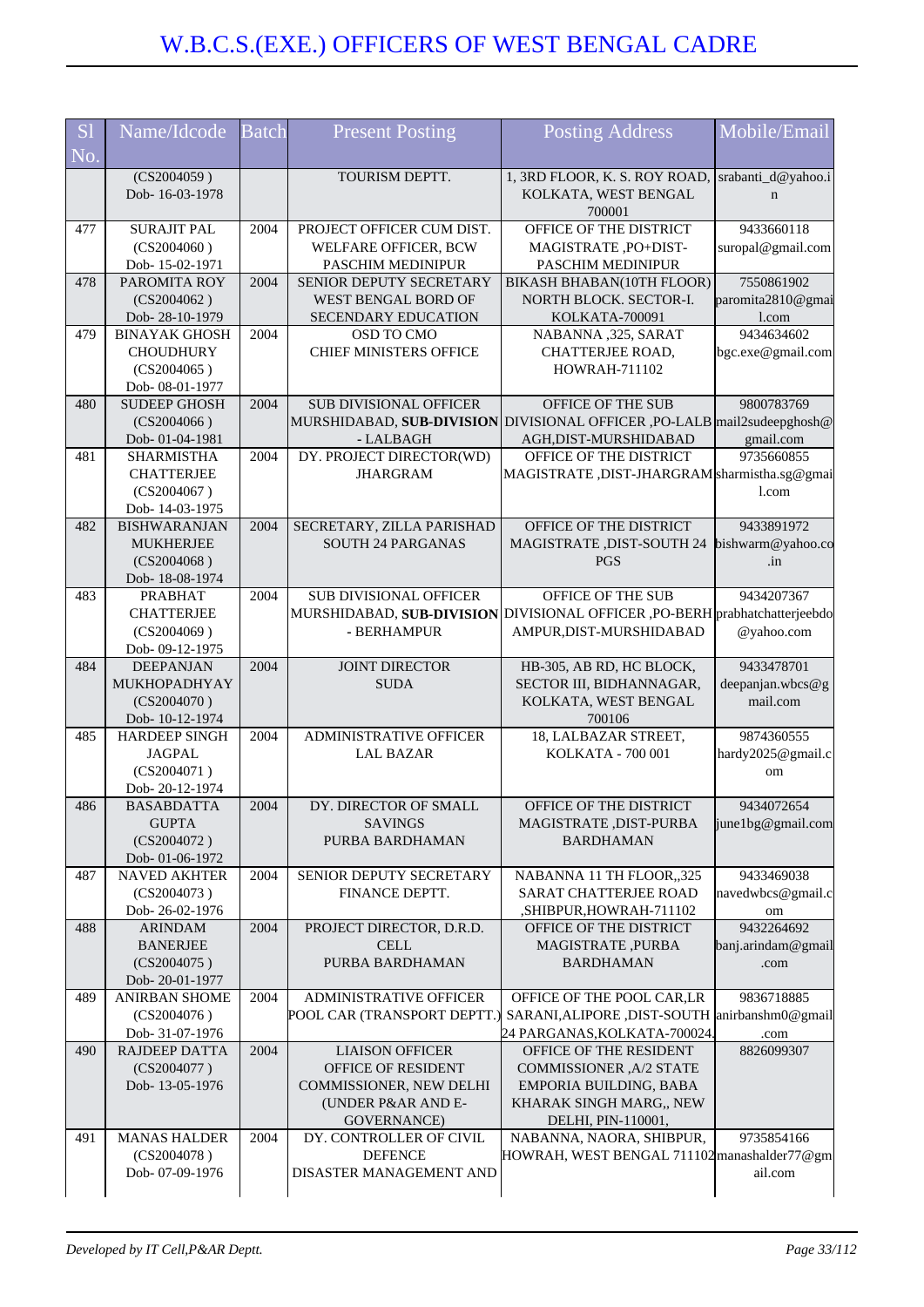| S <sub>1</sub> | Name/Idcode                       | <b>Batch</b> | <b>Present Posting</b>                                   | <b>Posting Address</b>                         | Mobile/Email                    |
|----------------|-----------------------------------|--------------|----------------------------------------------------------|------------------------------------------------|---------------------------------|
|                |                                   |              |                                                          |                                                |                                 |
| No.            |                                   |              |                                                          |                                                |                                 |
|                |                                   |              | CIVIL DEFENCE DEPTT.                                     |                                                |                                 |
| 492            | <b>MUNMUN GHOSH</b>               | 2004         | ASSISTANT ELECTION OFFICER                               | OFFICE OF THE ASSISTANT                        | 9433290749                      |
|                | (CS2004079)                       |              | <b>KOLKATA</b>                                           | ELECTION OFFICER , KOLKATA                     | munsquare.1411 $@g$             |
|                | Dob-14-11-1975                    |              |                                                          |                                                | mail.com                        |
| 493            | <b>INDRAJIT SARKAR</b>            | 2004         | DIST SELF HELP GROUP & SELF                              | OFFICE OF THE DISTRICT                         | +918348396565                   |
|                | (CS2004080)                       |              | <b>EMP. OFFICER</b>                                      | MAGISTRATE, PO+DIST-                           | adrinstoic@gmail.co             |
|                | Dob-12-01-1975                    |              | <b>DARJEELING</b>                                        | <b>DARJEELING</b>                              | m                               |
| 494            | <b>ANJAN GHOSH</b><br>(CS2004081) | 2004         | <b>SUB DIVISIONAL OFFICER</b><br>SOUTH 24 PARGANAS, SUB- | OFFICE OF THE SUB<br><b>DIVISIONAL OFFICER</b> | 8335939666                      |
|                | Dob-08-04-1978                    |              | <b>DIVISION - DIAMOND</b>                                | DIAMOND HARBOUR, SOUTH 24                      | reachtoonzone@gma<br>il.com     |
|                |                                   |              | <b>HARBOUR</b>                                           | <b>PARGANAS</b>                                |                                 |
| 495            | <b>SAMRAT</b>                     | 2004         | <b>SUB DIVISIONAL OFFICER</b>                            | OFFICE OF THE DISTRICT                         | 7864009045                      |
|                | <b>CHAKRABORTY</b>                |              | HOOGHLY, SUB-DIVISION -                                  | <b>MAGISTRATE</b>                              | samrat.wbgov@gma                |
|                | (CS2004082)                       |              | <b>SREERAMPUR</b>                                        | ,SREERAMPUR,DIST-HOOGHLY                       | il.com                          |
|                | Dob-19-05-1980                    |              |                                                          |                                                |                                 |
| 496            | SOUMALYA GHOSH                    | 2004         | P.S. TO M.O.S. (IC)                                      | 13D, MIRZA GHALIB STREET,                      | 9434605265                      |
|                | (CS2004083)                       |              | FIRE & EMERGENCY SERVICES                                | KOLKATA, WEST BENGAL                           | soumalya_g78@redi               |
|                | Dob-03-06-1978                    |              | DEPTT.                                                   | 700016                                         | ffmail.com                      |
| 497            | <b>DEBARATI SARKAR</b>            | 2004         | <b>COMPULSORY WAITING</b>                                | NABANNA, NAORA, SHIBPUR,                       | 9732041623                      |
|                | (CS2004084)                       |              | PERSONNEL AND                                            | HOWRAH, WEST BENGAL 711102 debaratiwbcs@yaho   |                                 |
|                | Dob-29-03-1978                    |              | ADMINISTRATIVE REFORMS &                                 |                                                | o.co.in                         |
|                |                                   |              | E-GOVERNANCE DEPTT.                                      |                                                |                                 |
| 498            | <b>SUDIP PAL</b>                  | 2004         | <b>SUB DIVISIONAL OFFICER</b>                            | OFFICE OF THE SUB                              | 9474960989                      |
|                | (CS2004085)                       |              | JALPAIGURI, SUB-DIVISION -                               | DIVISIONAL OFFICER ,PO-                        | sudipwbcs@gmail.c               |
|                | Dob-02-10-1973                    |              | <b>JALPAIGURI SADAR</b>                                  | JALPAIGURI SADAR, DIST-<br><b>JALPAIGURI</b>   | om                              |
| 499            | <b>MANABENDRA</b>                 | 2004         | SECRETARY, ZILLA PARISHAD                                | OFFICE OF THE DISTRICT                         | 9434890438                      |
|                | <b>DEBNATH</b>                    |              | <b>UTTAR DINAJPUR</b>                                    | MAGISTRATE, DIST-UTTAR                         | manabcivil@gmail.c              |
|                | (CS2004086)                       |              |                                                          | <b>DINAJPUR</b>                                | om                              |
|                | Dob-15-11-1979                    |              |                                                          |                                                |                                 |
| 500            | <b>SUDIPTA DAS</b>                | 2004         | DY. PROJECT DIRECTOR(WD)                                 | OFFICE OF THE DISTRICT                         | 9434323424                      |
|                | (CS2004087)                       |              | <b>ALIPURDUAR</b>                                        | MAGISTRATE, PO+DIST-                           | sudiptadas.wbcs@g               |
|                | Dob-16-01-1976                    |              |                                                          | <b>ALIPURDUAR</b>                              | mail.com                        |
| 501            | SANTIRAM GORAI                    | 2004         | DISTRICT MANAGER, W.B. S.C.                              | OFFICE OF THE DISTRICT                         | 9434851353                      |
|                | (CS2004089)                       |              | & S.T. DEV. FIN. CORPN                                   | MAGISTRATE , DIST-BANKURA                      | shantiramgorai@gm               |
|                | Dob-04-09-1980                    |              | <b>BANKURA</b>                                           |                                                | ail.com                         |
| 502            | <b>ABHRA ADHIKARY</b>             | 2004         | <b>SUB DIVISIONAL OFFICER</b>                            | <b>OFFICE OF THE SUB</b>                       | 9434444351                      |
|                | (CS2004092)<br>Dob- 05-08-1979    |              | NORTH 24 PARGANAS, SUB-<br><b>DIVISION - BARRACKPORE</b> | DIVISIONAL OFFICER, ,DIST-<br>NORTH 24 PGS     | abhraadhikary1979<br>@gmail.com |
| 503            | NIBEDITA ROY                      | 2004         | P.S. TO MIC                                              | NEW SECRETARIAT BUILDING                       | 9732657888                      |
|                | <b>MONDAL</b>                     |              | CO-OPERATION DEPTT.                                      | $KOL-1$                                        | roynibedita123@gm               |
|                | (CS2004094)                       |              |                                                          |                                                | ail.com                         |
|                | Dob-21-11-1979                    |              |                                                          |                                                |                                 |
| 504            | HIRAK MONDAL                      | 2004         | <b>SUB DIVISIONAL OFFICER</b>                            | OFFICE OF THE SUB                              | 9434129301                      |
|                | (CS2004095)                       |              | NADIA, SUB-DIVISION -                                    | DIVISIONAL OFFICER ,PO-                        | anuhirak@gmail.co               |
|                | Dob-11-06-1973                    |              | <b>KALYANI</b>                                           | KALYANI, DIST-NADIA                            | m                               |
| 505            | <b>PARAMITA</b>                   | 2004         | DY. PROJECT DIRECTOR(WD)                                 | OFFICE OF THE DISTRICT                         | 9433275532                      |
|                | <b>MANDAL</b>                     |              | PASCHIM BARDHAMAN                                        | MAGISTRATE, PO+DIST-                           | pmita_1977@rediff               |
|                | (CS2004096)                       |              |                                                          | PASCHIM BARDHAMAN                              | mail.com                        |
| 506            | Dob-01-01-1977                    | 2004         | DY. DIRECTOR                                             |                                                | 9531516173                      |
|                | <b>SUMI BISWAS</b><br>(CS2004097) |              | <b>INDO BANGLADESH</b>                                   | NS BUILDING, KOLKATA-01                        | sumibiswas12@gma                |
|                | Dob- 08-12-1977                   |              | <b>BOUNDARY DEMARCATION</b>                              |                                                | il.com                          |
| 507            | <b>BHASKAR MOKTAN</b>             | 2004         | JOINT EXE. DIRECTOR                                      | OFFICE OF THE GTA , KOLKATA                    | 9434329080                      |
|                | (CS2004098)                       |              | <b>GTA</b>                                               |                                                |                                 |
|                | Dob-18-10-1972                    |              |                                                          |                                                |                                 |
| 508            | <b>SUMANTA ROY</b>                | 2004         | DY. CEO                                                  | 21, N.S.ROAD, KOLKATA-700001                   | 9433499007                      |
|                | (CS2004099)                       |              | HOME (ELECTION) AND HILL                                 |                                                | yoratnamus@gmail.               |
|                |                                   |              |                                                          |                                                |                                 |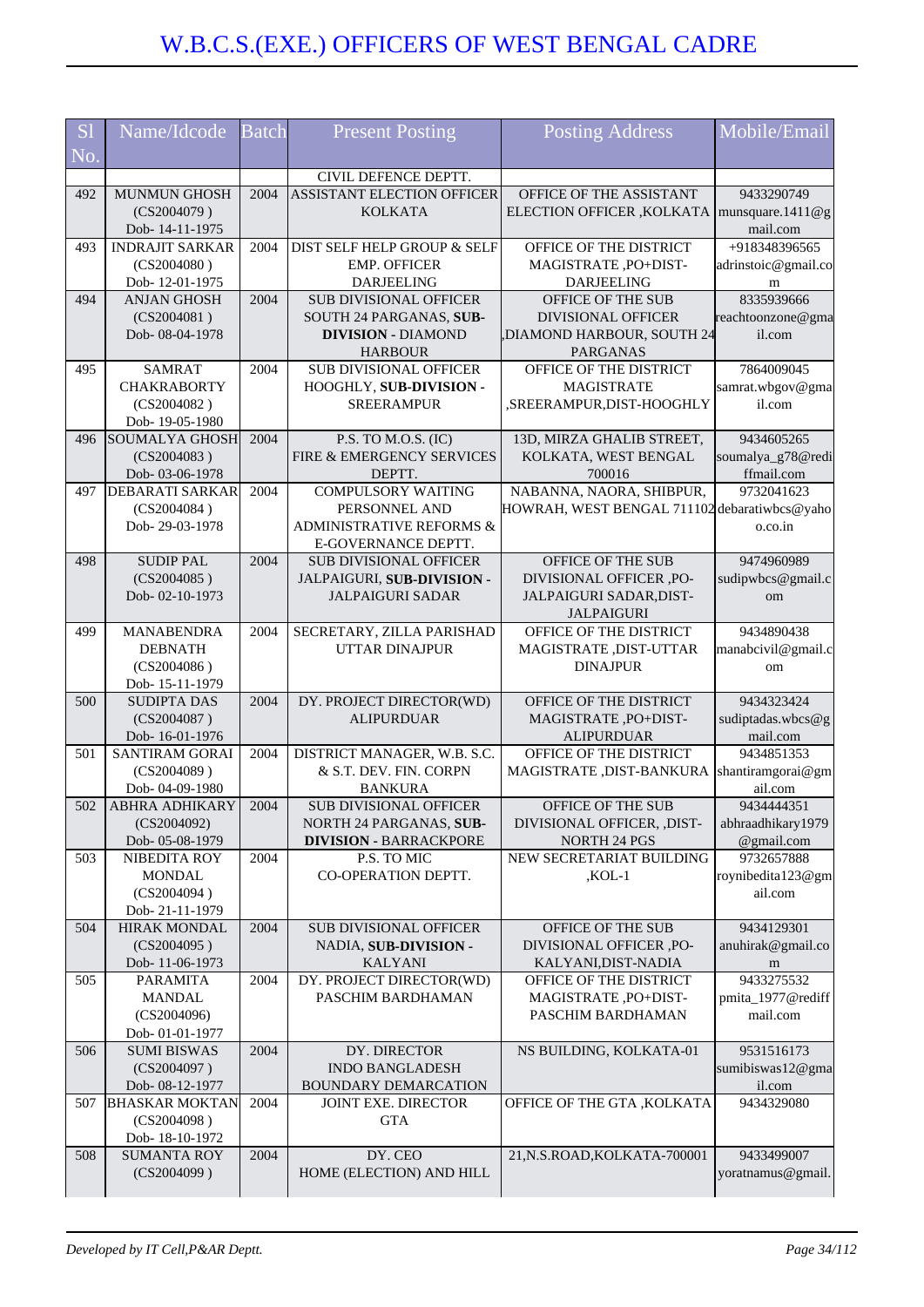| <b>S1</b> | Name/Idcode                           | <b>Batch</b> | <b>Present Posting</b>                        | <b>Posting Address</b>                                | Mobile/Email           |
|-----------|---------------------------------------|--------------|-----------------------------------------------|-------------------------------------------------------|------------------------|
| No.       |                                       |              |                                               |                                                       |                        |
|           | Dob-23-10-1979                        |              | AFFAIRS DEPTT.                                |                                                       | com                    |
| 509       | <b>ANANTA CHANDRA</b>                 | 2004         | REGIONAL TRANSPORT                            | OFFICE OF THE DISTRICT                                | 9475227985             |
|           | <b>SARKAR</b>                         |              | <b>OFFICER</b>                                | MAGISTRATE, NEW                                       | anantandc@gmail.co     |
|           | (CS2004100)<br>Dob-15-11-1972         |              | <b>NORTH 24 PARGANAS</b>                      | ADMINISTRATIVE BUILDING,PO-<br>BARASAT, DIST-NORTH 24 | m                      |
|           |                                       |              |                                               | PARGANAS, PIN-700124                                  |                        |
| 510       | PRADIP KUMAR                          | 2004         | O.S.D TO MINISTER OF STATE                    | BIKASH BHAVAN, 4TH FLOOR                              | 9800242977             |
|           | <b>DAS</b>                            |              | SCIENCE & TECHNOLOGY & BIO-                   | (NORTH & AMP; EAST BLOCK,                             | pradip1173@gmail.c     |
|           | (CS2004101)                           |              | TECH DEPTT.                                   | SECTOR 1, BIDHANNAGAR,                                | om                     |
|           | Dob-01-02-1973                        |              |                                               | KOLKATA, , WEST BENGAL                                |                        |
|           |                                       |              |                                               | 700091                                                |                        |
| 511       | <b>SANGAY DUKPA</b>                   | 2004         | PROJECT OFFICER CUM DIST.                     | OFFICE OF THE DISTRICT                                | 8967305016             |
|           | (CS2004102)                           |              | WELFARE OFFICER, BCW                          | MAGISTRATE, DIST-                                     | dukpasangay07@ma       |
|           | Dob-07-09-1978                        |              | <b>KALIMPONG</b>                              | <b>KALIMPONG</b>                                      | il.com                 |
| 512       | <b>RAM KUMAR</b>                      | 2004         | SUB DIVISIONAL OFFICER                        | OFFICE OF THE SUB                                     | 9434519466             |
|           | <b>TAMANG</b>                         |              | COOCHBEHAR, SUB-DIVISION -                    | DIVISIONAL OFFICER ,PO-                               | ramkrtamang@gmai       |
|           | (CS2004103)                           |              | <b>MEKHLIGUNJ</b>                             | MEKHLIGUNJ, DIST-                                     | 1.com                  |
| 513       | Dob-17-04-1978<br><b>SURJYA KUMAR</b> | 2005         | <b>COMPULSORY WAITING</b>                     | <b>COOCHBEHAR</b><br>NABANNA 325, SARAT               | 9434542519             |
|           | <b>JANA</b>                           |              | P & A. R. DEPTT.                              | CHATTERJEE ROAD, SHIBPUR,                             | suryakumarjana@g       |
|           | (CS2005004)                           |              |                                               | MANDIRTALA, ,7TH                                      | mail.com               |
|           | Dob-02-01-1971                        |              |                                               | FLOORHOWRAH-711102                                    |                        |
| 514       | <b>SHYAMAL KUMAR</b>                  | 2005         | SPL. LAND ACQUISITION                         | OFFICE OF THE DISTRICT                                | 7384912175             |
|           | <b>PAUL</b>                           |              | <b>OFFICER</b>                                | MAGISTRATE, PO+DIST-PURBA skpauldmdc@gmail            |                        |
|           | (CS2005005)                           |              | PURBA MEDINIPUR                               | <b>MEDINIPUR</b>                                      | com                    |
|           | Dob-01-01-1965                        |              |                                               |                                                       |                        |
| 515       | PRADIP HALDER                         | 2005         | DIST SELF HELP GROUP & SELF                   | OFFICE OF THE DISTRICT                                | 9735246414             |
|           | (CS2005006)                           |              | <b>EMP. OFFICER</b>                           | MAGISTRATE, PO+DIST-                                  | pradipbdo@gmail.co     |
| 516       | Dob-16-04-1965<br><b>BHASKAR PAL</b>  | 2005         | <b>KALIMPONG</b><br>P.S. TO MIC               | <b>KALIMPONG</b><br>1A, MIRZA GHALIB ST, NEW          | m<br>8373068722        |
|           | (CS2005026)                           |              | FOOD & SUPPLIES DEPTT.                        | MARKET AREA, JANBAZAR,                                | bhaskar1712@gmail      |
|           | Dob-27-12-1971                        |              |                                               | TALTALA, KOLKATA, , WEST                              | .com                   |
|           |                                       |              |                                               | BENGAL 700087                                         |                        |
| 517       | <b>RANA KARMAKAR</b>                  | 2005         | ADDITIONAL COLLECTOR                          | NETAJI SUBHAS ROAD,                                   | 9831009728             |
|           | (CS2005027)                           |              | KOLKATA COLLECTORATE                          | FAIRLEY PLACE, B B D BAGH,                            | bedpurna@gmail.co      |
|           | Dob-27-08-1970                        |              |                                               | KOLKATA, WEST BENGAL                                  | m                      |
|           |                                       |              |                                               | 700001. INDIA. KOLKATTA G.P.O.                        |                        |
|           |                                       |              |                                               | ,KOLKATA-700001.                                      |                        |
| 518       | MD. ABRAM ALAM                        | 2005         | DY. DIRECTOR OF SMALL                         | OFFICE OF THE DISTRICT                                | 9933572887             |
|           | (CS2005028)                           |              | <b>SAVINGS</b>                                | MAGISTRATE, PO-SURI, DIST-                            | alam.mdabrar@gmai      |
| 519       | Dob-06-08-1965<br>ARSHAD JAMAL        | 2005         | <b>BIRBHUM</b><br>DIST SELF HELP GROUP & SELF | <b>BIRBHUM</b><br>OFFICE OF THE DISTRICT              | l.com<br>9681981568    |
|           | <b>HASHAMI</b>                        |              | <b>EMP. OFFICER</b>                           | MAGISTRATE, PO+DIST-                                  | arshadjh@gmail.co      |
|           | (CS2005029)                           |              | <b>JALPAIGURI</b>                             | <b>JALPAIGURI</b>                                     | m                      |
|           | Dob-10-03-1967                        |              |                                               |                                                       |                        |
| 520       | <b>RAJIB GHOSH</b>                    | 2005         | DY. DISTRICT LAND & LAND                      | OFFICE OF THE DISTRICT                                | 9679167597             |
|           | (CS2005030)                           |              | <b>REFORMS OFFICER</b>                        | MAGISTRATE, PO-                                       | rorokolwb@gmail.c      |
|           | Dob-07-12-1965                        |              | <b>NADIA</b>                                  | KRISHNANAGAR, DIST-NADIA,                             | om                     |
|           |                                       |              |                                               | WEST BENGAL 741101                                    |                        |
| 521       | <b>SOUMITRA HOR</b>                   | 2005         | DY. DISTRICT LAND & LAND                      | OFFICE OF THE DISTRICT                                | 9083532141             |
|           | (CS2005031)                           |              | <b>REFORMS OFFICER</b>                        | MAGISTRATE, PO-RAIGANJ,                               | ddminorityaffairs@g    |
| 522       | Dob-05-09-1972                        | 2005         | UTTAR DINAJPUR                                | DIST- UTTAR DINAJPUR                                  | mail.com<br>9830162148 |
|           | SIDDHARTHA ROY<br>(CS2005032)         |              | <b>COMPULSORY WAITING</b><br>P & A. R. DEPTT. | NABANNA, 7TH FLOOR, 325<br>SARAT CHATTERJEE ROAD      | sidhartharoydmdc@      |
|           | Dob- 30-04-1965                       |              |                                               | ,HOWRAH-711102                                        | gmail.com              |
| 523       | SUKUMAR BAIDYA                        | 2005         | PROJECT DIRECTOR, D.R.D.                      | OFFICE OF THE DISTRICT                                | 9434568415             |
|           | (CS2005033)                           |              | <b>CELL</b>                                   | MAGISTRATE, PURULIA                                   | sukumar931@gmail.      |
|           | Dob-05-06-1968                        |              | <b>PURULIA</b>                                |                                                       | com                    |
|           |                                       |              |                                               |                                                       |                        |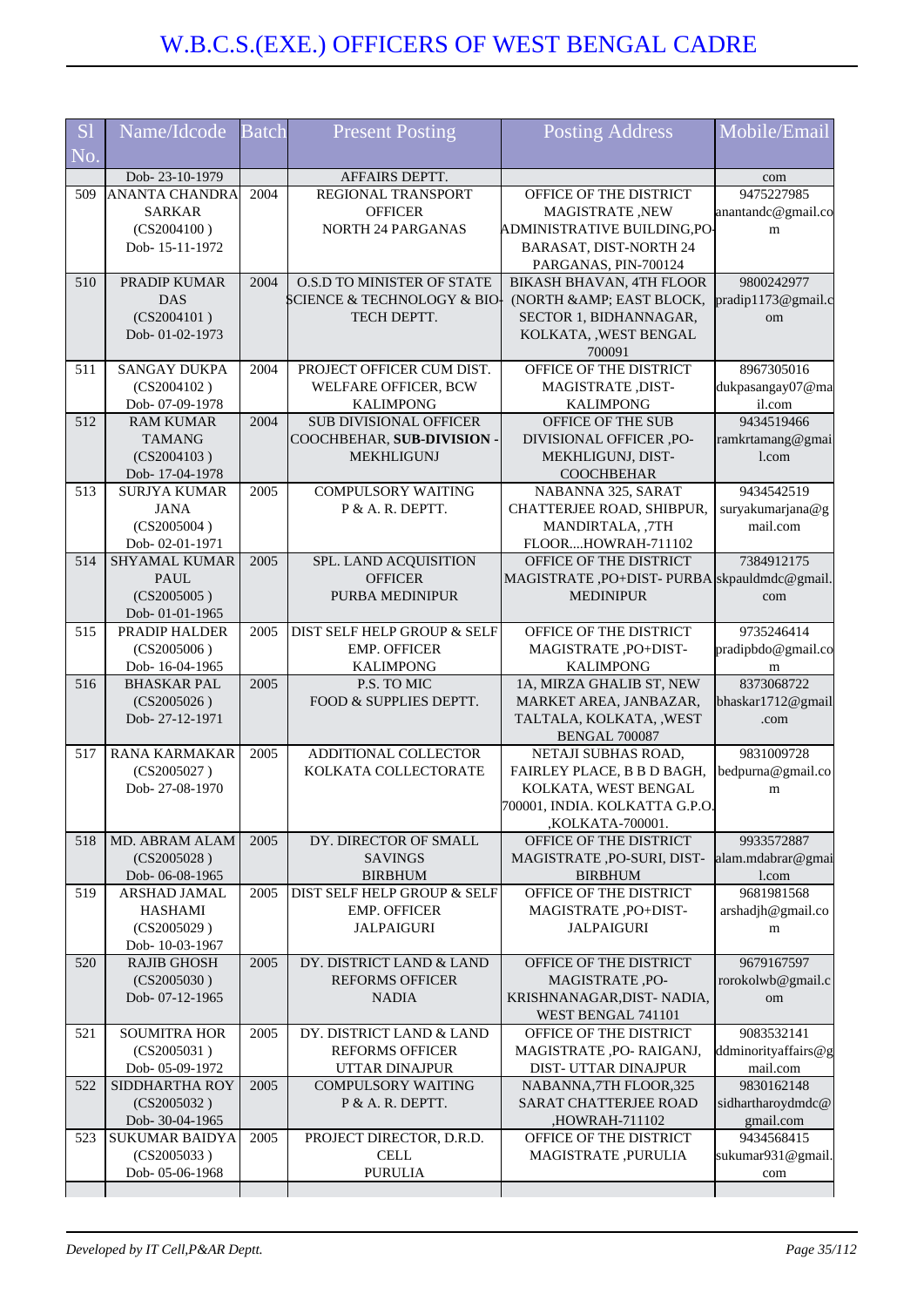| S <sub>1</sub> | Name/Idcode                             | <b>Batch</b> | <b>Present Posting</b>                              | <b>Posting Address</b>                                         | Mobile/Email                     |
|----------------|-----------------------------------------|--------------|-----------------------------------------------------|----------------------------------------------------------------|----------------------------------|
| No.            |                                         |              |                                                     |                                                                |                                  |
| 524            | <b>PRABHAS</b>                          | 2005         | DISTRICT OFFICER, MINORITY                          | OFFICE OF THE DISTRICT                                         | 9002057583                       |
|                | <b>CHANDRA DAS</b>                      |              | <b>AFFAIRS</b>                                      | MAGISTRATE, PO+DIST-                                           | dasprabhas8@gmail.               |
|                | (CS2005051)                             |              | <b>DARJEELING</b>                                   | <b>DARJEELING</b>                                              | com                              |
| 525            | Dob-15-12-1966<br><b>SRIKANTA ROY</b>   | 2005         | O.S.D.                                              | PARIBESH BHAVAN, 10A, LA                                       | 9477127029                       |
|                | (CS2005052)                             |              | ENVIRONMENT DEPTT.                                  | BLOCK, SECTOR III,                                             | roysrikanta@gmail.c              |
|                | Dob-30-11-1964                          |              |                                                     | BIDHANNAGAR, KOLKATA,                                          | om                               |
|                |                                         |              |                                                     | ,WEST BENGAL 700106                                            |                                  |
| 526            | <b>ALAKA MANDAL</b>                     | 2005         | DY. DIRECTOR                                        | PURTA BHAVAN, SALT LAKE,                                       | 9432088471                       |
|                | (CS2005053)<br>Dob-20-11-1971           |              | DIRECTORATE OF PENSION                              | KOLKATA-91                                                     | alakamandal@gmail<br>com         |
| 527            | DR. SURESH                              | 2005         | SUB DIVISIONAL OFFICER                              | OFFICE OF THE SUB                                              | 9475190515                       |
|                | <b>CHANDRA RANO</b>                     |              | MALDA, SUB-DIVISION -                               | DIVISIONAL OFFICER , PO+DIST-Sureshranu@gmail.c                |                                  |
|                | (CS2005061)                             |              | MALDA (SADAR)                                       | <b>MALDA</b>                                                   | om                               |
|                | Dob-02-05-1980                          |              |                                                     |                                                                |                                  |
| 528            | <b>DEBJEET GANGULY</b><br>(CS2005062)   | 2005         | DEPUTY SECRETARY<br>YOUTH SERVICE & SPORTS          | BLOCK A, 6TH FLOOR, NEW<br>SECRETARIAT BUILDING, 1,            | 8972576253<br>ganguly.debjeet@g  |
|                | Dob-01-12-1975                          |              | DEPTT.                                              | KIRON SANKAR ROY ROAD,                                         | mail.com                         |
|                |                                         |              |                                                     | KOLKATA, WEST BENGAL                                           |                                  |
|                |                                         |              |                                                     | 700001                                                         |                                  |
| 529            | <b>TARUN KR.</b>                        | 2005         | <b>SUB DIVISIONAL OFFICER</b>                       | OFFICE OF THE DISTRICT                                         | 9231847777                       |
|                | <b>BHATTACHARYA</b><br>(CS2005063)      |              | <b>HOWRAH</b>                                       | MAGISTRATE ,DIST-HOWRAH                                        | tarun.smile@gmail.c              |
|                | Dob-02-12-1976                          |              |                                                     |                                                                | om                               |
| 530            | <b>ARANYA BANERJEE</b>                  | 2005         | <b>SUB DIVISIONAL OFFICER</b>                       | OFFICE OF THE SUB                                              | 9474752174                       |
|                | (CS2005064)                             |              | SOUTH 24 PARGANAS, SUB-                             | <b>DIVISIONAL OFFICER</b> , PO-                                | aranyabanerjee@gm                |
|                | Dob-10-07-1980                          |              | <b>DIVISION - KAKDWIP</b>                           | KAKDWIP, DIST-SOUTH 24 PGS.                                    | ail.com                          |
| 531            | <b>CHIRANTAN</b>                        | 2005         | SECRETARY, ZILLA PARISHAD                           | OFFICE OF DMDC , PURDHA                                        | 9474794260                       |
|                | <b>PRAMANIK</b><br>(CS2005065)          |              | PURBA BARDHAMAN                                     | <b>BARDHAMAN</b>                                               | pramanickchirantan<br>@gmail.com |
|                | Dob-23-06-1979                          |              |                                                     |                                                                |                                  |
| 532            | <b>NILANJAN</b>                         | 2005         | <b>SUB DIVISIONAL OFFICER</b>                       | OFFICE OF THE SUB                                              | +918972132389                    |
|                | <b>BHATTACHARYA</b>                     |              | PASCHIM MEDINIPUR, SUB-                             | DIVISIONAL OFFICER ,DIST-                                      | nilanjan_1507@yah                |
|                | (CS2005066)<br>Dob-15-07-1979           |              | <b>DIVISION - SADAR</b>                             | PASCHIM MEDINIPUR                                              | oo.co.in                         |
| 533            | <b>MOUMITA SAHA</b>                     | 2005         | <b>SUB DIVISIONAL OFFICER</b>                       | OFFICE OF THE SUB                                              | 9830887557                       |
|                | (CS2005067)                             |              | NADIA, SUB-DIVISION -                               | DIVISIONAL OFFICER ,PO-                                        | moumitasaha16@g                  |
|                | Dob-16-11-1977                          |              | <b>TEHATTA</b>                                      | TEHATTA, DIST-NADIA                                            | mail.com                         |
| 534            | KOYALEE DAS                             | 2005         | <b>GENERAL MANAGER</b>                              | OFFICE OF THE W.B.TOURISM                                      | 9830935898                       |
|                | (CS2005068)                             |              | W.B. TOURISM DEVELOPMANT                            | DEVELOPMANT CORPORATION daskoyalee@gmail.c                     |                                  |
| 535            | Dob-20-10-1979<br><b>JAYANTA MANDAL</b> | 2005         | <b>CORPORATION</b><br><b>ESTATE MANAGER</b>         | LTD, KOLKATA, WEST BENGAL<br>OFFICE OF THE DM                  | om<br>9434971199                 |
|                | (CS2005069)                             |              | <b>MURSHIDABAD</b>                                  | ,MURSHIDABAD                                                   | jayantawbcs@gmail.               |
|                | Dob-11-01-1979                          |              |                                                     |                                                                | com                              |
| 536            | <b>ANUP KUMAR</b>                       | 2005         | <b>SUB DIVISIONAL OFFICER</b>                       | OFFICE OF THE SDO,                                             | 9476489746                       |
|                | <b>DUTTA</b>                            |              | BANKURA, SUB-DIVISION -                             | ,BANKURA,BISHNUPUR                                             | dranup2007@gmail.                |
|                | (CS2005070)<br>Dob-17-01-1979           |              | <b>BISHNUPUR</b>                                    |                                                                | com                              |
| 537            | DEEPANJAN DE                            | 2005         | DEPUTY SECRETARY                                    | NABANNA 5TH FLOOR,,325                                         | 9433391947                       |
|                | (CS2005071)                             |              | HOME AND HILL AFFAIRS                               | <b>SARAT CHATTERJEE ROAD</b>                                   | deepanjan77@gmail.               |
|                | Dob-13-08-1977                          |              | DEPTT.                                              | ,HOWRAH-711102                                                 | com                              |
| 538            | ARGHYA GHOSH                            | 2005         | SUB DIVISIONAL OFFICER                              | OFFICE OF THE DISTRICT                                         | 8017303404                       |
|                | (CS2005072)<br>Dob-11-12-1977           |              | UTTAR DINAJPUR, SUB-<br>DIVISION - RAIGUNJ, BLOCK - | MAGISTRATE ,PO-RAIGUNJ,DIST phosh.arghya05@g<br>UTTAR DINAJPUR | mail.com                         |
|                |                                         |              | <b>RAIGANJ</b>                                      |                                                                |                                  |
| 539            | <b>BABULAL MAHATO</b>                   | 2005         | SUB DIVISIONAL OFFICER                              | OFFICE OF THE SUB                                              | 9434554806                       |
|                | (CS2005073)                             |              | JHARGRAM, SUB-DIVISION -                            | DIVISIONAL OFFICER ,DIST-                                      | drbmahato11@gmail                |
|                | Dob-27-07-1976                          |              | <b>JHARGRAM</b>                                     | <b>JHARGRAM</b>                                                | .com                             |
|                |                                         |              |                                                     |                                                                |                                  |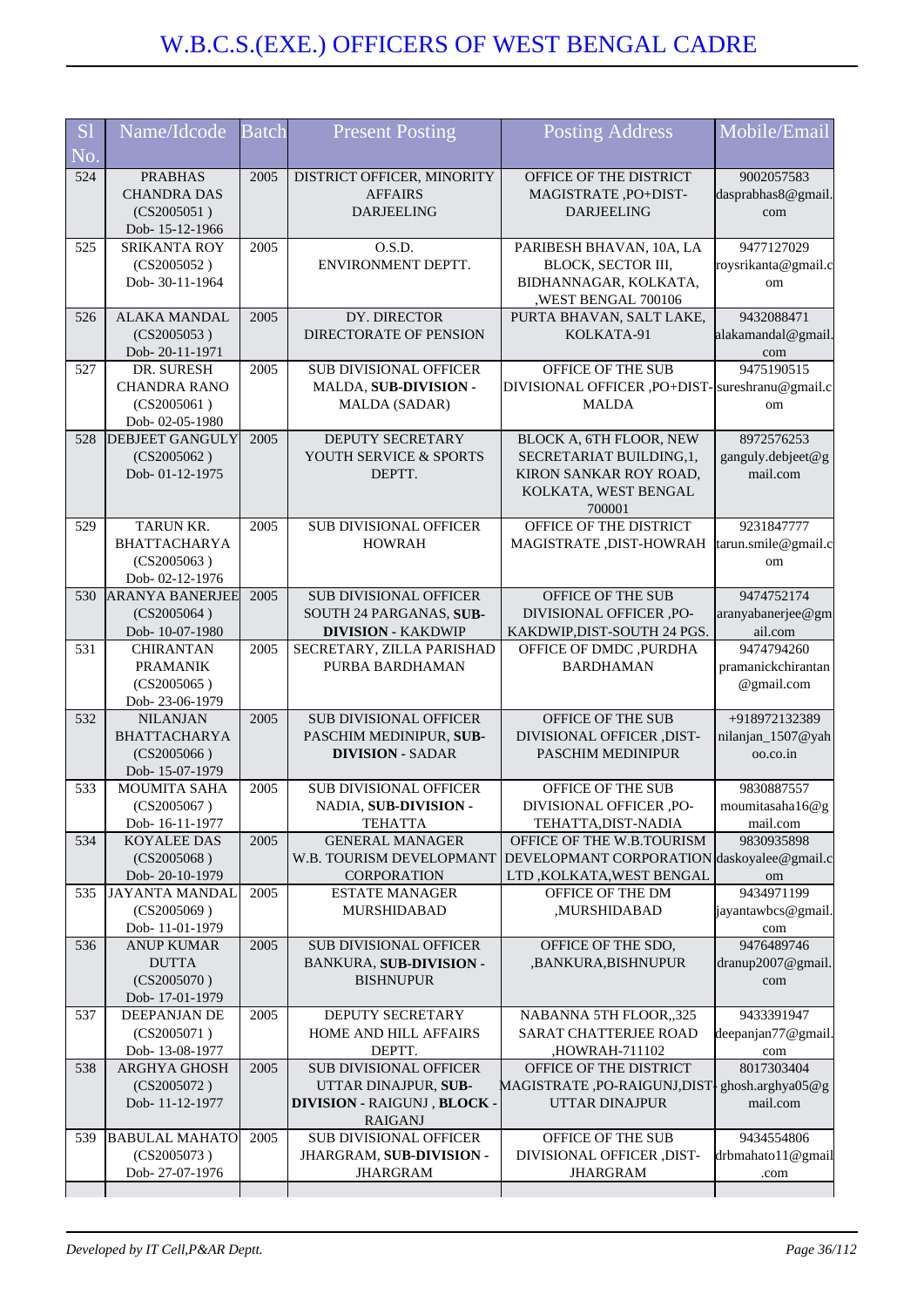| S <sub>1</sub><br>No. | Name/Idcode                                                           | <b>Batch</b> | <b>Present Posting</b>                                                                                           | Posting Address                                                                                                                         | Mobile/Email                                       |
|-----------------------|-----------------------------------------------------------------------|--------------|------------------------------------------------------------------------------------------------------------------|-----------------------------------------------------------------------------------------------------------------------------------------|----------------------------------------------------|
| 540                   | <b>AMITENDU PAUL</b><br>(CS2005074)<br>Dob-06-12-1979                 | 2005         | DWO, BCW<br><b>KOLKATA</b>                                                                                       | OFFICE OF THE DISTRICT<br>MAGISTRATE, DIST-KOLKATA                                                                                      | 9434525791<br>dramitendu@gmail.c<br>om             |
| 541                   | <b>MANIRUDDIN</b><br><b>FARUKI</b><br>(CS2005075)<br>Dob-14-01-1974   | 2005         | DY. CHIEF EXECUTIVE OFFICER<br><b>WAKF BOARD</b>                                                                 | 6/2, MADAN STREET, KOL-72<br>,PH-03322126431                                                                                            | 9836393102<br>maniruddin_faruki@<br>rediffmail.com |
| 542                   | <b>NUZAT ZAINAB</b><br>(CS2005076)<br>Dob-16-05-1977                  | 2005         | <b>SECRETARY</b><br><b>URDU ACADEMY</b>                                                                          | 75/2A, RAFI AHMED KIDWAI RD,<br>JANBAZAR, ESPLANADE,<br>KOLKATA-700016 ,PHONE: 033<br>2265 8450                                         | 8023089770                                         |
| 543                   | <b>MD SAMSUR</b><br><b>RAHMAN</b><br>(CS2005077)<br>Dob-10-02-1976    | 2005         | <b>GENERAL MANAGER</b><br>W.B. MINORITIES<br>DEVELOPMENT & FINANCIAL<br>CORPORATIO LTD.(UNDER MA<br>& ME DEPTT.) | AMBER, DD-27/E, SECTOR-I,<br>SALT LAKE CITY,<br>KOLKATA-700064, PH.NO.:033<br>40047469                                                  | 9830329093<br>rahman.mdsamsur@<br>gmail.com        |
| 544                   | <b>TILAKMOULI</b><br><b>RAKSHIT</b><br>(CS2005078)<br>Dob-27-01-1977  | 2005         | O.S.D.<br><b>CHIEF MINISTERS OFFICE</b>                                                                          | NABANNA, 325, SARAT<br>CHANDRA CHATTERJEE ROAD.<br>P.O. SHIBPUR, HOWRAH-711102                                                          | 9830250865<br>tilakmouli@gmail.c<br>om             |
| 545                   | <b>ABHIJNAN PANJA</b><br>(CS2005079)<br>Dob-09-12-1980                | 2005         | SUB DIVISIONAL OFFICER<br>PASCHIM BARDHAMAN, SUB-<br><b>DIVISION - ASANSOL SADAR</b>                             | OFFICE OF THE SDO, PO-<br>ASANSOL, DIST-PASCHIM<br><b>BARDHAMAN</b>                                                                     | 9830216127<br>abhijnanpanja@gma<br>il.com          |
| 546                   | <b>AMIYA KUMAR DAS</b><br>(CS2005080)<br>Dob-21-12-1977               | 2005         | DEPUTY SECRETARY<br>TRANSPORT DEPTT.                                                                             | PARIBAHAN BHAVAN ,PLOT NO<br>12, RN MUKHERJEE RD,<br>ESPLANADE, CHOWRINGHEE<br>NORTH, BOW BARRACKS,<br>KOLKATA, , WEST BENGAL<br>700001 | 9836651331<br>dasamiya345@gmail<br>.com            |
| 547                   | <b>RANA BISWAS</b><br>(CS2005081)<br>Dob- 31-08-1978                  | 2005         | SECRETARY, ZILLA PARISHAD<br><b>COOCHBEHAR</b>                                                                   | OFFICE OF THE DM<br>,COOCHBEHAR                                                                                                         | 8001654888<br>rana3108@gmail.co<br>m               |
| 548                   | PARTHA PRATIM<br><b>CHATTERJEE</b><br>(CS2005082)<br>Dob-20-09-1980   | 2005         | PROJECT OFFICER CUM DIST.<br>WELFARE OFFICER, BCW<br><b>JHARGRAM</b>                                             | OFFICE OF THE DISTRICT<br>MAGISTRATE, JHARGRAM                                                                                          | 8926424261<br>parthawbcs@gmail.c<br>om             |
| 549                   | <b>INDRANI SARKAR</b><br>(CS2005083)<br>Dob-27-04-1979                | 2005         | DEPUTY SECRETARY<br>PANCHAYAT & R.D. DEPTT.                                                                      | <b>JOINT ADMINISTRATIVE</b><br><b>BUILDING , SECTOR - V , SALT</b><br>LAKE                                                              | 8100511785<br>kashmilon27@gmail<br>.com            |
| 550                   | NILANJAN PAUL<br>(CS2005084)<br>Dob-22-10-1978                        | 2005         | DY. SECRETARY (Project<br>Monitoring Cell) under Cabinet Sectt.<br>CHIEF MINISTERS OFFICE                        | NABANNA, 325, SARAT<br>CHATTERJEE ROAD, SHIBPUR,<br>HOWRAH, WEST BENGAL 711102                                                          | 8900256623<br>npaulrup@gmail.co<br>m               |
| 551                   | <b>PRADIP MAJUMDER</b><br>(CS2005086)<br>Dob- 02-02-1973              | 2005         | DY. DIRECTOR OF SMALL<br><b>SAVINGS</b><br><b>JALPAIGURI</b>                                                     | OFFICE OF THE DISTRICT<br>MAGISTRATE, PO+DIST-<br><b>JALPAIGURI</b>                                                                     | 8900713619<br>p.majum@yahoo.co.<br>in              |
| 552                   | <b>SHAMS TIBREZ</b><br><b>ANSARI</b><br>(CS2005087)<br>Dob-15-03-1982 | 2005         | DEPUTY SECRETARY<br>MINORITY AFFAIRS &<br><b>MADRASAH EDUCATION</b><br>DEPTT.                                    | NABANNA, SHIBPUR, HOWRAH,<br>WEST BENGAL 711102                                                                                         | 8250546873<br>shamstibrez@yahoo.<br>com            |
| 553                   | <b>AVIJIT KUMAR</b><br><b>GHOSH</b><br>(CS2005088)<br>Dob-17-08-1972  | 2005         | <b>SECRETARY</b><br>DURGAPUR MUNICIPAL<br>CORPORATION                                                            | <b>GRAND TRUNK RD, NEAR BUS</b><br>STAND, CITY CENTER,<br>DURGAPUR, WEST BENGAL<br>713216, WEST BENGAL 713216                           | 9432903425<br>somenathghosh7@g<br>mail.com         |
| 554                   | DR. BISWAJIT<br><b>PANDA</b><br>(CS2005089)<br>Dob-02-10-1978         | 2005         | SUB DIVISIONAL OFFICER<br>NORTH 24 PARGANAS, SUB-<br><b>DIVISION - BIDHANNAGAR</b>                               | OFFICE OF THE SUB<br>DIVISIONAL OFFICER, PO-<br>BIDHANNAGAR, DIST-NORTH 24<br>PGS.                                                      | 9433905204<br>panda_b@rediffmail<br>.com           |
| 555                   | <b>BISHNUBRATA</b>                                                    | 2005         | P.S. TO MOS                                                                                                      | 10A, LA BLOCK, SECTOR III,                                                                                                              | 9433436803                                         |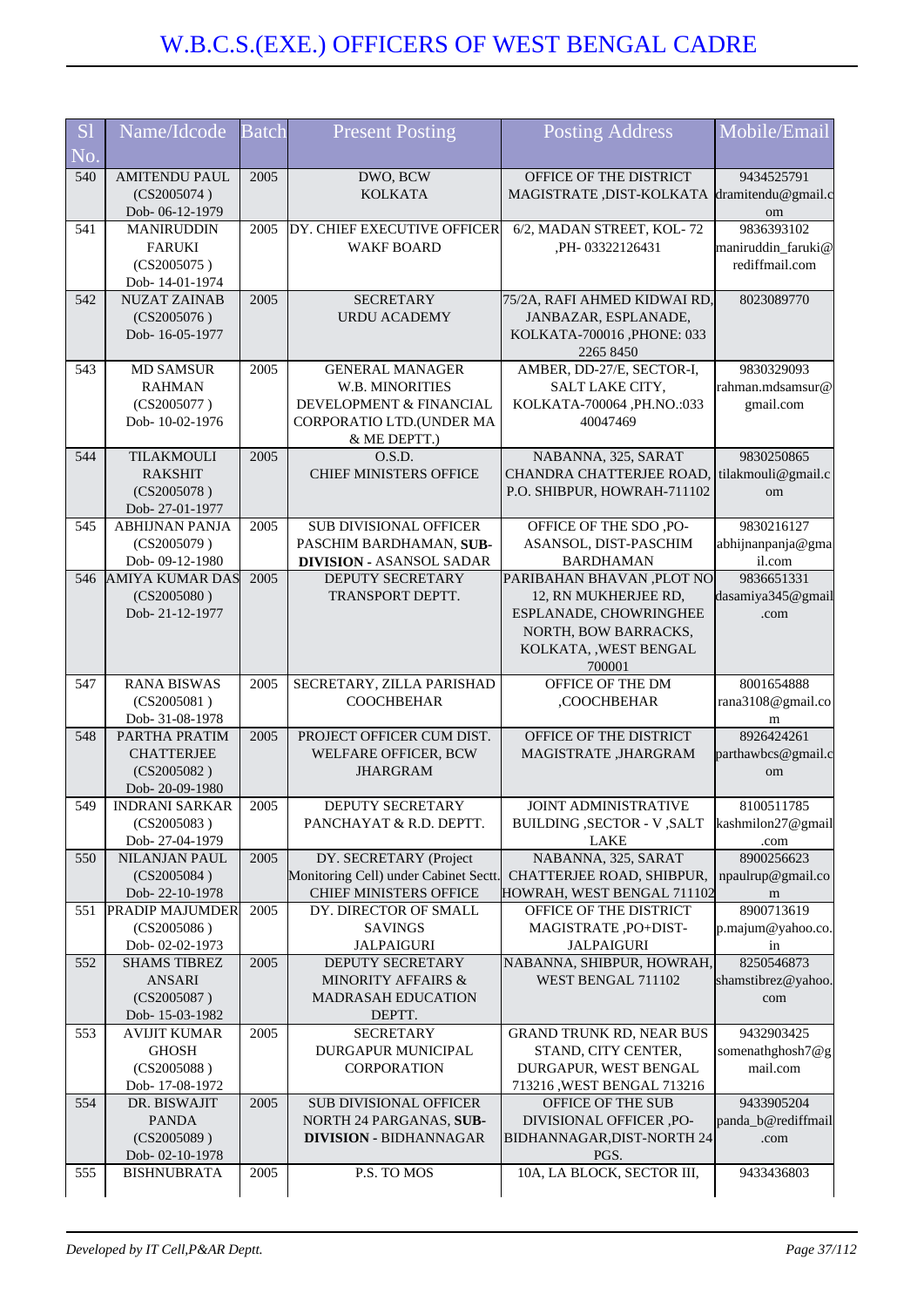| <b>S1</b> | Name/Idcode                            | <b>Batch</b> | <b>Present Posting</b>                                       | Posting Address                                                      | Mobile/Email                    |
|-----------|----------------------------------------|--------------|--------------------------------------------------------------|----------------------------------------------------------------------|---------------------------------|
| No.       |                                        |              |                                                              |                                                                      |                                 |
|           | <b>BHATTACHARJEE</b>                   |              | FORESTS DEPTT.                                               | BIDHANNAGAR, KOLKATA,                                                | bishnubrata@gmail.              |
|           | (CS2005090)<br>Dob- 08-10-1975         |              |                                                              | ,WEST BENGAL 700098                                                  | com                             |
| 556       | <b>ANABIL DUTTA</b>                    | 2005         | P.O. - CUM - D.W.O., BCW & TD                                | OFFICE OF THE DISTRICT                                               | 9593908767                      |
|           | (CS2005091)                            |              | DARJEELING, SUB-DIVISION -                                   | MAGISTRATE, PO-SILIGURI, DIST <sup>1</sup> amiani 13@gmail.co        |                                 |
|           | Dob-13-12-1983                         |              | <b>SILIGURI</b>                                              | <b>DARJEELING</b>                                                    | m                               |
| 557       | ANINDYA SARKAR<br>(CS2005092)          | 2005         | SUB DIVISIONAL OFFICER<br>BIRBHUM, SUB-DIVISION -            | OFFICE OF THE SUB<br>DIVISIONAL OFFICER, BIRBHUManindyasarkaralipurd | 9434811407                      |
|           | Dob-26-07-1980                         |              | <b>BIRBHUM</b>                                               | SADAR, BIRBHUM                                                       | uar@gmail.com                   |
| 558       | <b>SUMAN DASGUPTA</b>                  | 2005         | <b>SUB DIVISIONAL OFFICER</b>                                | OFFICE OF THE SDO, PO-                                               | 9564180780                      |
|           | (CS2005093)                            |              | DAKSHIN DINAJPUR, SUB-                                       | BALURGHAT, DIST-DAKSHIN                                              | suman2005wbcs@g                 |
| 559       | Dob-29-07-1973<br><b>ARUP DUTTA</b>    | 2005         | <b>DIVISION - BALURGHAT</b><br>DY. DIRECTOR                  | <b>DINAJPUR</b><br>OFFICE OF THE DISTRICT                            | mai.com<br>9609109007           |
|           | (CS2005094)                            |              | HOOGHLY, SUB-DIVISION -                                      | MAGISTRATE, CHINSURAH,                                               | dutta.arup07@gmail.             |
|           | Dob-04-01-1979                         |              | <b>CHINSURAH</b>                                             | <b>HOOGHLY</b>                                                       | com                             |
| 560       | <b>SK. RAKIBUR</b>                     | 2005         | <b>SUB DIVISIONAL OFFICER</b>                                | OFFICE OF THE SDO, PO+DIST-                                          | 9830316937                      |
|           | <b>RAHAMAN</b>                         |              | COOCHBEHAR, SUB-DIVISION -                                   | <b>COOCHBEHAR</b>                                                    | rakibulrahaman@gm               |
|           | (CS2005096)<br>Dob-02-11-1977          |              | <b>SADAR</b>                                                 |                                                                      | ail.com                         |
| 561       | <b>SUTIRTHA DAS</b>                    | 2005         | ASSISTANT ELECTION OFFICER,                                  | OFFICE OF THE ASSISTANT                                              | +919475913148                   |
|           | (CS2005097)                            |              | KOLKATA NORTH                                                | ELECTION OFFICER, KOLKATA sutirtha.d@rediffmai                       |                                 |
|           | Dob-04-07-1976                         |              | ELECTION DEPTT.                                              | NORTH , PH: 033-2248 5249 / 2230                                     | 1.com                           |
| 562       | <b>CHAYAN KUMAR</b>                    | 2005         | DEPUTY SECRETARY                                             | 6321<br>GN-29, SWASTHYA BHAWAN                                       | 9073345868                      |
|           | <b>SAHA</b>                            |              | <b>HEALTH &amp; FAMILY WELFARE</b>                           | SECTOR-V, SALT LAKE,                                                 | me.chayansaha@gm                |
|           | (CS2005098)                            |              | DEPTT.                                                       | KOLKATA, WEST BENGAL                                                 | ail.com                         |
|           | Dob-12-12-1979                         |              |                                                              | 700091                                                               |                                 |
| 563       | <b>SAMARJEET</b><br><b>CHAKRABORTY</b> | 2005         | P.O. - CUM - D.W.O., BCW & TD<br><b>BIRBHUM</b>              | OFFICE OF THE DISTRICT                                               | 8001656363                      |
|           | (CS2005099)                            |              |                                                              | MAGISTRATE, P.O + DIST-<br><b>BIRBHUM</b>                            | samarjeet_81@rediff<br>mail.com |
|           | Dob-19-09-1981                         |              |                                                              |                                                                      |                                 |
| 564       | PRABIR KUMAR                           | 2005         | P.S. TO MIC                                                  | PARIBAHAN BHAVAN 12, R.N.                                            | 8017511532                      |
|           | <b>GHOSH</b>                           |              | TRANSPORT DEPTT.                                             | MUKHERJEE ROAD, KOLKATA                                              | prabirkumar.2007@r              |
|           | (CS2005100)<br>Dob-17-11-1978          |              |                                                              | 700001                                                               | ediffmail.com                   |
| 565       | <b>SUBRATA PAL</b>                     | 2005         | DY. CEO                                                      | 21, NS ROAD, FAIRLEY PLACE,                                          | 9831055594                      |
|           | (CS2005101)                            |              | HOME (ELECTION) AND HILL                                     | BBD BAGH, KOLKATA, WEST  pal204@gmail.com                            |                                 |
|           | Dob-06-07-1982                         |              | AFFAIRS DEPTT.                                               | <b>BENGAL 700001</b>                                                 |                                 |
| 566       | <b>GOBINDA DUTTA</b><br>(CS2005102)    | 2005         | <b>DISTRICT PANCHAYAT &amp;</b><br><b>RURAL DEV. OFFICER</b> | OFFICE OF THE DISTRICT<br>MAGISTRATE, ,PO+DIST-                      | 9932882592<br>gdwbcsexe@yahoo.c |
|           | Dob-10-01-1977                         |              | DAKSHIN DINAJPUR                                             | DAKSHIN DINAJPUR                                                     | om                              |
| 567       | MRINAL KANTI                           | 2005         | DISTRICT PLANNING OFFICER                                    | OFFICE OF THE DISTRICT                                               | 9474500861                      |
|           | <b>GUIN</b>                            |              | <b>BIRBHUM</b>                                               | MAGISTRATE ,PO-SURI, DIST-                                           | mrinalwbcs@gmail.               |
|           | (CS2005103)<br>Dob-17-12-1979          |              |                                                              | <b>BIRBHUM</b>                                                       | com                             |
| 568       | <b>SUSHAMAY</b>                        | 2005         | OSD TO CMO in the rank of DY.                                | OFFICE OF THE CMO, KOLKATA                                           | 9804292445                      |
|           | <b>BISWAS</b>                          |              | <b>SECRETARY</b>                                             |                                                                      | sushamay@rediffma               |
|           | (CS2005104)                            |              | <b>CHIEF MINISTERS OFFICE</b>                                |                                                                      | il.com                          |
|           | Dob-12-11-1979                         |              |                                                              |                                                                      |                                 |
| 569       | JOYDEEP DAS<br>(CS2005105)             | 2005         | P.S. TO M.O.S. (IC)<br>YOUTH SERVICE & SPORTS                | BLOCK C, 4TH FLOOR, NEW<br>SECRETARIAT BUILDING, 1,                  | 9836636492<br>joydeepdas.exe@gm |
|           | Dob-24-12-1976                         |              | DEPTT.                                                       | KIRON SANKAR ROY ROAD                                                | ail.com                         |
|           |                                        |              |                                                              | ,KOLKATA - 700 001 ,PHONE NO:                                        |                                 |
|           |                                        |              |                                                              | 033 2262 5740, FAX: 033 2262 5741                                    |                                 |
| 570       | HIMADRI SARKAR<br>(CS2005106)          | 2005         | SUB DIVISIONAL OFFICER<br>COOCHBEHAR, SUB-DIVISION -         | OFFICE OF THE SUB<br>DIVISIONAL OFFICER ,PO-                         | 9593225106<br>him_portfolio@hot |
|           | Dob-30-11-1980                         |              | <b>DINHATA</b>                                               | DINHATA, DIST-COOCHBEHAR                                             | mail.com                        |
| 571       | <b>RABINDRANATH</b>                    | 2005         | P.S. TO MIC                                                  | JANBAZAR, TALTALA,                                                   | 9433048473                      |
|           |                                        |              |                                                              |                                                                      |                                 |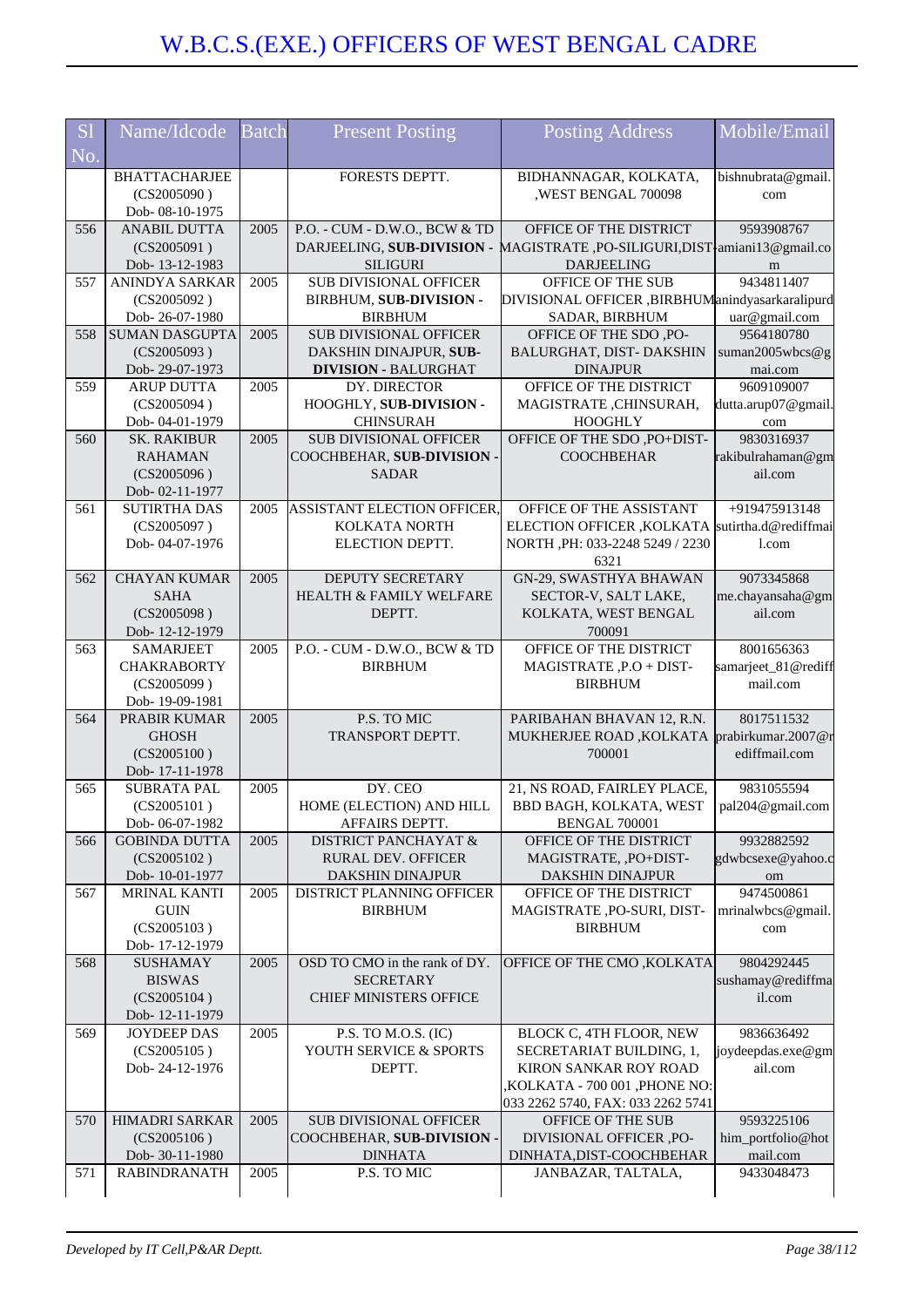| <b>S</b> l | Name/Idcode                            | <b>Batch</b> | <b>Present Posting</b>        | Posting Address                              | Mobile/Email         |
|------------|----------------------------------------|--------------|-------------------------------|----------------------------------------------|----------------------|
| No.        |                                        |              |                               |                                              |                      |
|            | <b>BISWAS</b>                          |              | <b>WATER RESOURCES &amp;</b>  | KOLKATA, WEST BENGAL                         | biswas.rabin11@gm    |
|            | (CS2005108)                            |              | <b>CONSUMER AFFAIRS</b>       |                                              | ail.com              |
|            | Dob-18-05-1970                         |              |                               |                                              |                      |
| 572        | <b>SOMA SHAW</b>                       | 2005         | <b>SUB DIVISIONAL OFFICER</b> | OFFICE OF THE SUB                            | 9903109797           |
|            | (CS2005109)                            |              | NORTH 24 PARGANAS, SUB-       | DIVISIONAL OFFICER ,PO-                      | soma2685@gmail.c     |
|            | Dob-15-07-1982                         |              | <b>DIVISION - BARASAT</b>     | BARASAT, DIST-NORTH 24 PGS                   | om                   |
| 573        | <b>BISHNU KABIRAJ</b>                  | 2005         | DWO, BCW                      | OFFICE OF THE DISTRICT                       | 9434881509           |
|            | (CS2005110)                            |              | <b>NADIA</b>                  | MAGISTRATE, PO-                              | bishnukabiraj2015@   |
|            | Dob-25-09-1968                         |              |                               | KRISHNANAGAR, DIST-NADIA,                    | gmail.com            |
|            |                                        |              |                               | WEST BENGAL 741101                           |                      |
| 574        | <b>ANJAN BISWAS</b>                    | 2005         | DEPUTY SECRETARY              | HOME & AMP; HILL AFFAIRS                     | 9474400024           |
|            | (CS2005111)                            |              | <b>HOME AND HILL AFFAIRS</b>  | DEPARTMENT NABANNA 325,                      | mr.biswas05@gmail    |
|            | Dob-02-11-1979                         |              | DEPTT.                        | SARAT CHATTERJEE ROAD,                       | .com                 |
|            |                                        |              |                               | SHIBPUR, MANDIRTALA,                         |                      |
|            |                                        |              |                               | HOWRAH-711-102.                              |                      |
| 575        | <b>JOYANTA KUMAR</b>                   | 2005         | P.S. TO MIC                   | PRANI SAMPAD BHAVAN, LB-2,                   | 7407648051           |
|            | <b>MALLICK</b>                         |              | A.R.D. DEPTT.                 | SECTOR-III, SALT LAKE CITY,                  | mallickjk@gmail.co   |
|            | (CS2005112)                            |              |                               | KOLKATA, , WEST BENGAL                       | m                    |
|            | Dob-25-02-1976                         |              |                               | 700106                                       |                      |
| 576        | PRITAM LIMBOO                          | 2005         | SPL. LAND ACQUISITION         | OFFICE OF THE DISTRICT                       | 9593058350           |
|            | (CS2005113)                            |              | <b>OFFICER</b>                | MAGISTRATE, DIST-                            | pritamlimboo16@re    |
|            | Dob-16-01-1972                         |              | <b>KALIMPONG</b>              | <b>KALIMPONG</b>                             | diffmail.com         |
| 577        | PARAMITA BOSE                          | 2005         | DISTRICT MANAGER, SC/ST       | OFFICE OF THE DISTRICT                       | 9883164343           |
|            | <b>SAHA</b>                            |              | AND OBC DEV. & FIN.           | MAGISTRATE, PO+DIST-                         | paramita.bose.sonarp |
|            | (CS2005114)                            |              | CORPORATION                   | <b>HOOGHLY</b>                               | ur@gmail.com         |
|            | Dob-07-01-1980                         |              | <b>HOOGHLY</b>                |                                              |                      |
| 578        | <b>SAURAV BARIK</b>                    | 2005         | <b>DEPUTY SECRETARY</b>       | PARIBAHAN BHABAN, 12, R N                    | 9433429449           |
|            | (CS2005115)                            |              | TRANSPORT DEPTT.              | MUKHERJEE ROAD, KOLKATA -                    | sauravbarik79@gma    |
|            | Dob- 31-12-1979                        |              |                               | 700001                                       | il.com<br>9733763064 |
| 579        | <b>BIMAL KRISHNA</b>                   | 2005         | DY. DISTRICT LAND & LAND      | OFFICE OF THE DISTRICT                       |                      |
|            | <b>SAHA</b>                            |              | <b>REFORMS OFFICER</b>        | MAGISTRATE, PO+DIST-PURBA anamika.islampur@  |                      |
|            | (CS2005116)                            |              | PURBA MEDINIPUR               | <b>MEDINIPUR</b>                             | gmail.com            |
| 580        | Dob- 08-12-1971<br><b>SUKANTA SAHA</b> | 2005         | ADMINISTRATIVE OFFICER        | BIKASH BHAVAN, 5TH &                         | 9475097800           |
|            | (CS2005117)                            |              | SCHOOL EDUCATION DEPTT.       | 6TH FLOOR, DF BLOCK,                         | sukanta2210@gmail    |
|            | Dob-22-10-1976                         |              |                               | SECTOR-1, SALT LAKE CITY,                    | .com                 |
|            |                                        |              |                               | KOLKATA, WEST BENGAL                         |                      |
|            |                                        |              |                               | 700091                                       |                      |
| 581        | PRAVIN LAMA                            | 2005         | DISTRICT OFFICER, MINORITY    | OFFICE OF THE DISTRICT                       | 9434878528           |
|            | (CS2005118)                            |              | <b>AFFAIRS</b>                | MAGISTRATE, DIST-                            | pravinloplama04@g    |
|            | Dob-04-10-1976                         |              | <b>ALIPURDUAR</b>             | <b>ALIPURDUAR</b>                            | mail.com             |
| 582        | <b>CHANCHAL</b>                        | 2006         | DISTRICT WELFARE OFFICER,     | OFFICE OF THE DISTRICT                       | 8240277696           |
|            | <b>MAJUMDAR</b>                        |              | <b>BCW &amp; TD</b>           | MAGISTRATE , DIST- PURBA                     | chanchal.wbcs@gma    |
|            | (CS2006015)                            |              | PURBA MEDINIPUR               | <b>MEDINIPUR</b>                             | il.com               |
|            | Dob-27-12-1970                         |              |                               |                                              |                      |
| 583        | PRADEEP KUMAR                          | 2006         | P.S. TO MIC                   | BIKASH BHAVAN, EAST BLOCK,                   | 9433220039           |
|            | <b>AGARWAL</b>                         |              | MASS EDUCATION EXTENSION      | 5TH FLOOR, SALT LAKE,                        | pradeep_res@yahoo.   |
|            | (CS2006016)                            |              | & LIBRARY SERVICES (IC) &     | KOLKATA, WEST BENGAL                         | co.in                |
|            | Dob-21-02-1972                         |              | PARLIAMENTARY AFFIERS         | 700091                                       |                      |
| 584        | <b>DEBASHIS DEB</b>                    | 2006         | DY. PROJECT DIRECTOR(M)       | OFFICE OF THE DISTRICT                       | 9083075471           |
|            | (CS2006017)                            |              | <b>JALPAIGURI</b>             | MAGISTRATE, DIST-JALPAIGURI debashisdeb15@gm |                      |
|            | Dob-27-05-1967                         |              |                               |                                              | ail.com              |
| 585        | <b>SUDIPTA</b>                         | 2006         | DY. DISTRICT LAND & LAND      | OFFICE OF THE DISTRICT                       | 9836713935           |
|            | <b>CHAKRABORTY</b>                     |              | <b>REFORMS OFFICER</b>        | MAGISTRATE, PO-BARASAT,                      | sudipta3470@gmail.   |
|            | (CS2006018)                            |              | <b>NORTH 24 PARGANAS</b>      | DIST-NORTH 24PARGANAS,                       | com                  |
|            | Dob-01-10-1970                         |              |                               | PIN-700124                                   |                      |
| 586        | <b>PARTHA BHOWMIK</b>                  | 2006         | P.O. - CUM - D.W.O., BCW & TD | OFFICE OF THE P.O-CUM-                       | 9836390549           |
|            | (CS2006019)                            |              | <b>BANKURA</b>                | DWO,BCW & TD, DIST-                          | parthabhowmick12     |
|            |                                        |              |                               |                                              |                      |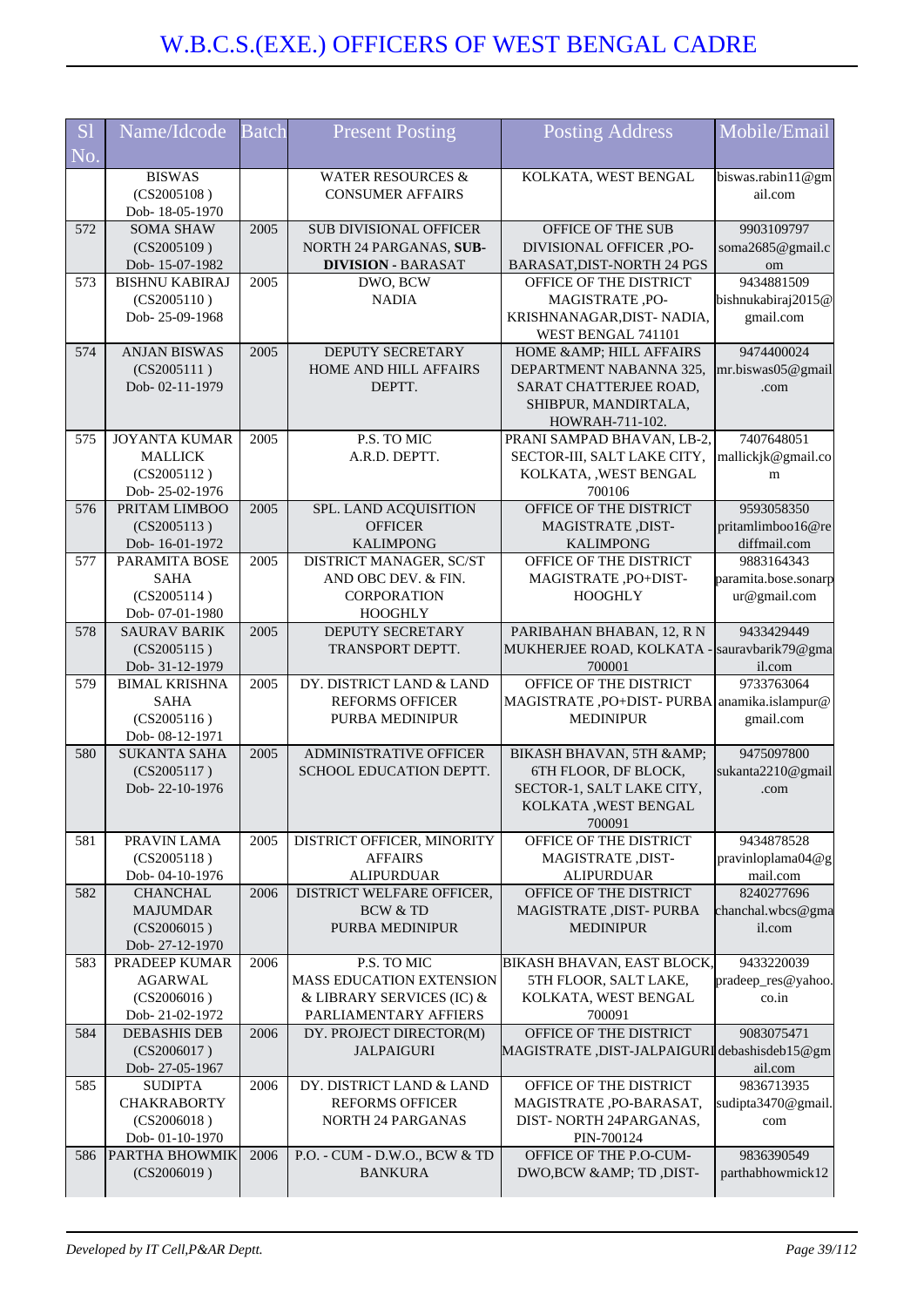| <b>S1</b> | Name/Idcode                           | <b>Batch</b> | <b>Present Posting</b>                                     | <b>Posting Address</b>                            | Mobile/Email                 |
|-----------|---------------------------------------|--------------|------------------------------------------------------------|---------------------------------------------------|------------------------------|
| No.       |                                       |              |                                                            |                                                   |                              |
|           | Dob-17-06-1973                        |              |                                                            | <b>BANKURA</b>                                    | @gmail.com                   |
| 587       | NILANJAN MANDAL                       | 2006         | DY. PROJECT DIRECTOR(WD)                                   | OFFICE OF THE DISTRICT                            | 9836199360                   |
|           | (CS2006020)                           |              | PURBA MEDINIPUR                                            | MAGISTRATE, PURBA                                 | debaekjon@yahoo.c            |
|           | Dob-11-04-1972                        |              |                                                            | <b>MEDENIPUR</b>                                  | o.in                         |
| 588       | ZULFIKAR HASAN                        | 2006         | P.S. TO MIC                                                | BHAWANI BHAWAN,                                   | 9563242301                   |
|           | (CS2006021)<br>Dob-21-01-1970         |              | <b>MINORITY AFFAIRS &amp;</b><br><b>MADRASAH EDUCATION</b> | BELVEDERE RD, ALIPORE<br>POLICE LINE, ALIPORE,    |                              |
|           |                                       |              | DEPTT.                                                     | KOLKATA, , WEST BENGAL                            |                              |
|           |                                       |              |                                                            | 700027                                            |                              |
| 589       | SIBAJI ADAK                           | 2006         | SPL. LAND ACQUISITION                                      | OFFICE OF THE DM , DIST-                          | 9007768539                   |
|           | (CS2006022)                           |              | <b>OFFICER</b>                                             | <b>BIRBHUM</b>                                    | sibajiadak@yahoo.c           |
|           | Dob-19-08-1968                        |              | <b>BIRBHUM</b>                                             |                                                   | o.in                         |
| 590       | <b>ARUNAVA DAS</b>                    | 2006         | DY. COMMISSIONER, HOWRAH                                   | HOWRAH MUNICIPAL                                  | 9434320042                   |
|           | (CS2006023)                           |              | MUNICIPAL CORPORATION                                      | CORPORATION , 4, MAHATMA                          | arunavadas.in@gmai           |
|           | Dob-01-11-1978                        |              | <b>HOWRAH</b>                                              | GANDHI ROAD, HOWRAH, WEST<br><b>BENGAL 711101</b> | 1.com                        |
| 591       | <b>FAIYAZ AHMED</b>                   | 2006         | DY. DISTRICT LAND & LAND                                   | OFFICE OF THE DISTRICT                            | 9339437184                   |
|           | (CS2006024)                           |              | <b>REFORMS OFFICER</b>                                     | MAGISTRATE , DIST-PURBA                           | faiyazahmed169@g             |
|           | Dob-05-11-1969                        |              | PURBA BARDHAMAN                                            | <b>BARDHAMAN</b>                                  | mail.com                     |
| 592       | <b>BIPLAB SARKAR</b>                  | 2006         | <b>SUB DIVISIONAL OFFICER</b>                              | OFFICE OF THE SDO , DIST-                         | 9733708092                   |
|           | (CS2006025)                           |              | ALIPURDUAR, SUB-DIVISION -                                 | <b>ALIPURDUAR</b>                                 | biplabsarkar.cob@g           |
|           | Dob- 09-02-1967                       |              | <b>ALIPURDUAR</b>                                          |                                                   | mail.com                     |
| 593       | KAMAL CHANDRA                         | 2006         | DY. SECY., ZILLA PARISHAD                                  | OFFICE OF THE SECRETARY                           | 9434456452                   |
|           | <b>DEY</b><br>(CS2006026)             |              | <b>BIRBHUM</b>                                             | ZILLA PARISHAD, DIST-<br><b>BIRBHUM</b>           | kamalchandrade@g<br>mail.com |
|           | Dob-22-03-1970                        |              |                                                            |                                                   |                              |
| 594       | <b>ACHINTYA SINGHA</b>                | 2006         | DY. DIRECTOR, LAND                                         | OFFICE OF THE DISTRICT                            | 9474557658                   |
|           | (CS2006027)                           |              | <b>RECORDES &amp; SURVEYS</b>                              | MAGISTRATE, , PASCHIM                             | achintyasingha10@g           |
|           | Dob-01-01-1968                        |              | PASCHIM MEDINIPUR                                          | <b>MEDINIPUR</b>                                  | mail.com                     |
| 595       | UJJWAL KR.                            | 2006         | DIST SELF HELP GROUP & SELF                                | OFFICE OF THE DISTRICT                            | 9434977971                   |
|           | <b>MONDAL</b>                         |              | <b>EMP. OFFICER</b>                                        | MAGISTRATE, MINORITY                              | ujjwalm35@gmail.c            |
|           | (CS2006028)<br>Dob-18-12-1968         |              | <b>HOWRAH</b>                                              | BHAVAN, ADM LR CAMPUS, 12                         | om                           |
|           |                                       |              |                                                            | NO NITYA DHAN MUKHERJEE<br>ROAD, DIST-HOWRAH,     |                              |
|           |                                       |              |                                                            | PIN-711101                                        |                              |
| 596       | <b>CHANCHAL KUMAR</b>                 | 2006         | DIST SELF HELP GROUP & SELF                                | OFFICE OF THE DISTRICT SELF                       | 9679670047                   |
|           | <b>BISWAS</b>                         |              | <b>EMP. OFFICER</b>                                        | HELP GROUP & AMP; SELF                            | chanchalwbcsbiswas           |
|           | (CS2006053A)                          |              | <b>BANKURA</b>                                             | EMPOLYMENT, DIST-BANKURA                          | @gmail.comil.com             |
|           | Dob-06-11-1962                        |              |                                                            |                                                   |                              |
| 597       | <b>THENDUP</b>                        | 2006         | <b>DPLO</b><br><b>KALIMPONG</b>                            | OFFICE OF THE DPLO, , DIST-<br><b>KALIMPONG</b>   | 9344044528                   |
|           | <b>TSHERING BHUTIA</b><br>(CS2006055) |              |                                                            |                                                   | pemathendup@gmai<br>l.com    |
|           | Dob-01-08-1962                        |              |                                                            |                                                   |                              |
| 598       | <b>LODEN LEPCHA</b>                   | 2006         | DISTRICT OFFICER, MINORITY                                 | OFFICE OF THE DISTRICT                            | 8001038700                   |
|           | (CS2006056)                           |              | <b>AFFAIRS</b>                                             | MAGISTRATE, PASCHIM                               | lodenlepcha@gmail            |
|           | Dob-17-11-1964                        |              | PASCHIM BARDHAMAN                                          | <b>BARDHAMAN</b>                                  | com                          |
| 599       | <b>ABNER BHUTIA</b>                   | 2006         | REGIONAL TRANSPORT                                         | OFFICE OF THE DISTRICT                            | 9434887762                   |
|           | (CS2006057)                           |              | <b>OFFICER</b>                                             | MAGISTRATE ,DIST-                                 | abnerbhutia@gmail.           |
| 600       | Dob-18-07-1975<br>SAPTARSHI NAG       | 2006         | <b>KALIMPONG</b><br>P.O. - CUM - D.W.O., BCW & TD          | <b>KALIMPONG</b><br>OFFICE OF THE DISTRICT        | com<br>9163600856            |
|           | (CS2006058)                           |              | <b>DAKSHIN DINAJPUR</b>                                    | MAGISTRATE , DIST-DAKSHIN                         | nagsaptarshi@gmail.          |
|           | Dob- 31-10-1979                       |              |                                                            | <b>DINAJPUR</b>                                   | com                          |
| 601       | <b>JAGANNATH BHAR</b>                 | 2006         | P.S. TO MIC                                                | <b>JOINT ADMINISTRATIVE</b>                       | 9735522673                   |
|           | (CS2006059)                           |              | PHE & P & RD DEPTT.                                        | BUILDING 6TH TO 10TH FLOORS jaga851@gmail.com     |                              |
|           | Dob-28-03-1982                        |              |                                                            | BLOCK: HC, PLOT NO-7 SECTOR-                      |                              |
|           |                                       |              |                                                            | III, SALT LAKE CITY , KOLKATA                     |                              |
| 602       | <b>MAITRIYEE</b>                      | 2006         | SUB DIVISIONAL OFFICER                                     | $-700106$<br>OFFICE OF THE SDO, PO-               |                              |
|           |                                       |              |                                                            |                                                   | 8697426889                   |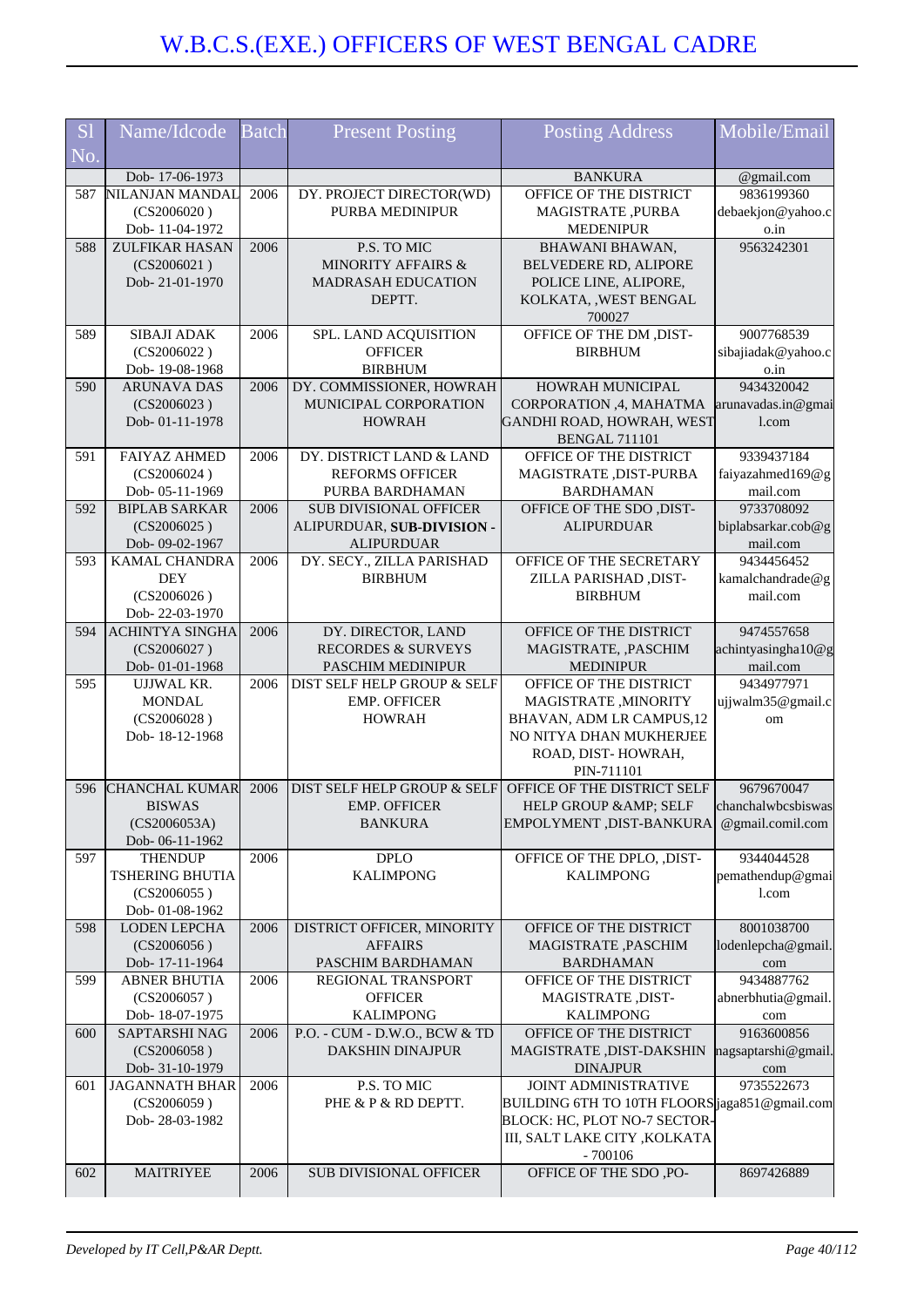| S <sub>1</sub><br>Name/Idcode<br><b>Batch</b><br><b>Present Posting</b><br>No.<br><b>CHAKRABORTY</b><br>BANKURA, SUB-DIVISION -<br><b>KHATRA</b><br>(CS2006060)<br>Dob- 05-03-1982<br><b>SAMIK KUMAR</b><br>2006<br><b>SUB DIVISIONAL OFFICER</b><br>603 | Mobile/Email<br><b>Posting Address</b><br>dmdd.generl@gmail.<br>KHATRA, DIST-BANKURA<br>com<br>OFFICE OF THE SUB<br>9007396624                           |
|----------------------------------------------------------------------------------------------------------------------------------------------------------------------------------------------------------------------------------------------------------|----------------------------------------------------------------------------------------------------------------------------------------------------------|
|                                                                                                                                                                                                                                                          |                                                                                                                                                          |
|                                                                                                                                                                                                                                                          |                                                                                                                                                          |
| HOWRAH, SUB-DIVISION -<br><b>GHOSH</b><br>(CS2006061)<br><b>ULUBERIA</b>                                                                                                                                                                                 | DIVISIONAL OFFICER ,PO-<br>samikghosh1982@g<br>ULUBERIA, DIST-HOWRAH<br>mail.com                                                                         |
| Dob-13-09-1982<br>PRITHWIMAN<br>P.S. TO MIC<br>604<br>2006<br><b>MITRA</b><br>PASCHIMANCHAL UNNAYAN<br>(CS2006062)<br>AFFAIRS DEPTT.<br>Dob-28-10-1976                                                                                                   | SALT LAKE, KOLKATA, WEST<br>9433461999<br><b>BENGAL 700091</b><br>mitraprithwiman1@<br>gmail.com                                                         |
| 605<br>2006<br>OSD TO MIC<br><b>ARUMOY</b><br>PANCHAYAT & R.D. DEPTT.<br><b>BHATTACHARYYA</b><br>(CS2006064)<br>Dob- 08-01-1975                                                                                                                          | MAIN BUILDING, 6TH TO 10TH<br>9874250546<br>FLOORS, 7, HC BLOCK, SECTOR arumoy06@gmail.co<br>III, BIDHANNAGAR, KOLKATA,<br>m<br>,WEST BENGAL 700106      |
| <b>ANINDITA</b><br>ASSISTANT ELECTION OFFICER,<br>2006<br>606<br>KOLKATA NORTH<br><b>BHOWMIK</b><br>HOME (C & E) AND HILL<br>(CS2006066)<br>Dob-26-11-1975<br>AFFAIRS DEPTT.                                                                             | JESSOP BUILDING 2ND FLOOR,<br>9836374637<br>anindita.bhowmik11<br>63, NETAJI SUBHAS RD., KOL-<br>11@gmail.com<br>700001                                  |
| 607<br><b>AZMAL HOSSAIN</b><br>2006<br>DEPUTY SECRETARY<br>(CS2006067)<br>PANCHAYAT & R.D. DEPTT.<br>Dob-02-12-1974                                                                                                                                      | MAIN BUILDING, 6TH TO 10TH<br>9593919293<br>FLOORS, 7, HC BLOCK, SECTOR<br>reach2azmal@gmail.<br>III, BIDHANNAGAR, KOLKATA,<br>com<br>WEST BENGAL 700106 |
| <b>TANEEYA PARVEEN</b><br>DISTRICT MANAGER, W.B. S.C.<br>2006<br>608<br>(CS2006068)<br>& S.T. DEV. FIN. CORPN<br>Dob-10-01-1980<br><b>NORTH 24 PARGANAS</b>                                                                                              | 7872887700<br>OFFICE OF THE DISTRICT<br>MANAGER, SC/ST AND OBC FIN<br><b>CORPORATION ,DIST-NORTH 24</b><br><b>PGS</b>                                    |
| <b>SAYANTAN BOSE</b><br>2006<br>DY. DIRECTOR OF SMALL<br>609<br>(CS2006069)<br><b>SAVINGS</b><br>Dob-17-04-1975<br><b>MURSHIDABAD</b>                                                                                                                    | OFFICE OF THE DISTRICT<br>9339091661<br>MAGISTRATE, DIST-<br>bosesayantan2006@<br>gmail.com<br><b>MURSHIDABAD</b>                                        |
| 610<br>2006<br><b>SOUMYA</b><br>DISTRICT MANAGER, SC/ST<br><b>CHATTOPADHYAY</b><br>AND OBC DEV. & FIN.<br><b>CORPORATION</b><br>(CS2006070)<br>Dob-29-01-1974<br><b>HOWRAH</b>                                                                           | 9434622477<br>OFFICE OF THE DISTRICT<br>soumya.chattopadhy<br>MAGISTRATE , DIST- HOWRAH<br>ay@rediffmail.com                                             |
| <b>SAMRAT MONDAL</b><br><b>SUB DIVISIONAL OFFICER</b><br>611<br>2006<br>(CS2006071)<br>PURBA MEDINIPUR, SUB-<br>Dob-27-09-1974<br><b>DIVISION - EGRA</b>                                                                                                 | OFFICE OF THE SDO, EGRA,<br>9434384435<br>PURBA MEDINIPUR<br>samrat001@gmail.c<br>om                                                                     |
| 612<br><b>RITAM JHA</b><br>2006<br><b>SUB DIVISIONAL OFFICER</b><br>(CS2006072)<br>PURULIA, SUB-DIVISION -<br>Dob- 03-10-1977<br><b>JHALDA</b>                                                                                                           | OFFICE OF THE SDO , JHALDA,<br>9674528873<br><b>PURULIA</b><br>ritamjha.wbcs2006<br>@gmail.com                                                           |
| DY. SECY., ZILLA PARISHAD<br>613<br><b>DEBOJIT BOSE</b><br>2006<br>(CS2006073)<br><b>MALDA</b><br>Dob-01-03-1982                                                                                                                                         | OFFICE OF THE SECY ZILLA<br>7797538528<br>PARISHAD, DIST-MALDA<br>debojit.bose@gmail.<br>com                                                             |
| DY. CEO<br>614<br>2006<br><b>BULAN</b><br>HOME (ELECTION) AND HILL<br><b>BHATTACHARYA</b><br><b>MAITY</b><br>AFFAIRS DEPTT.<br>(CS2006074)<br>Dob-24-10-1975                                                                                             | 9433561173<br>OFFICE OF THE CHIEF<br><b>ELECTRORAL OFFICER</b><br>bulan1@gmail.com<br>,KOLKATA,WB                                                        |
| 615<br><b>SUB DIVISIONAL OFFICER</b><br><b>SUMAN PODDAR</b><br>2006<br>(CS2006075)<br>SOUTH 24 PARGANAS, SUB-<br>Dob-24-07-1974<br><b>DIVISION - BARUIPUR</b>                                                                                            | 9434150520<br>OFFICE OF THE SUB<br>DIVISIONAL OFFICER ,PO-<br>sumanpoddar1974@<br>BARUIPUR, DIST-SOUTH 24 PGS<br>gmail.com                               |
| 2006<br>616<br><b>CHITRADIP SEN</b><br><b>SUB DIVISIONAL OFFICER</b><br>(CS2006076)<br>NADIA, SUB-DIVISION -<br>Dob-12-03-1977<br><b>KRISHNAGAR SADAR(N)</b>                                                                                             | 9531764118<br>OFFICE OF THE SUB<br>DIVISIONAL OFFICER ,PO-<br>chitradip_sen@redif<br>fmail.com<br>KRISHNANAGAR, DIST-NADIA                               |
| 617<br>2006<br>PREM BIBHAS<br><b>SUB DIVISIONAL OFFICER</b><br><b>KANSARI</b><br>NORTH 24 PARGANAS, SUB-<br>(CS2006077)<br><b>DIVISION - BONGAON</b><br>Dob-01-11-1980                                                                                   | 9434344946<br>OFFICE OF THE SUB<br>DIVISIONAL OFFICER ,PO-<br>prembibhas@gmail.<br>BONGAON, DIST-NORTH 24 PGS<br>com                                     |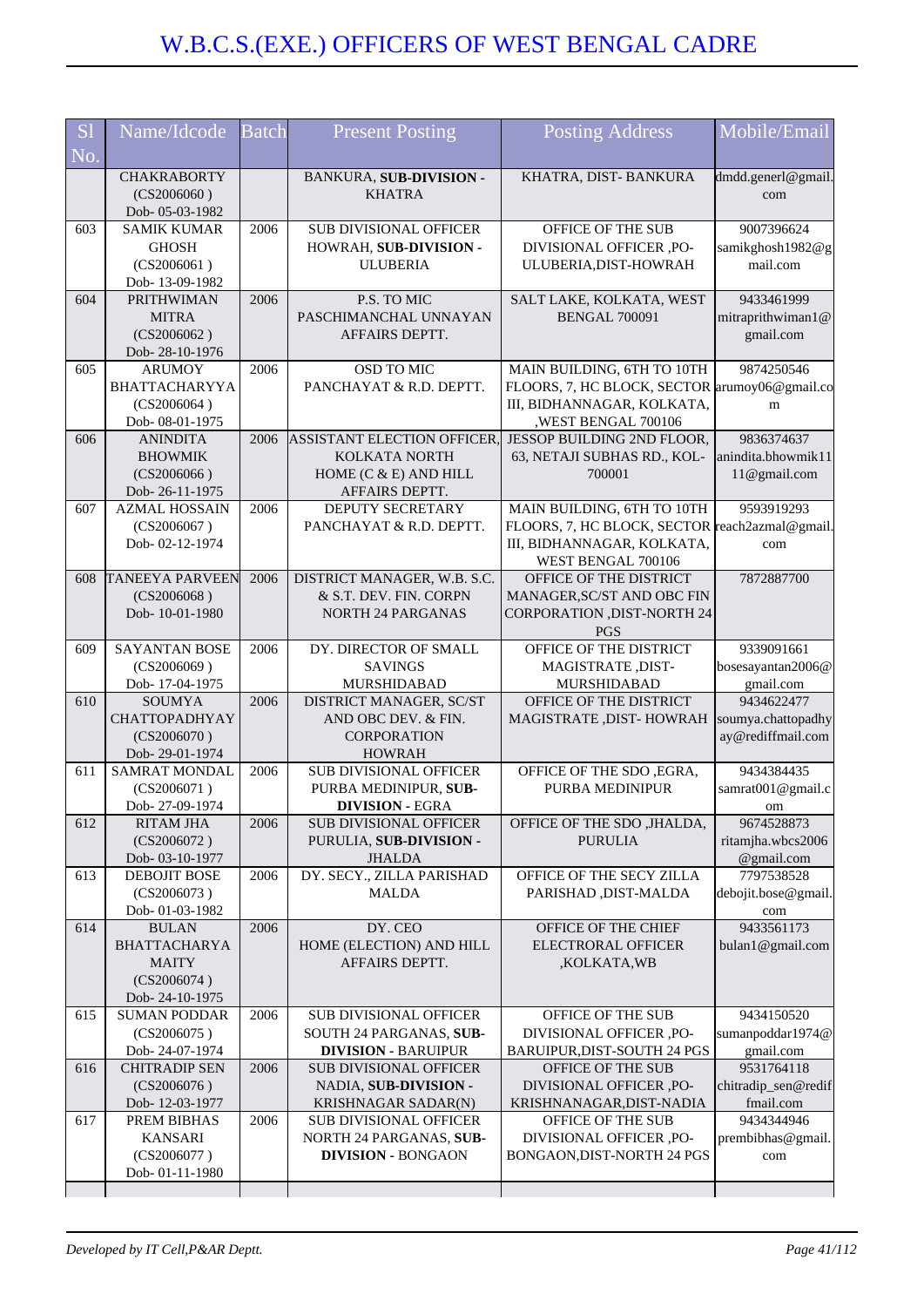| S <sub>1</sub> | Name/Idcode                          | <b>Batch</b> | <b>Present Posting</b>                             | <b>Posting Address</b>                                | Mobile/Email                     |
|----------------|--------------------------------------|--------------|----------------------------------------------------|-------------------------------------------------------|----------------------------------|
| No.            |                                      |              |                                                    |                                                       |                                  |
| 618            | <b>ACHINTYA KUMAR</b>                | 2006         | <b>SUB DIVISIONAL OFFICER</b>                      | OFFICE OF THE SDO, PO-                                | 9735325263                       |
|                | <b>HAJRA</b>                         |              | COOCHBEHAR, SUB-DIVISION -                         | MATHABHANGA, DIST-                                    | achintyahajra@gmai               |
|                | (CS2006078)                          |              | <b>MATHABHANGA</b>                                 | <b>COOCHBEHAR</b>                                     | 1.com                            |
| 619            | Dob- 03-02-1983<br><b>KAUSHIK</b>    | 2006         | <b>SUB DIVISIONAL OFFICER</b>                      | OFFICE OF THE SUB                                     | 9679395282                       |
|                | <b>CHATTOPADHYAY</b>                 |              | PASCHIM MEDINIPUR, SUB-                            | DIVISIONAL OFFICER ,DIST-                             | koushikwbcs@gmail                |
|                | (CS2006079)                          |              | <b>DIVISION - SADAR</b>                            | PASCHIM MEDINIPUR                                     | .com                             |
|                | Dob-29-10-1977                       |              |                                                    |                                                       |                                  |
| 620            | <b>REZWAN WAHAB</b>                  | 2006         | DY. SECY., ZILLA PARISHAD                          | OFFICE OF THE SECRETARY                               | 9163520087                       |
|                | (CS2006080)                          |              | <b>NADIA</b>                                       | ZILLA PARISHAD ,NADIA                                 | rizwanwahab2014@                 |
|                | Dob-21-04-1974                       |              |                                                    |                                                       | gmail.com                        |
| 621            | <b>DEBASISH</b>                      | 2006         | DISTRICT PLANNING OFFICER                          | OFFICE OF THE DISTRICT                                | 9933781463                       |
|                | <b>CHOWDHURY</b>                     |              | <b>JHARGRAM</b>                                    | MAGISTRATE, P.O + DIST.                               | genious.deb@gmail                |
|                | (CS2006081)<br>Dob- 30-08-1977       |              |                                                    | -JHARGRAM, PIN-721507                                 | com                              |
| 622            | <b>SUJOY SADHU</b>                   | 2006         | DISTRICT YOUTH OFFICER                             | OFFICE OF THE DISTRICT                                | 9874033901                       |
|                | (CS2006082)                          |              | <b>NADIA</b>                                       | YOUTH OFFICER, , NADIA                                | sujoysadhu1975@g                 |
|                | Dob-05-01-1975                       |              |                                                    |                                                       | mail.com                         |
| 623            | <b>MOUSAM</b>                        | 2006         | <b>SUB DIVISIONAL OFFICER</b>                      | OFFICE OF THE SUB                                     | 7980578160                       |
|                | <b>MUKHERJEE</b>                     |              | NORTH 24 PARGANAS, SUB-                            | DIVISIONAL OFFICER ,PO-                               | mukherjeemousam                  |
|                | (CS2006083)                          |              | <b>DIVISION - BASHIRHAT</b>                        | <b>BASHIRHAT, DIST-NORTH 24 PGS</b>                   | @yahoo.co.in                     |
|                | Dob- 31-12-1976                      |              |                                                    |                                                       |                                  |
| 624            | <b>CHAITALI DATTA</b><br>(CS2006084) | 2006         | DY. DISTRICT LAND & LAND<br><b>REFORMS OFFICER</b> | OFFICE OF THE DY DISTRICT<br>LAND & AMP; LAND REFORMS | 8370936399<br>chaitalidatta09@gm |
|                | Dob-22-03-1982                       |              | PASCHIM BARDHAMAN                                  | OFFICER , DIST-PASCHIM                                | ail.com                          |
|                |                                      |              |                                                    | <b>BARDHAMAN</b>                                      |                                  |
| 625            | HEMANTA GHOSH                        | 2006         | DY. SECY., ZILLA PARISHAD                          | OFFICE OF THE DISTRICT                                | 9434364300                       |
|                | (CS2006085)                          |              | <b>HOOGHLY</b>                                     | MAGISTRATE, PO+DIST-                                  | hemanta.sujan@gma                |
|                | Dob- 01-07-1972                      |              |                                                    | <b>HOOGHLY</b>                                        | il.com                           |
| 626            | <b>DIPTARKA BASU</b>                 | 2006         | REGISTRAR GENERAL OF                               | P-16, INDIA EXCHANGE PL RD,                           | 9647916333                       |
|                | (CS2006087)                          |              | MARRIAGE, WB                                       | TERITA BAZAR, PODDAR                                  | diptarka.basu@gmai               |
|                | Dob-14-08-1981                       |              | JUDICIAL DEPTT.                                    | COURT, TIRETTI, KOLKATA,<br>WEST BENGAL 700073        | 1.com                            |
| 627            | <b>SHOUVIK</b>                       | 2006         | <b>SUB DIVISIONAL OFFICER</b>                      | OFFICE OF THE SUB                                     | 9433857338                       |
|                | <b>BHATTACHARYA</b>                  |              | PURBA MEDINIPUR, SUB-                              | DIVISIONAL OFFICER ,PO-                               | shouvikseptember@                |
|                | (CS2006088)                          |              | <b>DIVISION - TAMLUK</b>                           | TAMLUK, DIST-PURBA                                    | gmail.com                        |
|                | Dob-11-09-1977                       |              |                                                    | <b>MEDINIPUR</b>                                      |                                  |
| 628            | <b>SUNANDA</b>                       | 2006         | <b>OSD TO MIC</b>                                  | BIKASH BHAVAN, 5TH FLOOR,                             | 9476435563                       |
|                | <b>BHATTACHARYA</b>                  |              | SCHOOL EDUCATION DEPTT.                            | SALT LAKE, , KOLKATA-700 091                          | sunanda.bhattachary              |
|                | (CS2006089)                          |              |                                                    |                                                       | a@rediffmail.comco               |
| 629            | Dob-20-09-1979<br><b>BHASKAR</b>     | 2006         | DY. DISTRICT LAND & LAND                           | OFFICE OF THE DISTRICT                                | mcom<br>7872987401               |
|                | <b>MAZUMDER</b>                      |              | <b>REFORMS OFFICER</b>                             | MAGISTRATE, PO+DIST-                                  | majumderb35@gmai                 |
|                | (CS2006090)                          |              | <b>HOOGHLY</b>                                     | <b>HOOGHLY</b>                                        | 1.com                            |
|                | Dob-27-11-1983                       |              |                                                    |                                                       |                                  |
| 630            | <b>KALYAN KUMAR</b>                  | 2006         | DISTRICT OFFICER, MINORITY                         | OFFICE OF THE DISTRICT                                | 9830237322                       |
|                | <b>DAS</b>                           |              | <b>AFFAIRS</b>                                     | MAGISTRATE, DIST-PURBA                                | kkd.wbcs.exe@gmai                |
|                | (CS2006091)                          |              | PURBA BARDHAMAN                                    | <b>BARDHAMAN</b>                                      | 1.com                            |
|                | Dob-28-03-1979                       |              |                                                    |                                                       |                                  |
| 631            | <b>SOUMEN MAITY</b><br>(CS2006092)   | 2006         | DY. MANAGING DIRECTOR<br>WB. TRANSPORT CORPN.      | 12, R.N. MUKHERJEE ROAD,<br><b>KOLKATA</b>            | 8335844546<br>soumen.1011@gmai   |
|                | Dob-10-11-1979                       |              |                                                    |                                                       | l.com                            |
| 632            | <b>ANIRUDDHA NANDI</b>               | 2006         | DISTRICT OFFICER, MINORITY                         | OFFICE OF THE DISTRICT                                | 9647050316                       |
|                | (CS2006093)                          |              | <b>AFFAIRS</b>                                     | MAGISTRATE , DIST-NADIA                               | anandi41@gmail.co                |
|                | Dob-06-12-1978                       |              | <b>NADIA</b>                                       |                                                       | m                                |
| 633            | <b>NISHANTA</b>                      | 2006         | P.S. TO MOS                                        | IT TOWER, 7TH & AMP; 8TH                              | 9433230417                       |
|                | <b>MUKHERJEE</b>                     |              | FISHERIES DEPTT.                                   | FLOOR, 31-GN BLOCK, SECTOR-                           | nishanta.mukherjee               |
|                | (CS2006094)                          |              |                                                    | V, SALT LAKE, KOLKATA, WEST                           | @gmail.com                       |
|                |                                      |              |                                                    |                                                       |                                  |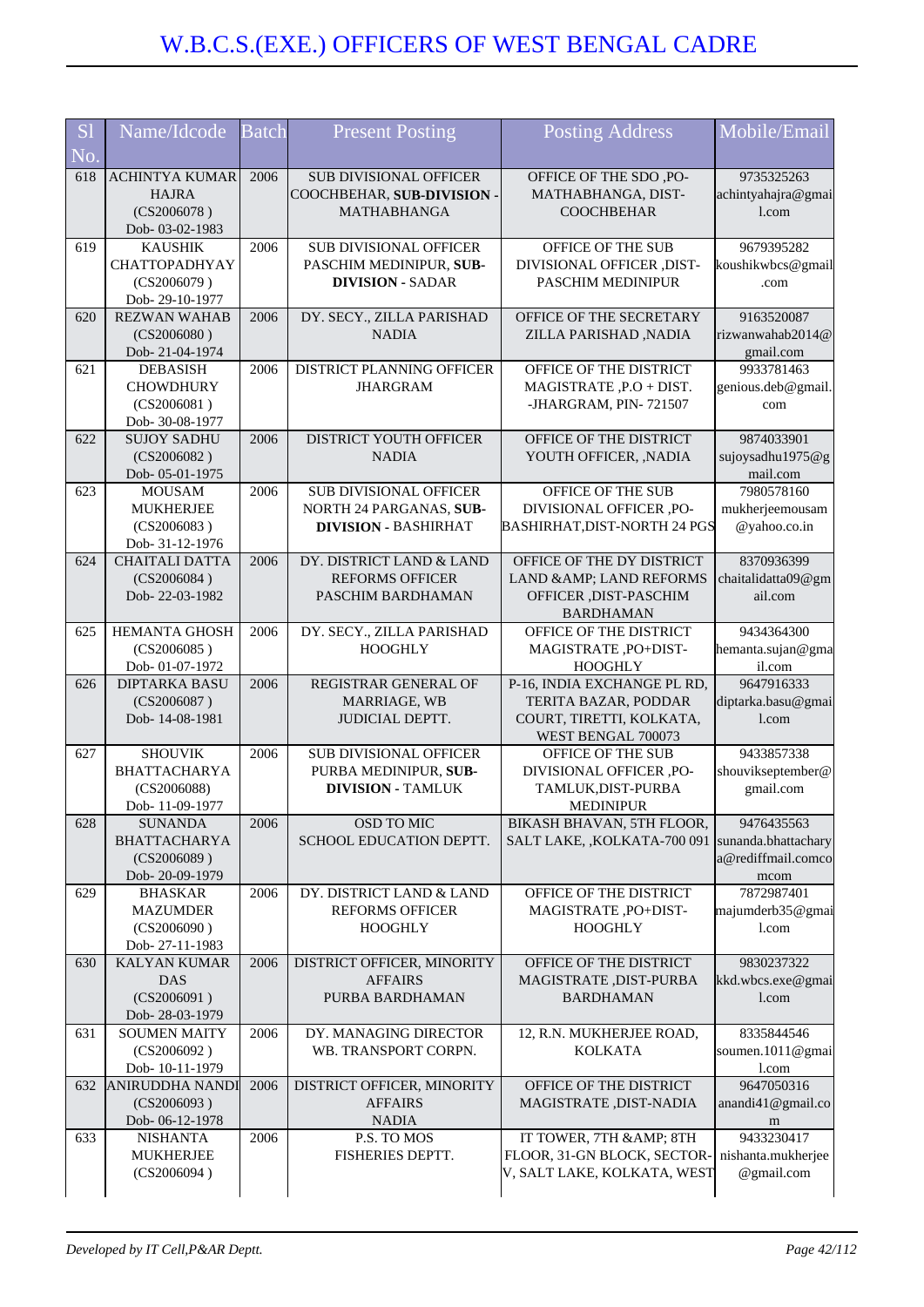| <b>S1</b> | Name/Idcode                             | <b>Batch</b> | <b>Present Posting</b>                               | <b>Posting Address</b>                                           | Mobile/Email                   |
|-----------|-----------------------------------------|--------------|------------------------------------------------------|------------------------------------------------------------------|--------------------------------|
| No.       |                                         |              |                                                      |                                                                  |                                |
|           | Dob-18-05-1976<br><b>DIBYENDU</b>       | 2006         | <b>EXECUTIVE OFFICER</b>                             | BENGAL 700091<br>OFFICE OF THE KALYANI                           | 9433955417                     |
| 634       | <b>SHEKHAR DAS</b>                      |              | KALYANI MUNICIPALITY                                 | MUNICIPALITY ,CITY CENTRE                                        | dibsdas@yahoo.com              |
|           | (CS2006095)                             |              |                                                      | COMPLEX, KALYANI, NADIA,                                         |                                |
|           | Dob-27-10-1975                          |              |                                                      | WEST BENGAL 741235                                               |                                |
| 635       | <b>BILWADAL ROY</b>                     | 2006         | DISTRICT PLANNING & RURAL                            | OFFICE OF THE DISTRICT                                           | 9836802445                     |
|           | (CS2006096)                             |              | <b>DEV. OFFICER</b>                                  | MAGISTRATE, DIST-MALDA                                           | priya.bilwa@gmail.c            |
|           | Dob-21-10-1977                          |              | <b>MALDA</b>                                         |                                                                  | om                             |
| 636       | <b>SUDIPTA DEBNATH</b>                  | 2006         | <b>EXECUTIVE OFFICER</b>                             | OFFICE OF THE PURULIA                                            | 9432920369                     |
|           | (CS2006099)                             |              | PURULIA MUNICIPALITY                                 | MUNICIPALITY ,JUBLIEE                                            | bunty.wbcs06@gma               |
|           | Dob-23-07-1978                          |              |                                                      | COMPOUND, DIST. - PURULIA,                                       | il.com                         |
|           |                                         |              |                                                      | PIN-723101                                                       |                                |
| 637       | TIRTHANKAR                              | 2006         | <b>SUB DIVISIONAL OFFICER</b>                        | OFFICE OF THE SUB                                                | 8145902480                     |
|           | <b>BISWAS</b><br>(CS2006101)            |              | PURBA BARDHAMAN, SUB-<br><b>DIVISION - BARDHAMAN</b> | DIVISIONAL OFFICER ,DIST-<br>PURBA BARDHAMAN                     | tirthankarwbcs@gm<br>ail.com   |
|           | Dob-05-01-1978                          |              | <b>SADAR NORTH</b>                                   |                                                                  |                                |
| 638       | <b>ARUNAVA PAL</b>                      | 2006         | P.O. - CUM - D.W.O., BCW & TD                        | OFFICE OF THE P.O-CUM-                                           | 9433753415                     |
|           | (CS2006102)                             |              | <b>SOUTH 24 PARGANAS</b>                             | DWO,BCW & TD, DIST.                                              | arunavadum@gmail.              |
|           | Dob-27-12-1976                          |              |                                                      | -SOUTH 24 PARGANAS                                               | com                            |
| 639       | <b>SUBRATA</b>                          | 2006         | DY. PROJECT DIRECTOR(M)                              | OFFICE OF THE DISTRICT                                           | 8172073501                     |
|           | <b>MOHANTA</b>                          |              | <b>UTTAR DINAJPUR</b>                                | MAGISTRATE, PO+DIST-UTTAR subrosohi@gmail.co                     |                                |
|           | (CS2006103)                             |              |                                                      | <b>DINAJPUR</b>                                                  | m                              |
|           | Dob-05-01-1977                          |              |                                                      |                                                                  |                                |
| 640       | <b>DULEN ROY</b>                        | 2006         | <b>SUB DIVISIONAL OFFICER</b>                        | OFFICE OF THE SUB                                                | 9830687683                     |
|           | (CS2006104)                             |              | DARJEELING, SUB-DIVISION -                           | DIVISIONAL OFFICER ,DIST-                                        | salboniroy@gmail.c             |
| 641       | Dob-01-01-1983<br><b>GOBINDA HALDER</b> | 2006         | DARJEELING SADAR<br><b>DISTRICT PANCHAYAT &amp;</b>  | <b>DARJEELING</b><br>OFFICE OF THE DISTRICT                      | om<br>9874773500               |
|           | (CS2006105)                             |              | RURAL DEV. OFFICER                                   | MAGISTRATE, DIST-BIRBHUM                                         | drghalder_2007@re              |
|           | Dob-10-10-1977                          |              | <b>BIRBHUM</b>                                       |                                                                  | diffmail.com                   |
| 642       | PRADIPTA BHAKTA                         | 2006         | P.S. TO MOS                                          | BIDYUT UNNAYAN BHAVAN                                            | 9433328662                     |
|           | (CS2006106)                             |              | POWER DEPTT.                                         | (5TH FLOOR), 3/C, LA BLOCK,                                      |                                |
|           | Dob-04-12-1971                          |              |                                                      | SECTOR-III SALT LAKE CITY,                                       |                                |
|           |                                         |              |                                                      | KOLKATA-700 091                                                  |                                |
| 643       | PRATUL BHUNIA                           | 2006         | <b>DPLO</b>                                          | OFFICE OF THE DPLO, ,DIST-                                       | 9932020953                     |
|           | (CS2006107)<br>Dob-15-07-1981           |              | <b>JHARGRAM</b>                                      | <b>JHARGRAM</b>                                                  | bhunia.pratul@yaho             |
| 644       | <b>BULBUL BAKCHI</b>                    | 2006         | DY. SECRETARY                                        | <b>OFFICE OF THE</b>                                             | o.com<br>9836810994            |
|           | (CS2006108)                             |              | PASCHIMANCHAL UNNAYAN                                | PASCHIMANCHAL UNNAYAN                                            | buluwbcs06@gmail               |
|           | Dob-06-12-1980                          |              | AFFAIRS DEPTT.                                       | <b>AFFAIRS DEPARTMENT ,FC BLO</b>                                | com                            |
|           |                                         |              |                                                      | CK, SECTOR-                                                      |                                |
|           |                                         |              |                                                      | III, SALTLAKE, KOLKATA-106                                       |                                |
| 645       | <b>INDRA KR. NASKAR</b>                 | 2006         | DY. SECY., ZILLA PARISHAD                            | OFFICE OF THE DY. SECY ZILLA                                     | 9330405060                     |
|           | (CS2006109)                             |              | <b>BURDWAN</b>                                       | PARISHAD, DIST-PURBA                                             | indrnk@gmail.com               |
|           | Dob-20-11-1972                          |              |                                                      | <b>BARDHAMAN</b>                                                 |                                |
| 646       | <b>KAMALESH</b><br><b>MONDAL</b>        | 2006         | <b>MARKETING MANAGER</b>                             | 31, BLACK BURN LANE, 4TH<br>FLOOR, SHILPA BHAVAN,                | 9733961796<br>kamaleshbcs2006@ |
|           | (CS2006110)                             |              | WBSIDC                                               | (NEAR PODDAR COURT)                                              | gmail.com                      |
|           | Dob- 01-02-1983                         |              |                                                      | ,KOLKATA-700012                                                  |                                |
| 647       | SUSANTA KR.                             | 2006         | <b>EXECUTIVE OFFICER</b>                             | OFFICE OF THE KHARDAH                                            | 9679776018                     |
|           | <b>MANDAL</b>                           |              | KHARDHA MUNICIPALITY                                 | MUNICIPALITY , KHARDAH                                           | susanta.exe@gmail.c            |
|           | (CS2006111)                             |              |                                                      |                                                                  | om                             |
|           | Dob- 05-09-1972                         |              |                                                      |                                                                  |                                |
| 648       | PRANAB SANGUI                           | 2006         | <b>ASSTT. ELECTION OFFICER</b>                       | OFFICE OF THE ELECTION                                           | 9614107961                     |
|           | (CS2006112)                             |              | <b>KOLKATA</b>                                       | OFFICER , KOLKATA NORTH                                          | pranabsangui.2006@             |
|           | Dob-16-01-1977                          |              |                                                      |                                                                  | gmail.com                      |
| 649       | SANJOY KR.                              | 2006         | DISTRICT YOUTH OFFICER                               | OFFICE OF THE DISTRICT                                           | 9800581999                     |
|           | <b>HOWLADER</b><br>(CS2006113)          |              | UTTAR DINAJPUR                                       | MAGISTRATE, PO+DIST- UTTAR drshowlader@gmail.<br><b>DINAJPUR</b> |                                |
|           |                                         |              |                                                      |                                                                  | com                            |
|           |                                         |              |                                                      |                                                                  |                                |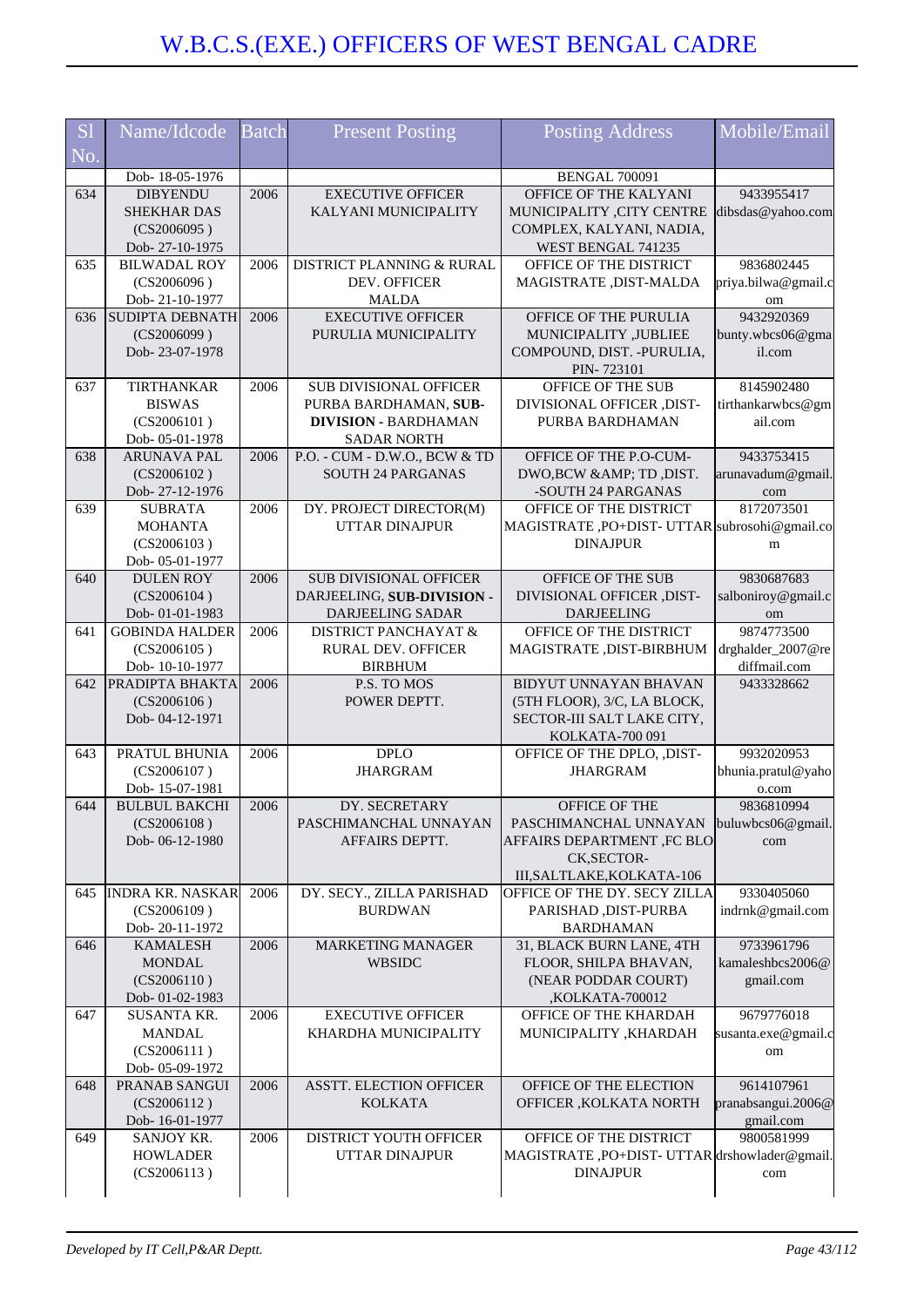| <b>S1</b> | Name/Idcode                           | <b>Batch</b> | <b>Present Posting</b>                              | <b>Posting Address</b>                                         | Mobile/Email                      |
|-----------|---------------------------------------|--------------|-----------------------------------------------------|----------------------------------------------------------------|-----------------------------------|
| No.       |                                       |              |                                                     |                                                                |                                   |
|           | Dob-24-07-1980                        |              |                                                     |                                                                |                                   |
| 650       | <b>SHYAMAL KR. SEN</b><br>(CS2006114) | 2006         | DY. PROJECT DIRECTOR(WD)<br><b>DAKSHIN DINAJPUR</b> | OFFICE OF THE DISTRICT<br>MAGISTRATE, DIST-DAKSHIN             | 9434569999<br>shyamal2006kol@g    |
|           | Dob-15-03-1974                        |              |                                                     | <b>DINAJPUR</b>                                                | mail.com                          |
| 651       | SUDIPTA SANTRA                        | 2006         | <b>DISTRICT PANCHAYAT &amp;</b>                     | OFFICE OF THE DISTRICT                                         | 9433518218                        |
|           | (CS2006115)                           |              | RURAL DEV. OFFICER                                  | MAGISTRATE, PO+DIST-                                           | sudip109@gmail.co                 |
|           | Dob-10-09-1981                        |              | <b>PASCHIM MEDINIPUR</b>                            | PASCHIM MEDINIPUR                                              | m                                 |
| 652       | <b>UTON SHERPA</b>                    | 2006         | DISTRICT MANAGER, SC/ST                             | OFFICE OF THE DISTRICT                                         | 8972684020                        |
|           | (CS2006116)<br>Dob-16-06-1978         |              | AND OBC DEV. & FIN.<br><b>CORPORATION</b>           | MAGISTRATE, DIST-<br><b>ALIPURDUAR</b>                         | s.uton@yahoo.com                  |
|           |                                       |              | <b>ALIPURDUAR</b>                                   |                                                                |                                   |
| 653       | <b>SAJAL TAMANG</b>                   | 2006         | DY. PROJECT DIRECTOR(M)                             | OFFICE OF THE DISTRICT                                         | 9614513578                        |
|           | (CS2006118)                           |              | <b>ALIPURDUAR</b>                                   | MAGISTRATE, DIST-                                              | sajaltamang30@gma                 |
|           | Dob-01-01-1983                        |              |                                                     | <b>ALIPURDUAR</b>                                              | il.com                            |
| 654       | <b>BHARATI BOSE</b>                   | 2007         | DY. PROJECT DIRECTOR(M)                             | OFFICE OF THE DY. PROJECT                                      | 9883319920                        |
|           | (CS2007010)<br>Dob-02-08-1962         |              | <b>NORTH 24 PARGANAS</b>                            | DIRECTOR, MONITORING, DIST- bosebharati@yahoo.<br>NORTH 24 PGS |                                   |
| 655       | <b>TASHI DOMA</b>                     | 2007         | DY. PROJECT DIRECTOR(WD)                            | OFFICE OF THE DISTRICT                                         | com<br>9593674877                 |
|           | <b>SHERPA</b>                         |              | <b>UTTAR DINAJPUR</b>                               | MAGISTRATE, PO-                                                | dolmagoparma@gm                   |
|           | (CS2007020)                           |              |                                                     | KARNAJHORA, DIST-UTTAR                                         | ail.com                           |
|           | Dob- 01-04-1966                       |              |                                                     | DINAJPUR, PIN-733130,                                          |                                   |
| 656       | <b>SUBHABRATA</b>                     | 2007         | DY. DISTRICT LAND & LAND                            | OFFICE OF THE DISTRICT                                         | 9434144507                        |
|           | <b>MANDAL</b>                         |              | <b>REFORMS OFFICER</b>                              | MAGISTRATE, DIST-JHARGRAM, subhbabul@gmail.c                   |                                   |
|           | (CS2007038)                           |              | <b>JHARGRAM</b>                                     |                                                                | om                                |
| 657       | Dob-20-01-1973<br><b>ARUN KUMAR</b>   | 2007         | DY. DIRECTOR OF SMALL                               | OFFICE OF THE DISTRICT                                         | 9433176656                        |
|           | <b>SENGUPTA</b>                       |              | <b>SAVINGS</b>                                      | MAGISTRATE, PO+DIST-                                           | arndmdc@gmail.co                  |
|           | (CS2007039)                           |              | <b>HOOGHLY</b>                                      | <b>HOOGHLY</b>                                                 | m                                 |
|           | Dob- 03-07-1968                       |              |                                                     |                                                                |                                   |
| 658       | <b>SHARMISTHA</b>                     | 2007         | P.S. TO M.O.S. (IC)                                 | EN-24, EN BLOCK, SECTOR V,                                     | 9831616802                        |
|           | <b>GHOSH</b><br>(CS2007040)           |              | SCIENCE AND TECHNOLOGY<br>AND BIOTECHNOLOGY AND     | BIDHANNAGAR, KOLKATA,                                          | ghoshsharmistha197<br>2@gmail.com |
|           | Dob-20-09-1972                        |              | ENVIRONMENT DEPARTMENT                              | , WEST BENGAL 700091                                           |                                   |
| 659       | <b>AMAL SAHA</b>                      | 2007         | DISTRICT MANAGER, SC/ST                             | OFFICE OF THE DISTRICT                                         | 9163970236                        |
|           | (CS2007041)                           |              | AND OBC DEV. & FIN.                                 | MAGISTRATE, DIST-                                              | amal1saha@gmail.c                 |
|           | Dob-05-01-1971                        |              | CORPORATION                                         | <b>KALIMPONG</b>                                               | om                                |
|           |                                       |              | <b>KALIMPONG</b>                                    |                                                                |                                   |
| 660       | <b>BULBUL BASU</b><br>(CS2007042)     | 2007         | DISTRICT YOUTH OFFICER<br><b>BANKURA</b>            | OFFICE OF THE DISTRICT<br>MAGISTRATE, PO-BISHNUPUR,            | 9831737640                        |
|           | Dob-17-02-1969                        |              |                                                     | <b>DIST-BANKURA</b>                                            |                                   |
| 661       | SACHCHIDANANDA                        | 2007         | <b>DISTRICT PANCHAYAT &amp;</b>                     | OFFICE OF THE DISTRICT                                         | 9434434177                        |
|           | BANDOPADHYAY                          |              | <b>RURAL DEV. OFFICER</b>                           | PANCHAYAT & AMP; RURAL                                         | sbanerjee5@gmail.c                |
|           | (CS2007043)                           |              | <b>SOUTH 24 PARGANAS</b>                            | DEV.OFFICER , DIST-SOUTH 24                                    | om                                |
|           | Dob-05-07-1970                        |              |                                                     | PGS                                                            |                                   |
| 662       | <b>VIR VIKRAM RAI</b><br>(CS2007044)  | 2007         | SECRETARY, ZILLA PARISHAD<br><b>ALIPURDUAR</b>      | OFFICE OF THE DISTRICT<br>MAGISTRATE, DIST-                    | 9434350517<br>vikramrai131@gmai   |
|           | Dob-13-08-1974                        |              |                                                     | <b>ALIPURDUAR</b>                                              | l.com                             |
| 663       | PINAKI SENGUPTA                       | 2007         | SPL. LAND ACQUISITION                               | OFFICE OF THE DISTRICT                                         | 9836865663                        |
|           | (CS2007045)                           |              | <b>OFFICER</b>                                      | MAGISTRATE, PO+DIST-                                           | pinaki2905@gmail.c                |
|           | Dob-29-05-1974                        |              | <b>JALPAIGURI</b>                                   | <b>JALPAIGURI</b>                                              | om                                |
| 664       | <b>MANOMOHAN</b>                      | 2007         | SECRETARY, ZILLA PARISHAD                           | OFFICE OF THE DISTRICT                                         | 9476333711                        |
|           | <b>BHATTACHARYYA</b>                  |              | <b>PASCHIM MEDINIPUR</b>                            | MAGISTRATE ,DIST-PASCHIM                                       | mannbhatta1969@g                  |
|           | (CS2007046)<br>Dob-21-01-1968         |              |                                                     | <b>MEDINIPUR</b>                                               | mail.com                          |
| 665       | <b>AHSAN ALI</b>                      | 2007         | <b>CEO</b>                                          | 6/2, MADAN ST, CHANDNI                                         | 8335002133                        |
|           | (CS2007047)                           |              | <b>WAKF BOARD</b>                                   | MARKET, ESPLANADE,                                             | ahsanali72@yahoo.c                |
|           | Dob-17-05-1972                        |              |                                                     | CHANDNI CHAWK, BOWBAZAR,                                       | om                                |
|           |                                       |              |                                                     | KOLKATA, WEST BENGAL                                           |                                   |
|           |                                       |              |                                                     |                                                                |                                   |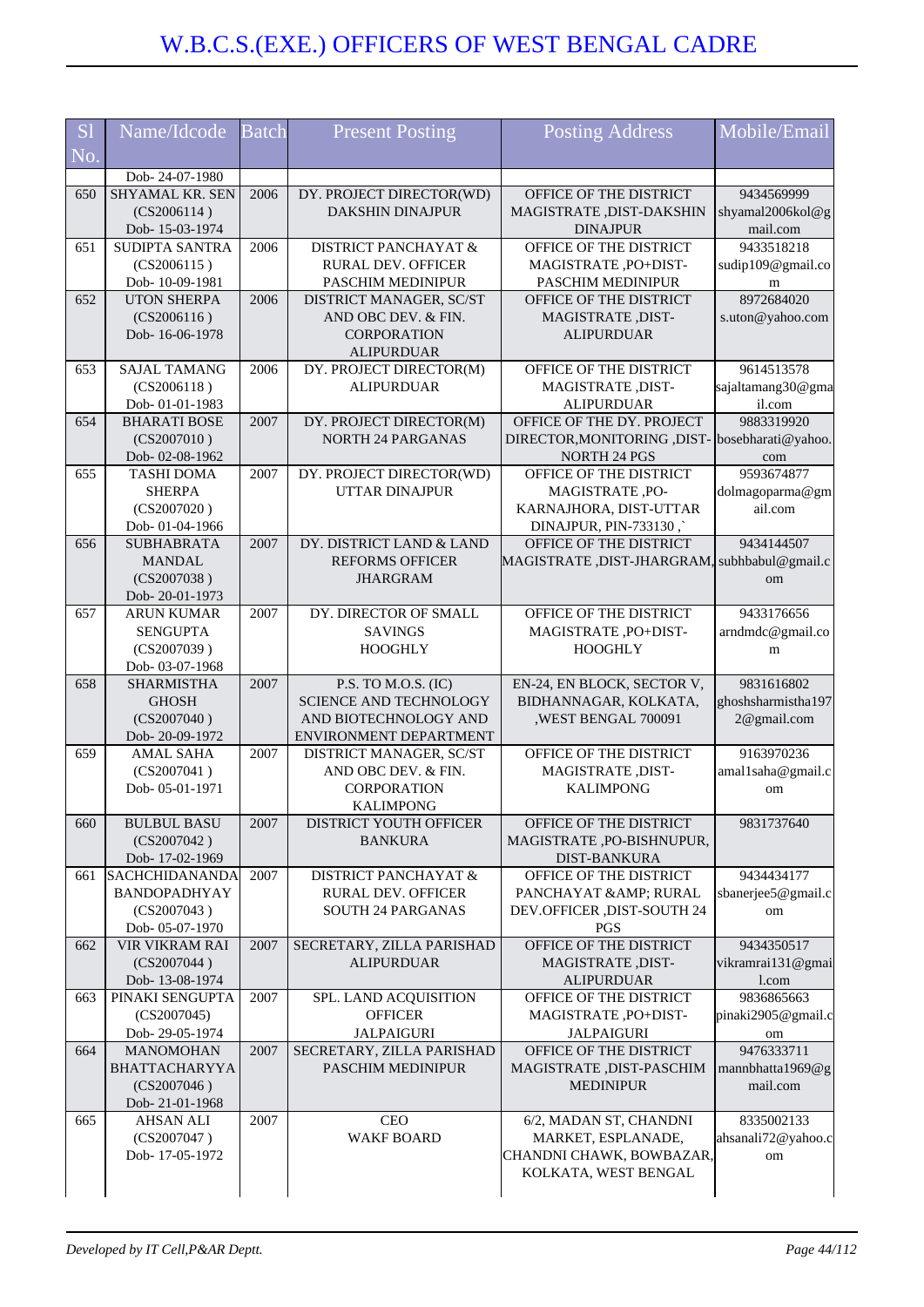| <b>S1</b> | Name/Idcode                              | <b>Batch</b> | <b>Present Posting</b>                               | <b>Posting Address</b>                                                | Mobile/Email             |
|-----------|------------------------------------------|--------------|------------------------------------------------------|-----------------------------------------------------------------------|--------------------------|
| No.       |                                          |              |                                                      |                                                                       |                          |
|           |                                          |              |                                                      | 700072                                                                |                          |
| 666       | <b>SANJOY KUMAR</b>                      | 2007         | DY. SECY., ZILLA PARISHAD                            | OFFICE OF THE DISTRICT                                                | 9932672901               |
|           | <b>BISWAS</b>                            |              | <b>BANKURA</b>                                       | MAGISTRATE, PO+DIST-                                                  | sanjoykbiswas.biswa      |
|           | (CS2007048)<br>Dob-28-11-1971            |              |                                                      | <b>BANKURA</b>                                                        | s@gmail.com              |
| 667       | <b>MANISH DAS</b>                        | 2007         | DY. PROJECT DIRECTOR, DRD                            | OFFICE OF THE DY. PROJECT                                             | 9733151719               |
|           | (CS2007049)                              |              | <b>CELL</b>                                          | DIRECTOR, DRDC CELL, , SOUTH dasmanish 2007@gm                        |                          |
|           | Dob-01-11-1970                           |              | SOUTH 24 PARGANAS                                    | 24 PARGANAS                                                           | ail.com                  |
| 668       | <b>ESTHER LEPCHA</b>                     | 2007         | <b>ESTATE OFFICER</b>                                | S, 19, GRAND TRUNK RD,                                                | 9434427780               |
|           | (CS2007050)                              |              | HOWRAH IMPROVEMENT                                   | KADAM TALA, HOWRAH, ,WESTestherakanksha@gm                            |                          |
|           | Dob-19-07-1968                           |              | <b>TRUST</b><br><b>SUB DIVISIONAL OFFICER</b>        | <b>BENGAL 711101</b>                                                  | ail.com<br>9830820743    |
| 669       | <b>AYAN DUTTA</b><br><b>GUPTA</b>        | 2007         | HOOGHLY, SUB-DIVISION -                              | OFFICE OF THE SUB<br>DIVISIONAL OFFICER ,PO-                          | mitayon@gmail.com        |
|           | (CS2007064)                              |              | <b>CHANDAN NAGORE</b>                                | CHANDAN NAGORE, DIST-                                                 |                          |
|           | Dob-19-08-1982                           |              |                                                      | <b>HOOGHLY</b>                                                        |                          |
| 670       | MD. ASAF IQBAL                           | 2007         | DISTRICT MANAGER, SC/ST                              | OFFICE OF THE DISTRICT                                                | 9038088809               |
|           | (CS2007065)                              |              | AND OBC DEV. & FIN.                                  | MAGISTRATE, DISTRICT-                                                 | asaf20@gmail.com         |
|           | Dob-09-02-1984                           |              | <b>CORPORATION</b>                                   | <b>KOLKATA</b>                                                        |                          |
|           |                                          |              | <b>KOLKATA</b>                                       |                                                                       | 9775570341               |
| 671       | <b>AMRITA BURMON</b><br><b>ROY</b>       | 2007         | DY. PROJECT DIRECTOR(WD)<br><b>HOOGHLY</b>           | OFFICE OF THE DISTRICT<br>MAGISTRATE, ,DIST-HOOGHLY amrita.barmanroy@ |                          |
|           | (CS2007066)                              |              |                                                      |                                                                       | gmail.com                |
|           | Dob-05-11-1983                           |              |                                                      |                                                                       |                          |
| 672       | <b>BIKRAM</b>                            | 2007         | DY. SECY., ZILLA PARISHAD                            | OFFICE OF THE DISTRICT                                                | 8145601208               |
|           | <b>CHATTERJEE</b>                        |              | <b>NORTH 24 PARGANAS</b>                             | MAGISTRATE, PO- BARASAT,                                              | writebikram@gmail.       |
|           | (CS2007067)                              |              |                                                      | DIST-NORTH 24PARGANAS,                                                | com                      |
| 673       | Dob-12-05-1980<br><b>AMIT SETH</b>       | 2007         | DIST SELF HELP GROUP & SELF                          | PIN-700124<br>OFFICE OF THE DISTRICT                                  | 9903271919               |
|           | (CS2007068)                              |              | <b>EMP. OFFICER</b>                                  | MAGISTRATE, NEW                                                       | iamitseth@gmail.co       |
|           | Dob-20-05-1976                           |              | <b>NORTH 24 PARGANAS</b>                             | ADMINISTRATIVE BUILDING, PO-                                          | m                        |
|           |                                          |              |                                                      | <b>BARASAT, DIST-NORTH 24</b>                                         |                          |
|           |                                          |              |                                                      | PARGANAS, PIN-700124                                                  |                          |
| 674       | <b>AMARTYA</b>                           | 2007         | DY. SECRETARY.                                       | NEW SECRETARY BUILDING,                                               | 9433388525               |
|           | <b>CHAKRABORTI</b><br>(CS2007069)        |              | <b>HOUSING INDUSTRY</b><br>REGULATORY AUTHORITY      | KOLKATA-01                                                            | amartyaati@gmail.c<br>om |
|           | Dob-06-09-1978                           |              | under HOUSING DEPTT.                                 |                                                                       |                          |
| 675       | <b>TAMAGHNA KAR</b>                      | 2007         | DISTRICT PLANNING & RURAL                            | OFFICE OF THE DISTRICT                                                | 9051988292               |
|           | (CS2007070)                              |              | DEV. OFFICER                                         | MAGISTRATE, NEW                                                       | tamaghna24@gmail.        |
|           | Dob-02-04-1981                           |              | <b>NORTH 24 PARGANAS</b>                             | ADMINISTRATIVE BUILDING,PO-                                           | com                      |
|           |                                          |              |                                                      | BARASAT, DIST-NORTH 24                                                |                          |
| 676       | <b>SHUVAJIT GARAI</b>                    | 2007         |                                                      | PARGANAS, PIN-700124<br>OFFICE OF THE DISTRICT                        | 9836366517               |
|           | (CS2007071)                              |              | DY. PROJECT DIRECTOR(WD)<br><b>NORTH 24 PARGANAS</b> | MAGISTRATE, NEW                                                       | shuvajit.wbcs@gmai       |
|           | Dob-23-09-1981                           |              |                                                      | ADMINISTRATIVE BUILDING,PO-                                           | $1$ .com                 |
|           |                                          |              |                                                      | <b>BARASAT, DIST-NORTH 24</b>                                         |                          |
|           |                                          |              |                                                      | PARGANAS, PIN-700124                                                  |                          |
| 677       | <b>BIMALENDU DAS</b>                     | 2007         | <b>SUB DIVISIONAL OFFICER</b>                        | OFFICE OF THE DISTRICT                                                | 7407270448               |
|           | (CS2007073)                              |              | PURULIA, SUB-DIVISION -                              | MAGISTRATE, PURULIA                                                   | 123bimal@gmail.co        |
| 678       | Dob-25-06-1980<br>SMITA SANYAL           | 2007         | PURULIA (SADAR)<br>DEPUTY SECRETARY                  | SADAR,, DIST-PURULIA<br>SWASTHYA BHAWAN GN-29,                        | m<br>9831224447          |
|           | <b>SHUKLA</b>                            |              | HEALTH & FAMILY WELFARE                              | SECTOR-V, SALT LAKE,                                                  | smitass19@gmail.co       |
|           | (CS2007074)                              |              | DEPTT.                                               | KOLKATA - 700 091                                                     | m                        |
|           | Dob-19-10-1980                           |              |                                                      |                                                                       |                          |
| 679       | <b>INDRANIL</b>                          | 2007         | DY. SECY., ZILLA PARISHAD                            | OFFICE OF THE DY. SECY, ZILLA                                         | 9735246639               |
|           | BHATTACHARYYA                            |              | <b>HOWRAH</b>                                        | PARISHAD, HOWRAH                                                      | indrawbcs@gmail.co       |
|           | (CS2007075)                              |              |                                                      |                                                                       | m                        |
| 680       | Dob-15-04-1980<br><b>SIDDHARTHA GUIN</b> | 2007         | DY. DISTRICT LAND & LAND                             | OFFICE OF THE DY DISTRICT                                             | 9681808343               |
|           |                                          |              |                                                      |                                                                       |                          |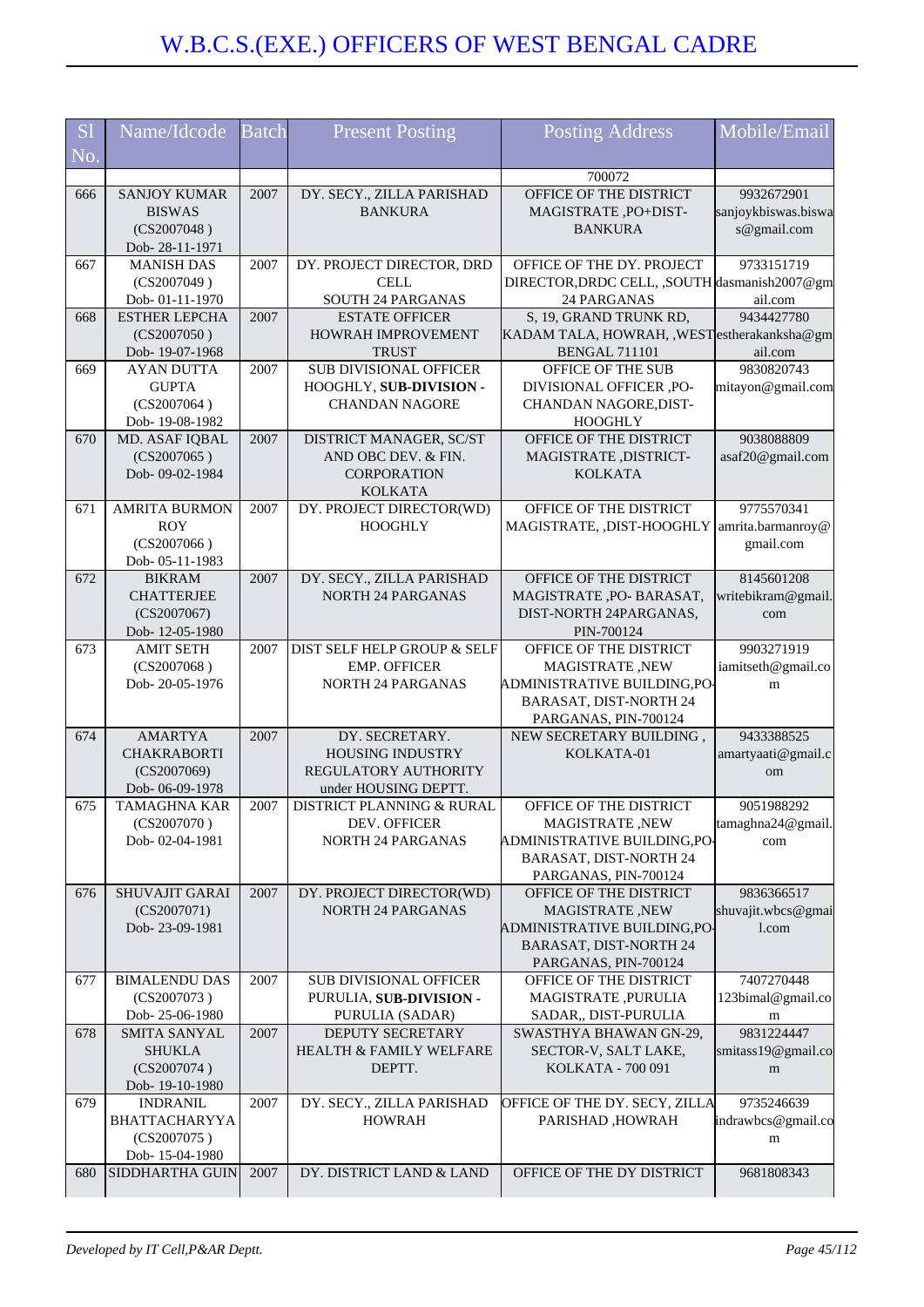| <b>S1</b><br>No. | Name/Idcode                           | <b>Batch</b> | <b>Present Posting</b>                              | <b>Posting Address</b>                              | Mobile/Email               |
|------------------|---------------------------------------|--------------|-----------------------------------------------------|-----------------------------------------------------|----------------------------|
|                  |                                       |              |                                                     |                                                     |                            |
|                  | $\overline{(CS2007076)}$              |              | <b>REFORMS OFFICER</b>                              | LAND & AMP; LAND REFORMS                            | siddhartha0305@gm          |
|                  | Dob-03-05-1977                        |              | SOUTH 24 PARGANAS                                   | OFFICER , DIST-SOUTH 24 PGS                         | ail.com                    |
| 681              | <b>SATYABRATA</b>                     | 2007         | DISTRICT MANAGER, SC/ST                             | OFFICE OF THE KOLKATA HQ                            | 9641116141                 |
|                  | <b>HALDER</b>                         |              | AND OBC DEV. & FIN.                                 | ,KOLKATA                                            | drsatyabratahalder@        |
|                  | (CS2007078)                           |              | CORPORATION                                         |                                                     | gmail.com                  |
|                  | Dob-16-12-1980                        |              | <b>KOLKATA</b>                                      |                                                     |                            |
| 682              | MD. ASHEK                             | 2007         | <b>ADMINISTRATIVE OFFICER</b>                       | 38, BELTALA RD., KOL-20                             | 8436969727                 |
|                  | <b>RAHMAN</b>                         |              | PUBLIC VEHICLE DEPTT.                               |                                                     | sonarbengal@gmail          |
|                  | (CS2007079)<br>Dob-28-01-1984         |              |                                                     |                                                     | com                        |
| 683              | <b>MOUSUMI PATRA</b>                  | 2007         | DY. PROJECT DIRECTOR(M)                             | OFFICE OF THE DISTRICT                              | 9434441195                 |
|                  | (CS2007081)                           |              | <b>HOOGHLY</b>                                      | MAGISTRATE, PO+DIST-                                | mousumipatrawbcs           |
|                  | Dob-02-12-1976                        |              |                                                     | <b>HOOGHLY</b>                                      | @gmail.com                 |
| 684              | <b>PRASANTA KUMAR</b>                 | 2007         | DY. DISTRICT LAND & LAND                            | OFFICE OF THE DISTRICT                              | 9433485099                 |
|                  | <b>MAITY</b>                          |              | <b>REFORMS OFFICER</b>                              | MAGISTRATE, PO+DIST-                                | prasantamaity1978          |
|                  | (CS2007082)                           |              | <b>HOWRAH</b>                                       | <b>HOWRAH</b>                                       | @gmail.com                 |
|                  | Dob-25-11-1978                        |              |                                                     |                                                     |                            |
| 685              | <b>AYAN NATH</b>                      | 2007         | <b>SUB DIVISIONAL OFFICER</b>                       | OFFICE OF THE SUB                                   | 9830381433                 |
|                  | (CS2007083)                           |              | BIRBHUM, SUB-DIVISION -                             | DIVISIONAL OFFICER ,DIST-                           | ayannath21@gmail.c         |
|                  | Dob-21-11-1974                        |              | <b>BOLPUR</b>                                       | <b>BIRBHUM</b>                                      | om                         |
| 686              | <b>ANUPAM</b>                         | 2007         | REGIONAL TRANSPORT                                  | OFFICE OF THE RTO ,DIST-                            | 9432155745                 |
|                  | <b>CHAKRABORTY</b>                    |              | <b>OFFICER</b>                                      | PURBA BARDHAMAN                                     | anupam.wbcs07@g            |
|                  | (CS2007084)                           |              | PURBA BARDHAMAN                                     |                                                     | mail.com                   |
|                  | Dob- 31-05-1984                       |              |                                                     |                                                     |                            |
| 687              | <b>KRISHNENDU</b>                     | 2007         | SUB DIVISIONAL OFFICER                              | OFFICE OF THE SUB                                   | 9474923379                 |
|                  | <b>KUMAR MANDAL</b>                   |              | PURBA BARDHAMAN, SUB-                               | DIVISIONAL OFFICER ,PO-                             | krishayushman@gm           |
|                  | (CS2007085)                           |              | <b>DIVISION - BARDHAMAN</b>                         | <b>BARDHAMAN SADAR</b>                              | ail.com                    |
|                  | Dob-01-07-1980                        |              | <b>SADAR NORTH</b>                                  | NORTH, DIST-PURBA                                   |                            |
|                  |                                       |              |                                                     | <b>BARDHAMAN</b>                                    |                            |
| 688              | <b>SOUGATA MAITY</b>                  | 2007         | DY. MAG. & DY. COLL.                                | OFFICE OF THE DISTRICT                              | 9331928485                 |
|                  | (CS2007086)                           |              | <b>MURSHIDABAD</b>                                  | MAGISTRATE, NEW                                     | wbcs23sougata@gm           |
|                  | Dob-23-10-1977                        |              |                                                     | ADMINISTRATIVE BUILDING,                            | ail.com                    |
|                  |                                       |              |                                                     | P.O- BERHAMPORE, DIST.-                             |                            |
|                  | <b>DEBJANI OJHA</b>                   | 2007         | DY. SECRETARY                                       | MURSHIDABAD, PIN-742101                             | 9433826433                 |
| 689              | (CS2007087)                           |              | CHIEF MINISTERS OFFICE                              | NABANNA, ROOM NO.307,325,<br>SARAT CHATTERJEE ROAD, |                            |
|                  | Dob-26-09-1981                        |              |                                                     | <b>HOWRAH-711102</b>                                | debjani.ojha@gmail.<br>com |
| 690              | <b>INDRANIL</b>                       | 2007         | SPL. LAND ACQUISITION                               | OFFICE OF THE DISTRICT                              | 9433166356                 |
|                  | <b>CHAKRABORTY</b>                    |              | <b>OFFICER</b>                                      | MAGISTRATE, PO+DIST-                                | pikomc@gmail.com           |
|                  | (CS2007088)                           |              | <b>HOOGHLY</b>                                      | <b>HOOGHLY</b>                                      |                            |
|                  | Dob-23-07-1976                        |              |                                                     |                                                     |                            |
| 691              | <b>SAMITA ROY</b>                     | 2007         | <b>ASSTT. ELECTION OFFICER</b>                      | KOLKATA NORTH                                       | 9051404129                 |
|                  | (CS2007089)                           |              | KOLKATA NORTH                                       |                                                     | samitaroy.08@gmail         |
|                  | Dob-23-05-1978                        |              |                                                     |                                                     | .com                       |
| 692              | PARTHA PRATIM                         | 2007         | DY. PROJECT DIRECTOR(M)                             | OFFICE OF THE DISTRICT                              | 7797943497                 |
|                  | <b>DAS</b>                            |              | PASCHIM MEDINIPUR                                   | MAGISTRATE, DIST-PASCHIM                            | parthawbcs2007@g           |
|                  | (CS2007090)                           |              |                                                     | <b>MEDINIPUR</b>                                    | mail.com                   |
|                  | Dob-21-04-1985                        |              |                                                     |                                                     |                            |
| 693              | PARTHA PRATIM                         | 2007         | <b>DISTRICT PANCHAYAT &amp;</b>                     | OFFICE OF THE DISTRICT                              | 9433621847                 |
|                  | <b>SADHUKHAN</b>                      |              | RURAL DEV. OFFICER                                  | MAGISTRATE, DIST-                                   | parthasadhukhan076         |
|                  | (CS2007091)                           |              | <b>KALIMPONG</b>                                    | <b>KALIMPONG</b>                                    | @gmail.com                 |
|                  | Dob-06-02-1982                        |              |                                                     |                                                     |                            |
| 694              | <b>SUPRABHAT</b>                      | 2007         | P.S. TO M.O.S. (IC)                                 | ADMINISTRATIVE BUILDING,                            | 9903323201                 |
|                  | <b>CHATTERJEE</b>                     |              | <b>BACKWARD CLASSES</b>                             | DJ-4 BLOCK, SECTOR II, ,SALT                        | max161978@gmail.           |
|                  | (CS2007092)                           |              | <b>WELFARE AND TRIBAL</b>                           | LAKE CITY, KOLKATA, WEST                            | com                        |
| 695              | Dob-10-01-1978<br><b>SUMAN BISWAS</b> |              | DEVELOPMENT DEPTT.<br><b>SUB DIVISIONAL OFFICER</b> | <b>BENGAL 700091</b><br>OFFICE OF THE SUB           | 9732402560                 |
|                  | (CS2007093)                           | 2007         | PASCHIM MEDINIPUR, SUB-                             | DIVISIONAL OFFICER ,PO-                             | bdosuman@gmail.c           |
|                  |                                       |              |                                                     |                                                     |                            |
|                  |                                       |              |                                                     |                                                     |                            |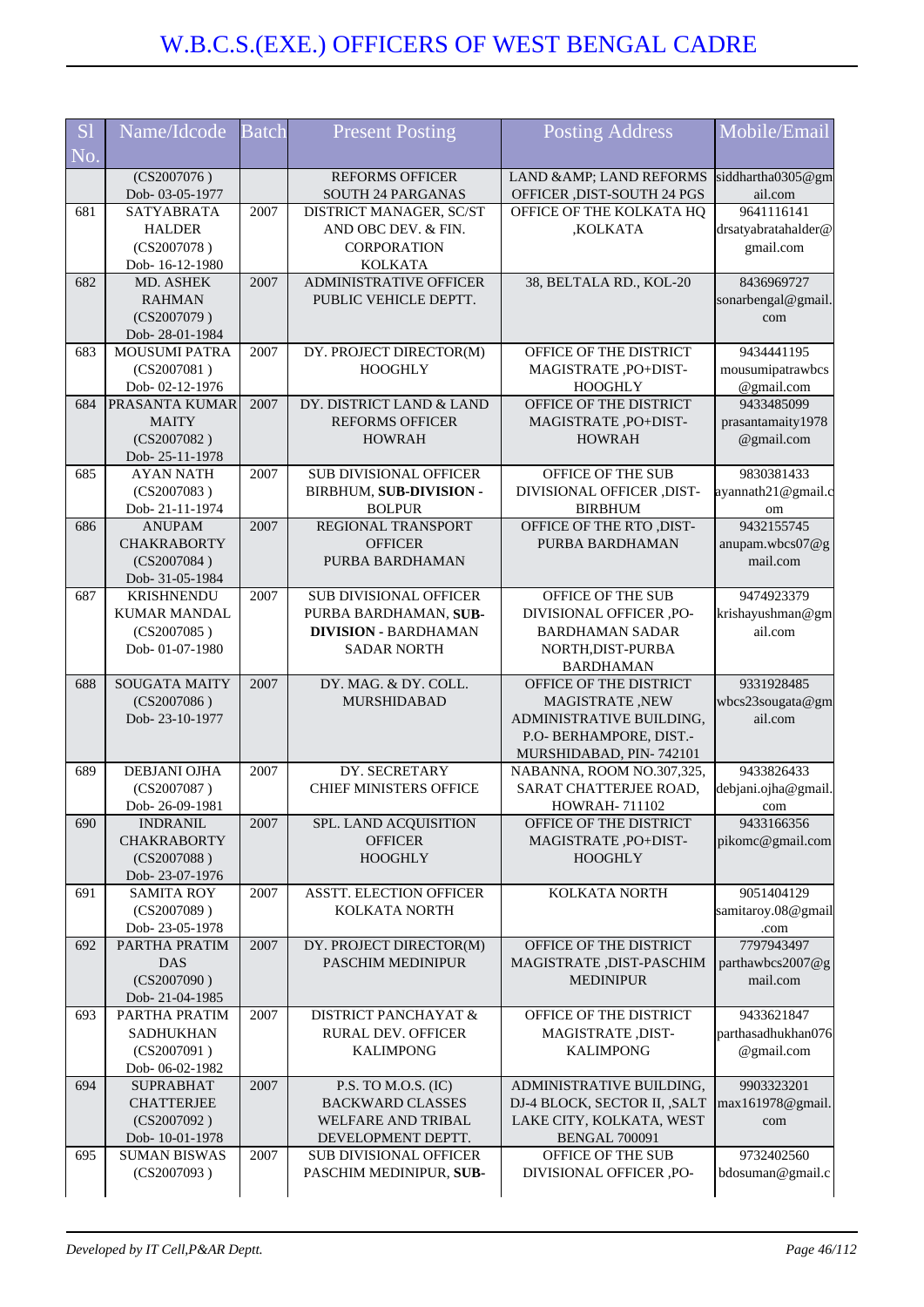| <b>S1</b><br>No. | Name/Idcode                                                          | <b>Batch</b> | <b>Present Posting</b>                                                               | <b>Posting Address</b>                                                                                    | Mobile/Email                                       |
|------------------|----------------------------------------------------------------------|--------------|--------------------------------------------------------------------------------------|-----------------------------------------------------------------------------------------------------------|----------------------------------------------------|
|                  | Dob-02-01-1980                                                       |              | <b>DIVISION - GHATAL</b>                                                             | GHATAL, DIST-PASCHIM<br><b>MEDINIPUR</b>                                                                  | om                                                 |
| 696              | MD. MODASSER<br><b>MOLLA</b><br>(CS2007094)<br>Dob-10-08-1977        | 2007         | DISTRICT OFFICER, MINORITY<br><b>AFFAIRS</b><br><b>HOWRAH</b>                        | <b>HOWRAH</b>                                                                                             | 9474433088<br>m.molla8@gmail.co<br>m               |
| 697              | <b>KALLOL RAY</b><br>(CS2007095)<br>Dob-07-01-1978                   | 2007         | <b>SUB DIVISIONAL OFFICER</b><br>MALDA, SUB-DIVISION -<br><b>CHANCHAL</b>            | OFFICE OF THE SUB<br>DIVISIONAL OFFICER ,PO-<br>CHALCHAL, DIST-MALDA                                      | 9932235764<br>bdo.mtb2@gmail.co<br>m               |
| 698              | <b>SHUBHRAJIT</b><br><b>GUPTA</b><br>(CS2007096)<br>Dob-21-01-1977   | 2007         | <b>DPLO</b><br><b>SOUTH 24 PARGANAS</b>                                              | OFFICE OF THE DPLO, ,DIST-<br><b>SOUTH 24 PARGANAS</b>                                                    | 9434421167<br>shubhrajitgupta@gm<br>ail.com        |
| 699              | <b>BUDDHADEV PAN</b><br>(CS2007097)<br>Dob-10-06-1979                | 2007         | <b>DPLO</b><br>PURBA MEDINIPUR                                                       | OFFICE OF THE DPLO, ,DIST-<br>PURBA MEDINIPUR, WEST<br><b>BENGAL</b>                                      | 9932601890<br>buddhadevp@gmail.<br>com             |
| 700              | PARTHA DE<br>(CS2007098)<br>Dob-12-02-1980                           | 2007         | <b>DISTRICT PANCHAYAT &amp;</b><br><b>RURAL DEV. OFFICER</b><br><b>KALIMPONG</b>     | OFFICE OF THE DISTRICT<br>MAGISTRATE, OPPOSITE<br>KALIMPONG MUNICIPALITY, DI<br>ST-KALIMPONG , PIN-734301 | 9674100835<br>parthade.01@gmail.<br>com            |
| 701              | <b>SUMAN</b><br><b>MAZUMDER</b><br>(CS2007099)<br>Dob-12-06-1977     | 2007         | <b>SUB DIVISIONAL OFFICER</b><br>KALIMPONG, SUB-DIVISION -<br><b>KALIMPONG</b>       | OFFICE OF THE SUB DIVISION<br>OFFICER, PO-KALIMPONG, DIST-Sumanmazumder200<br><b>KALIMPONG</b>            | 9051142949<br>7@gmail.com                          |
| 702              | <b>SAIKAT HAZRA</b><br>(CS2007100)<br>Dob-10-05-1983                 | 2007         | DISTRICT PLANNING OFFICER<br>PURBA BARDHAMAN                                         | OFFICE OF THE DISTRICT<br>MAGISTRATE, DIST-PURBA<br><b>BARDHAMAN</b>                                      | 9903668533<br>saikathazra.wbcs@g<br>mail.com       |
| 703              | PRASENJIT GHOSH<br>(CS2007101)<br>Dob-19-09-1981                     | 2007         | <b>SUB DIVISIONAL OFFICER</b><br>SOUTH 24 PARGANAS, SUB-<br><b>DIVISION - ALIPUR</b> | OFFICE OF THE SUB<br>DIVISIONAL OFFICER ,PO-<br>ALIPUR, DIST-SOUTH 24<br><b>PARGANAS</b>                  | 9732622164<br>ghoshprasenjit64@g<br>mail.com       |
| 704              | PURNIMA DEY<br>(CS2007101A)<br>Dob- 07-03-1985                       | 2007         | DIST SELF HELP GROUP & SELF<br><b>EMP. OFFICER</b><br><b>NADIA</b>                   | OFFICE OF THE DISTRICT SELF<br>HELP GROUP & AMP; SELF<br>EMPOLYMENT, KOLKATA                              | 7431054277<br>deypurnimachhoti@<br>gmail.com       |
| 705              | <b>ATANU KUMAR</b><br><b>MANDAL</b><br>(CS2007102)<br>Dob-06-10-1983 | 2007         | DISTRICT PLANNING & RURAL<br>DEV. OFFICER<br><b>UTTAR DINAJPUR</b>                   | OFFICE OF THE DISTRICT<br>MAGISTRATE ,DIST-UTTAR<br>DINAJPUR, DIST-733202                                 | 9734195317<br>atanukumarmandal2<br>007@gmail.com   |
| 706              | <b>ALIVIYA RAY</b><br>(CS2007103)<br>Dob-04-08-1983                  | 2007         | DISTRICT YOUTH OFFICER<br><b>HOOGHLY</b>                                             | OFFICE OF THE DISTRICT<br>MAGISTRATE, PO+DIST-<br><b>HOOGHLY</b>                                          | 9836374637<br>aliviya.07@gmail.co<br>m             |
| 707              | <b>SUBHENDU ROY</b><br>(CS2007104)<br>Dob-25-05-1980                 | 2007         | REGIONAL TRANSPORT<br><b>OFFICER</b><br>MURSHIDABAD                                  | OFFICE OF THE DISTRICT<br>MAGISTRATE, MURSHIDABAD                                                         | 9434892572<br>suhbha2007exe@red<br>iffmail.com     |
| 708              | <b>RAKHI BISWAS</b><br>(CS2007107)<br>Dob-26-08-1980                 | 2007         | <b>DIST SELF HELP GROUP &amp; SELF</b><br><b>EMP. OFFICER</b><br><b>HOOGHLY</b>      | OFFICE OF THE SELF HELP<br><b>GROUP AND SELF</b><br>EMPLOYMENT, KOLKATA                                   | 9547240808<br>rakhibc2016@gmail.<br>com            |
| 709              | <b>MANAS KUMAR</b><br><b>MANDAL</b><br>(CS2007108)<br>Dob-10-11-1979 | 2007         | DY. PROJECT DIRECTOR(WD)<br><b>NADIA</b>                                             | OFFICE OF THE DISTRICT<br>MAGISTRATE, PO-<br>KRISHNAGAR, DIST-NADIA,<br>PIN-741101                        | 9593167515<br>mkmdmdc@gmail.c<br>om                |
| 710              | <b>AMALENDU</b><br><b>SAMADDER</b><br>(CS2007109)<br>Dob-16-12-1972  | 2007         | DY. PROJECT DIRECTOR(WD)<br><b>COOCHBEHAR</b>                                        | OFFICE OF THE DISTRICT<br>MAGISTRATE, DIST-<br><b>COOCHBEHAR</b>                                          | 9163070478<br>amalend@gmail.co<br>m                |
| 711              | PANKAJ TAMANG<br>(CS2007110)<br>Dob-06-11-1979                       | 2007         | DISTRICT OFFICER, MINORITY<br><b>AFFAIRS</b><br>UTTAR DINAJPUR                       | OFFICE OF THE DISTRICT<br>MAGISTRATE, ,DIST- UTTAR<br><b>DINAJPUR</b>                                     | 9474013430<br>pankajpakhrin 2012<br>@yahoomail.com |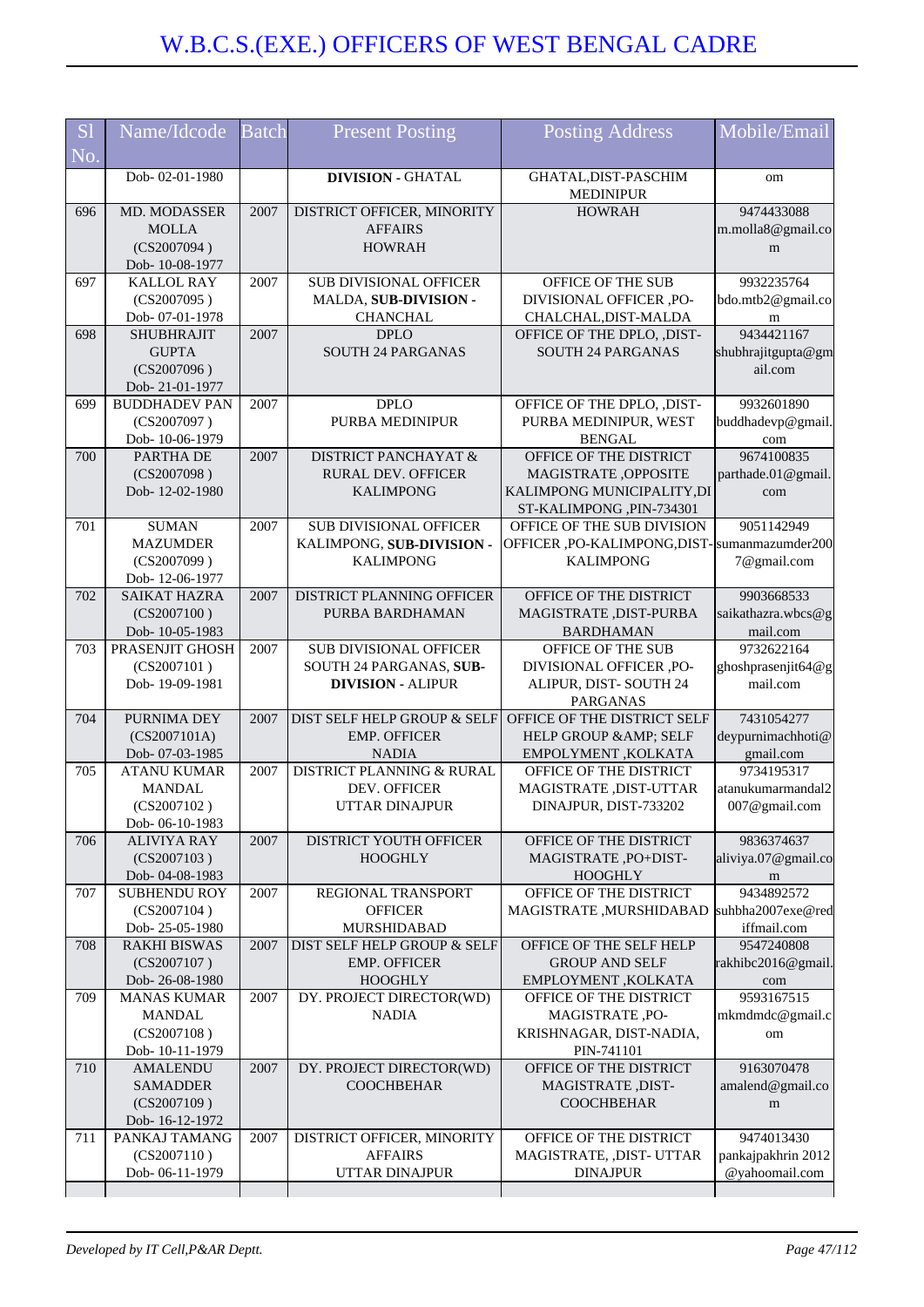| <b>S</b> l | Name/Idcode                       | <b>Batch</b> | <b>Present Posting</b>                   | <b>Posting Address</b>                       | Mobile/Email           |
|------------|-----------------------------------|--------------|------------------------------------------|----------------------------------------------|------------------------|
| No.        |                                   |              |                                          |                                              |                        |
| 712        | <b>DEBABRATA ROY</b>              | 2007         | DY. PROJECT DIRECTOR(M)                  | OFFICE OF THE DISTRICT                       | 9163871108             |
|            | (CS2007111)                       |              | <b>HOWRAH</b>                            | MAGISTRATE, PO+DIST-                         | debabrataroydmdc@      |
|            | Dob-10-03-1984                    |              |                                          | <b>HOWRAH</b>                                | gmail.com              |
| 713        | <b>TAPAS SINGHA ROY</b>           | 2007         | DEPUTY SECRETARY                         | OFFICE OF THE NORTH BENGAL                   | 9475411931             |
|            | (CS2007112)                       |              | <b>NORTH BENGAL</b>                      | DEVELOPMENT DEPTT ,DIST-                     | tapassingharoy9@g      |
| 714        | Dob- 05-09-1980<br>RICHARD LEPCHA | 2007         | DEVELOPMENT DEPTT.<br><b>DPLO</b>        | <b>UTTARKANYA</b><br>OFFICE OF THE DISTRICT  | mail.com<br>9593200650 |
|            | (CS2007113)                       |              | <b>DARJEELING</b>                        | MAGISTRATE, PO+DIST-                         | ricyongmu@gmail.c      |
|            | Dob- 03-09-1984                   |              |                                          | <b>DARJEELING</b>                            | om                     |
| 715        | <b>MALABIKA</b>                   | 2007         | DISTRICT OFFICER, MINORITY               | OFFICE OF THE DISTRICT                       | 9830229086             |
|            | <b>KHATUA</b>                     |              | <b>AFFAIRS</b>                           | MAGISTRATE, ,DIST-PASCHIM                    | malabikakhatua06@      |
|            | (CS2007114)                       |              | PASCHIM BARDHAMAN                        | <b>BARDHAMAN</b>                             | gmail.com              |
|            | Dob-06-10-1981                    |              |                                          |                                              |                        |
| 716        | <b>KHOKAN CHANDRA</b>             | 2007         | DY. DIRECTOR                             | OFFICE OF THE DISTRICT                       | 7980973244             |
|            | <b>BALA</b>                       |              | YOUTH SERVICES                           | MAGISTRATE, SALT LAKE CITY, khokanchandra07@ |                        |
|            | (CS2007115)                       |              |                                          | KOLKATA, WEST BENGAL                         | gmail.com              |
|            | Dob- 07-05-1976                   |              |                                          | 700091                                       |                        |
| 717        | <b>JAYANTA DAS</b>                | 2008         | DY. MAG. & DY. COLL.                     | OFFICE OF THE DISTRICT                       | 9735688660             |
|            | (CS2008003)                       |              | <b>JALPAIGURI</b>                        | MAGISTRATE, PO+DIST-                         | jayanta.koal05@gma     |
|            | Dob-04-05-1970                    |              |                                          | <b>JALPAIGURI</b>                            | il.com                 |
| 718        | <b>SAJAL DAS</b>                  | 2008         | DY. MAG. & DY. COLL.                     | OFFICE OF THE DISTRICT                       | 9434386264             |
|            | (CS2008004)                       |              | PASCHIM MEDINIPUR, SUB-                  | MAGISTRATE, KHARAGPUR,                       |                        |
|            | Dob-02-09-1976                    |              | <b>DIVISION - KHARAGPUR</b>              | DIST-PASCHIM MEDINIPUR                       |                        |
| 719        | <b>TRIDIB SAR</b>                 | 2008         | DY. PROJECT DIRECTOR(M)                  | OFFICE OF THE DISTRICT                       | 9933162681             |
|            | (CS2008005)                       |              | <b>COOCHBEHAR</b>                        | MAGISTRATE, PO+DIST-                         | bdotridib13@gmail.     |
|            | Dob-20-02-1972                    |              |                                          | <b>COOCHBEHAR</b>                            | com                    |
| 720        | <b>SHILADITYA</b>                 | 2008         | DY. MAG. & DY. COLL.                     | OFFICE OF THE DISTRICT                       | 9734874544             |
|            | <b>CHAKRABARTI</b>                |              | <b>PURULIA</b>                           | MAGISTRATE, P.O + DIST.-                     | pijush.shiladitya@g    |
|            | (CS2008006)                       |              |                                          | PURULIA, PIN-723101                          | mail.com               |
|            | Dob-15-08-1975                    |              |                                          |                                              |                        |
| 721        | MD. KAUSER ALI                    | 2008         | SPL. LAND ACQUISITION                    | OFFICE OF THE SPECIAL LAO                    | 7602861223             |
|            | (CS2008007)                       |              | <b>OFFICER</b>                           | ,DIST-MALDA                                  | burnpurkauser@gma      |
| 722        | Dob-04-07-1971<br><b>SASWATA</b>  | 2008         | <b>MALDA</b><br><b>BLOCK DEVELOPMENT</b> | OFFICE OF THE BLOCK                          | il.com<br>9474554020   |
|            | <b>DASGUPTA</b>                   |              | <b>OFFICER</b>                           | DEVELOPMENT OFFICER, ,PO-                    | sdasgupta39@gmail.     |
|            | (CS2008008)                       |              | BIRBHUM, SUB-DIVISION -                  | RAMPURHAT, DIST-BIRBHUM                      | com                    |
|            | Dob-14-06-1972                    |              | RAMPURHAT, BLOCK -                       |                                              |                        |
|            |                                   |              | RAMPURHAT-II                             |                                              |                        |
| 723        | <b>BADSHA GHOSHAL</b>             | 2008         | DEPUTY SECRETARY                         | N.S.BUILDING, 1. K.S.ROY ROAD                | 9433310370             |
|            | (CS2008009)                       |              | LABOUR DEPTT.                            | ,KOLKATA-700001.                             | badsha.kolkata@gm      |
|            | Dob-13-08-1973                    |              |                                          |                                              | ail.com                |
| 724        | <b>BUDDHADEB DAS</b>              | 2008         | <b>SECRETARY</b>                         | 149, ACHARYA JAGADISH                        | 9433497920             |
|            | (CS2008010)                       |              | MUNICIPAL SERVICE                        | CHANDRA BOSE RD, SEALDAH, buddha63607@gmai   |                        |
|            | Dob-09-02-1965                    |              | <b>COMMISSION</b>                        | ENTALLY , KOLKATA, WEST                      | l.com                  |
|            |                                   |              |                                          | BENGAL 700014                                |                        |
| 725        | <b>SUDIP NARAYAN</b>              | 2008         | SPL. LAND ACQUISITION                    | OFFICE OF THE DISTRICT                       | 9732636509             |
|            | <b>OJHA</b>                       |              | <b>OFFICER</b>                           | MAGISTRATE, DIST-                            | chintubaba18@gmai      |
|            | (CS2008011)                       |              | MURSHIDABAD                              | MURSHIDABAD                                  | l.com                  |
|            | Dob- 31-01-1974                   |              |                                          |                                              |                        |
| 726        | PRABHANGSU                        | 2008         | DY. MAG. & DY. COLL.                     | OFFICE OF THE DISTRICT                       | 9609583537             |
|            | <b>HALDER</b>                     |              | PURBA MEDINIPUR                          | MAGISTRATE, DIST-PURBA                       | amartyaandamarsa@      |
|            | (CS2008012)                       |              |                                          | <b>MEDINIPUR</b>                             | gmail.com              |
|            | Dob- 09-03-1974                   |              |                                          |                                              |                        |
| 727        | PEMA CHUKI                        | 2008         | DY. MAG. & DY. COLL.                     | OFFICE OF THE DISTRICT                       | 9832057444             |
|            | <b>TSHERING</b>                   |              | <b>ALIPURDUAR</b>                        | MAGISTRATE, DIST-                            | pctshering@rediffm     |
|            | (CS2008013)                       |              |                                          | <b>ALIPURDUAR</b>                            | ail.com                |
|            | Dob- 03-02-1976                   |              |                                          |                                              |                        |
| 728        | SOURAV                            | 2008         | ADDL. DEPUTY CONTROLLER                  | OFFICE OF THE DISTRICT                       | 7407895515             |
|            |                                   |              |                                          |                                              |                        |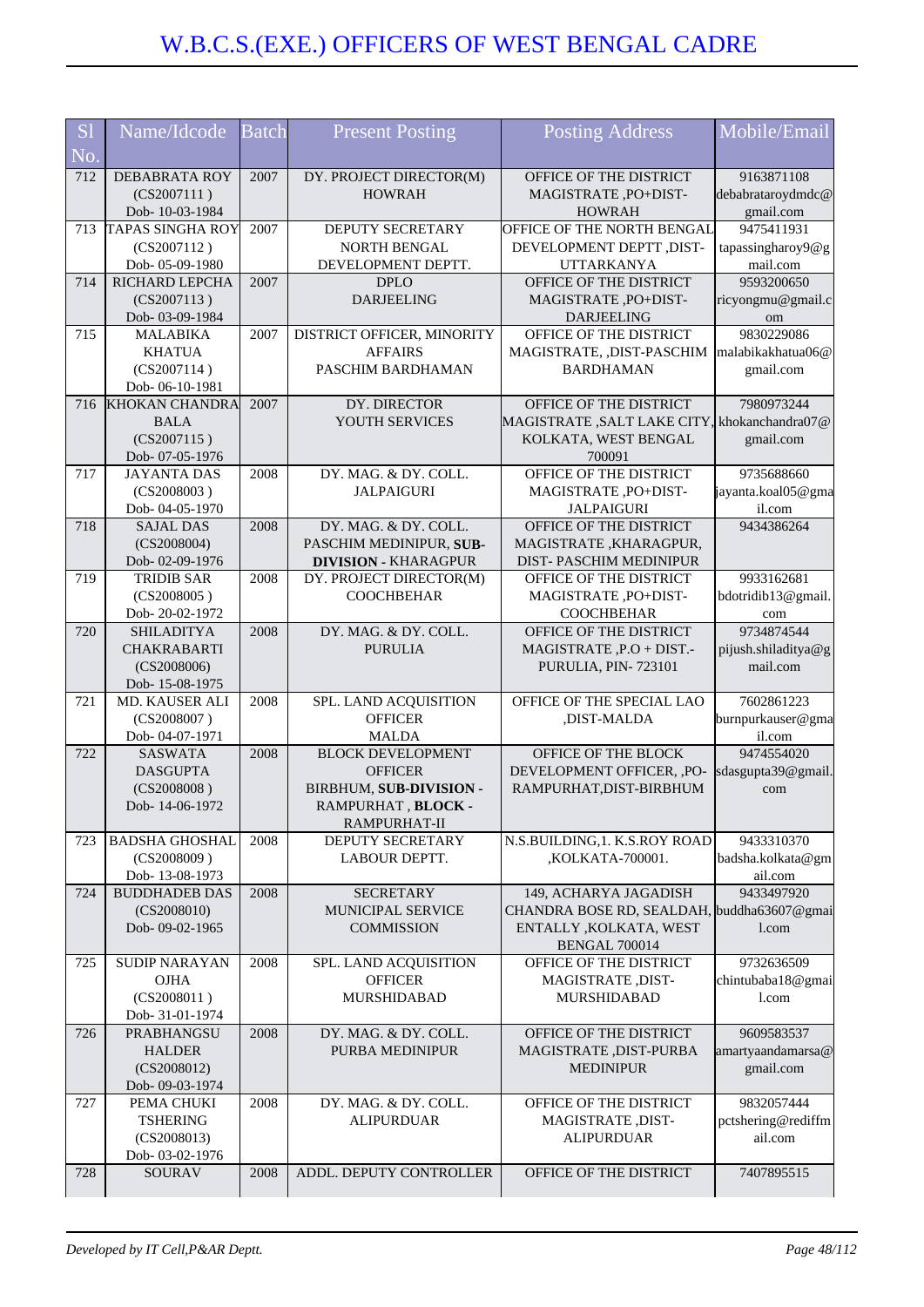| S <sub>1</sub><br>No. | Name/Idcode                                        | <b>Batch</b> | <b>Present Posting</b>                                | Posting Address                                                           | Mobile/Email                      |
|-----------------------|----------------------------------------------------|--------------|-------------------------------------------------------|---------------------------------------------------------------------------|-----------------------------------|
|                       | <b>CHATTERJEE</b><br>(CS2008014)<br>Dob-17-09-1984 |              | <b>SOUTH 24 PARGANAS</b>                              | MAGISTRATE, PO-ALIPUR, DIST-amarsourav@yahoo.<br><b>SOUTH 24 PARGANAS</b> | in                                |
| 729                   | <b>BAPPA GOSWAMI</b><br>(CS2008016)                | 2008         | DISTRICT OFFICER, MINORITY<br><b>AFFAIRS</b>          | OFFICE OF THE DISTRICT<br>OFFICER, MINORITY AFFAIRS                       | 9733979478<br>bappagoswami@gm     |
|                       | Dob-16-07-1983                                     |              | MURSHIDABAD                                           | ,DIST. - MURSHIDABAD                                                      | ail.com                           |
| 730                   | <b>UTPAL KUMAR</b><br><b>GHOSH</b>                 | 2008         | SECRETARY, ZILLA PARISHAD<br><b>PASCHIM MEDINIPUR</b> | OFFICE OF THE ZILLA                                                       | +919647944434                     |
|                       | (CS2008017)                                        |              |                                                       | PARISHAD, DIST-PASCHIM<br><b>MEDINIPUR</b>                                | utpalwbcs@gmail.co<br>m           |
|                       | Dob-25-04-1982                                     |              |                                                       |                                                                           |                                   |
| 731                   | <b>MADHUMITA</b>                                   | 2008         | DISTRICT YOUTH OFFICER                                | OFFICE OF THE DISTRICT                                                    | 9433412896                        |
|                       | <b>MUKHERJEE</b>                                   |              | <b>NORTH 24 PARGANAS</b>                              | MAGISTRATE , DIST-NORTH 24                                                | madhumita.exe@gm                  |
|                       | (CS2008018)                                        |              |                                                       | PGS                                                                       | ail.com                           |
|                       | Dob-24-01-1985                                     |              |                                                       |                                                                           |                                   |
| 732                   | SARVODAYA                                          | 2008         | <b>DISTRICT PANCHAYAT &amp;</b>                       | OFFICE OF THE DISTRICT                                                    | 9477049394                        |
|                       | <b>KUMAR SAHA</b><br>(CS2008019)                   |              | <b>RURAL DEV. OFFICER</b><br><b>HOWRAH</b>            | MAGISTRATE, PO+DIST-<br><b>HOWRAH</b>                                     | jugnu1976@gmail.c                 |
|                       | Dob-11-03-1976                                     |              |                                                       |                                                                           | om                                |
| 733                   | <b>ABHIJIT SAMANTA</b>                             | 2008         | <b>AEO</b>                                            | OFFICE OF THE ADDA, PO-                                                   | 9433993648                        |
|                       | (CS2008020)                                        |              | <b>ASANSOL DURGAPUR</b>                               | ASANSOL, DIST-PASCHIM                                                     | abhijitsamantasaman               |
|                       | Dob-11-01-1982                                     |              | DEVELOPMENT AUTHORITY                                 | <b>BARDHAMAN</b>                                                          | tawbcs@gmail.com                  |
| 734                   | <b>SUBHANKAR ROY</b>                               | 2008         | <b>SECRETARY</b>                                      | BAGHAJATIN RD, WARD 17,                                                   | 9836478352                        |
|                       | (CS2008023)                                        |              | <b>SILIGURI MUNICIPAL</b>                             | SUBHAS PALLY, SILIGURI,                                                   | sroy900@gmail.com                 |
| 735                   | Dob-10-04-1982<br><b>MOHUA</b>                     | 2008         | <b>CORPORATION</b><br>DISTRICT YOUTH OFFICER          | WEST BENGAL 734001<br>OFFICE OF THE DISTRICT                              | 9903686889                        |
|                       | <b>BANDOPADHYAY</b>                                |              | <b>SOUTH 24 PARGANAS</b>                              | <b>MAGISTRATE, DIST-SOUTH 24</b>                                          | mohuuua@gmail.co                  |
|                       | (CS2008024)                                        |              |                                                       | <b>PARGANAS</b>                                                           | m                                 |
|                       | Dob-17-12-1980                                     |              |                                                       |                                                                           |                                   |
| 736                   | <b>SAMBHUDWIP</b>                                  | 2008         | <b>EXECUTIVE OFFICER</b>                              | <b>GANGASAGAR BAKKHALI</b>                                                | 9832548245                        |
|                       |                                                    |              |                                                       |                                                                           |                                   |
|                       | <b>SARKAR</b>                                      |              | GANGASAGAR, BOKKHALI DEV                              | DEVELOPMENT AUTHORITY,                                                    | sombhuz.mail@gma                  |
|                       | (CS2008026)                                        |              | <b>AUTHORITY</b>                                      | VILL. & AMP;                                                              | il.com                            |
|                       | Dob-15-12-1985                                     |              |                                                       | P.O.-GANGASAGAR, P.S.-                                                    |                                   |
|                       |                                                    |              |                                                       | SAGAR, ,SOUTH 24                                                          |                                   |
| 737                   | <b>DIP BHADURI</b>                                 | 2008         | <b>DPLO</b>                                           | PARGANAS, PIN-743606<br>OFFICE OF THE DPLO, ,DIST-                        | 9433701353                        |
|                       | (CS2008027)                                        |              | <b>PURULIA</b>                                        | <b>PURULIA</b>                                                            | bhaduri.dip@gmail.c               |
|                       | Dob-14-10-1981                                     |              |                                                       |                                                                           | om                                |
| 738                   | <b>TANMOY</b>                                      | 2008         | <b>EXECUTIVE OFFICER</b>                              | <b>BHATPARA MUNICIPALITY, P.O-</b>                                        | 9635496909                        |
|                       | <b>BANERJEE</b>                                    |              | <b>BHATPARA MUNICIPALITY</b>                          | KANKINARA, DIST-NORTH 24                                                  | tanmoy.wbcs2008@                  |
|                       | (CS2008029)                                        |              |                                                       | PGS., PIN-743126                                                          | gmail.coml.com                    |
| 739                   | Dob-11-04-1980                                     | 2008         |                                                       |                                                                           |                                   |
|                       | <b>JYOTI GHOSH</b><br>(CS2008030)                  |              | DY. DIRECTOR<br><b>TOURISM</b>                        | <b>SILIGURI</b>                                                           | 9475541035<br>jyotijyoti04@gmail. |
|                       | Dob-04-04-1980                                     |              |                                                       |                                                                           | com                               |
| 740                   | <b>MEGHNA PAL</b>                                  | 2008         | <b>ADMINISTRATIVE OFFICER</b>                         | OFFICE OF THE NKDA ,NEW                                                   | 9830529533                        |
|                       | (CS2008031)                                        |              | NEW TOWN KOLKATA DEV.                                 | TOWN, KOLKATA                                                             |                                   |
|                       | Dob- 30-09-1983                                    |              | <b>AUTHORITY</b>                                      |                                                                           |                                   |
| 741                   | <b>URMI DEY BISWAS</b>                             | 2008         | DISTRICT MANAGER, SC/ST                               | OFFICE OF THE DISTRICT                                                    | 9433858640                        |
|                       | (CS2008032)<br>Dob-08-02-1980                      |              | AND OBC DEV. & FIN.                                   | MANAGER, SC/ST AND OBC FIN                                                | $ $ urmiwbcs2008@gm<br>ail.com    |
|                       |                                                    |              | <b>CORPORATION</b><br><b>SOUTH 24 PARGANAS</b>        | <b>CORPORATION ,DIST-SOUTH 24</b><br><b>PARGANAS</b>                      |                                   |
| 742                   | <b>TOMOJEET</b>                                    | 2008         | <b>DISTRICT PANCHAYAT &amp;</b>                       | OFFICE OF THE DISTRICT                                                    | 8348488410                        |
|                       | <b>CHAKRABORTY</b>                                 |              | <b>RURAL DEV. OFFICER</b>                             | MAGISTRATE, P.O + DIST.-                                                  | tomojeet.c@gmail.c                |
|                       | (CS2008033)                                        |              | PASCHIM BARDHAMAN                                     | PASCHIM BARDHAMAN                                                         | om                                |
|                       | Dob- 07-05-1984                                    |              |                                                       |                                                                           |                                   |
| 743                   | <b>SOMA DAS</b><br>(CS2008034)                     | 2008         | SPL. LAND ACQUISITION<br><b>OFFICER</b>               | PASCHIM MEDINIPUR                                                         | 9831313245<br>soma22avi@yahoo.c   |
|                       | Dob-02-12-1978                                     |              | PASCHIM MEDINIPUR                                     |                                                                           | o.in                              |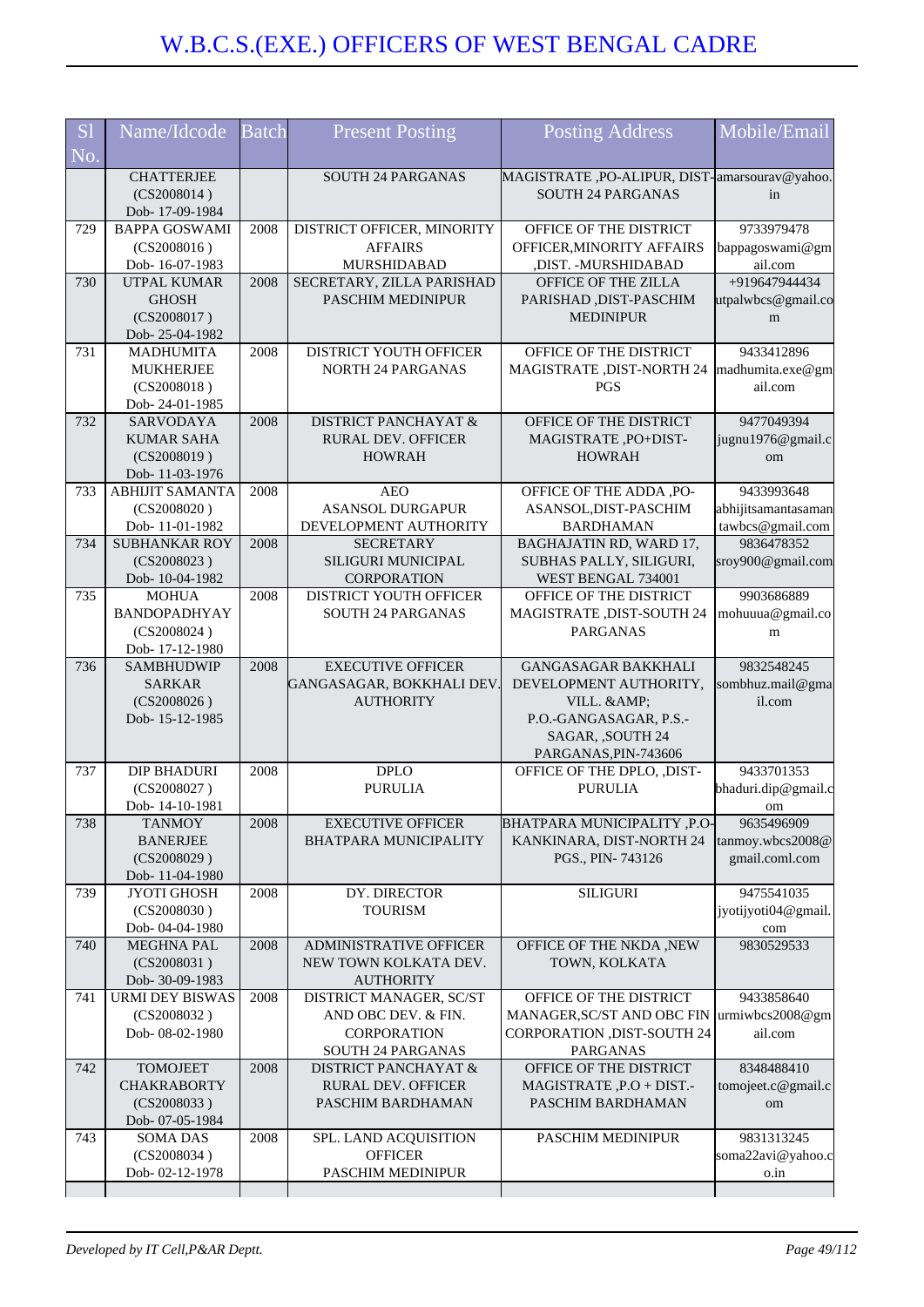| <b>S1</b> | Name/Idcode                              | <b>Batch</b> | <b>Present Posting</b>                                | <b>Posting Address</b>                                                          | Mobile/Email                       |
|-----------|------------------------------------------|--------------|-------------------------------------------------------|---------------------------------------------------------------------------------|------------------------------------|
| No.       |                                          |              |                                                       |                                                                                 |                                    |
| 744       | <b>HIRAK JOTI</b>                        | 2008         | <b>ASSTT. EXECUTIVE OFFICER</b>                       | OFFICE OF THE HALDIA                                                            | 9732673774                         |
|           | <b>MAJUMDER</b><br>(CS2008035)           |              | HALDIA DEVELOPMENT<br><b>AUTHORITY</b>                | DEVELOPMENT AUTHORITY ,PO <sup>1</sup> hirak0hirak@yahoo.<br>HALDIA, DIST-PURBA | com                                |
|           | Dob-02-03-1981                           |              |                                                       | <b>MEDINIPUR</b>                                                                |                                    |
| 745       | <b>ROSHNI SARKAR</b>                     | 2008         | DY. PROJECT DIRECTOR(WD)                              | OFFICE OF THE DISTRICT                                                          | 8013505052                         |
|           | (CS2008036)<br>Dob-28-09-1982            |              | <b>HOWRAH</b>                                         | MAGISTRATE, DIST-HOWRAH                                                         | roshnidam1982@gm<br>ail.com        |
| 746       | <b>SAYAK DEV</b>                         | 2008         | OSD TO CMO                                            | HRBC BUILDING, NO. 325,                                                         | 9231561685                         |
|           | (CS2008038)                              |              | <b>CHIEF MINISTERS OFFICE</b>                         | SARAT CHATTERJEE RD,                                                            | debsayak@gmail.co                  |
| 747       | Dob-15-07-1982<br><b>SANHITA</b>         | 2008         | DISTRICT MANAGER, SC/ST                               | HOWRAH, WEST BENGAL 711102<br>OFFICE OF THE DISTRICT                            | m<br>7076069805                    |
|           | <b>TALAPATRA</b>                         |              | AND OBC DEV. & FIN.                                   | MANAGER, SC/ST AND OBC FIN                                                      | t.sanhita@gmail.co                 |
|           | (CS2008039)                              |              | <b>CORPORATION</b>                                    | CORPORATION , DIST-                                                             | m                                  |
| 748       | Dob- 08-08-1976<br><b>KINGSHUK MAITY</b> | 2008         | <b>JALPAIGURI</b><br>DISTRICT OFFICER, MINORITY       | <b>JALPAIGURI</b><br>OFFICE OF THE DISTRICT                                     | 9836690285                         |
|           | (CS2008040)                              |              | <b>AFFAIRS</b>                                        | MAGISTRATE, PO+DIST-                                                            | kingshukexe08@gm                   |
|           | Dob-02-06-1981                           |              | <b>COOCHBEHAR</b>                                     | <b>COOCHBEHAR</b>                                                               | ail.com                            |
| 749       | <b>MRINMOY DAS</b>                       | 2008         | DISTRICT MANAGER, W.B. S.C.<br>& S.T. DEV. FIN. CORPN | OFFICE OF THE DISTRICT                                                          | 9474645533                         |
|           | (CS2008041)<br>Dob-16-03-1978            |              | PURBA BARDHAMAN                                       | MANAGER, SC/ST AND OBC FIN mrinmoybcs@gmail.<br>CORPORATION , DIST- PURBA       | com                                |
|           |                                          |              |                                                       | <b>BARDHAMAN</b>                                                                |                                    |
| 750       | <b>SUDHANGSHU PAIK</b>                   | 2008         | DY. SECY., ZILLA PARISHAD                             | OFFICE OF THE DY. SECY ZILLA                                                    | 9474338205                         |
|           | (CS2008042)<br>Dob-20-12-1978            |              | <b>PURBA MEDINIPUR</b>                                | PARISHAD, DIST-PURBA<br><b>MEDINIPUR</b>                                        | dmdcpaik@gmail.co<br>m             |
| 751       | <b>TAPAS KUMAR</b>                       | 2008         | DY. MUNICIPAL                                         | 4, MAHATMA GANDHI RD,                                                           | 8617309134                         |
|           | <b>BHATTACHARJEE</b>                     |              | <b>COMMISSIONER</b>                                   | HOWRAH RAILWAY STATION,                                                         | kpsgttapas@gmail.c                 |
|           | (CS2008044)<br>Dob-10-05-1978            |              | HOWRAH MUNICIPAL<br>CORPORATION                       | KADAM TALA, HOWRAH, WEST<br><b>BENGAL 711101</b>                                | om                                 |
| 752       | <b>ABHISHEK BISWAS</b>                   | 2008         | SPL. LAND ACQUISITION                                 | OFFICE OF THE SPECIAL LAO                                                       | 7872691644                         |
|           | (CS2008045)                              |              | <b>OFFICER</b>                                        | ,DIST-SOUTH 24 PARGANAS                                                         | augustrain21882@g                  |
| 753       | Dob-21-08-1982<br><b>MONALISA MAITY</b>  | 2008         | SOUTH 24 PARGANAS<br>DY. SECY., ZILLA PARISHAD        | OFFICE OF THE DISTRICT                                                          | mail.com<br>9734302920             |
|           | (CS2008046)                              |              | <b>JALPAIGURI</b>                                     | MAGISTRATE , PO+ DIST-                                                          | monwbcsexe@gmail                   |
|           | Dob-04-03-1976                           |              |                                                       | <b>JALPAIGURI</b>                                                               | .com                               |
| 754       | <b>DIBYENDU</b><br><b>MAJUMDER</b>       | 2008         | DY. DISTRICT LAND & LAND<br><b>REFORMS OFFICER</b>    | OFFICE OF THE DISTRICT<br>MAGISTRATE, DIST-                                     | 9932234659<br>dimaj7@gmail.com     |
|           | (CS2008047)                              |              | <b>MURSHIDABAD</b>                                    | <b>MURSHIDABAD</b>                                                              |                                    |
|           | Dob-16-11-1978                           |              |                                                       |                                                                                 |                                    |
| 755       | <b>MADHU SUDAN</b><br><b>MONDAL</b>      | 2008         | DY. MAG. & DY. COLL.<br><b>BANKURA</b>                | OFFICE OF THE DISTRICT<br>MAGISTRATE, P.O+ DIST.-                               | 9433285304<br>msmondal82@gmail     |
|           | (CS2008048)                              |              |                                                       | BANKURA, PIN-722101                                                             | .com                               |
|           | Dob-12-08-1982                           |              |                                                       |                                                                                 |                                    |
| 756       | <b>PARTHA</b><br><b>KARMAKAR</b>         | 2008         | <b>DISTRICT PANCHAYAT &amp;</b><br>RURAL DEV. OFFICER | OFFICE OF THE DISTRICT<br>PANCHAYAT & AMP; RURAL                                | 9239036592<br>parthakarmakar98@    |
|           | (CS2008049)                              |              | <b>BIRBHUM</b>                                        | DEV.OFFICER , DIST- BIRBHUM                                                     | gmail.com                          |
|           | Dob-03-01-1982                           |              |                                                       |                                                                                 |                                    |
| 757       | <b>BHUPRABHA</b><br><b>BISWAS</b>        | 2008         | ASSTT. DIRECTOR<br>LAND RECORDS & SURVEY              | OFFICE OF THE LAND RECORDS<br>AND SURVEYS , KOLKATA                             | 9433051090<br>abhajaja@gmail.com   |
|           | (CS2008050)                              |              |                                                       |                                                                                 |                                    |
|           | Dob-16-04-1982                           |              |                                                       |                                                                                 |                                    |
| 758       | <b>MADHAB BISAI</b><br>(CS2008053)       | 2008         | DY. MAG. & DY. COLL.<br>NORTH 24 PARGANAS, SUB-       | OFFICE OF THE SDO, BONGAON,<br><b>DIST. NORTH 24 PGRS</b>                       | +919732125576<br>mbisai2008@gmail. |
|           | Dob-06-10-1980                           |              | <b>DIVISION - BONGAON</b>                             |                                                                                 | com                                |
| 759       | <b>MALLIKA</b>                           | 2008         | DY. PROJECT DIRECTOR, DRD                             | OFFICE OF THE DY. PROJECT                                                       | 9647035759                         |
|           | <b>SENGUPTA</b><br><b>MAZUMDER</b>       |              | <b>CELL</b><br>PURBA BARDHAMAN                        | DIRECTOR, DRDC CELL, , DIST-<br>PURBA BARDHAMAN                                 |                                    |
|           | (CS2008054)                              |              |                                                       |                                                                                 |                                    |
|           | Dob-13-05-1974                           |              |                                                       |                                                                                 |                                    |
|           |                                          |              |                                                       |                                                                                 |                                    |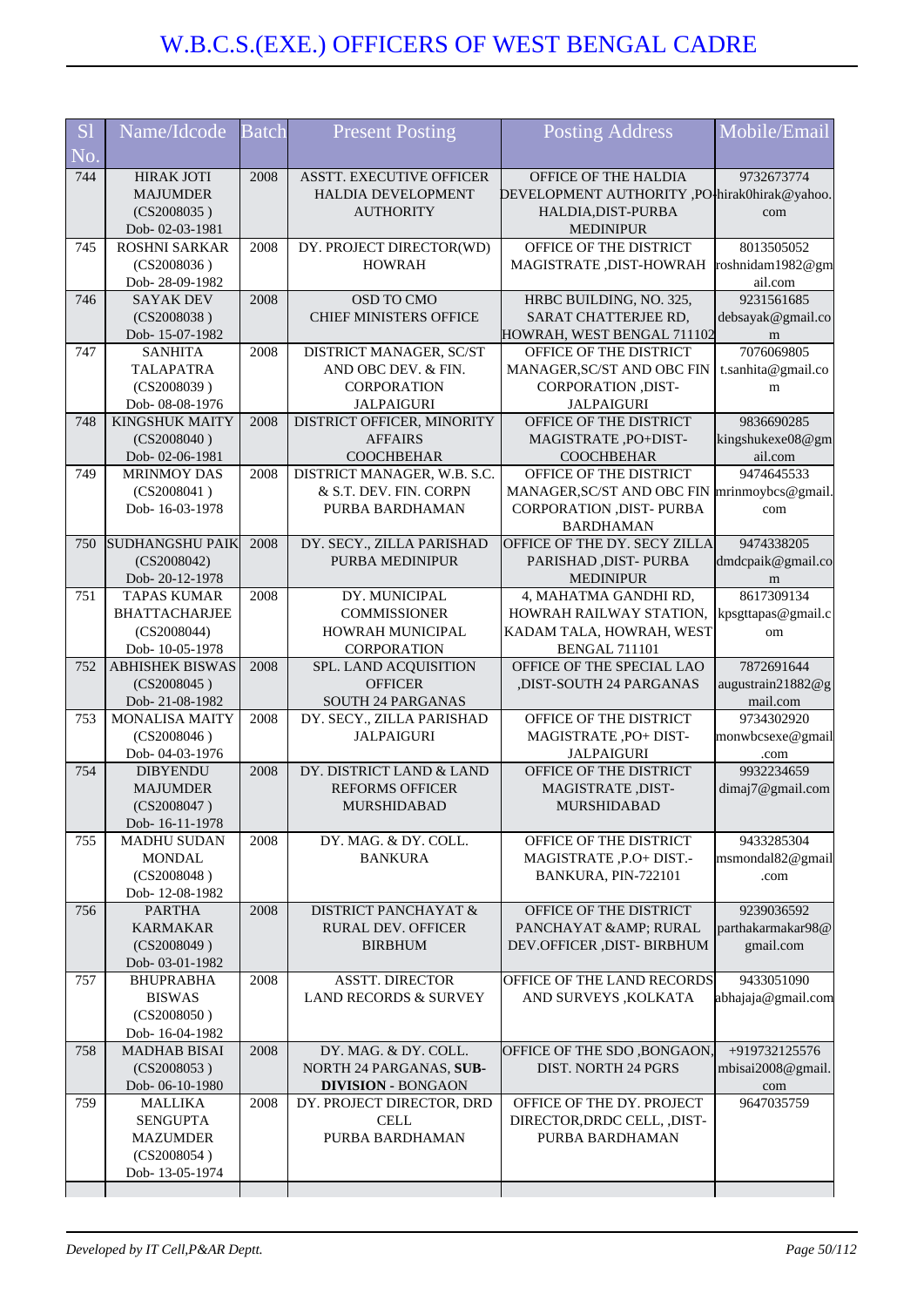| <b>S1</b>                | Name/Idcode                                                            | <b>Batch</b> | <b>Present Posting</b>                                                         | <b>Posting Address</b>                                                                                                          | Mobile/Email                                  |
|--------------------------|------------------------------------------------------------------------|--------------|--------------------------------------------------------------------------------|---------------------------------------------------------------------------------------------------------------------------------|-----------------------------------------------|
| $\overline{\text{No}}$ . |                                                                        |              |                                                                                |                                                                                                                                 |                                               |
| 760                      | <b>PRANABESH</b><br><b>MONDAL</b><br>(CS2008055)<br>Dob- 03-01-1974    | 2008         | P.S. TO MOS<br>FOOD & SUPPLIES DEPTT.                                          | KHADYA BHAVAN, 11A, MIRZA<br>GHALIB ST, KOLKATA, , WEST<br><b>BENGAL 700087</b>                                                 | 9674042595<br>pranabm2@gmail.co<br>m          |
| 761                      | DR. BANOMALI<br><b>ROY</b>                                             | 2008         | <b>DISTRICT PANCHAYAT &amp;</b><br>RURAL DEV. OFFICER                          | OFFICE OF THE DISTRICT<br>PANCHAYAT & AMP; RURAL                                                                                | 7076795640<br>roydmdc16@gmail.c               |
|                          | (CS2008056)<br>Dob-05-04-1980                                          |              | <b>JALPAIGURI</b>                                                              | DEV.OFFICER ,DIST-JALPAIGURI                                                                                                    | om                                            |
| 762                      | <b>SUBRATA KUMAR</b><br><b>BARMAN</b><br>(CS2008057)<br>Dob-12-05-1978 | 2008         | DY. MAG. & DY. COLL.<br>PURULIA, SUB-DIVISION -<br><b>JHALDA</b>               | OFFICE OF THE DISTRICT<br>MAGISTRATE, PO- JHALDA,<br><b>DIST-PURULIA</b>                                                        | 9474421956<br>wbcs.skb@gmail.co<br>m          |
| 763                      | <b>SUTAPA NASKAR</b><br>(CS2008058)<br>Dob-05-10-1981                  | 2008         | DY. MAG. & DY. COLL.<br>PURBA BARDHAMAN                                        | OFFICE OF THE DISTRICT<br>MAGISTRATE, P.O + DIST.<br>-PURBA BARDHAMAN, PIN-<br>713101                                           | 9432874023<br>naskar.sutapa@gmai<br>1.com     |
| 764                      | <b>JAYANTA BISWAS</b><br>(CS2008059)<br>Dob-30-11-1971                 | 2008         | DY. MAG. & DY. COLL.<br>BIRBHUM, SUB-DIVISION -<br><b>BOLPUR</b>               | OFFICE OF THE DISTRICT<br>MAGISTRATE, BOLPUR,<br><b>BIRBHUM</b>                                                                 | 7063224327<br>jayantabiswaswbcs<br>@gmail.com |
| 765                      | <b>SUPRATIK SINHA</b><br>(CS2008060)<br>Dob-09-03-1982                 | 2008         | DY. DISTRICT LAND & LAND<br><b>REFORMS OFFICER</b><br><b>JALPAIGURI</b>        | OFFICE OF THE DISTRICT<br>MAGISTRATE, DIST-<br><b>JALPAIGURI</b>                                                                | 9434394529<br>supratiksinha@gmai<br>1.com     |
| 766                      | <b>SIDDHARTH SUBBA</b><br>(CS2008061)<br>Dob-10-05-1980                | 2008         | DISTRICT OFFICER, MINORITY<br><b>AFFAIRS</b><br><b>JALPAIGURI</b>              | OFFICE OF THE DOMA , DIST-<br><b>JALPAIGURI</b>                                                                                 | 7797710266<br>naomiabriti@gmail.<br>com       |
| 767                      | LOPSANG TAMANG<br>(CS2008062)<br>Dob-18-03-1982                        | 2008         | DISTRICT MANAGER, W.B. S.C.<br>& S.T. DEV. FIN. CORPN<br><b>UTTAR DINAJPUR</b> | OFFICE OF THE DISTRICT<br>MANAGER, SC/ST AND OBC FIN<br>CORPORATION , DIST- UTTAR<br><b>DINAJPUR</b>                            | 8768649721<br>dmdcjal2013@gmail<br>.com       |
| 768                      | PRABEEN ANUP<br><b>SORENG</b><br>(CS2008063)<br>Dob-29-04-1985         | 2008         | SPL. LAND ACQUISITION<br><b>OFFICER</b><br><b>UTTAR DINAJPUR</b>               | OFFICE OF THE SPECIAL LAO<br>,DIST- UTTAR DINAJPUR                                                                              | 9932354103<br>prabeen1985@gmail<br>.com       |
| 769                      | <b>SIRSHENDU SAHA</b><br>(CS2009001)<br>Dob-04-10-1973                 | 2009         | SPL. LAND ACQUISITION<br><b>OFFICER</b><br><b>DARJEELING</b>                   | OFFICE OF THE DISTRICT<br>MAGISTRATE, DIST-<br><b>DARJEELING</b>                                                                | 7890690351<br>shirshendur.potro@g<br>mail.com |
| 770                      | <b>MADHUMALA</b><br><b>NANDY</b><br>(CS2009002)<br>Dob-02-02-1975      | 2009         | DY. PROJECT DIRECTOR(M)<br><b>PURULIA</b>                                      | OFFICE OF THE DISTRICT<br>MAGISTRATE, DIST-PURULIA                                                                              | 9933519566<br>madhumalanandi@g<br>mail.com    |
| 771                      | <b>MRINMOY MONDAL</b><br>(CS2009003)<br>Dob-18-10-1977                 | 2009         | DY. SECRETARY<br>PURBA BARDHAMAN                                               | OFFICE OF THE DISTRICT<br>MAGISTRATE, PURBA<br><b>BARDHAMAN ZP</b>                                                              | 9434163201<br>mrinmoycrj32@redi<br>ffmail.com |
| 772                      | SHARADWATI<br><b>CHOWDHURY</b><br>(CS2009004)<br>Dob-03-09-1980        | 2009         | DY. MAG. & DY. COLL.<br><b>NORTH 24 PARGANAS</b>                               | OFFICE OF THE DISTRICT<br>MAGISTRATE, PO-BARASAT,<br><b>DIST- NORTH 24PARGANAS</b>                                              | 9432606102<br>sharadwati@gmail.c<br>om        |
| 773                      | <b>BIRUPAKSHYA</b><br><b>MITRA</b><br>(CS2009005)<br>Dob-29-08-1979    | 2009         | <b>DPLO</b><br><b>COOCHBEHAR</b>                                               | OFFICE OF THE DISTRICT<br>MAGISTRATE, DIST-<br><b>COOCHBEHAR</b>                                                                | 9474630037<br>biru.gov@gmail.co<br>m          |
| 774                      | YESHAY TAMANG<br>(CS2009006)<br>Dob-19-08-1972                         | 2009         | DY. MAG. & DY. COLL.<br>PURBA MEDINIPUR                                        | OFFICE OF THE DISTRICT<br>MAGISTRATE, PO+DIST-PURBA yeshaytamang@gma<br>MEDINIPUR , PHONE: 7719360728                           | 9800042505<br>il.com                          |
| 775                      | <b>SUMAN</b><br><b>CHAKRABORTY</b><br>(CS2009007)<br>Dob-06-11-1985    | 2009         | OSD TO MOS<br>PANCHAYAT & R.D. DEPTT.                                          | MAIN BUILDING, 6TH TO 10TH<br>FLOORS, 7, HC BLOCK, SECTOR sumanwbcs05@gma<br>III, BIDHANNAGAR, KOLKATA,<br>, WEST BENGAL 700106 | 9836382882<br>il.comm                         |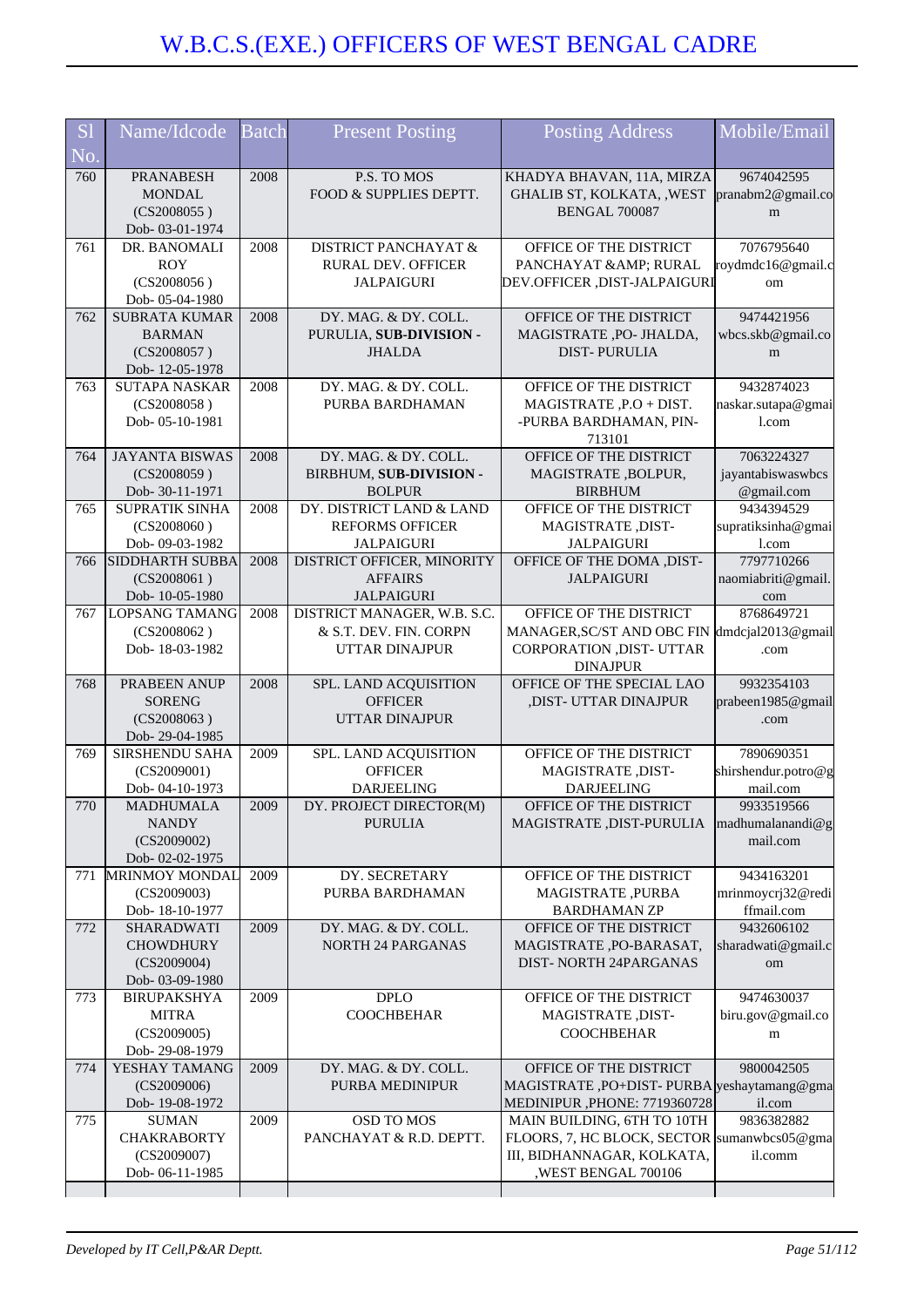| S <sub>1</sub><br>No. | Name/Idcode                        | <b>Batch</b> | <b>Present Posting</b>                      | <b>Posting Address</b>                        | Mobile/Email                |
|-----------------------|------------------------------------|--------------|---------------------------------------------|-----------------------------------------------|-----------------------------|
| 776                   | <b>SOUMANA</b>                     | 2009         | DISTRICT MANAGER, W.B. S.C.                 | OFFICE OF THE DISTRICT                        | 9732080045                  |
|                       | <b>BANERJEE</b>                    |              | & S.T. DEV. FIN. CORPN                      | MAGISTRATE , DIST- PASCHIM                    | akashleena13@gmai           |
|                       | (CS2009008)                        |              | PASCHIM MEDINIPUR                           | <b>MEDINIPUR</b>                              | 1.com                       |
|                       | Dob-29-12-1985                     |              |                                             |                                               |                             |
| 777                   | <b>SOMNATH BISWAS</b>              | 2009         | DY. MAG. & DY. COLL.                        | OFFICE OF THE SUB                             | 9474756851                  |
|                       | (CS2009009)                        |              | COOCHBEHAR, SUB-DIVISION -                  | DIVISIONAL OFFICER ,PO-                       | snb.wbexe@gmail.c           |
|                       | Dob-16-04-1979                     |              | TUFANGUNJ                                   | TUFANGUNG, DIST-                              | om                          |
|                       |                                    |              |                                             | <b>COOCHBEHAR</b>                             |                             |
| 778                   | <b>RAJARSHI NATH</b>               | 2009         | DEPUTY SECRETARY                            | SALT LAKE, KOLKATA, WEST                      | 8158948805                  |
|                       | (CS2009010)                        |              | FISHERIES DEPTT.                            | <b>BENGAL 700091</b>                          | jtbdo.kpt@gmail.co          |
|                       | Dob- 03-09-1983                    |              |                                             |                                               | m                           |
| 779                   | <b>KAUSIK PAUL</b>                 | 2009         | DWO, BCW                                    | <b>OFFICE OF THE DWO, BCW, DIST-</b>          | 9433410535                  |
|                       | (CS2009011)                        |              | <b>NADIA</b>                                | <b>NADIA</b>                                  | koush.29@gmail.co           |
|                       | Dob-27-05-1979                     |              |                                             |                                               | m                           |
| 780                   | <b>ANIRBAN DUTTA</b>               | 2009         | P.S. TO MOS                                 | <b>BIKASH BHAVAN , SALT LAKE</b>              | +919874609448               |
|                       | (CS2009012)                        |              | SCHOOL EDUCATION DEPTT.                     | CITY, KOLKATA, WEST BENGAL anirbanbdo@gmail.c |                             |
|                       | Dob-28-06-1985                     |              |                                             | 700091                                        | om                          |
| 781                   | <b>SOUVIK</b>                      | 2009         | DY. PROJECT DIRECTOR(WD)                    | OFFICE OF THE DISTRICT                        | 9433737293                  |
|                       | <b>MUKHERJEE</b>                   |              | <b>SOUTH 24 PARGANAS</b>                    | MAGISTRATE, DIST-SOUTH                        | souviknetcontact@g          |
|                       | (CS2009013)                        |              |                                             | 24PARGANAS                                    | mail.com                    |
|                       | Dob-18-12-1977                     |              |                                             |                                               |                             |
| 782                   | <b>REENA GHOSH</b>                 | 2009         | DY. MAG. & DY. COLL.                        | OFFICE OF THE SDO, PO-                        | 9831415111                  |
|                       | (CS2009014)                        |              | HOWRAH, SUB-DIVISION -                      | ULUBERIA, DIST-HOWRAH                         | reenaghosh8@gmail           |
|                       | Dob-13-03-1977                     |              | <b>ULUBERIA</b>                             |                                               | com                         |
| 783                   | <b>TAPAS KUMAR</b>                 | 2009         | DY. MAG. & DY. COLL.                        | OFFICE OF THE SDO, PO-                        | 9038827702                  |
|                       | <b>KUNDU</b>                       |              | NORTH 24 PARGANAS, SUB-                     | <b>BASHIRHAT, DIST-NORTH 24</b>               | tapaswbcs2018@gm            |
|                       | (CS2009015)                        |              | <b>DIVISION - BASHIRHAT</b>                 | <b>PARGANAS</b>                               | ail.com                     |
|                       | Dob-05-05-1986                     |              |                                             |                                               |                             |
| 784                   | <b>NISHITH VASKAR</b>              | 2009         | DY. MAG. & DY. COLL.                        | OFFICE OF THE SDO, PO-                        | 9064304001                  |
|                       | PAUL                               |              | HOOGHLY, SUB-DIVISION -                     | SREERAMPUR, DIST-HOOGHLY paulvet86@gmail.co   |                             |
|                       |                                    |              |                                             |                                               |                             |
|                       | (CS2009016)                        |              | <b>SREERAMPUR</b>                           |                                               | m                           |
|                       | Dob-05-01-1986                     |              |                                             |                                               |                             |
| 785                   | <b>SUCHETANA DAS</b>               | 2009         | <b>BLOCK DEVELOPMENT</b>                    | OFFICE OF THE BLOCK                           | 9830250419                  |
|                       | (CS2009017)                        |              | <b>OFFICER</b>                              | DEVELOPMENT OFFICER ,PO-RAsuchetanadas15@gm   |                             |
|                       | Dob-15-11-1983                     |              | PURULIA, SUB-DIVISION -                     | GHUNATHPUR, DIST-PURULIA                      | ail.com                     |
|                       |                                    |              | RAGHUNATHPUR, BLOCK -                       |                                               |                             |
|                       |                                    |              | <b>KASHIPUR</b>                             |                                               |                             |
| 786                   | <b>SAILA SHIKHAR</b>               | 2009         | DY. MAG. & DY. COLL.                        | OFFICE OF THE DISTRICT                        | 9836325790                  |
|                       | <b>SARKER</b>                      |              | <b>NORTH 24 PARGANAS</b>                    | MAGISTRATE, PO-BARASAT,                       | sailashikhar@gmail.         |
|                       | (CS2009018)                        |              |                                             | DIST-NORTH 24PARGANAS                         | com                         |
|                       | Dob-06-08-1979                     |              |                                             |                                               |                             |
| 787                   | <b>ARINDRAJIT</b>                  | 2009         | <b>DISTRICT PANCHAYAT &amp;</b>             | OFFICE OF THE DISTRICT                        | 9231210566                  |
|                       | <b>DEBSARMA</b>                    |              | <b>RURAL DEV. OFFICER</b>                   | MAGISTRATE , DIST-NADIA                       | arindrajitdebsarma@         |
|                       | (CS2009019)                        |              | <b>NADIA</b>                                |                                               | gmail.com                   |
|                       | Dob-20-12-1983                     |              |                                             |                                               |                             |
| 788                   | PRAMIT DAS                         | 2009         | DY. MAG. & DY. COLL.                        | OFFICE OF THE SUB                             | 9434385882                  |
|                       | (CS2009020)                        |              | SOUTH 24 PARGANAS, SUB-                     | DIVISIONAL OFFICER ,PO-                       | sdmpramit@gmail.c           |
|                       | Dob-18-01-1984                     |              | <b>DIVISION - CANNING</b>                   | CANNING, DIST-SOUTH                           | om                          |
|                       |                                    |              |                                             | 24PARGANAS                                    |                             |
| 789                   | <b>SOMNATH PAUL</b><br>(CS2009022) | 2009         | DY. MAG. & DY. COLL.                        | OFFICE OF THE DISTRICT                        | 8017819795                  |
|                       | Dob-12-07-1984                     |              | BANKURA, SUB-DIVISION -<br><b>BISHNUPUR</b> | MAGISTRATE, PO+DIST-<br><b>BANKURA</b>        | somnath120784@g<br>mail.com |
| 790                   | <b>KUNAL BANERJEE</b>              | 2009         | DY. MAG. & DY. COLL.                        | OFFICE OF THE DISTRICT                        | 9831887460                  |
|                       | (CS2009023)                        |              | PASCHIM MEDINIPUR                           | MAGISTRATE, PO+DIST-                          | kublakhan.banerjee          |
|                       | Dob-06-10-1983                     |              |                                             | PASCHIM MEDINIPUR                             | @gmail.com                  |
| 791                   | <b>KABERI GHOSH</b>                | 2009         | DY. MAG. & DY. COLL.                        | OFFICE OF THE SUB                             | 8697312231                  |
|                       | (CS2009024)                        |              | NADIA, SUB-DIVISION -                       | DIVISIONAL OFFICER                            | kaberighosh28@gm            |
|                       | Dob-28-02-1984                     |              | <b>KALYANI</b>                              | ,KALYANI,NADIA                                | ail.com                     |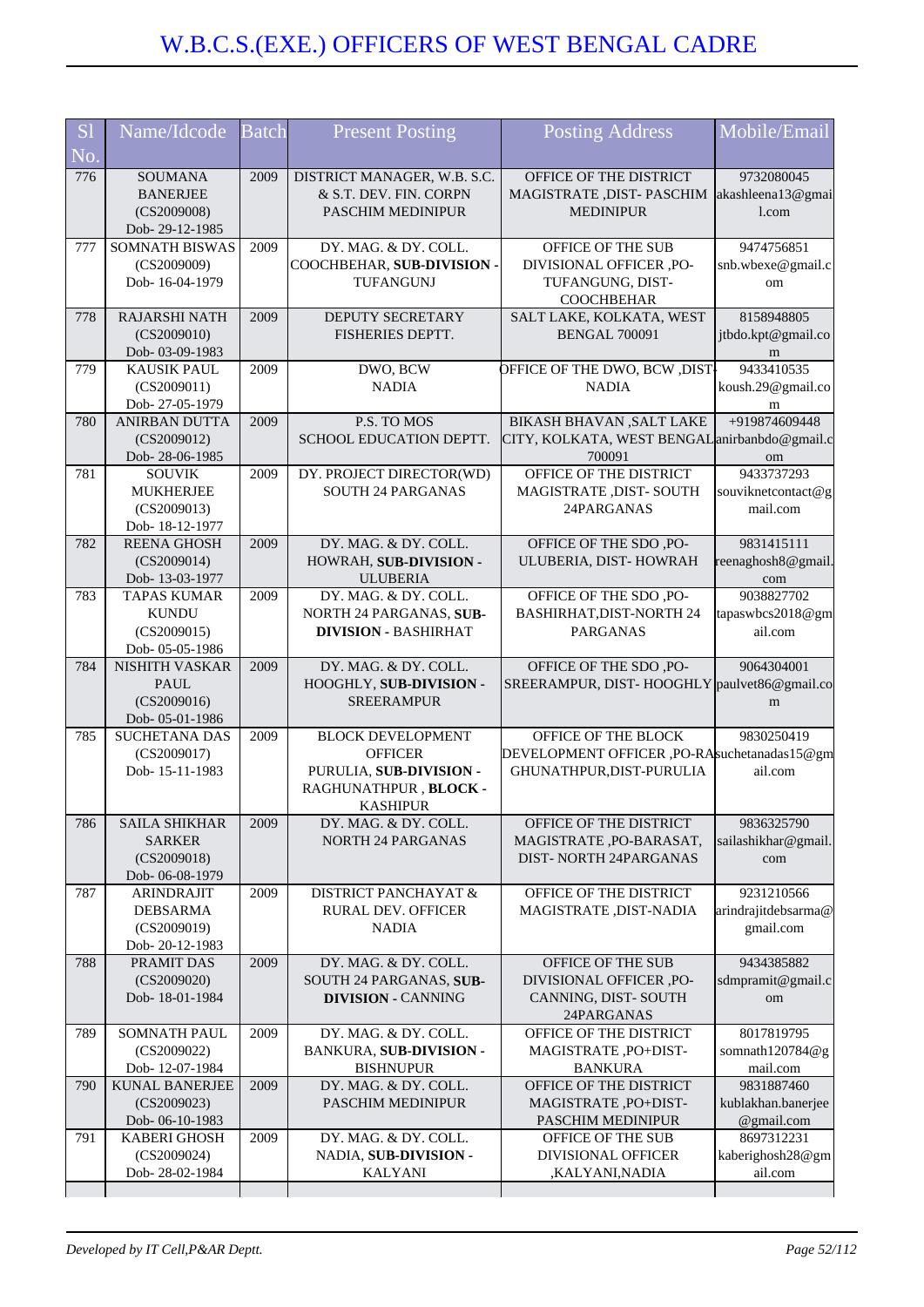| S <sub>1</sub> | Name/Idcode Batch  |      | <b>Present Posting</b>       | Posting Address               | Mobile/Email       |
|----------------|--------------------|------|------------------------------|-------------------------------|--------------------|
| No.            |                    |      |                              |                               |                    |
|                | 792 PRASANTA KUMAR | 2009 | <b>SPL. LAND ACOUISITION</b> | <b>OFFICE OF THE DISTRICT</b> | 9433412894         |
|                | <b>MAHATA</b>      |      | <b>OFFICER</b>               | MAGISTRATE ,PO+DIST-          | mahatavet@gmail.co |
|                | (CS2009025)        |      | PASCHIM BARDHAMAN            | PASCHIM BARDHAMAN             | m                  |
|                | Dob-15-05-1985     |      |                              |                               |                    |

| S <sub>1</sub> | Name/Idcode                               | <b>Batch</b> | <b>Present Posting</b>          | <b>Posting Address</b>                             | Mobile/Email        |
|----------------|-------------------------------------------|--------------|---------------------------------|----------------------------------------------------|---------------------|
| No.            |                                           |              |                                 |                                                    |                     |
| 793            | SOUMYABRATA                               | 2009         | DISTRICT OFFICER, MINORITY      | OFFICE OF THE DISTRICT                             | 9474706191          |
|                | <b>BANERJEE</b>                           |              | <b>AFFAIRS</b>                  | MAGISTRATE , DIST- SOUTH 24                        | banerjee.soumyabrat |
|                | (CS2009026)                               |              | SOUTH 24 PARGANAS               | <b>PARGANAS</b>                                    | a@gmail.com         |
|                | Dob-03-04-1977                            |              |                                 |                                                    |                     |
| 794            | <b>BISWAJIT</b>                           | 2009         | <b>DPLO</b>                     | OFFICE OF THE DPLO, ,DIST-                         | 9434198855          |
|                | <b>BHATTACHARYYA</b>                      |              | <b>BANKURA</b>                  | <b>BANKURA</b>                                     | biswajit.wbcs09@g   |
|                | (CS2009027)                               |              |                                 |                                                    | mail.com            |
|                | Dob-02-01-1977                            |              |                                 |                                                    |                     |
| 795            | <b>SANTANU</b>                            | 2009         | DY. MAG. & DY. COLL.            | OFFICE OF THE DISTRICT                             | 9434047370          |
|                | <b>KARMAKAR</b>                           |              | <b>DARJEELING</b>               | MAGISTRATE, PO+DIST-                               | santanukarmakarwbc  |
|                | (CS2009028)                               |              |                                 | <b>DARJEELING</b>                                  | s@gmail.com         |
|                | Dob- 08-12-1977                           |              |                                 |                                                    |                     |
| 796            | <b>ANIRBAN</b>                            | 2009         | SPL. LAND ACQUISITION           | OFFICE OF THE DISTRICT                             | 8902280020          |
|                | <b>CHAKRABORTY</b>                        |              | <b>OFFICER</b>                  | MAGISTRATE , DIST- HOWRAH                          | todearanirban@gmai  |
|                | (CS2009029)                               |              | <b>HOWRAH</b>                   |                                                    | l.com               |
|                | Dob-15-02-1981                            |              |                                 |                                                    |                     |
| 797            | <b>SUDARSAN</b>                           | 2009         | DY. MAG. & DY. COLL.            | OFFICE OF THE SUB                                  | 9748284071          |
|                | <b>CHOWDHURY</b>                          |              | COOCHBEHAR, SUB-DIVISION -      | DIVISIONAL OFFICER, , PO-                          | sudarshan.ch1@gma   |
|                | (CS2009030)                               |              | <b>DINHATA</b>                  | ULUBERIA, DIST-HOWRAH                              | il.com              |
| 798            | Dob- 30-12-1979<br><b>ANIRBAN BOSE</b>    | 2009         | DY. SECRETARY                   | OFFICE OF THE DISTRICT                             | 9432336814          |
|                | (CS2009031)                               |              | <b>SOUTH 24 PARGANAS</b>        | <b>MAGISTRATE, ZILLA</b>                           | anirbanwbcs@gmail.  |
|                | Dob-06-12-1978                            |              |                                 | PARISHAD, DIST-SOUTH 24                            | com                 |
|                |                                           |              |                                 | PARGANAS,                                          |                     |
| 799            | <b>ARNAB ROY</b>                          | 2009         | DY. MUNICIPAL                   | 4, MAHATMA GANDHI RD,                              | 8348503859          |
|                | (CS2009032)                               |              | <b>COMMISSIONER</b>             | HOWRAH RAILWAY STATION,                            | aarnabroy1981@gm    |
|                |                                           |              |                                 |                                                    |                     |
|                | Dob-02-01-1981                            |              | HOWRAH MUNICIPAL                |                                                    | ail.com             |
|                |                                           |              | CORPORATION                     | KADAM TALA, HOWRAH, , WEST<br><b>BENGAL 711101</b> |                     |
| 800            | ANANYA JANA                               | 2009         | <b>DISTRICT PANCHAYAT &amp;</b> | OFFICE OF THE DISTRICT                             | 9903955375          |
|                | (CS2009033)                               |              | <b>RURAL DEV. OFFICER</b>       | PANCHAYAT & AMP; RURAL                             | ananya.exe@gmail.c  |
|                | Dob-27-07-1986                            |              | <b>JHARGRAM</b>                 | DEV.OFFICER, DIST-JHARGRAM                         | om                  |
| 801            | <b>SUBRATA PALIT</b>                      | 2009         | DY. MAG. & DY. COLL.            | OFFICE OF THE DISTRICT                             | 9734020632          |
|                | (CS2009034)                               |              | <b>SOUTH 24 PARGANAS</b>        | <b>MAGISTRATE , DIST-SOUTH 24</b>                  | spalitwbcs@gmail.c  |
|                | Dob-15-09-1978                            |              |                                 | PARGANAS HQR                                       | om                  |
| 802            | <b>BRATATI MAITRA</b>                     | 2009         | DY. MAG. & DY. COLL.            | OFFICE OF THE SUB                                  | 9674776308          |
|                | (CS2009035)                               |              | PASCHIM BARDHAMAN, SUB-         | DIVISIONAL OFFICER,                                | maitrabratati@gmail |
|                | Dob-21-10-1979                            |              | <b>DIVISION - DURGAPUR</b>      | ,DURGAPUR, PASCHIM                                 | .com                |
|                |                                           |              |                                 | <b>BARDHAMAN</b>                                   |                     |
| 803            | <b>ANUP KUMAR</b>                         | 2009         | DISTRICT PLANNING & RURAL       | OFFICE OF THE DPRDO ,DIST-                         | 8768964490          |
|                | <b>MONDAL</b>                             |              | DEV. OFFICER                    | PURBA MEDINIPUR                                    | anup68mondal@gm     |
|                | (CS2009036)                               |              | <b>PURBA MEDINIPUR</b>          |                                                    | ail.com             |
|                | Dob-03-12-1982                            |              |                                 |                                                    |                     |
| 804            | MD. MARGHOOB                              | 2009         | DISTRICT OFFICER, MINORITY      | OFFICE OF THE DISTRICT                             | 9903394941          |
|                | <b>ILMI</b>                               |              | <b>AFFAIRS</b>                  | MAGISTRATE ,DIST- PURBA                            | ilmi7368@gmail.co   |
|                | (CS2009037)                               |              | PURBA MEDINIPUR                 | <b>MEDINIPUR</b>                                   | m                   |
| 805            | Dob-28-01-1979<br><b>PUSPEN CHATERJEE</b> | 2009         | <b>DISTRICT PANCHAYAT &amp;</b> | OFFICE OF THE DISTRICT                             | +918145490164       |
|                | (CS2009038)                               |              | <b>RURAL DEV. OFFICER</b>       | MAGISTRATE, DIST-                                  | puspenchatterjee@g  |
|                | Dob- 30-04-1980                           |              | MURSHIDABAD                     | <b>MURSHIDABAD</b>                                 | mail.com            |
| 806            | <b>NILANJAN</b>                           | 2009         | DY. MAG. & DY. COLL.            | OFFICE OF THE DISTRICT                             | 9433671819          |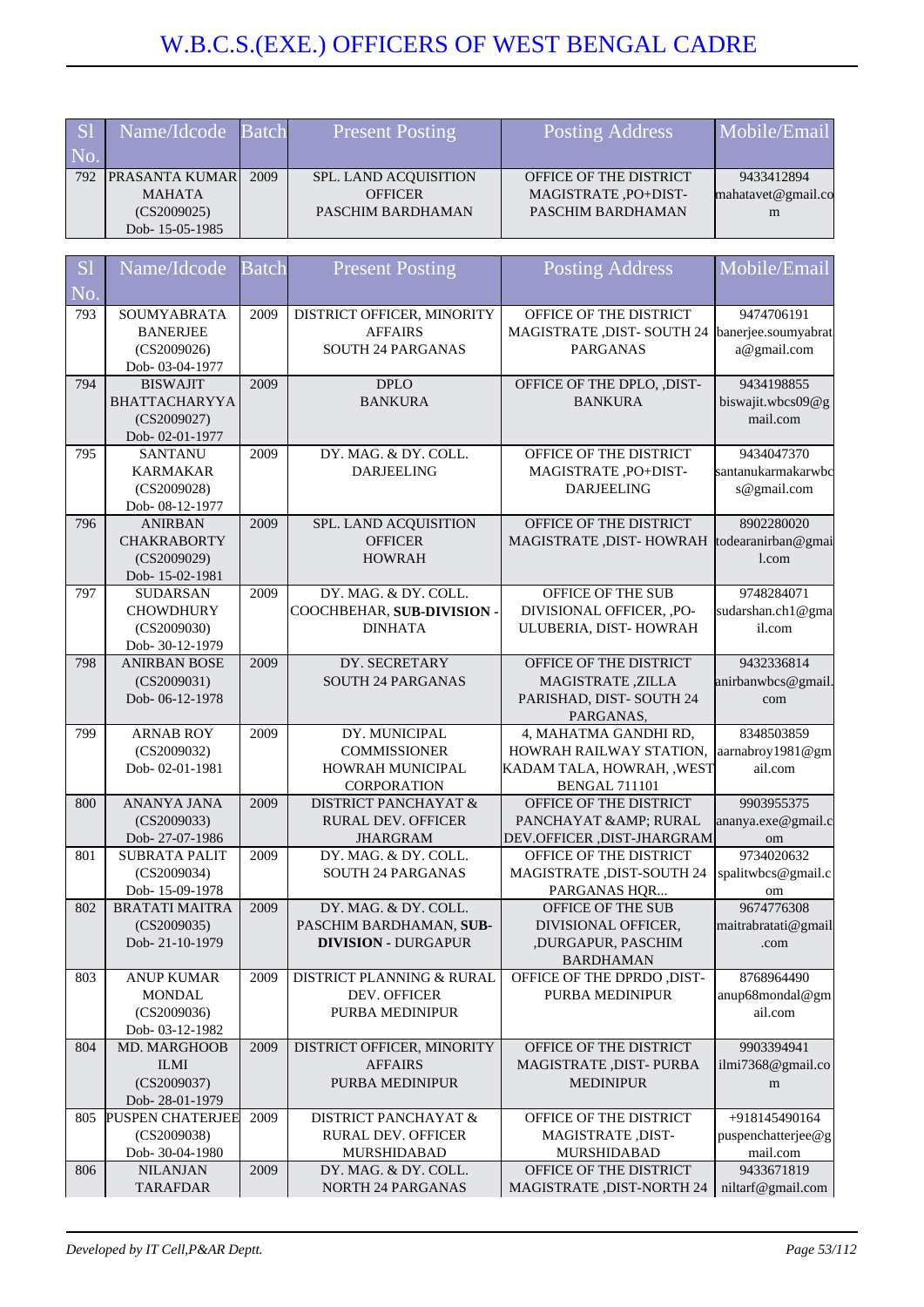| S <sub>1</sub> | Name/Idcode                          | <b>Batch</b> | <b>Present Posting</b>          | <b>Posting Address</b>                                | Mobile/Email                 |
|----------------|--------------------------------------|--------------|---------------------------------|-------------------------------------------------------|------------------------------|
| No.            |                                      |              |                                 |                                                       |                              |
|                | (CS2009039)<br>Dob-14-12-1981        |              |                                 | PGS                                                   |                              |
| 807            | PRADIPTA BISWAS                      | 2009         | DY. MAG. & DY. COLL.            | OFFICE OF THE SDO, PO-                                | 9434038783                   |
|                | (CS2009040)                          |              | PURBA BARDHAMAN, SUB-           | KATWA, DIST-BURDWAN                                   | drprodiptavet56@g            |
|                | Dob-11-06-1986                       |              | <b>DIVISION - KATWA</b>         |                                                       | mail.com                     |
| 808            | <b>KRISHNA KANTA</b>                 | 2009         | DY. SECY., ZILLA PARISHAD       | OFFICE OF THE DY. SECY ZILLA                          | 9851776590                   |
|                | <b>GHOSH</b><br>(CS2009041)          |              | <b>DAKHIN DINAJPUR</b>          | PARISHAD , DIST-DAKSHIN<br><b>DINAJPUR</b>            | krishkghosh@gmail.           |
|                | Dob-28-10-1980                       |              |                                 |                                                       | com                          |
| 809            | <b>ANIMESH KANTI</b>                 | 2009         | DISTRICT OFFICER, MINORITY      | OFFICE OF THE DISTRICT                                | 9531507248                   |
|                | <b>MANNA</b>                         |              | <b>AFFAIRS</b>                  | MAGISTRATE , DIST- NADIA                              | akmwbcs@gmail.co             |
|                | (CS2009042)                          |              | <b>NADIA</b>                    |                                                       | m                            |
|                | Dob-10-02-1985                       |              |                                 |                                                       |                              |
| 810            | <b>SUSOVAN MANDAL</b>                | 2009         | DY. MAG. & DY. COLL.            | OFFICE OF THE DISTRICT                                | 9674895433                   |
|                | (CS2009043)<br>Dob-08-11-1986        |              | <b>DARJEELING</b>               | MAGISTRATE, PO+DIST-<br><b>DARJEELING</b>             | susovanwbcsexe@g<br>mail.com |
| 811            | <b>TAPAS MANDAL</b>                  | 2009         | SPL. LAND ACQUISITION           | OFFICE OF THE DISTRICT                                | 9831386888                   |
|                | (CS2009044)                          |              | <b>OFFICER</b>                  | MAGISTRATE , DIST-PURULIA.                            | tapsmondal.m3@gm             |
|                | Dob-02-12-1979                       |              | <b>PURULIA</b>                  |                                                       | ail.com                      |
| 812            | <b>MEGHA LAMA</b>                    | 2009         | DY. MAG. & DY. COLL.            | OFFICE OF THE DISTRICT                                | 9641561452                   |
|                | (CS2009045)                          |              | <b>ALIPURDUAR</b>               | MAGISTRATE, DIST-                                     | meghalama@ymail.c            |
| 813            | Dob-10-01-1985<br><b>AMULLYA</b>     | 2009         | <b>DPLO</b>                     | <b>ALIPURDUAR</b><br>OFFICE OF THE DISTRICT           | om<br>9434770024             |
|                | <b>CHANDRA SARKAR</b>                |              | MURSHIDABAD                     | MAGISTRATE, DIST-                                     | amullya_sr@yahoo.c           |
|                | (CS2009046)                          |              |                                 | MURSHIDABAD                                           | om                           |
|                | Dob- 01-03-1979                      |              |                                 |                                                       |                              |
| 814            | <b>AVIJIT SAHA</b>                   | 2009         | DY. MAG. & DY. COLL.            | OFFICE OF THE SUB                                     | 9083227687                   |
|                | (CS2009047)                          |              | DAKSHIN DINAJPUR, SUB-          | DIVISIONAL OFFICER, PO-                               | savijit770@gmail.co          |
|                | Dob-26-01-1984                       |              | <b>DIVISION - GANGARAMPUR</b>   | GANGARAMPUR, DIST-                                    | m                            |
| 815            | <b>UMASANKAR DAS</b>                 | 2009         | <b>DISTRICT PANCHAYAT &amp;</b> | <b>DAKSHIN DINAJPUR</b><br>OFFICE OF THE DPRDO ,DIST- | 8334024895                   |
|                | (CS2009049)                          |              | RURAL DEV. OFFICER              | <b>BANKURA</b>                                        | umaasanker@gmail             |
|                | Dob-21-06-1977                       |              | <b>BANKURA</b>                  |                                                       | com                          |
| 816            | PUSHPA DOLMA                         | 2009         | DY. MAG. & DY. COLL.            | OFFICE OF THE DISTRICT                                | 9531564333                   |
|                | <b>LEPCHA</b>                        |              | <b>JALPAIGURI</b>               | MAGISTRATE, PO+DIST-                                  | pupshpalepcha2001            |
|                | (CS2009050)                          |              |                                 | <b>JALPAIGURI</b>                                     | @yahoo.com                   |
| 817            | Dob-09-05-1982<br>SMREETA SUBBA      | 2009         | <b>BLOCK DEVELOPMENT</b>        | OFFICE OF THE BLOCK                                   | +919775972860                |
|                | (CS2009051)                          |              | <b>OFFICER</b>                  | DEVELOPMENT OFFICER ,PO-                              | smreeta_eesta@gma            |
|                | Dob-14-07-1985                       |              | JALPAIGURI, SUB-DIVISION -      | NAGRAKATA, DIST-                                      | il.com                       |
|                |                                      |              | JALPAIGURI SADAR, BLOCK -       | <b>JALPAIGURI</b>                                     |                              |
|                |                                      |              | NAGRAKATA                       |                                                       |                              |
| 818            | <b>SACHIN BHAKAT</b>                 | 2009         | DY. MAG. & DY. COLL.            | OFFICE OF THE DISTRICT                                | 7602797543                   |
|                | (CS2009052)<br>Dob-24-11-1978        |              | <b>DARJEELING</b>               | MAGISTRATE, PO+DIST-<br><b>DARJEELING</b>             | sachin1978wbcs@g<br>mail.com |
| 819            | <b>SHRADDHA SUBBA</b>                | 2009         | DY. MAG. & DY. COLL.            | OFFICE OF THE DISTRICT                                | 9641557460                   |
|                | (CS2009053)                          |              | <b>ALIPURDUAR</b>               | MAGISTRATE, DIST-                                     | shraddha.subba@gm            |
|                | Dob- 08-04-1984                      |              |                                 | <b>ALIPURDUAR</b>                                     | ail.com                      |
| 820            | <b>APURBA KUMAR</b>                  | 2009         | DY. MAG. & DY. COLL.            | OFFICE OF THE SDO, CANNING,                           | 8617839889                   |
|                | <b>BISWAS</b>                        |              | SOUTH 24 PARGANAS, SUB-         | <b>SOUTH 24 PARGANAS</b>                              | biswasapurbaexe@g            |
|                | (CS2009054)                          |              | <b>DIVISION - CANNING</b>       |                                                       | mail.com                     |
| 821            | Dob-10-03-1978<br><b>NITISH BALA</b> | 2009         | DY. MAG. & DY. COLL.            | OFFICE OF THE SDO, PO-                                | 8373899193                   |
|                | (CS2009055)                          |              | PURBA BARDHAMAN, SUB-           | KATWA, DIST-PURBA                                     | nitishbala100@gmai           |
|                | Dob-18-04-1980                       |              | <b>DIVISION - KATWA</b>         | <b>BARDHAMAN</b>                                      | l.com                        |
| 822            | <b>SOUMYO GHOSH</b>                  | 2011         | DY. MAG. & DY. COLL.            | OFFICE OF THE DISTRICT                                | 9163819555                   |
|                | (CS2011001)                          |              | <b>MALDA</b>                    | MAGISTRATE , DIST-MALDA                               | soumyoghosh@yaho             |
|                | Dob-23-04-1986                       |              |                                 |                                                       | o.co.in                      |
|                |                                      |              |                                 |                                                       |                              |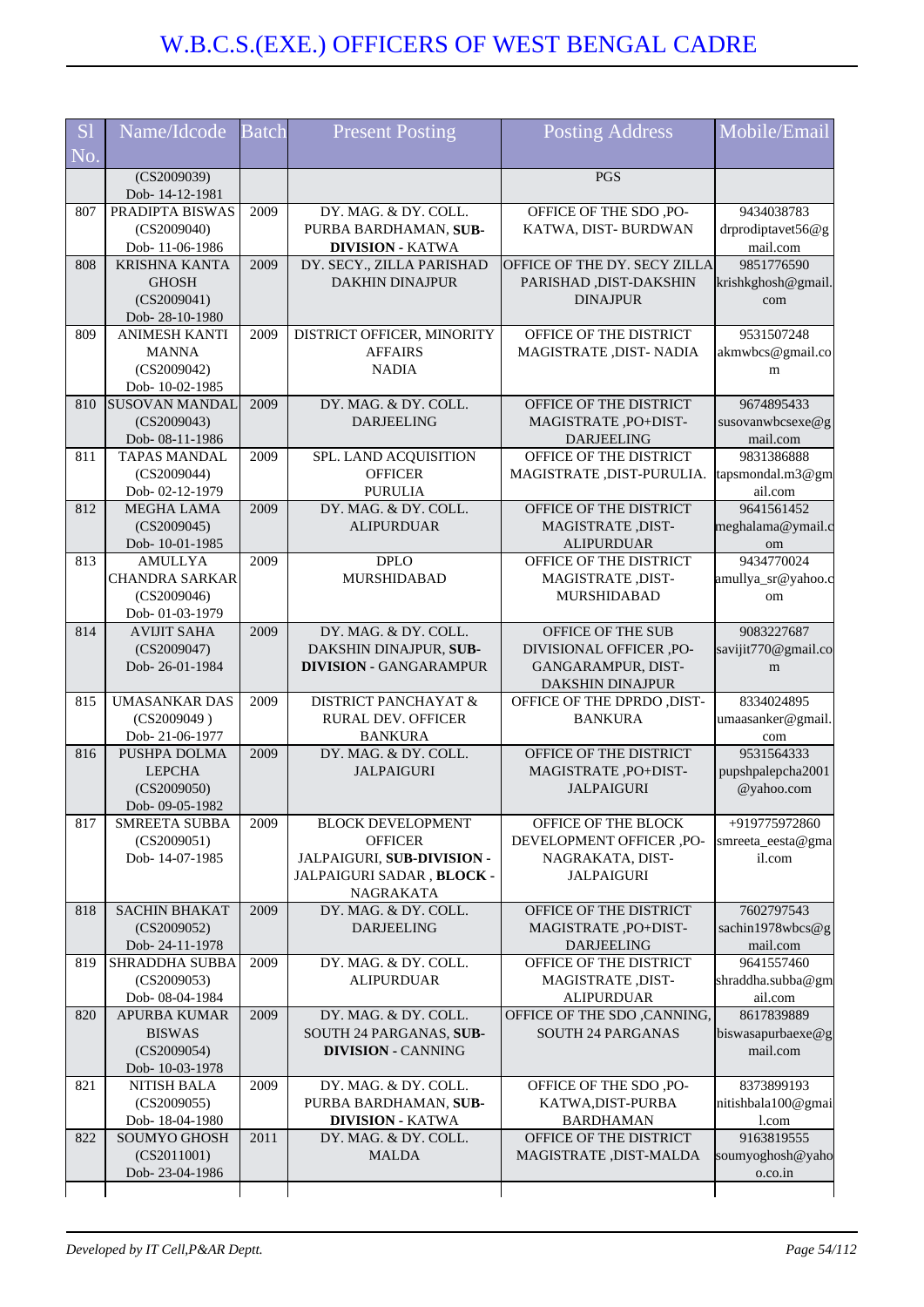| S <sub>1</sub>         | Name/Idcode                   | <b>Batch</b> | <b>Present Posting</b>                               | <b>Posting Address</b>                           | Mobile/Email        |
|------------------------|-------------------------------|--------------|------------------------------------------------------|--------------------------------------------------|---------------------|
| $\overline{\text{No}}$ |                               |              |                                                      |                                                  |                     |
| 823                    | <b>ANIRBAN RAY</b>            | 2011         | DY. MAG. & DY. COLL.                                 | OFFICE OF THE DISTRICT                           | 9433404235          |
|                        | (CS2011002)                   |              | <b>UTTAR DINAJPUR</b>                                | <b>MAGISTRATE, UTTAR</b>                         | rayanirban1981@gm   |
|                        | Dob-18-03-1981                |              |                                                      | <b>DINAJPUR</b>                                  | ail.com             |
| 824                    | <b>DIPANWITA PATRA</b>        | 2011         | DY. MAG. & DY. COLL.                                 | OFFICE OF THE DISTRICT                           | 9434954824          |
|                        | (CS2011003)                   |              | JHARGRAM, SUB-DIVISION -                             | MAGISTRATE, DIST-JHARGRAM dipanwitapatra.31@     |                     |
|                        | Dob-12-02-1984                |              | <b>JHARGRAM</b>                                      |                                                  | gmail.com           |
| 825                    | <b>SASWATA DAWN</b>           | 2011         | DY. MAG. & DY. COLL.                                 | OFFICE OF THE SDO                                | 9830945061          |
|                        | (CS2011004)                   |              | NORTH 24 PARGANAS, SUB-                              | ,BIDHANNAGAR, NORTH 24                           | drsaswatadawn@gm    |
|                        | Dob-24-11-1982                |              | <b>DIVISION - BIDHANNAGAR</b>                        | <b>PARGANAS</b>                                  | ail.com             |
| 826                    | <b>KAMALIKA</b>               | 2011         | DY. MAG. & DY. COLL.                                 | OFFICE OF THE DISTRICT                           | +919831115082       |
|                        | <b>MUKHARJEE</b>              |              | <b>ALIPURDUAR</b>                                    | MAGISTRATE, PO-ALIPURDUAR  ia.noir.2005@gmail.   |                     |
|                        | (CS2011005)<br>Dob-15-07-1981 |              |                                                      | COURT, DIST-                                     | com                 |
| 827                    | MOULI SANYAL                  | 2011         | DY. MAG. & DY. COLL.                                 | ALIPURDUAR, PIN-736122<br>OFFICE OF THE DISTRICT | 9903535282          |
|                        | (CS2011006)                   |              | PURBA BARDHAMAN                                      | MAGISTRATE , DIST-PURBA                          | mouli.88san@gmail.  |
|                        | Dob-06-01-1988                |              |                                                      | <b>BARDHAMAN</b>                                 | com                 |
| 828                    | <b>ACHINTYA GHOSH</b>         | 2011         | <b>BLOCK DEVELOPMENT</b>                             | OFFICE OF THE BLOCK DEV.                         | 9830744644          |
|                        | (CS2011007)                   |              | <b>OFFICER</b>                                       | OFFICER, PO-ARAMBAGH, DIST- achintya.ghosh@gm    |                     |
|                        | Dob-17-12-1979                |              | HOOGHLY, SUB-DIVISION -                              | <b>HOOGHLY</b>                                   | ail.com             |
|                        |                               |              | ARAMBAGH, BLOCK -                                    |                                                  |                     |
|                        |                               |              | <b>PURSURAH</b>                                      |                                                  |                     |
| 829                    | SHUBHO SINHA                  | 2011         | <b>BLOCK DEVELOPMENT</b>                             | OFFICE OF THE BDO , NADIA,                       | 8420581570          |
|                        | <b>ROY</b>                    |              | <b>OFFICER</b>                                       | <b>TEHATTA-II</b>                                | shubho.sinharoy@g   |
|                        | (CS2011008)                   |              | NADIA, SUB-DIVISION -                                |                                                  | mail.com            |
|                        | Dob-06-04-1983                |              | TEHATTA, BLOCK - TEHATTA-                            |                                                  |                     |
|                        |                               |              | П                                                    |                                                  |                     |
| 830                    | <b>ANASUYA</b>                | 2011         | DY. MAG. & DY. COLL.                                 | OFFICE OF THE DISTRICT                           | 9433454949          |
|                        | <b>BHATTACHARYA</b>           |              | <b>JALPAIGURI</b>                                    | MAGISTRATE , JALPAIGURI HQ.                      | abhattacharya.2008  |
|                        | (CS2011009)                   |              |                                                      |                                                  | @gmail.com          |
|                        | Dob-17-08-1984                |              |                                                      |                                                  |                     |
| 831                    | <b>SHANKHA SUBHRA</b>         | 2011         | <b>COMPULSORY WAITING</b>                            | NABANNA,7TH FLOOR,325                            | 8981772436          |
|                        | <b>DEY</b>                    |              | PERSONNEL AND<br><b>ADMINISTRATIVE REFORMS &amp;</b> | <b>SARAT CHATTERJEE</b><br>ROAD, SHIBPUR         | suvrorocks@gmail.c  |
|                        | (CS2011010)<br>Dob-24-05-1987 |              | E-GOVERNANCE DEPTT.                                  |                                                  | om                  |
| 832                    | <b>ARUN PAUL</b>              | 2011         | DY. MAG. & DY. COLL.                                 | OFFICE OF THE SDO, PO-                           | 9635934217          |
|                        | (CS2011011)                   |              | SOUTH 24 PARGANAS, SUB-                              | DIAMOND HARBOUR, DIT-                            | arun4you08@gmail.   |
|                        | Dob-15-05-1985                |              | <b>DIVISION - DIAMOND</b>                            | <b>SOUTH 24 PARGANAS</b>                         | com                 |
|                        |                               |              | <b>HARBOUR</b>                                       |                                                  |                     |
| 833                    | SHILPI SINHA                  | 2011         | DY. MAG. & DY. COLL.                                 | OFFICE OF THE DISTRICT                           | 7407270960          |
|                        | (CS2011012)                   |              | PURBA MEDINIPUR                                      | MAGISTRATE, DIST-PURBA                           | shilpinadia2010@g   |
|                        | Dob-13-10-1985                |              |                                                      | <b>MEDINIPUR</b>                                 | mail.com            |
| 834                    | <b>RANJAN HAIT</b>            | 2011         | <b>BLOCK DEVELOPMENT</b>                             | OFFICE OF THE BLOCK                              | 8436844200          |
|                        | (CS2011013)                   |              | <b>OFFICER</b>                                       | DEVELOPMENT OFFICER ,PO-RAhaitranjan1@gmail.c    |                     |
|                        | Dob- 31-07-1978               |              | PURULIA, SUB-DIVISION -                              | GHUNATHPUR, DIST-PURULIA                         | om                  |
|                        |                               |              | RAGHUNATHPUR, BLOCK -                                |                                                  |                     |
|                        |                               |              | <b>SANTURI</b>                                       |                                                  |                     |
| 835                    | <b>RATUL GHOSH</b>            | 2011         | DY. MAG. & DY. COLL.                                 | OFFICE OF THE DISTRICT                           | 7384108248          |
|                        | (CS2011014)<br>Dob-31-10-1981 |              | SOUTH 24 PARGANAS, SUB-                              | MAGISTRATE ,PO- DIAMOND                          | rgexe.wbgov@gmail   |
|                        |                               |              | <b>DIVISION - DIAMOND</b>                            | HARBOUR, DIST-SOUTH<br>24PARGANAS                | .com                |
| 836                    | <b>RITWICK HAZRA</b>          | 2011         | <b>HARBOUR</b><br>DY. MAG. & DY. COLL.               | OFFICE OF THE DISTRICT                           | 9433338346          |
|                        | (CS2011015)                   |              | SOUTH 24 PARGANAS                                    | <b>MAGISTRATE, DIST-SOUTH 24</b>                 | hazra.ritwick@gmail |
|                        | Dob-28-10-1979                |              |                                                      | PARGANAS                                         | .com                |
| 837                    | <b>ABHINANDA</b>              | 2011         | DY. MAG. & DY. COLL.                                 | OFFICE OF THE DISTRICT                           | 9163030939          |
|                        | <b>MUKHERJEE</b>              |              | <b>HOWRAH</b>                                        | MAGISTRATE, PO+DIST-                             | abhinanda2113@gm    |
|                        | (CS2011016)                   |              |                                                      | <b>HOWRAH</b>                                    | ail.com             |
|                        | Dob-13-03-1984                |              |                                                      |                                                  |                     |
| 838                    | SANGAY PEMA                   | 2011         | DY. MAG. & DY. COLL.                                 | OFFICE OF THE DISTRICT                           | 8116599984          |
|                        |                               |              |                                                      |                                                  |                     |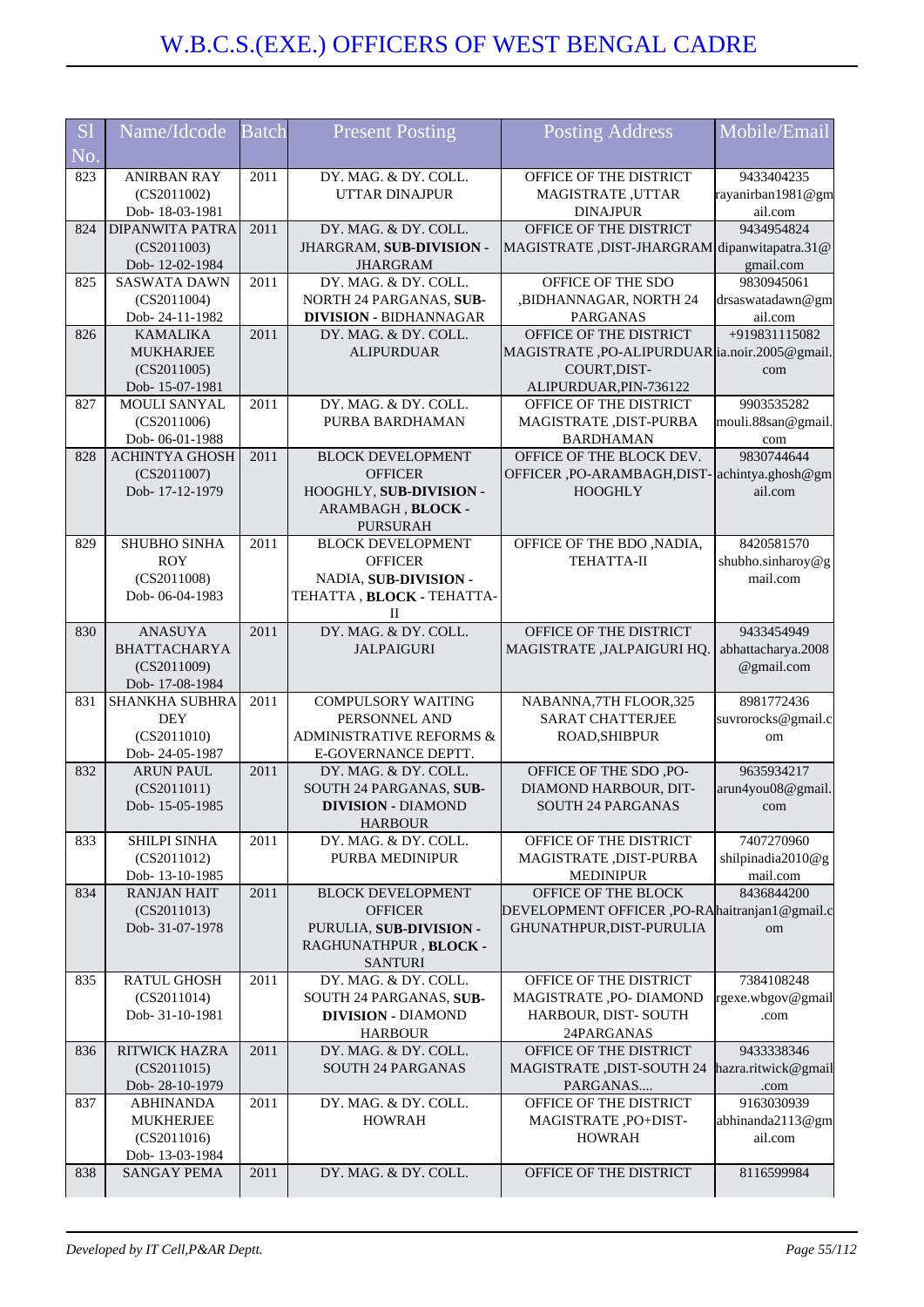| S <sub>1</sub><br>No. | Name/Idcode                                                                  | <b>Batch</b> | <b>Present Posting</b>                                                                                                      | <b>Posting Address</b>                                                                                         | Mobile/Email                                     |
|-----------------------|------------------------------------------------------------------------------|--------------|-----------------------------------------------------------------------------------------------------------------------------|----------------------------------------------------------------------------------------------------------------|--------------------------------------------------|
|                       | <b>BHUTIA</b><br>(CS2011017)<br>Dob-06-12-1986                               |              | <b>COOCHBEHAR</b>                                                                                                           | MAGISTRATE ,COOCHBEHAR                                                                                         | sangaypema24@gm<br>ail.com                       |
| 839                   | ARNAB CHINYA<br>(CS2011018)<br>Dob-28-01-1983                                | 2011         | DY. MAG. & DY. COLL.<br><b>HOWRAH</b>                                                                                       | OFFICE OF THE BLOCK<br>DEVELOPMENT OFFICER<br>,PO+DIST-HOWRAH                                                  | 9903323971<br>arnabwbcs2010@gm<br>ail.com        |
| 840                   | <b>SHREYOSI GHOSH</b><br>(CS2011019)<br>Dob- 31-10-1984                      | 2011         | <b>BLOCK DEVELOPMENT</b><br><b>OFFICER</b><br>ALIPURDUAR, SUB-DIVISION -<br>ALIPURDUAR, BLOCK -<br>ALIPURDUAR-I             | OFFICE OF THE B.D.O , PO-+DIST-<br><b>ALIPURDUAR</b>                                                           | 7797864100<br>shreyosi007@gmail.<br>com          |
| 841                   | DEBARSHI NAG<br>(CS2011020)<br>Dob-06-10-1978                                | 2011         | OSD TO MIC<br>CONSUMER AFFAIRS DEPTT.                                                                                       | MIRZA GHALIB STREET, FIRE<br>BRIGADE HEAD QUARTER,<br>DHARMATALA, TALTALA,<br>KOLKATA, , WEST BENGAL<br>700016 | 9432569479<br>debarshi.nag@gmail<br>.com         |
| 842                   | SABYASACHI<br><b>ROYCHOWDHURY</b><br>(CS2011021)<br>Dob-28-01-1981           | 2011         | DY. MAG. & DY. COLL.<br>PURBA BARDHAMAN                                                                                     | OFFICE OF THE DISTRICT<br>MAGISTRATE, DIST-PURBA<br><b>BARDHAMAN</b>                                           | 9433331394<br>roychowdhurys411<br>@gmail.com     |
| 843                   | <b>MANAS KUMAR</b><br><b>PANDA</b><br>(CS2011022)<br>Dob-15-12-1985          | 2011         | <b>AEO</b><br><b>ASANSOL DURGAPUR</b><br>DEVELOPMENT AUTHORITY                                                              | ASANSOL, DURGAPUR , DIST-<br>PURBA BARDHAMAN                                                                   | 9433957665<br>manas.vetdoc@gmai<br>1.com         |
| 844                   | <b>SAMIK PANIGRAHI</b><br>(CS2011023)<br>Dob-21-03-1980                      | 2011         | DY. MAG. & DY. COLL.<br><b>BANKURA, SUB-DIVISION -</b><br><b>KHATRA</b>                                                     | OFFICE OF THE DISTRICT<br>MAGISTRATE, DIST-KHATRA                                                              | 7584806744<br>samikshere@gmail.c<br>om           |
| 845                   | SAPTARSHI GHOSH<br>(CS2011024)<br>Dob-10-12-1984                             | 2011         | DY. MAG. & DY. COLL.<br>MURSHIDABAD                                                                                         | OFFICE OF THE DISTRICT<br>MAGISTRATE, MURSHIDABAD<br>HQ.                                                       | 9903977166<br>ghosaptarshi@gmail<br>.com         |
| 846                   | <b>JAHANGIR</b><br><b>MOLLICK</b><br>(CS2011025)<br>Dob- 01-05-1985          | 2011         | DY. MAG. & DY. COLL.<br>PURBA BARDHAMAN, SUB-<br><b>DIVISION - KALNA</b>                                                    | OFFICE OF THE SUB<br>DIVISIONAL OFFICER ,PO-<br>KALNA, DIST-PURBA<br><b>MEDINIPUR</b>                          | 9126882848<br>jahangirmollick12@<br>gmail.com    |
| 847                   | PRITAM SAHA<br>(CS2011026)<br>Dob-27-11-1987                                 | 2011         | <b>BLOCK DEVELOPMENT</b><br><b>OFFICER</b><br><b>MALDA, SUB-DIVISION -</b><br>MALDA (SADAR), BLOCK -<br>HARISHCHANDRAPUR-II | OFFICE OF THE B.D.O , DIST-<br><b>MALDA</b>                                                                    | 9233195418<br>pritamsaha95@gmai<br>l.com         |
| 848                   | <b>ANINDITA ROY</b><br><b>CHOUDHURY</b><br>(CS2011027)<br>Dob-16-01-1979     | 2011         | <b>BLOCK DEVELOPMENT</b><br><b>OFFICER</b><br>SOUTH 24 PARGANAS, SUB-<br>DIVISION - ALIPUR, BLOCK -<br><b>BUDGE BUDGE-I</b> | OFFICE OF THE B.D.O., BUDGE<br>BUDGE-I, ALIPUR, DIST-SOUTH<br>24 PGS                                           | 9874306618<br>aninditaroychoudhur<br>y@gmail.com |
| 849                   | <b>LITAN SAHA</b><br>(CS2011028)<br>Dob-18-06-1981                           | 2011         | <b>DPLO</b><br><b>MALDA</b>                                                                                                 | OFFICE OF THE DISTRICT<br>MAGISTRATE, PO+DIST-MALDAdiganta81@gmail.co                                          | 9733562201<br>m                                  |
| 850                   | <b>GOURI SANKAR</b><br><b>BHATTACHARYYA</b><br>(CS2011029)<br>Dob-18-04-1980 | 2011         | DY. MAG. & DY. COLL.<br>MURSHIDABAD                                                                                         | OFFICE OF THE DISTRICT<br>MAGISTRATE, DIST-<br><b>MURSHIDABAD</b>                                              | 9830530432<br>gb7731@gmail.com                   |
| 851                   | <b>DEBAL KUMAR</b><br><b>UPADHAYA</b><br>(CS2011031)<br>Dob-30-10-1980       | 2011         | <b>BLOCK DEVELOPMENT</b><br><b>OFFICER</b><br>HOOGHLY, SUB-DIVISION -<br>ARAMBAGH, BLOCK -<br>KHANAKUL-II                   | OFFICE OF THE BLOCK<br>DEVELOPMENT OFFICER<br>,KHANAKUL-II, DIST- HOOGHLY                                      | 9331512529<br>debalkumarupadhay<br>a@gmail.com   |
| 852                   | <b>SYED MASUDUR</b><br><b>RAHAMAN</b>                                        | 2011         | <b>BLOCK DEVELOPMENT</b><br><b>OFFICER</b>                                                                                  | OFFICE OF THE BLOCK<br>DEVELOPMENT OFFICER                                                                     | +918972935656<br>rahaman.rony09@g                |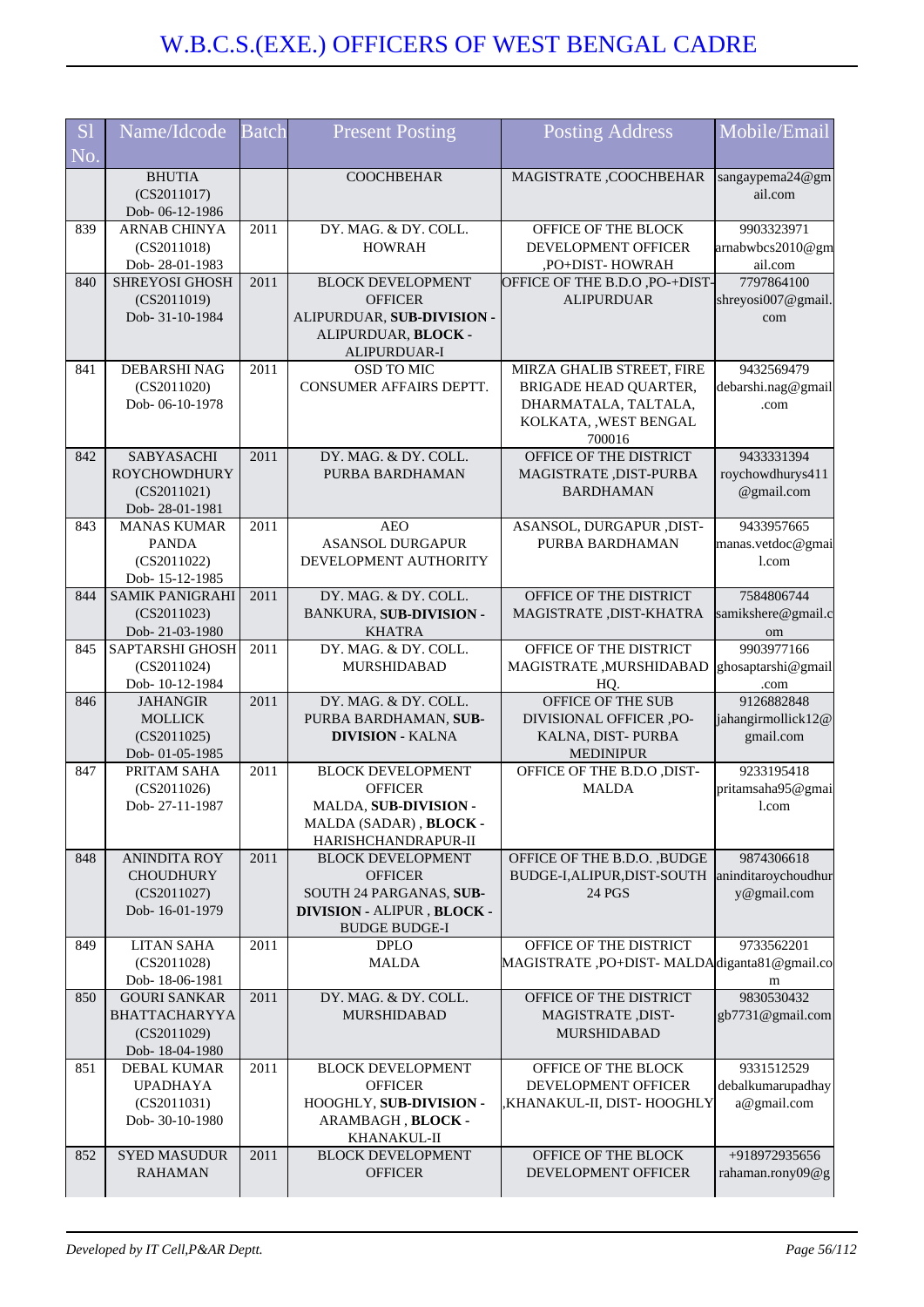| S <sub>1</sub> | Name/Idcode                                | Batch | <b>Present Posting</b>                                  | <b>Posting Address</b>                        | Mobile/Email         |
|----------------|--------------------------------------------|-------|---------------------------------------------------------|-----------------------------------------------|----------------------|
| No.            |                                            |       |                                                         |                                               |                      |
|                | $\overline{(CS2011032)}$<br>Dob-10-02-1983 |       | HOWRAH, SUB-DIVISION -<br>ULUBERIA, BLOCK - AMTA-II     | , AMTA, DIST-HOWRAH                           | mail.com             |
| 853            | <b>INDRANI</b>                             | 2011  | DY. MAG. & DY. COLL.                                    | OFFICE OF THE DISTRICT                        | 9073662321           |
|                | BHATTACHARYYA                              |       | <b>HOOGHLY</b>                                          | MAGISTRATE, HOOGHLY                           | indranibhattacharyya |
|                | (CS2011034)                                |       |                                                         |                                               | 47@gmai.com          |
|                | Dob-16-06-1985                             |       |                                                         |                                               |                      |
| 854            | <b>SAMIRAN BARIK</b>                       | 2011  | DY. MAG. & DY. COLL.                                    | OFFICE OF THE DISTRICT                        | 9830111909           |
|                | (CS2011035)                                |       | NORTH 24 PARGANAS, SUB-                                 | MAGISTRATE, PO-                               | samiran.barik@gmai   |
|                | Dob-14-03-1978                             |       | <b>DIVISION - BARRACKPORE</b>                           | BARRACKPORE, DIST- NORTH<br>24PARGANAS        | 1.com                |
| 855            | MUNMUN GHOSH                               | 2011  | DY. MAG. & DY. COLL.                                    | OFFICE OF THE SUB                             | 9836484496           |
|                | (CS2011036)                                |       | BIRBHUM, SUB-DIVISION -                                 | DIVISIONAL OFFICER ,PO-                       | imunmunghosh@gm      |
|                | Dob-24-10-1981                             |       | <b>BOLPUR</b>                                           | BOLPUR, DIST-BIRBHUM                          | ail.com              |
| 856            | <b>SUMANTA</b>                             | 2011  | <b>BLOCK DEVELOPMENT</b>                                | OFFICE OF THE BLOCK                           | 9474471632           |
|                | <b>DEBNATH</b>                             |       | <b>OFFICER</b>                                          | DEVELOPMENT OFFICER                           | sumantadeb9k@gma     |
|                | (CS2011037)<br>Dob- 30-07-1978             |       | JALPAIGURI, SUB-DIVISION -<br>JALPAIGURI SADAR, BLOCK - | ,JALPAIGURI SADAR, DIST-<br><b>JALPAIGURI</b> | il.com               |
|                |                                            |       | JALPAIGURI(SADAR)                                       |                                               |                      |
| 857            | <b>ARNAB ROY</b>                           | 2011  | DY. MAG. & DY. COLL.                                    | OFFICE OF THE DISTRICT                        | 7797704214           |
|                | (CS2011038)                                |       | <b>PURULIA</b>                                          | MAGISTRATE, ,PO-                              | arnabroywbcs2010     |
|                | Dob-26-08-1986                             |       |                                                         | RAGHUNATHPUR, DIST-                           | @gmail.com           |
|                |                                            |       |                                                         | <b>PURULIA</b>                                |                      |
| 858            | <b>DIPTIMOY DAS</b>                        | 2011  | DY. MAG. & DY. COLL.                                    | OFFICE OF THE SUB                             | 9474803614           |
|                | (CS2011039)                                |       | <b>HOOGHLY</b>                                          | DIVISIONAL OFFICER ,PO-                       | diptimoydas82@gm     |
|                | Dob-28-08-1981                             |       |                                                         | SREERAMPUR, DIST-HOOGHLY                      | ail.com              |
| 859            | <b>SUROJIT BHAR</b>                        | 2011  | DY. MAG. & DY. COLL.                                    | OFFICE OF THE DISTRICT                        | 9163740864           |
|                | (CS2011040)                                |       | SOUTH 24 PARGANAS, SUB-                                 | MAGISTRATE, DIST-SOUTH 24                     | bharsurojit@gmail.c  |
|                | Dob-10-12-1984                             |       | <b>DIVISION - CANNING</b>                               | <b>PGS</b>                                    | om                   |
| 860            | <b>LEENA MONDAL</b>                        | 2011  | DY. MAG. & DY. COLL.                                    | OFFICE OF THE DISTRICT                        | 9433546851           |
|                | (CS2011041)                                |       | <b>KALIMPONG</b>                                        | MAGISTRATE, PO+DIST-<br><b>KALIMPONG</b>      | leena23rdjan@gmail   |
| 861            | Dob-12-05-1981<br><b>BIMAL KUMAR</b>       | 2011  | <b>BLOCK DEVELOPMENT</b>                                | OFFICE OF THE BLOCK                           | .com<br>9933549923   |
|                | <b>SHARMA</b>                              |       | <b>OFFICER</b>                                          | DEVELOPMENT OFFICER ,PO-                      | bimal9432@gmail.c    |
|                | (CS2011042)                                |       | <b>BANKURA, SUB-DIVISION -</b>                          | ONDA, DIST-BANKURA.                           | om                   |
|                | Dob-01-01-1980                             |       | BANKURA (SADAR), BLOCK -                                |                                               |                      |
|                |                                            |       | <b>ONDA</b>                                             |                                               |                      |
|                | 862 BIKASH MAJUMDER 2011                   |       | DY. MAG. & DY. COLL.                                    | <b>OFFICE OF THE DISTRICT</b>                 | 7044042632           |
|                | (CS2011043)                                |       | <b>HOOGHLY</b>                                          | MAGISTRATE, ,DIST-HOOGHLY bikashbmajumder@    |                      |
|                | Dob-16-03-1984                             |       |                                                         |                                               | gmail.com            |
| 863            | <b>SAMIR KUMAR DEY</b>                     | 2011  | DY. MAG. & DY. COLL.                                    | OFFICE OF THE SUB                             | 9331997107           |
|                | (CS2011044)                                |       | NORTH 24 PARGANAS, SUB-                                 | <b>DIVISIONAL OFFICER</b>                     | deysamirbrp07@gm     |
|                | Dob-25-06-1984                             |       | <b>DIVISION - BARRACKPORE</b>                           | , BARRACKPORE, NORTH 24<br><b>PARGANAS</b>    | ail.com              |
| 864            | <b>SUBHANKAR</b>                           | 2011  | DY. MAG. & DY. COLL.                                    | OFFICE OF THE DISTRICT                        | 9775508535           |
|                | <b>BHATTACHARYYA</b>                       |       | <b>BIRBHUM</b>                                          | MAGISTRATE, BIRBHUM                           | subhankar.wbcs@g     |
|                | (CS2011045)                                |       |                                                         |                                               | mail.com             |
|                | Dob-12-05-1984                             |       |                                                         |                                               |                      |
| 865            | <b>GOBINDA NANDI</b>                       | 2011  | DY. MAG. & DY. COLL.                                    | OFFICE OF THE DISTRICT                        | 9474040887           |
|                | (CS2011046)                                |       | <b>SOUTH 24 PARGANAS</b>                                | <b>MAGISTRATE, SOUTH 24</b>                   | gobinda.wbcs.exe.20  |
|                | Dob-25-11-1977                             |       |                                                         | PARGANAS HQ.                                  | 10@gmail.com         |
| 866            | <b>RAKHI PAUL</b>                          | 2011  | DY. MAG. & DY. COLL.                                    | OFFICE OF THE DISTRICT                        | +919434879629        |
|                | (CS2011047)                                |       | <b>SOUTH 24 PARGANAS</b>                                | MAGISTRATE, PO+DIST-                          | rakhi.wbcs.exe.2010  |
|                | Dob-25-08-1981                             |       |                                                         | <b>HOWRAH</b>                                 | @gmail.com           |
| 867            | <b>SANJAY PANDIT</b>                       | 2011  | <b>BLOCK DEVELOPMENT</b>                                | OFFICE OF THE BDO, , SILIGURI,                | 8373082139           |
|                | (CS2011048)<br>Dob- 07-09-1976             |       | <b>OFFICER</b><br>DARJEELING, SUB-DIVISION -            | <b>DIST-DARJEELING</b>                        | spsdit1976@gamil.c   |
|                |                                            |       | SILIGURI, BLOCK - KHORIBARI                             |                                               | om                   |
| 868            | SHANTANU DAS                               | 2011  | DY. MAG. & DY. COLL.                                    | OFFICE OF THE DISTRICT                        | 9836319375           |
|                |                                            |       |                                                         |                                               |                      |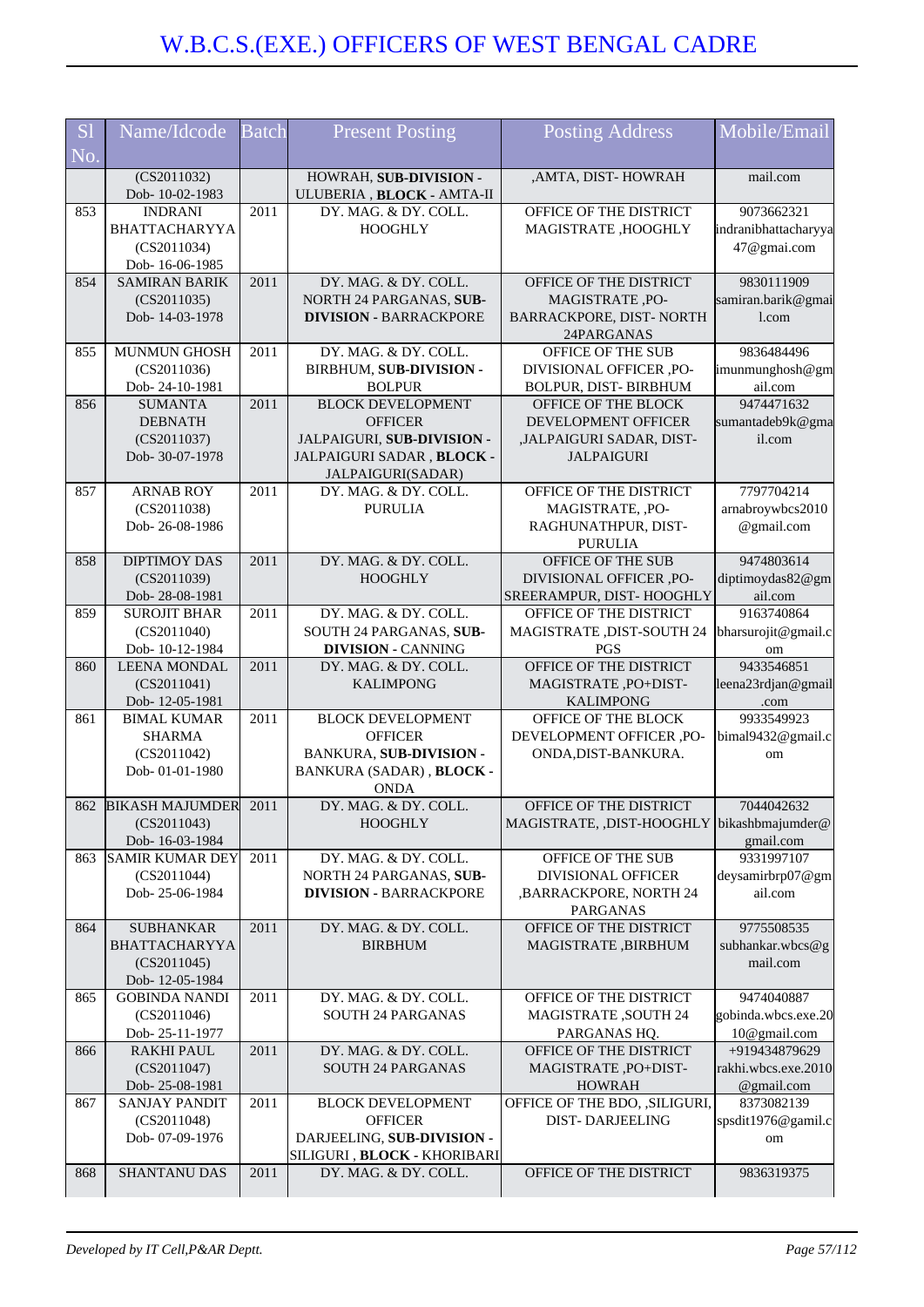| <b>S</b> l | Name/Idcode                             | <b>Batch</b> | <b>Present Posting</b>                                   | <b>Posting Address</b>                                 | Mobile/Email                    |
|------------|-----------------------------------------|--------------|----------------------------------------------------------|--------------------------------------------------------|---------------------------------|
| No.        |                                         |              |                                                          |                                                        |                                 |
|            | (CS2011049)                             |              | <b>JHARGRAM</b>                                          | MAGISTRATE, P.O + DIST.                                | shaanwbcs@gmail.c               |
|            | Dob-01-05-1988                          |              |                                                          | -JHARGRAM, PIN-721507                                  | om                              |
| 869        | <b>DEBDATTA RAY</b>                     | 2011         | DY. MAG. & DY. COLL.                                     | <b>OFFICE OF THE SUB</b>                               | 9433435487                      |
|            | (CS2011050)                             |              | HOOGHLY, SUB-DIVISION -                                  | DIVISIONAL OFFICER, SUB-                               | debdatta19@yahoo.c              |
|            | Dob-19-05-1982                          |              | <b>CHANDAN NAGORE</b>                                    | DIVISION - CHANDANNAGAR,                               | o.in                            |
|            |                                         | 2011         | DY. MAG. & DY. COLL.                                     | DIST-HOOGHLY                                           |                                 |
| 870        | <b>SADHAN DEBNATH</b><br>(CS2011051)    |              | <b>SOUTH 24 PARGANAS</b>                                 | OFFICE OF THE DISTRICT<br>MAGISTRATE ,PO-ALIPUR, DIST- | 9153437746<br>sadhandebnath9233 |
|            | Dob-12-02-1988                          |              |                                                          | SOUTH 24 PARGANAS                                      | @gmail.com                      |
| 871        | NILANJAN MONDAL                         | 2011         | <b>BLOCK DEVELOPMENT</b>                                 | OFFICE OF THE BDO, KANDI,                              | 8902711594                      |
|            | (CS2011052)                             |              | <b>OFFICER</b>                                           | MURSHIDABAD                                            | iamnilanjanmondal               |
|            | Dob-11-12-1987                          |              | MURSHIDABAD, SUB-DIVISION                                |                                                        | @gmail.com                      |
|            |                                         |              | - KANDI, BLOCK - KANDI                                   |                                                        |                                 |
| 872        | <b>SUBHAJIT KUNDU</b>                   | 2011         | DY. MAG. & DY. COLL.                                     | OFFICE OF THE DISTRICT                                 | 8013846177                      |
|            | (CS2011053)                             |              | <b>COOCHBEHAR</b>                                        | MAGISTRATE, DIST-                                      | contact.skundu@gm               |
|            | Dob-02-05-1976                          |              |                                                          | COOCHBEHAR HQ                                          | ail.com                         |
| 873        | <b>RUNU ROY</b>                         | 2011         | DY. MAG. & DY. COLL.                                     | OFFICE OF THE SDO, PO-                                 | 9073404076                      |
|            | (CS2011054)<br>Dob-04-02-1979           |              | NORTH 24 PARGANAS, SUB-<br><b>DIVISION - BARRACKPORE</b> | BARRACKPORE, DIST- NORTH<br>24PARGANAS                 | runuroy007@gmail.               |
| 874        | <b>BARNAMALA RAY</b>                    | 2011         | DY. MAG. & DY. COLL.                                     | OFFICE OF THE DISTRICT                                 | com<br>9836680651               |
|            | (CS2011055)                             |              | NORTH 24 PARGANAS, SUB-                                  | MAGISTRATE, PO-                                        | br34bc@gmail.com                |
|            | Dob-01-01-1979                          |              | <b>DIVISION - BARRACKPORE</b>                            | BARRACKPORE, DIST- NORTH                               |                                 |
|            |                                         |              |                                                          | 24PARGANAS                                             |                                 |
| 875        | <b>MRINAL KANTI</b>                     | 2011         | <b>BLOCK DEVELOPMENT</b>                                 | OFFICE OF THE BDO, BURDWAN                             | 8017989743                      |
|            | <b>BISWAS</b>                           |              | <b>OFFICER</b>                                           | I, DIST-PURBA BARDHAMAN                                | mkbaf228@gmail.co               |
|            | (CS2011056)                             |              | PURBA BARDHAMAN, SUB-                                    |                                                        | ${\rm m}$                       |
|            | Dob-18-01-1973                          |              | <b>DIVISION - BARDHAMAN</b>                              |                                                        |                                 |
|            |                                         |              | SADAR NORTH, BLOCK -                                     |                                                        |                                 |
| 876        | <b>KISHORE KUMAR</b>                    | 2011         | <b>BURDWAN I</b><br>DY. MAG. & DY. COLL.                 | OFFICE OF THE SUB                                      | 9932803892                      |
|            | <b>BISWAS</b>                           |              | PURBA MEDINIPUR, SUB-                                    | DIVISIONAL OFFICER , HALDIA,                           | kkb.banga@gmail.c               |
|            | (CS2011057)                             |              | <b>DIVISION - HALDIA</b>                                 | DIST-PURBA MEDINIPUR                                   | om                              |
|            | Dob-05-03-1979                          |              |                                                          |                                                        |                                 |
| 877        | SHUBHRANGSHU                            | 2011         | DY. MAG. & DY. COLL.                                     | OFFICE OF THE SUB                                      | 9836006830                      |
|            | <b>MANDAL</b>                           |              | DAKSHIN DINAJPUR, SUB-                                   | DIVISIONAL OFFICER ,PO-                                | bangodesh@gmail.c               |
|            | (CS2011058)                             |              | <b>DIVISION - GANGARAMPUR</b>                            | GANGARAMPUR, DIST-                                     | om                              |
|            | Dob-14-06-1981                          |              |                                                          | DAKSHIN DINAJPUR                                       |                                 |
| 878        | <b>SHIBASHISH</b>                       | 2011         | <b>BLOCK DEVELOPMENT</b>                                 | OFFICE OF THE BLOCK                                    | 9647367755                      |
|            | <b>SARKAR</b>                           |              | <b>OFFICER</b>                                           | DEVELOPMENT OFFICER, PO-                               | shibashish.exe10@g              |
|            | (CS2011059)<br>Dob- 08-07-1986          |              | BIRBHUM, SUB-DIVISION -                                  | SURI, DIST-BIRBHUM                                     | mail.com                        |
| 879        | <b>JIBAN KRISHNA</b>                    | 2011         | BIRBHUM, BLOCK - SURI<br>DY. MAG. & DY. COLL.            | OFFICE OF THE DISTRICT                                 | 9609302148                      |
|            | <b>BISWAS</b>                           |              | <b>NADIA</b>                                             | MAGISTRATE, PO-                                        | jkbiswas888@gmail.              |
|            | (CS2011060)                             |              |                                                          | KRISHNANAGAR, DIST-NADIA                               | com                             |
|            | Dob-15-03-1973                          |              |                                                          |                                                        |                                 |
| 880        | <b>SWAPNAJIT SAHA</b>                   | 2011         | DY. MAG. & DY. COLL.                                     | OFFICE OF THE DISTRICT                                 | 8013747585                      |
|            | (CS2011061)                             |              | PURBA MEDINIPUR                                          | MAGISTRATE, PO+DIST- PURBA                             | drswapnajitsahaexe              |
|            | Dob-03-06-1975                          |              |                                                          | <b>MEDINIPUR</b>                                       | @gmail.com                      |
| 881        | <b>LOKENATH</b>                         | 2011         | <b>BLOCK DEVELOPMENT</b>                                 | OFFICE OF THE BDO, POST                                | 9733620611                      |
|            | <b>SARKAR</b>                           |              | <b>OFFICER</b>                                           | OFFICE, ULUBERIA, DIST-                                | lokenathsarkar@gm               |
|            | (CS2011062)                             |              | HOWRAH, SUB-DIVISION -                                   | <b>HOWRAH</b>                                          | ail.com                         |
| 882        | Dob-04-02-1982<br><b>SUSHMITA SUBBA</b> | 2011         | ULUBERIA, BLOCK - AMTA-I<br>DY. MAG. & DY. COLL.         | OFFICE OF THE DM ,DIST-                                | 9832342403                      |
|            | (CS2011063)                             |              | <b>MALDA</b>                                             | <b>MALDA</b>                                           | sushmita_343@yaho               |
|            | Dob-27-06-1978                          |              |                                                          |                                                        | o.com                           |
| 883        | <b>SANDIP ROY</b>                       | 2011         | DY. MAG. & DY. COLL.                                     | OFFICE OF THE SDO , DINHATA,                           | 9434605006                      |
|            | (CS2011064)                             |              | COOCHBEHAR, SUB-DIVISION -                               | <b>COOCHBEHAR</b>                                      | sandiproy.1997@gm               |
|            | Dob-10-05-1980                          |              | <b>DINHATA</b>                                           |                                                        | ail.com                         |
|            |                                         |              |                                                          |                                                        |                                 |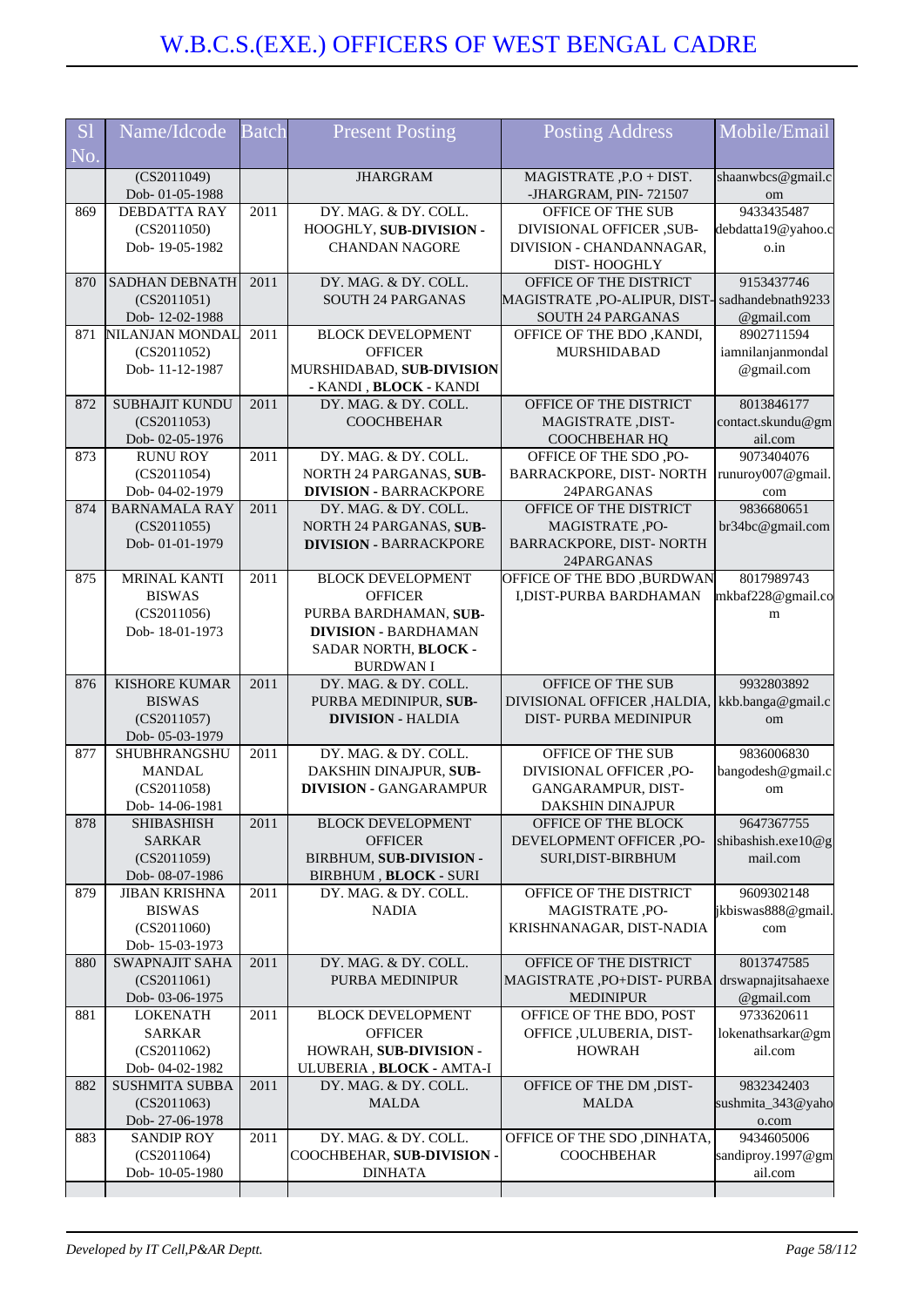| <b>S1</b> | Name/Idcode                           | Batch | <b>Present Posting</b>                     | Posting Address                                                          | Mobile/Email                   |
|-----------|---------------------------------------|-------|--------------------------------------------|--------------------------------------------------------------------------|--------------------------------|
| No.       |                                       |       |                                            |                                                                          |                                |
| 884       | <b>ARNAB PROSAD</b>                   | 2011  | <b>BLOCK DEVELOPMENT</b>                   | OFFICE OF THE BLOCK                                                      | 7596962734                     |
|           | <b>MANNA</b><br>(CS2011065)           |       | <b>OFFICER</b><br>PASCHIM MEDINIPUR, SUB-  | DEVELOPMENT OFFICER<br>,DATAN, PASCHIM MEDINIPUR                         | arnabwbcsexe2017<br>@gmail.com |
|           | Dob-26-10-1979                        |       | <b>DIVISION - KHARAGPUR,</b>               |                                                                          |                                |
|           |                                       |       | <b>BLOCK - DANTAN-II</b>                   |                                                                          |                                |
| 885       | <b>DEBDULAL BISWAS</b>                | 2011  | DY. MAG. & DY. COLL.                       | OFFICE OF THE DISTRICT                                                   | +919874210152                  |
|           | (CS2011066)                           |       |                                            | MURSHIDABAD, SUB-DIVISION MAGISTRATE, PO-JANGIPUR, DISexecutivedeb@gmail |                                |
| 886       | Dob-06-01-1983<br>PROLAY MONDAL       | 2011  | - JANGIPUR<br>DY. MAG. & DY. COLL.         | T-MURSHIDABAD<br>OFFICE OF THE SUB                                       | .com<br>8900227188             |
|           | (CS2011067)                           |       | BIRBHUM, SUB-DIVISION -                    | <b>DIVISIONAL OFFICER</b>                                                | pmondalwbcs@gmai               |
|           | Dob-01-05-1985                        |       | <b>RAMPURHAT</b>                           | ,RAMPURHAT, DIST- BIRBHUM                                                | l.com                          |
| 887       | <b>SURAJIT RAY</b>                    | 2011  | DY. MAG. & DY. COLL.                       | OFFICE OF THE SDO, BANGAON,                                              | 9433673894                     |
|           | (CS2011068)                           |       | NORTH 24 PARGANAS, SUB-                    | <b>DIST-NORTH 24 PARGANAS</b>                                            | exaltsurajit@gmail.c           |
|           | Dob-13-06-1986                        |       | <b>DIVISION - BONGAON</b>                  |                                                                          | om                             |
| 888       | <b>DIPANKAR DAS</b><br>(CS2011069)    | 2011  | <b>BLOCK DEVELOPMENT</b><br><b>OFFICER</b> | OFFICE OF THE BLOCK<br>DEVELOPMENT OFFICER                               | 9647017254<br>ddipankar1982@gm |
|           | Dob-22-02-1982                        |       | HOWRAH, SUB-DIVISION -                     | ,DOMJUR,DIST-HOWRAH                                                      | ail.com                        |
|           |                                       |       | HOWRAH SADAR, BLOCK -                      |                                                                          |                                |
|           |                                       |       | <b>DOMJUR</b>                              |                                                                          |                                |
| 889       | DEBABRATA                             | 2011  | DY. MAG. & DY. COLL.                       | OFFICE OF THE DISTRICT                                                   | +918436453263                  |
|           | <b>SARKAR</b><br>(CS2011071)          |       | <b>JALPAIGURI</b>                          | MAGISTRATE ,DIST-JALPAIGURIdsarkar826@gmail.c                            | om                             |
|           | Dob-05-06-1980                        |       |                                            |                                                                          |                                |
| 890       | <b>BIRAJ KRISHNA</b>                  | 2011  | DY. MAG. & DY. COLL.                       | OFFICE OF THE DISTRICT                                                   | +919735822622                  |
|           | <b>PAUL</b>                           |       | <b>UTTAR DINAJPUR</b>                      | MAGISTRATE, DIST-UTTAR                                                   | paul.biraj21@gmail.            |
|           | (CS2011073)                           |       |                                            | DINAJPUR, DIST-733202                                                    | com                            |
| 891       | Dob-02-04-1985<br>PEMA SHERPA         | 2011  | DY. PROJECT DIRECTOR (M)                   | HAREN MUKHERJEE RD, WARD                                                 | 9593148090                     |
|           | (CS2011074)                           |       | SILIGURI MAHAKUMA                          | 12, HAKIM PARA, SILIGURI                                                 | pemaz2012@gmail.c              |
|           | Dob-                                  |       | <b>PARISHAD</b>                            | ,WEST BENGAL 734001                                                      | om                             |
| 892       | <b>MAGHPONE</b>                       | 2011  | DY. MAG. & DY. COLL.                       | OFFICE OF THE DISTRICT                                                   | 9932663311                     |
|           | <b>DHENDUP LAMA</b>                   |       | MURSHIDABAD                                | MAGISTRATE, PO-BERHAMPUR, maghpone@gmail.c                               |                                |
|           | (CS2011075)<br>Dob-19-02-1985         |       |                                            | DIST-MURSHIDABAD,<br>PIN-742101                                          | om                             |
| 893       | <b>RAJU LAMA</b>                      | 2011  | <b>BLOCK DEVELOPMENT</b>                   | OFFICE OF THE BLOCK                                                      | 7908451074                     |
|           | (CS2011076)                           |       | <b>OFFICER</b>                             | DEVELOPMENT OFFICER ,PO-                                                 | sanbhuraj84@mail.c             |
|           | Dob-05-03-1985                        |       | UTTAR DINAJPUR, SUB-                       | RAIGUNJ, DIST-UTTAR                                                      | om                             |
|           |                                       |       | DIVISION - RAIGUNJ , BLOCK -<br>RAIGANJ    | <b>DINAJPUR</b>                                                          |                                |
| 894       | PRADIP KUMAR                          | 2012  | DY. MAG. & DY. COLL.                       | OFFICE OF THE SUB                                                        | 9432071443                     |
|           | <b>BARAI</b>                          |       | NORTH 24 PARGANAS, SUB-                    | DIVISIONAL OFFICER ,PO-                                                  | pradipbarai6@gmail.            |
|           | (CS2012009)                           |       | <b>DIVISION - BIDHANNAGAR</b>              | BIDHANNAGAR, DIST-NORTH                                                  | com                            |
|           | Dob-25-09-1962                        |       | DY. MAG. & DY. COLL.                       | 24PARGANAS                                                               |                                |
| 895       | <b>ARUP KUMAR</b><br><b>MONDAL</b>    | 2012  | NORTH 24 PARGANAS, SUB-                    | OFFICE OF THE SDO, PO-<br>BASHIRHAT, DIST-NORTH                          | 9434209432<br>arupkumarmondal6 |
|           | (CS2012012)                           |       | <b>DIVISION - BASHIRHAT</b>                | 24PARGANAS                                                               | @gmail.com                     |
|           | Dob-06-05-1963                        |       |                                            |                                                                          |                                |
| 896       | PEMBA SHERPA                          | 2012  | DY. MAG. & DY. COLL. HQ                    | OFFICE OF THE DISTRICT                                                   | 9832531099                     |
|           | (CS2012014)                           |       | <b>MALDA</b>                               | MAGISTRATE, , PO+DIST-                                                   | sherpap342@mail.co             |
| 897       | Dob-01-04-1964<br><b>SWAPAN KUMAR</b> | 2012  | DY. MAG. & DY. COLL.                       | <b>MALDA</b><br>OFFICE OF THE DISTRICT                                   | m<br>9474147062                |
|           | PATRA                                 |       | <b>JALPAIGURI</b>                          | MAGISTRATE, COLLECTORATE coochbehar1@nic.in                              |                                |
|           | (CS2012038)                           |       |                                            | BUILDING, PO+DIST-                                                       |                                |
|           | Dob-02-02-1964                        |       |                                            | JALPAIGURI, PIN-735101                                                   |                                |
| 898       | <b>JYOTI PRAKASH</b>                  | 2012  | DY. MAG. & DY. COLL.                       | OFFICE OF THE SDO, PO-                                                   | 9830501376                     |
|           | <b>HALDER</b><br>(CS2012044)          |       | HOWRAH, SUB-DIVISION -<br><b>ULUBERIA</b>  | ULUBERIA, DIST-HOWRAH                                                    | iyotiphalder@gmail.<br>com     |
|           | Dob-26-07-1965                        |       |                                            |                                                                          |                                |
|           |                                       |       |                                            |                                                                          |                                |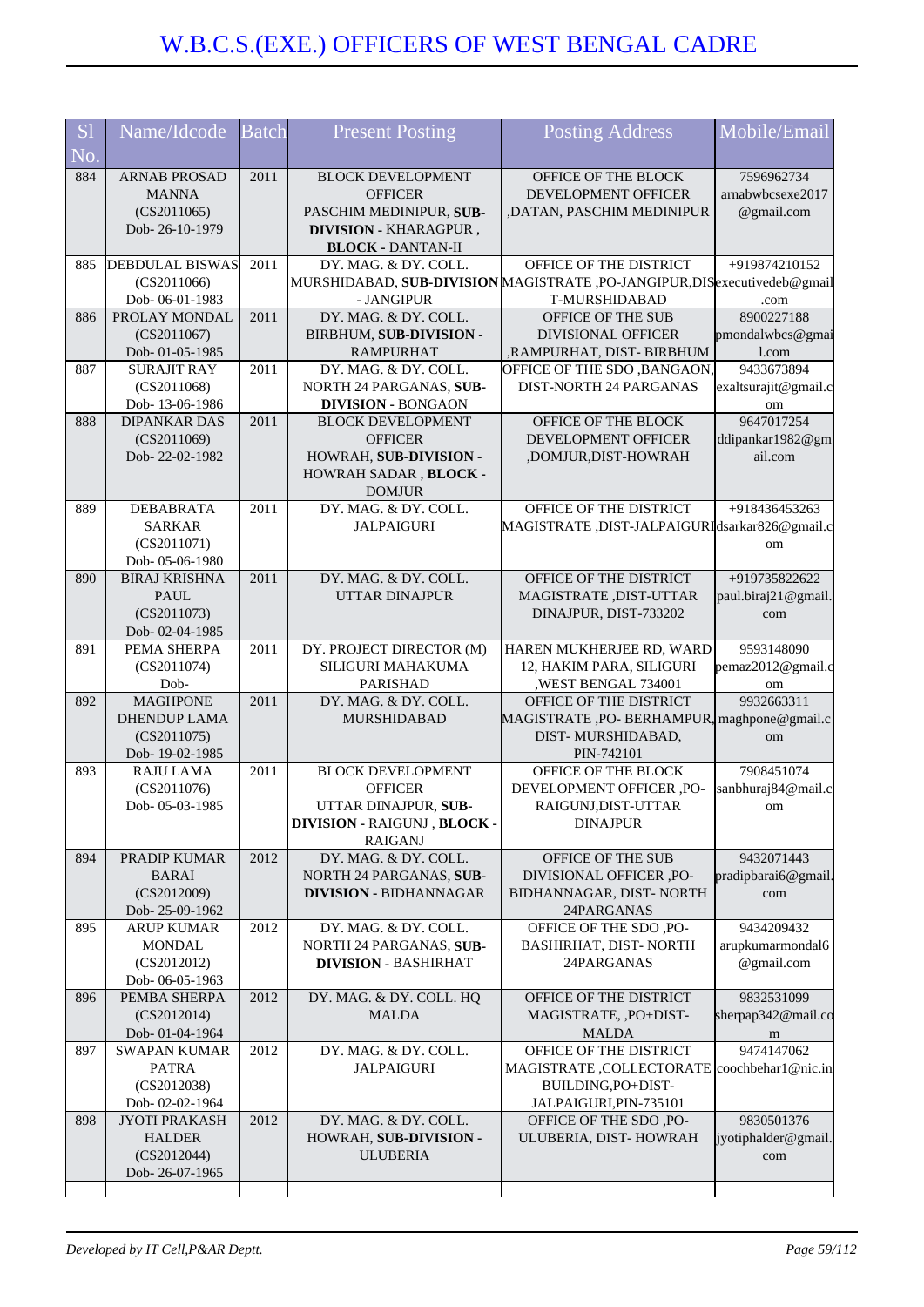| <b>S</b> l | Name/Idcode                              | Batch | <b>Present Posting</b>                             | <b>Posting Address</b>                                  | Mobile/Email                      |
|------------|------------------------------------------|-------|----------------------------------------------------|---------------------------------------------------------|-----------------------------------|
| No.        |                                          |       |                                                    |                                                         |                                   |
| 899        | <b>ABHIJIT</b>                           | 2012  | DY. MAG. & DY. COLL.                               | OFFICE OF THE SDO, PO-                                  | 9433274661                        |
|            | <b>CHOWDHURY</b>                         |       | NORTH 24 PARGANAS, SUB-                            | BARRACKPORE, DIST- NORTH                                | sahityeravi@gmail.c               |
|            | (CS2012047)                              |       | <b>DIVISION - BARRACKPORE</b>                      | 24PARGANAS                                              | om                                |
| 900        | Dob-01-09-1963<br><b>SIRAJ EBRAHIM</b>   | 2012  | DY. MAG. & DY. COLL.                               | OFFICE OF THE DISTRICT                                  | 9433931932                        |
|            | <b>LAKHANI</b>                           |       | <b>HOWRAH</b>                                      | MAGISTRATE, PO+DIST-                                    | sirajebrahim@gmail                |
|            | (CS2012049)                              |       |                                                    | <b>HOWRAH</b>                                           | com                               |
|            | Dob-20-08-1963                           |       |                                                    |                                                         |                                   |
| 901        | <b>BISWAJIT BASU</b>                     | 2012  | DY. MAG. & DY. COLL.                               | OFFICE OF THE BLOCK                                     | 9932772233                        |
|            | (CS2012051)                              |       | <b>MURSHIDABAD</b>                                 | DEVELOPMENT OFFICER ,PO-                                | tell2biswajit@yahoo               |
|            | Dob-25-03-1965                           |       |                                                    | BERHAMPORE, DIST-<br>MURSHIDABAD                        | .com                              |
| 902        | <b>SUNIL BHUSAL</b>                      | 2012  | <b>EXECUTIVE OFFICER</b>                           | OFFICE OF THE DOMKAL                                    | 8001006342                        |
|            | (CS2012055)                              |       | DOMKOL MUNICIPALITY                                | MUNUCIPALITY , PO- DOMKAL,                              | sunilbhusal1963@g                 |
|            | Dob- 31-07-1963                          |       |                                                    | DIST-MURSHIDABAD                                        | mail.com                          |
| 903        | <b>TARAK MANDAL</b>                      | 2012  | DY. MAG. & DY. COLL.                               | OFFICE OF THE SUB                                       | 9775452220                        |
|            | (CS2012057)                              |       | COOCHBEHAR, SUB-DIVISION -                         | DIVISIONAL OFFICER ,PO-                                 | tarakmandal147@g                  |
|            | Dob-02-03-1967                           |       | <b>DINHATA</b>                                     | DINHATA, DIST-COOCHBEHAR,                               | mail.com                          |
| 904        | PARTHA MANDAL                            | 2012  | <b>BLOCK DEVELOPMENT</b>                           | PIN-736135<br>OFFICE OF THE BLOCK                       | 9933044244                        |
|            | (CS2012059)                              |       | <b>OFFICER</b>                                     | DEVELOPMENT OFFICER ,PO-                                | hpspgp@gmail.com                  |
|            | Dob-01-11-1968                           |       |                                                    | MURSHIDABAD, SUB-DIVISION DOMKAL, DIST-MURSHIDABAD      |                                   |
|            |                                          |       | - DOMKAL                                           |                                                         |                                   |
| 905        | NEPAL MALAKAR                            | 2012  | DY. MAG. & DY. COLL.                               | OFFICE OF THE SUB                                       | 9932331353                        |
|            | (CS2012060)                              |       | HOOGHLY, SUB-DIVISION -                            | DIVISIONAL OFFICER ,PO-                                 | nepalmalakar1963@                 |
|            | Dob-26-01-1963<br><b>NATHANIEL SUBBA</b> |       | <b>ARAMBAGH</b>                                    | ARAMBAGH, DIST-HOOGHLY                                  | gmail.com<br>9733082390           |
| 906        | (CS2012061)                              | 2012  | DY. MAG. & DY. COLL.<br>JALPAIGURI, SUB-DIVISION - | OFFICE OF THE DISTRICT<br>MAGISTRATE, PO-MAL, DISTI     | nathanielsubba@gm                 |
|            | Dob-22-07-1963                           |       | <b>MAL</b>                                         | <b>JALPAIGURI</b>                                       | ail.com                           |
| 907        | <b>SANGAY TASHI</b>                      | 2012  | DY. MAG. & DY. COLL. HQ                            | OFFICE OF THE SUB                                       | 9733178888                        |
|            | <b>DUKPA</b>                             |       | UTTAR DINAJPUR, SUB-                               | DIVISIONAL OFFICER ,PO-                                 | dukpast@yahoo.com                 |
|            | (CS2012062)                              |       | <b>DIVISION - ISLAMPUR</b>                         | ISLAMPUR, DIST- UTTAR                                   |                                   |
|            | Dob-18-08-1967<br><b>BIPLAB SARKAR</b>   |       | DY. MAG. & DY. COLL.                               | <b>DINAJPUR</b><br>OFFICE OF THE DISTRICT               | 9874693204                        |
| 908        | (CS2012064)                              | 2012  | PURBA BARDHAMAN                                    | MAGISTRATE, DIST-PURBA                                  | biplabsarkarbabu@r                |
|            | Dob-02-11-1967                           |       |                                                    | <b>BARDHAMAN</b>                                        | ediffmail.com                     |
| 909        | KANAK LATA                               | 2012  | DY. MAG. & DY. COLL                                | OFFICE OF THE SUB                                       | 9830756050                        |
|            | <b>JATUA</b>                             |       | NORTH 24 PARGANAS, SUB-                            | <b>DIVISIONAL OFFICER</b>                               |                                   |
|            | (CS2012065)                              |       | <b>DIVISION - BIDHANNAGAR</b>                      | BIDHANNAGAR, DIST. -NORTH,                              |                                   |
|            | Dob-02-01-1966                           |       |                                                    | 24 PARGANAS                                             |                                   |
| 910        | <b>RABINDRANATH</b><br><b>BARAI</b>      | 2012  | DY. MAG. & DY. COLL.<br>MURSHIDABAD, SUB-DIVISION  | OFFICE OF THE SUB DIVISION<br>OFFICER, PO-DOMKAL, DIST- | 9733141014<br>barairabindranath64 |
|            | (CS2012066)                              |       | - DOMKAL                                           | <b>MURSHIDABAD</b>                                      | @gmail.com                        |
|            | Dob-21-04-1964                           |       |                                                    |                                                         |                                   |
| 911        | <b>RANU MONDAL</b>                       | 2012  | DIST SELF HELP GROUP & SELF                        | OFFICE OF THE DISTRICT                                  | 9038817124                        |
|            | (CS2012067)                              |       | <b>EMP. OFFICER</b>                                | MAGISTRATE, PO+DIST-                                    | ranumondal2013@g                  |
|            | Dob-23-09-1969                           |       | DAKSHIN DINAJPUR                                   | DAKSHIN DINAJPUR                                        | mail.com                          |
| 912        | <b>WANGDI GAYALPO</b><br><b>BHUTIA</b>   | 2012  | <b>BLOCK DEVELOPMENT</b><br><b>OFFICER</b>         | OFFICE OF THE BLOCK<br>DEVELOPMENT OFFICER ,PO-         | 9932068965<br>wangdida@hotmail.   |
|            | (CS2012070)                              |       | COOCHBEHAR, SUB-DIVISION -                         | MATHABHANGA, DIST-                                      | com                               |
|            | Dob-06-08-1965                           |       | MATHABHANGA, BLOCK -                               | <b>COOCHBEHAR</b>                                       |                                   |
|            |                                          |       | <b>SITALKUCHI</b>                                  |                                                         |                                   |
| 913        | <b>DEBDULAL PATRA</b>                    | 2012  | DY. MAG. & DY. COLL.                               | OFFICE OF THE DISTRICT                                  | 9433716246                        |
|            | (CS2012072)                              |       | PURBA BARDHAMAN                                    | MAGISTRATE, PO+DIST-PURBA debdulal1965@gmai             |                                   |
| 914        | Dob-29-06-1965                           |       |                                                    | BARDHAMAN<br>OFFICE OF THE DISTRICT                     | l.com<br>9836255618               |
|            | PRAMILA DAS ROY<br>(CS2012073)           | 2012  | DY. MAG. & DY. COLL.<br><b>NADIA</b>               | MAGISTRATE, P.O- NADIA                                  | dasroypramila@gma                 |
|            | Dob-26-05-1965                           |       |                                                    |                                                         | il.com                            |
|            |                                          |       |                                                    |                                                         |                                   |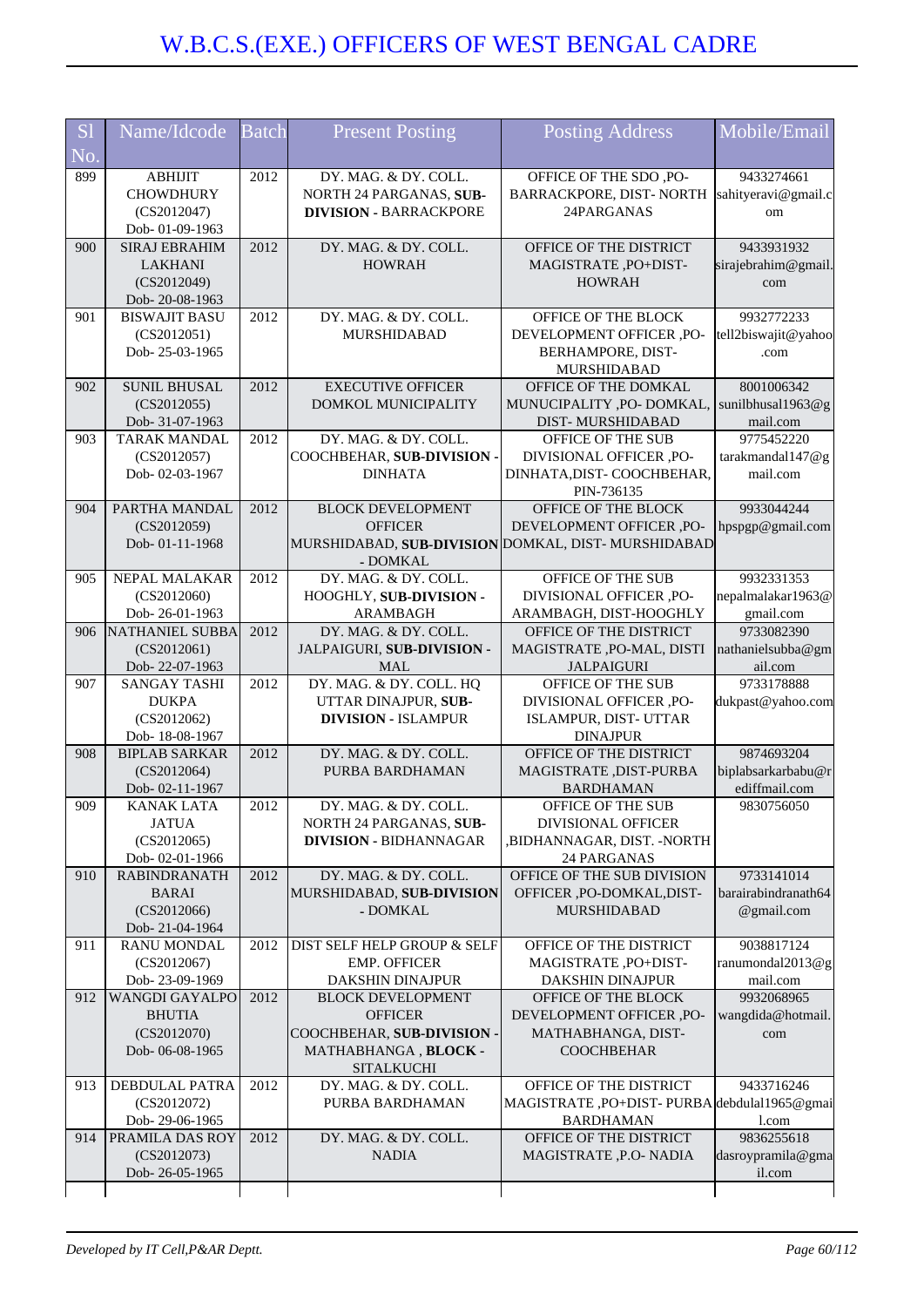| S <sub>1</sub> | Name/Idcode                    | <b>Batch</b> | <b>Present Posting</b>                         | <b>Posting Address</b>                                           | Mobile/Email       |
|----------------|--------------------------------|--------------|------------------------------------------------|------------------------------------------------------------------|--------------------|
| No.            |                                |              |                                                |                                                                  |                    |
| 915            | <b>GAUTAM MANDAL</b>           | 2012         | DY. MAG. & DY. COLL.                           | OFFICE OF THE DISTRICT                                           | 9433919332         |
|                | (CS2012076)                    |              | <b>JHARGRAM</b>                                | MAGISTRATE, PO+DIST-                                             | gautammandal.799   |
|                | Dob-29-11-1962                 |              |                                                | <b>JHARGRAM</b>                                                  | @gmail.com         |
| 916            | <b>BISWANATH</b>               | 2012         | DY. MAG. & DY. COLL.                           | OFFICE OF THE SDO, PO-                                           | 9474923952         |
|                | <b>CHAKRABORTY</b>             |              | NORTH 24 PARGANAS, SUB-                        | BARRACKPORE, DIST-NORTH                                          | biswanath.wbcs.196 |
|                | (CS2012086)                    |              | <b>DIVISION - BARRACKPORE</b>                  | 24PARGANAS                                                       | 4@gmail.com        |
|                | Dob-15-11-1964                 |              |                                                |                                                                  |                    |
| 917            | <b>MAITREYI</b>                | 2012         | DY. MAG. & DY. COLL.                           | OFFICE OF THE DISTRICT                                           | +919830744301      |
|                | <b>GOSWAMI</b>                 |              | <b>NORTH 24 PARGANAS</b>                       | MAGISTRATE, DIST. - NORTH 24 goswami.maitreyi@                   |                    |
|                | (CS2012089)                    |              |                                                | <b>PGRS</b>                                                      | gmail.com          |
|                | Dob-15-07-1962                 |              |                                                |                                                                  |                    |
| 918            | <b>DEBOTTAM DUTTA</b>          | 2012         | DY. MAG. & DY. COLL.                           | OFFICE OF THE DISTRICT                                           | 9874633070         |
|                | <b>CHOWDHURY</b>               |              | PASCHIM MEDINIPUR, SUB-                        | MAGISTRATE, KHARAGPUR,                                           | dduttachowdhury17  |
|                | (CS2012091)                    |              | <b>DIVISION - KHARAGPUR</b>                    | DIST-PASCHIM MEDINIPUR                                           | @gmail.com         |
|                | Dob-26-09-1965                 |              |                                                |                                                                  |                    |
| 919            | <b>SULOK KUMAR</b>             | 2012         | DY. MAG. & DY. COLL.                           | OFFICE OF THE SUB                                                | 9434326647         |
|                | <b>PRAMANICK</b>               |              | PASCHIM MEDINIPUR, SUB-                        | DIVISIONAL OFFICER ,PO-                                          | sulokpramanik@gm   |
|                | (CS2012094)                    |              | <b>DIVISION - GHATAL</b>                       | GHATAL, DIST-PASCHIM                                             | ail.com            |
|                | Dob-18-04-1966                 |              |                                                | <b>MEDINIPUR</b>                                                 |                    |
| 920            | MASWOOD ALAM                   | 2012         | DY. MAG. & DY. COLL.                           | OFFICE OF THE DISTRICT                                           | 9831509374         |
|                | (CS2012095)                    |              | DARJEELING, SUB-DIVISION -                     | MAGISTRATE, PO-SILIGURI,                                         | alam.masood2014@   |
|                | Dob-06-07-1966                 |              | <b>SILIGURI</b>                                | <b>DIST-DARJEELING</b>                                           | gmail.com          |
| 921            | <b>SEBANANDA</b>               | 2012         | DY. MAG. & DY. COLL.                           | OFFICE OF THE DISTRICT                                           | 9051929307         |
|                | <b>PANDA</b>                   |              | <b>BIRBHUM</b>                                 | MAGISTRATE ,PO- SURI, DIST-                                      | sebanandapanda@g   |
|                | (CS2012096)                    |              |                                                | <b>BIRBHUM</b>                                                   | mail.com           |
|                | Dob-27-11-1964                 |              |                                                |                                                                  |                    |
| 922            | <b>MRINAL KANTI</b>            | 2012         | DY. MAG. & DY. COLL.                           | OFFICE OF THE DISTRICT                                           | 9735264960         |
|                | <b>BAGCHI</b>                  |              | PASCHIM BARDHAMAN, SUB-                        | MAGISTRATE, PO-                                                  | mkbagchi1962@gm    |
|                | (CS2012097)                    |              | <b>DIVISION - DURGAPUR</b>                     | DURGAPUR, DIST-PASCHIM                                           | ail.com            |
|                | Dob-16-09-1962                 |              |                                                | <b>BARDHAMAN</b>                                                 |                    |
| 923            | THENDUP BHUTIA                 | 2012         | DY. MAG. & DY. COLL.<br><b>PURBA MEDINIPUR</b> | OFFICE OF THE DISTRICT                                           | 9832578686         |
|                | (CS2012100)<br>Dob- 07-05-1965 |              |                                                | MAGISTRATE, PO+DIST-PURBA bdomtbie@rediffmai<br><b>MEDINIPUR</b> | 1.com              |
| 924            | <b>MD ZAHID</b>                | 2012         | DY. MAG. & DY. COLL.                           | OFFICE OF THE DISTRICT                                           | 9733996544         |
|                | <b>SHAHOOD</b>                 |              | <b>PURBA MEDINIPUR</b>                         | MAGISTRATE, PO+DIST-PURBA zahid.shahood@gma                      |                    |
|                | (CS2012101)                    |              |                                                | <b>MEDINIPUR</b>                                                 | il.com             |
|                | Dob-18-10-1964                 |              |                                                |                                                                  |                    |
| 925            | <b>DHRUBAPADA</b>              | 2012         | <b>BLOCK DEVELOPMENT</b>                       | OFFICE OF THE DISTRICT                                           | 9007017439         |
|                | <b>SANDILYA</b>                |              | <b>OFFICER</b>                                 | MAGISTRATE, PO- ALIPORE,                                         | dhrubapada@gmail.  |
|                | (CS2012102)                    |              | SOUTH 24 PARGANAS                              | DIST-SOUTH 24PARGANAS                                            | com                |
|                | Dob-15-12-1967                 |              |                                                |                                                                  |                    |
| 926            | <b>SUSANTA KUMAR</b>           | 2012         | <b>BLOCK DEVELOPMENT</b>                       | OFFICE OF THE BLOCK                                              | 9434159303         |
|                | <b>BASU</b>                    |              | <b>OFFICER</b>                                 | DEVELOPMENT OFFICER, PO-GAsusanta1111@gmail.                     |                    |
|                | (CS2012103)                    |              | <b>BANKURA, SUB-DIVISION -</b>                 | NGAJALGHATI, DIST-BANKURA                                        | com                |
|                | Dob-06-03-1968                 |              | BANKURA (SADAR), BLOCK -                       |                                                                  |                    |
|                |                                |              | <b>GANGAJALGHATI</b>                           |                                                                  |                    |
| 927            | <b>DINABANDHU</b>              | 2012         | DY. MAG. & DY. COLL.                           | OFFICE OF THE SUB                                                | 9474011615         |
|                | <b>GAYAN</b>                   |              | PURBA MEDINIPUR, SUB-                          | DIVISIONAL OFFICER ,PO-                                          | ocgeneralmsd@gmai  |
|                | (CS2012104)                    |              | <b>DIVISION - CONTAI</b>                       | CONTAI, DIST-PURBA                                               | l.com              |
|                | Dob-07-08-1962                 |              |                                                | <b>MEDINIPUR</b>                                                 |                    |
| 928            | <b>AMAR BISWAS</b>             | 2012         | DY. MAG. & DY. COLL.                           | OFFICE OF THE DISTRICT                                           | +919476261633      |
|                | (CS2012105)                    |              | <b>DARJEELING</b>                              | MAGISTRATE, DERJEELING                                           | amarbiswas2011@g   |
|                | Dob-02-06-1969                 |              |                                                |                                                                  | mail.com           |
| 929            | NORBU CHAWANG                  | 2012         | <b>BLOCK DEVELOPMENT</b>                       | OFFICE OF THE BLOCK                                              | 9434195404         |
|                | <b>SHERPA</b>                  |              | <b>OFFICER</b>                                 | DEVELOPMENT OFFICER, PO-                                         | norbuchewang@gm    |
|                | (CS2012107)                    |              | JALPAIGURI, SUB-DIVISION -                     | RAJGANJ, DIST- JALPAIGURI                                        | ail.com            |
|                | Dob-28-11-1967                 |              | JALPAIGURI SADAR, BLOCK -                      |                                                                  |                    |
|                |                                |              | <b>RAJGANJ</b>                                 |                                                                  |                    |
|                |                                |              |                                                |                                                                  |                    |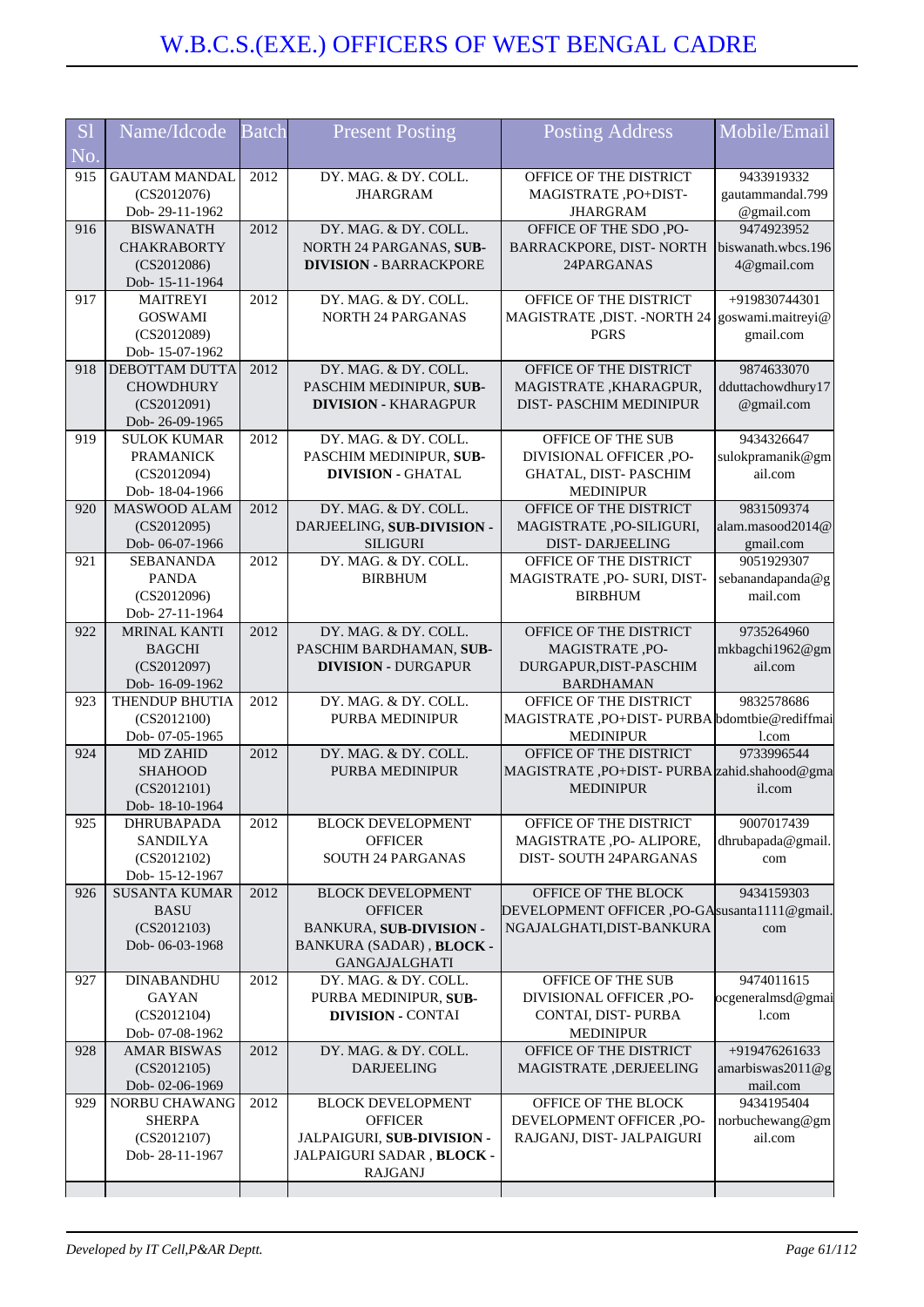| <b>S1</b> | Name/Idcode                                                           | Batch | <b>Present Posting</b>                                                                                                               | <b>Posting Address</b>                                                                                               | Mobile/Email                                       |
|-----------|-----------------------------------------------------------------------|-------|--------------------------------------------------------------------------------------------------------------------------------------|----------------------------------------------------------------------------------------------------------------------|----------------------------------------------------|
| No.       |                                                                       |       |                                                                                                                                      |                                                                                                                      |                                                    |
| 930       | <b>KAUSIK</b><br><b>MUKHERJEE</b><br>(CS2012109)<br>Dob-15-01-1996    | 2012  | DY. MAG. & DY. COLL.<br><b>JHARGRAM</b>                                                                                              | OFFICE OF THE SUB<br>DIVISIONAL OFFICER , PO+DIST- kmukherjee96@yah<br><b>JHARGRAM</b>                               | +919434633873<br>oo.com                            |
| 931       | <b>PARTHA</b><br>MUKHOPADHYAY<br>(CS2012110)<br>Dob-01-06-1964        | 2012  | DY. MAG. & DY. COLL.<br>MEKHLIGUNJ                                                                                                   | OFFICE OF THE DISTRICT<br>COOCHBEHAR, SUB-DIVISION - MAGISTRATE, PO-MEKHLIGUNJ, mukherjee.babua@r<br>DIST-COOCHBEHAR | 9476193119<br>ediffmail.com                        |
| 932       | <b>GAUTAM SANYAL</b><br>(CS2012111)<br>Dob-13-02-1963                 | 2012  | <b>BLOCK DEVELOPMENT</b><br><b>OFFICER</b><br><b>BANKURA, SUB-DIVISION -</b><br><b>BISHNUPUR</b>                                     | OFFICE OF THE SDO, PO-<br>BISHNUPUR, DIST- BANKURA                                                                   | 9083316810<br>gsanyal64@gmail.co<br>m              |
| 933       | PARTHA PRATIM<br><b>SARKAR</b><br>(CS2012112)<br>Dob-12-10-1970       | 2012  | DY. MAG. & DY. COLL.<br>DAKSHIN DINAJPUR                                                                                             | OFFICE OF THE DISTRICT<br>MAGISTRATE, PO+DIST-<br><b>DAKSHIN DINAJPUR</b>                                            | 9434511472<br>pratimpartha.mymail<br>@gmail.com    |
| 934       | PRALAY KUMAR<br><b>SARKAR</b><br>(CS2012113)<br>Dob-17-07-1968        | 2012  | DY. MAG. & DY. COLL.<br><b>JHARGRAM</b>                                                                                              | OFFICE OF THE SUB<br>DIVISIONAL OFFICER , PO+DIST-pralay1254@gmail.c<br><b>JHARGRAM</b>                              | 9434770017<br>om                                   |
| 935       | <b>MATHIAS LEPCHA</b><br>(CS2012114)<br>Dob-26-02-1968                | 2012  | DY. MAG. & DY. COLL.<br><b>DAKSHIN DINAJPUR</b>                                                                                      | OFFICE OF THE DISTRICT<br>MAGISTRATE , DIST-DAKSHIN<br><b>DINAJPUR</b>                                               | 9434603426<br>mlduka.kpgdr0404<br>@gmail.com       |
| 936       | <b>SAYAN DASGUPTA</b><br>(CS2012115)<br>Dob-26-01-1976                | 2012  | DY. MAG. & DY. COLL.<br>SOUTH 24 PARGANAS, SUB-<br><b>DIVISION - KAKDWIP</b>                                                         | OFFICE OF THE DISTRICT<br>MAGISTRATE, ,DIST-SOUTH 24<br><b>PGS</b>                                                   | 9735822060<br>sayannalhati@gmail.<br>com           |
| 937       | SOUMYAJIT DUTTA<br>(CS2012116)<br>Dob-11-11-1977                      | 2012  | DEPUTY SECRETARY<br>PANCHAYAT & R.D. DEPTT.                                                                                          | PANCHAYAT AND RURAL<br>DEVELOPMENT DEPARTMENT<br>,JOINT ADMINISTRATIVE<br><b>BUILDING , SALT LAKE, KOL-106</b>       | 7384071555<br>soumyajitduttaoffici<br>al@gmail.com |
| 938       | <b>ARIJIT</b><br>MUKHOPADHYAY<br>(CS2012117)<br>Dob-24-12-1969        | 2012  | DY MAGISTRATE & DY<br><b>COLLECTOR</b><br><b>DARJEELING</b>                                                                          | OFFICE OF THE DISTRICT<br>MAGISTRATE, PO+DIST-<br><b>DARJEELING</b>                                                  | 9434558800<br>mit9999@rediffmail<br>.com           |
| 939       | <b>SURAJIT GHOSH</b><br>(CS2012118)<br>Dob-02-12-1974                 | 2012  | <b>BLOCK DEVELOPMENT</b><br><b>OFFICER</b><br>PASCHIM BARDHAMAN, SUB-<br><b>DIVISION - ASANSOL SADAR,</b><br><b>BLOCK - BARABANI</b> | OFFICE OF THE BLOCK<br>DEVELOPMENT OFFICER ,PO-<br>ASANSOL,DIST-PASCHIM<br><b>BARDHAMAN</b>                          | 9477263218<br>1974surajitghosh@g<br>mail.com       |
| 940       | ANINDYA GOUTAM<br>(CS2012119)<br>Dob-14-10-1975                       | 2012  | DY. MAG. & DY. COLL.<br>NADIA, SUB-DIVISION -<br><b>TEHATTA</b>                                                                      | OFFICE OF THE SDO, TEHATTA,<br><b>NADIA</b>                                                                          | 9732552370<br>gautamanindya2@g<br>mail.com         |
| 941       | <b>GOUTAM DATTA</b><br>(CS2012120)<br>Dob-18-11-1971                  | 2012  | DY. MAG. & DY. COLL.<br><b>MALDA</b>                                                                                                 | OFFICE OF THE DISTRICT<br>MAGISTRATE , DIST- MALDA                                                                   | 9434854970<br>gdat_71@rediffmail.<br>com           |
| 942       | <b>BIPLAB KUMAR</b><br><b>MONDAL</b><br>(CS2012121)<br>Dob-09-11-1968 | 2012  | DY. MAG. & DY. COLL.<br>PURBA BARDHAMAN                                                                                              | OFFICE OF THE DISTRICT<br>MAGISTRATE, PO+DIST-PURBA spbdo_biplab@redif<br><b>BARDHAMAN</b>                           | 9126930530<br>fmail.com                            |
| 943       | <b>DIPANKAR ROY</b><br>(CS2012122)<br>Dob-02-01-1978                  | 2012  | DY. MAG. & DY. COLL.<br><b>DAKSHIN DINAJPUR</b>                                                                                      | OFFICE OF THE DM , DAKSHIN<br><b>DINAJPUR</b>                                                                        | dipankar@gmail.co<br>m                             |
| 944       | <b>SUBRATA</b><br><b>MAJUMDER</b><br>(CS2012123)<br>Dob- 03-04-1977   | 2012  | DY. MAG. & DY. COLL.<br>UTTAR DINAJPUR                                                                                               | OFFICE OF THE DISTRICT<br>MAGISTRATE, PO+DIST-UTTAR subratamajumder31<br><b>DINAJPUR</b>                             | 9851962460<br>@gmail.com                           |
| 945       | <b>BHASKAR ROY</b><br>(CS2012124)                                     | 2012  | DY. MAG. & DY. COLL.<br><b>DARJEELING</b>                                                                                            | OFFICE OF THE DISTRICT<br>MAGISTRATE, DIST-                                                                          | 9903192918<br>raybhaskar0@gmail.                   |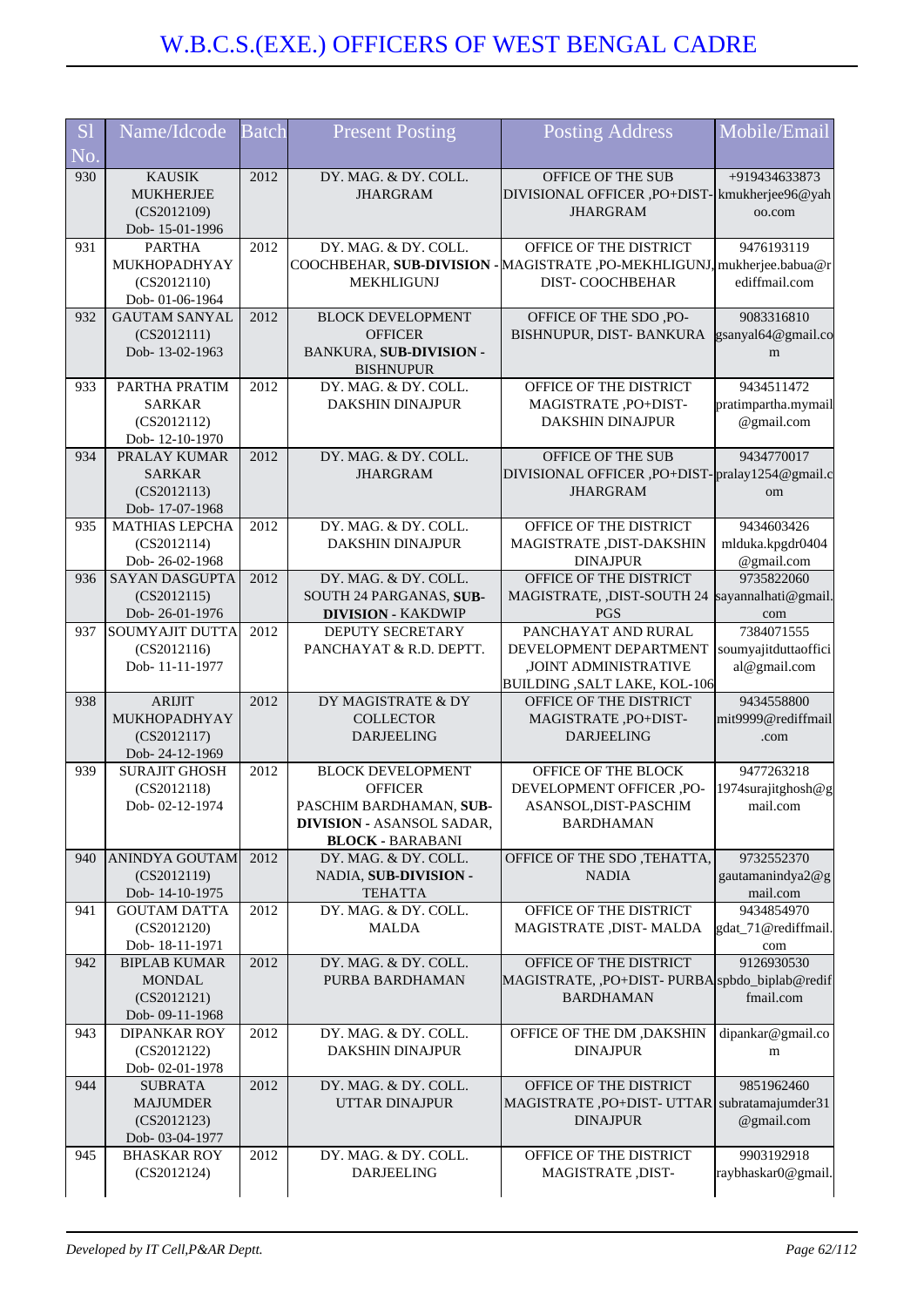| <b>S1</b> | Name/Idcode                           | <b>Batch</b> | <b>Present Posting</b>                                       | <b>Posting Address</b>                          | Mobile/Email                      |
|-----------|---------------------------------------|--------------|--------------------------------------------------------------|-------------------------------------------------|-----------------------------------|
| No.       |                                       |              |                                                              |                                                 |                                   |
|           | Dob-19-08-1973                        |              |                                                              | <b>DARJEELING</b>                               | com                               |
| 946       | <b>GEORGE LEPCHA</b>                  | 2012         | DY. MAG. & DY. COLL.                                         | OFFICE OF THE DISTRICT                          | 9434051973                        |
|           | (CS2012125)                           |              | MURSHIDABAD                                                  | MAGISTRATE, PO-                                 | geolepcha@gmail.co                |
|           | Dob-11-09-1973                        |              |                                                              | BERHAMPORE, DIST-<br><b>MURSHIDABAD</b>         | m                                 |
| 947       | PRABIR KUMAR                          | 2012         | OSD TO MIC                                                   | WRITERS BUILDING,                               | 8017479601                        |
|           | BANDOPADHYAY                          |              | PARLIAMENTARY AFFAIRS                                        | <b>KOLKATA-700001</b>                           | prabir.banerjee@gm                |
|           | (CS2012129)                           |              | DEPTT.                                                       |                                                 | ail.com                           |
|           | Dob-20-02-1965                        |              |                                                              |                                                 |                                   |
| 948       | <b>TAPAN HALDAR</b><br>(CS2012135)    | 2012         | <b>BLOCK DEVELOPMENT</b><br><b>OFFICER</b>                   | OFFICE OF THE BLOCK<br>DEVELOPMENT OFFICER ,PO- | 9735202999<br>tapanhaldar.bdo@g   |
|           | Dob-18-01-1966                        |              | HOOGHLY, SUB-DIVISION -                                      | CHANDAN NAGORE, DIST-                           | mail.com                          |
|           |                                       |              | CHANDAN NAGORE, BLOCK -                                      | <b>HOOGHLY</b>                                  |                                   |
|           |                                       |              | <b>HARIPAL</b>                                               |                                                 |                                   |
| 949       | <b>BINAY KRISHNA</b>                  | 2012         | DY. MAG. & DY. COLL.                                         | OFFICE OF THE SUB                               | +919434343384                     |
|           | <b>BISWAS</b>                         |              | <b>HOOGHLY</b>                                               | DIVISIONAL OFFICER ,PO-                         | binaykrishna66@gm                 |
|           | (CS2012136)                           |              |                                                              | SREERAMPUR, DIST-HOOGHLY                        | ail.com                           |
| 950       | Dob-25-10-1966<br><b>SOUMENDRA</b>    | 2012         | DY. MAG. & DY. COLL.                                         | OFFICE OF THE SUB                               | 9563927811                        |
|           | <b>DUTRAJ</b>                         |              | COOCHBEHAR, SUB-DIVISION -                                   | DIVISIONAL OFFICER ,PO-                         | sunanda.dutraj@gma                |
|           | (CS2012137)                           |              | <b>TUFANGUNJ</b>                                             | TUFANGUNJ, DIST-                                | il.com                            |
|           | Dob-23-03-1967                        |              |                                                              | <b>COOCHBEHAR</b>                               |                                   |
| 951       | <b>MANJUSREE</b>                      | 2012         | DY. MAG. & DY. COLL.                                         | OFFICE OF THE SUB                               | +918902702453                     |
|           | <b>MANDAL</b><br>(CS2012138)          |              | SOUTH 24 PARGANAS, SUB-<br><b>DIVISION - CANNING</b>         | DIVISIONAL OFFICER ,P.O-<br>CANNING, DIST-      | manjusreemandal0@<br>gmail.com    |
|           | Dob-01-06-1966                        |              |                                                              | SOUTH-24PARGANAS                                |                                   |
| 952       | <b>PARITOSH</b>                       | 2012         | DY MAGISTRATE & DY                                           | OFFICE OF THE SDO ,PO- KANDI,                   | 9477919177                        |
|           | <b>MAJUMDER</b>                       |              | <b>COLLECTOR</b>                                             | <b>DIST-MURSHIDABAD</b>                         |                                   |
|           | (CS2012139)                           |              | MURSHIDABAD, SUB-DIVISION                                    |                                                 |                                   |
| 953       | Dob-01-11-1962<br>PRADYUT KUMAR       | 2012         | - KANDI<br>DY. MAG. & DY. COLL.                              | OFFICE OF THE DISTRICT                          | 9735115880                        |
|           | <b>HALDER</b>                         |              | DAKSHIN DINAJPUR                                             | MAGISTRATE, PO+DIST-                            | halderpradyut@gmai                |
|           | (CS2012140)                           |              |                                                              | <b>DAKSHIN DINAJPUR</b>                         | 1.com                             |
|           | Dob- 30-06-1970                       |              |                                                              |                                                 |                                   |
| 954       | <b>UJJWAL KUMAR</b>                   | 2012         | <b>BLOCK DEVELOPMENT</b>                                     | OFFICE OF THE BLOCK                             | 9433558157                        |
|           | <b>BISWAS</b>                         |              | <b>OFFICER</b>                                               | DEVELOPMENT OFFICER ,PO-                        | hritam1999@gmail.                 |
|           | (CS2012141)<br>Dob-05-03-1966         |              | PURULIA, SUB-DIVISION -<br>PURULIA SADAR(WEST),              | JHALDA-II,DIST-PURULIA                          | com                               |
|           |                                       |              | <b>BLOCK - JHALDA-II</b>                                     |                                                 |                                   |
| 955       | <b>TAPAN KUMAR</b>                    | 2012         | DY. MAG. & DY. COLL.                                         | OFFICE OF THE SDO                               | 8336811899                        |
|           | <b>MANDAL</b>                         |              | NORTH 24 PARGANAS, SUB-                                      | ,BASHIRHAT, DIST. - NORTH 24  tapanwbcs@gmail.c |                                   |
|           | (CS2012142)                           |              | <b>DIVISION - BASHIRHAT</b>                                  | <b>PARGANAS</b>                                 | om                                |
| 956       | Dob-09-05-1966<br><b>MOHAMMED NUR</b> | 2013         | DY. MAG. & DY. COLL.                                         | OFFICE OF THE SUB                               | 9474313125                        |
|           | <b>ALAM</b>                           |              | MURSHIDABAD, SUB-DIVISION                                    | DIVISIONAL OFFICER ,PO-                         | mdnuralam8962@g                   |
|           | Dob- 08-09-1962                       |              | - KANDI                                                      | KANDI, DIST-MURSHIDABAD                         | mail.com                          |
| 957       | <b>SUDIPTA</b>                        | 2013         | <b>BLOCK DEVELOPMENT</b>                                     | OFFICE OF THE BLOCK                             | 9475628370                        |
|           | <b>BHATTACHARYYA</b>                  |              | <b>OFFICER</b>                                               | DEVELOPMENT OFFICER ,PO-                        | sudipto_62@rediffm                |
|           | Dob-28-07-1963                        |              | PASCHIM BARDHAMAN, SUB-<br><b>DIVISION - DURGAPUR, BLOCK</b> | DURGAPUR, DIST-PASCHIM<br><b>BARDHAMAN</b>      | ail.com                           |
|           |                                       |              | - KANKSA                                                     |                                                 |                                   |
| 958       | ZULFAQUAR ALI                         | 2013         | DY. MAG. & DY. COLL.                                         | OFFICE OF THE SDO , PO+DIST-                    | 9434029819                        |
|           | Dob-15-08-1962                        |              | COOCHBEHAR, SUB-DIVISION -                                   | <b>COOCHBEHAR</b>                               | sdokalimpong@gma                  |
|           |                                       |              | TUFANGUNJ                                                    |                                                 | il.com                            |
| 959       | <b>KAUSIK GHOSH</b><br>Dob-10-01-1966 | 2013         | DY. MAG. & DY. COLL.<br><b>DARJEELING</b>                    | OFFICE OF THE DISTRICT                          | 9830532427<br>hereiskausik@gmail. |
|           |                                       |              |                                                              | MAGISTRATE, ,DIST-<br>DARJEELING HQR            | com                               |
| 960       | <b>MIRZA</b>                          | 2013         | DY. MAG. & DY. COLL.                                         | OFFICE OF THE SUB                               | 9434238491                        |
|           |                                       |              |                                                              |                                                 |                                   |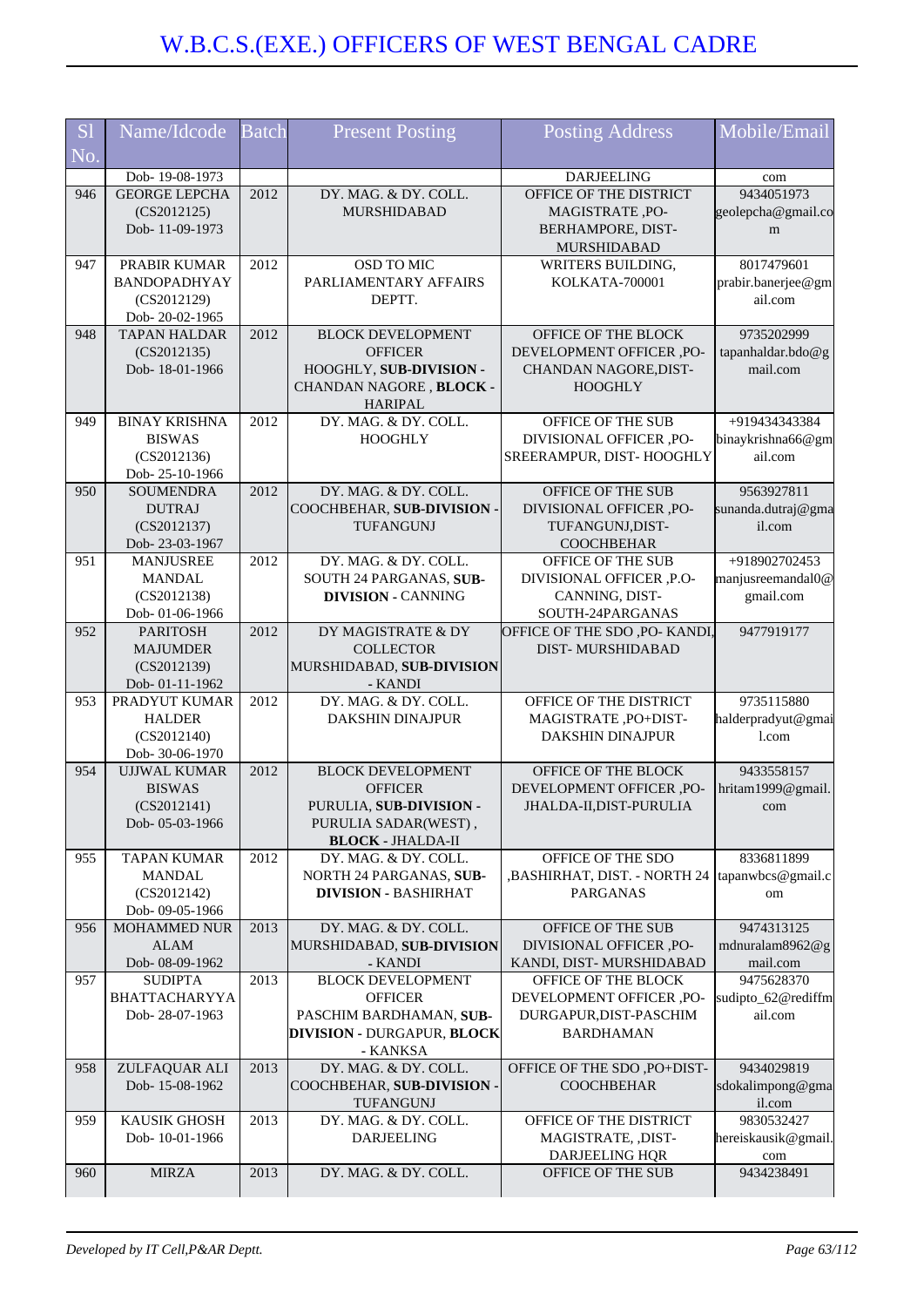| <b>S1</b> | Name/Idcode                            | <b>Batch</b> | <b>Present Posting</b>                            | <b>Posting Address</b>                           | Mobile/Email                           |
|-----------|----------------------------------------|--------------|---------------------------------------------------|--------------------------------------------------|----------------------------------------|
| No.       |                                        |              |                                                   |                                                  |                                        |
|           | <b>MAHAMMAD</b>                        |              | DARJEELING, SUB-DIVISION -                        | DIVISIONAL OFFICER ,PO-                          | tajuddin0090@gmail                     |
|           | <b>TAJUDDIN</b><br>Dob-01-08-1964      |              | <b>SILIGURI</b>                                   | SILIGURI, DIST- DARJEELING                       | .com                                   |
| 961       | <b>SUBHAS KUMAR</b>                    | 2013         | <b>BLOCK DEVELOPMENT</b>                          | OFFICE OF THE BLOCK                              | 9433137422                             |
|           | <b>GHOSH</b>                           |              | <b>OFFICER</b>                                    | DEVELOPMENT OFFICER ,PO-                         | suvasghoshsuvas@g                      |
|           | Dob-17-08-1966                         |              | PURBA MEDINIPUR, SUB-<br>DIVISION - EGRA, BLOCK - | EGRA, DIST- PURBA MEDINIPUR                      | mail.com                               |
|           |                                        |              | POTASHPUR-I                                       |                                                  |                                        |
| 962       | <b>DIPAK KUMAR</b>                     | 2013         | DY. MAG. & DY. COLL.                              | OFFICE OF THE DISTRICT                           | 9051828210                             |
|           | MUKHOPADHYAY                           |              | <b>DAKSHIN DINAJPUR</b>                           | MAGISTRATE, DAKSHIN                              | anupamadk5125@g<br>mail.com            |
| 963       | Dob-05-02-1963<br><b>TARASANKAR</b>    | 2013         | DY. MAG. & DY. COLL.                              | <b>DINAJPUR</b><br>OFFICE OF THE SUB             | 8013153460                             |
|           | <b>GHOSH</b>                           |              | PURBA BARDHAMAN, SUB-                             | DIVISIONAL OFFICER ,PO-                          | tarasankar1964@gm                      |
|           | Dob-05-01-1964                         |              | <b>DIVISION - KATWA</b>                           | KATWA, DIST-PURBA                                | ail.com                                |
|           |                                        |              |                                                   | <b>BARDHAMAN</b>                                 |                                        |
| 964       | <b>BHUSAN SHERPA</b>                   | 2013         | DY. MAG. & DY. COLL.<br><b>ALIPURDUAR</b>         | OFFICE OF THE DISTRICT                           | 8972804202                             |
|           | Dob-08-03-1965                         |              |                                                   | MAGISTRATE, DIST-<br><b>ALIPURDUAR</b>           | sherpabhushan@gm<br>ail.com            |
| 965       | <b>SOUMYA ROY</b>                      | 2013         | DY. MAG. & DY. COLL.                              | OFFICE OF THE SUB                                | 8373063053                             |
|           | <b>CHOWDHURY</b>                       |              | JHARGRAM, SUB-DIVISION -                          | <b>DIVISIONAL OFFICER</b>                        | shyamamasrc@gmai                       |
|           | Dob-08-03-1964                         |              | <b>JHARGRAM</b>                                   | ,JHARGRAM, DIST- JHARGRAM                        | 1.com                                  |
| 966       | NIRMAL KUMAR                           | 2013         | DY. MAG. & DY. COLL.                              | OFFICE OF THE DISTRICT                           | 9433125150                             |
|           | <b>CHATTOPADHYAY</b><br>Dob-02-01-1963 |              | <b>NADIA</b>                                      | MAGISTRATE , DIST-NADIA                          | nirmal.barasat@gma<br>il.com           |
| 967       | MRITYUNJAY                             | 2013         | DY. MAG. & DY. COLL.                              | OFFICE OF THE DISTRICT                           | 9933094475                             |
|           | <b>GHOSH</b>                           |              | <b>NORTH 24 PARGANAS</b>                          | MAGISTRATE, PO-BARASAT,                          | prp.mritunjay@gmai                     |
|           | Dob-02-01-1963                         |              |                                                   | DIST-NORTH 24PARGANAS,                           | 1.com                                  |
|           |                                        |              |                                                   | PIN-700124                                       |                                        |
| 968       | <b>SUBHANKAR</b>                       | 2013         | DY. MAG. & DY. COLL.                              | OFFICE OF THE SDO , JANGIPUR                     | 9830365324                             |
|           |                                        |              |                                                   |                                                  |                                        |
|           | <b>BISWAS</b>                          |              | MURSHIDABAD, SUB-DIVISION<br>- JANGIPUR           | <b>MURSHIDABAD</b>                               | subhankar.biswas63                     |
| 969       | Dob-05-10-1963<br><b>PARTHA</b>        | 2013         | DY. MAG. & DY. COLL.                              | OFFICE OF THE SUB                                | @gmail.com<br>pc3125@gmail.com         |
|           | <b>CHAKRABORTY</b>                     |              | PURULIA, SUB-DIVISION -                           | DIVISIONAL OFFICER ,P.O-                         |                                        |
|           | Dob-03-11-1966                         |              | <b>RAGHUNATHPUR</b>                               | RAGHUNATHPUR, DIST.                              |                                        |
|           |                                        |              |                                                   | -PURULIA                                         |                                        |
| 970       | <b>AROOP KUMAR</b><br><b>SADHUKHAN</b> | 2013         | DY. MAG. & DY. COLL.<br>HOOGHLY, SUB-DIVISION -   | OFFICE OF THE SUB<br>DIVISIONAL OFFICER ,PO-     | 9002981911                             |
|           | Dob-11-11-1962                         |              | <b>SREERAMPUR</b>                                 | SREERAMPUR, DIST-HOOGHLY                         | ail.com                                |
| 971       | <b>DIBYENDU</b>                        | 2013         | DY. MAG. & DY. COLL.                              | OFFICE OF THE DISTRICT                           | 9474411150                             |
|           | <b>GOSWAMI</b>                         |              | <b>NADIA</b>                                      | MAGISTRATE, NADIA HQ.                            | a.k.sadhukhan1@gm<br>dibyendubappa1992 |
| 972       | Dob-02-01-1965<br><b>SAYEED AHMED</b>  | 2013         |                                                   |                                                  | @gmail.com<br>9933393328               |
|           | Dob-02-02-1964                         |              | <b>BLOCK DEVELOPMENT</b><br><b>OFFICER</b>        | OFFICE OF THE BDO, PO-<br>DIAMOND HARBOUR, DIST- | sayeed.ahmed.co@g                      |
|           |                                        |              | SOUTH 24 PARGANAS, SUB-                           | <b>SOUTH 24 PARGANAS</b>                         | mail.com                               |
|           |                                        |              | <b>DIVISION - DIAMOND</b>                         |                                                  |                                        |
|           |                                        |              | HARBOUR , BLOCK - MANDIR<br><b>BAZER</b>          |                                                  |                                        |
| 973       | AJOY SENGUPTA                          | 2013         | DY. MAG. & DY. COLL.                              | OFFICE OF THE DISTRICT                           | 9874589007                             |
|           | Dob-25-01-1967                         |              | SOUTH 24 PARGANAS, SUB-                           | MAGISTRATE, PO-DIAMOND                           | ajaysengupta1967@                      |
|           |                                        |              | <b>DIVISION - DIAMOND</b><br><b>HARBOUR</b>       | HARBOUR, DIST-SOUTH 24 PGS.                      | gmail.com                              |
| 974       | <b>AMARESH</b>                         | 2013         | DY. MAG. & DY. COLL.                              | OFFICE OF THE DISTRICT                           | 9432431067                             |
|           | <b>CHANDRA DAS</b>                     |              | <b>HOWRAH</b>                                     | MAGISTRATE, HOWRAH                               | amareshdas1963@g                       |
|           | Dob-21-03-1963                         |              |                                                   |                                                  | mail.com                               |
| 975       | <b>SANJOY DASGUPTA</b>                 | 2013         | DY. MAG. & DY. COLL.                              | OFFICE OF THE DISTRICT                           | 9432328586                             |
|           | Dob-24-04-1965                         |              | <b>MALDA</b>                                      | MAGISTRATE, P.O + DIST.                          | .com                                   |
| 976       | DEBASIS MANDAL                         | 2013         | <b>BLOCK DEVELOPMENT</b>                          | MALDA, PIN-732101<br>OFFICE OF THE BLOCK         | sdasgupta.gv@gamil<br>8335079105       |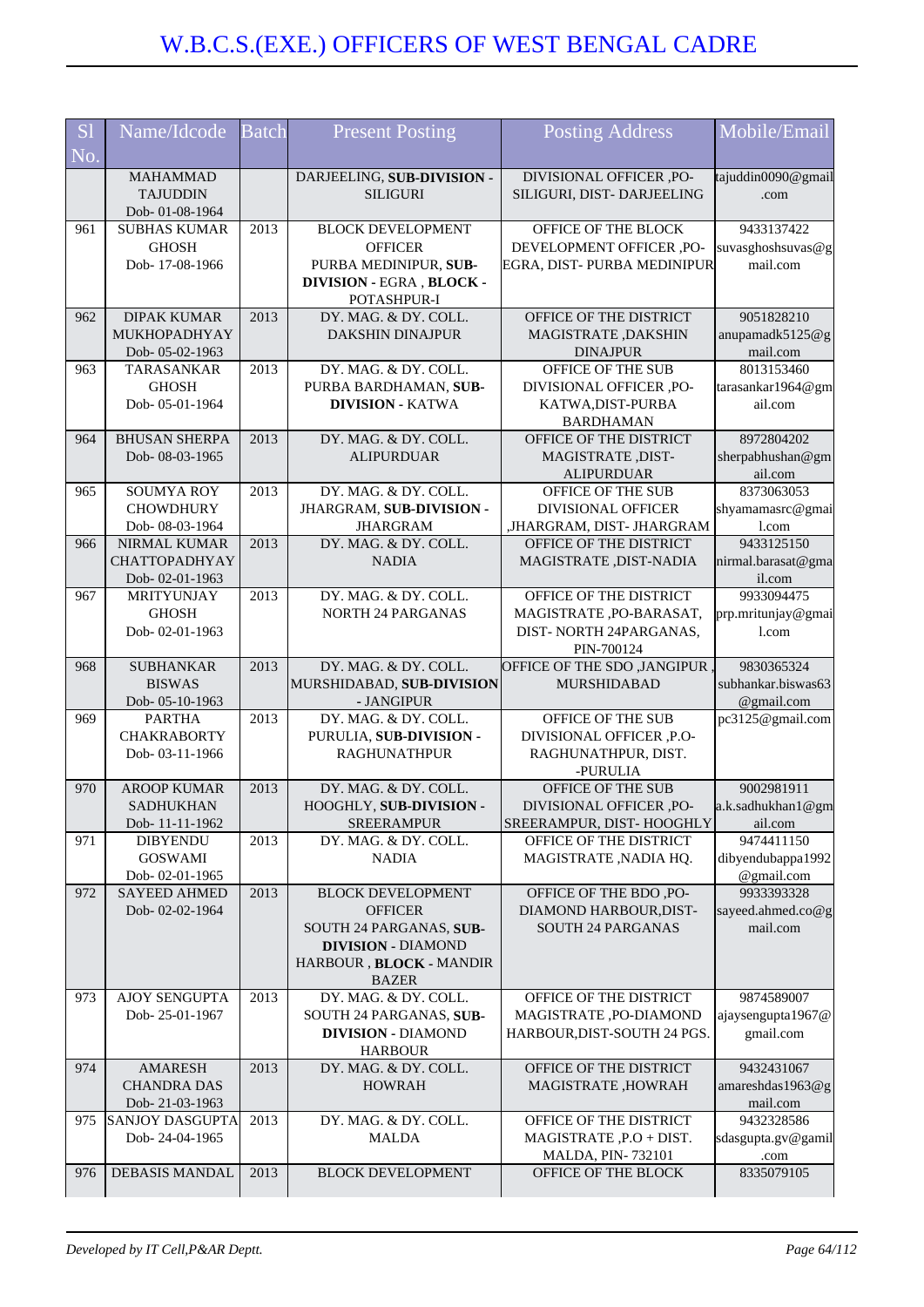| <b>S1</b><br>No. | Name/Idcode                                                      | <b>Batch</b> | <b>Present Posting</b>                                                                                                               | <b>Posting Address</b>                                                                                | Mobile/Email                                   |
|------------------|------------------------------------------------------------------|--------------|--------------------------------------------------------------------------------------------------------------------------------------|-------------------------------------------------------------------------------------------------------|------------------------------------------------|
|                  | Dob-01-01-1966                                                   |              | <b>OFFICER</b><br>HOOGHLY, SUB-DIVISION -<br>ARAMBAGH, BLOCK -<br>KHANAKUL-I                                                         | DEVELOPMENT OFFICER<br>,KHANAKUL-I, HOOGHLY                                                           | mandaldebasis07@g<br>mail.com                  |
| 977              | <b>ASIM KUMAR</b><br><b>GHORAI</b><br>Dob-23-08-1963             | 2013         | <b>BLOCK DEVELOPMENT</b><br><b>OFFICER</b><br>SOUTH 24 PARGANAS, SUB-<br><b>DIVISION - DIAMOND</b><br>HARBOUR, BLOCK -<br>MAGRAHAT-I | OFFICE OF THE BLOCK<br>DEVELOPMENT OFFICER ,PO-<br>DIAMOND HARBOUR, DIST-<br><b>SOUTH 24 PARGANAS</b> | 9932721903<br>asimkumar2308@g<br>mail.com      |
| 978              | <b>TAPAS MAHANTI</b><br>Dob-01-06-1977                           | 2013         | DY. MAG. & DY. COLL.<br><b>PURULIA</b>                                                                                               | OFFICE OF THE DISTRICT<br>MAGISTRATE, PURULIA                                                         | 9732340448<br>mohantitapas@gmai<br>l.com       |
| 979              | <b>BIPLAB NATH</b><br>Dob-03-01-1973                             | 2013         | DY. MAG. & DY. COLL.<br>DARJEELING, SUB-DIVISION -<br><b>KURSEONG</b>                                                                | OFFICE OF THE SUB<br>DIVISIONAL OFFICER ,P.O-<br>KURSEONG, DIST-DARJEELING                            | 9433300581<br>biplabnath15bbc@g<br>mail.com    |
| 980              | <b>CHHANDA JANA</b><br><b>MONDAL</b><br>Dob-12-12-1973           | 2013         | DY. MAG. & DY. COLL.<br>PASCHIM MEDINIPUR, SUB-<br><b>DIVISION - KHARAGPUR</b>                                                       | OFFICE OF THE SUB<br>DIVISIONAL OFFICER ,PO-<br>KHARAGPUR, DIST-PASCHIM<br><b>MEDIPUR</b>             | 9434492114<br>chhanda1974@gmai<br>$1$ .com     |
| 981              | <b>BIPLAB KUMAR</b><br><b>ROY</b><br>Dob-13-08-1975              | 2013         | <b>BLOCK DEVELOPMENT</b><br><b>OFFICER</b><br>DARJEELING, SUB-DIVISION -<br><b>MIRIK</b>                                             | OFFICE OF THE BLOCK<br><b>DEVELOPMENT OFFICER</b><br>MIRIK, DIST- DARJEELING                          | 9564445422<br>biplb.rya@rediffmail<br>.com     |
| 982              | <b>TSHERING CHODEN</b><br><b>DUKPA</b><br>Dob-02-12-1973         | 2013         | DY. MAG. & DY. COLL.<br><b>DARJEELING</b>                                                                                            | OFFICE OF THE DISTRICT<br>MAGISTRATE, DARJELLING HQ. dukpa.tsheringchode                              | 9002994966<br>n@yahoo.com                      |
| 983              | <b>SOHINI MUKHERJEE</b><br><b>GANGOPADHYAY</b><br>Dob-06-04-1981 | 2013         | DY. MAG. & DY. COLL.<br>NORTH 24 PARGANAS, SUB-<br><b>DIVISION - BASHIRHAT</b>                                                       | OFFICE OF THE SDO, PO-<br><b>BASHIRHAT, DIST-NORTH 24</b><br><b>PARGANAS</b>                          | 9836750326<br>sohini6481@gmail.c<br>om         |
| 984              | <b>BISWAJIT SARKAR</b><br>Dob-18-12-1977                         | 2013         | DY. MAG. & DY. COLL.<br>MURSHIDABAD, SUB-DIVISION<br>- KANDI                                                                         | OFFICE OF THE DISTRICT<br>MAGISTRATE, PO- KANDIM<br>DIST-MURSHIDABAD                                  | 9433432847<br>biswajit707@gmail<br>com         |
| 985              | PRANAB KUMAR<br><b>MANDAL</b><br>Dob-04-04-1977                  | 2013         | <b>BLOCK DEVELOPMENT</b><br><b>OFFICER</b><br>SOUTH 24 PARGANAS, SUB-<br><b>DIVISION - CANNING, BLOCK -</b><br><b>CANNING-II</b>     | OFFICE OF THE BLOCK<br>DEVELOPMENT OFFICER ,PO-<br>CANNING, DIST-SOUTH 24 PGS.                        | 9433403441<br>pranab_abc@rediff<br>mail.com    |
| 986              | <b>MD ZAKARIA</b><br>Dob-02-10-1977                              | 2013         | DY. MAG. & DY. COLL.<br>PURBA MEDINIPUR, SUB-<br><b>DIVISION - EGRA</b>                                                              | OFFICE OF THE DISTRICT<br>MAGISTRATE, EGRA, DIST-<br><b>PURBA MEDINIPUR</b>                           | 9832335785<br>mdzakr@gmail.com                 |
| 987              | <b>BIMALENDU NATH</b><br>Dob-08-08-1968                          | 2013         | DY. MAG. & DY. COLL.<br>SOUTH 24 PARGANAS, SUB-<br><b>DIVISION - ALIPUR</b>                                                          | OFFICE OF THE SUB<br>DIVISIONAL OFFICER, ,SOUTH<br>24 PARGANAS                                        | 9732065007<br>bimalendu2000.nath<br>@gmail.com |
| 988              | <b>JOYDEB TARAFDER</b><br>Dob-17-10-1974                         | 2013         | DY. MAG. & DY. COLL.<br><b>NADIA</b>                                                                                                 | OFFICE OF THE DMDC                                                                                    | tarafderjoydeb@gma<br>il.com                   |
| 989              | <b>ASISH KUMAR ROY</b><br>Dob-21-02-1977                         | 2013         | <b>BLOCK DEVELOPMENT</b><br><b>OFFICER</b><br>PURBA MEDINIPUR, SUB-<br>DIVISION - CONTAI, BLOCK -<br>RAMNAGAR-I                      | OFFICE OF THE BLOCK<br>DEVELOPMENT OFFICER ,PO-<br>CONTAI, DIST-PURBA<br><b>MEDINIPUR</b>             | 9733383397<br>asishroy100@gmail.<br>com        |
| 990              | <b>MONALISA TIRKEY</b><br>Dob-19-09-1978                         | 2013         | DY. MAG. & DY. COLL.<br>PASCHIM MEDINIPUR                                                                                            | OFFICE OF THE SUB<br><b>DIVISIONAL OFFICER</b><br>,KHARAGPUR, DIST-PASCHIM<br><b>MEDINIPUR</b>        | 9734911991<br>monalisatirkey@gm<br>ail.com     |
| 991              | <b>LENDUP CHHODEN</b><br><b>SHERPA</b><br>Dob-16-06-1980         | 2013         | DY. MAG. & DY. COLL.<br>JALPAIGURI, SUB-DIVISION -<br>JALPAIGURI SADAR, BLOCK -                                                      | OFFICE OF THE DM, PO+DIST-<br><b>JALPAIGURI</b>                                                       | 9002677700<br>I_chhoden@yahoo.c<br>om          |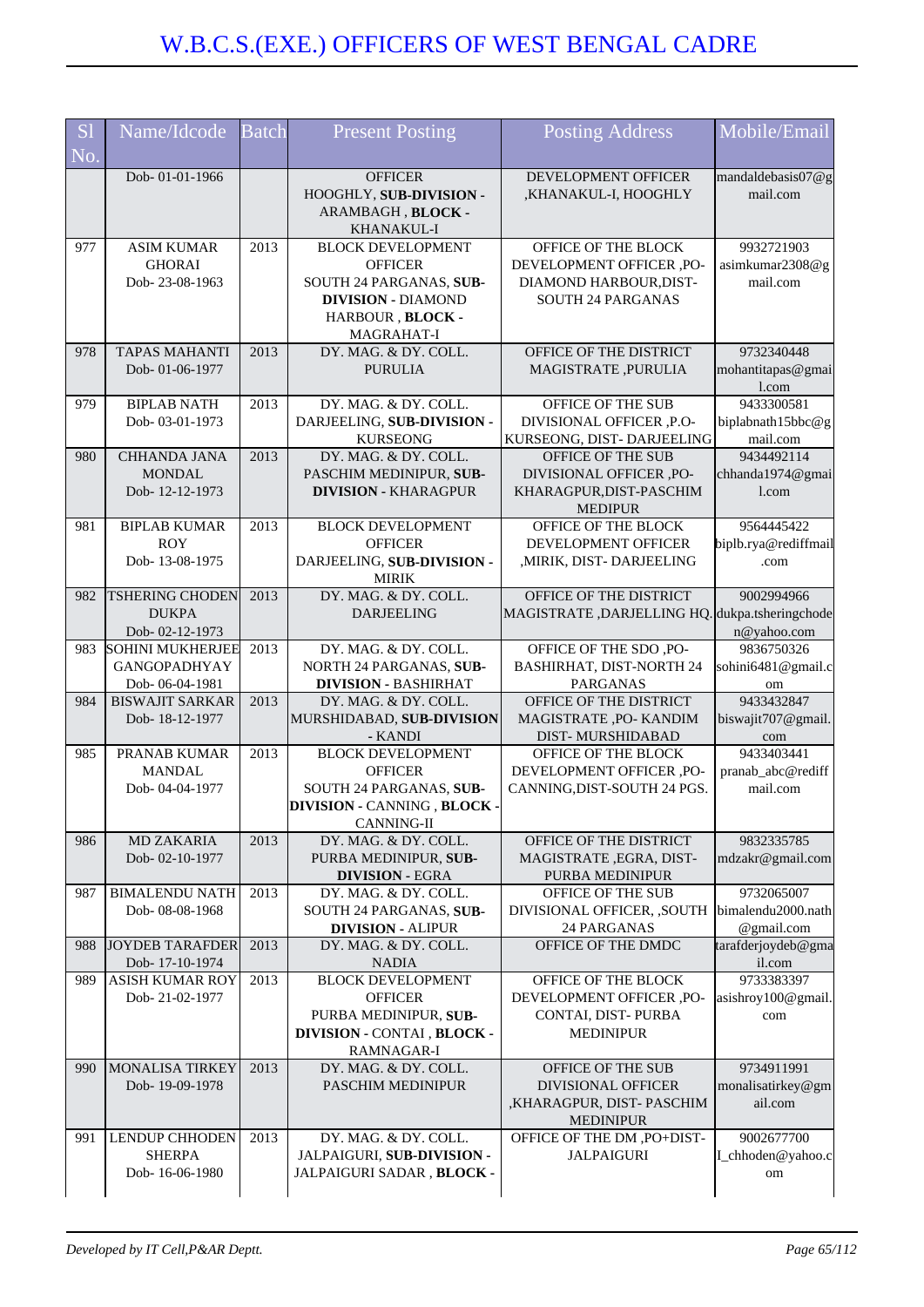| <b>S1</b>        | Name/Idcode                             | <b>Batch</b> | <b>Present Posting</b>                             | Posting Address                                       | Mobile/Email                     |
|------------------|-----------------------------------------|--------------|----------------------------------------------------|-------------------------------------------------------|----------------------------------|
| No.              |                                         |              |                                                    |                                                       |                                  |
|                  |                                         |              | MAINAGURI                                          |                                                       |                                  |
| 992              | <b>TRIDIB RAY</b>                       | 2013         | DY. MAG. & DY. COLL.                               | OFFICE OF THE DISTRICT                                | 9836608567                       |
|                  | Dob-25-01-1970                          |              | <b>DARJEELING</b>                                  | MAGISTRATE, PO+DIST-                                  | tridibray@rediffmail             |
|                  | <b>NILIMA SAMANTA</b>                   | 2013         | DY. MAG. & DY. COLL.                               | <b>DARJEELING</b><br>OFFICE OF THE DISTRICT           | .com<br>7427956304               |
| 993              | Dob-03-01-1979                          |              | <b>HOOGHLY</b>                                     | MAGISTRATE ,HOOGHLY HQ.                               | mk94482@gmail.co                 |
|                  |                                         |              |                                                    |                                                       | m                                |
| 994              | <b>JAYATI</b>                           | 2013         | DY. MAG. & DY. COLL.                               | OFFICE OF THE DISTRICT                                | 9830942201                       |
|                  | <b>CHAKRABORTY</b>                      |              | <b>HOWRAH</b>                                      | MAGISTRATE, , PO+DIST-                                |                                  |
| 995              | Dob-16-01-1981<br>PIYALI MONDAL         | 2013         | DY. MAG. & DY. COLL.                               | <b>HOWRAH</b><br>OFFICE OF THE DISTRICT               | 8918005414                       |
|                  | Dob-28-01-1986                          |              | <b>BANKURA</b>                                     | MAGISTRATE, P.O+ DIST.-                               | ask4piyali@gmail.c               |
|                  |                                         |              |                                                    | BANKURA, PIN-722101                                   | om                               |
| 996              | <b>BISWANATH</b>                        | 2013         | <b>BLOCK DEVELOPMENT</b>                           | OFFICE OF THE DISTRICT                                | 9674304244                       |
|                  | <b>CHOWDHURY</b>                        |              | <b>OFFICER</b>                                     | MAGISTRATE, ,PO-                                      | drbiswanath@gmail.               |
|                  | Dob-13-09-1981                          |              | SOUTH 24 PARGANAS, SUB-                            | GOSABA, DIST-SOUTH 24 PGS                             | com                              |
|                  |                                         |              | DIVISION - CANNING, BLOCK ·<br><b>GOSABA</b>       |                                                       |                                  |
| 997              | <b>BIJAY SARKAR</b>                     | 2013         | DY. MAG. & DY. COLL.                               | OFFICE OF THE DM                                      | 8670422375                       |
|                  | Dob-21-04-1983                          |              | PASCHIM MEDINIPUR                                  | ,KHARAGPUR, DIST- PASCHIM                             | wbbijay@gmail.com                |
|                  |                                         |              |                                                    | <b>MEDINIPUR</b>                                      |                                  |
| 998              | <b>ABHISHEK</b>                         | 2013         | DY. MAG. & DY. COLL.                               | OFFICE OF THE DISTRICT                                | 9748349067                       |
|                  | <b>CHAKRABORTY</b>                      |              | <b>MALDA</b>                                       | MAGISTRATE, MALDA                                     | abhisekpresidency@               |
| 999              | Dob-19-02-1987<br>WRIK SAPTASHAW        | 2013         | DY. MAG. & DY. COLL.                               | OFFICE OF THE DISTRICT                                | gmail.com<br>8240928826          |
|                  | Dob-25-09-1989                          |              | <b>COOCHBEHAR</b>                                  | MAGISTRATE, PO+DIST-                                  | wrikdrocker@gmail.               |
|                  |                                         |              |                                                    | <b>COOCHBEHAR</b>                                     | com                              |
| 1000             | <b>SATYAJIT BISWAS</b>                  | 2013         | DY. MAG. & DY. COLL.                               | OFFICE OF THE SUB                                     | 9635617191                       |
|                  | Dob-16-05-1986                          |              | SOUTH 24 PARGANAS, SUB-                            | DIVISIONAL OFFICER, PO-                               | satya10biswas@gma                |
| 1001             | PAUSHALI                                | 2013         | <b>DIVISION - BARUIPUR</b><br>DY. MAG. & DY. COLL. | BARUIPUR, DIST-SOUTH 24 PGS<br>OFFICE OF THE DISTRICT | il.com<br>8017390683             |
|                  | <b>CHAKRABARTI</b>                      |              | <b>HOWRAH</b>                                      | MAGISTRATE, PO+DIST-                                  | cpaushali@yahoo.co               |
|                  | Dob- 31-03-1985                         |              |                                                    | <b>HOWRAH</b>                                         | m                                |
| 1002             | SANGHAMITRA                             | 2013         | DY. MAG. & DY. COLL.                               | OFFICE OF THE DISTRICT                                | 8017638348                       |
|                  | <b>DAS</b>                              |              | NORTH 24 PARGANAS, SUB-                            | MAGISTRATE, PO- BANGAON,                              | sanghamitra.eco@g                |
|                  | Dob-15-06-1977                          |              | <b>DIVISION - BONGAON</b>                          | DIST-NORTH 24 PARGANAS                                | mail.com                         |
| 10 <sub>03</sub> | PHURBA DORJEE<br><b>SHERPA</b>          | 2013         | DY. MAG. & DY. COLL<br><b>ALIPURDUAR</b>           | OFFICE OF THE DISTRICT<br>MAGISTRATE, ALIPURDUAR      | 7384189944<br>phurba8688@gmail.  |
|                  | Dob-26-07-1982                          |              |                                                    | HQ.                                                   | com                              |
| 1004             | <b>SANGLAP</b>                          | 2013         | DY. MAG. & DY. COLL.                               | OFFICE OF THE SDO, PO-                                | 9874609307                       |
|                  | <b>BANERJEE</b>                         |              | SOUTH 24 PARGANAS, SUB-                            | BARUIPUR, DIST-SOUTH 24                               | banerjee.sanglap@g               |
|                  | Dob-01-07-1985                          |              | <b>DIVISION - BARUIPUR</b>                         | <b>PARGANAS</b>                                       | mail.com                         |
| 1005             | <b>DHENDUP BHUTIA</b>                   | 2013         | <b>BLOCK DEVELOPMENT</b>                           | OFFICE OF THE BLOCK                                   | 9434770042                       |
|                  | Dob-29-01-1984                          |              | <b>OFFICER</b><br>PURBA MEDINIPUR, SUB-            | DEVELOPMENT OFFICER ,PO-<br>TAMLUK, DIST-PURBA        | d.bhutia1@gmail.co<br>m          |
|                  |                                         |              | DIVISION - TAMLUK, BLOCK -                         | <b>MEDINIPUR</b>                                      |                                  |
|                  |                                         |              | PANSKURA-I                                         |                                                       |                                  |
| 1006             | <b>PURNADEB</b>                         | 2013         | DY. MAG. & DY. COLL.                               | OFFICE OF THE DISTRICT                                | 9749397930                       |
|                  | <b>MALAKAR</b>                          |              | <b>COOCHBEHAR</b>                                  | MAGISTRATE, ,PO AND DIST-                             | purnodebmalakar@g                |
|                  | Dob-05-08-1983                          |              |                                                    | COOCHBEHAR, PIN-736101                                | mail.com                         |
| 1007             | <b>MD ALIM ANSARI</b><br>Dob-01-04-1981 | 2013         | DY. MAG. & DY. COLL.<br><b>COOCHBEHAR</b>          | OFFICE OF THE DISTRICT<br>MAGISTRATE, ,DIST-          | 9432313078<br>ansari59981@gmail. |
|                  |                                         |              |                                                    | COOCHBEHAR HQR                                        | com                              |
| 1008             | PULAK KANTI                             | 2013         | <b>BLOCK DEVELOPMENT</b>                           | OFFICE OF THE BLOCK                                   | 9153240696                       |
|                  | <b>MAZUMDER</b>                         |              | <b>OFFICER</b>                                     | DEVELOPMENT OFFICER ,PO-                              | pulakkantimazumder               |
|                  | Dob-10-06-1983                          |              |                                                    | MURSHIDABAD, SUB-DIVISION LALBAGH, DIST-MURSHIDABAD   | @gmail.com                       |
|                  |                                         |              | - LALBAGH, BLOCK -                                 |                                                       |                                  |
|                  |                                         |              | BHAGWANGOLA-I                                      |                                                       |                                  |
|                  |                                         |              |                                                    |                                                       |                                  |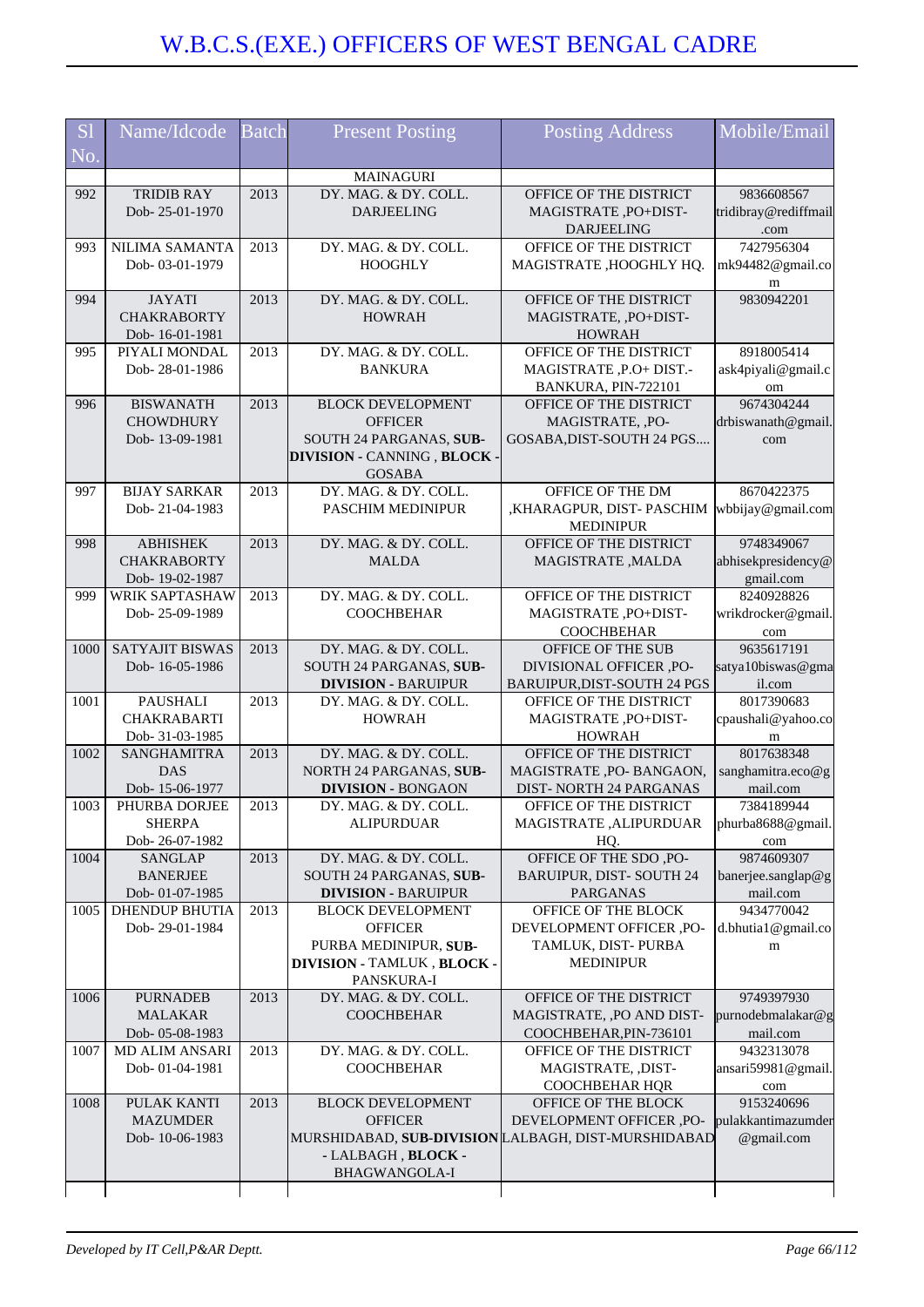| <b>S</b> l | Name/Idcode                              | <b>Batch</b> | <b>Present Posting</b>                           | <b>Posting Address</b>                                        | Mobile/Email                       |
|------------|------------------------------------------|--------------|--------------------------------------------------|---------------------------------------------------------------|------------------------------------|
| No.        |                                          |              |                                                  |                                                               |                                    |
| 1009       | PANKAJ KUMAR                             | 2014         | DY. MAG. & DY. COLL.                             | OFFICE OF THE DISTRICT                                        | 9933159152                         |
|            | <b>ACHARJEE</b>                          |              | <b>ALIPURDUAR</b>                                | MAGISTRATE, ALIPURDUAR                                        | pankaj_acharjee@ya                 |
|            | Dob-01-01-1965                           |              |                                                  |                                                               | hoo.co.in                          |
| 1010       | <b>MRIDUL SRIMANY</b>                    | 2014         | DY. MAG. & DY. COLL.                             | OFFICE OF THE DISTRICT                                        | 9831949581                         |
|            | Dob-10-01-1967                           |              | DARJEELING, SUB-DIVISION -<br><b>MIRIK</b>       | MAGISTRATE, PO+DIST-<br><b>DARJEELING</b>                     | msrimany@gmail.co<br>m             |
| 1011       | <b>ARNAB SAHA</b>                        | 2014         | DY. MAG. & DY. COLL.                             | OFFICE OF THE SUB                                             | 9239274590                         |
|            | Dob-24-04-1968                           |              | NORTH 24 PARGANAS, SUB-                          | <b>DIVISIONAL OFFICER</b>                                     | asahawb@gmail.co                   |
|            |                                          |              | <b>DIVISION - BIDHANNAGAR</b>                    | ,BIDHANNAGAR, NORTH 24                                        | m                                  |
|            |                                          |              |                                                  | <b>PARGANAS</b>                                               |                                    |
| 1012       | <b>TARAK NATH DAS</b>                    | 2014         | DY. MAG. & DY. COLL.                             | OFFICE OF THE DISTRICT                                        | 9474481564                         |
|            | Dob-17-12-1963                           |              | <b>JHARGRAM</b>                                  | MAGISTRATE, DIST-JHARGRAM tnathdas58@gmail.c                  | om                                 |
| 1013       | <b>KINSUK ROY</b>                        | 2014         | DY. MAG. & DY. COLL.                             | OFFICE OF THE DISTRICT                                        | 9433367962                         |
|            | Dob-12-10-1967                           |              | <b>HOWRAH</b>                                    | MAGISTRATE , DIST- HOWRAH                                     | raykinsuk@gmail.co                 |
|            |                                          |              |                                                  |                                                               | m                                  |
| 1014       | <b>SANJAY THATAL</b>                     | 2014         | DY. MAG. & DY. COLL.                             | OFFICE OF THE DISTRICT                                        | 9593939596                         |
|            | Dob-25-01-1969                           |              | <b>MALDA</b>                                     | MAGISTRATE, PO+DIST-MALDAthatalsanjay123@gm                   |                                    |
|            |                                          |              |                                                  |                                                               | ail.com                            |
| 1015       | JYOTINDRA NATH<br><b>BAIRAGI</b>         | 2014         | DY. MAG. & DY. COLL.<br>HOOGHLY, SUB-DIVISION -  | OFFICE OF THE DISTRICT                                        | 9531586170                         |
|            | Dob-01-01-1973                           |              | <b>ARAMBAGH</b>                                  | MAGISTRATE, ,PO- ARAMBAGH, bdolalgarh@gmail.c<br>DIST-HOOGHLY | om                                 |
| 1016       | <b>KESANG DHENDUP</b>                    | 2014         | DY. MAG. & DY. COLL.                             | OFFICE OF THE SUB                                             | 9093457679                         |
|            | <b>BHUTIA</b>                            |              | COOCHBEHAR, SUB-DIVISION -                       | DIVISIONAL OFFICER ,PO-                                       | bdo.farakka@gmail.                 |
|            | Dob- 31-08-1970                          |              | <b>DINHATA</b>                                   | DINHATA, DIST-COOCHBEHAR                                      | com                                |
| 1017       | <b>TSEWANG</b>                           | 2014         | DY. MAG. & DY. COLL.                             | OFFICE OF THE DISTRICT                                        | 7001091566                         |
|            | <b>GYATSHO BHUTIA</b>                    |              | <b>COOCHBEHAR</b>                                | MAGISTRATE, PO+DIST-                                          | tgbhutia1571@gmail                 |
|            | Dob-01-05-1971                           |              |                                                  | <b>COCHBEHAR</b>                                              | .com                               |
| 1018       | <b>RUDEN TSHERING</b><br><b>LAMA</b>     | 2014         | DY. MAG. & DY. COLL.<br><b>KALIMPONG</b>         | OFFICE OF THE DISTRICT<br>MAGISTRATE, KALIMPONG               | 9733081231<br>rudentshering@gmai   |
|            | Dob-11-09-1972                           |              |                                                  |                                                               | 1.com                              |
| 1019       | <b>LOPSHANG</b>                          | 2014         | DY. MAG. & DY. COLL.                             | OFFICE OF THE DISTRICT                                        | 8016517126                         |
|            | <b>TSHERING</b>                          |              | <b>MALDA</b>                                     | MAGISTRATE, DIST-MALDA                                        | lopshang.tshering@                 |
|            | Dob-29-04-1971                           |              |                                                  |                                                               | gmail.com                          |
| 1020       | SUBRATA KUMAR                            | 2014         | DY. MAG. & DY. COLL.                             | OFFICE OF THE DISTRICT                                        | 9434441643                         |
|            | <b>BISWAS</b>                            |              | <b>MALDA</b>                                     | MAGISTRATE , MALDA HQ.                                        | subratabiswas0704                  |
| 1021       | Dob- 07-04-1971<br><b>RAJIB DASGUPTA</b> | 2014         | DY. MAG. & DY. COLL.                             | OFFICE OF THE DISTRICT                                        | @gmail.com<br>9836033702           |
|            | Dob-15-07-1968                           |              | SOUTH 24 PARGANAS, SUB-                          | MAGISTRATE, ,DIST-SOUTH 24                                    | rajibdasguptagg@g                  |
|            |                                          |              | <b>DIVISION - KAKDWIP</b>                        | <b>PGS</b>                                                    | mail.com                           |
| 1022       | <b>SANTU</b>                             | 2014         | DY. MAG. & DY. COLL.                             | OFFICE OF THE DISTRICT                                        | 9734581729                         |
|            | <b>TARAPHDAR</b>                         |              | <b>BIRBHUM</b>                                   | MAGISTRATE, ,PO-SURI, DIST-                                   | santutaraphdar@gm                  |
|            | Dob-07-02-1968                           |              |                                                  | <b>BIRBHUM</b>                                                | ail.com                            |
| 1023       | <b>NASREEN BARI</b><br>Dob-27-06-1965    | 2014         | DY. MAG. & DY. COLL.<br><b>SOUTH 24 PARGANAS</b> | OFFICE OF THE DISTRICT<br>MAGISTRATE ,PO- ALIPUR,             | 9831073967<br>nasreenbariali@redif |
|            |                                          |              |                                                  | DIST-SOUTH 24PARGANAS                                         | fmail.com                          |
| 1024       | <b>MAHAMMED</b>                          | 2014         | DY. MAG. & DY. COLL.                             | OFFICE OF THE DISTRICT                                        | 9433388223                         |
|            | <b>RAHAMAT ALI</b>                       |              | <b>UTTAR DINAJPUR</b>                            | MAGISTRATE, PO+DIST- UTTAR rahmatali261966@g                  |                                    |
|            | Dob-                                     |              |                                                  | <b>DINAJPUR</b>                                               | mail.com                           |
| 1025       | <b>SUJIT KUMAR ROY</b>                   | 2014         | DY. MAG. & DY. COLL.                             | OFFICE OF THE DISTRICT                                        | 9475124651                         |
|            | Dob-02-06-1965                           |              | <b>BIRBHUM</b>                                   | MAGISTRATE , BIRBHUM HQ.                                      | skroywbcs@gmail.c                  |
| 1026       | <b>BISWADIP</b>                          | 2014         | DY. MAG. & DY. COLL.                             | OFFICE OF THE DISTRICT                                        | om<br>9433005542                   |
|            | <b>MUKHERJEE</b>                         |              | <b>COOCHBEHAR</b>                                | MAGISTRATE, PO+DIST-                                          |                                    |
|            | Dob-08-12-1964                           |              |                                                  | <b>COOCHBEHAR</b>                                             |                                    |
| 1027       | MD. WASIULLAH                            | 2014         | DY. MAG. & DY. COLL.                             | OFFICE OF THE SUB                                             | 9432554386                         |
|            | Dob-15-07-1967                           |              | UTTAR DINAJPUR, SUB-                             | DIVISIONAL OFFICER, , PO-                                     | wasiullahmd05@gm                   |
|            |                                          |              | <b>DIVISION - ISLAMPUR</b>                       | ISLAMPUR, DIST-UTTAR                                          | ail.com                            |
|            |                                          |              |                                                  |                                                               |                                    |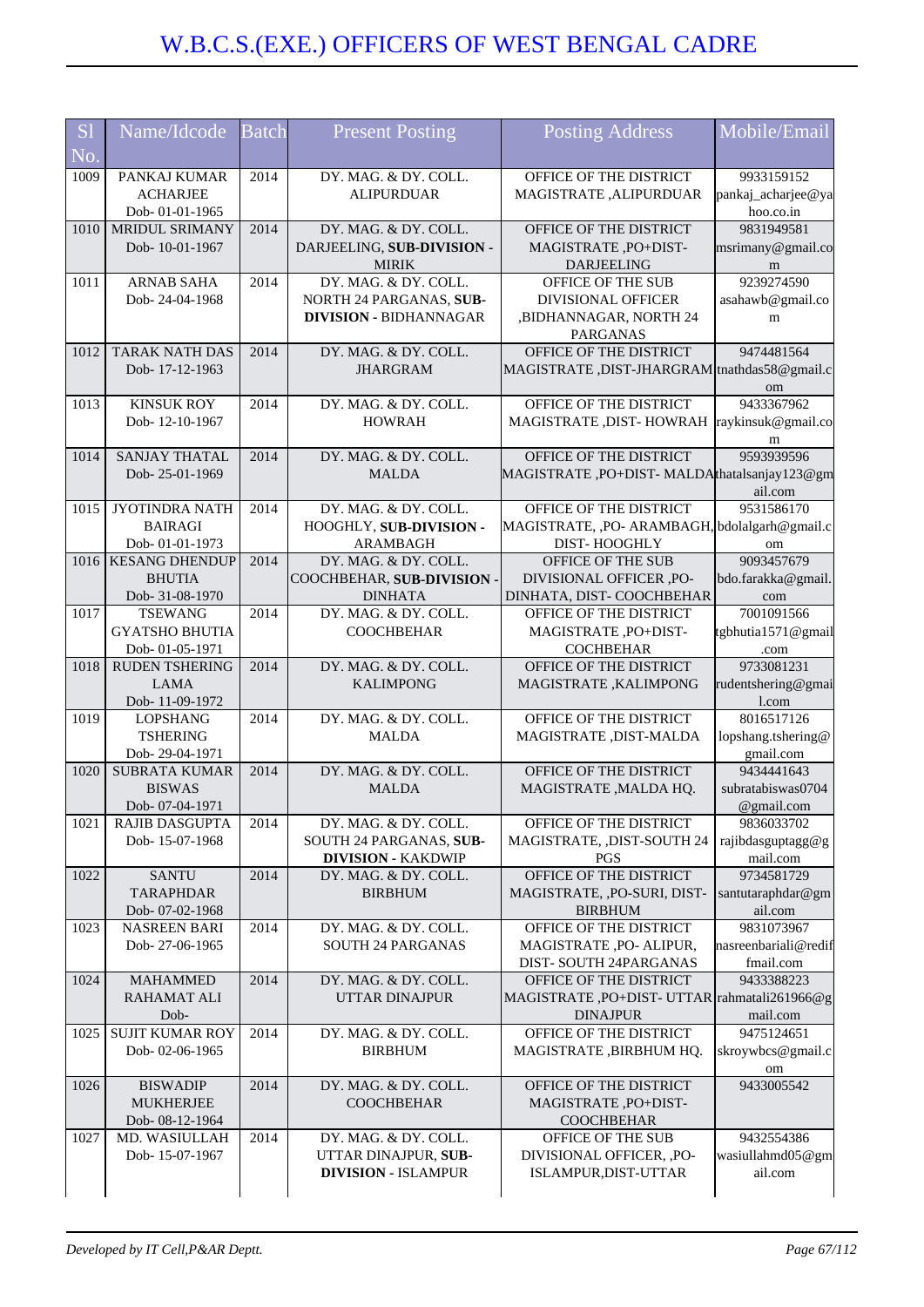| <sub>S1</sub> | Name/Idcode                        | <b>Batch</b> | <b>Present Posting</b>                             | <b>Posting Address</b>                                              | Mobile/Email                      |
|---------------|------------------------------------|--------------|----------------------------------------------------|---------------------------------------------------------------------|-----------------------------------|
| $N_{0}$       |                                    |              |                                                    |                                                                     |                                   |
|               |                                    |              |                                                    | <b>DINAJPUR</b>                                                     |                                   |
| 1028          | MD                                 | 2014         | <b>BLOCK DEVELOPMENT</b>                           | OFFICE OF THE BDO                                                   | mdbadraruzzaman0                  |
|               | <b>BADRARUZZAMAN</b>               |              | <b>OFFICER</b>                                     | ,AMDANGA, NORTH 24                                                  | @gmail.com                        |
|               | Dob-01-01-1969                     |              | NORTH 24 PARGANAS, SUB-                            | <b>PARGANAS</b>                                                     |                                   |
|               |                                    |              | <b>DIVISION - BARASAT, BLOCK</b><br><b>AMDANGA</b> |                                                                     |                                   |
| 1029          | MANIKUNTALA                        | 2014         | DY. MAG. & DY. COLL.                               | OFFICE OF THE SDO , CONTAI,                                         | 9433817074                        |
|               | <b>BISWAS</b>                      |              | PURBA MEDINIPUR, SUB-                              | PURBA MEDINIPUR                                                     | bdojoy1@gmail.com                 |
|               | Dob-20-10-1969                     |              | <b>DIVISION - CONTAI</b>                           |                                                                     |                                   |
| 1030          | SOMNATH DUTTA                      | 2014         | DY. MAG. & DY. COLL.                               | OFFICE OF THE SUB-                                                  | 9433027126                        |
|               | Dob-18-12-1969                     |              | PASCHIM BARDHAMAN, SUB-                            | <b>DIVISIONAL OFFICER</b>                                           | rosomnathdutta@gm                 |
|               |                                    |              | <b>DIVISION - ASANSOL SADAR</b>                    | ,ASANSOL, PASCHIM                                                   | ail.com                           |
|               |                                    |              |                                                    | BURDWAN.                                                            |                                   |
| 1031          | <b>JOYJIT LAHIRI</b>               | 2014         | DY. MAG. & DY. COLL.                               | OFFICE OF THE DISTRICT                                              | 9432236959                        |
|               | Dob-30-11-1967                     |              | PASCHIM MEDINIPUR, SUB-                            | <b>MAGISTRATE</b>                                                   | bapta_2000@yahoo.                 |
|               |                                    |              | <b>DIVISION - KHARAGPUR</b>                        | ,KHARAGPUR,PASCHIM                                                  | com                               |
|               |                                    |              |                                                    | <b>MEDINIPUR</b>                                                    |                                   |
| 1032          | <b>ARINDAM</b>                     | 2014         | <b>BLOCK DEVELOPMENT</b>                           | OFFICE OF THE BLOCK                                                 | 9433736422                        |
|               | <b>MUKHERJEE</b><br>Dob-05-12-1966 |              | <b>OFFICER</b><br>PURBA BARDHAMAN, SUB-            | DIVISION OFFICER , AUSGRAM-I, report.amukherjee@<br>PURBA BARDHAMAN | gmail.com                         |
|               |                                    |              | <b>DIVISION - BARDHAMAN</b>                        |                                                                     |                                   |
|               |                                    |              | SADAR NORTH, BLOCK -                               |                                                                     |                                   |
|               |                                    |              | <b>AUSGRAMI</b>                                    |                                                                     |                                   |
| 1033          | <b>ATUL KRISHNA</b>                | 2014         | DY. MAG. & DY. COLL.                               | OFFICE OF THE DM, PO-                                               | 9933946628                        |
|               | <b>ADHIKARY</b>                    |              | <b>BANKURA</b>                                     | BISHNUPUR, DIST- BANKURA                                            | atulkrishnaadhikary               |
|               | Dob-10-01-1965                     |              |                                                    |                                                                     | @gmail.com                        |
| 1034          | <b>SUDIPTA MONDAL</b>              | 2014         | <b>BLOCK DEVELOPMENT</b>                           | OFFICE OF THE BLOCK                                                 | 8335816794                        |
|               | Dob-14-11-1972                     |              | <b>OFFICER</b>                                     | DEVELOPMENT OFFICER ,PO-                                            | visitsudipta5@gmail               |
|               |                                    |              | SOUTH 24 PARGANAS, SUB-                            | KAKDWIP, DIST-SOUTH 24                                              | .com                              |
|               |                                    |              | <b>DIVISION - KAKDWIP, BLOCK</b>                   | <b>PARGANAS</b>                                                     |                                   |
|               |                                    |              | <b>SAGORE</b>                                      |                                                                     |                                   |
| 1035          | <b>RANAJIT KUMAR</b>               | 2014         | DY. MAG. & DY. COLL.                               | OFFICE OF THE BDO, PO-                                              | 9735920956                        |
|               | <b>HALDER</b><br>Dob-06-04-1974    |              | BIRBHUM, SUB-DIVISION -<br><b>RAMPURHAT</b>        | RAMPURHAT, DIST- BIRBHUM                                            | ranajit.halder2@gma<br>il.com     |
| 1036          | <b>ARINDAM BISWAS</b>              | 2014         | DY. MAG. & DY. COLL.                               | OFFICE OF THE DISTRICT                                              | 9163519708                        |
|               | Dob-17-11-1972                     |              | <b>JALPAIGURI</b>                                  | MAGISTRATE, PO+DIST-                                                | rik9744@gmail.com                 |
|               |                                    |              |                                                    | <b>JALPAIGURI</b>                                                   |                                   |
|               | 1037 BHERNONE BRITTO               | 2014         | DY. MAG. & DY. COLL.                               | OFFICE OF THE DISTRICT                                              | 9733705172                        |
|               | <b>LEPCHA</b>                      |              | <b>COOCHBEHAR</b>                                  | MAGISTRATE, COOCHBEHAR                                              | bhernone.lepcha@g                 |
|               | Dob- 30-04-1964                    |              |                                                    | HQ.                                                                 | mail.com                          |
| 1038          | <b>BISWAJIT</b>                    | 2014         | <b>BLOCK DEVELOPMENT</b>                           | OFFICE OF THE BLOCK                                                 | 9836297960                        |
|               | <b>MAJUMDAR</b>                    |              | <b>OFFICER</b>                                     | DEVELOPMENT OFFICER ,PO-                                            | majumder.dumdum                   |
|               | Dob-31-12-1970                     |              | MURSHIDABAD, SUB-DIVISION                          | RAGHUNATHGUNJ, DIST-                                                | @gmail.com                        |
|               |                                    |              | - JANGIPUR, BLOCK -                                | <b>MURSHIDABAD</b>                                                  |                                   |
|               |                                    |              | RAGHUNATHGUNJ-II                                   |                                                                     |                                   |
| 1039          | <b>DILIP KUMAR</b>                 | 2014         | DY. MAG. & DY. COLL.                               | OFFICE OF THE DISTRICT                                              | 9475120192                        |
|               | <b>BAGDI</b><br>Dob-01-08-1974     |              | <b>JHARGRAM</b>                                    | MAGISTRATE, PO+DIST-<br><b>JHARGRAM</b>                             | dilipkumarbagdi197<br>4@gmail.com |
| 1040          | <b>MADAN MONDAL</b>                | 2014         | DY. MAG. & DY. COLL.                               | OFFICE OF THE DISTRICT                                              | 9434325070                        |
|               | Dob-17-04-1970                     |              | <b>DAKSHIN DINAJPUR</b>                            | MAGISTRATE ,DAKSHIN                                                 | mmandal@gmail.co                  |
|               |                                    |              |                                                    | <b>DINAJPUR</b>                                                     | m                                 |
| 1041          | PARIMAL GAYEN                      | 2014         | DY. MAG. & DY. COLL.                               | OFFICE OF THE DISTRICT                                              | 9474511606                        |
|               | Dob-05-10-1968                     |              | MURSHIDABAD                                        | MAGISTRATE, MURSHIDABAD                                             | parimalg1968@gmai                 |
|               |                                    |              |                                                    | HQ.                                                                 | 1.com                             |
|               | 1042 ARABINDA BISWAS               | 2014         | <b>BLOCK DEVELOPMENT</b>                           | OFFICE OF THE BDO, PO-                                              | 7797659429                        |
|               | Dob-02-09-1969                     |              | <b>OFFICER</b>                                     | KRISHNAGAR SADAR(S), DIST-                                          | arabindabiswas1969                |
|               |                                    |              | NADIA, SUB-DIVISION -                              | <b>NADIA</b>                                                        | @gmail.com                        |
|               |                                    |              | KRISHNAGAR SADAR(S),                               |                                                                     |                                   |
|               |                                    |              |                                                    |                                                                     |                                   |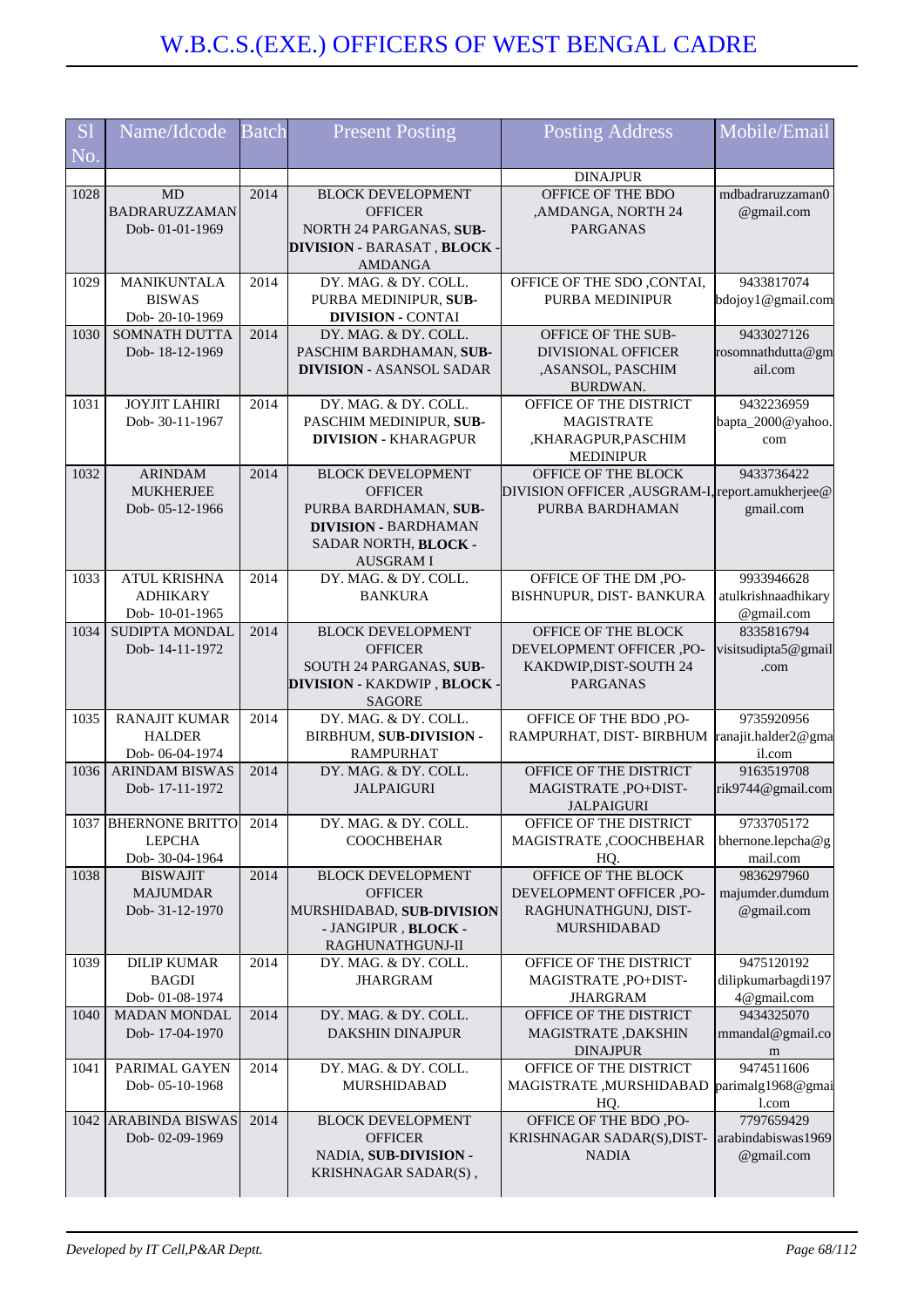| <b>SI</b> | <b>Name/Idcode</b>                     | <b>Batc</b> | <b>Present Posting</b>                       | <b>Posting Address</b>                                                                       | <b>Mobile/Email</b>          |
|-----------|----------------------------------------|-------------|----------------------------------------------|----------------------------------------------------------------------------------------------|------------------------------|
| No.       |                                        | $\mathbf h$ |                                              |                                                                                              |                              |
|           |                                        |             | <b>BLOCK - KRISHNAGAR-II</b>                 |                                                                                              |                              |
| 1043      | <b>LAKPA DOMA</b>                      | 2014        | DY. MAG. & DY. COLL.                         | OFFICE OF THE DISTRICT                                                                       | 9593830046                   |
|           | <b>BHUTIA</b>                          |             | <b>ALIPURDUAR</b>                            | MAGISTRATE, ALIPURDUAR                                                                       | bhutia.lakpa@yahoo           |
|           | Dob-28-03-1970                         |             |                                              |                                                                                              | .com                         |
| 1044      | <b>JAYANTA</b>                         | 2014        | <b>BLOCK DEVELOPMENT</b>                     | OFFICE OF THE BDO , BAGNAN-                                                                  | 9433213126                   |
|           | <b>CHATTOPADHYAY</b><br>Dob-01-12-1966 |             | <b>OFFICER</b><br>HOWRAH, SUB-DIVISION -     | II, DIST-HOWRAH                                                                              | jkchatterji@gmail.co<br>m    |
|           |                                        |             | ULUBERIA, BLOCK - BAGNAN-                    |                                                                                              |                              |
|           |                                        |             | П                                            |                                                                                              |                              |
| 1045      | <b>RIZWAN AHMED</b>                    | 2014        | DY, MAG, & DY, COLL.                         | OFFICE OF THE SUB                                                                            | 9831923549                   |
|           | Dob-05-01-1972                         |             | HOOGHLY, SUB-DIVISION -                      | DIVISIONAL OFFICER ,PO-                                                                      | rizzi.ahmed@rediff           |
|           |                                        |             | <b>CHANDAN NAGORE</b>                        | CHANDAN NAGORE, DIST-<br><b>HOOGHLY</b>                                                      | mail.com                     |
| 1046      | <b>ASIT BARAN</b>                      | 2014        | <b>BLOCK DEVELOPMENT</b>                     | OFFICE OF THE BDO , PO-BALLY                                                                 | 9051732444                   |
|           | <b>GHOSH</b>                           |             | <b>OFFICER</b>                               | JAGACHA, DIST-HOWRAH.                                                                        | asitbaranghosh64@g           |
|           | Dob- 31-03-1964                        |             | HOWRAH, SUB-DIVISION -                       |                                                                                              | mail.com                     |
|           |                                        |             | HOWRAH SADAR, BLOCK -                        |                                                                                              |                              |
| 1047      | SANCHAYAN PAN                          | 2014        | <b>BALLY-JAGACHA</b><br>DY. MAG. & DY. COLL. | OFFICE OF THE DISTRICT                                                                       | 9804683341                   |
|           | Dob-04-12-1970                         |             | <b>MURSHIDABAD</b>                           | MAGISTRATE, DIST-                                                                            | spankolkata@gmail.           |
|           |                                        |             |                                              | MURSHIDABAD                                                                                  | com                          |
|           | 1048 UTPAL MUKHERJEE                   | 2014        | DY. MAG. & DY. COLL.                         | OFFICE OF THE DISTRICT                                                                       | 9732130755                   |
|           | Dob-05-12-1972                         |             | <b>PURULIA</b>                               | MAGISTRATE, PO + DIST-                                                                       | utpalmukherjeewbcs           |
| 1049      | <b>MANASI BHADRA</b>                   | 2014        | <b>BLOCK DEVELOPMENT</b>                     | PURULIA, PIN-723101<br>OFFICE OF THE BDO, INDAS,                                             | @gmail.com<br>9433865492     |
|           | <b>CHAKRABARTI</b>                     |             | <b>OFFICER</b>                               | BISHNUPUR , DIST - BANKURA                                                                   | manasikittu@gmail.           |
|           | Dob-18-01-1967                         |             | BANKURA, SUB-DIVISION -                      |                                                                                              | com                          |
|           |                                        |             | BISHNUPUR, BLOCK - INDAS                     |                                                                                              |                              |
| 1050      | <b>RAJU SHERPA</b>                     | 2014        | DY. MAG. & DY. COLL.                         | OFFICE OF THE DISTRICT                                                                       | 8016295961                   |
|           | Dob-02-10-1971                         |             | <b>MALDA</b>                                 | MAGISTRATE, DIST - MALDA                                                                     | rewangkpg@rediffm<br>ail.com |
| 1051      | <b>PARTHA</b>                          | 2014        | <b>BLOCK DEVELOPMENT</b>                     | OFFICE OF THE BDO, PO-                                                                       | 9434523977                   |
|           | <b>CHAKRABORTY</b>                     |             | <b>OFFICER</b>                               | LALBAGH, DIST-MURSHIDABAD partha.bish123@gm                                                  |                              |
|           | Dob-06-10-1968                         |             | MURSHIDABAD, SUB-DIVISION                    |                                                                                              | ail.com                      |
|           |                                        |             | - LALBAGH, BLOCK -<br>RANINAGAR-II           |                                                                                              |                              |
| 1052      | <b>ANJAN</b>                           | 2014        | DY. MAG. & DY. COLI                          | OFFICE OF THE DISTRICT                                                                       | 9088884998                   |
|           | <b>CHOWDHURY I</b>                     |             | PURBA MEDINIPUR                              | MAGISTRATE, O DIST-PURBA                                                                     | anjanerchithi@gmail          |
|           | Dob-06-12-1971                         |             |                                              | <b>MEDINIPUR</b>                                                                             | .com                         |
| 1053      | <b>TARAK NATH</b>                      | 2014        | DY. MAG. & DY. COLL.                         | OFFICE OF THE DISTRICT                                                                       | 9564940100                   |
|           | <b>CHANDRA</b><br>Dob-04-03-1970       |             | <b>UTTAR DINAJPUR</b>                        | MAGISTRATE, PO+DIST- UTTAR tchandra9@gmail.co<br><b>DINAJPUR</b>                             | m                            |
| 1054      | UTPAL PATSA                            | 2014        | DY. MAG. & DY. COLL.                         | OFFICE OF THE DISTRICT                                                                       | 9432916098                   |
|           | Dob-07-07-1970                         |             | PASCHIM BARDHAMAN                            | MAGISTRATE ,PASCHIM                                                                          | upatsa@rediffmail.c          |
|           |                                        |             |                                              | <b>BARDHAMAN</b>                                                                             | om                           |
|           | 1055 AJOY KUMAR BOSE                   | 2014        | DY. MAG. & DY. COLL.                         | OFFICE OF THE DISTRICT                                                                       | 9830433130                   |
|           | Dob-07-01-1971                         |             | PURBA MEDINIPUR                              | MAGISTRATE, HALDIA, DIST-<br>PURBA MEDINIPUR                                                 | ayoy365@gmail.co<br>m        |
| 1056      | <b>DINESH MISHRA</b>                   | 2014        | DY. MAG. & DY. COLL.                         | OFFICE OF THE DISTRICT                                                                       | 9733521993                   |
|           | Dob-05-06-1967                         |             | PASCHIM BARDHAMAN                            | MAGISTRATE , DIST-PASCHIM                                                                    | mishrad540@gmail.            |
|           |                                        |             |                                              | <b>BARDHAMAN</b>                                                                             | com                          |
| 1057      | <b>SUSANTA KUMAR</b>                   | 2014        | DY. MAG. & DY. COLL.                         | OFFICE OF THE DISTRICT                                                                       | 9734321527                   |
|           | <b>BALA</b><br>Dob-                    |             | - KANDI                                      | MURSHIDABAD, SUB-DIVISION MAGISTRATE ,PO- BERHAMPUR, sussaybala@gmail.c<br>DIST-MURSHIDABAD, | om                           |
|           |                                        |             |                                              | PIN-742101                                                                                   |                              |
| 1058      | KOLESWARI KORA                         | 2014        | DY. MAG. & DY. COLL.                         | OFFICE OF THE SUB                                                                            | 8016836818                   |
|           | Dob-29-01-1965                         |             | PASCHIM BARDHAMAN, SUB-                      | DIVISIONAL OFFICER ,PO-                                                                      |                              |
|           |                                        |             | <b>DIVISION - DURGAPUR</b>                   | DURGAPUR, DIST-PASCHIM                                                                       |                              |
|           |                                        |             |                                              |                                                                                              |                              |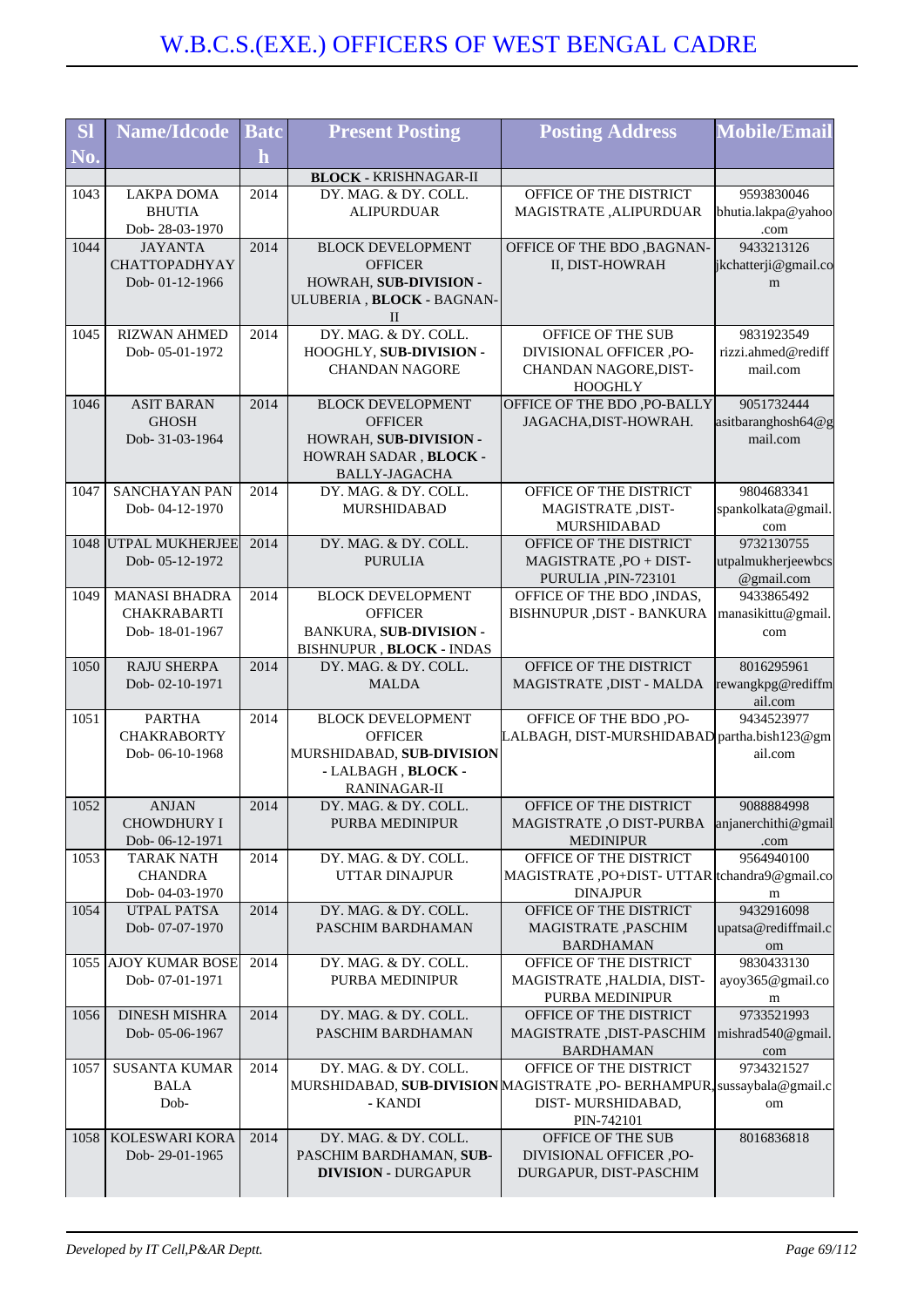| <b>S1</b> | Name/Idcode                           | <b>Batch</b> | <b>Present Posting</b>                            | <b>Posting Address</b>                               | Mobile/Email                      |
|-----------|---------------------------------------|--------------|---------------------------------------------------|------------------------------------------------------|-----------------------------------|
| No.       |                                       |              |                                                   |                                                      |                                   |
| 1059      | <b>MD IQBAL</b>                       | 2014         | <b>BLOCK DEVELOPMENT</b>                          | <b>BARDHAMAN</b><br>OFFICE OF THE BDO, PO-           | 9434225253                        |
|           | Dob-02-09-1967                        |              | <b>OFFICER</b>                                    | RANINAGAR, DIST-                                     | md1820iqbal@gmail                 |
|           |                                       |              | MURSHIDABAD, SUB-DIVISION                         | MURSHIDABAD                                          | .com                              |
|           |                                       |              | - LALBAGH, BLOCK -                                |                                                      |                                   |
|           |                                       |              | RANINAGAR-I                                       |                                                      |                                   |
| 1060      | <b>TARUN KUMAR</b>                    | 2014         | DY. MAG. & DY. COLL.                              | OFFICE OF THE SDO, PO-                               | 8900415211                        |
|           | <b>MALLICK</b>                        |              | BANKURA, SUB-DIVISION -                           | KHATRA, DIST-BANKURA                                 | sdokharagpur@gmai                 |
| 1061      | Dob- 08-08-1967<br><b>URMI SANYAL</b> | 2014         | <b>KHATRA</b><br>DY. MAG. & DY. COLL.             | OFFICE OF THE DISTRICT                               | l.com<br>9434860753               |
|           | Dob-06-10-1968                        |              | <b>BIRBHUM</b>                                    | COLLECTORIATE ,PO- SURI,                             | umisanyal@gmail.c                 |
|           |                                       |              |                                                   | <b>DIST-BIRBHUM</b>                                  | om                                |
| 1062      | <b>KUNTAL BOSE</b>                    | 2014         | DY. MAG. & DY. COLL.                              | OFFICE OF THE SUB                                    | 9830241845                        |
|           | Dob-05-01-1974                        |              | DARJEELING, SUB-DIVISION -                        | DIVISIONAL OFFICER, PO-                              | himel.bose@rediffm                |
|           |                                       |              | <b>KURSEONG</b>                                   | KURSEONG, DIST-DARJEELING                            | ail.com                           |
| 1063      | <b>KALLOL BISWAS</b>                  | 2014         | <b>BLOCK DEVELOPMENT</b>                          | OFFICE OF THE BDO                                    | 9836778909                        |
|           | Dob-28-05-1971                        |              | <b>OFFICER</b><br>NADIA, SUB-DIVISION -           | ,NAKASHIPARA, DIST- NADIA                            | kalbis.28@gmail.co                |
|           |                                       |              | KRISHNAGAR SADAR(N),                              |                                                      | m                                 |
|           |                                       |              | <b>BLOCK - NAKASHIPARA</b>                        |                                                      |                                   |
| 1064      | <b>ACHINTYA KUMAR</b>                 | 2014         | DY. MAG. & DY. COLL.                              | OFFICE OF THE DISTRICT                               | 9732229797                        |
|           | <b>MONDAL</b>                         |              | PURBA MEDINIPUR                                   | MAGISTRATE, PURBA                                    | achintya1967@gmai                 |
|           | Dob-24-01-1967                        |              |                                                   | MEDINIPUR HQ.                                        | l.com                             |
| 1065      | <b>BAIDYANATH</b>                     | 2014         | DY. MAG. & DY. COLL.                              | OFFICE OF THE DISTRICT                               | 9735296976                        |
|           | <b>HEMBRAN</b><br>Dob-18-03-1963      |              | PASCHIM BARDHAMAN                                 | MAGISTRATE, , PASCHIM<br>BARDHMAN HQ.                | bidyanathhembram6<br>3@gmail.com  |
|           | 1066 SUVENDU MONDAL                   | 2014         | DY. MAG. & DY. COLL.                              | OFFICE OF THE SDO, HALDIA,                           | 9593225020                        |
|           | Dob-01-01-1970                        |              | PURBA MEDINIPUR, SUB-                             | PURBA MEDINIPUR                                      | suvendumail01@gm                  |
|           |                                       |              | <b>DIVISION - HALDIA</b>                          |                                                      | ail.com                           |
| 1067      | <b>KRISHNA</b>                        | 2014         | <b>BLOCK DEVELOPMENT</b>                          | OFFICE OF THE BDO, PO-                               | 9735586493                        |
|           | <b>CHANDRA DAS</b>                    |              | <b>OFFICER</b>                                    | BERHAMPUR, DIST-<br><b>MURSHIDABAD</b>               | krishna251069@gm                  |
|           | Dob-25-10-1969                        |              | MURSHIDABAD, SUB-DIVISION<br>- BERHAMPUR, BLOCK - |                                                      | ail.com                           |
|           |                                       |              | <b>NOWDA</b>                                      |                                                      |                                   |
| 1068      | <b>DULAL CHANDRA</b>                  | 2014         | DY. MAG. & DY. COLL.                              | OFFICE OF THE DISTRICT                               | 8617571010                        |
|           | <b>SARKAR</b>                         |              | <b>DAKSHIN DINAJPUR</b>                           | MAGISTRATE, DAKSHIN                                  | dsarkar778@gmail.c                |
|           | Dob-25-07-1967                        |              |                                                   | DINAJPUR HQ.                                         | <sub>om</sub>                     |
| 1069      | <b>BIMAN CHANDRA</b><br><b>DAS</b>    | 2014         | <b>BLOCK DEVELOPMENT</b><br><b>OFFICER</b>        | OFFICE OF THE BDO ,PO-MAL,<br><b>DIST-JALPAIGURI</b> | 8972855577                        |
|           | Dob-14-01-1969                        |              | JALPAIGURI, SUB-DIVISION -                        |                                                      | das.bimanch@gmail.<br>com         |
|           |                                       |              | MAL                                               |                                                      |                                   |
| 1070      | <b>SUBAL CHANDRA</b>                  | 2014         | DY. MAG. & DY. COLL.                              | OFFICE OF THE DISTRICT                               | 9933343319                        |
|           | <b>BISWAS</b>                         |              | <b>JALPAIGURI</b>                                 | MAGISTRATE, PO+DIST-                                 | scbiswas1973@gmai                 |
|           | Dob-02-01-1973                        |              |                                                   | <b>JALPAIGURI</b>                                    | 1.com                             |
| 1071      | <b>BIRENDRANATH</b><br><b>MANDAL</b>  | 2014         | DY. MAG. & DY. COLL.                              | OFFICE OF THE SDO, AGRA SUB                          | 9733800561<br>birendranathmandal2 |
|           | Dob-20-07-1970                        |              | PURBA MEDINIPUR, SUB-<br><b>DIVISION - EGRA</b>   | DIVISION ,DIST PURBA<br><b>MEDINIPUR</b>             | 0@gmail.com                       |
| 1072      | PINAKI SANKAR                         | 2014         | DY. MAG. & DY. COLL.                              | OFFICE OF THE DM, PO-SURI,                           | 9475976110                        |
|           | <b>BISWAS</b>                         |              | <b>BIRBHUM</b>                                    | <b>DIST-BIRBHUM</b>                                  | psbiswas15@gmail.                 |
|           | Dob-18-04-1972                        |              |                                                   |                                                      | com                               |
| 1073      | SUDESHNA DEY                          | 2014         | DY. MAG. & DY. COLL.                              | OFFICE OF THE SDO                                    | 9051404129                        |
|           | Dob-09-02-1986                        |              | PURULIA, SUB-DIVISION -                           | ,RAGHUNATHPUR, ,DIST-                                | sudeshnadeymaitra                 |
| 1074      | <b>DEBDATTA</b>                       | 2014         | <b>RAGHUNATHPUR</b><br><b>BLOCK DEVELOPMENT</b>   | <b>PURULIA</b><br>OFFICE OF THE BDO                  | @gmail.com<br>9830414090          |
|           | <b>CHAKRABORTY</b>                    |              | <b>OFFICER</b>                                    | ,KHARAGPUR 1,DIST-PASCHIM debdatta.c@live.com        |                                   |
|           | Dob-30-06-1983                        |              | PASCHIM MEDINIPUR, SUB-                           | <b>MEDINIPUR</b>                                     |                                   |
|           |                                       |              | DIVISION - KHARAGPUR,                             |                                                      |                                   |
|           |                                       |              | <b>BLOCK - KHARAGPUR-I</b>                        |                                                      |                                   |
|           |                                       |              |                                                   |                                                      |                                   |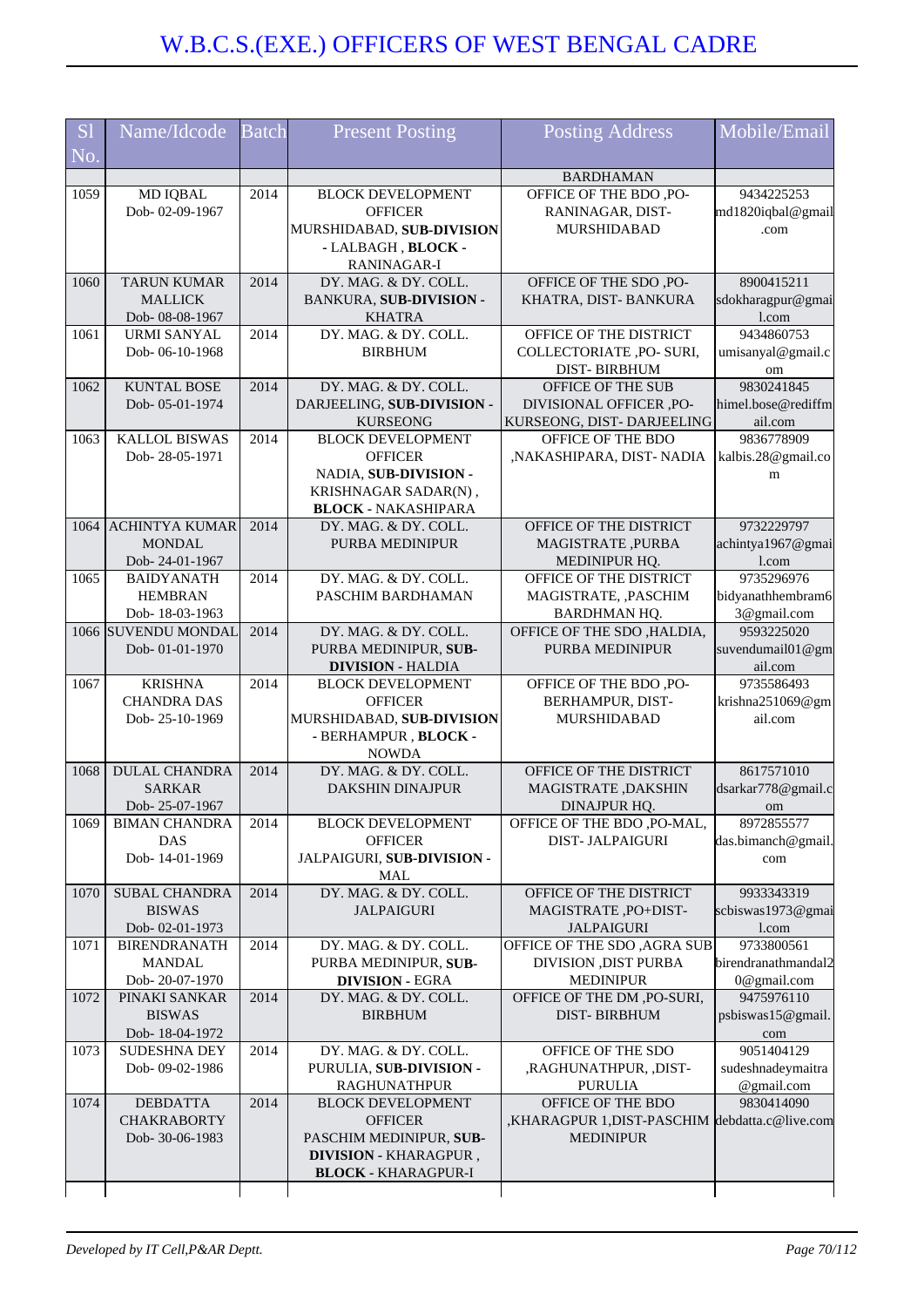| <b>Sl</b> | Name/Idcode                              | <b>Batch</b> | <b>Present Posting</b>                                | <b>Posting Address</b>                                      | Mobile/Email                     |
|-----------|------------------------------------------|--------------|-------------------------------------------------------|-------------------------------------------------------------|----------------------------------|
| No.       |                                          |              |                                                       |                                                             |                                  |
| 1075      | <b>SUBHADEEP PALIT</b><br>Dob-04-08-1986 | 2014         | <b>BLOCK DEVELOPMENT</b><br><b>OFFICER</b>            | OFFICE OF THE BDO<br>,RAJNAGAR, DIST- BIRBHUM               | 9331247204<br>subhadeeppalit44@g |
|           |                                          |              | BIRBHUM, SUB-DIVISION -                               |                                                             | mail.com                         |
|           |                                          |              | <b>BIRBHUM, BLOCK - RAJNAGAR</b>                      |                                                             |                                  |
| 1076      | <b>SANTU DAS</b>                         | 2014         | <b>BLOCK DEVELOPMENT</b>                              | OFFICE OF THE BDO , LABPUR, B                               | 9748683450                       |
|           | Dob-07-12-1980                           |              | <b>OFFICER</b>                                        | OLPUR, DIST-BIRBHUM                                         | santudass123@gmai                |
|           |                                          |              | BIRBHUM, SUB-DIVISION -                               |                                                             | 1.com                            |
| 1077      | <b>PURBITA</b>                           | 2014         | <b>BOLPUR, BLOCK - LABPUR</b><br>DY. MAG. & DY. COLL. | OFFICE OF THE DISTRICT                                      | 9475606990                       |
|           | <b>CHATTERJEE</b>                        |              | <b>MALDA</b>                                          | MAGISTRATE, PO + DIST-                                      | purbita123.pc@gmai               |
|           | Dob-28-02-1983                           |              |                                                       | MALDA, PIN-723101                                           | l.com                            |
| 1078      | <b>TAMAL BARUN</b>                       | 2014         | DY. MAG. & DY. COLL.                                  | OFFICE OF THE DISTRICT                                      | 9073932444                       |
|           | <b>DAKUA</b>                             |              | <b>HOWRAH</b>                                         | MAGISTRATE, DIST-HOWRAH                                     | tamaldakua@gmail.c               |
|           | Dob-15-12-1985                           |              |                                                       |                                                             | om                               |
| 1079      | DR ESHA GHOSH<br>Dob-04-12-1982          | 2014         | <b>BLOCK DEVELOPMENT</b><br><b>OFFICER</b>            | OFFICE OF THE BLOCK<br>DEVELOPMENT OFFICER ,PO-             | 9830189100<br>e-ghosh82@gmail.c  |
|           |                                          |              | HOWRAH, SUB-DIVISION -                                | PANCHLA, DIST-HOWRAH                                        | om                               |
|           |                                          |              | HOWRAH SADAR, BLOCK -                                 |                                                             |                                  |
|           |                                          |              | <b>PANCHLA</b>                                        |                                                             |                                  |
| 1080      | ABHRAJYOTI PAL                           | 2014         | <b>EXECUTIVE OFFICER</b>                              | UTTAR SHUBHASPALLY, 712311,                                 | 8101273059                       |
|           | Dob-09-07-1986                           |              | <b>DANKUNI MUNICIPALITY</b>                           | MONOHARPUR, GOBRA,<br>DANKUNI, WEST BENGAL                  | 1986.a.pal@gmail.c<br>om         |
|           |                                          |              |                                                       | 712311                                                      |                                  |
| 1081      | <b>DEBARSHI</b>                          | 2014         | <b>BLOCK DEVELOPMENT</b>                              | OFFICE OF THE BLOCK                                         | 9830413003                       |
|           | <b>MUKHERJEE</b>                         |              | <b>OFFICER</b>                                        | DEVELOPMENT OFFICER                                         | debarshimukherjee8               |
|           | Dob-19-08-1983                           |              | SOUTH 24 PARGANAS, SUB-                               | ,KULPI, DIST-SOUTH 24                                       | 3@gmail.com                      |
|           |                                          |              | <b>DIVISION - DIAMOND</b>                             | <b>PARGANAS</b>                                             |                                  |
| 1082      | <b>RAJIB AHMED</b>                       | 2014         | HARBOUR, BLOCK - KULPI<br>DY. MAG. & DY. COLL.        | OFFICE OF THE DISTRICT                                      | 9474483854                       |
|           | Dob-10-03-1980                           |              | <b>BANKURA</b>                                        | MAGISTRATE, DIST-BANKURA                                    | rajib.ahammed1@g                 |
|           |                                          |              |                                                       | HO                                                          | mail.com                         |
| 1083      | <b>SURAJIT</b>                           | 2014         | DY. MAG. & DY. COLL.                                  | OFFICE OF THE DISTRICT                                      | 9051832292                       |
|           | <b>CHATTERJEE</b>                        |              | <b>JALPAIGURI</b>                                     | MAGISTRATE , JALPAIGURI                                     | surajitchatterjee1982            |
| 1084      | Dob-02-04-1982<br><b>SOUVIK BASU</b>     | 2014         | <b>BLOCK DEVELOPMENT</b>                              | OFFICE OF THE BDO                                           | @gmail.com<br>9002510167         |
|           | Dob- 31-12-1984                          |              | <b>OFFICER</b>                                        | ,GARUBTHAN, KALIMPONG                                       | souvikbasu02@gmai                |
|           |                                          |              | KALIMPONG, SUB-DIVISION -                             |                                                             | l.com                            |
|           |                                          |              | KALIMPONG, BLOCK -                                    |                                                             |                                  |
|           |                                          |              | <b>GORUBATHAN</b>                                     |                                                             |                                  |
| 1085      | <b>ANUPAM</b><br><b>CHAKRABORTY</b>      | 2014         | <b>BLOCK DEVELOPMENT</b><br><b>OFFICER</b>            | <b>DFFICE OF THE BDO ,KARIMPUR-</b><br>I,TEHATTA,DIST-NADIA | 9836775046<br>anupam.wbcs2012@   |
|           | Dob-23-03-1987                           |              | NADIA, SUB-DIVISION -                                 |                                                             | gmail.com                        |
|           |                                          |              | TEHATTA, BLOCK - KARIMPUR-                            |                                                             |                                  |
|           |                                          |              | Ι                                                     |                                                             |                                  |
| 1086      | <b>SOUBHIK</b>                           | 2014         | <b>BLOCK DEVELOPMENT</b>                              | OFFICE OF THE BDO, CHANDITL                                 | 8145379089                       |
|           | <b>BHATTACHARJEE</b><br>Dob-21-02-1987   |              | <b>OFFICER</b>                                        | A-II, SREER AMPUR, DIST-<br><b>HOOGHLY</b>                  | bhattacharjee.soubhi             |
|           |                                          |              | HOOGHLY, SUB-DIVISION -<br>SREERAMPUR, BLOCK -        |                                                             | k@gmail.com                      |
|           |                                          |              | <b>CHANDITALA-II</b>                                  |                                                             |                                  |
| 1087      | <b>SATYAJIT KUMAR</b>                    | 2014         | <b>BLOCK DEVELOPMENT</b>                              | OFFICE OF THE BLOCK                                         | 9804131144                       |
|           | Dob-21-05-1980                           |              | <b>OFFICER</b>                                        | DEVELOPMENT OFFICER                                         | satyaagri4@gmail.co              |
|           |                                          |              | PURBA BARDHAMAN, SUB-                                 | ,KHANDAGHOSH,BARDHAMAN                                      | m                                |
|           |                                          |              | <b>DIVISION - BARDHAMAN</b>                           | SADAR SOUTH, PURBA<br><b>BARDHAMAN</b>                      |                                  |
|           |                                          |              | SADAR SOUTH, BLOCK -<br>KHANDAGHOSH                   |                                                             |                                  |
| 1088      | <b>SARBESWAR</b>                         | 2014         | DY. MAG. & DY. COLL.                                  | OFFICE OF THE DISTRICT                                      | 8697111518                       |
|           | <b>MONDAL</b>                            |              | PURBA BARDHAMAN                                       | MAGISTRATE, PURBA                                           | sarbeswar8697@gm                 |
|           | Dob-02-05-1983                           |              |                                                       | BARDHAMAN HQ.                                               | ail.com                          |
|           |                                          |              |                                                       |                                                             |                                  |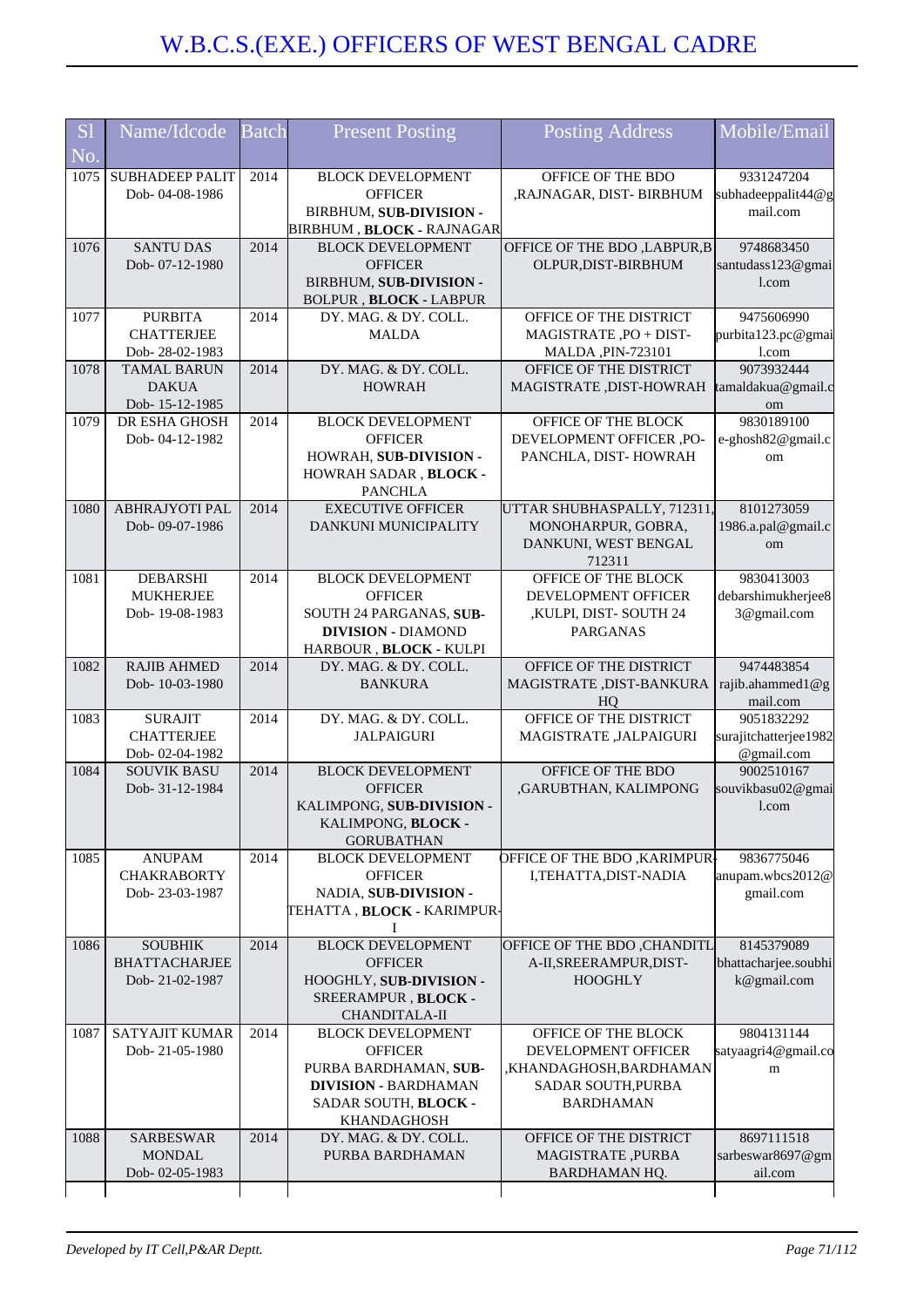| <b>S1</b><br>No. | Name/Idcode                                           | <b>Batch</b> | <b>Present Posting</b>                                                                                                                        | <b>Posting Address</b>                                                                            | Mobile/Email                                        |
|------------------|-------------------------------------------------------|--------------|-----------------------------------------------------------------------------------------------------------------------------------------------|---------------------------------------------------------------------------------------------------|-----------------------------------------------------|
| 1089             | <b>DEEPANJAN</b><br><b>NASKAR</b><br>Dob-01-05-1987   | 2014         | <b>BLOCK DEVELOPMENT</b><br><b>OFFICER</b><br>HOOGHLY, SUB-DIVISION -<br>SREERAMPUR, BLOCK -<br>SERAMPUR-UTTARPARA                            | OFFICE OF THE BDO<br>"SREERAMPUR, DIST-HOOGHLY deepanjannaskar@g                                  | 9836343641<br>mail.com                              |
| 1090             | <b>SAIKAT MAJI</b><br>Dob-20-04-1987                  | 2014         | <b>BLOCK DEVELOPMENT</b><br><b>OFFICER</b><br>SOUTH 24 PARGANAS, SUB-<br><b>DIVISION - BARUIPUR, BLOCK</b><br>- SONARPUR                      | OFFICE OF THE BDO<br>,SONARPUR ,DIST SOUTH 24<br><b>PARGANAS</b>                                  | 9007998335<br>bdosonarpur@gmail<br>com              |
| 1091             | TARASANKAR<br><b>PRAMANIK</b><br>Dob-20-02-1988       | 2014         | <b>BLOCK DEVELOPMENT</b><br><b>OFFICER</b><br>PURULIA, SUB-DIVISION -<br>PURULIA SADAR(EAST),<br><b>BLOCK - MANBAZAR-II</b>                   | OFFICE OF THE BDO<br>,MANBAZAR-II, DIST-PURULIA tara.apu@gmail.com                                | 9614519792                                          |
| 1092             | <b>SOUMIK BAGCHI</b><br>Dob-09-06-1981                | 2014         | <b>BLOCK DEVELOPMENT</b><br><b>OFFICER</b><br>PURBA BARDHAMAN, SUB-<br>DIVISION - KALNA, BLOCK -<br>PURBASTHALI II                            | OFFICE OF THE BDO, PO-<br>KALNA, DIST-PURBA<br><b>BARDHAMAN</b>                                   | 8697658796<br>soumikbagchiasia@<br>gmail.com        |
| 1093             | DR. ALI MD<br>WALIULLAH<br>Dob-19-07-1985             | 2014         | <b>BLOCK DEVELOPMENT</b><br><b>OFFICER</b><br>PURBA BARDHAMAN, SUB-<br><b>DIVISION - BARDHAMAN</b><br>SADAR SOUTH, BLOCK -<br><b>MEMARII</b>  | OFFICE OF THE BDO, , MEMARI-<br><b>I,BARDHAMAN SADAR</b><br>SOUTH, DIST-PURBA<br><b>BARDHAMAN</b> | 9007297866<br>am.waliullah@gmail<br>.com            |
| 1094             | <b>CHITTAJIT BASU</b><br>Dob-01-04-1983               | 2014         | <b>BLOCK DEVELOPMENT</b><br><b>OFFICER</b><br>PURBA BARDHAMAN, SUB-<br><b>DIVISION - BARDHAMAN</b><br>SADAR NORTH, BLOCK -<br><b>AUSGRAMI</b> | <b>OFFICE OF THE BDO, AUSGRAM-</b><br>I, BURDWAN SADAR NORTH<br>,DIST-PURBA BURDWAN.              | 8145496248<br>chittajit.b.cb@gmail<br>com           |
| 1095             | <b>KOUSIK</b><br><b>CHATTERJEE</b><br>Dob- 31-01-1984 | 2014         | DY. MAG. & DY. COLL.<br><b>NADIA</b>                                                                                                          | OFFICE OF THE DISTRICT<br>MAGISTRATE, HANSKHALI,<br><b>DIST-NADIA</b>                             | 8017450087<br>kousik_chatterjeeju2<br>014@yahoo.com |
| 1096             | <b>ATANU MONDAL</b><br>Dob-02-01-1987                 | 2014         | DY. MAG. & DY. COLL.<br>DAKSHIN DINAJPUR, SUB-<br><b>DIVISION - BALURGHAT</b>                                                                 | OFFICE OF THE DM<br>BALURGHAT, DIST-DAKSHIN   mondalatanu0187@  <br><b>DINAJPUR</b>               | 7699285781<br>gmail.com                             |
| 1097             | <b>BISWAJIT DHANG</b><br>Dob-20-03-1979               | 2014         | <b>BLOCK DEVELOPMENT</b><br><b>OFFICER</b><br>DAKSHIN DINAJPUR, SUB-<br>DIVISION - GANGARAMPUR,<br><b>BLOCK - GANGARAMPUR</b>                 | OFFICE OF THE BDO<br>.GANGARAMPUR ,DIST-<br>DAKSHIN DINAJPUR                                      | 9732034233<br>bdhang@gmail.com                      |
| 1098             | <b>TAPAN SARKAR</b><br>Dob-25-01-1982                 | 2014         | DY. MAG. & DY. COLL.<br>DAKSHIN DINAJPUR                                                                                                      | OFFICE OF THE DISTRICT<br>MAGISTRATE , DIST-DAKSHIN<br><b>DINAJPUR</b>                            | 9434345600<br>tapan.sarkar2501@g<br>mail.com        |
| 1099             | <b>SUDIPTA BISWAS</b><br>Dob-02-01-1978               | 2014         | <b>BLOCK DEVELOPMENT</b><br><b>OFFICER</b><br>PURULIA, SUB-DIVISION -<br>PURULIA SADAR(EAST),<br><b>BLOCK - BUNDWAN</b>                       | OFFICE OF THE BDO, BUNDWAN<br>,DIST-PURULIA                                                       | 9836020902<br>sudiptabiswas123@<br>gmail.com        |
| 1100             | <b>BITTU BHOWMIK</b><br>Dob-05-10-1989                | 2014         | <b>BLOCK DEVELOPMENT</b><br><b>OFFICER</b><br>BANKURA, SUB-DIVISION -<br>BISHNUPUR, BLOCK - JOYPUR                                            | OFFICE OF THE BDO, PO-<br>BISHNUPUR, DIST-BANKURA                                                 | 9002272314<br>bhowmikbittu1989<br>@gmail.com        |
| 1101             | <b>SUBHRA NANDI</b><br>Dob- 08-07-1986                | 2014         | <b>BLOCK DEVELOPMENT</b><br><b>OFFICER</b><br>JALPAIGURI, SUB-DIVISION -                                                                      | OFFICE OF THE BDO<br>,MAINAGURI,DIST-JALPAIGURI subhranandi86@gm                                  | 9474830082<br>ail.com                               |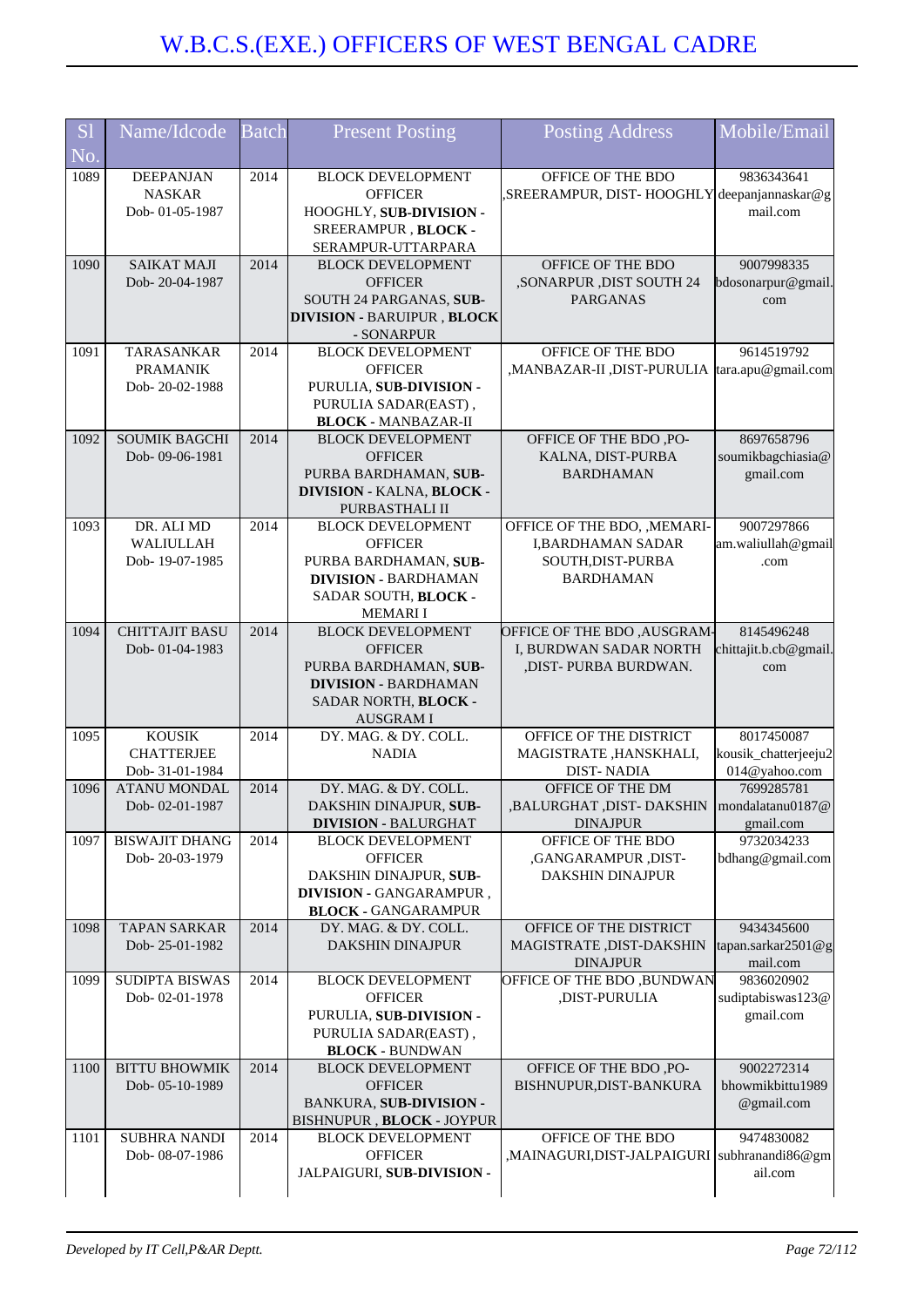| S <sub>1</sub>         | Name/Idcode                           | <b>Batch</b> | <b>Present Posting</b>                              | <b>Posting Address</b>                                              | Mobile/Email                         |
|------------------------|---------------------------------------|--------------|-----------------------------------------------------|---------------------------------------------------------------------|--------------------------------------|
| $\overline{\text{No}}$ |                                       |              |                                                     |                                                                     |                                      |
|                        |                                       |              | JALPAIGURI SADAR, BLOCK -                           |                                                                     |                                      |
| 1102                   | <b>TAPASI SAHA</b>                    | 2014         | <b>MAINAGURI</b><br><b>BLOCK DEVELOPMENT</b>        | OFFICE OF THE BDO, PO-                                              | 9800281133                           |
|                        | Dob-20-11-1976                        |              | <b>OFFICER</b>                                      | MEKHLIGUNJ, DIST-                                                   | sadarbdo.jal@gmail.                  |
|                        |                                       |              | COOCHBEHAR, SUB-DIVISION -                          | <b>COOCHBEHAR</b>                                                   | com                                  |
|                        |                                       |              | MEKHLIGUNJ, BLOCK -<br><b>HALDIBARI</b>             |                                                                     |                                      |
| 1103                   | MD ABU TAYEB                          | 2014         | DY. MAG. & DY. COLL.                                | OFFICE OF THE DISTRICT                                              | 7044071961                           |
|                        | Dob-25-12-1983                        |              | <b>DAKSHIN DINAJPUR</b>                             | MAGISTRATE , DIST-DAKSHIN<br><b>DINAJPUR</b>                        | tayebexe@gmail.co<br>m               |
| 1104                   | <b>MAMUN AKHTAR</b><br>Dob-15-05-1981 | 2014         | <b>BLOCK DEVELOPMENT</b><br><b>OFFICER</b>          | OFFICE OF THE BDO                                                   | 9474040944                           |
|                        |                                       |              | MALDA, SUB-DIVISION -                               | ,KALIACHAK-III,MALDA<br>SADAR, DIST-MALDA                           | psc.nb.cs@gmail.co<br>m              |
|                        |                                       |              | MALDA (SADAR), BLOCK -                              |                                                                     |                                      |
|                        |                                       |              | KALIACHAK-III                                       |                                                                     |                                      |
| 1105                   | RATHINDRA NATH<br><b>SARKAR</b>       | 2014         | DY. MAG. & DY. COLL.<br>JALPAIGURI, SUB-DIVISION -  | OFFICE OF THE SDO, MAL,<br><b>JALPAIGURI</b>                        | 9434861153<br>rathin_sarkar@hotm     |
|                        | Dob-20-01-1980                        |              | <b>MAL</b>                                          |                                                                     | ail.com                              |
| 1106                   | <b>FARHANAZ</b>                       | 2014         | <b>BLOCK DEVELOPMENT</b>                            | OFFICE OF THE BDO, PO-                                              | 9547532334                           |
|                        | <b>KHANAM</b><br>Dob-18-12-1988       |              | <b>OFFICER</b><br>PASCHIM MEDINIPUR, SUB-           | MIDNAPORE, DIST - PASCHIM<br><b>MEDINIPUR</b>                       | farhanaz.khanam@g<br>mail.com        |
|                        |                                       |              | DIVISION - SADAR, BLOCK -                           |                                                                     |                                      |
|                        |                                       |              | MIDNAPUR SADAR                                      |                                                                     |                                      |
| 1107                   | <b>SUPREM DAS</b><br>Dob-22-03-1986   | 2014         | <b>BLOCK DEVELOPMENT</b><br><b>OFFICER</b>          | OFFICE OF THE BLOCK<br>DEVELOPMENT OFFICER, PO-KA suprimdas@gmail.c | 9088718171                           |
|                        |                                       |              | PURULIA, SUB-DIVISION -                             | SHIPUR, RAGHUNATHPUR, DIST-                                         | om                                   |
|                        |                                       |              | RAGHUNATHPUR, BLOCK -                               | <b>PURULIA</b>                                                      |                                      |
|                        |                                       |              | <b>KASHIPUR</b>                                     |                                                                     |                                      |
| 1108                   | <b>MD ALIMUDDIN</b><br>Dob-22-01-1979 | 2014         | 0.S.D.<br><b>TECHNICAL EDUCATION &amp;</b>          | OFFICE OF THE TECHNICAL<br><b>EDUCATION AND TRAINING</b>            | 9932116833<br>md.allimuddin@yah      |
|                        |                                       |              | TRAINING DTE., NORTH                                | DIRECTORATE, NORTH BENGAL                                           | oo.co.in                             |
|                        |                                       |              | <b>BENGAL</b>                                       | ,P.O. SATELLITE TOWNSHIP,                                           |                                      |
|                        |                                       |              |                                                     | FULBARI, DIST.- JALPAIGURI,<br>PIN-734015                           |                                      |
| 1109                   | <b>SANJAY SIKDER</b>                  | 2014         | <b>BLOCK DEVELOPMENT</b>                            | OFFICE OF THE BDO                                                   | 7278664200                           |
|                        | Dob-10-01-1980                        |              | <b>OFFICER</b>                                      | , SUTAHATA-I, HALDIA, DIST,                                         | sanjaysikdar@gmail.                  |
|                        |                                       |              | PURBA MEDINIPUR, SUB-<br>DIVISION - HALDIA, BLOCK - | PURBA MEDINIPUR                                                     | com                                  |
|                        |                                       |              | <b>SUTAHATA</b>                                     |                                                                     |                                      |
| 1110                   | MD JOSIMUDDIN                         | 2014         | <b>BLOCK DEVELOPMENT</b>                            | OFFICE OF THE BLOCK                                                 | 8170075400                           |
|                        | <b>MONDAL</b><br>Dob-09-01-1981       |              | <b>OFFICER</b><br>BIRBHUM, SUB-DIVISION -           | DEVELOPMENT OFFICER ,PO-<br>ILAMBAZAR, DIST- BIRBHUM                | executive.josim@g<br>mail.com        |
|                        |                                       |              | <b>BOLPUR, BLOCK - ILAMBAZAR</b>                    |                                                                     |                                      |
| 1111                   | <b>MANOJ KUMAR</b>                    | 2014         | DY. MAG. & DY. COLL.                                | OFFICE OF THE SDO , JHALDA,                                         | 9434744203                           |
|                        | Dob-14-09-1978                        |              | PURULIA, SUB-DIVISION -<br><b>JHALDA</b>            | <b>PURULIA</b>                                                      | manoj007.1562@red<br>iffmail.com     |
| 1112                   | <b>NAROTTAM</b>                       | 2014         | <b>BLOCK DEVELOPMENT</b>                            | OFFICE OF THE BLOCK                                                 | 7044353015                           |
|                        | <b>BISWAS</b>                         |              | <b>OFFICER</b>                                      | DEVELOPMENT OFFICER ,PO-                                            | nnnnarottam@gmail                    |
|                        | Dob-12-08-1988                        |              | HOOGHLY, SUB-DIVISION -<br>SREERAMPUR, BLOCK -      | CHANDITALA, DIST-HOOGHLY                                            | .com                                 |
|                        |                                       |              | <b>CHANDITALA-I</b>                                 |                                                                     |                                      |
|                        | 1113 DHRUBA CHANDRA                   | 2014         | DY. MAG. & DY. COLL.                                | OFFICE OF THE SUB                                                   | 9434693821                           |
|                        | <b>BISWAS</b><br>Dob-18-05-1976       |              | <b>BANKURA, SUB-DIVISION -</b><br><b>BISHNUPUR</b>  | DIVISIONAL OFFICER ,PO-<br>BISHNUPUR, DIST-BANKURA                  | dhrubachandrabiswa<br>s440@gmail.com |
| 1114                   | <b>AMIT BISWAS</b>                    | 2014         | <b>BLOCK DEVELOPMENT</b>                            | OFFICE OF THE BLOCK                                                 | 9903067050                           |
|                        | Dob-12-02-1980                        |              | <b>OFFICER</b>                                      | DEVELOPMENT OFFICER                                                 | amitshakti80@gmail                   |
|                        |                                       |              | UTTAR DINAJPUR, SUB-                                | ,ITAHAR,RAIGUNJ,DIST-UTTAR                                          | .com                                 |
|                        |                                       |              | DIVISION - RAIGUNJ, BLOCK -                         | <b>DINAJPUR</b>                                                     |                                      |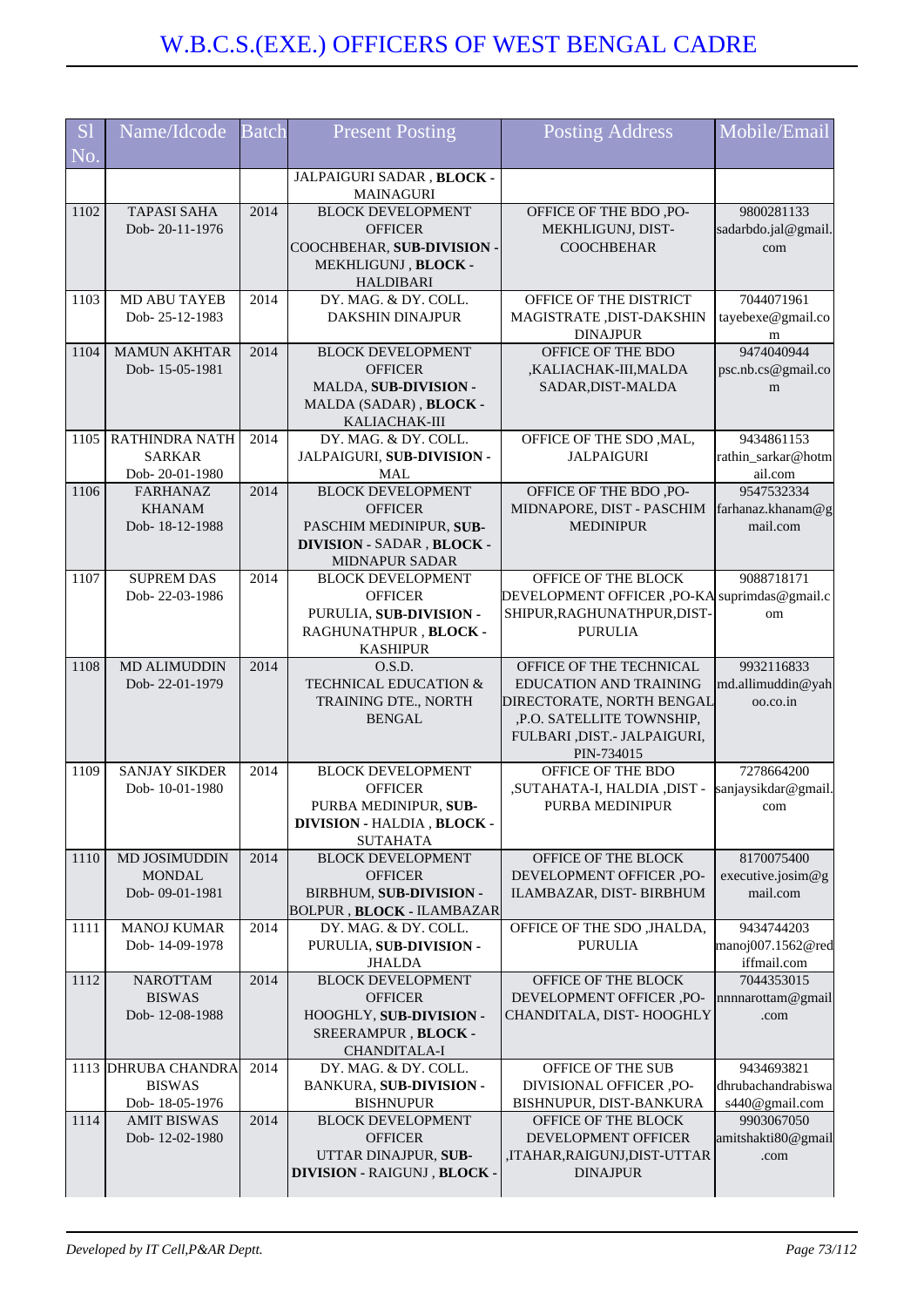| <b>S1</b> | Name/Idcode                             | <b>Batch</b> | <b>Present Posting</b>                                 | <b>Posting Address</b>                                 | Mobile/Email                      |
|-----------|-----------------------------------------|--------------|--------------------------------------------------------|--------------------------------------------------------|-----------------------------------|
| No.       |                                         |              |                                                        |                                                        |                                   |
|           |                                         |              | <b>ITAHAR</b>                                          |                                                        |                                   |
| 1115      | <b>LIPAN TALUKDAR</b><br>Dob-12-07-1981 | 2014         | <b>BLOCK DEVELOPMENT</b><br><b>OFFICER</b>             | OFFICE OF THE BDO, ,PO-<br><b>DIAMOND HARBOUR</b>      | 8609452431<br>lipantalukdar12321  |
|           |                                         |              | SOUTH 24 PARGANAS, SUB-                                | II, DIAMOND HARBOUR, DIST-                             | @gmail.com                        |
|           |                                         |              | <b>DIVISION - DIAMOND</b>                              | <b>SOUTH 24 PGS</b>                                    |                                   |
|           |                                         |              | HARBOUR, BLOCK - DIAMOND<br><b>HARBOUR-II</b>          |                                                        |                                   |
| 1116      | <b>ARUN KUMAR</b>                       | 2014         | DY. MAG. & DY. COLL.                                   | OFFICE OF THE DISTRICT                                 | 9475194949                        |
|           | <b>SARDAR</b><br>Dob-19-03-1985         |              | <b>MALDA</b>                                           | MAGISTRATE, MALDA HQ.                                  | arunsrdar@gmail.co<br>${\rm m}$   |
| 1117      | <b>SANJAY SUBBA</b>                     | 2014         | DY. MAG. & DY. COLL.                                   | OFFICE OF THE SUB                                      | 7584831022                        |
|           | Dob-21-06-1980                          |              | PASCHIM BARDHAMAN, SUB-                                | <b>DIVISIONAL OFFICER</b>                              | sanjaysubba2014sas                |
|           |                                         |              | <b>DIVISION - DURGAPUR</b>                             | ,DURGAPUR, DIST-PASCHIM<br><b>BARDHAMAN</b>            | @gmail.com                        |
|           | 1118 SUBRATA MULLICK                    | 2015         | <b>BLOCK DEVELOPMENT</b>                               | OFFICE OF THE BDO, PO-                                 | 8450859231                        |
|           | Dob-18-10-1969                          |              | <b>OFFICER</b>                                         | DEGANGA, DIST-NORTH 24                                 | jointbdoamdanga@g                 |
|           |                                         |              | NORTH 24 PARGANAS, SUB-<br>DIVISION - BARASAT, BLOCK - | <b>PARGANAS</b>                                        | mail.com                          |
|           |                                         |              | <b>DEGANGA</b>                                         |                                                        |                                   |
| 1119      | <b>SWATI DUTTA</b>                      | 2015         | DY. MAG. & DY. COLL.                                   | OFFICE OF THE DISTRICT                                 | 9433496141                        |
|           | MUKHOPADHYAY                            |              | PASCHIM BARDHAMAN                                      | MAGISTRATE, DIST-PASCHIM                               | swatidutta586@gma                 |
|           | Dob-28-10-1969                          | 2015         |                                                        | <b>BARDHAMAN</b>                                       | il.com                            |
| 1120      | <b>SAURABH MITRA</b><br>Dob-19-11-1967  |              | DY. MAG. & DY. COLL.<br><b>SOUTH 24 PARGANAS</b>       | OFFICE OF THE DISTRICT<br>MAGISTRATE , DIST-SOUTH 24   | 9433616695<br>saurabh.mitra69@g   |
|           |                                         |              |                                                        | <b>PGS</b>                                             | mail.com                          |
| 1121      | YASMIN BARI                             | 2015         | DY. MAG. & DY. COLL.                                   | OFFICE OF THE SUB                                      | 7719364413                        |
|           | Dob-27-02-1970                          |              | NADIA, SUB-DIVISION -                                  | DIVISIONAL OFFICER ,DIST-                              | yasminbari786@gm                  |
|           |                                         |              | <b>KALYANI</b>                                         | <b>NADIA</b>                                           | ail.com                           |
| 1122      | <b>DEBASHISH</b><br><b>MANNA</b>        | 2015         | DY. MAG. & DY. COLL.<br><b>JHARGRAM</b>                | OFFICE OF THE DISTRICT<br>MAGISTRATE ,JHARGRAM HQ.     | 9775062123<br>reachtodebasish1968 |
|           | Dob-14-09-1968                          |              |                                                        |                                                        | @gmail.com                        |
| 1123      | <b>MALAY SANKAR</b>                     | 2015         | DY. MAG. & DY. COLL.                                   | OFFICE OF THE DISTRICT                                 | 9475124168                        |
|           | <b>CHATTOPADHYAY</b>                    |              | MURSHIDABAD                                            | MAGISTRATE, ,NEW                                       | somalay.c@gmail.co                |
|           | Dob-16-05-1965                          |              |                                                        | ADMINISTRATIVE BUILDING,                               | m                                 |
|           |                                         |              |                                                        | ROOM NO. 308, P.O.<br>BERHAMPORE, DIST.                |                                   |
|           |                                         |              |                                                        | MURSHIDABAD, WB, PIN.                                  |                                   |
|           |                                         |              |                                                        | 742101.                                                |                                   |
| 1124      | <b>SWAPAN KR DEB</b>                    | 2015         | DY. MAG. & DY. COLL.                                   | OFFICE OF THE DISTRICT                                 | 9874771726                        |
|           | Dob-10-07-1967                          |              | <b>MURSHIDABAD</b>                                     | MAGISTRATE, DIST-                                      | jtbdoswapan@gmail                 |
| 1125      | <b>RATHINDRANATH</b>                    | 2015         | <b>BLOCK DEVELOPMENT</b>                               | MURSHIDABAD<br>OFFICE OF THE BDO, PO-                  | .com<br>9874857315                |
|           | <b>ADHIKARY</b>                         |              | <b>OFFICER</b>                                         | CHANDRAKONA, DIST-                                     | rathindranathadhikar              |
|           | Dob-02-01-1967                          |              | PASCHIM MEDINIPUR, SUB-                                | PASCHIM MEDINIPUR                                      | i@gmail.com                       |
|           |                                         |              | DIVISION - GHATAL, BLOCK -<br>CHANDRAKONA-I            |                                                        |                                   |
| 1126      | <b>BHABESH</b>                          | 2015         | DY. MAG. & DY. COLL.                                   | OFFICE OF THE DISTRICT                                 | 9051072021                        |
|           | <b>CHANDRA PAL</b>                      |              | <b>PURULIA</b>                                         | MAGISTRATE, PO + DIST-                                 | bhabeshch.pal@gma                 |
| 1127      | Dob-23-08-1968<br><b>TAPAS KUMAR</b>    | 2015         | DY. MAG. & DY. COLL.                                   | <b>PURULIA, PIN - 723101</b><br>OFFICE OF THE DISTRICT | il.com<br>9434573603              |
|           | <b>DUTTA</b>                            |              | DARJEELING, SUB-DIVISION -                             | MAGISTRATE, DIST-                                      | tapasdatta1968@gm                 |
|           | Dob- 03-10-1968                         |              | DARJEELING SADAR                                       | <b>DARJEELING</b>                                      | ail.com                           |
| 1128      | <b>BIPLAB KUMAR</b>                     | 2015         | <b>BLOCK DEVELOPMENT</b>                               | OFFICE OF THE BLOCK                                    | 9932147505                        |
|           | <b>DUTTA</b>                            |              | <b>OFFICER</b>                                         | DEVELOPMENT OFFICER, ,DIST-biplab.datta123@gm          |                                   |
|           | Dob-18-07-1971                          |              | PASCHIM MEDINIPUR, SUB-                                | PASCHIM MEDINIPUR                                      | ail.com                           |
|           |                                         |              | DIVISION - KHARAGPUR,<br><b>BLOCK - KESHIARY</b>       |                                                        |                                   |
| 1129      | <b>DEBASHIS</b>                         | 2015         | DY. MAG. & DY. COLL.                                   | OFFICE OF THE DISTRICT                                 | 9474578390                        |
|           |                                         |              |                                                        |                                                        |                                   |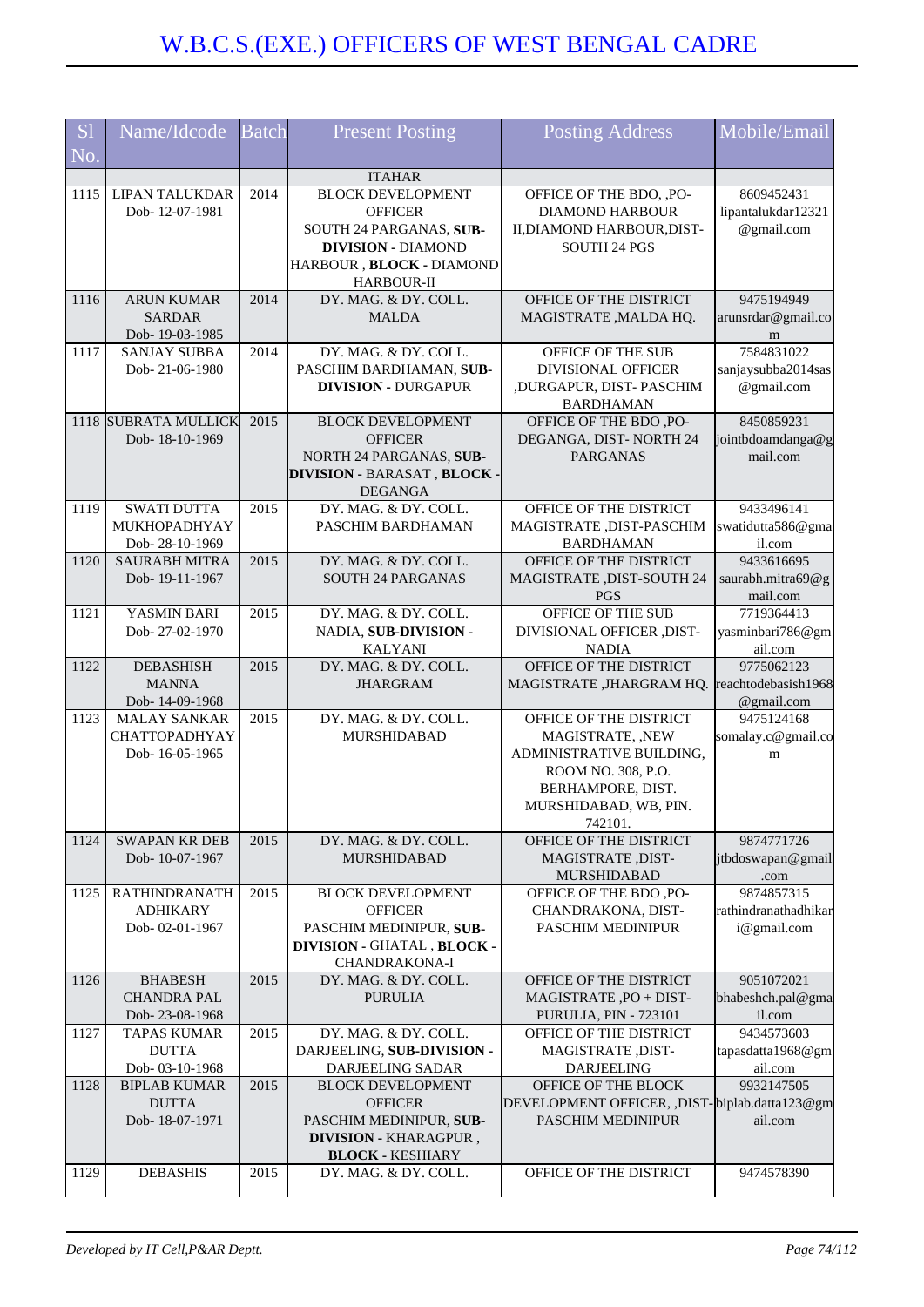| <b>S1</b><br>No. | Name/Idcode                                                | <b>Batch</b> | <b>Present Posting</b>                                                                                                      | <b>Posting Address</b>                                                                                                            | Mobile/Email                                      |
|------------------|------------------------------------------------------------|--------------|-----------------------------------------------------------------------------------------------------------------------------|-----------------------------------------------------------------------------------------------------------------------------------|---------------------------------------------------|
|                  | <b>CHAUDHURY</b><br>Dob- 08-11-1967                        |              | COOCHBEHAR, SUB-DIVISION -<br>TUFANGUNJ                                                                                     | MAGISTRATE, PO-TUFANGUNJ,<br>DIST-COOCHBEHAR                                                                                      | debasischaudhury1<br>@rediffmail.com              |
| 1130             | <b>KAMAL KANTI</b><br><b>TALAPATRA</b><br>Dob-12-01-1966   | 2015         | <b>BLOCK DEVELOPMENT</b><br><b>OFFICER</b><br>MALDA, SUB-DIVISION -<br>MALDA (SADAR), BLOCK -<br>BAMONGOLA(PAKUA)           | OFFICE OF THE BLOCK<br>DEVELOPMENT OFFICER ,PO-<br>BAMONGOLA, DIST-MALDA                                                          |                                                   |
| 1131             | <b>ANUPAM BAG</b><br>Dob-20-01-1971                        | 2015         | DY. MAG. & DY. COLL.<br><b>BIRBHUM</b>                                                                                      | OFFICE OF THE DISTRICT<br>MAGISTRATE ,PO-SURI, DIST-<br><b>BIRBHUM</b>                                                            | 9733066796<br>abagofficial@gmail.<br>com          |
|                  | 1132 NISITH KR MAHATO<br>Dob-05-07-1968                    | 2015         | <b>BLOCK DEVELOPMENT</b><br><b>OFFICER</b><br>MALDA, SUB-DIVISION -<br><b>CHANCHAL</b>                                      | OFFICE OF THE SDO, PO-<br>CHANCHAL, DIST-MALDA                                                                                    | 9732041387<br>nisith2002@gmail.c<br>om            |
| 1133             | <b>BISWARANJAN</b><br><b>CHAKRABORTY</b><br>Dob-16-03-1969 | 2015         | <b>BLOCK DEVELOPMENT</b><br><b>OFFICER</b><br>PASCHIM MEDINIPUR, SUB-<br>DIVISION - KHARAGPUR,<br><b>BLOCK - PINGLA</b>     | OFFICE OF THE BLOCK<br>DEVELOPMENT OFFICER<br>,KHARAGPUR, DIST-PASCHIM<br><b>MEDINIPUR</b>                                        | 7585045432<br>bchakraborty1269@<br>gmail.com      |
| 1134             | KHURSHID ALAM<br>Dob-21-10-1963                            | 2015         | DY. MAG. & DY. COLL.<br><b>MALDA</b>                                                                                        | OFFICE OF THE DISTRICT<br>MAGISTRATE, MALDA HQ.                                                                                   | 9434967506<br>khurshid90alam@g<br>mail.com        |
| 1135             | <b>PRANOY</b><br><b>MAJUMDER</b><br>Dob-01-02-1963         | 2015         | DY. MAG. & DY. COLL.<br><b>MALDA</b>                                                                                        | OFFICE OF THE DISTRICT<br>MAGISTRATE, MALDA                                                                                       | pnyma2014@gmail.<br>com                           |
| 1136             | <b>ANIRUDDHA</b><br><b>GHOSH</b><br>Dob-15-02-1967         | 2015         | <b>BLOCK DEVELOPMENT</b><br><b>OFFICER</b><br>PURULIA, SUB-DIVISION -<br>PURULIA SADAR(EAST),<br><b>BLOCK - PURULIA-I</b>   | OFFICE OF THE BDO , PURULIA-<br>I, PURULIA SADAR(E), DIST-<br><b>PURULIA</b>                                                      | 9609202668<br>aniruddha.ghosh196<br>7@gmail.com   |
| 1137             | <b>DURGA PROSAD</b><br><b>SHARMA</b><br>Dob-21-07-1962     | 2015         | DY. MAG. & DY. COLL.<br>PASCHIM MEDINIPUR, SUB-<br><b>DIVISION - SADAR</b>                                                  | OFFICE OF THE DISTRICT<br>MAGISTRATE , PASCHIM<br>MEDINIPUR HQ.                                                                   | 9434738494<br>durgaprasadsharma2<br>020@gmail.com |
| 1138             | <b>PURNENDU</b><br><b>SANYAL</b><br>Dob-27-07-1970         | 2015         | <b>BLOCK DEVELOPMENT</b><br><b>OFFICER</b><br>PURBA BARDHAMAN, SUB-<br><b>DIVISION - KATWA, BLOCK -</b><br><b>KETUGRAMI</b> | OFFICE OF THE B.D.O<br>,KETUGRAM-1,KATWA,PURBA<br><b>BARDHAMAN</b>                                                                | 9002863073<br>sanyal.purnendu.69<br>@gmail.com    |
| 1139             | <b>SAM SUJJAMAN</b><br>Dob-26-11-1969                      | 2015         | <b>BLOCK DEVELOPMENT</b><br><b>OFFICER</b><br>NADIA, SUB-DIVISION -<br>TEHATTA , <b>BLOCK -</b> KARIMPUR-<br>П              | OFFICE OF THE BDO<br>,KARIMPUR, NADIA                                                                                             | 9647418609<br>samsuj69@gmail.co<br>m              |
| 1140             | <b>BIKASH KUMAR</b><br><b>DUTTA</b><br>Dob-14-12-1969      | 2015         | DY. MAG. & DY. COLL.<br><b>NORTH 24 PARGANAS</b>                                                                            | OFFICE OF THE DISTRICT<br><b>MAGISTRATE, NEW</b><br>ADMINISTRATIVE BUILDING,PO-<br>BARASAT, DIST-NORTH 24<br>PARGANAS, PIN-700124 | 9474999014<br>bikashsiprd@gmail.<br>com           |
| 1141             | <b>TAPAS KUMAR</b><br><b>HAJRA</b><br>Dob-23-08-1968       | 2015         | <b>BLOCK DEVELOPMENT</b><br><b>OFFICER</b><br>MURSHIDABAD, SUB-DIVISION<br>- LALBAGH, BLOCK -<br>BHAGWANGOLA-II             | OFFICE OF THE BDO<br>,BHAGWANGOLA-II, DIST-<br><b>MURSHIDABAD</b>                                                                 | 8373063038<br>hajratapas2017@gm<br>ail.com        |
| 1142             | DEBABRATA PAL<br>Dob-28-12-1966                            | 2015         | DY. MAG. & DY. COLL.<br><b>HOWRAH</b>                                                                                       | OFFICE OF THE DISTRICT<br>MAGISTRATE, DIST-HOWRAH                                                                                 | 9432361850<br>debpal.kol@gmail.c<br>om            |
| 1143             | <b>SUPRATIK SAHA</b><br>Dob-05-12-1969                     | 2015         | <b>BLOCK DEVELOPMENT</b><br><b>OFFICER</b>                                                                                  | OFFICE OF THE BDO<br>,HABIBPUR,DIST-MALDA                                                                                         | 9734980746<br>sahasupratik@rediff                 |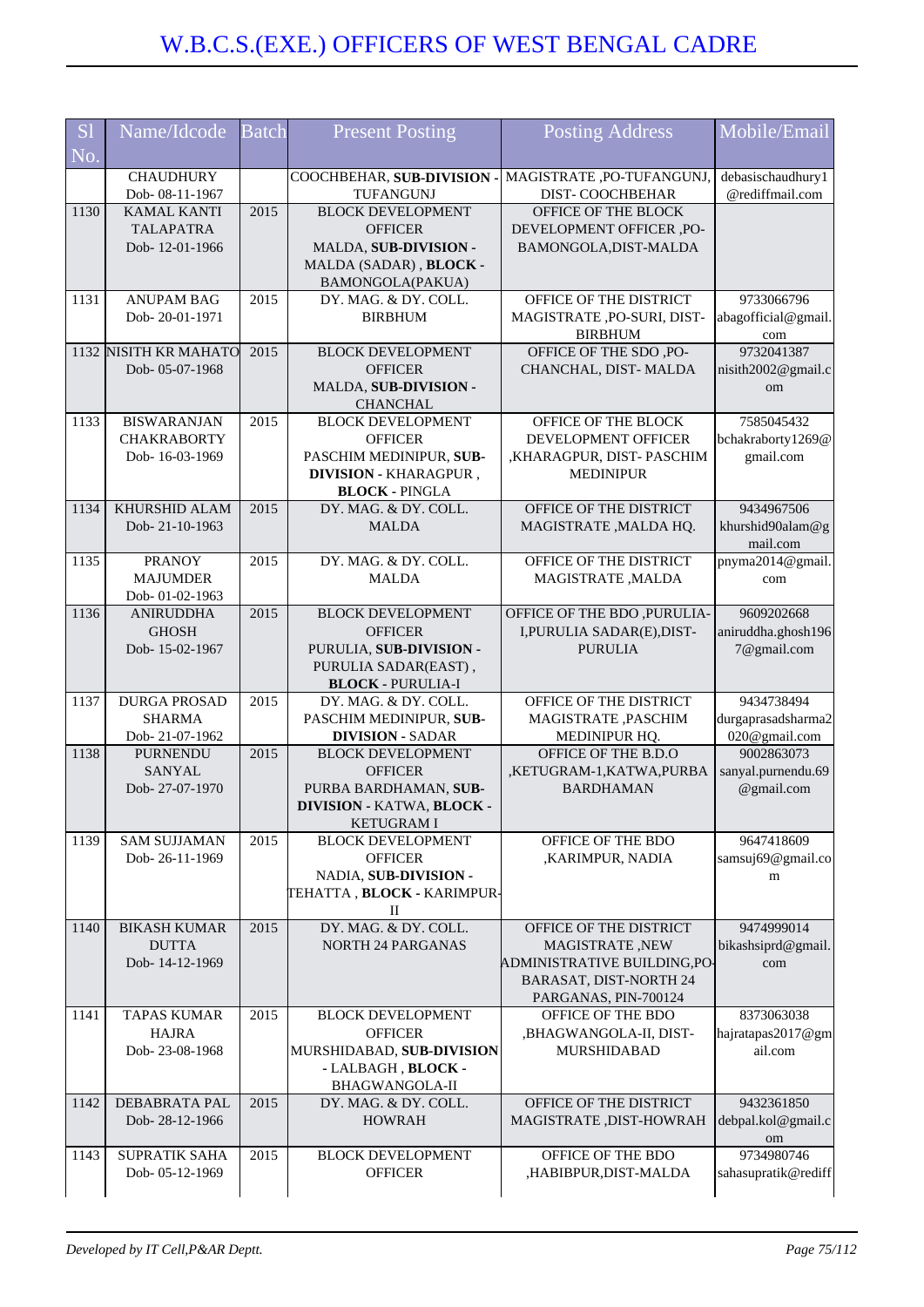| S <sub>1</sub><br>No. | Name/Idcode                                             | <b>Batch</b> | <b>Present Posting</b>                                                                                                      | <b>Posting Address</b>                                                                    | Mobile/Email                                        |
|-----------------------|---------------------------------------------------------|--------------|-----------------------------------------------------------------------------------------------------------------------------|-------------------------------------------------------------------------------------------|-----------------------------------------------------|
|                       |                                                         |              | MALDA, SUB-DIVISION -<br>MALDA (SADAR), BLOCK -<br><b>HABIBPUR</b>                                                          |                                                                                           | mail.com                                            |
| 1144                  | <b>SOURAV</b><br><b>MAZUMDER</b><br>Dob-25-04-1972      | 2015         | <b>BLOCK DEVELOPMENT</b><br><b>OFFICER</b><br>BANKURA, SUB-DIVISION -<br>KHATRA, BLOCK -<br><b>TALDANGRA</b>                | OFFICE OF THE BLOCK<br>DEVELOPMENT OFFICER ,PO-<br>KHATRA, DIST-BANKURA                   | 8017662243<br>souravmajumder200<br>7@gmail.com      |
| 1145                  | <b>ANJAN</b><br><b>CHOWDHURY II</b><br>Dob-14-07-1968   | 2015         | <b>BLOCK DEVELOPMENT</b><br><b>OFFICER</b><br>BANKURA, SUB-DIVISION -<br>BANKURA (SADAR), BLOCK -<br><b>BANKURA-I</b>       | OFFICE OF THE BLOCK<br>DEVELOPMENT OFFICER,<br>,BANKURA-I,BANKURA<br>SADAR, BANKURA       | 9475943854<br>anjan3931@gmail.c<br>om               |
| 1146                  | <b>LALIT SEN</b><br>Dob-01-12-1972                      | 2015         | DY. MAG. & DY. COLL.<br><b>PURBA MEDINIPUR</b>                                                                              | OFFICE OF THE DISTRICT<br>MAGISTRATE, PURBA<br>MEDINIPUR HQ.                              | 9932720821<br>lalitsen05@gmail.co<br>m              |
| 1147                  | <b>AJOY KUMAR</b><br><b>SAMANTA</b><br>Dob-01-01-1967   | 2015         | <b>BLOCK DEVELOPMENT</b><br><b>OFFICER</b><br>PURULIA, SUB-DIVISION -<br>RAGHUNATHPUR, BLOCK -<br><b>NETURIA</b>            | OFFICE OF THE BDO, PO-RAGHU<br>NATHPUR, DIST-PURULIA                                      | 9434146605<br>ajoysamanta12@gm<br>ail.com           |
| 1148                  | <b>SANDIP</b><br><b>BHATTACHARYYA</b><br>Dob-27-05-1975 | 2015         | DY. MAG. & DY. COLL.<br>PURBA MEDINIPUR, SUB-<br><b>DIVISION - CONTAI</b>                                                   | OFFICE OF THE DISTRICT<br>MAGISTRATE, DIST-PURBA<br><b>MEDINIPUR</b>                      | 9735569539<br>sandip.bhattacharya2<br>7@gmail.com   |
| 1149                  | <b>SASWATA</b><br>PROKASH LAHIRI<br>Dob-11-08-1977      | 2015         | <b>BLOCK DEVELOPMENT</b><br><b>OFFICER</b><br>NORTH 24 PARGANAS, SUB-<br>DIVISION - BASHIRHAT,<br><b>BLOCK - HINGULGUNJ</b> | OFFICE OF THE BDO ,HINGULGU<br>NJ, BASHIRHAT, NORTH 24 PGS                                | 9830584932<br>splahiri77@gmail.co<br>m              |
| 1150                  | <b>SOUGATA PATRA</b><br>Dob-08-08-1974                  | 2015         | <b>BLOCK DEVELOPMENT</b><br><b>OFFICER</b><br>SOUTH 24 PARGANAS, SUB-<br><b>DIVISION - BARUIPUR, BLOCK</b><br>- BHANGAR-I   | <b>OFFICE OF THE BDO, BHANGAR-</b><br>I, BARUIPUR, DIST - SOUTH 24<br><b>PARGANAS</b>     | 8335079049<br>bdobh1.2016@gmail<br>.com             |
| 1151                  | <b>JAYANTA DEY</b><br>Dob-06-02-1972                    | 2015         | <b>BLOCK DEVELOPMENT</b><br><b>OFFICER</b><br>NORTH 24 PARGANAS, SUB-<br><b>DIVISION - BARASAT, BLOCK -</b><br>HABRA-I      | OFFICE OF THE BDO ,HABRA-<br>I, BARASAT, NORTH 24 PGS                                     | 9732857294<br>jayanta.jbdo@gmail.<br>com            |
| 1152                  | <b>SAMIRAN</b><br>BHATTACHARYYA<br>Dob-31-12-1972       | 2015         | <b>BLOCK DEVELOPMENT</b><br><b>OFFICER</b><br>MALDA, SUB-DIVISION -<br>MALDA (SADAR), BLOCK -<br><b>CHANCHAL-I</b>          | OFFICE OF THE BDO<br>,CHANCHAL-I, DIST-MALDA                                              | 9733545897<br>samiranbhattacharya<br>2011@gmail.com |
| 1153                  | <b>SUBHODIP</b><br><b>GOSWAMI</b><br>Dob-08-03-1980     | 2015         | DY. MAG. & DY. COLL.<br><b>MURSHIDABAD</b>                                                                                  | OFFICE OF THE DISTRICT<br>MAGISTRATE, PO-<br>BERHAMPORE, DIST-<br>MURSHIDABAD, PIN-742101 | 9647369893<br>shubho1980@rediff<br>mail.com         |
| 1154                  | <b>ANANYA GHOSH</b><br>Dob-09-01-1979                   | 2015         | <b>BLOCK DEVELOPMENT</b><br><b>OFFICER</b><br>HOOGHLY, SUB-DIVISION -<br>ARAMBAGH, BLOCK - GOGHAT                           | OFFICE OF THE BLOCK<br>DEVELOPMENT OFFICER<br>,GOGHAT - I, HOOGHLY                        | 9433334912<br>ghoshananyac@gma<br>il.com            |
| 1155                  | <b>RAJA BHOWMICK</b><br>Dob-10-01-1968                  | 2015         | <b>BLOCK DEVELOPMENT</b><br><b>OFFICER</b><br>MURSHIDABAD, SUB-DIVISION<br>- BERHAMPUR, BLOCK -<br><b>HARIHARPARA</b>       | OFFICE OF THE BLOCK<br>DEVELOPMENT OFFICER<br>,HARIHARPARA, DIST-<br>MURSHIDABAD          | 9434381411<br>rajabhowmick1@gm<br>ail.com           |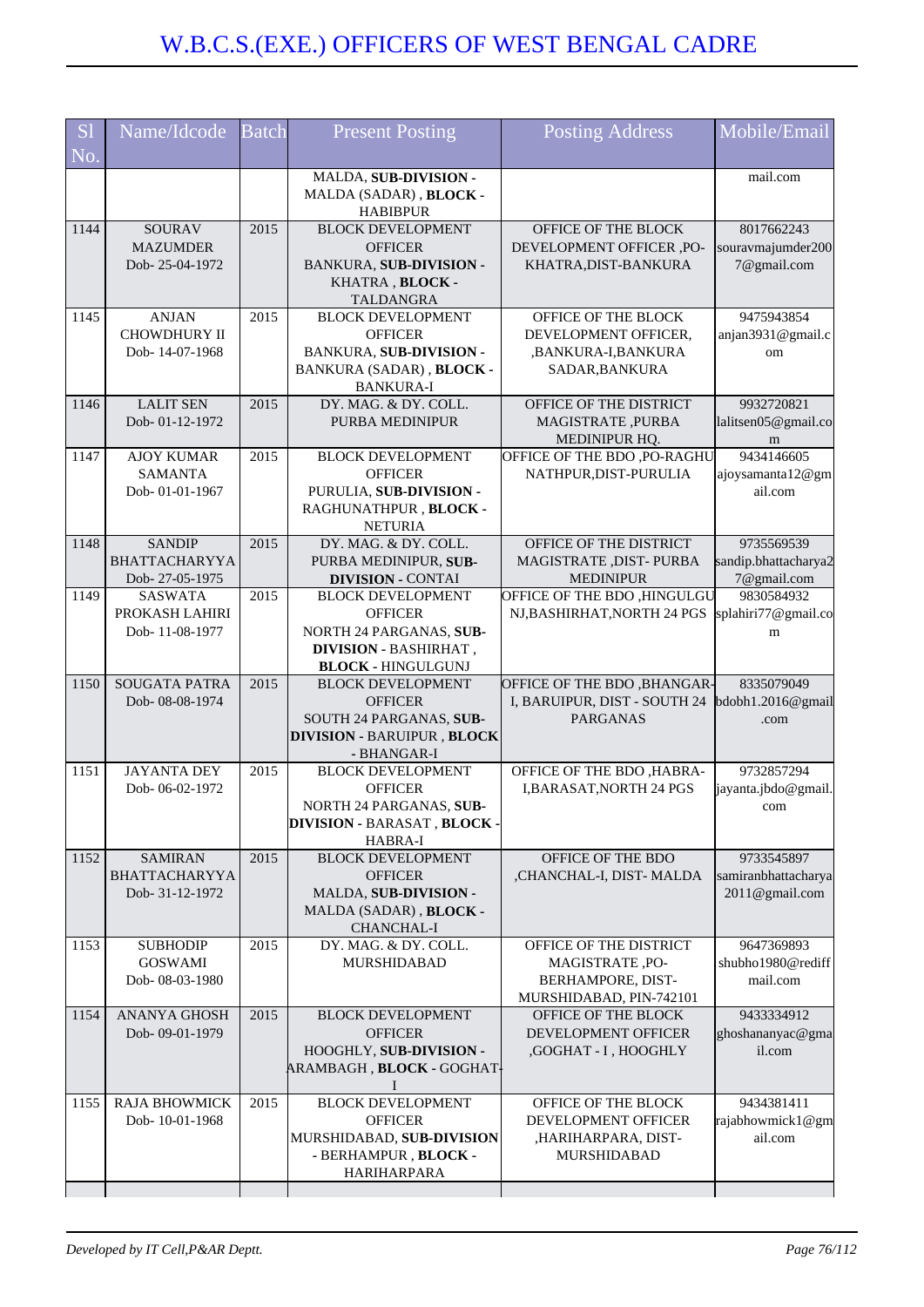| <b>S1</b> | Name/Idcode                                   | <b>Batch</b> | <b>Present Posting</b>              | <b>Posting Address</b>                         | Mobile/Email        |
|-----------|-----------------------------------------------|--------------|-------------------------------------|------------------------------------------------|---------------------|
| No.       |                                               |              |                                     |                                                |                     |
| 1156      | <b>SUBRATA ROY</b>                            | 2015         | DY. MAG. & DY. COLL.                | OFFICE OF THE DISTRICT                         | 8348327708          |
|           | Dob-23-10-1969                                |              | PASCHIM BARDHAMAN                   | MAGISTRATE, ,DIST-PASCHIM                      | sroy6711@gmail.co   |
|           |                                               |              |                                     | <b>BARDHAMAN HQ</b>                            | m                   |
| 1157      | <b>AMITAVA BISWAS</b>                         | 2015         | <b>BLOCK DEVELOPMENT</b>            | OFFICE OF THE BLOCK                            | 9433044048          |
|           | Dob-09-12-1969                                |              | <b>OFFICER</b>                      | DIVISION OFFICER, GARBETA,                     | amitava350@gmail.   |
|           |                                               |              | PASCHIM MEDINIPUR, SUB-             | PASHCHIM MEDINIPUR                             | com                 |
|           |                                               |              | DIVISION - SADAR, BLOCK -           |                                                |                     |
|           |                                               |              | <b>GARHBETA-III</b>                 |                                                |                     |
|           | 1158 BANSHIDHAR OJHA                          | 2015         | DY. MAG. & DY. COLL.                | OFFICE OF THE DISTRICT                         | 9339436634          |
|           | Dob-02-01-1969                                |              | <b>PURULIA</b>                      | MAGISTRATE, PURULIA                            | banshi.math@gmail   |
|           |                                               |              |                                     |                                                | com                 |
| 1159      | PARIJAT RAY                                   | 2015         | <b>BLOCK DEVELOPMENT</b>            | OFFICE OF THE BLOCK                            | 8972572150          |
|           | Dob-01-01-1973                                |              | <b>OFFICER</b>                      | DEVELOPMENT OFFICER                            | parijatst@gamil.com |
|           |                                               |              | PURBA MEDINIPUR, SUB-               | ,POTASHPUR-I, PURBA                            |                     |
|           |                                               |              | <b>DIVISION - EGRA, BLOCK -</b>     | <b>MEDINIPUR</b>                               |                     |
| 1160      | <b>DILIP KUMAR</b>                            | 2015         | POTASHPUR-I<br>DY. MAG. & DY. COLL. | OFFICE OF THE DISTRICT                         | 9434347550          |
|           | <b>BISWAS</b>                                 |              | BIRBHUM, SUB-DIVISION -             |                                                | biswasdilip29@gmai  |
|           | Dob-30-01-1970                                |              | <b>RAMPURHAT</b>                    | MAGISTRATE, ,PO-<br>RAMPURHAT, DIST- BIRBHUM   | l.com               |
| 1161      | <b>SUVRO DAS</b>                              | 2015         | <b>BLOCK DEVELOPMENT</b>            | OFFICE OF THE BLOCK                            | 9475971024          |
|           | Dob-19-11-1975                                |              | <b>OFFICER</b>                      | DIVISION OFFICER , BANGAON,                    |                     |
|           |                                               |              | NORTH 24 PARGANAS, SUB-             | <b>NORTH 24 PARGANAS</b>                       |                     |
|           |                                               |              | <b>DIVISION - BONGAON, BLOCK</b>    |                                                |                     |
|           |                                               |              | - BONGAON                           |                                                |                     |
| 1162      | <b>BIJAN KUMAR</b>                            | 2015         | DY. MAG. & DY. COLL.                | OFFICE OF THE DISTRICT                         | 9609155720          |
|           | <b>PATULI</b>                                 |              | <b>HOOGHLY</b>                      | MAGISTRATE, PO+DIST-                           | patulibijon@gmail.c |
|           | Dob-05-01-1972                                |              |                                     | <b>HOOGHLY</b>                                 | om                  |
| 1163      | <b>KRISHNA GOPAL</b>                          | 2015         | <b>BLOCK DEVELOPMENT</b>            | OFFICE OF THE BLOCK                            | 7908299053          |
|           | <b>DHARA</b>                                  |              | <b>OFFICER</b>                      | DEVELOPMENT OFFICER                            | priyabrata.1101973  |
|           | Dob-01-10-1973                                |              | NADIA, SUB-DIVISION -               | ,HARINGHATA, SUB-DIV-                          | @gmail.com          |
|           |                                               |              | KALYANI, BLOCK -                    | KALYANI, DIST-NADIA                            |                     |
|           |                                               |              | <b>HARINGHATA</b>                   |                                                |                     |
| 1164      | <b>BHAGIRATH</b>                              | 2015         | DY. MAG. & DY. COLL.                | OFFICE OF THE DM , PO+DIST-                    | 9475909262          |
|           | <b>HALDER</b>                                 |              | PURBA BARDHAMAN                     | PURBA BARDHAMAN                                | diptonibedita@gmail |
|           | Dob-24-09-1972                                |              |                                     |                                                | .com                |
| 1165      | <b>BIBRATA BISWAS</b>                         | 2015         | <b>BLOCK DEVELOPMENT</b>            | OFFICE OF THE BLOCK                            | 9477219593          |
|           | Dob-15-02-1968                                |              | <b>OFFICER</b>                      | DIVISION OFFICER, GAIGHATA, bibratabiswas68@g  |                     |
|           |                                               |              | NORTH 24 PARGANAS, SUB-             | <b>NORTH 24 PARGANAS</b>                       | mail.com            |
|           |                                               |              | <b>DIVISION - BONGAON, BLOCK</b>    |                                                |                     |
|           |                                               |              | - GAIGHATA                          |                                                |                     |
| 1166      | ANURADHA LAMA                                 | 2015         | DY. MAG. & DY. COLL.                | OFFICE OF THE DISTRICT                         | 9434217580          |
|           | Dob-21-05-1974                                |              | <b>UTTAR DINAJPUR</b>               | MAGISTRATE, PO-RAIGANJ,                        | vclama@yahoo.com    |
|           |                                               |              |                                     | DIST-UTTAR DINAJPUR                            |                     |
| 1167      | <b>LENDUP BHUTIA</b>                          | 2015         | DY. MAG. & DY. COLL.                | OFFICE OF THE SDO , SILIGURI,                  | 9434411435          |
|           | Dob-23-03-1975                                |              | DARJEELING, SUB-DIVISION -          | <b>DARJEELING</b>                              | lendup18@yahoo.in   |
|           |                                               |              | <b>SILIGURI</b>                     |                                                | 9800516271          |
|           | 1168 <b>IFTEKHAR HASSAN</b><br>Dob-02-10-1962 | 2015         | DY. MAG. & DY. COLL.                | OFFICE OF THE DISTRICT<br>MAGISTRATE, PO+DIST- | iftekharhassan@gma  |
|           |                                               |              | COOCHBEHAR, SUB-DIVISION -          | <b>COOCHBEHAR</b>                              | il.com              |
|           |                                               |              | MEKHLIGUNJ, BLOCK-<br>MEKHLIGANJ    |                                                |                     |
| 1169      | <b>SANKHA</b>                                 | 2015         | <b>BLOCK DEVELOPMENT</b>            | OFFICE OF THE BLOCK                            | 9836191474          |
|           | BANDOPADHYAY                                  |              | <b>OFFICER</b>                      | DEVELOPMENT OFFICER, KHANbanerjee.sankha9@g    |                     |
|           | Dob-30-12-1970                                |              | HOOGHLY, SUB-DIVISION -             | AKUL-II, ARAMBAGH, DIST-                       | mail.com            |
|           |                                               |              | ARAMBAGH, BLOCK -                   | <b>HOOGHLY</b>                                 |                     |
|           |                                               |              | KHANAKUL-II                         |                                                |                     |
| 1170      | <b>JUNAID AHMED</b>                           | 2015         | <b>BLOCK DEVELOPMENT</b>            | OFFICE OF THE BLOCK                            | 9432939510          |
|           | Dob-10-06-1970                                |              | <b>OFFICER</b>                      | DEVELOPMENT OFFICER ,PO-                       | ajunaid.lr@gmial.co |
|           |                                               |              | UTTAR DINAJPUR, SUB-                | ISLAMPUR, DIST-UTTAR                           | m                   |
|           |                                               |              |                                     |                                                |                     |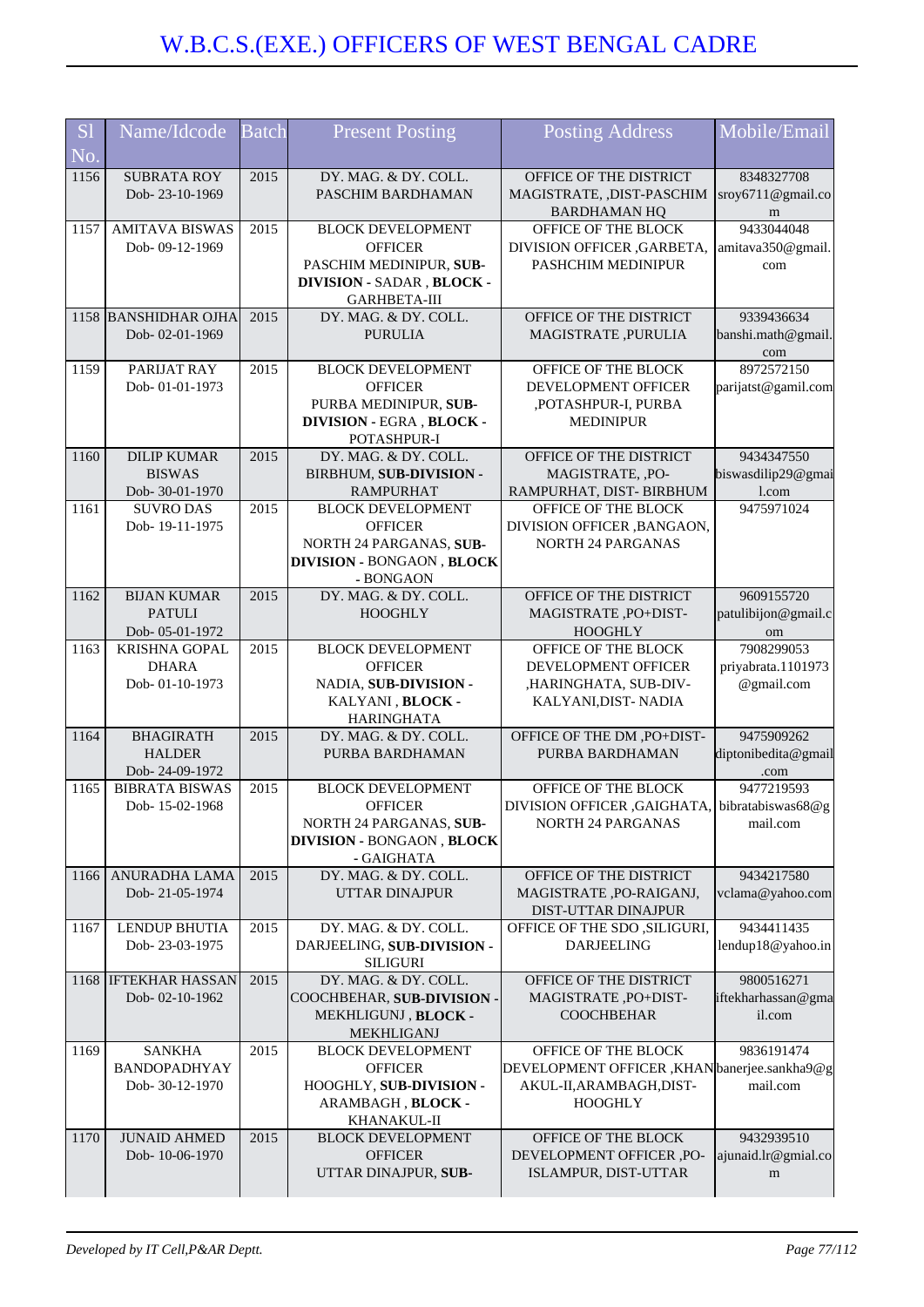| <b>SI</b> | <b>Name/Idcode</b>                    | <b>Batc</b>  | <b>Present Posting</b>                                 | <b>Posting Address</b>                              | <b>Mobile/Email</b>         |
|-----------|---------------------------------------|--------------|--------------------------------------------------------|-----------------------------------------------------|-----------------------------|
| No.       |                                       | $\mathbf{h}$ |                                                        |                                                     |                             |
|           |                                       |              | <b>DIVISION - ISLAMPUR, BLOCK</b>                      | <b>DINAJPUR</b>                                     |                             |
|           |                                       |              | - CHOPRA                                               |                                                     |                             |
| 1171      | <b>NEHAL AHMED</b>                    | 2015         | <b>BLOCK DEVELOPMENT</b>                               | <b>OFFICE OF THE BDO ,CONTAI-</b>                   | 9830475650                  |
|           | Dob-15-08-1975                        |              | <b>OFFICER</b>                                         | III, PURBA MEDINIPUR                                | nehal_armaan@yaho           |
|           |                                       |              | PURBA MEDINIPUR, SUB-                                  |                                                     | o.co.in                     |
|           |                                       |              | DIVISION - CONTAI , BLOCK -<br><b>CONTAI-III</b>       |                                                     |                             |
| 1172      | <b>SUBHOBRATA</b>                     | 2015         | DY. MAGISTRATE & DY.                                   | KALYANI, NADIA                                      |                             |
|           | <b>MONDAL</b>                         |              | <b>COLLECTOR (PROB.)</b>                               |                                                     |                             |
|           | Dob-17-12-1970                        |              | B.R.A.I.P.R.D. (TRAINING)                              |                                                     |                             |
| 1173      | <b>SUBHADIP DAS</b>                   | 2015         | <b>BLOCK DEVELOPMENT</b>                               | OFFICE OF THE BLOCK                                 | 9477200156                  |
|           | Dob-12-01-1969                        |              | <b>OFFICER</b>                                         | <b>DIVISION OFFICER</b>                             | subha123dip@gmail           |
|           |                                       |              | DAKSHIN DINAJPUR, SUB-                                 | ,BANSHIHARI, DAKSHIN                                | .com                        |
|           |                                       |              | DIVISION - GANGARAMPUR,                                | <b>DINAJPUR</b>                                     |                             |
|           |                                       |              | <b>BLOCK - BANSHIHARI</b>                              |                                                     |                             |
| 1174      | <b>SUSANTA KUMAR</b>                  | 2015         | DY. MAG. & DY. COLL.                                   | OFFICE OF THE DISTRICT                              | 9433559179                  |
|           | <b>MAITY</b><br>Dob-11-09-1967        |              | NORTH 24 PARGANAS, SUB-<br><b>DIVISION - BASHIRHAT</b> | MAGISTRATE, BASHIRHAT,<br><b>NORTH 24 PARGANAS</b>  | jhumamaity71@gma<br>il.com  |
| 1175      | <b>ARIJIT DAS</b>                     | 2015         | <b>BLOCK DEVELOPMENT</b>                               | OFFICE OF THE BLOCK                                 | 9563336590                  |
|           | Dob-11-01-1973                        |              | <b>OFFICER</b>                                         | DEVELOPMENT OFFICER , SIML                          | sathidas25@gmail.c          |
|           |                                       |              | <b>BANKURA, SUB-DIVISION -</b>                         | APAL, KHATRA, DIST-BANKURA                          | om                          |
|           |                                       |              | KHATRA, BLOCK - SIMLAPAL                               |                                                     |                             |
| 1176      | NILADRI SEKHAR                        | 2015         | <b>BLOCK DEVELOPMENT</b>                               | OFFICE OF THE BLOCK                                 | 9748341376                  |
|           | <b>DE</b>                             |              | <b>OFFICER</b>                                         | DIVISION OFFICER , ULUBERIA-I, niladrisekharde77@   |                             |
|           | Dob-01-09-1970                        |              | HOWRAH, SUB-DIVISION -                                 | <b>DIST-HOWRAH</b>                                  | gmail.com                   |
|           |                                       |              | ULUBERIA , BLOCK - ULUBERIA-                           |                                                     |                             |
|           |                                       |              |                                                        |                                                     |                             |
|           | 1177 DEBABRATA SHAW<br>Dob-08-01-1968 | 2015         | O.S.D.                                                 | SHILPOSADAN, CAMAC ST,                              | 9474613784                  |
|           |                                       |              | INDUSTRY, COMMERCE AND<br>ENTERPRISES DEPTT.           | KANKARIA ESTATES, PARK<br>STREET AREA, KOLKATA,     | debabratashaw@gm<br>ail.com |
|           |                                       |              |                                                        | ,WEST BENGAL 700016                                 |                             |
| 1178      | <b>SANJAY MALAKAR</b>                 | 2015         | DY. MAG. & DY. COLL.                                   | OFFICE OF THE DISTRICT                              | 9434985365                  |
|           | Dob-09-10-1972                        |              | <b>JHARGRAM</b>                                        | MAGISTRATE, DIST-JHARGRAM sanjaymalakar08@g         |                             |
|           |                                       |              |                                                        |                                                     | mail.com                    |
| 1179      | <b>BINOY KUMAR</b>                    | 2015         | DY. MAG. & DY. COLL.                                   | OFFICE OF THE DISTRICT                              | 9733186322                  |
|           | <b>MONDAL</b>                         |              | PURBA MEDINIPUR                                        | MAGISTRATE , DIST-PURBA                             | binoykumar1973@g            |
|           | Dob-04-07-1973                        |              |                                                        | <b>MEDINIPUR</b>                                    | mail.com                    |
| 1180      | <b>BIPLAB BISWAS</b>                  | 2015         | <b>BLOCK DEVELOPMENT</b>                               | OFFICE OF THE BDO                                   | 9434490286                  |
|           | Dob-02-08-1977                        |              | <b>OFFICER</b><br>JALPAIGURI, SUB-DIVISION -           | ,MATIALI,JALPAIGURI<br>SADAR, DIST-JALPAIGURI       | slgbiplab@gmail.co          |
|           |                                       |              | JALPAIGURI SADAR, BLOCK -                              |                                                     | m                           |
|           |                                       |              | <b>MATIALI</b>                                         |                                                     |                             |
| 1181      | <b>SANJIB SEN</b>                     | 2015         | <b>BLOCK DEVELOPMENT</b>                               | OFFICE OF THE BDO, KULPI,                           | 8335079065                  |
|           | Dob-03-03-1978                        |              | <b>OFFICER</b>                                         | <b>DIST - SOUTH 24 PARGANAS</b>                     | bdokulpi@gmail.co           |
|           |                                       |              | SOUTH 24 PARGANAS, SUB-                                |                                                     | m                           |
|           |                                       |              | <b>DIVISION - DIAMOND</b>                              |                                                     |                             |
|           |                                       |              | HARBOUR, BLOCK - KULPI                                 |                                                     |                             |
| 1182      | <b>SAMAR DUTTA</b>                    | 2015         | DY. MAG. & DY. COLL.                                   | OFFICE OF THE DISTRICT                              | 9434501076                  |
|           | Dob-20-08-1967                        |              | PURBA BARDHAMAN                                        | MAGISTRATE, PURBA                                   | samardutta96@gmai           |
| 1183      | <b>GOPAL BANERJEE</b>                 | 2015         | <b>BLOCK DEVELOPMENT</b>                               | <b>BARDHAMAN HQ.</b><br>OFFICE OF THE BDO , INDPUR, | l.com<br>9903796824         |
|           | Dob-15-02-1967                        |              | <b>OFFICER</b>                                         | <b>DIST-BANKURA</b>                                 | sufalchandra61@gm           |
|           |                                       |              | <b>BANKURA, SUB-DIVISION -</b>                         |                                                     | ail.com                     |
|           |                                       |              | KHATRA, BLOCK - INDPUR                                 |                                                     |                             |
| 1184      | <b>SAMIR RANJAN</b>                   | 2015         | <b>BLOCK DEVELOPMENT</b>                               | OFFICE OF THE BDO,                                  | 9609185416                  |
|           | <b>MANNA</b>                          |              | <b>OFFICER</b>                                         | ,HAROA,BASHIRHAT,NORTH 24  srmamsm3@gmail.c         |                             |
|           | Dob-21-02-1967                        |              | NORTH 24 PARGANAS, SUB-                                | PGS.                                                | om                          |
|           |                                       |              | <b>DIVISION - BASHIRHAT,</b>                           |                                                     |                             |
|           |                                       |              |                                                        |                                                     |                             |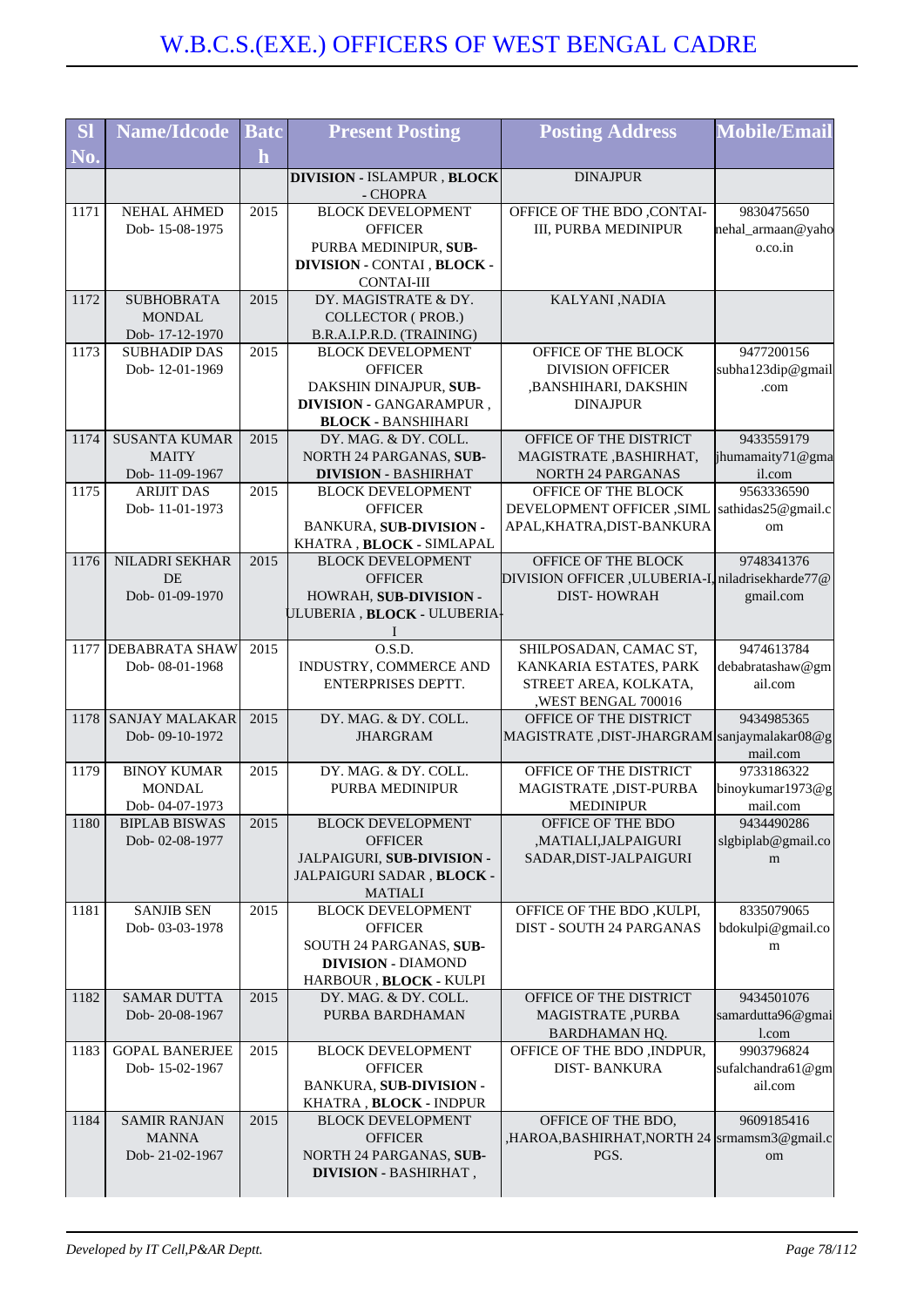| <b>SI</b> | <b>Name/Idcode</b>    | <b>Batc</b> | <b>Present Posting</b>           | <b>Posting Address</b>                              | <b>Mobile/Email</b> |
|-----------|-----------------------|-------------|----------------------------------|-----------------------------------------------------|---------------------|
| No.       |                       | h           |                                  |                                                     |                     |
|           |                       |             | <b>BLOCK - HAROA</b>             |                                                     |                     |
|           | 1185 LHAKPA TSHERING  | 2015        | DY. MAG. & DY. COLL.             | OFFICE OF THE SDO, MAL,                             | 7797878755          |
|           | <b>BHUTIA</b>         |             | JALPAIGURI, SUB-DIVISION -       | <b>JALPAIGURI</b>                                   | lhakpabhutia94@ya   |
|           | Dob-03-09-1972        |             | <b>MAL</b>                       |                                                     | hoo.com             |
|           | 1186 AJAY KUMAR SAHA  | 2015        | <b>DISTRICT MEGISTRATE &amp;</b> | OFFICE OF THE DISTRICT                              | 9733734431          |
|           | Dob-17-06-1966        |             | <b>DISTRICT COLLECTOR</b>        | MAGISTRATE, NADIA HQ.                               | ajaysaha1966@gmai   |
|           |                       |             | NADIA, SUB-DIVISION -            |                                                     | 1.com               |
|           |                       |             | KRISHNAGAR SADAR(N)              |                                                     |                     |
| 1187      | <b>MANOJ KUMAR</b>    | 2015        | DY. MAG. & DY. COLL.             | OFFICE OF THE DISTRICT                              | 9434948296          |
|           | <b>MURMU</b>          |             | <b>MALDA</b>                     | MAGISTRATE, PO+DIST-MALDA manoj murmu $257@g$       |                     |
|           | Dob-05-01-1970        |             |                                  |                                                     | mail.com            |
|           | 1188 KSHUDIRAM SAREN  | 2015        | DY. MAG. & DY. COLL.             | OFFICE OF THE SDO, PO-                              | 9477485526          |
|           | Dob-17-06-1965        |             | <b>PURULIA</b>                   | RAGHUNATHPUR, DIST-                                 | khudiramsoren1965   |
|           |                       |             |                                  | <b>PURULIA</b>                                      | @gmail.com          |
| 1189      | <b>KOUSHIK</b>        | 2015        | <b>BLOCK DEVELOPMENT</b>         | OFFICE OF THE BLOCK                                 | 9434130970          |
|           | <b>BANERJEE</b>       |             | <b>OFFICER</b>                   | DEVELOPMENT OFFICER                                 | kbanerjee2011@gm    |
|           | Dob-25-09-1973        |             | HOOGHLY, SUB-DIVISION -          | ,ARAMBAGH,DIST-HOOGHLY                              | ail.com             |
|           |                       |             | ARAMBAGH, BLOCK -                |                                                     |                     |
|           |                       |             | <b>ARAMBAGH</b>                  |                                                     |                     |
| 1190      | <b>DIBYAJYOTI DAS</b> | 2015        | <b>BLOCK DEVELOPMENT</b>         | OFFICE OF THE BDO                                   | 7602432311          |
|           | Dob-30-11-1980        |             | <b>OFFICER</b>                   | CHANCHAL-II, MALDA SADAR, dibyathedivine@gm         |                     |
|           |                       |             | MALDA, SUB-DIVISION -            | <b>DIST-MALDA</b>                                   | ail.com             |
|           |                       |             | MALDA (SADAR), BLOCK -           |                                                     |                     |
|           |                       |             | <b>CHANCHAL-II</b>               |                                                     |                     |
| 1191      | <b>MANIK KUMAR</b>    | 2015        | DY. MAG. & DY. COLL.             | OFFICE OF THE SUB                                   | 8016376821          |
|           | <b>SINHA</b>          |             | NORTH 24 PARGANAS, SUB-          | <b>DIVISIONAL OFFICER</b>                           | manik19061976@g     |
|           | <b>MAHAPATRA</b>      |             | <b>DIVISION - BARRACKPORE</b>    | , BARRACKPORE, DIST-NORTH                           | mail.com            |
|           | Dob-19-06-1976        |             |                                  | 24 PGS.                                             |                     |
| 1192      | <b>PROSANNA</b>       | 2015        | <b>BLOCK DEVELOPMENT</b>         | OFFICE OF THE BLOCK                                 | 9474766139          |
|           | <b>MUKHERJEE</b>      |             | <b>OFFICER</b>                   | DEVELOPMENT OFFICER, , MUR                          | probab76@gmail.co   |
|           | Dob-15-01-1976        |             |                                  | MURSHIDABAD, SUB-DIVISION SHIDABAD-JIAGANJ,LALBAGH, | m                   |
|           |                       |             | - LALBAGH, BLOCK -               | DIST-MURSHIDABAD                                    |                     |
|           |                       |             | MURSHIDABAD-JIAGANJ              |                                                     |                     |

| S <sub>1</sub> | Name/Idcode           | <b>Batch</b> | <b>Present Posting</b>         | <b>Posting Address</b>                          | Mobile/Email        |
|----------------|-----------------------|--------------|--------------------------------|-------------------------------------------------|---------------------|
| N <sub>o</sub> |                       |              |                                |                                                 |                     |
| 1193           | <b>RAJU MONDAL</b>    | 2015         | DY. MAG. & DY. COLL.           | OFFICE OF THE SDO, ISLAMPUR,                    | 9434963361          |
|                | Dob-05-02-1976        |              | UTTAR DINAJPUR, SUB-           | UTTAR DINAJPUR                                  | raju.balurghat@gmai |
|                |                       |              | <b>DIVISION - ISLAMPUR</b>     |                                                 | 1.com               |
| 1194           | <b>SUBARNA</b>        | 2015         | <b>BLOCK DEVELOPMENT</b>       | OFFICE OF THE BDO.                              | 8250925700          |
|                | <b>MAZUMDAR</b>       |              | <b>OFFICER</b>                 | BURDWAN, DIST-PURBA                             | subarna06@gmail.co  |
|                | Dob-16-04-1979        |              | <b>BURDWAN, SUB-DIVISION -</b> | <b>BARDHAMAN</b>                                | m                   |
|                |                       |              | <b>BURDWAN SADAR NORTH,</b>    |                                                 |                     |
|                |                       |              | <b>BLOCK - BURDWAN-II</b>      |                                                 |                     |
| 1195           | <b>AMITABHA</b>       | 2015         | <b>BLOCK DEVELOPMENT</b>       | OFFICE OF THE BLOCK                             | 9836494032          |
|                | <b>BHATTACHARYYA</b>  |              | <b>OFFICER</b>                 | DIVISIONAL OFFICER,                             |                     |
|                | Dob-28-02-1975        |              | NADIA, SUB-DIVISION -          | HANSKHALI, DIST-NADIA                           |                     |
|                |                       |              | RANAGHAT,                      |                                                 |                     |
|                |                       |              | <b>BLOCK - HANSKHALI</b>       |                                                 |                     |
| 1196           | <b>DIPYAMAN</b>       | 2015         | <b>BLOCK DEVELOPMENT</b>       | OFFICE OF THE BDO, BHANGAR-                     | 9564584357          |
|                | <b>MAJUMDER</b>       |              | <b>OFFICER</b>                 | I, BARUIPUR, DIST-SOUTH 24 PGS dipyamanmajumder |                     |
|                | Dob-05-08-1975        |              | SOUTH 24 PARGANAS, SUB-        |                                                 | @gmail.com          |
|                |                       |              | <b>DIVISION - BARUIPUR,</b>    |                                                 |                     |
|                |                       |              | <b>BLOCK - BHANGAR-I</b>       |                                                 |                     |
| 1197           | <b>SUKLA DAS</b>      | 2015         | DY. MAG. & DY. COLL.           | OFFICE OF THE DISTRICT                          | 9830569506          |
|                | <b>GANGULY</b>        |              | PURBA BARDHAMAN, SUB-          | MAGISTRATE, KALNA, DIST-                        | suklasini@gmail.co  |
|                | Dob-30-11-1979        |              | <b>DIVISION - KALNA</b>        | PURBA BARDHAMAN                                 | m                   |
| 1198 l         | <b>KARTIK CHANDRA</b> | 2015         | <b>BLOCK DEVELOPMENT</b>       | <b>OFFICE OF THE BLOCK</b>                      | 9735785398          |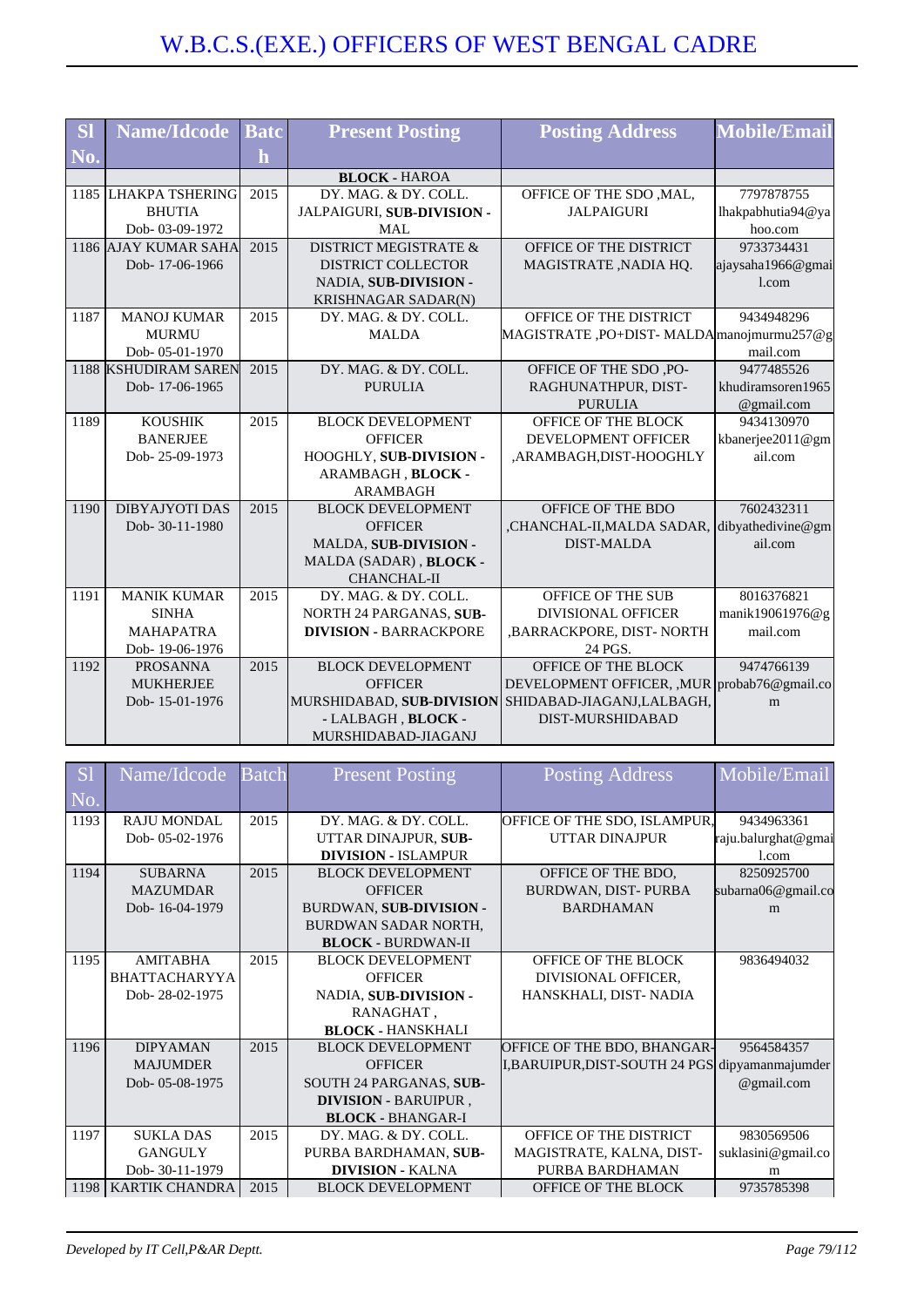| <b>Sl</b> | Name/Idcode                                             | <b>Batch</b> | <b>Present Posting</b>                                                                                                                        | Posting Address                                                                                 | Mobile/Email                                       |
|-----------|---------------------------------------------------------|--------------|-----------------------------------------------------------------------------------------------------------------------------------------------|-------------------------------------------------------------------------------------------------|----------------------------------------------------|
| No.       |                                                         |              |                                                                                                                                               |                                                                                                 |                                                    |
|           | <b>ROY</b><br>Dob-26-10-1978                            |              | <b>OFFICER</b><br>SOUTH 24 PARGANAS, SUB-<br><b>DIVISION - BARUIPUR,</b><br><b>BLOCK - BHANGAR-II</b>                                         | DEVELOPMENT OFFICER, BHAN debsenapati1978@g<br>GAR-II, BARUIPUR, DIST-SOUTH<br>24 PGS           | mail.com                                           |
| 1199      | <b>KINGSHUK</b><br><b>CHANDA</b><br>Dob-12-08-1978      | 2015         | DY. MAG. & DY. COLL.<br>JALPAIGURI, SUB-DIVISION -<br>MAL                                                                                     | OFFICE OF THE SDO, PO- MAL,<br><b>DIST-JALPAIGURI</b>                                           | 8335079054<br>bdocag1@gmail.co<br>m                |
| 1200      | PARAMITA SIL<br><b>CHAKRABORTY</b><br>Dob-02-10-1978    | 2015         | DY. MAG. & DY. COLL.<br><b>HOWRAH</b>                                                                                                         | OFFICE OF THE DISTRICT<br>MAGISTRATE, DIST-HOWRAH<br>HQ                                         | 9830349772<br>bdofalta@gmail.com                   |
| 1201      | <b>SWATI</b><br><b>CHAKRABORTY</b><br>Dob-16-07-1977    | 2015         | <b>BLOCK DEVELOPMENT</b><br><b>OFFICER</b><br>HOOGHLY, SUB-DIVISION -<br>CHINSURAH,<br><b>BLOCK - PANDUA</b>                                  | OFFICE OF THE BDO, PANDUA,<br>DIST-HOOGHLY                                                      | 9903270039<br>chakrabortyswaticu<br>@gmail.com     |
| 1202      | <b>PARTHA</b><br><b>BANDYOPADHYAY</b><br>Dob-12-05-1978 | 2015         | <b>BLOCK DEVELOPMENT</b><br><b>OFFICER</b><br>PURBA BARDHAMAN, SUB-<br><b>DIVISION - KALNA,</b><br><b>BLOCK - KALNA I</b>                     | OFFICE OF THE BLOCK<br>DEVELOPMENT OFFICER, PO-<br>KALNA, DIST-PURBA<br><b>BARDHAMAN</b>        | 7074879457<br>parthabanerjee87@g<br>mail.com       |
| 1203      | <b>ANIRBAN BASU</b><br>Dob-23-09-1978                   | 2015         | <b>BLOCK DEVELOPMENT</b><br><b>OFFICER</b><br>MALDA, SUB-DIVISION -<br>MALDA (SADAR),<br><b>BLOCK - HARISHCHANDRAPUR-</b><br>I                | OFFICE OF THE BDO,<br>HARISHCHANDRAPUR-I, DIST-<br><b>MALDA</b>                                 | 9433492497<br>basuanirban1978@g<br>mail.com        |
| 1204      | <b>KAUSHIK</b><br><b>SAMADDER</b><br>Dob-12-08-1977     | 2015         | <b>BLOCK DEVELOPMENT</b><br><b>OFFICER</b><br>SOUTH 24 PARGANAS, SUB-<br><b>DIVISION - DIAMOND</b><br>HARBOUR,<br><b>BLOCK - MANDIR BAZER</b> | OFFICE OF THE BDO, MANDIR<br>BAZAR, DIAMOND<br>HARBOUR, SOUTH 24 PGS                            | 8373079176<br>kaushiksamaddar.a.s<br>.77@gmail.com |
| 1205      | <b>ARIJIT DAS</b><br>Dob-03-01-1977                     | 2015         | DY. MAG. & DY. COLL.<br><b>MALDA</b>                                                                                                          | OFFICE OF THE DISTRICT<br>MAGISTRATE, MALDA                                                     | 9732861994<br>arijit3177@gmail.co<br>m             |
| 1206      | <b>ARNAB ROY</b><br>Dob-06-11-1972                      | 2015         | DY. MAG. & DY. COLL.<br>HOOGHLY, SUB-DIVISION<br><b>SREERAMPUR</b>                                                                            | OFFICE OF THE SUB<br>DIVISIONAL OFFICER,, DIST-<br>HOOGHLY                                      | 9434568892<br>royarnabmacell@gm<br>ail.com         |
| 1207      | <b>SANJAY DAS</b><br>Dob-15-02-1976                     | 2015         | <b>BLOCK DEVELOPMENT</b><br><b>OFFICER</b><br>PURBA MEDINIPUR, SUB-<br><b>DIVISION - HALDIA,</b><br><b>BLOCK - HALDIA</b>                     | OFFICE OF THE B.D.O., HALDIA,<br>DIST-PURBA MEDINIPUR                                           | 9831629647<br>sdasbel15@gmail.co<br>m              |
| 1208      | <b>DHRUBAJYOTI</b><br><b>PRAMANIK</b><br>Dob-22-05-1982 | 2015         | DY. MAG. & DY. COLL.<br>PASCHIM MEDINIPUR, SUB-<br><b>DIVISION - GHATAL</b>                                                                   | OFFICE OF THE SUB<br>DIVISIONAL OFFICER, PO-<br>GHATAL, DIST-PASCHIM<br><b>MEDINIPUR</b>        | 9831283819<br>djpramanik1982@g<br>mail.com         |
| 1209      | <b>MANOTOSH ROY</b><br>Dob-30-12-1968                   | 2015         | <b>BLOCK DEVELOPMENT</b><br><b>OFFICER</b><br>HOWRAH, SUB-DIVISION -<br>HOWRAH SADAR,<br><b>BLOCK - JAGATBALLAVPUR</b>                        | OFFICE OF THE BLOCK<br>DEVELOPMENT OFFICER,, JAGA manotosh_ray@redif<br>TBALLAVPUR, DIST-HOWRAH | 9933861822<br>fmail.com                            |
|           | 1210 JITENDRA TAMANG<br>Dob-22-01-1969                  | 2015         | DY. MAG. & DY. COLL.<br>UTTAR DINAJPUR, SUB-<br><b>DIVISION - ISLAMPUR</b>                                                                    | OFFICE OF THE SUB<br>DIVISIONAL OFFICER, PO-<br>ISLAMPUR, DIST- UTTAR<br><b>DINAJPUR</b>        | 9614544267<br>jitendratamang@gm<br>ail.com         |
| 1211      | <b>SAKTI BARA</b><br>Dob-13-09-1980                     | 2015         | P.S. TO MOS<br><b>BACKWARD CLASSES</b>                                                                                                        | ADMINISTRATIVE BUILDING,<br>4TH & AMP; 5TH FLOOR, DJ-4                                          | 9830314710<br>saktibara@gmail.co                   |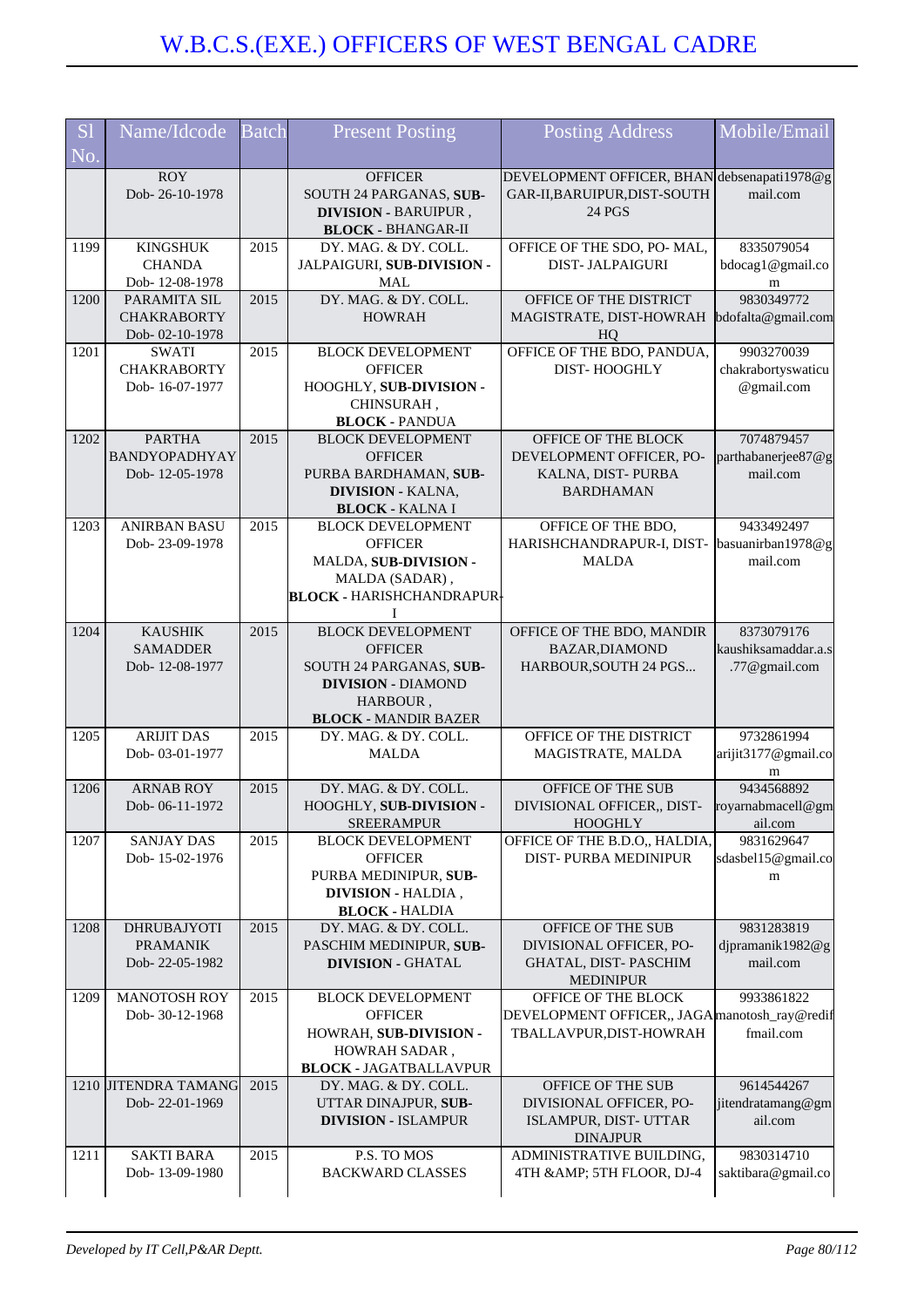| S <sub>1</sub><br>No. | Name/Idcode                             | <b>Batch</b> | <b>Present Posting</b>                               | <b>Posting Address</b>                                                      | Mobile/Email                             |
|-----------------------|-----------------------------------------|--------------|------------------------------------------------------|-----------------------------------------------------------------------------|------------------------------------------|
|                       |                                         |              | WELFARE AND TRIBAL<br>DEVELOPMENT DEPTT.             | BLOCK, SECTOR II, SALT LAKE<br>CITY, KOLKATA,, WEST<br><b>BENGAL 700091</b> | m                                        |
|                       | 1212 MD NAZIR HOSSAIN                   | 2015         | <b>BLOCK DEVELOPMENT</b>                             | OFFICE OF THE BLOCK                                                         | 9153839940                               |
|                       | Dob-22-07-1981                          |              | <b>OFFICER</b><br>BIRBHUM, SUB-DIVISION -            | DEVELOPMENT OFFICER, MURA nazir.blues@gmail.c<br>RAI-II, RAMPURHAT, BIRBHUM | om                                       |
|                       |                                         |              | RAMPURHAT,                                           |                                                                             |                                          |
|                       |                                         |              | <b>BLOCK - MURARAI-II</b>                            |                                                                             |                                          |
| 1213                  | <b>ADITY BOSE</b>                       | 2015         | <b>BLOCK DEVELOPMENT</b>                             | OFFICE OF THE BLOCK                                                         | 8296591213                               |
|                       | Dob-23-01-1988                          |              | <b>OFFICER</b><br>PASCHIM BARDHAMAN, SUB-            | DEVELOPMENT OFFICER,                                                        | adity.rmlnlu8@gmai<br>1.com              |
|                       |                                         |              | <b>DIVISION - ASANSOL SADAR,</b>                     | SALANPUR, ASANSOL<br>SADAR, PASCHIM BARDHAMAN                               |                                          |
|                       |                                         |              | <b>BLOCK - SALANPUR</b>                              |                                                                             |                                          |
| 1214                  | <b>SUBHANKAR</b>                        | 2015         | <b>BLOCK DEVELOPMENT</b>                             | OFFICE OF THE BLOCK                                                         | 8902655458                               |
|                       | <b>MAJUMDAR</b>                         |              | <b>OFFICER</b>                                       | DEVELOPMENT OFFICER,                                                        | subhapersonal84@g                        |
|                       | Dob-29-04-1984                          |              | PURBA BARDHAMAN, SUB-<br><b>DIVISION - BARDHAMAN</b> | JAMALPUR, DIST-PURBA<br><b>BARDHAMAN</b>                                    | mail.com                                 |
|                       |                                         |              | <b>SADAR SOUTH,</b>                                  |                                                                             |                                          |
|                       |                                         |              | <b>BLOCK - JAMALPUR</b>                              |                                                                             |                                          |
| 1215                  | <b>SUBHAYU</b>                          | 2015         | <b>BLOCK DEVELOPMENT</b>                             | OFFICE OF THE BLOCK                                                         | 9477497541                               |
|                       | <b>KASHYAPI</b>                         |              | <b>OFFICER</b>                                       | DEVELOPMENT OFFICER,                                                        | kshypi@gmail.com                         |
|                       | Dob-04-07-1989                          |              | PURULIA, SUB-DIVISION -<br>PURULIA SADAR(EAST),      | HURA, PURULIA                                                               |                                          |
|                       |                                         |              | <b>BLOCK - HURA</b>                                  |                                                                             |                                          |
| 1216                  | <b>ANIRBAN MONDAL</b>                   | 2015         | <b>BLOCK DEVELOPMENT</b>                             | OFFICE OF THE BLOCK                                                         | 9836915985                               |
|                       | Dob-04-01-1988                          |              | <b>OFFICER</b>                                       | DEVELOPMENT OFFICER,                                                        | anirban0401@gmail.                       |
|                       |                                         |              | PURBA MEDINIPUR, SUB-<br><b>DIVISION - TAMLUK,</b>   | CHANDIPUR, TAMLUK, PURBA<br>MEDINIPUR.                                      | com                                      |
|                       |                                         |              | <b>BLOCK - CHANDIPUR</b>                             |                                                                             |                                          |
| 1217                  | <b>SUPARNA BISWAS</b>                   | 2015         | DY. MAG. & DY. COLL.                                 | OFFICE OF THE DISTRICT                                                      | 8637522423                               |
|                       | Dob-24-11-1981                          |              | <b>COOCHBEHAR</b>                                    | MAGISTRATE,, PO AND DIST-                                                   | bswsbsws2@gmail.c                        |
| 1218                  | <b>BIPRATIM BASAK</b>                   | 2015         | <b>BLOCK DEVELOPMENT</b>                             | COOCHBEHAR, PIN-736101<br>OFFICE OF THE BDO,                                | om<br>9038684886                         |
|                       | Dob-24-02-1988                          |              | <b>OFFICER</b>                                       | RAMNAGAR-II, CONTAI, PURBA                                                  | being.bipratim@gm                        |
|                       |                                         |              | PURBA MEDINIPUR, SUB-                                | <b>MEDINIPUR</b>                                                            | ail.com                                  |
|                       |                                         |              | DIVISION - CONTAI,                                   |                                                                             |                                          |
|                       |                                         |              | <b>BLOCK - RAMNAGAR-II</b>                           |                                                                             |                                          |
|                       | 1219 RAJAT RANJAN DAS<br>Dob-05-08-1981 | 2015         | <b>BLOCK DEVELOPMENT</b><br><b>OFFICER</b>           | OFFICE OF THE BLOCK<br>DEVELOPMENT OFFICER,                                 | 9832385195<br>rrdas1981@gmail.co         |
|                       |                                         |              | UTTAR DINAJPUR, SUB-                                 | ISLAMPUR, DIST- UTTAR                                                       | m                                        |
|                       |                                         |              | <b>DIVISION - ISLAMPUR,</b>                          | <b>DINAJPUR</b>                                                             |                                          |
|                       |                                         |              | <b>BLOCK - ISLAMPUR</b>                              |                                                                             |                                          |
| 1220                  | <b>ARJUN PAL</b><br>Dob-21-09-1981      | 2015         | DISTRICT MEGISTRATE &<br>DISTRICT COLLECTOR          | OFFICE OF THE SUB<br>DIVISIONAL OFFICER, GHATAL, arjun_pal11@yahoo.         | 9051507390                               |
|                       |                                         |              | PASCHIM MEDINIPUR, SUB-                              | DIST-PASCHIM MEDINIPUR                                                      | com                                      |
|                       |                                         |              | <b>DIVISION - GHATAL</b>                             |                                                                             |                                          |
| 1221                  | <b>AMARTYA</b>                          | 2015         | DISTRICT MEGISTRATE &                                | OFFICE OF THE SUB                                                           | 7477428413                               |
|                       | <b>DEBNATH</b><br>Dob-09-12-1989        |              | <b>COLLECTOR</b><br>HOOGHLY, SUB-DIVISION -          | DIVISIONAL OFFICER,, PO-<br>ARAMBAGH, DIST-HOOGHLY                          | amartyadebnathwbcs<br>executive@gmail.co |
|                       |                                         |              | ARAMBAGH                                             |                                                                             | m                                        |
| 1222                  | <b>GANGA CHHETRI</b>                    | 2015         | <b>BLOCK DEVELOPMENT</b>                             | OFFICE OF THE BLOCK                                                         | 9800793390                               |
|                       | Dob-17-11-1981                          |              | <b>OFFICER</b>                                       | DEVELOPMENT OFFICER,                                                        | ganga_giri27@yaho                        |
|                       |                                         |              | KALIMPONG, SUB-DIVISION -                            | <b>KALIMPONG</b>                                                            | o.com                                    |
|                       |                                         |              | KALIMPONG,<br><b>BLOCK - KALIMPONG II</b>            |                                                                             |                                          |
|                       | 1223 MUSTAQUE AHMED                     | 2015         | <b>BLOCK DEVELOPMENT</b>                             | OFFICE OF THE BLOCK                                                         | 9614366060                               |
|                       | Dob-15-05-1979                          |              | <b>OFFICER</b>                                       | DEVELOPMENT OFFICER,                                                        | mahmed144@gmail.                         |
|                       |                                         |              | PURBA BARDHAMAN, SUB-                                | MONGAKOTE, KATWA, PURBA                                                     | com                                      |
|                       |                                         |              |                                                      |                                                                             |                                          |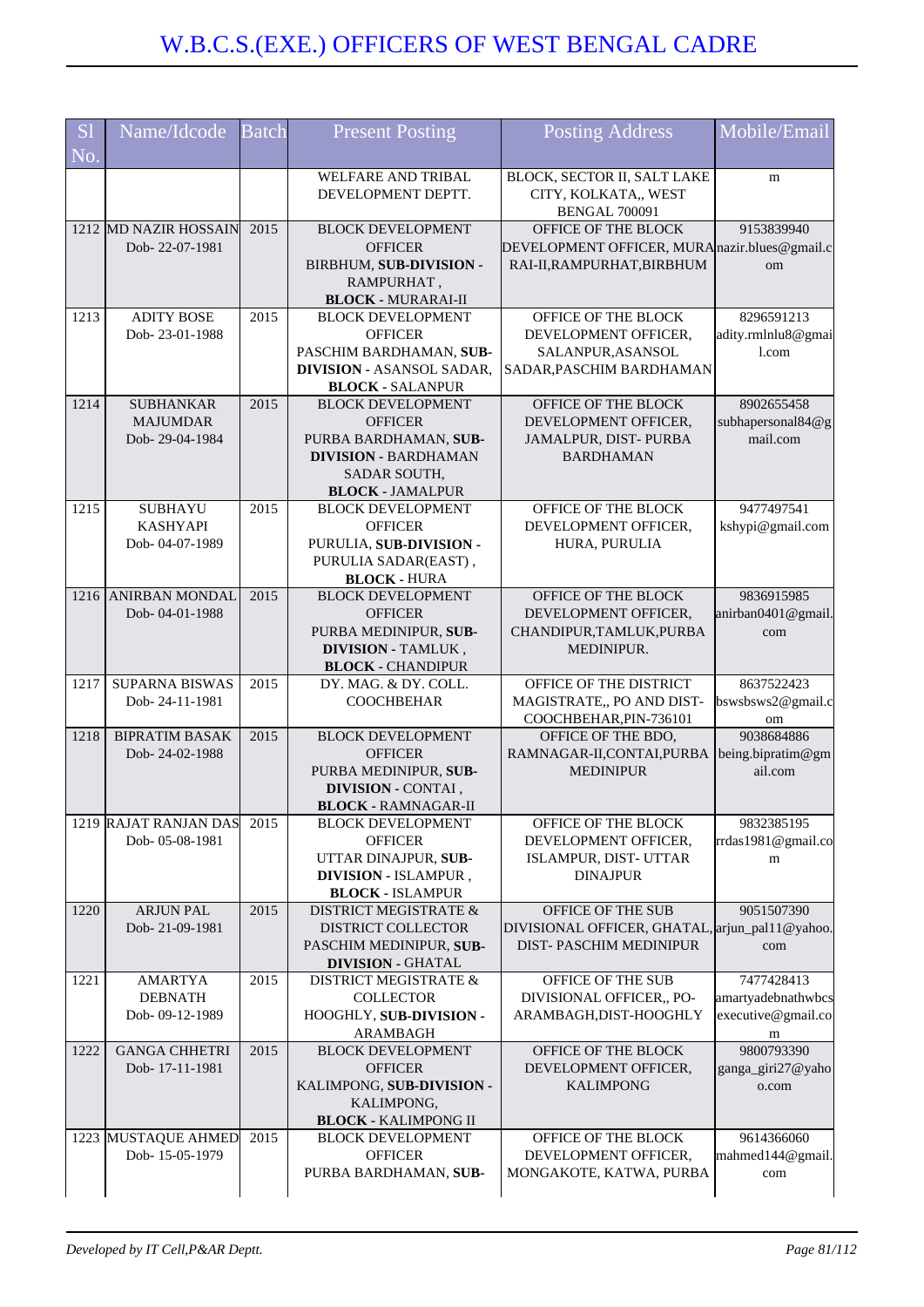| <b>SI</b>                 | <b>Name/Idcode</b>           | <b>Batc</b>       | <b>Present Posting</b>                              | <b>Posting Address</b>                          | <b>Mobile/Email</b>              |
|---------------------------|------------------------------|-------------------|-----------------------------------------------------|-------------------------------------------------|----------------------------------|
| $\overline{\bf N}{\bf 0}$ |                              | $\mathbf{h}$      |                                                     |                                                 |                                  |
|                           |                              |                   | <b>DIVISION - KATWA,</b>                            | <b>BARDHAMAN</b>                                |                                  |
|                           |                              |                   | <b>BLOCK - MONGAKOTE</b>                            |                                                 |                                  |
| 1224                      | RENUKA KHATUN                | 2015              | <b>BLOCK DEVELOPMENT</b>                            | OFFICE OF THE BLOCK                             | 9332227160                       |
|                           | Dob-22-12-1988               |                   | <b>OFFICER</b>                                      | DEVELOPMENT OFFICER,                            | khatun.renuka@gma                |
|                           |                              |                   | PASCHIM MEDINIPUR, SUB-                             | NAYAGRAM, PASCHIM                               | il.com                           |
|                           |                              |                   | DIVISION - JHARGRAM,                                | <b>MEDINIPUR</b>                                |                                  |
|                           |                              |                   | <b>BLOCK - NAYAGRAM</b>                             |                                                 |                                  |
| 1225                      | MAHADYUTI<br><b>ADHIKARY</b> | 2015              | DY. MAG. & DY. COLL.<br>KALIMPONG, SUB-DIVISION -   | OFFICE OF THE DISTRICT<br>MAGISTRATE, KALIMPONG | 9830749320<br>mahadyuti.adhikary |
|                           | Dob-23-12-1984               |                   | <b>KALIMPONG</b>                                    |                                                 | @gmail.com                       |
| 1226                      | <b>DEVLEENA</b>              | 2015              | <b>BLOCK DEVELOPMENT</b>                            | OFFICE OF THE BLOCK                             | 7686031780                       |
|                           | <b>SARDAR</b>                |                   | <b>OFFICER</b>                                      | DEVELOPMENT OFFICER,                            | devleena.sardar88@               |
|                           | Dob-19-06-1988               |                   | BANKURA, SUB-DIVISION -                             | SONAMUKHI, BANKURA                              | gmail.com                        |
|                           |                              |                   | BISHNUPUR,                                          |                                                 |                                  |
|                           |                              |                   | <b>BLOCK - SONAMUKHI</b>                            |                                                 |                                  |
| 1227                      | <b>KHOKAN BARMAN</b>         | 2015              | <b>BLOCK DEVELOPMENT</b>                            | OFFICE OF THE BLOCK                             | 9830402734                       |
|                           | Dob-03-05-1985               |                   | <b>OFFICER</b>                                      | DEVELOPMENT OFFICER,                            | barman.khokon@ya                 |
|                           |                              |                   | NADIA, SUB-DIVISION -                               | RANAGHAT-II, DIST- NADIA                        | hoo.com                          |
|                           |                              |                   | RANAGHAT,                                           |                                                 |                                  |
|                           |                              |                   | <b>BLOCK - RANAGHAT-II</b>                          |                                                 |                                  |
| 1228                      | NILADRI SARKAR               | 2015              | <b>BLOCK DEVELOPMENT</b>                            | OFFICE OF THE BLOCK                             | 9832251084                       |
|                           | Dob-24-10-1982               |                   | <b>OFFICER</b>                                      | DEVELOPMENT OFFICER, BALA miladrisarkar1982@g   |                                  |
|                           |                              |                   | HOOGHLY, SUB-DIVISION -<br>CHINSURAH,               | GARH,CHINSURAH,DIST-<br><b>HOOGHLY</b>          | mail.com                         |
|                           |                              |                   | <b>BLOCK - BALAGARH</b>                             |                                                 |                                  |
| 1229                      | <b>SOUMEN BANIK</b>          | 2015              | <b>BLOCK DEVELOPMENT</b>                            | OFFICE OF THE BLOCK                             | 9748950079                       |
|                           | Dob-14-02-1988               |                   | <b>OFFICER</b>                                      | DEVELOPMENT OFFICER, AMDA soumenbanikju@gm      |                                  |
|                           |                              |                   | NORTH 24 PARGANAS, SUB-                             | NGA, BARASAT, DIST-NORTH 24                     | ail.com                          |
|                           |                              |                   | <b>DIVISION - BARASAT,</b>                          | <b>PGS</b>                                      |                                  |
|                           |                              |                   | <b>BLOCK - AMDANGA</b>                              |                                                 |                                  |
| 1230                      | <b>SOIPA LAMA</b>            | 2015              | DY. MAG. & DY. COLL.                                | OFFICE OF THE SDO, ISLAMPUR,                    | 8927761408                       |
|                           | Dob-23-06-1982               |                   | UTTAR DINAJPUR, SUB-                                | <b>DIST- UTTAR DINAJPUR</b>                     | soipalama@gmail.co               |
|                           |                              |                   | <b>DIVISION - ISLAMPUR</b>                          |                                                 | m                                |
| 1231                      | SATADAL DUTTA                | 2015              | <b>BLOCK DEVELOPMENT</b>                            | OFFICE OF THE BLOCK                             | 9163378024                       |
|                           | Dob-06-09-1980               |                   | <b>OFFICER</b>                                      | DEVELOPMENT OFFICER,                            | satadaldutta1980@g               |
|                           |                              |                   | BANKURA, SUB-DIVISION -                             | BISHNUPUR, DIST- BANKURA                        | mail.com                         |
|                           |                              |                   | <b>BISHNUPUR</b><br><b>BLOCK - BISHNUPUR</b>        |                                                 |                                  |
| 1232                      | <b>SANTANU GHOSH</b>         | 2016              | DY. MAG. & DY. COLL.                                | OFFICE OF THE DISTRICT                          |                                  |
|                           | Dob-01-02-1966               |                   | <b>JHARGRAM</b>                                     | MAGISTRATE,, PO+DIST-                           |                                  |
|                           |                              |                   |                                                     | <b>JHARGRAM</b>                                 |                                  |
| 1233                      | TUHIN KANTI                  | $\overline{2016}$ | <b>BLOCK DEVELOPMENT</b>                            | OFFICE OF THE BLOCK                             | 8373063048                       |
|                           | <b>GHOSH</b>                 |                   | <b>OFFICER</b>                                      | DEVELOPMENT OFFICER.,                           | tuhin6684@gmail.co               |
|                           | Dob-17-01-1966               |                   | PURBA MEDINIPUR, SUB-                               | CONTAI-I,CONTAI,PURBA                           | m                                |
|                           |                              |                   | <b>DIVISION - CONTAI</b> ,                          | <b>MEDINIPUR</b>                                |                                  |
|                           |                              |                   | <b>BLOCK - CONTAI-I</b>                             |                                                 |                                  |
| 1234                      | <b>BARUNASIS</b>             | 2016              | <b>BLOCK DEVELOPMENT</b>                            | OFFICE OF THE BLOCK                             |                                  |
|                           | <b>SARKAR</b>                |                   | <b>OFFICER</b>                                      | DEVELOPMENT OFFICER, PO-                        |                                  |
|                           | Dob-17-12-1968               |                   | NADIA, SUB-DIVISION -                               | KRISHNAGAR, DIST-NADIA,                         |                                  |
|                           |                              |                   | KRISHNAGAR SADAR(S),                                | PIN-741101                                      |                                  |
| 1235                      | <b>JOGESH CHANDRA</b>        | 2016              | <b>BLOCK - NABADWIP</b><br><b>BLOCK DEVELOPMENT</b> | OFFICE OF THE BLOCK                             | 9734661757                       |
|                           | <b>MANDAL</b>                |                   | <b>OFFICER</b>                                      | DEVELOPMENT OFFICER,                            | mandaljcm@gmail.c                |
|                           | Dob-06-08-1972               |                   | PURBA MEDINIPUR, SUB-                               | MAHISHADAL, PURBA                               | om                               |
|                           |                              |                   | <b>DIVISION - HALDIA,</b>                           | <b>MEDINIPUR</b>                                |                                  |
|                           |                              |                   | <b>BLOCK - MAHISADAL-II</b>                         |                                                 |                                  |
| 1236                      | <b>BIPUL KUMAR</b>           | 2016              | <b>BLOCK DEVELOPMENT</b>                            | OFFICE OF THE BLOCK                             | 8436503525                       |
|                           | <b>MANDAL</b>                |                   | <b>OFFICER</b>                                      | DEVELOPMENT OFFICER,                            |                                  |
|                           |                              |                   |                                                     |                                                 |                                  |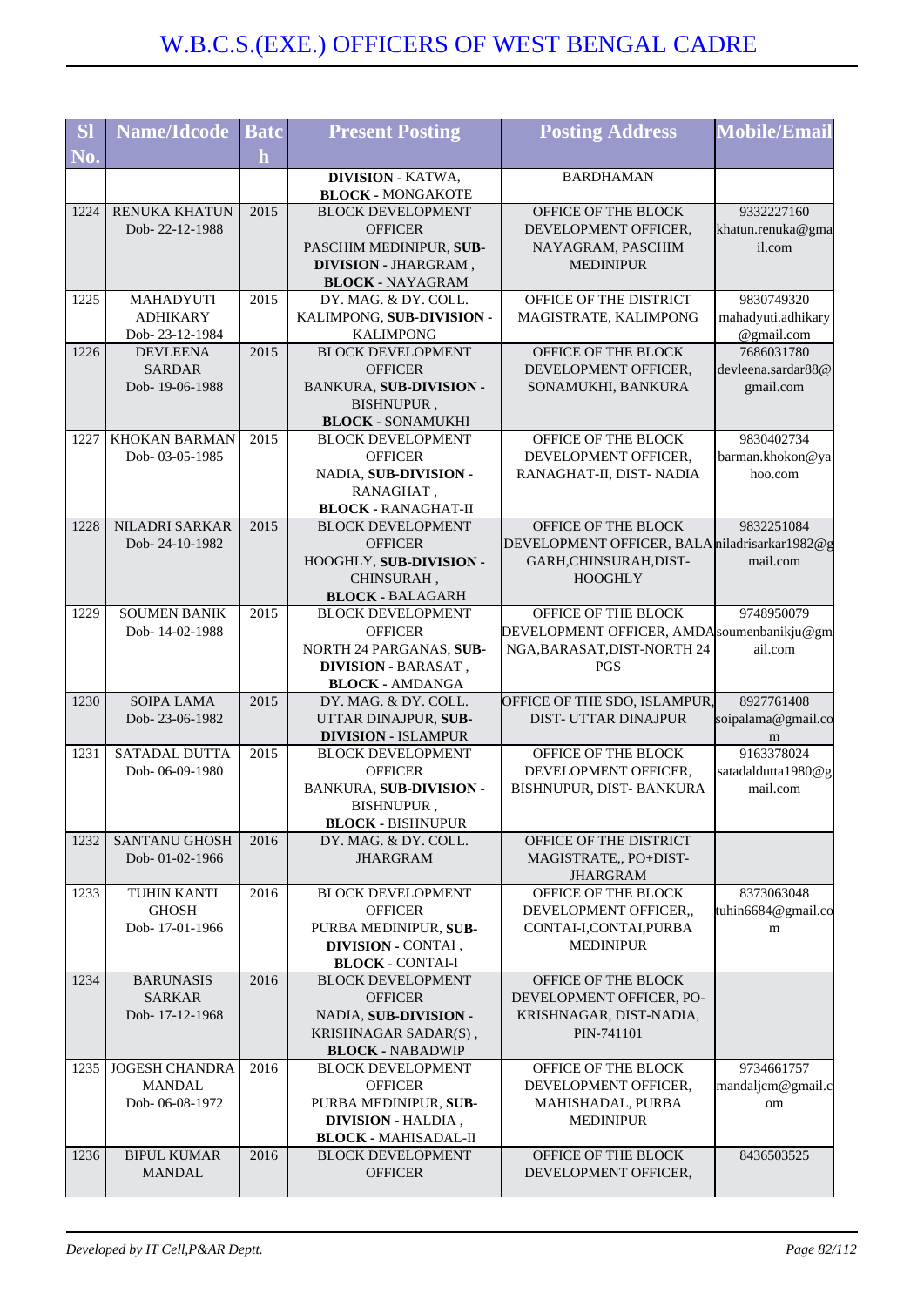| <b>S1</b><br>No. | Name/Idcode                                              | <b>Batch</b> | <b>Present Posting</b>                                                                                                                         | <b>Posting Address</b>                                                                          | Mobile/Email |
|------------------|----------------------------------------------------------|--------------|------------------------------------------------------------------------------------------------------------------------------------------------|-------------------------------------------------------------------------------------------------|--------------|
|                  | Dob-29-12-1969                                           |              | JALPAIGURI, SUB-DIVISION -<br>JALPAIGURI SADAR,<br><b>BLOCK - NAGRAKATA</b>                                                                    | NAGRAKATA, JALPAIGURI<br>SADAR, DIST-JALPAIGURI                                                 |              |
|                  | 1237 BISWAJIT MULLICK<br>Dob-01-10-1969                  | 2016         | <b>COMPULSORY WAITING</b><br>PERSONNEL AND<br>ADMINISTRATIVE REFORMS &<br>E-GOVERNANCE DEPTT.                                                  | NABANNA, HOWRAH                                                                                 |              |
| 1238             | <b>LAXMAN BISWAS</b><br>Dob-06-06-1966                   | 2016         | <b>BLOCK DEVELOPMENT</b><br><b>OFFICER</b><br>DARJEELING, SUB-DIVISION -<br>KURSEONG,                                                          | OFFICE OF THE BDO,<br>KURSEONG, DARJEELING                                                      |              |
| 1239             | <b>BITHI PRAMANIK</b><br>Dob-03-12-1976                  | 2016         | <b>BLOCK - KURSEONG</b><br>DY. MAG. & DY. COLL.<br><b>BANKURA</b>                                                                              | OFFICE OF THE DISTRICT<br>MAGISTRATE, BANKURA HQ.                                               | 9432932772   |
| 1240             | <b>DEBDAS NASKAR</b><br>Dob-02-07-1970                   | 2016         | DY. MAG. & DY. COLL.<br>MURSHIDABAD, SUB-DIVISION<br>- DOMKAL                                                                                  | OFFICE OF THE DISTRICT<br>MAGISTRATE, DOMKAL, DIST-<br>MURSHIDABAD                              | 8335079117   |
| 1241             | <b>KAMALESH</b><br><b>HALDER</b><br>Dob-06-04-1968       | 2016         | DY. MAG. & DY. COLL.<br><b>UTTAR DINAJPUR</b>                                                                                                  | OFFICE OF THE DM,, PO+DIST-<br><b>UTTAR DINAJPUR</b>                                            |              |
|                  | 1242 TAPAS KUMAR DAS<br>Dob-07-08-1967                   | 2016         | <b>BLOCK DEVELOPMENT</b><br><b>OFFICER</b><br>SOUTH 24 PARGANAS, SUB-<br><b>DIVISION - DIAMOND</b><br>HARBOUR,<br><b>BLOCK - MATHURAPUR-II</b> | OFFICE OF THE BLOCK<br>DEVELOPMENT OFFICER,<br>MATHURAPUR-II, DIAMOND<br>HARBOUR, SOUTH 24 PGS. |              |
| 1243             | PRITHWISH DAS<br>Dob-22-02-1971                          | 2016         | <b>BLOCK DEVELOPMENT</b><br><b>OFFICER</b><br>UTTAR DINAJPUR, SUB-<br>DIVISION - RAIGUNJ,<br><b>BLOCK - HEMTABAD</b>                           | OFFICE OF THE BLOCK<br>DEVELOPMENT OFFICER, PO-<br>RAIGANJ, DIST- UTTAR<br><b>DINAJPUR</b>      |              |
| 1244             | <b>ANUJ SIKDER</b><br>Dob-01-01-1978                     | 2016         | <b>BLOCK DEVELOPMENT</b><br><b>OFFICER</b><br>DAKSHIN DINAJPUR, SUB-<br><b>DIVISION - BALURGHAT,</b><br><b>BLOCK - BALURGHAT</b>               | OFFICE OF THE BDO,<br><b>BALURGHAT, DAKSHIN</b><br><b>DINAJPUR</b>                              |              |
| 1245             | <b>SANJIB SARKAR</b><br>Dob-20-08-1971                   | 2016         | <b>BLOCK DEVELOPMENT</b><br><b>OFFICER</b><br>NADIA, SUB-DIVISION -<br>RANAGHAT,<br><b>BLOCK - RANAGHAT-I</b>                                  | OFFICE OF THE BLOCK<br>DEVELOPMENT OFFICER, RANA<br>GHAT-I, RANAGHAT, NADIA                     | 8370991469   |
| 1246             | <b>RAMAL SINGH</b><br><b>BIRDI</b><br>Dob-20-10-1973     | 2016         | <b>BLOCK DEVELOPMENT</b><br><b>OFFICER</b><br>PURBA MEDINIPUR, SUB-<br>DIVISION - CONTAI,<br><b>BLOCK - KHEJURI-II</b>                         | OFFICE OF THE BLOCK<br>DEVELOPMENT OFFICER, PO-<br>CONTAI, DIST-PURBA<br><b>MEDINIPUR</b>       |              |
| 1247             | <b>KAUSHIK</b><br><b>BHATTACHARYA</b><br>Dob-16-08-1973  | 2016         | DY. MAG. & DY. COLL.<br><b>PURULIA</b>                                                                                                         | OFFICE OF THE DISTRICT<br>MAGISTRATE, PO-<br>RAGHUNATHPUR, DIST-<br><b>PURULIA</b>              |              |
| 1248             | <b>TULIKA DATTA</b><br><b>BANERJEE</b><br>Dob-02-07-1971 | 2016         | <b>BLOCK DEVELOPMENT</b><br><b>OFFICER</b><br>PURBA MEDINIPUR, SUB-<br><b>DIVISION - HALDIA,</b><br><b>BLOCK - HALDIA</b>                      | OFFICE OF THE BLOCK<br>DEVELOPMENT OFFICER, PO-<br>HALDIA, DIST-PURBA<br><b>MEDINIPUR</b>       |              |
| 1249             | <b>SUBHAJIT</b><br><b>DASGUPTA</b><br>Dob-03-10-1971     | 2016         | <b>BLOCK DEVELOPMENT</b><br><b>OFFICER</b><br>COOCHBEHAR, SUB-DIVISION -                                                                       | OFFICE OF THE BLOCK<br>DIVISION OFFICER, TUFANGUNJ-<br>I, COOCHBEHAR                            | 8373082132   |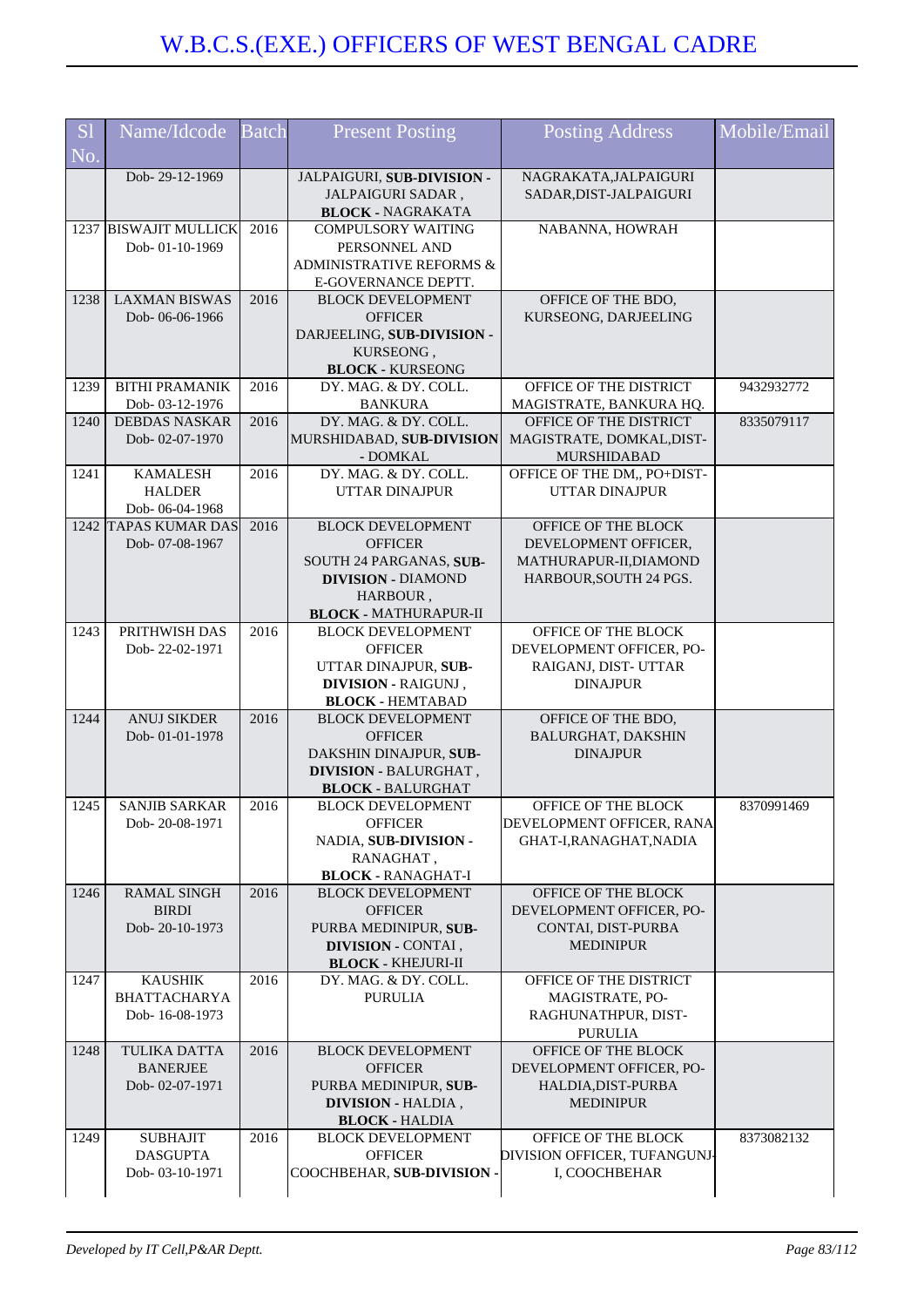| S <sub>1</sub> | Name/Idcode                            | <b>Batch</b> | <b>Present Posting</b>                                    | <b>Posting Address</b>                                  | Mobile/Email         |
|----------------|----------------------------------------|--------------|-----------------------------------------------------------|---------------------------------------------------------|----------------------|
| No.            |                                        |              |                                                           |                                                         |                      |
|                |                                        |              | TUFANGUNJ,                                                |                                                         |                      |
|                |                                        |              | <b>BLOCK - TUFANGUNJ-I</b>                                |                                                         |                      |
| 1250           | <b>JAYDEB MANDAL</b>                   | 2016         | <b>BLOCK DEVELOPMENT</b>                                  | OFFICE OF THE BLOCK                                     |                      |
|                | Dob-03-07-1972                         |              | <b>OFFICER</b>                                            | DEVELOPMENT OFFICER, PO-                                |                      |
|                |                                        |              | PURBA MEDINIPUR, SUB-<br>DIVISION - CONTAI,               | EGRA, DIST-PURBA MEDINIPUR                              |                      |
|                |                                        |              | <b>BLOCK - BHAGWANPUR-I</b>                               |                                                         |                      |
| 1251           | SOURANSU                               | 2016         | DY. MAG. & DY. COLL.                                      | OFFICE OF THE DISTRICT                                  |                      |
|                | <b>BHADURI</b>                         |              | <b>NADIA</b>                                              | MAGISTRATE,, PO-                                        |                      |
|                | Dob-30-12-1973                         |              |                                                           | KRISHNANAGAR, DIST-NADIA                                |                      |
| 1252           | <b>BASUDEB SARKAR</b>                  | 2016         | <b>BLOCK DEVELOPMENT</b>                                  | OFFICE OF THE BLOCK                                     |                      |
|                | Dob-24-06-1974                         |              | <b>OFFICER</b>                                            | DIVISION OFFICER,                                       |                      |
|                |                                        |              | DAKSHIN DINAJPUR, SUB-                                    | HARIRAMPUR, DAKSHIN<br><b>DINAJPUR</b>                  |                      |
|                |                                        |              | <b>DIVISION - BALURGHAT,</b><br><b>BLOCK - HARIRAMPUR</b> |                                                         |                      |
| 1253           | <b>RATAN KUMAR</b>                     | 2016         | DY. MAG. & DY. COLL.                                      | OFFICE OF THE SDO,                                      | 9732980947           |
|                | <b>GAIN</b>                            |              | HOOGHLY, SUB-DIVISION -                                   | ARAMBAGH, HOOGHLY                                       | ratan.kumar.gain.blr |
|                | Dob-08-06-1975                         |              | ARAMBAGH                                                  |                                                         | o@gmail.com          |
| 1254           | <b>SANJIB TIKADAR</b>                  | 2016         | DY. MAG. & DY. COLL.                                      | OFFICE OF THE DISTRICT                                  |                      |
|                | Dob-21-03-1974                         |              | <b>HOOGHLY</b>                                            | MAGISTRATE, DIST-HOOGHLY                                |                      |
| 1255           | PASSANG DORJEE                         | 2016         | DY. MAG. & DY. COLL.                                      | OFFICE OF THE DM,,                                      | 7407159003           |
|                | <b>BHUTIA</b><br>Dob-15-08-1980        |              | <b>ALIPURDUAR</b>                                         | ALIPURDUAR HQR.                                         |                      |
| 1256           | <b>ALOK PUROHIT</b>                    | 2016         | DY. MAG. & DY. COLL.                                      | OFFICE OF THE SUB                                       |                      |
|                | Dob-09-09-1970                         |              | <b>BANKURA, SUB-DIVISION -</b>                            | DIVISIONAL OFFICER,, PO-                                |                      |
|                |                                        |              | <b>KHATRA</b>                                             | KHATRA, DIST-BANKURA                                    |                      |
| 1257           | <b>BANIBRATA</b>                       | 2016         | DY. MAG. & DY. COLL.                                      | OFFICE OF THE SDO, PO-                                  |                      |
|                | MUKHOPADHYAY                           |              | MURSHIDABAD, SUB-DIVISION                                 | LALBAGH, DIST-                                          |                      |
|                | Dob-25-01-1973                         |              | - LALBAGH                                                 | <b>MURSHIDABAD</b>                                      |                      |
| 1258           | <b>SANJIB DAS</b>                      | 2016         | <b>BLOCK DEVELOPMENT</b>                                  | OFFICE OF THE BLOCK                                     |                      |
|                | Dob-25-11-1974                         |              | <b>OFFICER</b>                                            | DIVISION OFFICER, PO-                                   |                      |
|                |                                        |              | PASCHIM MEDINIPUR, SUB-<br><b>DIVISION - GHATAL,</b>      | GHATAL, DIST-PASCHIM<br><b>MEDINIPUR</b>                |                      |
|                |                                        |              | <b>BLOCK - GHATAL</b>                                     |                                                         |                      |
| 1259           | <b>ATANU DAS</b>                       | 2016         | <b>BLOCK DEVELOPMENT</b>                                  | OFFICE OF THE BLOCK                                     |                      |
|                | Dob-25-08-1976                         |              | <b>OFFICER</b>                                            | DIVISION OFFICER, BISHNUPUR-                            |                      |
|                |                                        |              | SOUTH 24 PARGANAS, SUB-                                   | II, SOUTH 24 PARGANAS                                   |                      |
|                |                                        |              | <b>DIVISION - ALIPUR,</b>                                 |                                                         |                      |
|                |                                        |              | <b>BLOCK - BISHNUPUR-II</b>                               |                                                         |                      |
| 1260           | <b>SUMAN DEBNATH</b><br>Dob-15-07-1975 | 2016         | DY. MAG. & DY. COLL.<br>PURBA BARDHAMAN                   | OFFICE OF THE DM, PO+DIST-<br>PURBA BARDHAMAN           | 8373050615           |
| 1261           | <b>RANI</b>                            | 2016         | DY. MAG. & DY. COLL.                                      | OFFICE OF THE SUB DIVISION                              | 9874113485           |
|                | <b>BHATTACHARYA</b>                    |              | NORTH 24 PARGANAS, SUB-                                   | OFFICER, PO-                                            |                      |
|                | Dob-09-09-1971                         |              | <b>DIVISION - BARRACKPORE</b>                             | BARRACKPORE, DIST-NORTH 24                              |                      |
|                |                                        |              |                                                           | PGS                                                     |                      |
| 1262           | <b>NILOTPAL</b>                        | 2016         | DY. MAG. & DY. COLL.                                      | OFFICE OF THE SDO, ISLAMPUR,                            | 9475477972           |
|                | <b>CHAKRABORTY</b>                     |              | UTTAR DINAJPUR, SUB-                                      | <b>UTTAR DINAJPUR</b>                                   |                      |
| 1263           | Dob-29-11-1976<br><b>DEBABRATA</b>     | 2016         | <b>DIVISION - ISLAMPUR</b>                                | DY.MAG. & DY. COL (ON PROB) 325, SARAT CHATTERJEE ROAD, |                      |
|                | <b>BHABAI</b>                          |              | PERSONNEL AND                                             | SHIBPUR, HOWRAH, WEST                                   |                      |
|                | Dob-01-01-1972                         |              | <b>ADMINISTRATIVE REFORMS &amp;</b>                       | <b>BENGAL 711102</b>                                    |                      |
|                |                                        |              | E-GOVERNANCE DEPTT.                                       |                                                         |                      |
| 1264           | <b>ACHYUTANANDA</b>                    | 2016         | <b>BLOCK DEVELOPMENT</b>                                  | OFFICE OF THE BLOCK                                     | 9432874951           |
|                | <b>PATHAK</b>                          |              | <b>OFFICER</b>                                            | DEVELOPMENT OFFICER, PO-                                |                      |
|                | Dob-22-12-1974                         |              | NADIA, SUB-DIVISION -                                     | TEHATTA, DIST-NADIA                                     |                      |
|                |                                        |              | TEHATTA,                                                  |                                                         |                      |
|                |                                        |              | <b>BLOCK - TEHATTA-I</b>                                  |                                                         |                      |
| 1265           | <b>SUPRATIK</b>                        | 2016         | <b>BLOCK DEVELOPMENT</b>                                  | OFFICE OF THE BLOCK                                     | 7797864000           |
|                |                                        |              |                                                           |                                                         |                      |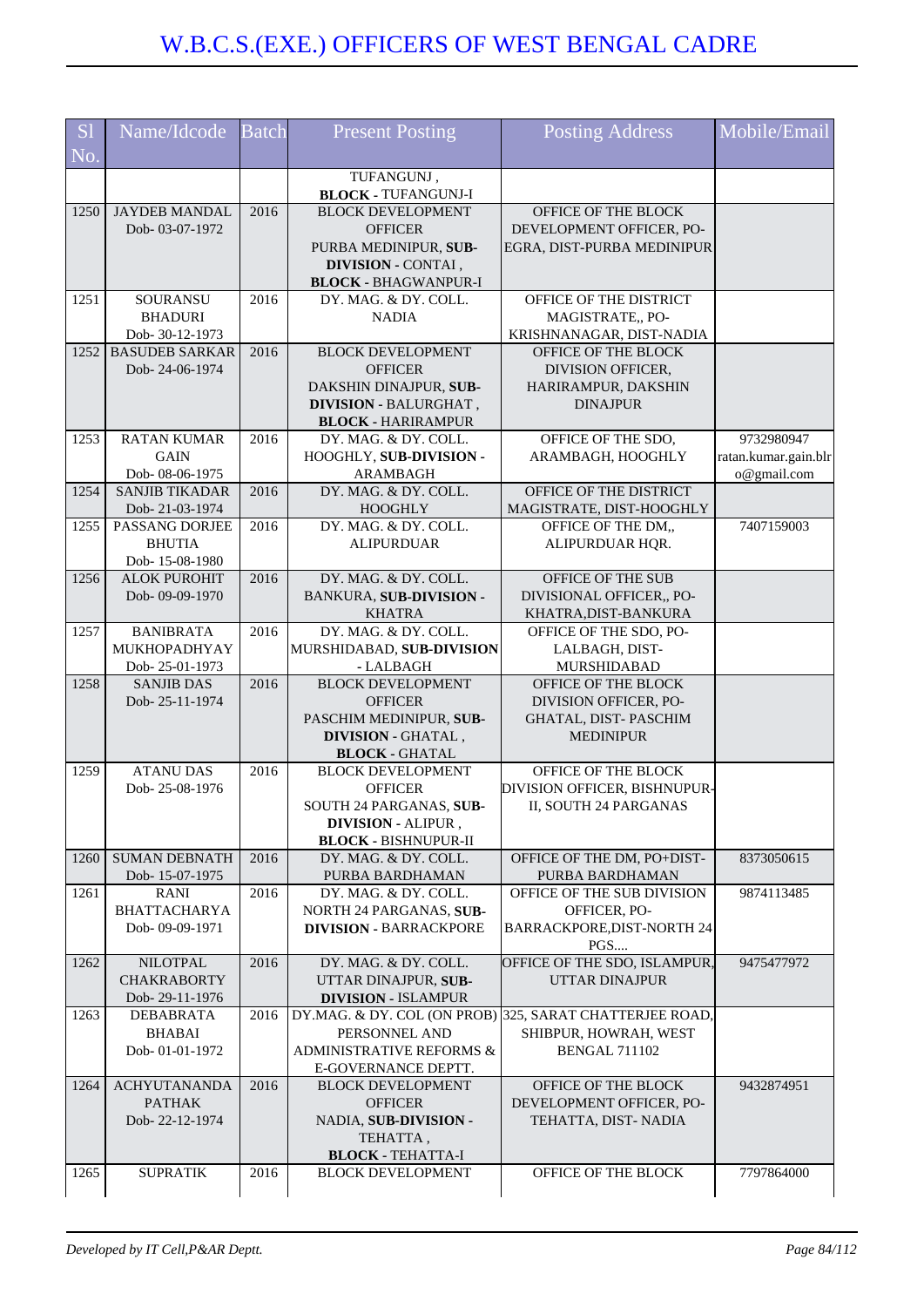| S <sub>1</sub> | Name/Idcode             | <b>Batch</b> | <b>Present Posting</b>                               | Posting Address                       | Mobile/Email                 |
|----------------|-------------------------|--------------|------------------------------------------------------|---------------------------------------|------------------------------|
| No.            |                         |              |                                                      |                                       |                              |
|                | <b>MAJUMDAR</b>         |              | <b>OFFICER</b>                                       | DEVELOPMENT OFFICER, PO-              |                              |
|                | Dob-19-01-1972          |              | ALIPURDUAR, SUB-DIVISION -                           | FALAKATA, DIST-ALIPURDUAR             |                              |
|                |                         |              | ALIPURDUAR,                                          |                                       |                              |
|                |                         |              | <b>BLOCK - FALAKATA</b>                              |                                       |                              |
| 1266           | SHAHBAZ SOHAIL          | 2016         | DY. MAG. & DY. COLL.                                 | OFFICE OF THE DISTRICT                |                              |
|                | Dob-07-09-1971          |              | <b>JHARGRAM</b>                                      | MAGISTRATE, PO+DIST-                  |                              |
|                |                         |              |                                                      | <b>JHARGRAM</b>                       |                              |
| 1267           | <b>MD AFTAB ALAM</b>    | 2016         | DY. MAG. & DY. COLL.                                 | OFFICE OF THE DISTRICT                | 9933074073                   |
|                | Dob-01-01-1967          |              | PASCHIM MEDINIPUR                                    | MAGISTRATE, DIST-PASCHIM              | aftab1967@gmail.co           |
|                |                         |              |                                                      | <b>MEDINIPUR</b>                      | m                            |
| 1268           | <b>SAGAR GHOSH</b>      | 2016         | DY. MAG. & DY. COLL.                                 | OFFICE OF THE DISTRICT                | 9231583523                   |
|                | Dob-01-01-1969          |              | <b>DAKSHIN DINAJPUR</b>                              | MAGISTRATE, DIST-DAKSHIN              | ghoshsagar69@gmai            |
|                |                         |              |                                                      | <b>DINAJPUR</b>                       | l.com                        |
| 1269           | SANJAY SENAPATI         | 2016         | <b>BLOCK DEVELOPMENT</b>                             | OFFICE OF THE BLOCK                   | 9433484568                   |
|                | Dob-29-09-1975          |              | <b>OFFICER</b>                                       | DEVELOPMENT OFFICER, PO-              | senapati76@gmail.c           |
|                |                         |              | NORTH 24 PARGANAS, SUB-                              | GAIGHATA, NORTH 24                    | om                           |
|                |                         |              | DIVISION - BONGAON,                                  | <b>PARGANAS</b>                       |                              |
|                |                         |              | <b>BLOCK - GAIGHATA</b>                              |                                       |                              |
| 1270           | <b>BISHAKH</b>          | 2016         | <b>BLOCK DEVELOPMENT</b>                             | OFFICE OF THE BDO, BASIRHAT-          | 9433312334                   |
|                | BHATTACHARYYA           |              | <b>OFFICER</b>                                       | I, BASHIRHAT, DIST-NORTH 24           | bishakhdmdc@gmai             |
|                | Dob-17-02-1976          |              | NORTH 24 PARGANAS, SUB-                              | <b>PGS</b>                            | 1.com                        |
|                |                         |              | <b>DIVISION - BASHIRHAT,</b>                         |                                       |                              |
|                |                         |              | <b>BLOCK - BASIRHAT-I</b>                            |                                       |                              |
| 1271           | SANKHA GHATAK           | 2016         | <b>BLOCK DEVELOPMENT</b>                             | OFFICE OF THE BDO,                    | 9932436705                   |
|                | Dob-20-01-1979          |              | <b>OFFICER</b>                                       | ARSHA, PURULIA                        | ghatak.sankha@gma            |
|                |                         |              | PURULIA, SUB-DIVISION -                              | SADAR(W), DIST-PURULIA                | il.com                       |
|                |                         |              | PURULIA SADAR(WEST),                                 |                                       |                              |
|                |                         |              | <b>BLOCK - ARSHA</b>                                 |                                       |                              |
|                | 1272 SUBRATA MALLICK    | 2016         | <b>BLOCK DEVELOPMENT</b>                             | OFFICE OF THE BLOCK                   | 8371092116                   |
|                | Dob-10-01-1978          |              | <b>OFFICER</b>                                       | DEVELOPMENT OFFICER,                  | smmallick123@gma             |
|                |                         |              | HOOGHLY, SUB-DIVISION -                              | TARAKESHWAR, CHANDAN                  | il.com                       |
|                |                         |              | CHANDAN NAGORE,                                      | NAGORE, DIST-HOOGHLY                  |                              |
|                |                         |              | <b>BLOCK - TARAKESHWAR</b>                           |                                       |                              |
| 1273           | <b>SATYAJIT BISWAS</b>  | 2016         | <b>BLOCK DEVELOPMENT</b>                             | OFFICE OF THE BLOCK                   | 9732654565                   |
|                | Dob-20-09-1972          |              | <b>OFFICER</b>                                       | DEVELOPMENT OFFICER,,                 | satyajitjishnu@gmai          |
|                |                         |              | SOUTH 24 PARGANAS, SUB-                              | JOYNAGAR, DIST-SOUTH                  | l.com                        |
|                |                         |              | <b>DIVISION - BARUIPUR</b>                           | 24PARGANAS                            |                              |
|                |                         |              | <b>BLOCK - JOYNAGAR-I</b>                            |                                       |                              |
| 1274           | <b>SITANGSHU</b>        | 2016         | <b>BLOCK DEVELOPMENT</b>                             | OFFICE OF THE BDO, PO-                | 9732623555                   |
|                | <b>SEKHAR SHIT</b>      |              | <b>OFFICER</b>                                       | SREERAMPUR, DIST-HOOGHLY              | sitangshu.sekhar.shit        |
|                | Dob-06-09-1967          |              | HOOGHLY, SUB-DIVISION -                              |                                       | @gmail.com                   |
|                |                         |              | SREERAMPUR,                                          |                                       |                              |
| 1275           | <b>AVISHEK DAS</b>      | 2016         | <b>BLOCK - JANGIPARA</b><br><b>BLOCK DEVELOPMENT</b> | OFFICE OF THE BDO, BAGNAN-            | 9830047093                   |
|                | Dob-30-06-1974          |              | <b>OFFICER</b>                                       | I, ULUBERIA, DIST-HOWRAH              |                              |
|                |                         |              |                                                      |                                       | mailavishekdas@gm<br>ail.com |
|                |                         |              | HOWRAH, SUB-DIVISION -                               |                                       |                              |
|                |                         |              | ULUBERIA,                                            |                                       |                              |
| 1276           | <b>BAPI DHAR</b>        | 2016         | <b>BLOCK - BAGNAN-I</b><br><b>BLOCK DEVELOPMENT</b>  | OFFICE OF THE BDO,                    | 9775439164                   |
|                |                         |              |                                                      |                                       |                              |
|                | Dob-02-01-1978          |              | <b>OFFICER</b>                                       | KHARGRAM, DIST-<br><b>MURSHIDABAD</b> | bdhar78@gmail.com            |
|                |                         |              | MURSHIDABAD, SUB-DIVISION<br>- KANDI,                |                                       |                              |
|                |                         |              | <b>BLOCK - KHARGRAM</b>                              |                                       |                              |
| 1277           | <b>ABHIJIT BANERJEE</b> | 2016         | DY. MAG. & DY. COLL.                                 | OFFICE OF THE SUB                     | 9647231518                   |
|                | Dob-12-09-1977          |              | PASCHIM BARDHAMAN, SUB-                              | DIVISIONAL OFFICER,                   | lotusb2005@gmail.c           |
|                |                         |              | <b>DIVISION - DURGAPUR</b>                           | DURGAPUR, DIST-PASCHIM                |                              |
|                |                         |              |                                                      | <b>BARDHAMAN</b>                      | om                           |
| 1278           | <b>JOYDEEP</b>          | 2016         | <b>BLOCK DEVELOPMENT</b>                             | OFFICE OF THE BDO,,                   | 9874312501                   |
|                |                         |              |                                                      |                                       |                              |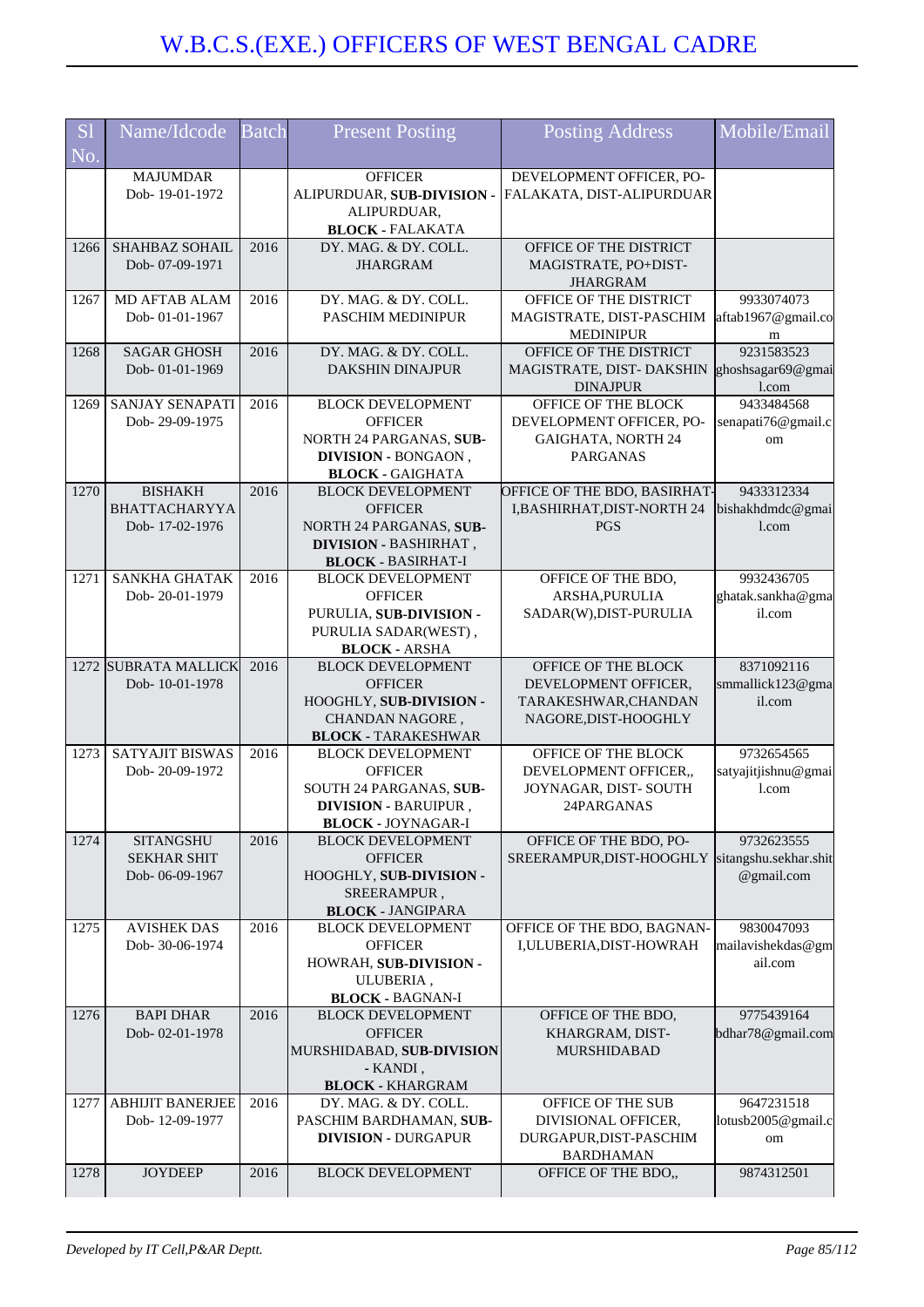| <b>S1</b> | Name/Idcode                            | <b>Batch</b> | <b>Present Posting</b>                                                                                  | <b>Posting Address</b>                                                     | Mobile/Email                    |
|-----------|----------------------------------------|--------------|---------------------------------------------------------------------------------------------------------|----------------------------------------------------------------------------|---------------------------------|
| No.       |                                        |              |                                                                                                         |                                                                            |                                 |
|           | <b>CHAKRABORTY</b><br>Dob-12-12-1980   |              | <b>OFFICER</b><br>NORTH 24 PARGANAS, SUB-<br><b>DIVISION - BASHIRHAT,</b><br><b>BLOCK - BASIRHAT-II</b> | BASHIRHAT-II, NORTH<br>24PARGANAS                                          | joydeep@india.com               |
| 1279      | <b>ARINDAM</b>                         | 2016         | DY. MAG. & DY. COLL.                                                                                    | OFFICE OF THE DISTRICT                                                     | 9564693080                      |
|           | <b>DASGUPTA</b><br>Dob-15-03-1981      |              | <b>DAKSHIN DINAJPUR</b>                                                                                 | MAGISTRATE, DAKSHIN<br><b>DINAJPUR</b>                                     | aarin2006@yahoo.c<br>om         |
| 1280      | NAZIRUDDIN                             | 2016         | <b>BLOCK DEVELOPMENT</b>                                                                                | OFFICE OF THE BLOCK                                                        | 9434190486                      |
|           | <b>SARKAR</b>                          |              | <b>OFFICER</b>                                                                                          | DEVELOPMENT OFFICER,                                                       | naziruddin.sarkar@g             |
|           | Dob- 31-12-1975                        |              | HOWRAH, SUB-DIVISION -<br>HOWRAH SADAR,                                                                 | SANKRAIL, DIST-HOWRAH                                                      | mail.com                        |
|           |                                        |              | <b>BLOCK - SANKRAIL</b>                                                                                 |                                                                            |                                 |
| 1281      | <b>RAVI SHANKAR</b>                    | 2016         | <b>BLOCK DEVELOPMENT</b>                                                                                | OFFICE OF THE BLOCK                                                        | 9163400428                      |
|           | <b>GUPTA</b><br>Dob-19-03-1980         |              | <b>OFFICER</b><br>PURULIA, SUB-DIVISION -                                                               | DEVELOPMENT OFFICER, PO-RA rsgupta 19@rediffma<br>GHUNATHPUR-1, RAGHUNATHP | il.com                          |
|           |                                        |              | RAGHUNATHPUR,                                                                                           | UR, DIST-PURULIA                                                           |                                 |
|           |                                        |              | <b>BLOCK - RAGHUNATHPUR-I</b>                                                                           |                                                                            |                                 |
| 1282      | <b>ABUL ALA MABUD</b><br><b>ANSAR</b>  | 2016         | <b>BLOCK DEVELOPMENT</b><br><b>OFFICER</b>                                                              | OFFICE OF THE BLOCK<br>DEVELOPMENT OFFICER,                                | 9547112848<br>abulalamabudansar |
|           | Dob-29-03-1980                         |              | UTTAR DINAJPUR, SUB-                                                                                    | ITAHAR, RAIGUNJ, UTTAR                                                     | @gmail.com                      |
|           |                                        |              | <b>DIVISION - RAIGUNJ</b> ,                                                                             | <b>DINAJPUR</b>                                                            |                                 |
| 1283      | <b>SAMIT SARKAR</b>                    | 2016         | <b>BLOCK - ITAHAR</b><br>DY. MAG. & DY. COLL.                                                           | OFFICE OF THE DISTRICT                                                     | 9475321059                      |
|           | Dob-17-12-1975                         |              | <b>COOCHBEHAR</b>                                                                                       | MAGISTRATE, DIST-                                                          | samitsarkar.09@gma              |
|           |                                        |              |                                                                                                         | <b>COOCHBEHAR</b>                                                          | il.com                          |
|           | 1284 MILAN DEBGHORIA<br>Dob-02-01-1980 | 2016         | <b>BLOCK DEVELOPMENT</b><br><b>OFFICER</b>                                                              | OFFICE OF THE BDO, RAGHUNA<br>THPUR-I,RAGHUNATHPUR,DIST-debghoriamilan@gm  | 9474145208                      |
|           |                                        |              | PURULIA, SUB-DIVISION -                                                                                 | <b>PURULIA</b>                                                             | ail.com                         |
|           |                                        |              | RAGHUNATHPUR,                                                                                           |                                                                            |                                 |
| 1285      | <b>RANJANA ROY</b>                     | 2016         | <b>BLOCK - RAGHUNATHPUR-I</b><br>DY. MAG. & DY. COLL.                                                   | OFFICE OF THE DISTRICT                                                     | 9432384607                      |
|           | Dob-16-10-1976                         |              | <b>BANKURA</b>                                                                                          | MAGISTRATE, DIST-BANKURA roy.ranjana6@gmail.                               |                                 |
| 1286      | <b>SANDIP MISRA</b>                    | 2016         | <b>BLOCK DEVELOPMENT</b>                                                                                | OFFICE OF THE BDO,                                                         | com<br>9674610991               |
|           | Dob-02-01-1976                         |              | <b>OFFICER</b>                                                                                          | KHARAGPUR II, DIST-PASCHIM                                                 | sandipmisra.wbcs@r              |
|           |                                        |              | PASCHIM MEDINIPUR, SUB-                                                                                 | <b>MEDINIPUR</b>                                                           | ediffmail.com                   |
|           |                                        |              | <b>DIVISION - KHARAGPUR</b>                                                                             |                                                                            |                                 |
| 1287      | <b>SUBHRA</b>                          | 2016         | <b>BLOCK - KHARAGPUR-II</b><br><b>BLOCK DEVELOPMENT</b>                                                 | OFFICE OF THE BLOCK                                                        | 7384794548                      |
|           | <b>CHATTERJEE</b>                      |              | <b>OFFICER</b>                                                                                          | DEVELOPMENT OFFICER,, HABR subhrachatterjee.exe                            |                                 |
|           | Dob-10-06-1976                         |              | NORTH 24 PARGANAS, SUB-<br><b>DIVISION - BARASAT,</b>                                                   | A-II, BARASAT, DIST-NORTH 24<br>PGS                                        | @gmail.com                      |
|           |                                        |              | <b>BLOCK - HABRA-II</b>                                                                                 |                                                                            |                                 |
| 1288      | <b>AVISHEK MISRA</b>                   | 2016         | <b>BLOCK DEVELOPMENT</b>                                                                                | OFFICE OF THE BDO,                                                         | 7872385168                      |
|           | Dob-12-09-1978                         |              | <b>OFFICER</b><br>BIRBHUM, SUB-DIVISION -                                                               | MOHAMMAD BAZAR, BIRBHUM itavishek@gmail.co                                 | m                               |
|           |                                        |              | BIRBHUM,                                                                                                |                                                                            |                                 |
|           |                                        |              | <b>BLOCK - MOHAMMAD BAZAR</b>                                                                           |                                                                            |                                 |
| 1289      | <b>SAYANTAN GUIN</b><br>Dob-02-06-1977 | 2016         | DY MAGISTRATE & DY<br><b>COLLECTOR (ON PROB)</b>                                                        | OFFICE OF THE SUB<br>DIVISIONAL OFFICER, PO-                               | 9434676829<br>sayantanguin2006@ |
|           |                                        |              | PURULIA, SUB-DIVISION -                                                                                 | RAGHUNATHPUR, DIST-                                                        | yahoo.com                       |
|           |                                        |              | <b>RAGHUNATHPUR</b>                                                                                     | <b>PURULIA</b>                                                             |                                 |
| 1290      | <b>SUMA BARAL</b><br>Dob-14-01-1977    | 2016         | <b>BLOCK DEVELOPMENT</b><br><b>OFFICER</b>                                                              | OFFICE OF THE BLOCK<br>DIVISION OFFICER, PO-                               |                                 |
|           |                                        |              | DARJEELING, SUB-DIVISION -                                                                              | <b>DARJEELING</b>                                                          |                                 |
|           |                                        |              | DARJEELING SADAR,                                                                                       |                                                                            |                                 |
|           |                                        |              | <b>BLOCK - DARJEELING-</b><br>PULBAZAR                                                                  |                                                                            |                                 |
|           |                                        |              |                                                                                                         |                                                                            |                                 |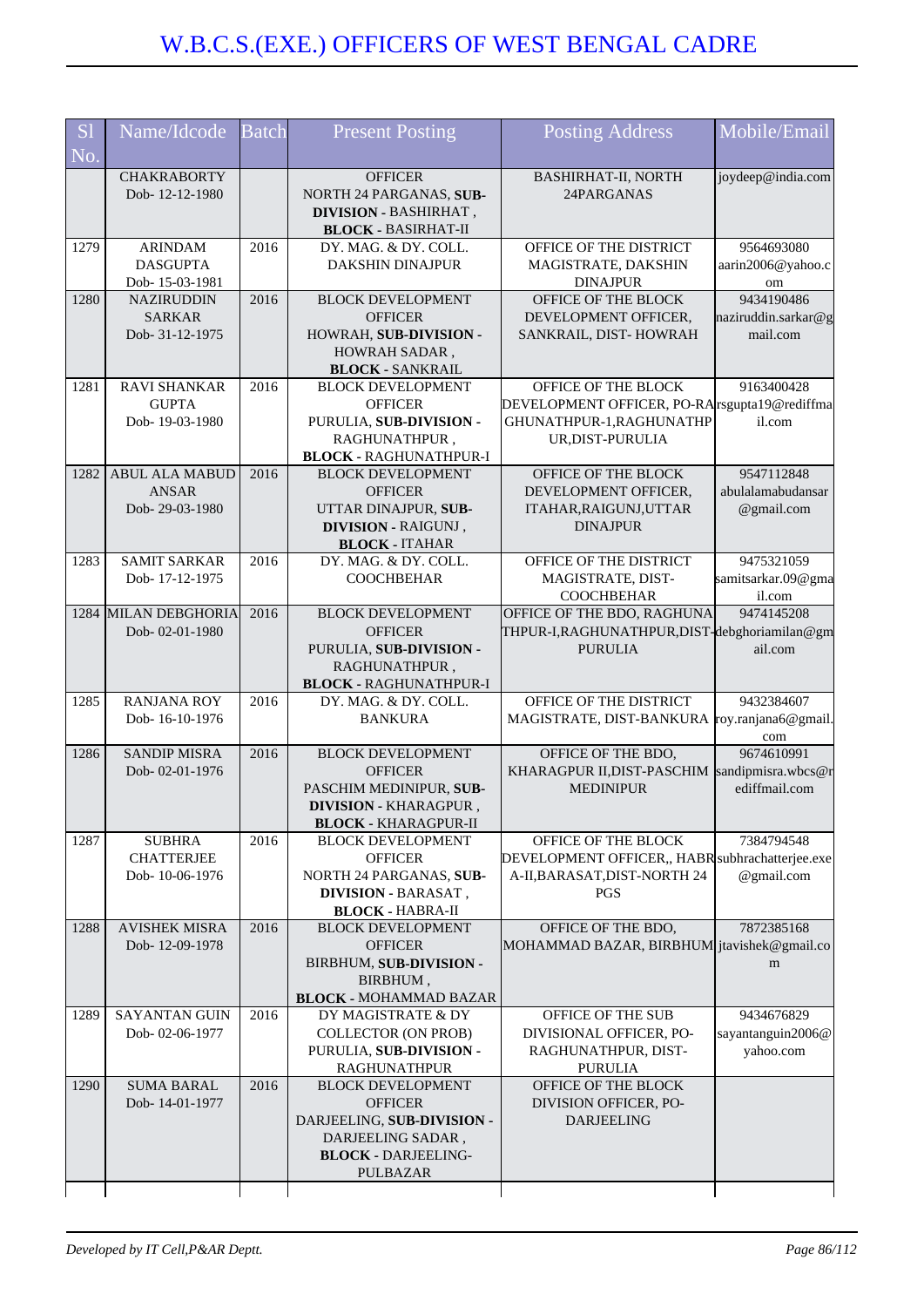| <b>S</b> l | Name/Idcode                             | <b>Batch</b> | <b>Present Posting</b>                                     | <b>Posting Address</b>                                          | Mobile/Email                    |
|------------|-----------------------------------------|--------------|------------------------------------------------------------|-----------------------------------------------------------------|---------------------------------|
|            |                                         |              |                                                            |                                                                 |                                 |
| No.        |                                         |              |                                                            |                                                                 |                                 |
| 1291       | <b>JAGADISH</b><br><b>CHANDRA BARUI</b> | 2016         | <b>BLOCK DEVELOPMENT</b><br><b>OFFICER</b>                 | OFFICE OF THE BLOCK<br>DEVELOPMENT OFFICER,                     | 9735694284<br>jcbarui@gmail.com |
|            | Dob-03-10-1972                          |              | PURBA BARDHAMAN, SUB-                                      | MANGAKOTE, PURBA                                                |                                 |
|            |                                         |              | <b>DIVISION - KATWA,</b>                                   | <b>BARDHAMAN</b>                                                |                                 |
|            |                                         |              | <b>BLOCK - MONGAKOTE</b>                                   |                                                                 |                                 |
|            | 1292 RAJDEEP SHANKAR                    | 2016         | DY. MAG. & DY. COLL.                                       | OFFICE OF THE DISTRICT                                          | 9932920521                      |
|            | <b>GAUTAM</b>                           |              | <b>ALIPURDUAR</b>                                          | MAGISTRATE, DIST-                                               | rajdeepshankar@gm               |
|            | Dob-25-12-1974                          |              |                                                            | <b>ALIPURDUAR</b>                                               | ail.com                         |
| 1293       | <b>ANAMIKA BERA</b><br><b>SAHA</b>      | 2016         | DY. MAG. & DY. COLL.<br>PURBA BARDHAMAN                    | OFFICE OF THE DISTRICT<br>MAGISTRATE, DIST-PURBA                | 9874492428                      |
|            | Dob-25-03-1978                          |              |                                                            | <b>BARDHAMAN</b>                                                | sahaanamika@ymail<br>.com       |
| 1294       | <b>ASHIS MANDAL</b>                     | 2016         | <b>BLOCK DEVELOPMENT</b>                                   | OFFICE OF THE BLOCK                                             | 9434770048                      |
|            | Dob-04-11-1974                          |              | <b>OFFICER</b>                                             | DEVELOPMENT OFFICER,                                            | ashis_ajit@yahoo.co             |
|            |                                         |              | MURSHIDABAD, SUB-DIVISION                                  | KANDI, DIST-MURSHIDABAD                                         | m                               |
|            |                                         |              | - KANDI,                                                   |                                                                 |                                 |
|            |                                         |              | <b>BLOCK - BHARATPUR-II</b>                                |                                                                 |                                 |
| 1295       | <b>AMIT KUMAR</b>                       | 2016         | <b>BLOCK DEVELOPMENT</b>                                   | OFFICE OF THE BDO, SAHID MA                                     | 9831926892                      |
|            | <b>GAYEN</b><br>Dob-02-10-1983          |              | <b>OFFICER</b>                                             | TANGINI,TAMLUK,DIST-PURBA amitugs@gmail.com<br><b>MEDINIPUR</b> |                                 |
|            |                                         |              | PURBA MEDINIPUR, SUB-<br><b>DIVISION - TAMLUK,</b>         |                                                                 |                                 |
|            |                                         |              | <b>BLOCK - SAHID MATANGINI</b>                             |                                                                 |                                 |
|            |                                         |              | <b>DEV</b>                                                 |                                                                 |                                 |
| 1296       | <b>BIJOY MOKTAN</b>                     | 2016         | DY. MAG. & DY. COLL.                                       | OFFICE OF THE DISTRICT                                          | 9775331696                      |
|            | Dob-03-04-1977                          |              | <b>MALDA</b>                                               | MAGISTRATE, MALDA                                               | vijaymoktan@gmail.              |
|            |                                         |              |                                                            |                                                                 | com                             |
| 1297       | <b>RAKESH TOPPO</b>                     | 2016         | <b>BLOCK DEVELOPMENT</b>                                   | OFFICE OF THE BLOCK                                             | 9874423042                      |
|            | Dob-15-12-1979                          |              | <b>OFFICER</b>                                             | DEVELOPMENT OFFICER, PO-                                        | rakesh79toppo@gm                |
|            |                                         |              | MALDA, SUB-DIVISION -                                      | RATUA-1, MALDA SADAR, DIST-<br><b>MALDA</b>                     | ail.com                         |
|            |                                         |              | MALDA (SADAR),<br><b>BLOCK - RATUA-I</b>                   |                                                                 |                                 |
| 1298       | <b>SUBHANKAR DAS</b>                    | 2016         | <b>BLOCK DEVELOPMENT</b>                                   | OFFICE OF THE BLOCK                                             | 9433893792                      |
|            | Dob-11-12-1990                          |              | <b>OFFICER</b>                                             | DEVELOPMENT OFFICER, PO-                                        | subhankardas40@g                |
|            |                                         |              | PURULIA, SUB-DIVISION -                                    | BUNDWAN, DIST-PURULIA                                           | mail.com                        |
|            |                                         |              | PURULIA SADAR(EAST),                                       |                                                                 |                                 |
|            |                                         |              | <b>BLOCK - BUNDWAN</b>                                     |                                                                 |                                 |
| 1299       | <b>SOURENDRA NATH</b>                   | 2016         | DY. MAG. & DY. COLL.                                       | OFFICE OF THE DISTRICT                                          | 8436729181                      |
|            | <b>PATI</b><br>Dob-03-02-1992           |              | NORTH 24 PARGANAS                                          | MAGISTRATE, DIST-NORTH 24<br><b>PGS</b>                         | snpati99@gmail.co               |
| 1300       | <b>RITUPARNA</b>                        | 2016         | <b>BLOCK DEVELOPMENT</b>                                   | OFFICE OF THE BLOCK                                             | m<br>9434326520                 |
|            | <b>CHATTERJEE</b>                       |              | <b>OFFICER</b>                                             | DEVELOPMENT OFFICER, NAYA rituparna.chatterjee0                 |                                 |
|            | Dob-08-11-1989                          |              | JHARGRAM, SUB-DIVISION -                                   | GRAM, JHARGRAM, DIST-                                           | 8@gmail.com                     |
|            |                                         |              | JHARGRAM,                                                  | <b>JHARGRAM</b>                                                 |                                 |
|            |                                         |              | <b>BLOCK - NAYAGRAM</b>                                    |                                                                 |                                 |
| 1301       | DR NAYANA DE                            | 2016         | DY. MAG. & DY. COLL.                                       | OFFICE OF THE SDO, KALNA,                                       | 9477121053                      |
|            | Dob-31-08-1989                          |              | PURBA BARDHAMAN, SUB-                                      | PURBA BARDHAMAN                                                 | ankhi09@gmail.com               |
| 1302       | <b>SAIKAT DE</b>                        | 2016         | <b>DIVISION - KALNA</b>                                    | OFFICE OF THE BLOCK                                             | 8945053218                      |
|            | Dob-05-05-1988                          |              | <b>BLOCK DEVELOPMENT</b><br><b>OFFICER</b>                 | DEVELOPMENT OFFICER, DIST-                                      | saikatde87@gmail.c              |
|            |                                         |              | JHARGRAM, SUB-DIVISION -                                   | <b>JHARGRAM</b>                                                 | om                              |
|            |                                         |              | JHARGRAM,                                                  |                                                                 |                                 |
|            |                                         |              | <b>BLOCK - JAMBONI</b>                                     |                                                                 |                                 |
| 1303       | ABIDA SULTANA                           | 2016         | <b>BLOCK DEVELOPMENT</b>                                   | OFFICE OF THE BLOCK                                             | 7407633424                      |
|            | Dob-01-12-1983                          |              | <b>OFFICER</b>                                             | DEVELOPMENT OFFICER, PO-                                        | abida.sultana540@g              |
|            |                                         |              | HOOGHLY, SUB-DIVISION -                                    | CHINSURAH, DIST-HOOGHLY                                         | mail.com                        |
|            |                                         |              | CHINSURAH,                                                 |                                                                 |                                 |
| 1304       | TRIBHUWAN NATH                          | 2016         | <b>BLOCK - CHINSURAH-MOGRA</b><br><b>BLOCK DEVELOPMENT</b> | OFFICE OF THE BLOCK                                             | 7596917130                      |
|            | Dob- 31-07-1985                         |              | <b>OFFICER</b>                                             | DEVELOPMENT OFFICER, PO-                                        | tnath31@gmail.com               |
|            |                                         |              |                                                            |                                                                 |                                 |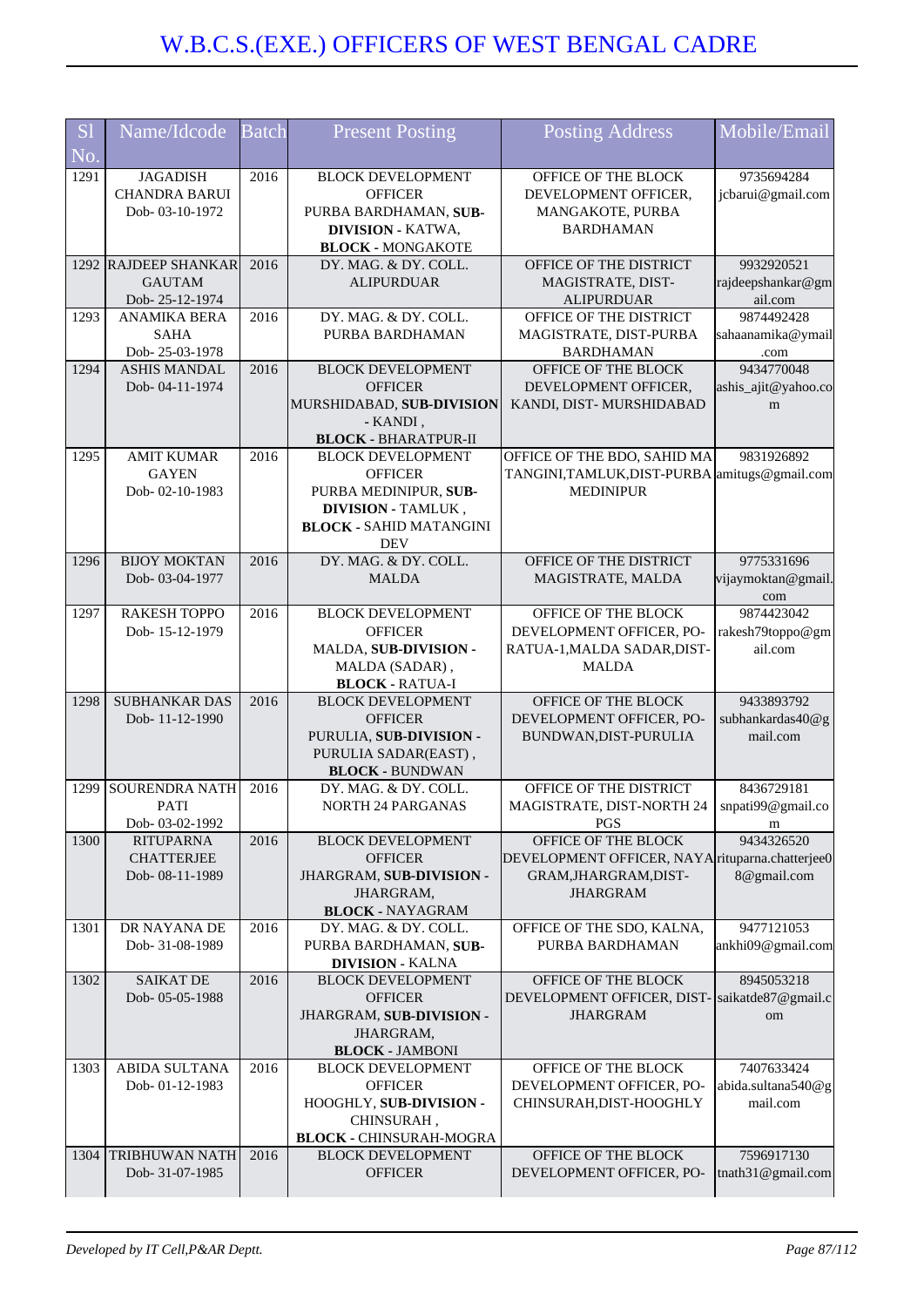| <b>S</b> l<br>No. | Name/Idcode                                           | <b>Batch</b> | <b>Present Posting</b>                                                                                                                       | <b>Posting Address</b>                                                                                           | Mobile/Email                                                      |
|-------------------|-------------------------------------------------------|--------------|----------------------------------------------------------------------------------------------------------------------------------------------|------------------------------------------------------------------------------------------------------------------|-------------------------------------------------------------------|
|                   |                                                       |              | NORTH 24 PARGANAS, SUB-<br><b>DIVISION - BASHIRHAT,</b><br><b>BLOCK - BADURIA</b>                                                            | <b>BASHIRHAT, DIST-NORTH 24</b><br><b>PARGANAS</b>                                                               |                                                                   |
| 1305              | <b>MITHUN</b><br><b>MAJUMDER</b><br>Dob-10-04-1990    | 2016         | DY. MAG. & DY. COLL.<br><b>KALIMPONG</b>                                                                                                     | OFFICE OF THE DISTRICT<br>MAGISTRATE, ODIST-<br><b>KALIMPONG</b>                                                 | 9002016259<br>$\left[\text{minimum}\right]10041990@g$<br>mail.com |
| 1306              | <b>DEBJYOTI PATRA</b><br>Dob-20-03-1988               | 2016         | <b>BLOCK DEVELOPMENT</b><br><b>OFFICER</b><br>JHARGRAM, SUB-DIVISION -<br>JHARGRAM,<br><b>BLOCK - GOPIBALLAVPUR I</b>                        | OFFICE OF THE BLOCK<br>DEVELOPMENT OFFICER, PO-<br>GOPIBALLAVPUR-I,DIST-<br><b>JHARGRAM</b>                      | 9851086827<br>debjyotipatra@gmail<br>.com                         |
| 1307              | <b>ANIRUDDHA</b><br><b>BANERJEE</b><br>Dob-04-02-1985 | 2016         | <b>BLOCK DEVELOPMENT</b><br><b>OFFICER</b><br><b>BANKURA, SUB-DIVISION -</b><br>BANKURA (SADAR),<br><b>BLOCK - MEJHIA</b>                    | OFFICE OF THE BLOCK<br>DEVELOPMENT OFFICER, PO-<br>MEJHIA, DIST-BANKURA                                          | 9733397239<br>aniruddha.banerjii@<br>gmail.com                    |
| 1308              | <b>MD IRFAN HASHMI</b><br>Dob-20-02-1989              | 2016         | DY. MAG. & DY. COLL.<br><b>BIRBHUM</b>                                                                                                       | OFFICE OF THE DISTRICT<br>MAGISTRATE, BIRBHUM                                                                    | 9883169381<br>irfan.hashmi021@g<br>mail.com                       |
| 1309              | <b>SUBHAJIT JANA</b><br>Dob-12-07-1989                | 2016         | <b>BLOCK DEVELOPMENT</b><br><b>OFFICER</b><br>PURBA MEDINIPUR, SUB-<br>DIVISION - CONTAI,<br><b>BLOCK - DESHAPRAN</b>                        | OFFICE OF THE BLOCK<br>DEVELOPMENT OFFICER, PO-<br>CONTAI, DIST-PURBA<br><b>MEDINIPUR</b>                        | 9002482867<br>sjana664@gmail.co<br>m                              |
| 1310              | <b>SK ABDULLAH</b><br>Dob-03-05-1984                  | 2016         | <b>BLOCK DEVELOPMENT</b><br><b>OFFICER</b><br>SOUTH 24 PARGANAS, SUB-<br><b>DIVISION - DIAMOND</b><br>HARBOUR,<br><b>BLOCK - MAGRAHAT-II</b> | OFFICE OF THE BLOCK<br>DEVELOPMENT OFFICER,<br>MAGRAHAT-II, DIAMOND<br>HARBOUR, DIST-SOUTH 24 PGS                | 9800548977<br>skabd11@gmail.co<br>m                               |
| 1311              | SOURAV DHALLA<br>Dob-30-01-1990                       | 2016         | <b>BLOCK DEVELOPMENT</b><br><b>OFFICER</b><br>SOUTH 24 PARGANAS, SUB-<br>DIVISION - BARUIPUR,<br><b>BLOCK - SONARPUR</b>                     | OFFICE OF THE BLOCK<br>DEVELOPMENT OFFICER,<br><b>BARUIPUR, DIST-SOUTH</b><br>24PARGANAS                         | 9749424112<br>souravdhalla.ju@gm<br>ail.com                       |
| 1312              | <b>ZEESHAN KHAN</b><br>Dob-04-11-1987                 | 2016         | <b>BLOCK DEVELOPMENT</b><br><b>OFFICER</b><br>JHARGRAM, SUB-DIVISION -<br>JHARGRAM.<br><b>BLOCK - GOPIBALLAVPUR II</b>                       | OFFICE OF THE BLOCK<br>DEVELOPMENT OFFICER, PO-GO zeeshan_it@yahoo.c<br>PIBALLAVPUR-II, DIST-<br><b>JHARGRAM</b> | 9883702190<br>om                                                  |
| 1313              | NIRMITA SAHA<br>Dob-11-05-1990                        | 2016         | DY. MAG. & DY. COLL.<br><b>DAKSHIN DINAJPUR</b>                                                                                              | OFFICE OF THE DM, DAKSHIN<br><b>DINAJPUR</b>                                                                     | 8240064595<br>nirmitra03215@gma<br>il.com                         |
| 1314              | JOYDEEP PAUL<br>Dob-02-01-1987                        | 2016         | <b>BLOCK DEVELOPMENT</b><br><b>OFFICER</b><br>SOUTH 24 PARGANAS, SUB-<br><b>DIVISION - ALIPUR,</b><br><b>BLOCK - BISHNUPUR-I</b>             | OFFICE OF THE BLOCK<br>DEVELOPMENT OFFICER, PO-<br>ALIPUR, DIST-SOUTH 24<br><b>PARGANAS</b>                      | 8420611753<br>joydeepvet87@gmai<br>1.com                          |
| 1315              | <b>KOUSIK KUMAR</b><br><b>MAITY</b><br>Dob-03-04-1986 | 2016         | <b>BLOCK DEVELOPMENT</b><br><b>OFFICER</b><br><b>BANKURA, SUB-DIVISION -</b><br>KHATRA,<br><b>BLOCK - RANIBUNDH</b>                          | OFFICE OF THE BLOCK<br>DEVELOPMENT OFFICER,<br>RANIBANDH, DIST-BANKURA                                           | 7602858527<br>itsme_kou1986@red<br>iffmail.com                    |
| 1316              | <b>SASWATI DAS</b><br>Dob-05-09-1986                  | 2016         | <b>BLOCK DEVELOPMENT</b><br><b>OFFICER</b><br>PURULIA, SUB-DIVISION -<br>RAGHUNATHPUR,<br><b>BLOCK - KASHIPUR</b>                            | OFFICE OF THE BLOCK<br>DEVELOPMENT OFFICER,<br>KASHIPUR, DIST-PURULIA                                            | 7688055618<br>keya.phys88@gmail.<br>com                           |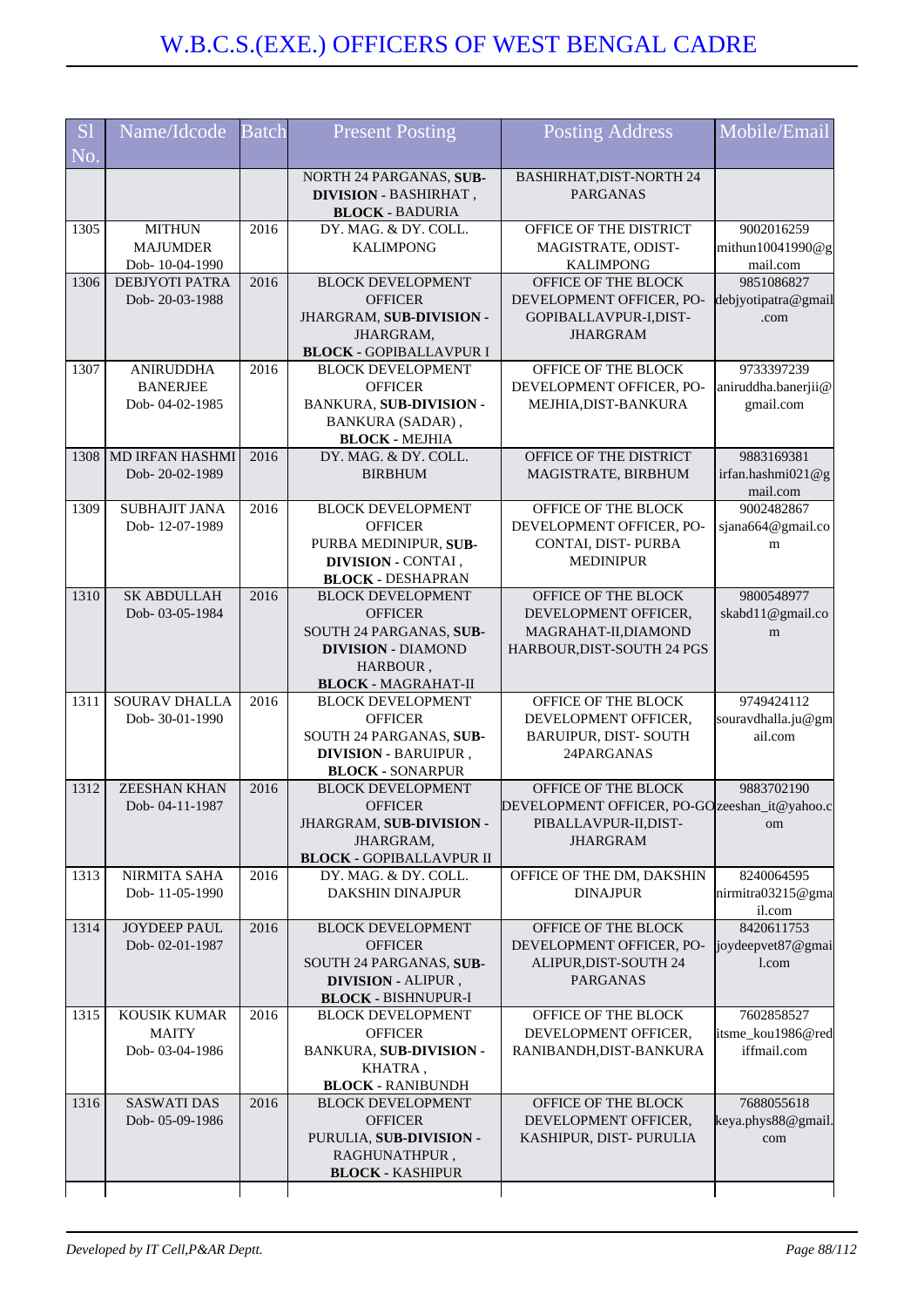| <b>S1</b> | Name/Idcode                        | <b>Batch</b> | <b>Present Posting</b>                                | <b>Posting Address</b>                                                 | Mobile/Email                    |
|-----------|------------------------------------|--------------|-------------------------------------------------------|------------------------------------------------------------------------|---------------------------------|
| No.       |                                    |              |                                                       |                                                                        |                                 |
| 1317      | <b>SUMAN KUMAR</b>                 | 2016         | <b>BLOCK DEVELOPMENT</b>                              | OFFICE OF THE BLOCK                                                    | 9474132681                      |
|           | <b>MONDAL</b><br>Dob-04-11-1980    |              | <b>OFFICER</b><br>PURBA MEDINIPUR, SUB-               | DEVELOPMENT OFFICER, PO-                                               | sumanmondalido@g<br>mail.com    |
|           |                                    |              | <b>DIVISION - TAMLUK,</b>                             | TAMLUK, DIST-PURBA<br><b>MEDINIPUR</b>                                 |                                 |
|           |                                    |              | <b>BLOCK - SAHID MATANGINI</b>                        |                                                                        |                                 |
|           |                                    |              | <b>DEV</b>                                            |                                                                        |                                 |
| 1318      | <b>ABHIGNA</b>                     | 2016         | <b>BLOCK DEVELOPMENT</b>                              | OFFICE OF THE BLOCK                                                    | 9593959814                      |
|           | <b>CHAKRABORTY</b>                 |              | <b>OFFICER</b>                                        | DEVELOPMENT OFFICER, DIST-                                             | abhignachakraborty              |
|           | Dob-31-07-1987                     |              | JHARGRAM, SUB-DIVISION -<br>JHARGRAM,                 | <b>JHARGRAM</b>                                                        | @gmail.com                      |
|           |                                    |              | <b>BLOCK - JHARGRAM</b>                               |                                                                        |                                 |
| 1319      | <b>BARENDRA NATH</b>               | 2016         | <b>BLOCK DEVELOPMENT</b>                              | OFFICE OF THE BLOCK                                                    | 8420340261                      |
|           | BANDYOPADHYAY                      |              | <b>OFFICER</b>                                        | DEVELOPMENT OFFICER, PO-                                               | barenmckv@gmail.c               |
|           | Dob-26-04-1988                     |              | JHARGRAM, SUB-DIVISION -                              | BINPUR II, DIST-JHARGRAM                                               | om                              |
|           |                                    |              | JHARGRAM,<br><b>BLOCK - BINPUR II</b>                 |                                                                        |                                 |
| 1320      | <b>SOFIA ABBAS</b>                 | 2016         | <b>BLOCK DEVELOPMENT</b>                              | OFFICE OF THE BLOCK                                                    | 8010405686                      |
|           | Dob-20-06-1985                     |              | <b>OFFICER</b>                                        | DEVELOPMENT OFFICER,, SITA sofi.abbas@gmail.co                         |                                 |
|           |                                    |              | COOCHBEHAR, SUB-DIVISION -                            | LKUCHI, MATHABHANGA, DIST-                                             | m                               |
|           |                                    |              | MATHABHANGA,                                          | <b>COOCHBEHAR</b>                                                      |                                 |
|           |                                    |              | <b>BLOCK - SITALKUCHI</b><br><b>BLOCK DEVELOPMENT</b> | OFFICE OF THE BLOCK                                                    |                                 |
| 1321      | MD. FAIZAN<br><b>ASHRAF ANSARI</b> | 2016         | <b>OFFICER</b>                                        | DEVELOPMENT OFFICER, PO-                                               | 8240757700<br>faizan.mcs123@gma |
|           | Dob-02-02-1990                     |              | JHARGRAM, SUB-DIVISION -                              | BINPUR-I, DIST-JHARGRAM                                                | il.com                          |
|           |                                    |              | JHARGRAM,                                             |                                                                        |                                 |
|           |                                    |              | <b>BLOCK - BINPUR I</b>                               |                                                                        |                                 |
| 1322      | <b>KAMAL UDDIN</b>                 | 2016         | <b>BLOCK DEVELOPMENT</b>                              | OFFICE OF THE BDO,                                                     | 9563028768                      |
|           | <b>AHMED</b><br>Dob-20-03-1990     |              | <b>OFFICER</b><br>NADIA, SUB-DIVISION -               | KRISHNAGUNJ, DIST - NADIA                                              | kamaluddina17@gm<br>ail.com     |
|           |                                    |              | KRISHNAGAR SADAR(S),                                  |                                                                        |                                 |
|           |                                    |              | <b>BLOCK - KRISHNAGUNJ</b>                            |                                                                        |                                 |
| 1323      | <b>SUBRATA GHOSH</b>               | 2016         | <b>BLOCK DEVELOPMENT</b>                              | OFFICE OF THE BLOCK                                                    | 8344012597                      |
|           | Dob-20-11-1986                     |              | <b>OFFICER</b>                                        | DEVELOPMENT OFFICER, PO-                                               | amisurata86@gmail.              |
|           |                                    |              | HOWRAH, SUB-DIVISION -<br>ULUBERIA,                   | ULUBERIA, DIST-HOWRAH                                                  | com                             |
|           |                                    |              | <b>BLOCK - SHYAMPUR-II</b>                            |                                                                        |                                 |
|           | 1324 SK KAMRUL ISLAM 2016          |              | <b>BLOCK DEVELOPMENT</b>                              | OFFICE OF THE BDO, MINAKHA                                             | 9932665108                      |
|           | Dob-02-03-1988                     |              | <b>OFFICER</b>                                        | <b>BASHIRHAT, NORTH 24</b>                                             | kamrulislam628@g                |
|           |                                    |              | NORTH 24 PARGANAS, SUB-                               | <b>PARGANAS</b>                                                        | mail.com                        |
|           |                                    |              | <b>DIVISION - BASHIRHAT,</b>                          |                                                                        |                                 |
| 1325      | <b>SUDIPTA ROY</b>                 | 2016         | <b>BLOCK - MINAKHAN</b><br>DY. MAG. & DY. COLL.       | OFFICE OF THE DISTRICT                                                 | 9433431334                      |
|           | Dob-29-07-1985                     |              | <b>DARJEELING</b>                                     | MAGISTRATE, DIST-                                                      | sudiptaroy07@gmail              |
|           |                                    |              |                                                       | <b>DARJEELING</b>                                                      | .com                            |
| 1326      | <b>SURAJIT PANDIT</b>              | 2016         | DY. MAG. & DY. COLL.                                  | OFFICE OF THE DISTRICT                                                 | 9830132220                      |
|           | Dob-14-05-1990                     |              | PASCHIM BARDHAMAN                                     | MAGISTRATE, DIST-PASCHIM                                               | surajit.pandit.geo@g            |
| 1327      | <b>ALAMGIR HOSSAIN</b>             | 2016         | <b>BLOCK DEVELOPMENT</b>                              | <b>BARDHAMAN HQ</b><br>OFFICE OF THE BLOCK                             | mail.com<br>9434969036          |
|           | Dob-20-03-1988                     |              | <b>OFFICER</b>                                        | DEVELOPMENT OFFICER,                                                   | alamgireng.lit@gma              |
|           |                                    |              | <b>BANKURA, SUB-DIVISION -</b>                        | HIRBANDH, KHATRA,                                                      | il.com                          |
|           |                                    |              | KHATRA,                                               | <b>BANKURA</b>                                                         |                                 |
|           |                                    |              | <b>BLOCK - HIRBANDH</b>                               |                                                                        |                                 |
| 1328      | <b>GOBINDA DAS</b>                 | 2016         | <b>BLOCK DEVELOPMENT</b>                              | OFFICE OF THE BLOCK                                                    | 9007864525                      |
|           | Dob-12-04-1979                     |              | <b>OFFICER</b><br>PURBA BARDHAMAN, SUB-               | DEVELOPMENT OFFICER, MANTgdgobindadas@gmai<br>ESWAR, KALNA, DIST-PURBA | l.com                           |
|           |                                    |              | <b>DIVISION - KALNA,</b>                              | <b>BARDHAMAN</b>                                                       |                                 |
|           |                                    |              | <b>BLOCK - MANTESWAR</b>                              |                                                                        |                                 |
| 1329      | <b>SHARON TAMANG</b>               | 2016         | <b>BLOCK DEVELOPMENT</b>                              | OFFICE OF THE BLOCK                                                    | 9804999614                      |
|           |                                    |              |                                                       |                                                                        |                                 |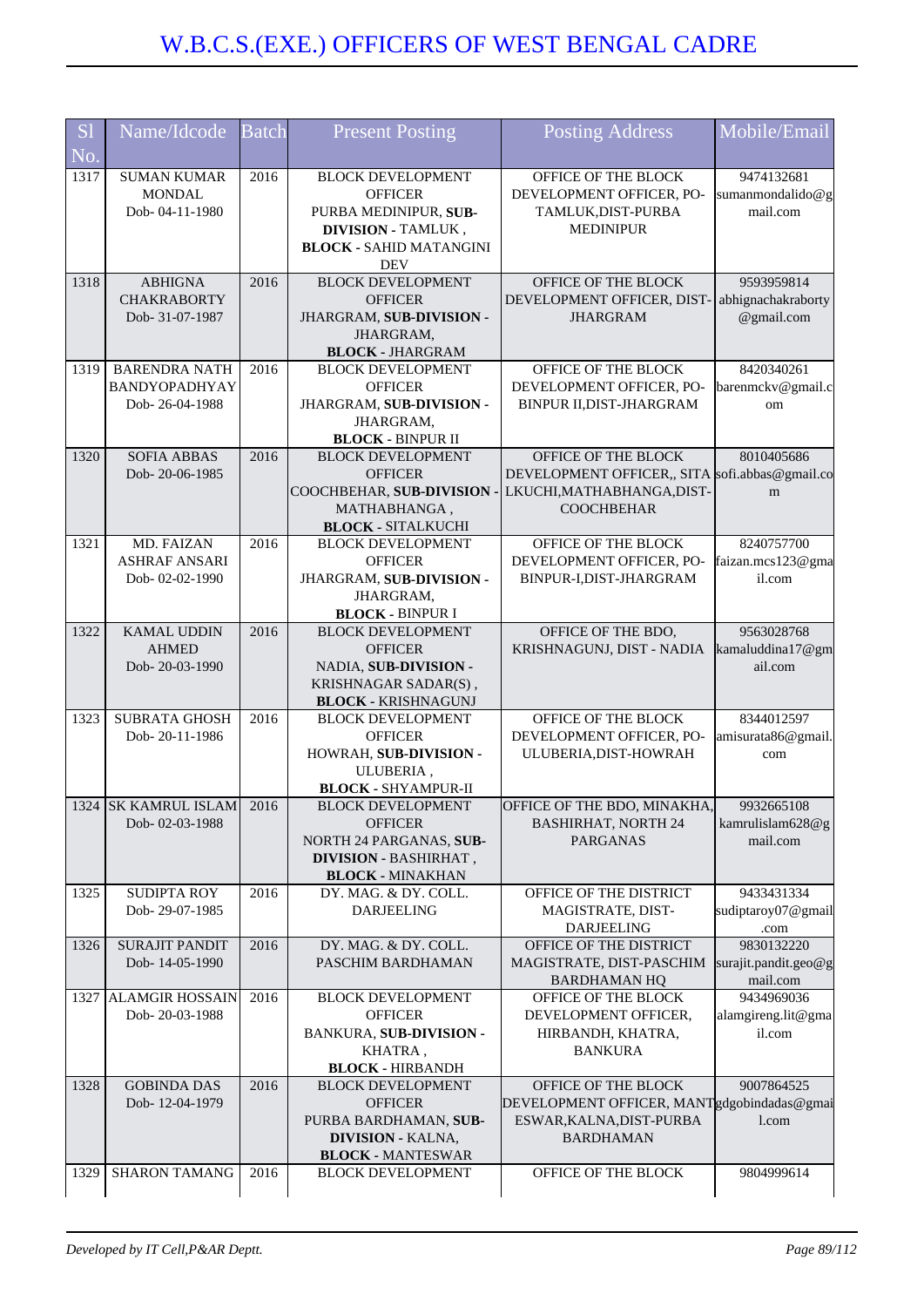| S <sub>1</sub> | Name/Idcode            | <b>Batch</b> | <b>Present Posting</b>                                  | <b>Posting Address</b>                         | Mobile/Email       |
|----------------|------------------------|--------------|---------------------------------------------------------|------------------------------------------------|--------------------|
| No.            |                        |              |                                                         |                                                |                    |
|                | Dob-27-10-1985         |              | <b>OFFICER</b>                                          | DEVELOPMENT OFFICER,                           | sharontamang71@g   |
|                |                        |              | ALIPURDUAR, SUB-DIVISION -                              | MADARIHAT-BIRPARA,                             | mail.com           |
|                |                        |              | ALIPURDUAR,                                             | <b>ALIPURDUAR</b>                              |                    |
|                |                        |              | <b>BLOCK - MADARIHAT-</b>                               |                                                |                    |
|                |                        |              | <b>BIRPARA</b>                                          |                                                |                    |
| 1330           | <b>DIPANNITA</b>       | 2016         | <b>BLOCK DEVELOPMENT</b>                                | OFFICE OF THE BDO,                             | 7797802207         |
|                | <b>BARMAN</b>          |              | <b>OFFICER</b>                                          | RAMPURHAT-I, DIST - BIRBHUM dipa.ubi9@gmail.co |                    |
|                |                        |              |                                                         |                                                |                    |
|                | Dob-09-02-1989         |              | BIRBHUM, SUB-DIVISION -                                 |                                                | m                  |
|                |                        |              | RAMPURHAT,                                              |                                                |                    |
|                |                        |              | <b>BLOCK - RAMPURHAT-I</b>                              |                                                |                    |
| 1331           | <b>GORACHAND</b>       | 2016         | DY. MAG. & DY. COLL.                                    | OFFICE OF THE DISTRICT                         | 7044716739         |
|                | <b>BARMAN</b>          |              | PURULIA, SUB-DIVISION -                                 | MAGISTRATE,                                    | gora_bar@yahoo.co. |
|                | Dob-03-06-1986         |              | <b>RAGHUNATHPUR</b>                                     | RAGHUNATHPUR, PURULIA                          | in                 |
|                | 1332 AMITDEB MONDAL    | 2016         | DY. MAG. & DY. COLL.                                    | OFFICE OF THE DM, DAKSHIN                      | 8017204570         |
|                | Dob-07-10-1992         |              | <b>DAKSHIN DINAJPUR</b>                                 | <b>DINAJPUR</b>                                | amit.mondal880@g   |
|                |                        |              |                                                         |                                                | mail.com           |
| 1333           | <b>BIKASH NASKAR</b>   | 2016         | <b>BLOCK DEVELOPMENT</b>                                | OFFICE OF THE BDO, DASPUR-I, bikashnaskar87@gm |                    |
|                | Dob-16-08-1987         |              | <b>OFFICER</b>                                          | PASCHIM MEDINIPUR                              | ail.com            |
|                |                        |              | PASCHIM MEDINIPUR, SUB-                                 |                                                |                    |
|                |                        |              | <b>DIVISION - GHATAL,</b>                               |                                                |                    |
|                |                        |              | <b>BLOCK - DASPUR-I</b>                                 |                                                |                    |
| 1334           | <b>KRISHNA</b>         | 2016         | <b>BLOCK DEVELOPMENT</b>                                | OFFICE OF THE BLOCK                            | 8777405688         |
|                | <b>CHANDRA MUNDA</b>   |              | <b>OFFICER</b>                                          | DEVELOPMENT OFFICER, SAMS skrsna123@gmail.co   |                    |
|                | Dob-05-03-1979         |              | MURSHIDABAD, SUB-DIVISION                               | ERGANJ, JANGIPUR, DIST-                        | m                  |
|                |                        |              | - JANGIPUR,                                             | <b>MURSHIDABAD</b>                             |                    |
|                |                        |              | <b>BLOCK - SAMSERGANJ</b>                               |                                                |                    |
|                | 1335 UTPAL DASMOHORI   | 2016         | <b>BLOCK DEVELOPMENT</b>                                | OFFICE OF THE BLOCK                            | 8274878836         |
|                | Dob-06-01-1985         |              | <b>OFFICER</b>                                          | DEVELOPMENT OFFICER, PO-                       | utpal_dasmohori@y  |
|                |                        |              | PURULIA, SUB-DIVISION -                                 | BAGHMUNDI, DIST-PURULIA                        | ahoo.com           |
|                |                        |              | PURULIA SADAR(WEST),                                    |                                                |                    |
|                |                        |              | <b>BLOCK - BAGHMUNDI</b>                                |                                                |                    |
| 1336           | PINTU GHARAMI          | 2016         | <b>BLOCK DEVELOPMENT</b>                                | OFFICE OF THE BLOCK                            | 7044767610         |
|                | Dob-24-11-1983         |              | <b>OFFICER</b>                                          | DEVELOPMENT OFFICER,                           | pintugharame@gmai  |
|                |                        |              | NADIA, SUB-DIVISION -                                   | KRISHNANAGAR-I, NADIA                          | 1.com              |
|                |                        |              | KRISHNAGAR SADAR(S),                                    |                                                |                    |
|                |                        |              |                                                         |                                                |                    |
| 1337           | <b>NRIPEN BISWAS</b>   |              | <b>BLOCK - KRISHNAGAR-I</b><br><b>BLOCK DEVELOPMENT</b> | OFFICE OF THE BLOCK                            | 8826137243         |
|                |                        | 2016         |                                                         |                                                |                    |
|                | Dob-14-08-1986         |              | <b>OFFICER</b>                                          | DEVELOPMENT OFFICER,                           | nripenbiswas2015@  |
|                |                        |              | COOCHBEHAR, SUB-DIVISION -                              | COOCHBEHAR-I, DIST-                            | gmail.com          |
|                |                        |              | SADAR,                                                  | <b>COOCHBEHAR</b>                              |                    |
|                |                        |              | <b>BLOCK - COOCHBEHAR-I</b>                             |                                                |                    |
| 1338           | <b>SANJAY GHISING</b>  | 2016         | <b>BLOCK DEVELOPMENT</b>                                | OFFICE OF THE BLOCK                            | 8016357487         |
|                | Dob-19-09-1986         |              | <b>OFFICER</b>                                          | DEVELOPMENT OFFICER, DARJ                      | sanjayghising2@gm  |
|                |                        |              | DARJEELING, SUB-DIVISION -                              | <b>EELING-</b>                                 | ail.com            |
|                |                        |              | DARJEELING SADAR,                                       | PULBAZAR, DARJEELING                           |                    |
|                |                        |              | <b>BLOCK - DARJEELING-</b>                              | SADAR, DIST-DARJEELING                         |                    |
|                |                        |              | PULBAZAR                                                |                                                |                    |
| 1339           | <b>SOUVIK GHOSH</b>    | 2016         | <b>BLOCK DEVELOPMENT</b>                                | OFFICE OF THE BLOCK                            | 9875323265         |
|                | Dob-03-12-1984         |              | <b>OFFICER</b>                                          | DEVELOPMENT OFFICER, SUTI-                     |                    |
|                |                        |              | MURSHIDABAD, SUB-DIVISION                               | II, JANGIPUR, MURSHIDABAD                      |                    |
|                |                        |              | - JANGIPUR,                                             |                                                |                    |
|                |                        |              | <b>BLOCK - SUTI-II</b>                                  |                                                |                    |
| 1340           | <b>ABHIJEET HALDAR</b> | 2016         | DY. MAG. & DY. COLL.                                    | OFFICE OF THE DISTRICT                         | 8910806916         |
|                | Dob-12-09-1991         |              | UTTAR DINAJPUR                                          | MAGISTRATE, UTTAR                              |                    |
|                |                        |              |                                                         | <b>DINAJPUR</b>                                |                    |
| 1341           | <b>SOUMITA PAL</b>     | 2016         | DY. MAG. & DY. COLL. HQ                                 | OFFICE OF THE DISTRICT                         | 9875368588         |
|                | Dob-07-09-1989         |              | PASCHIM MEDINIPUR                                       | MAGISTRATE, DIST-PASCHIM                       |                    |
|                |                        |              |                                                         | <b>MEDINIPUR</b>                               |                    |
|                |                        |              |                                                         |                                                |                    |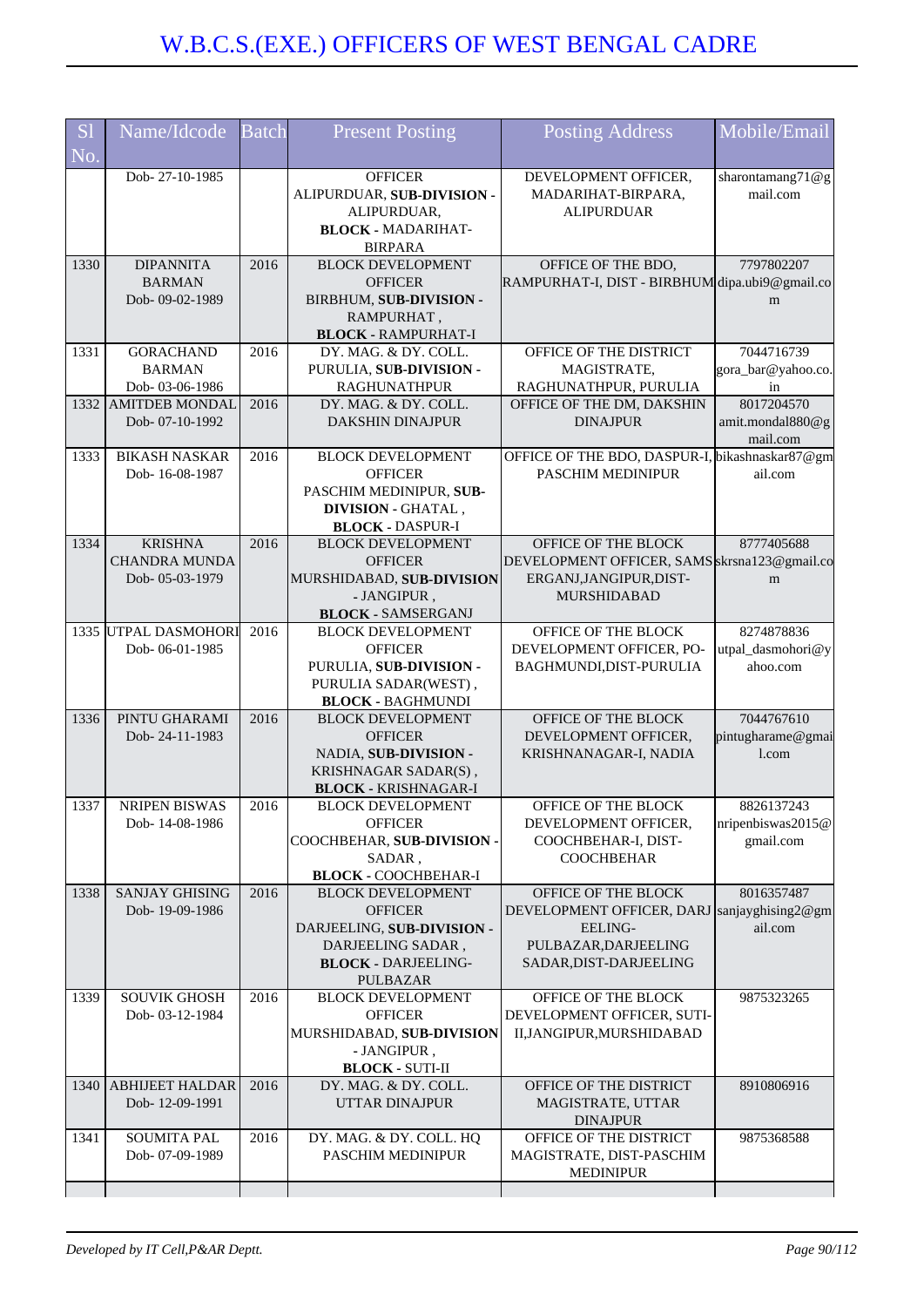| <b>S</b> l | Name/Idcode                           | <b>Batch</b> | <b>Present Posting</b>                                  | Posting Address                                    | Mobile/Email      |
|------------|---------------------------------------|--------------|---------------------------------------------------------|----------------------------------------------------|-------------------|
| No.        |                                       |              |                                                         |                                                    |                   |
| 1342       | <b>MANISH NANDY</b>                   | 2016         | <b>BLOCK DEVELOPMENT</b>                                | OFFICE OF THE BDO, PO-                             | 9434770046        |
|            | Dob-23-03-1990                        |              | <b>OFFICER</b>                                          | BURWAN, DIST-MURSHIDABAD                           |                   |
|            |                                       |              | MURSHIDABAD, SUB-DIVISION                               |                                                    |                   |
|            |                                       |              | - KANDI,<br><b>BLOCK - BURWAN</b>                       |                                                    |                   |
|            | 1343 BISWAJIT MONDAL                  | 2016         | <b>BLOCK DEVELOPMENT</b>                                | OFFICE OF THE BLOCK                                | 9836772700        |
|            | Dob-25-02-1988                        |              | <b>OFFICER</b>                                          | DEVELOPMENT OFFICER,                               |                   |
|            |                                       |              | SOUTH 24 PARGANAS, SUB-                                 | MAGRAHAT-I, DIAMOND                                |                   |
|            |                                       |              | <b>DIVISION - DIAMOND</b>                               | HARBOUR, DIST-SOUTH 24                             |                   |
|            |                                       |              | HARBOUR,                                                | <b>PARGANAS</b>                                    |                   |
|            |                                       |              | <b>BLOCK - MAGRAHAT-I</b>                               |                                                    |                   |
| 1344       | <b>RAJARSHI</b><br><b>CHAKRABORTY</b> | 2016         | DY. MAG. & DY. COLL.                                    | OFFICE OF THE DISTRICT                             |                   |
|            | Dob-25-11-1985                        |              | JHARGRAM, SUB-DIVISION -<br><b>JHARGRAM</b>             | MAGISTRATE, DIST-JHARGRAM                          |                   |
| 1345       | <b>SUPRATEEM</b>                      | 2016         | <b>BLOCK DEVELOPMENT</b>                                | OFFICE OF THE BLOCK                                | 9433914013        |
|            | <b>ACHARYA</b>                        |              | <b>OFFICER</b>                                          | DEVELOPMENT OFFICER, PO-                           | uacharya2013@gma  |
|            | Dob-01-02-1986                        |              | NORTH 24 PARGANAS, SUB-                                 | <b>BASHIRHAT, DIST-NORTH 24</b>                    | il.com            |
|            |                                       |              | DIVISION - BASHIRHAT,                                   | <b>PARGANAS</b>                                    |                   |
|            |                                       |              | <b>BLOCK - SANDESHKHALI-I</b>                           |                                                    |                   |
| 1346       | <b>SEBANTI BISWAS</b>                 | 2016         | <b>BLOCK DEVELOPMENT</b>                                | OFFICE OF THE BLOCK                                | 9875309284        |
|            | Dob-16-07-1988                        |              | <b>OFFICER</b><br>PURBA BARDHAMAN, SUB-                 | DEVELOPMENT OFFICER,<br>KALNA 1, KALNA, DIST-PURBA | sebanti7@gmail.co |
|            |                                       |              | <b>DIVISION - KALNA,</b>                                | <b>BARDHAMAN</b>                                   | m                 |
|            |                                       |              | <b>BLOCK - KALNA I</b>                                  |                                                    |                   |
| 1347       | <b>ABHINANDAN</b>                     | 2016         | <b>BLOCK DEVELOPMENT</b>                                | OFFICE OF THE BLOCK                                |                   |
|            | <b>GHOSH</b>                          |              | <b>OFFICER</b>                                          | DEVELOPMENT OFFICER,                               |                   |
|            | Dob-12-11-1987                        |              | MURSHIDABAD, SUB-DIVISION                               | BERHAMPUR, MURSHIDABAD                             |                   |
|            |                                       |              | - BERHAMPUR,                                            |                                                    |                   |
|            |                                       |              | <b>BLOCK - BERHAMPORE</b>                               |                                                    |                   |
|            | 1348 KANHAIYA KUMAR<br><b>ROY</b>     | 2016         | <b>BLOCK DEVELOPMENT</b><br><b>OFFICER</b>              | OFFICE OF THE BLOCK<br>DEVELOPMENT OFFICER, GOAL   | 7477894904        |
|            | Dob-09-01-1986                        |              | UTTAR DINAJPUR, SUB-                                    | POKHER-II, ISLAMPUR, UTTAR                         |                   |
|            |                                       |              | DIVISION - ISLAMPUR,                                    | <b>DINAJPUR</b>                                    |                   |
|            |                                       |              | <b>BLOCK - GOALPOKHER-II</b>                            |                                                    |                   |
| 1349       | <b>ARGHYA</b>                         | 2016         | <b>BLOCK DEVELOPMENT</b>                                | OFFICE OF THE BLOCK                                | 9933965317        |
|            | MUKHOPADHYAY                          |              | <b>OFFICER</b>                                          | DEVELOPMENT OFFICER, PO-                           |                   |
|            | Dob-24-01-1990                        |              | NORTH 24 PARGANAS, SUB-                                 | BARASAT, DIST-NORTH                                |                   |
|            |                                       |              | <b>DIVISION - BARASAT,</b><br><b>BLOCK - BARASAT-II</b> | 24PARGANAS, PIN-700124                             |                   |
| 1350       | SURASREE PAL                          | 2016         | DY. MAG. & DY. COLL.                                    | OFFICE OF THE DISTRICT                             |                   |
|            | Dob-20-05-1988                        |              | <b>DAKSHIN DINAJPUR</b>                                 | MAGISTRATE, DIST-DAKHIN                            |                   |
|            |                                       |              |                                                         | <b>DINAJPUR</b>                                    |                   |
|            | 1351 DIBYENDU SARKAR                  | 2016         | <b>BLOCK DEVELOPMENT</b>                                | OFFICE OF THE BLOCK                                | 8013222406        |
|            | Dob-07-03-1991                        |              | <b>OFFICER</b>                                          | DEVELOPMENT OFFICER,                               |                   |
|            |                                       |              | SOUTH 24 PARGANAS, SUB-                                 | KAKDWIP, DIST-SOUTH 24<br>PARGANAS                 |                   |
|            |                                       |              | <b>DIVISION - KAKDWIP</b> ,<br><b>BLOCK - KAKDWIP</b>   |                                                    |                   |
| 1352       | <b>ARNAB</b>                          | 2016         | <b>BLOCK DEVELOPMENT</b>                                | OFFICE OF THE BLOCK                                | 9932394804        |
|            | MUKHOPADHYAY                          |              | <b>OFFICER</b>                                          | DEVELOPMENT OFFICER, PO-                           |                   |
|            | Dob-12-02-1987                        |              | NORTH 24 PARGANAS, SUB-                                 | <b>BASHIRHAT, DIST-NORTH 24</b>                    |                   |
|            |                                       |              | <b>DIVISION - BASHIRHAT,</b>                            | PARGANAS                                           |                   |
|            |                                       |              | <b>BLOCK - SANDESHKHALI-II</b>                          |                                                    |                   |
| 1353       | <b>MILAN TIRTHA</b><br><b>SAMANTA</b> | 2016         | <b>BLOCK DEVELOPMENT</b><br><b>OFFICER</b>              | OFFICE OF THE DISTRICT<br>MAGISTRATE, PO-DIAMOND   |                   |
|            | Dob-25-04-1987                        |              | SOUTH 24 PARGANAS, SUB-                                 | HARBOUR, DIST-SOUTH 24                             |                   |
|            |                                       |              | <b>DIVISION - DIAMOND</b>                               | PARGANAS                                           |                   |
|            |                                       |              | HARBOUR,                                                |                                                    |                   |
|            |                                       |              | <b>BLOCK - DIAMOND HARBOUR-</b>                         |                                                    |                   |
|            |                                       |              |                                                         |                                                    |                   |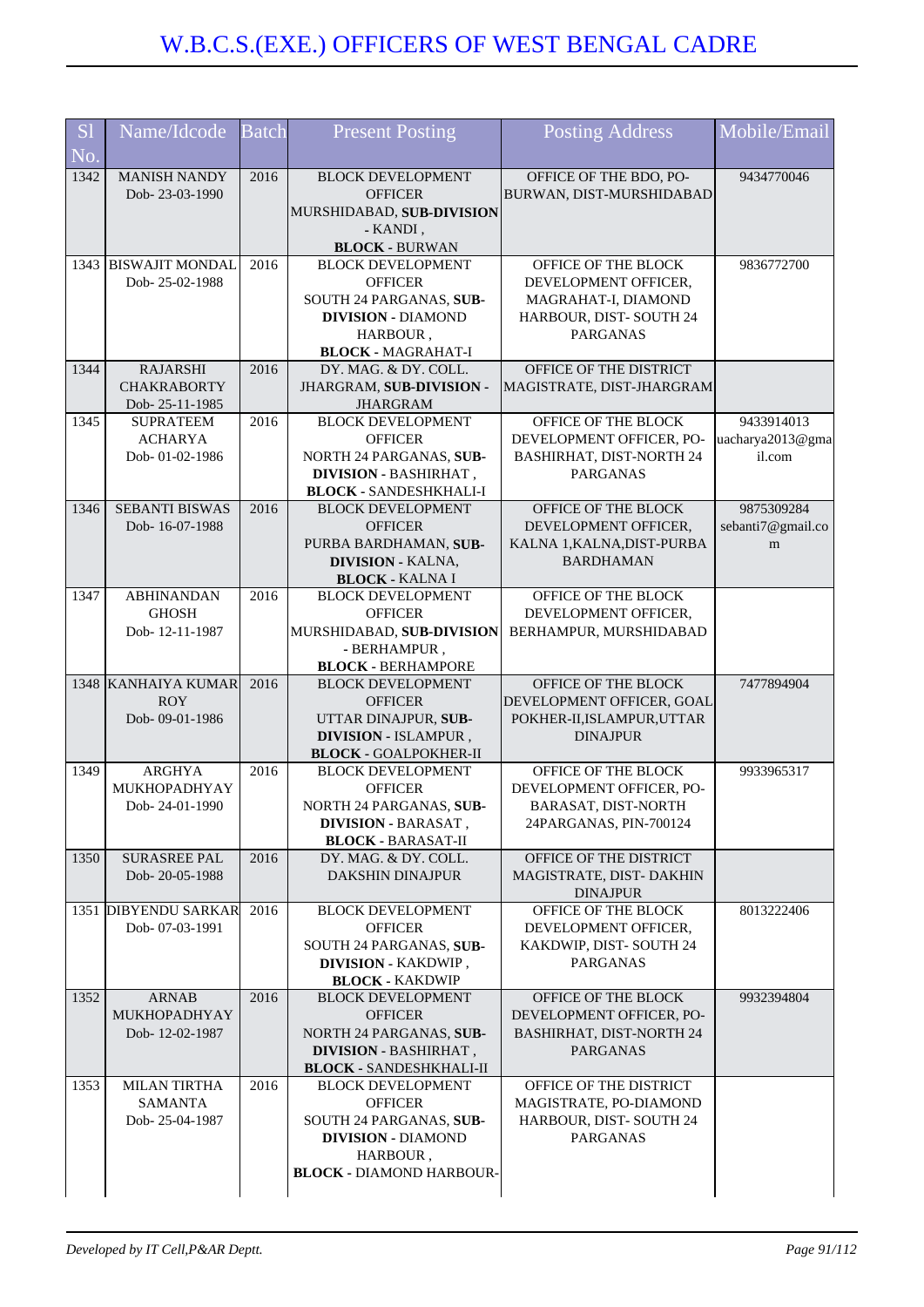| <b>S1</b> | Name/Idcode                            | <b>Batch</b> | <b>Present Posting</b>                               | <b>Posting Address</b>                                              | Mobile/Email |
|-----------|----------------------------------------|--------------|------------------------------------------------------|---------------------------------------------------------------------|--------------|
| No.       |                                        |              |                                                      |                                                                     |              |
|           |                                        |              |                                                      |                                                                     |              |
| 1354      | SUDESHNA PAL                           | 2016         | <b>BLOCK DEVELOPMENT</b>                             | OFFICE OF THE BLOCK                                                 |              |
|           | Dob-13-12-1991                         |              | <b>OFFICER</b>                                       | DEVELOPMENT OFFICER.                                                |              |
|           |                                        |              | DAKSHIN DINAJPUR, SUB-                               | BANSHIHARI, GANGARAMPUR,<br><b>DIST-DAKHIN DINAJPUR</b>             |              |
|           |                                        |              | DIVISION - GANGARAMPUR,<br><b>BLOCK - BANSHIHARI</b> |                                                                     |              |
| 1355      | <b>SRIMAN BANERJEE</b>                 | 2016         | DY. MAG. & DY. COLL.                                 | OFFICE OF THE DISTRICT                                              | 7430905403   |
|           | Dob-04-08-1983                         |              | PASCHIM MEDINIPUR                                    | MAGISTRATE, DIST-PASCHIM                                            |              |
|           |                                        |              |                                                      | <b>MEDINIPUR HQ</b>                                                 |              |
|           | 1356 SUJAY KARMAKAR                    | 2016         | <b>BLOCK DEVELOPMENT</b>                             | OFFICE OF THE BLOCK                                                 | 8013215141   |
|           | Dob-17-01-1992                         |              | <b>OFFICER</b>                                       | DEVELOPMENT OFFICER, KHAR                                           |              |
|           |                                        |              | PASCHIM MEDINIPUR, SUB-                              | AGPUR-I,KHARAGPUR,PASCHIM                                           |              |
|           |                                        |              | DIVISION - KHARAGPUR,                                | <b>MEDINIPUR</b>                                                    |              |
| 1357      | <b>TIRTHANKAR</b>                      | 2016         | <b>BLOCK - KHARAGPUR-I</b><br>DY. MAG. & DY. COLL.   | OFFICE OF THE DISTRICT                                              |              |
|           | <b>GHOSH</b>                           |              | <b>PURBA MEDINIPUR</b>                               | MAGISTRATE, DIST-PURBA                                              |              |
|           | Dob-07-03-1986                         |              |                                                      | <b>MEDINIPUR</b>                                                    |              |
| 1358      | <b>BIJOY GIRI</b>                      | 2016         | <b>BLOCK DEVELOPMENT</b>                             | OFFICE OF THE BLOCK                                                 |              |
|           | Dob-05-04-1983                         |              | <b>OFFICER</b>                                       | DEVELOPMENT OFFICER,                                                |              |
|           |                                        |              | PURULIA, SUB-DIVISION -                              | PO+DIST-PURULIA                                                     |              |
|           |                                        |              | PURULIA SADAR(EAST),                                 |                                                                     |              |
|           |                                        |              | <b>BLOCK - PURULIA-II</b>                            |                                                                     |              |
| 1359      | <b>SAUGATA</b>                         | 2016         | <b>BLOCK DEVELOPMENT</b>                             | OFFICE OF THE BLOCK                                                 |              |
|           | <b>CHOWDHURY</b><br>Dob-11-01-1983     |              | <b>OFFICER</b><br>MALDA, SUB-DIVISION -              | DEVELOPMENT OFFICER, PO-<br>ENLISH BAZAR, DIST- MALDA               |              |
|           |                                        |              | MALDA (SADAR),                                       |                                                                     |              |
|           |                                        |              | <b>BLOCK - ENGLISHBAZAR</b>                          |                                                                     |              |
| 1360      | SOMNATH MANNA                          | 2016         | <b>BLOCK DEVELOPMENT</b>                             | OFFICE OF THE BLOCK                                                 | 9038428556   |
|           | Dob-16-10-1989                         |              | <b>OFFICER</b>                                       | DEVELOPMENT OFFICER,                                                |              |
|           |                                        |              | MALDA, SUB-DIVISION -                                | RATUA, DIST-MALDA                                                   |              |
|           |                                        |              | MALDA (SADAR),                                       |                                                                     |              |
|           |                                        |              | <b>BLOCK - RATUA-II</b>                              |                                                                     |              |
| 1361      | <b>ANKIT AGRAWAL</b><br>Dob-19-09-1984 | 2016         | <b>BLOCK DEVELOPMENT</b><br><b>OFFICER</b>           | OFFICE OF THE BLOCK<br>DEVELOPMENT OFFICER,, NAB ankitdf2004@gmail. | 8250948189   |
|           |                                        |              | MURSHIDABAD, SUB-DIVISION                            | AGRAM, LALBAGH, DIST-                                               | com          |
|           |                                        |              | - LALBAGH,                                           | MURSHIDABAD                                                         |              |
|           |                                        |              | <b>BLOCK - NABAGRAM</b>                              |                                                                     |              |
| 1362      | <b>MIHIR KARMAKAR</b>                  | 2016         | DY. MAG. & DY. COLL.                                 | OFFICE OF THE DISTRICT                                              |              |
|           | Dob-03-02-1984                         |              | <b>JHARGRAM</b>                                      | MAGISTRATE, DIST-JHARGRAM                                           |              |
| 1363      | ARGHYA GHOSH                           | 2016         | DY. MAG. & DY. COLL.                                 | OFFICE OF THE DISTRICT                                              | 8017981557   |
|           | Dob-20-11-1983                         |              | <b>JHARGRAM</b>                                      | MAGISTRATE, DIST-JHARGRAM                                           |              |
| 1364      | SANJIT MONDAL                          | 2016         | DY. MAG. & DY. COLL.                                 | OFFICE OF THE DISTRICT                                              | 9434814142   |
|           | Dob-03-06-1980                         |              | PURBA MEDINIPUR                                      | MAGISTRATE, DIST-PURBA<br><b>MEDINIPUR</b>                          |              |
| 1365      | <b>BISWAJIT DAS</b>                    | 2016         | <b>BLOCK DEVELOPMENT</b>                             | OFFICE OF THE BLOCK                                                 |              |
|           | Dob-05-03-1987                         |              | <b>OFFICER</b>                                       | DEVELOPMENT OFFICER, PO-                                            |              |
|           |                                        |              | PURULIA, SUB-DIVISION -                              | JAIPUR, DIST-PURULIA                                                |              |
|           |                                        |              | PURULIA SADAR(WEST),                                 |                                                                     |              |
|           |                                        |              | <b>BLOCK - JAIPUR</b>                                |                                                                     |              |
| 1366      | <b>MANOJIT NASKAR</b>                  | 2016         | <b>BLOCK DEVELOPMENT</b>                             | OFFICE OF THE BLOCK                                                 |              |
|           | Dob-15-06-1979                         |              | <b>OFFICER</b><br>PURULIA, SUB-DIVISION -            | DEVELOPMENT OFFICER, PO-<br>HURA, DIST-PURULIA                      |              |
|           |                                        |              | PURULIA SADAR(EAST),                                 |                                                                     |              |
|           |                                        |              | <b>BLOCK - HURA</b>                                  |                                                                     |              |
| 1367      | <b>MD MOSARRAF</b>                     | 2016         | <b>BLOCK DEVELOPMENT</b>                             | OFFICE OF THE BLOCK                                                 |              |
|           | <b>HOSSAIN</b>                         |              | <b>OFFICER</b>                                       | DEVELOPMENT OFFICER, PO-                                            |              |
|           | Dob-02-04-1989                         |              | SOUTH 24 PARGANAS, SUB-                              | BARUIPUR, DIST-SOUTH 24 PGS.                                        |              |
|           |                                        |              | <b>DIVISION - BARUIPUR,</b>                          |                                                                     |              |
|           |                                        |              |                                                      |                                                                     |              |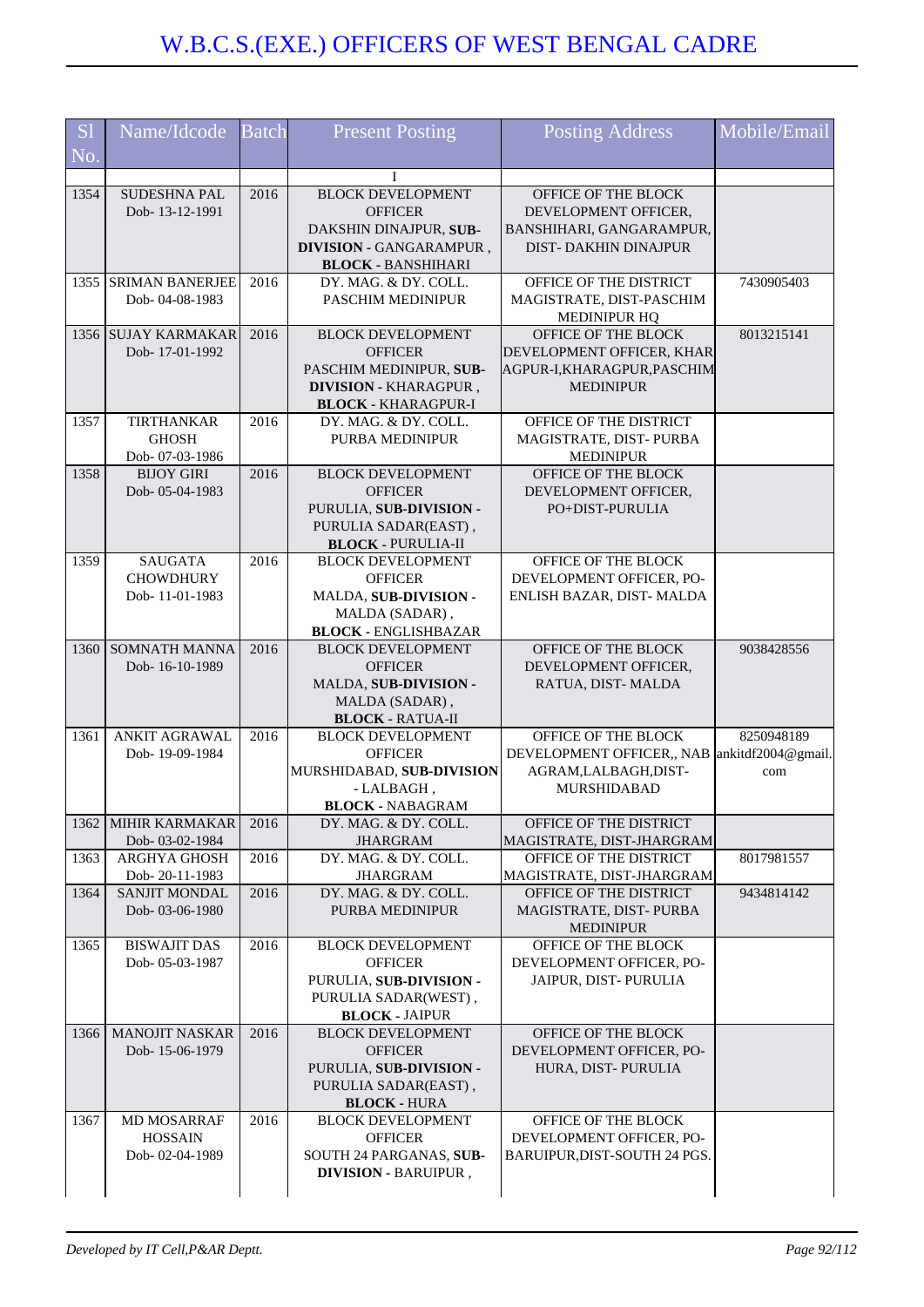| <b>S</b> l<br>No. | Name/Idcode           | <b>Batch</b> | <b>Present Posting</b>                        | Posting Address                               | Mobile/Email |
|-------------------|-----------------------|--------------|-----------------------------------------------|-----------------------------------------------|--------------|
|                   |                       |              | <b>BLOCK - BARUIPUR</b>                       |                                               |              |
| 1368              | <b>HUMAYUN</b>        | 2016         | <b>BLOCK DEVELOPMENT</b>                      | OFFICE OF THE BLOCK                           |              |
|                   | <b>CHOWDHURY</b>      |              | <b>OFFICER</b>                                | DEVELOPMENT OFFICER, PO-                      |              |
|                   | Dob-08-07-1985        |              | BIRBHUM, SUB-DIVISION -                       | NALHATI-II, DIST-BIRBHUM                      |              |
|                   |                       |              | RAMPURHAT,                                    |                                               |              |
|                   |                       |              | <b>BLOCK - NALHATI-II</b>                     |                                               |              |
| 1369              | <b>SK MD ERFAN</b>    | 2016         | <b>BLOCK DEVELOPMENT</b>                      | OFFICE OF THE BLOCK                           | 8016737161   |
|                   | <b>HABIB</b>          |              | <b>OFFICER</b>                                | DEVELOPMENT OFFICER, PO-                      |              |
|                   | Dob-19-03-1985        |              | MALDA, SUB-DIVISION -                         | OLD MALDA, DIST-MALDA                         |              |
|                   |                       |              | MALDA (SADAR),                                |                                               |              |
|                   |                       |              | <b>BLOCK - OLD MALDA</b>                      |                                               |              |
| 1370              | <b>SARWAR ALI</b>     | 2016         | DY. MAG. & DY. COLL.                          | OFFICE OF THE DISTRICT                        | 8961938209   |
|                   | Dob-23-05-1992        |              | JHARGRAM                                      | MAGISTRATE, DIST- JHARGRAM                    |              |
| 1371              | <b>SANKHADIP DAS</b>  | 2016         | <b>BLOCK DEVELOPMENT</b>                      | OFFICE OF THE BLOCK                           |              |
|                   | Dob-01-01-1991        |              | <b>OFFICER</b>                                | DEVELOPMENT OFFICER,                          |              |
|                   |                       |              | JALPAIGURI, SUB-DIVISION -                    | DHUPGURI, DIST- JALPAIGURI                    |              |
|                   |                       |              | JALPAIGURI SADAR,                             |                                               |              |
|                   |                       |              | <b>BLOCK - DHUPGURI</b>                       |                                               |              |
|                   | 1372 USHNATA MOKTAN   | 2016         | <b>BLOCK DEVELOPMENT</b><br><b>OFFICER</b>    | OFFICE OF THE BLOCK                           | 9635163683   |
|                   | Dob-05-05-1989        |              | MALDA, SUB-DIVISION -                         | DEVELOPMENT OFFICER, PO-                      |              |
|                   |                       |              | MALDA (SADAR),                                | GAZOLE, DIST-MALDA                            |              |
|                   |                       |              | <b>BLOCK - GAZOLE</b>                         |                                               |              |
| 1373              | <b>NIRANJAN</b>       | 2016         | DY. MAG. & DY. COLL.                          | OFFICE OF THE DISTRICT                        |              |
|                   | <b>BARMAN</b>         |              | <b>HOOGHLY</b>                                | MAGISTRATE, DIST-HOOGHLY                      |              |
|                   | Dob-01-01-1993        |              |                                               |                                               |              |
| 1374              | <b>TSHOGEL MOKTAN</b> | 2016         | <b>BLOCK DEVELOPMENT</b>                      | OFFICE OF THE BDO, DIST-                      |              |
|                   | <b>TAMANG</b>         |              | <b>OFFICER</b>                                | <b>DAKSHIN DINAJPUR</b>                       |              |
|                   | Dob-18-07-1989        |              | DAKSHIN DINAJPUR, SUB-                        |                                               |              |
|                   |                       |              | <b>DIVISION - BALURGHAT,</b>                  |                                               |              |
|                   |                       |              | <b>BLOCK - TAPAN</b>                          |                                               |              |
|                   | 1375 RAMJIBAN HANSDA  | 2016         | DY. MAG. & DY. COLL.                          | OFFICE OF THE DISTRICT                        | 7980216224   |
|                   | Dob-09-05-1981        |              | <b>COOCHBEHAR</b>                             | MAGISTRATE, DIST-                             |              |
|                   |                       |              |                                               | COOCHBEHAR HQ                                 |              |
| 1376              | <b>ARUN KUMAR</b>     | 2016         | <b>BLOCK DEVELOPMENT</b>                      | OFFICE OF THE BLOCK                           | 8617301115   |
|                   | <b>BISWAS</b>         |              | <b>OFFICER</b>                                | DEVELOPMENT OFFICER,                          |              |
|                   | Dob-14-09-1983        |              | PURBA BARDHAMAN, SUB-                         | BHATAR BARDHAMAN SADAR                        |              |
|                   |                       |              | <b>DIVISION - BARDHAMAN</b>                   | NORTH, DIST-PURBA                             |              |
|                   |                       |              | SADAR NORTH,                                  | <b>BARDHAMAN</b>                              |              |
| 1377              | <b>SOUMEN BISWAS</b>  | 2016         | <b>BLOCK - BHATAR</b><br>DY. MAG. & DY. COLL. | OFFICE OF THE DISTRICT                        | 9775185398   |
|                   | Dob-22-03-1983        |              | PURBA MEDINIPUR                               | MAGISTRATE, PURBA                             |              |
|                   |                       |              |                                               | MEDINIPUR HQ.                                 |              |
| 1378              | <b>TANMAY KARJEE</b>  | 2016         | <b>BLOCK DEVELOPMENT</b>                      | OFFICE OF THE BLOCK                           | 9958929987   |
|                   | Dob-23-07-1988        |              | <b>OFFICER</b>                                | DEVELOPMENT OFFICER,, SHYA tanmay karjeewbcs@ |              |
|                   |                       |              | HOWRAH, SUB-DIVISION -                        | MPUR-I, ULUBERIA, DIST-                       | gmail.com    |
|                   |                       |              | ULUBERIA,                                     | <b>HOWRAH</b>                                 |              |
|                   |                       |              | <b>BLOCK - SHYAMPUR-I</b>                     |                                               |              |
| 1379              | <b>RATHIN BISWAS</b>  | 2016         | <b>BLOCK DEVELOPMENT</b>                      | OFFICE OF THE DISTRICT                        |              |
|                   | Dob-10-06-1984        |              | <b>OFFICER</b>                                | MAGISTRATE, MAGRAHAT-II,                      |              |
|                   |                       |              | SOUTH 24 PARGANAS, SUB-                       | DIST-SOUTH 24 PARGANAS                        |              |
|                   |                       |              | <b>DIVISION - DIAMOND</b>                     |                                               |              |
|                   |                       |              | HARBOUR,                                      |                                               |              |
|                   |                       |              | <b>BLOCK - MAGRAHAT-II</b>                    |                                               |              |
| 1380              | <b>GOUTAM MONDAL</b>  | 2016         | DY MAGISTRATE & DY                            | OFFICE OF THE DISTRICT                        |              |
|                   | Dob-03-02-1981        |              | <b>COLLECTOR (ON PROB)</b>                    | MAGISTRATE, DIST- PURULIA                     |              |
|                   |                       |              | <b>PURULIA</b>                                |                                               |              |
|                   | 1381 RAJKUMAR BISWAS  | 2016         | <b>BLOCK DEVELOPMENT</b>                      | OFFICE OF THE BLOCK                           |              |
|                   |                       |              |                                               |                                               |              |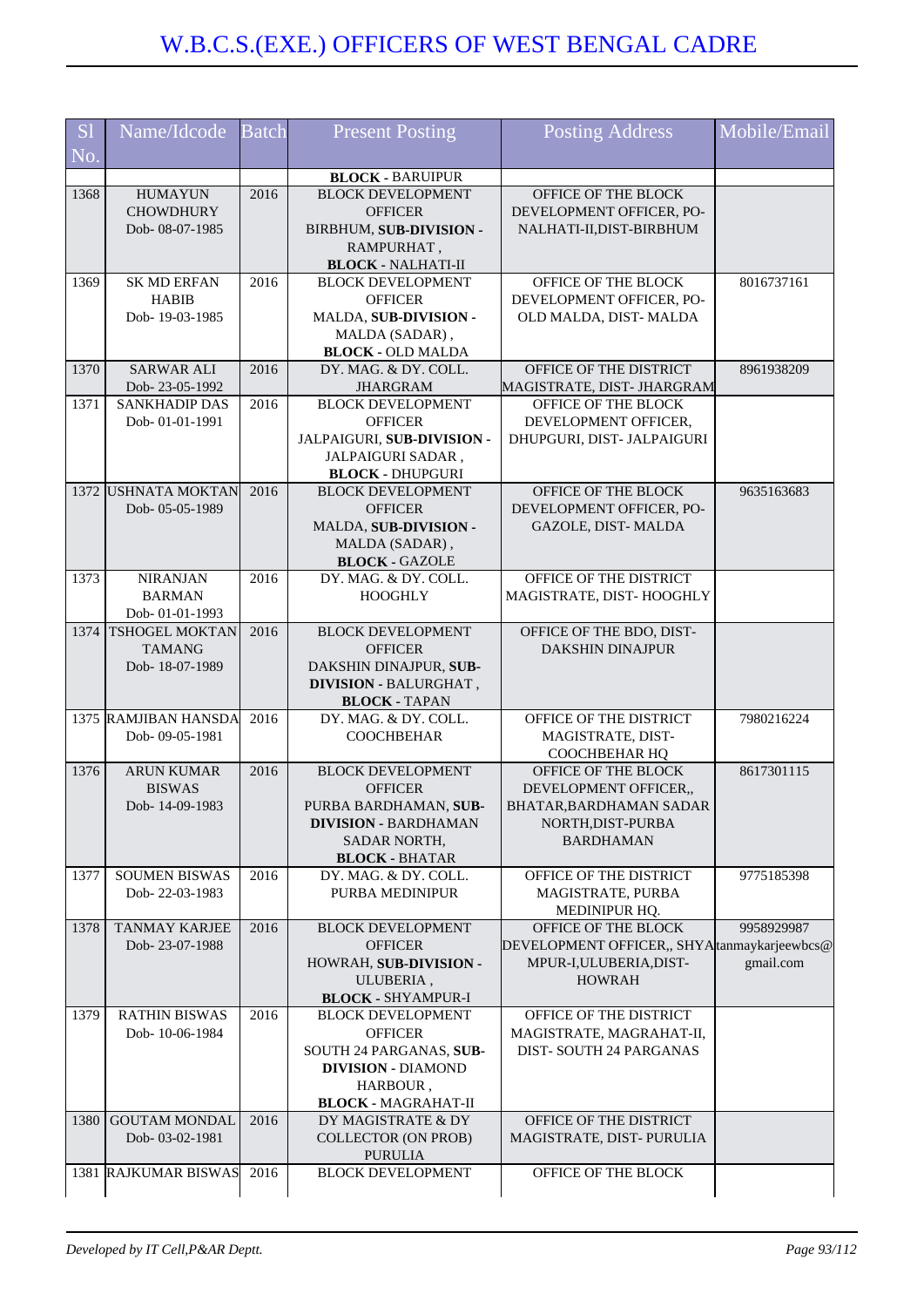| <b>S1</b> | Name/Idcode                        | <b>Batch</b> | <b>Present Posting</b>                              | <b>Posting Address</b>                          | Mobile/Email      |
|-----------|------------------------------------|--------------|-----------------------------------------------------|-------------------------------------------------|-------------------|
| No.       |                                    |              |                                                     |                                                 |                   |
|           | Dob-07-07-1983                     |              | <b>OFFICER</b>                                      | DEVELOPMENT OFFICER, PO-                        |                   |
|           |                                    |              | PURULIA, SUB-DIVISION -                             | JHALDA, DIST- PURULIA                           |                   |
|           |                                    |              | PURULIA SADAR(WEST),<br><b>BLOCK - JHALDA-I</b>     |                                                 |                   |
| 1382      | PARTHA HAZRA                       | 2016         | <b>BLOCK DEVELOPMENT</b>                            | OFFICE OF THE BLOCK                             |                   |
|           | Dob-19-01-1989                     |              | <b>OFFICER</b>                                      | DEVELOPMENT OFFICER,                            |                   |
|           |                                    |              | PURBA MEDINIPUR, SUB-                               | KHEJURI-I,CONTAI,DIST-PURBA                     |                   |
|           |                                    |              | DIVISION - CONTAI,                                  | <b>MEDINIPUR</b>                                |                   |
| 1383      | <b>UDAY SHANKAR</b>                | 2016         | <b>BLOCK - KHEJURI-I</b><br>DY. MAG. & DY. COLL.    | OFFICE OF THE DISTRICT                          |                   |
|           | <b>MAITY</b>                       |              | <b>BANKURA</b>                                      | MAGISTRATE, PO+DIST-                            |                   |
|           | Dob-11-11-1973                     |              |                                                     | <b>BANKURA</b>                                  |                   |
| 1384      | <b>ANIRUDDHA ROY</b>               | 2017         | <b>BLOCK DEVELOPMENT</b>                            | OFFICE OF THE BLOCK                             |                   |
|           | Dob-01-01-1975                     |              | <b>OFFICER</b>                                      | DEVELOPMENT OFFICER,                            |                   |
|           |                                    |              | BIRBHUM, SUB-DIVISION -                             | DUBRAJPUR, DIST- BIRBHUM                        |                   |
|           |                                    |              | BIRBHUM,<br><b>BLOCK - DUBRAJPUR</b>                |                                                 |                   |
| 1385      | PAVITRA LAMA                       | 2017         | DY MAGISTRATE & DY                                  | OFFICE OF THE DISTRICT                          |                   |
|           | Dob-04-01-1975                     |              | <b>COLLECTOR (ON PROB)</b>                          | MAGISTRATE,, MALDA HQ                           |                   |
|           |                                    |              | <b>MALDA</b>                                        |                                                 |                   |
| 1386      | <b>LADEN LEPCHA</b>                | 2017         | DY MAGISTRATE & DY                                  | OFFICE OF THE DISTRICT                          |                   |
|           | Dob-19-07-1975                     |              | <b>COLLECTOR (ON PROB)</b><br><b>MALDA</b>          | MAGISTRATE,, MALDA HQ                           |                   |
| 1387      | <b>NAZIM ALI MUFTY</b>             | 2017         | DY MAGISTRATE & DY                                  | OFFICE OF THE DM, NORTH 24                      |                   |
|           | Dob-06-10-1972                     |              | <b>COLLECTOR (ON PROB)</b>                          | <b>PARGANA</b>                                  |                   |
|           |                                    |              | NORTH 24 PARGANAS                                   |                                                 |                   |
| 1388      | <b>DEBASIS MANDAL</b>              | 2017         | DY MAGISTRATE & DY                                  | OFFICE OF THE SUB                               |                   |
|           | Dob-26-05-1976                     |              | <b>COLLECTOR (ON PROB)</b><br>NADIA, SUB-DIVISION - | DIVISIONAL OFFICER,, PO-<br>KALYANI, DIST-NADIA |                   |
|           |                                    |              | <b>KALYANI</b>                                      |                                                 |                   |
| 1389      | <b>ATANU GHOSH</b>                 | 2017         | <b>BLOCK DEVELOPMENT</b>                            | OFFICE OF THE BLOCK                             |                   |
|           | Dob-19-06-1976                     |              | <b>OFFICER</b>                                      | DEVELOPMENT OFFICER,                            |                   |
|           |                                    |              | UTTAR DINAJPUR, SUB-                                | GOALPOKHAR-I, DIST- UTTAR                       |                   |
|           |                                    |              | DIVISION - ISLAMPUR,<br><b>BLOCK - GOALPOKHER-I</b> | <b>DINAJPUR</b>                                 |                   |
| 1390      | <b>RANJAN KUMAR</b>                | 2017         | DY. MAG. & DY. COLL.                                | OFFICE OF THE DISTRICT                          | 9434491119        |
|           | PAUL.                              |              | <b>SOUTH 24 PARGANAS, SUB-</b>                      | MAGISTRATE,, KAKDWIP,                           | ranjankumarpaul76 |
|           | Dob-01-03-1976                     |              | <b>DIVISION - KAKDWIP</b>                           | <b>SOUTH 24 PARGANAS</b>                        | @gmail.com        |
| 1391      | MANATOSH                           | 2017         | DY. MAG. & DY. COLL.                                | OFFICE OF THE SUB                               |                   |
|           | <b>MONDAL</b><br>Dob-05-10-1972    |              | DAKSHIN DINAJPUR, SUB-                              | DIVISIONAL OFFICER,, PO-GAN                     |                   |
|           |                                    |              | <b>DIVISION - GANGARAMPUR</b>                       | GARAMPUR, DIST-DAKSHIN<br><b>DINAJPUR</b>       |                   |
| 1392      | <b>SOUVIK KUMAR</b>                | 2017         | DY. MAG. & DY. COLL.                                | OFFICE OF THE DM, PO-                           | 9434154289        |
|           | <b>CHANDA</b>                      |              | <b>DAKSHIN DINAJPUR</b>                             | BALURGHAT, DIST-DAKSHIN                         |                   |
|           | Dob-25-06-1976                     |              |                                                     | <b>DINAJPUR</b>                                 |                   |
| 1393      | <b>RATNA</b><br><b>CHAKRABORTY</b> | 2017         | DY. MAG. & DY. COLL.                                | OFFICE OF THE DISTRICT                          |                   |
|           | Dob-04-10-1974                     |              | COOCHBEHAR, SUB-DIVISION -<br>TUFANGUNJ             | MAGISTRATE,, PO-TUFANGUNJ,<br>DIST-COOCHBEHAR   |                   |
| 1394      | <b>BISWAJIT GHOSH</b>              | 2017         | DY. MAG. & DY. COLL.                                | OFFICE OF THE SDO, PO-                          | 8918506567        |
|           | Dob-28-01-1971                     |              | <b>BIRBHUM</b>                                      | RAMPURHAT, DIST- BIRBHUM                        |                   |
| 1395      | PANKAJ KONAR                       | 2017         | <b>BLOCK DEVELOPMENT</b>                            | OFFICE OF THE BLOCK                             |                   |
|           | Dob-25-10-1972                     |              | <b>OFFICER</b>                                      | DEVELOPMENT OFFICER, PO-                        |                   |
|           |                                    |              | PURBA MEDINIPUR, SUB-<br>DIVISION - CONTAI,         | CONTAI, DIST-PURBA<br><b>MEDINIPUR</b>          |                   |
|           |                                    |              | <b>BLOCK - BHAGWANPUR-I</b>                         |                                                 |                   |
| 1396      | SANJIB SENGUPTA                    | 2017         | DY MAGISTRATE & DY                                  | OFFICE OF THE DM, HOOGHLY                       | 9433805026        |
|           | Dob-16-02-1968                     |              | <b>COLLECTOR (ON PROB)</b>                          |                                                 |                   |
|           |                                    |              | <b>HOOGHLY</b>                                      |                                                 |                   |
|           |                                    |              |                                                     |                                                 |                   |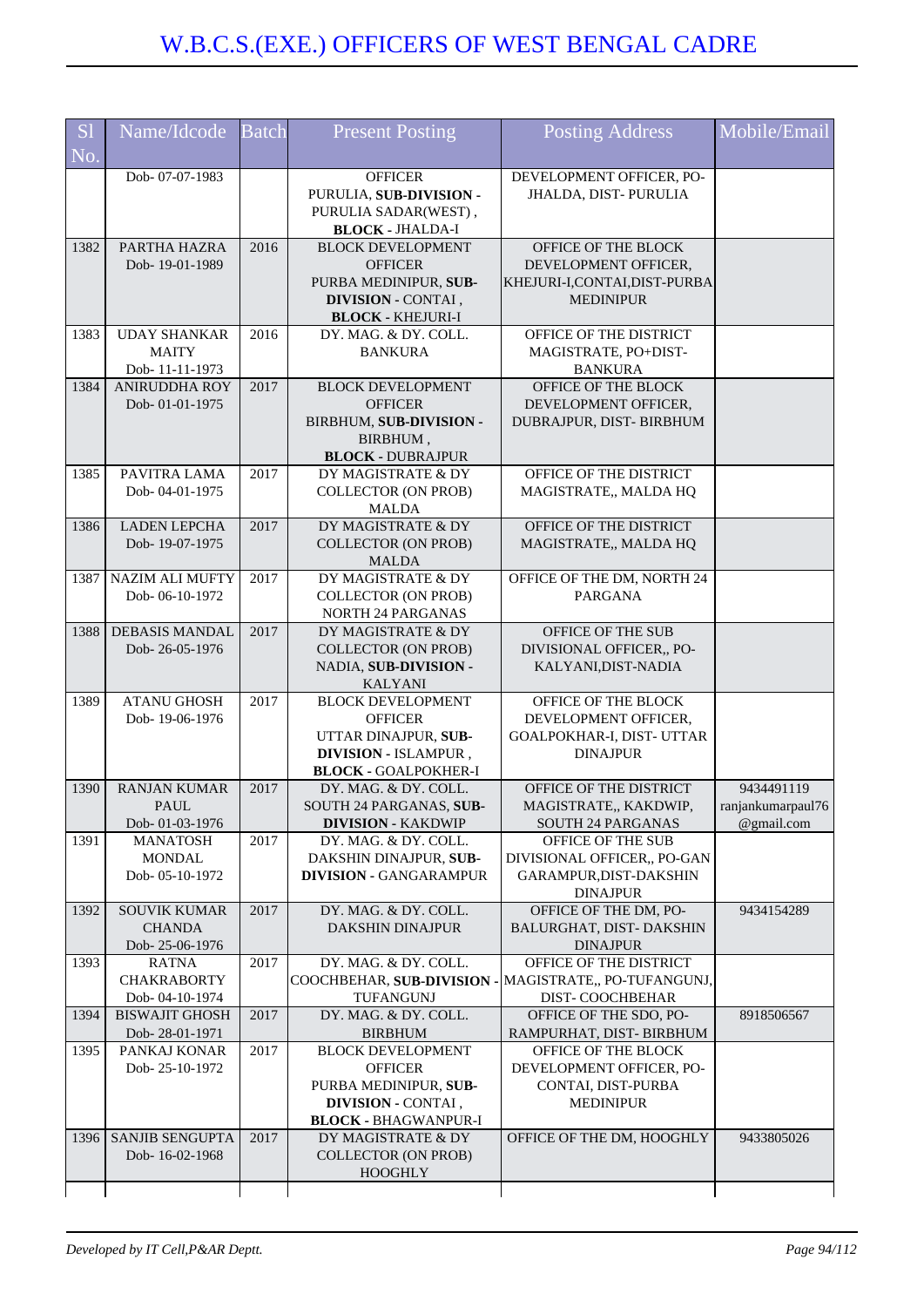| <b>S1</b><br>No. | Name/Idcode                                              | Batch | <b>Present Posting</b>                                                                                                                  | <b>Posting Address</b>                                                                               | Mobile/Email                                 |
|------------------|----------------------------------------------------------|-------|-----------------------------------------------------------------------------------------------------------------------------------------|------------------------------------------------------------------------------------------------------|----------------------------------------------|
| 1397             | PRASUN KUMAR<br><b>DHARA</b><br>Dob-12-08-1969           | 2017  | <b>BLOCK DEVELOPMENT</b><br><b>OFFICER</b><br>UTTAR DINAJPUR, SUB-<br><b>DIVISION - RAIGUNJ</b> ,<br><b>BLOCK - KALIAGANJ</b>           | OFFICE OF THE BLOCK<br>DEVELOPMENT OFFICER, PO-<br>RAIGUNJ, DIST- UTTAR<br><b>DINAJPUR</b>           | 9474308250<br>prasunkumardhara@<br>gmail.com |
| 1398             | <b>SUDIP DATTA</b><br>Dob-04-10-1972                     | 2017  | DY. MAG. & DY. COLL.<br>HOWRAH, SUB-DIVISION -<br><b>ULUBERIA</b>                                                                       | OFFICE OF THE SDO, PO-<br>ULUBERIA, DIST-HOWRAH                                                      |                                              |
| 1399             | <b>SANDIP GHOSH</b><br>Dob-04-04-1975                    | 2017  | <b>BLOCK DEVELOPMENT</b><br><b>OFFICER</b><br>SOUTH 24 PARGANAS, SUB-<br><b>DIVISION - DIAMOND</b><br>HARBOUR,<br><b>BLOCK - FALTA</b>  | OFFICE OF THE BLOCK<br>DEVELOPMENT OFFICER,<br>FALTA, DIAMOND<br>HARBOUR, SOUTH 24 PGS               | 9474402451                                   |
| 1400             | <b>SUDIP</b><br>BHATTACHARYYA<br>Dob-21-12-1972          | 2017  | <b>EXECUTIVE OFFICER</b><br><b>BARANAGAR MUNICIPALITY</b>                                                                               | DESHBANDHU RD, NEOGIPARA,<br>ARIADAHA, BARANAGAR,<br>WEST BENGAL 700035                              | 9830364361                                   |
| 1401             | <b>JAYANTA DUTTA</b><br>Dob-07-11-1973                   | 2017  | DY. MAG. & DY. COLL.<br><b>PURULIA</b>                                                                                                  | OFFICE OF THE DM, PO-<br>RAGHUNATHPUR, DIST-<br><b>PURULIA</b>                                       | 8017304073                                   |
| 1402             | <b>ANIRBAN</b><br><b>MAJUMDER</b><br>Dob-25-12-1976      | 2017  | <b>BLOCK DEVELOPMENT</b><br><b>OFFICER</b><br>SOUTH 24 PARGANAS, SUB-<br>DIVISION - ALIPUR,<br><b>BLOCK - THAKURPUKUR</b><br>MAHESHTALA | OFFICE OF THE SUB<br>DIVISIONAL OFFICER,<br>THAKURPUKUR MAHESHTALA,<br><b>DIST-SOUTH 24 PARGANAS</b> |                                              |
| 1403             | <b>ANINDYA</b><br><b>BHATTACHARYA</b><br>Dob-30-10-1974  | 2017  | <b>BLOCK DEVELOPMENT</b><br><b>OFFICER</b><br>PURULIA, SUB-DIVISION -<br>PURULIA SADAR(EAST),<br><b>BLOCK - PUNCHA</b>                  | OFFICE OF THE BLOCK<br>DEVELOPMENT OFFICER,<br>PUNCHA, DIST-PURULIA                                  |                                              |
| 1404             | <b>ANAMITRA SOM</b><br>Dob-29-05-1976                    | 2017  | <b>BLOCK DEVELOPMENT</b><br><b>OFFICER</b><br>PURULIA, SUB-DIVISION -<br>RAGHUNATHPUR,<br><b>BLOCK - RAGHUNATHPUR-II</b>                | OFFICE OF THE BLOCK<br>DEVELOPMENT OFFICER.<br>RAGHUNATHPUR-II, DIST-<br><b>PURULIA</b>              | 9830421852<br>anamitrasom2014@<br>gmail.com  |
| 1405             | <b>ANIRBAN SAHU</b><br>Dob-18-10-1979                    | 2017  | <b>BLOCK DEVELOPMENT</b><br><b>OFFICER</b><br>PASCHIM MEDINIPUR, SUB-<br><b>DIVISION - GHATAL,</b><br><b>BLOCK - DASPUR-II</b>          | OFFICE OF THE BDO, DASPUR - ani.sahu36@gmail.c<br>II, GHATAL, DIST - PASCHIM<br><b>MEDINIPUR</b>     | om                                           |
| 1406             | <b>SANJAY KR</b><br><b>GUCHHAIT</b><br>Dob-09-03-1976    | 2017  | <b>BLOCK DEVELOPMENT</b><br><b>OFFICER</b><br>NORTH 24 PARGANAS, SUB-<br><b>DIVISION - BONGAON</b> ,<br><b>BLOCK - BONGAON</b>          | OFFICE OF THE BLOCK<br>DEVELOPMENT OFFICER, PO-<br>BONGAON, DIST-NORTH 24<br><b>PARGANAS</b>         |                                              |
| 1407             | <b>RAJIB DUTTA</b><br><b>CHOWDHURY</b><br>Dob-20-11-1974 | 2017  | <b>BLOCK DEVELOPMENT</b><br><b>OFFICER</b><br>PASCHIM MEDINIPUR, SUB-<br><b>DIVISION - KHARAGPUR,</b><br><b>BLOCK - MOHANPUR</b>        | OFFICE OF THE BDO,<br>MOHANPUR, KHARAGPUR,<br>PACHIM MEDINIPUR                                       |                                              |
| 1408             | <b>AMIT KUMAR</b><br><b>MONDAL</b><br>Dob-29-12-1974     | 2017  | <b>BLOCK DEVELOPMENT</b><br><b>OFFICER</b><br>COOCHBEHAR, SUB-DIVISION -<br>DINHATA,<br><b>BLOCK - SITAI</b>                            | OFFICE OF THE DISTRICT<br>MAGISTRATE, PO-DINHATA,<br><b>DIST- COOCHBEHAR</b>                         | 9800141448                                   |
| 1409             | SOUGATA KUMAR<br><b>SAHA</b>                             | 2017  | <b>BLOCK DEVELOPMENT</b><br><b>OFFICER</b>                                                                                              | OFFICE OF THE BLOCK<br>DEVELOPMENT OFFICER,                                                          |                                              |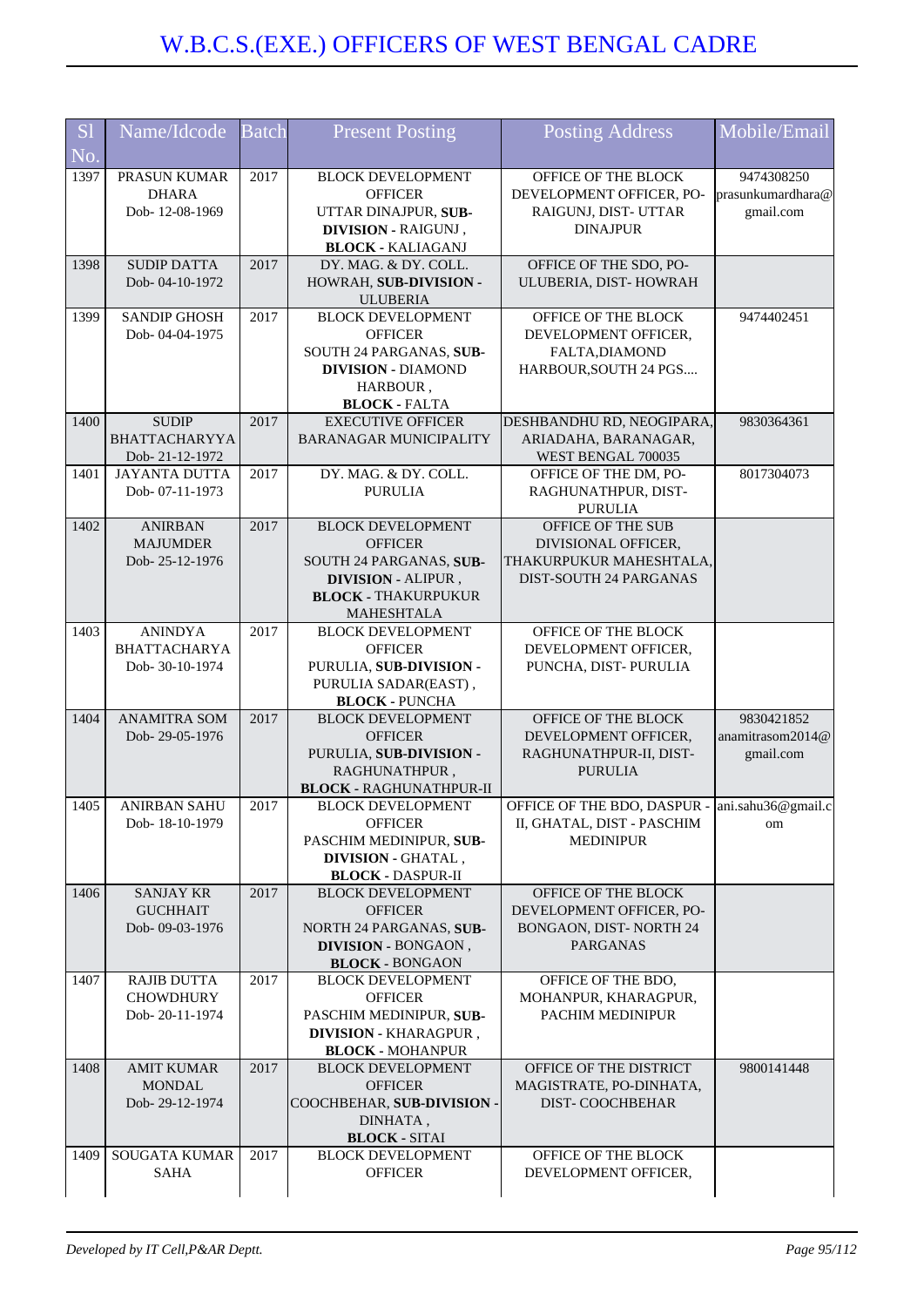| S <sub>1</sub><br>No. | Name/Idcode                                               | <b>Batch</b> | <b>Present Posting</b>                                                                                                               | <b>Posting Address</b>                                                                                 | Mobile/Email                             |
|-----------------------|-----------------------------------------------------------|--------------|--------------------------------------------------------------------------------------------------------------------------------------|--------------------------------------------------------------------------------------------------------|------------------------------------------|
|                       | Dob-28-02-1978                                            |              | SOUTH 24 PARGANAS, SUB-<br><b>DIVISION - CANNING</b> ,<br><b>BLOCK - BASANTI</b>                                                     | <b>BASANTI, DIST-SOUTH 24</b><br><b>PARGANAS</b>                                                       |                                          |
| 1410                  | <b>SANJU GUHA</b><br><b>MAJUMDAR</b><br>Dob-12-04-1979    | 2017         | <b>BLOCK DEVELOPMENT</b><br><b>OFFICER</b><br>DARJEELING, SUB-DIVISION -<br>SILIGURI,<br><b>BLOCK - PHANSIDEWA</b>                   | OFFICE OF THE BLOCK<br>DEVELOPMENT OFFICER,<br>PHANSIDEWA, DIST-<br><b>DARJEELING</b>                  | 8597626263                               |
|                       | 1411 RATHIN CHANDRA<br><b>DEY</b><br>Dob-16-01-1972       | 2017         | <b>BLOCK DEVELOPMENT</b><br><b>OFFICER</b><br>SOUTH 24 PARGANAS, SUB-<br><b>DIVISION - KAKDWIP</b> ,<br><b>BLOCK - PATHARPROTIMA</b> | OFFICE OF THE BDO,<br>PATHARPROTIMA                                                                    |                                          |
|                       | 1412 NABA KUMAR DAS<br>Dob-30-12-1977                     | 2017         | <b>BLOCK DEVELOPMENT</b><br><b>OFFICER</b><br>SOUTH 24 PARGANAS, SUB-<br>DIVISION - ALIPUR,<br><b>BLOCK - BUDGE BUDGE-II</b>         | OFFICE OF THE BDO, BUDGE<br>BUDGE - II, ALIPUR, DIST -<br><b>SOUTH 24 PGRS</b>                         |                                          |
|                       | 1413 SHRIMANTA MALIK<br>Dob-17-06-1981                    | 2017         | DY. MAG. & DY. COLL.<br><b>KALIMPONG</b>                                                                                             | OFFICE OF THE DISTRICT<br>MAGISTRATE, DIST-<br><b>KALIMPONG</b>                                        |                                          |
| 1414                  | <b>TAPANJYOTI</b><br><b>BISWAS</b><br>Dob-02-09-1974      | 2017         | DY. MAG. & DY. COLL.<br><b>BANKURA</b>                                                                                               | OFFICE OF THE DISTRICT<br>MAGISTRATE, DIST-BANKURA                                                     | 9474431564                               |
| 1415                  | SOUGATA ROY<br>Dob-21-10-1977                             | 2017         | DY. MAG. & DY. COLL.<br><b>TUFANGUNJ</b>                                                                                             | OFFICE OF THE DISTRICT<br>COOCHBEHAR, SUB-DIVISION - MAGISTRATE, TUFANGUNJ, DIST<br><b>COOCHBEHAR</b>  |                                          |
| 1416                  | <b>MADHUMITA</b><br><b>GHOSH</b><br>Dob-26-12-1978        | 2017         | <b>BLOCK DEVELOPMENT</b><br><b>OFFICER</b><br>NORTH 24 PARGANAS, SUB-<br><b>DIVISION - BASHIRHAT,</b><br><b>BLOCK - BASIRHAT-II</b>  | OFFICE OF THE BLOCK<br>DEVELOPMENT OFFICER, PO-<br><b>BASHIRHAT, DIST- NORTH 24</b><br><b>PARGANAS</b> |                                          |
| 1417                  | <b>SAMBAL JHA</b><br>Dob-24-10-1979                       | 2017         | <b>BLOCK DEVELOPMENT</b><br><b>OFFICER</b><br>COOCHBEHAR, SUB-DIVISION -<br>MATHABHANGA,<br><b>BLOCK - MATHABHANGA-I</b>             | OFFICE OF THE BLOCK<br>DEVELOPMENT OFFICER, PO-<br>DINHATA, DIST-COOCHBEHAR                            | 9475593306                               |
| 1418                  | <b>SUBHABRATA</b><br><b>CHAKRABORTY</b><br>Dob-03-12-1984 | 2017         | <b>BLOCK DEVELOPMENT</b><br><b>OFFICER</b><br>BANKURA, SUB-DIVISION -<br><b>BANKURA (SADAR)</b> ,<br><b>BLOCK - BANKURA-II</b>       | OFFICE OF THE BDO, BANKURA<br>- II, DIST- BANKURA                                                      | 9874430353<br>subho_wbcs@yahoo<br>.co.in |
| 1419                  | SNEHASIS DUTTA<br>Dob-24-02-1980                          | 2017         | DY. MAG. & DY. COLL.<br><b>DARJEELING</b>                                                                                            | OFFICE OF THE DISTRICT<br>MAGISTRATE, DIST-<br><b>DARJEELING</b>                                       | 8768300692<br>snehasis077@gmail.<br>com  |
| 1420                  | <b>AMIT KUMAR</b><br><b>SHAW</b><br>Dob-14-12-1982        | 2017         | <b>BLOCK DEVELOPMENT</b><br><b>OFFICER</b><br>PURBA BARDHAMAN, SUB-<br><b>DIVISION - KATWA,</b><br><b>BLOCK - KETUGRAM II</b>        | OFFICE OF THE BLOCK<br>DEVELOPMENT OFFICER,<br>KETUGRAM-II, KATWA, PURBA<br><b>BARDHAMAN</b>           | 9432283882<br>amitathowrah@gmai<br>l.com |
| 1421                  | ARIKUL ISLAM<br>Dob-30-12-1980                            | 2017         | DY. MAG. & DY. COLL.<br>UTTAR DINAJPUR, SUB-<br><b>DIVISION - ISLAMPUR</b>                                                           | OFFICE OF THE SUB<br>DIVISIONAL OFFICER,<br>ISLAMPUR, DIST- UTTAR<br><b>DINAJPUR</b>                   |                                          |
| 1422                  | DR SEKHAR SAIN<br>Dob-15-02-1977                          | 2017         | <b>BLOCK DEVELOPMENT</b><br><b>OFFICER</b><br>BIRBHUM, SUB-DIVISION -<br>BOLPUR,                                                     | OFFICE OF THE BLOCK<br>DEVELOPMENT OFFICER, PO-<br>BOLPUR, DIST-BIRBHUM                                | 9002063493<br>sekhsain@gmail.co<br>m     |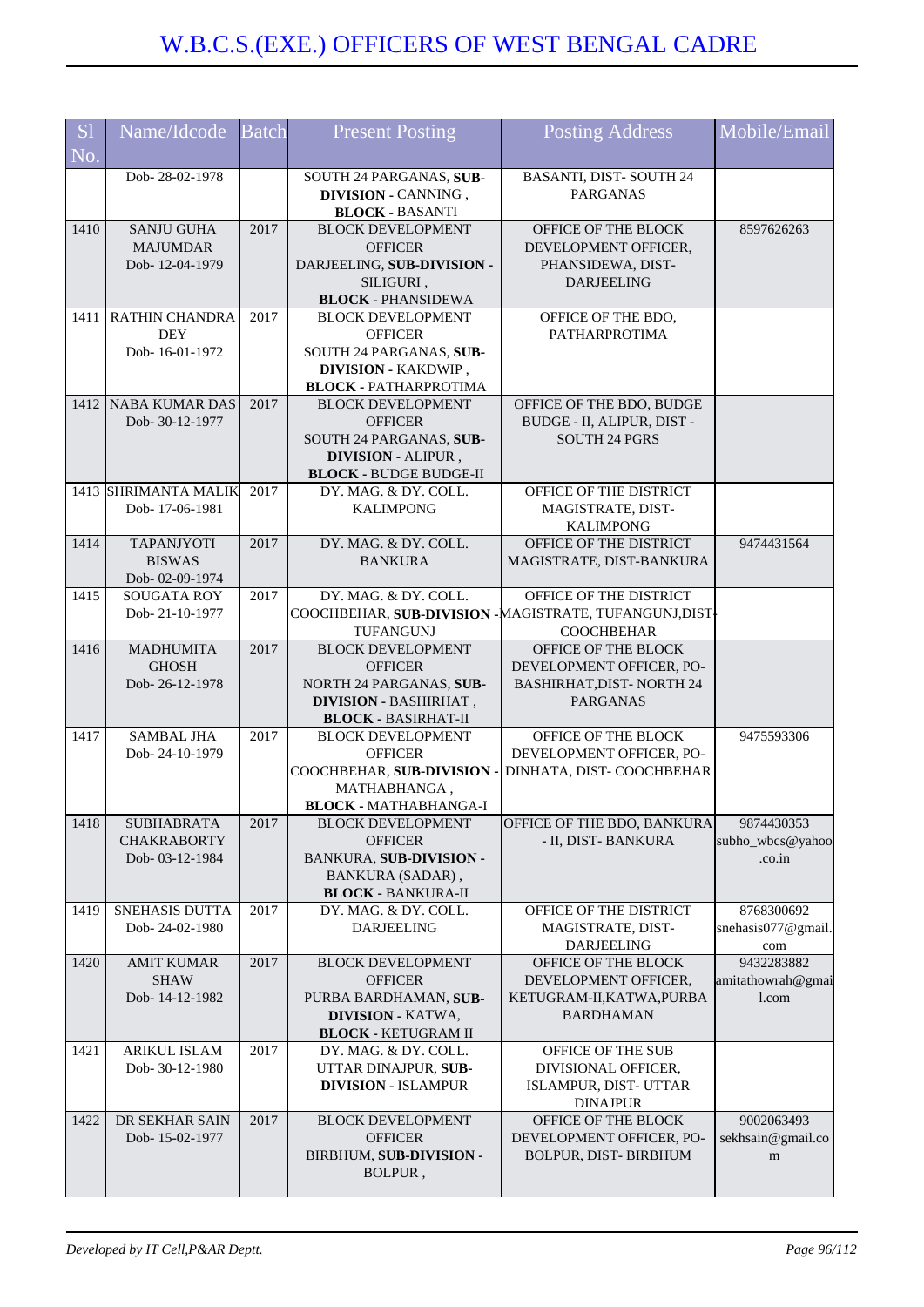| <b>S1</b> | Name/Idcode                              | <b>Batch</b> | <b>Present Posting</b>                               | Posting Address                                    | Mobile/Email       |
|-----------|------------------------------------------|--------------|------------------------------------------------------|----------------------------------------------------|--------------------|
| No.       |                                          |              |                                                      |                                                    |                    |
|           |                                          |              | <b>BLOCK - BOLPUR-SRINIKETAN</b>                     |                                                    |                    |
| 1423      | <b>RAJIV PANDE</b><br>Dob-15-03-1978     | 2017         | DY. MAG. & DY. COLL.                                 | OFFICE OF THE DISTRICT                             |                    |
|           |                                          |              | PASCHIM BARDHAMAN                                    | MAGISTRATE, DIST-PASCHIM<br><b>BARDHAMAN</b>       |                    |
| 1424      | <b>JAYETA KHATUA</b>                     | 2017         | DY. MAG. & DY. COLL.                                 | OFFICE OF THE DISTRICT                             | 9674219277         |
|           | Dob-22-07-1977                           |              | <b>BIRBHUM</b>                                       | MAGISTRATE, DIST-BIRBHUM                           |                    |
|           |                                          |              |                                                      | HO                                                 |                    |
| 1425      | <b>SANJIB GHOSH</b>                      | 2017         | DY. MAG. & DY. COLL.                                 | OFFICE OF THE SUB                                  | 9733459123         |
|           | Dob-13-01-1974                           |              | BIRBHUM, SUB-DIVISION -                              | DIVISIONAL OFFICER, PO-                            |                    |
|           |                                          | 2017         | <b>RAMPURHAT</b>                                     | RAMPURHAT, DIST- BIRBHUM                           | 9874043222         |
| 1426      | <b>DIPAK KUMAR</b><br><b>GHOSH</b>       |              | <b>BLOCK DEVELOPMENT</b><br><b>OFFICER</b>           | OFFICE OF THE BDO, KESHPUR,<br>PASCHIM MEDINIPUR   | dipak.ghosh@gov.in |
|           | Dob-16-01-1976                           |              | PASCHIM MEDINIPUR, SUB-                              |                                                    |                    |
|           |                                          |              | DIVISION - SADAR,                                    |                                                    |                    |
|           |                                          |              | <b>BLOCK - KESHPUR</b>                               |                                                    |                    |
| 1427      | <b>SANGAY UDEN</b>                       | 2017         | <b>BLOCK DEVELOPMENT</b>                             | OFFICE OF THE BLOCK                                |                    |
|           | <b>BHUTIA</b>                            |              | <b>OFFICER</b>                                       | DEVELOPMENT OFFICER, PO-                           |                    |
|           | Dob-18-08-1983                           |              | COOCHBEHAR, SUB-DIVISION -                           | MEKHLIGUNJ, DIST-                                  |                    |
|           |                                          |              | MEKHLIGUNJ,<br><b>BLOCK - MEKHLIGANJ</b>             | <b>COOCHBEHAR</b>                                  |                    |
| 1428      | <b>THINLAY</b>                           | 2017         | DY. MAG. & DY. COLL.                                 | OFFICE OF THE DISTRICT                             | 9635810621         |
|           | PHUNTSOK BHUTIA                          |              | <b>DAKSHIN DINAJPUR</b>                              | MAGISTRATE, DAKSHIN                                |                    |
|           | Dob-22-07-1984                           |              |                                                      | DINAJPUR HQ.                                       |                    |
|           | 1429 DARSHANA SUBBA                      | 2017         | DY. MAG. & DY. COLL.                                 | OFFICE OF THE DISTRICT                             |                    |
|           | Dob-08-05-1984                           |              | <b>ALIPURDUAR</b>                                    | MAGISTRATE, DIST-                                  |                    |
|           |                                          |              |                                                      | <b>ALIPURDUAR</b>                                  |                    |
| 1430      | PHINTSO SHERPA<br>Dob-06-08-1985         | 2017         | DY MAGISTRATE & DY<br><b>COLLECTOR (ON PROB)</b>     | OFFICE OF THE DISTRICT<br>MAGISTRATE, COLLECTORATE |                    |
|           |                                          |              | <b>JALPAIGURI</b>                                    | BUILDING, P.O- + DIST.-                            |                    |
|           |                                          |              |                                                      | JALPAIGURI, PIN-735101                             |                    |
| 1431      | <b>RAJIB SARDAR</b>                      | 2017         | <b>BLOCK DEVELOPMENT</b>                             | OFFICE OF THE BLOCK                                |                    |
|           | Dob-05-03-1980                           |              | <b>OFFICER</b>                                       | DEVELOPMENT OFFICER, PO-                           |                    |
|           |                                          |              | PURBA MEDINIPUR, SUB-                                | TAMLUK, DIST-PURBA                                 |                    |
|           |                                          |              | <b>DIVISION - TAMLUK,</b>                            | <b>MEDINIPUR</b>                                   |                    |
| 1432      | <b>MANOJ KANJILAL</b>                    | 2017         | <b>BLOCK - MOYNA</b><br>DY. MAG. & DY. COLL.         | OFFICE OF THE DISTRICT                             | 9477329963         |
|           | Dob-16-09-1971                           |              | MURSHIDABAD, SUB-DIVISION   MAGISTRATE, PO- LALBAGH, |                                                    |                    |
|           |                                          |              | - LALBAGH                                            | DIST-MURSHIDABAD                                   |                    |
| 1433      | PRONAY DAS                               | 2017         | DY. MAG. & DY. COLL.                                 | OFFICE OF THE DISTRICT                             |                    |
|           | Dob-02-01-1980                           |              | <b>JHARGRAM</b>                                      | MAGISTRATE, PO+DIST-                               |                    |
|           |                                          |              |                                                      | <b>JHARGRAM</b>                                    |                    |
| 1434      | <b>DEEP CHATTERJEE</b><br>Dob-11-04-1989 | 2017         | <b>BLOCK DEVELOPMENT</b><br><b>OFFICER</b>           | OFFICE OF THE BDO,<br>NADIA, KALYANI               |                    |
|           |                                          |              | NADIA, SUB-DIVISION -                                |                                                    |                    |
|           |                                          |              | <b>KALYANI</b>                                       |                                                    |                    |
| 1435      | <b>JOY AMED</b>                          | 2017         | DY MAGISTRATE & DY                                   | OFFICE OF THE DISTRICT                             | 9735454845         |
|           | Dob-28-07-1989                           |              | <b>COLLECTOR (ON PROB)</b>                           | MAGISTRATE,, DIST-                                 | joyamed@gmail.co   |
|           |                                          |              | DARJEELING, SUB-DIVISION -                           | <b>DARJEELING HQR</b>                              | m                  |
|           |                                          |              | DARJEELING SADAR                                     |                                                    |                    |
|           | 1436 SHANTANU SINGHA<br><b>THAKUR</b>    | 2017         | DY MAGISTRATE & DY<br><b>COLLECTOR (ON PROB)</b>     | OFFICE OF THE DM, SOUTH 24<br><b>PARGANA</b>       |                    |
|           | Dob- 07-04-1993                          |              | <b>SOUTH 24 PARGANAS</b>                             |                                                    |                    |
| 1437      | DEBJIT DUTTA                             | 2017         | <b>BLOCK DEVELOPMENT</b>                             | OFFICE OF THE BDO,                                 | 9735666200         |
|           | Dob-11-08-1991                           |              | <b>OFFICER</b>                                       | NADIA, KALYANI                                     |                    |
|           |                                          |              | NADIA, SUB-DIVISION -                                |                                                    |                    |
|           |                                          |              | KALYANI,                                             |                                                    |                    |
| 1438      | TUHIN SUBHRA                             | 2017         | <b>BLOCK - CHAKDAH</b><br>DY MAGISTRATE & DY         | OFFICE OF THE DM, JHARGRAM                         |                    |
|           |                                          |              |                                                      |                                                    |                    |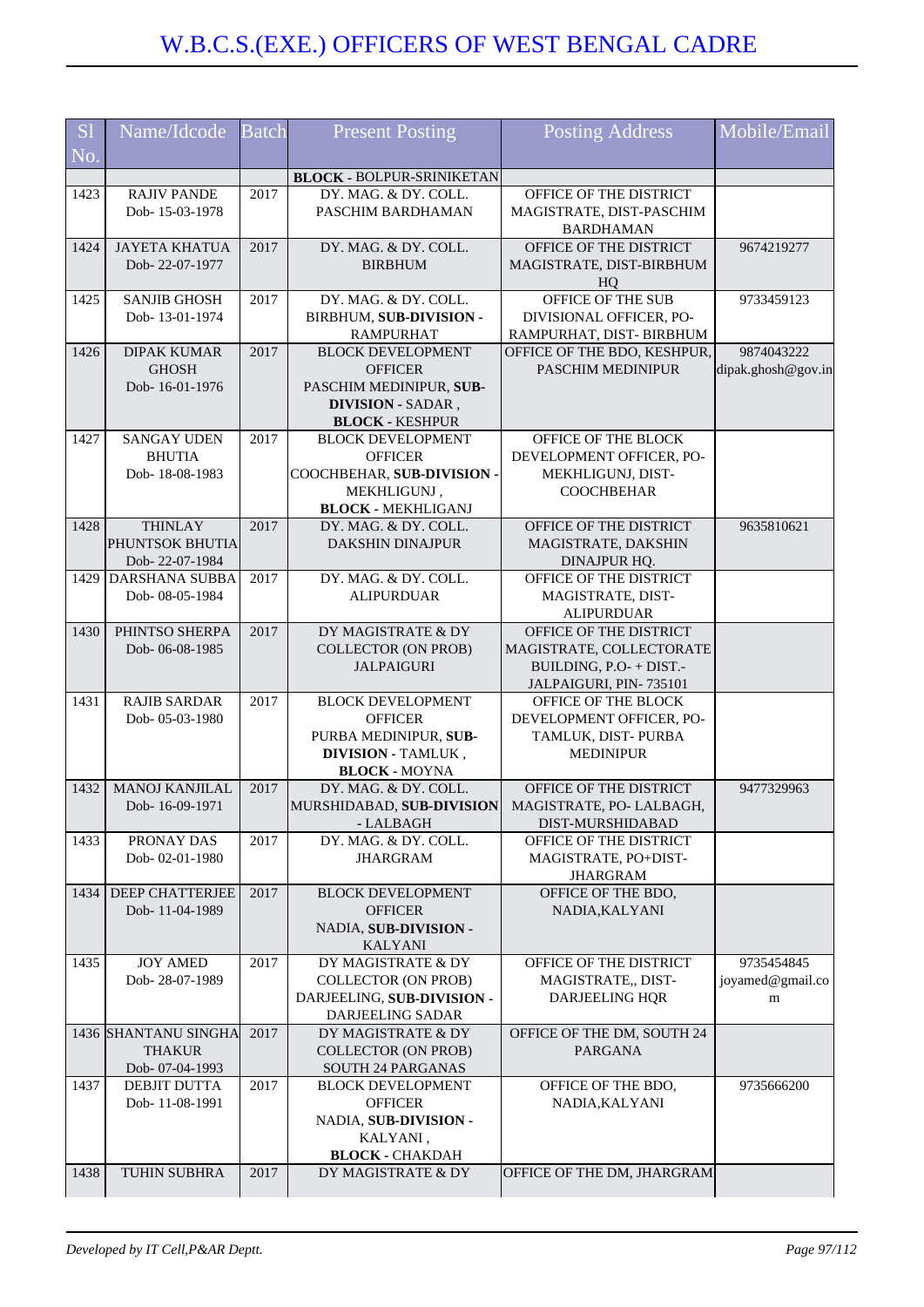| S <sub>1</sub><br>No. | Name/Idcode                                                              | <b>Batch</b> | <b>Present Posting</b>                                                                                                                        | <b>Posting Address</b>                                                                                 | Mobile/Email              |
|-----------------------|--------------------------------------------------------------------------|--------------|-----------------------------------------------------------------------------------------------------------------------------------------------|--------------------------------------------------------------------------------------------------------|---------------------------|
|                       | <b>MAHANTY</b><br>Dob-28-05-1989                                         |              | <b>COLLECTOR (ON PROB)</b><br><b>JHARGRAM</b>                                                                                                 |                                                                                                        |                           |
| 1439                  | PUJA DEBNATH<br>Dob-10-05-1987                                           | 2017         | <b>BLOCK DEVELOPMENT</b><br><b>OFFICER</b><br>DAKSHIN DINAJPUR, SUB-<br><b>DIVISION - BALURGHAT,</b><br><b>BLOCK - HARIRAMPUR</b>             | OFFICE OF THE BLOCK<br>DEVELOPMENT OFFICER, PO-<br>HARIRAMPUR, DIST-DAKSHIN<br><b>DINAJPUR</b>         |                           |
| 1440                  | SHANU BAKSHI<br>Dob-11-12-1993                                           | 2017         | <b>BLOCK DEVELOPMENT</b><br><b>OFFICER</b><br>PURBA MEDINIPUR, SUB-<br><b>DIVISION - TAMLUK,</b><br><b>BLOCK - NANDAKUMAR</b>                 | OFFICE OF THE BLOCK<br>DEVELOPMENT OFFICER, NAND<br>AKUMAR, TAMLUK, DIST-PURBA<br><b>MEDINIPUR</b>     | 9593949352                |
| 1441                  | <b>KRISHANU ROY</b><br>Dob-16-10-1990                                    | 2017         | <b>BLOCK DEVELOPMENT</b><br><b>OFFICER</b><br>PASCHIM MEDINIPUR, SUB-<br>DIVISION - KHARAGPUR,<br><b>BLOCK - NARAYANGARH</b>                  | OFFICE OF THE BLOCK<br>DEVELOPMENT OFFICER,, NAR<br>AYANGARH, KHARAGPUR, DIST-<br>PASCHIM MEDINIPUR    | 9883733697                |
| 1442                  | <b>BIRENDRA</b><br><b>ADHIKARI</b><br>Dob-28-10-1985                     | 2017         | DY MAGISTRATE & DY<br><b>COLLECTOR (ON PROB)</b><br>NORTH 24 PARGANAS, SUB-<br><b>DIVISION - BASHIRHAT</b>                                    | OFFICE OF THE DM,<br>BASHIRHAT, N 24 PARGANA                                                           |                           |
| 1443                  | <b>ANISHA JASH</b><br>Dob-16-10-1991                                     | 2017         | <b>BLOCK DEVELOPMENT</b><br><b>OFFICER</b><br>PURBA BARDHAMAN, SUB-<br><b>DIVISION - BARDHAMAN</b><br>SADAR SOUTH,<br><b>BLOCK - RAINA II</b> | OFFICE OF THE BLOCK<br>DEVELOPMENT OFFICER, PO-<br>RAINA II, DIST-PURBA<br><b>BARDHAMAN</b>            |                           |
| 1444                  | <b>JAYANTA</b><br><b>DEBABRATA</b><br><b>CHOUDHURY</b><br>Dob-25-02-1987 | 2017         | DY MAGISTRATE & DY<br><b>COLLECTOR (ON PROB)</b><br>PASCHIM MEDINIPUR, SUB-<br><b>DIVISION - SADAR</b>                                        | OFFICE OF THE DM, PASCHIM<br><b>MEDINIPUR</b>                                                          |                           |
| 1445                  | PROSENJIT KUNDU<br>Dob-27-02-1988                                        | 2017         | <b>BLOCK DEVELOPMENT</b><br><b>OFFICER</b><br>COOCHBEHAR, SUB-DIVISION -<br>TUFANGUNJ,<br><b>BLOCK - TUFANGUNJ-II</b>                         | OFFICE OF THE SUB DIVISION<br>OFFICER, TUFANGUNJ-II, TUFAN prosenjitwbcs2017@<br>GUNJ, DIST-COOCHBEHAR | 9933519191<br>outlook.com |
| 1446                  | <b>ASIF ANSARI</b><br>Dob-27-06-1992                                     | 2017         | DY MAGISTRATE & DY<br><b>COLLECTOR (ON PROB)</b><br><b>COOCHBEHAR</b>                                                                         | OFFICE OF THE DM.<br><b>COOCHBEHAR</b>                                                                 | 9932703351                |
| 1447                  | SK WASIM REJA<br>Dob-06-04-1989                                          | 2017         | DY MAGISTRATE & DY<br><b>COLLECTOR (ON PROB)</b><br>PASCHIM MEDINIPUR, SUB-<br><b>DIVISION - SADAR,</b><br><b>BLOCK - GARHBETA-I</b>          | OFFICE OF THE DMDC                                                                                     |                           |
| 1448                  | <b>MASUD KARIM SK</b><br>Dob-08-02-1991                                  | 2017         | <b>BLOCK DEVELOPMENT</b><br><b>OFFICER</b><br>DAKSHIN DINAJPUR, SUB-<br><b>DIVISION - BALURGHAT,</b><br><b>BLOCK - TAPAN</b>                  | OFFICE OF THE BLOCK<br>DEVELOPMENT OFFICER, PO-<br>TAPAN, DAKSHIN DINAJPUR                             |                           |
| 1449                  | AMARJYOTI<br><b>SARKAR</b><br>Dob-21-07-1983                             | 2017         | DY. MAG. & DY. COLL.<br>ALIPURDUAR, SUB-DIVISION -<br>ALIPURDUAR,<br><b>BLOCK - ALIPURDUAR-I</b>                                              | OFFICE OF THE BLOCK<br>DEVELOPMENT OFFICER,<br>ALIPURDUAR 1, DIST-<br><b>ALIPURDUAR</b>                | 9836108207                |
| 1450                  | <b>RASHMIDIPTA</b><br><b>BISWAS</b><br>Dob- 05-05-1987                   | 2017         | <b>BLOCK DEVELOPMENT</b><br><b>OFFICER</b><br>COOCHBEHAR, SUB-DIVISION<br><b>DINHATA</b>                                                      | OFFICE OF THE BLOCK<br>DEVELOPMENT OFFICER, PO-<br>DINHATA, DIST-COOCHBEHAR                            |                           |
| 1451                  | <b>BISNUPADA ROY</b>                                                     | 2017         | DY MAGISTRATE & DY                                                                                                                            | OFFICE OF THE DISTRICT                                                                                 | 9064626739                |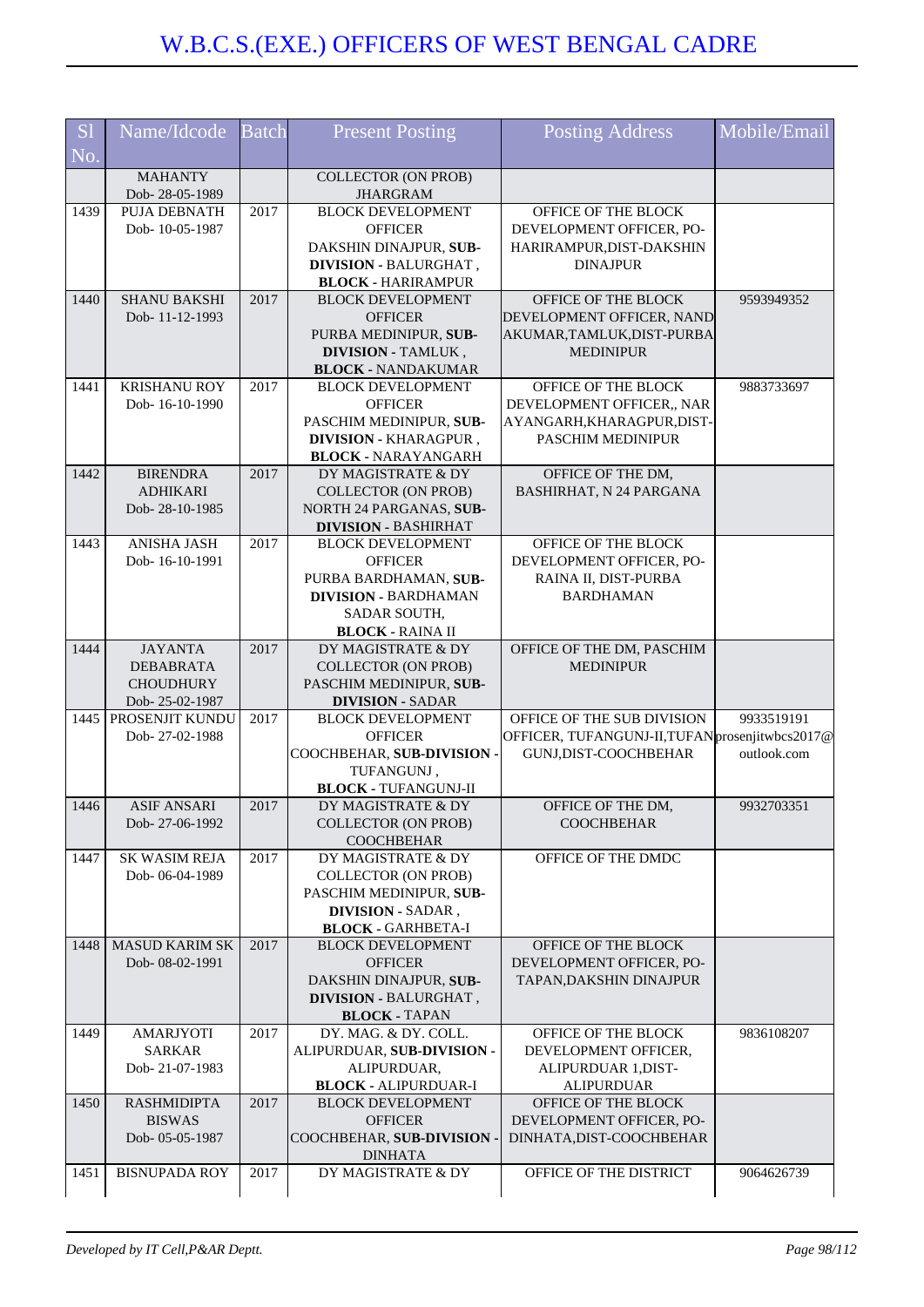| <b>S</b> l | Name/Idcode                     | Batch | <b>Present Posting</b>                          | <b>Posting Address</b>                       | Mobile/Email                 |
|------------|---------------------------------|-------|-------------------------------------------------|----------------------------------------------|------------------------------|
| No.        |                                 |       |                                                 |                                              |                              |
|            | Dob-13-01-1985                  |       | <b>COLLECTOR (ON PROB)</b>                      | MAGISTRATE, PURBA                            |                              |
|            |                                 |       | PURBA MEDINIPUR                                 | <b>MEDINIPUR</b>                             |                              |
|            | 1452 CHIRANJIT SARKAR           | 2017  | <b>BLOCK DEVELOPMENT</b>                        | OFFICE OF THE BLOCK                          |                              |
|            | Dob-14-11-1990                  |       | <b>OFFICER</b><br>ALIPURDUAR, SUB-DIVISION -    | DEVELOPMENT OFFICER,<br>ALIPURDUAR II.DIST-  |                              |
|            |                                 |       | ALIPURDUAR,                                     | <b>ALIPURDUAR</b>                            |                              |
|            |                                 |       | <b>BLOCK - ALIPURDUAR-II</b>                    |                                              |                              |
| 1453       | DHRUVANKUR                      | 2017  | <b>BLOCK DEVELOPMENT</b>                        | OFFICE OF THE BLOCK                          |                              |
|            | <b>THAKUR</b>                   |       | <b>OFFICER</b>                                  | DEVELOPMENT OFFICER, PO-                     |                              |
|            | Dob-10-05-1988                  |       | PURULIA, SUB-DIVISION -                         | HURA, PURULIA                                |                              |
|            |                                 |       | PURULIA SADAR(EAST),                            | SADAR(EAST), DIST-PURULIA                    |                              |
| 1454       | <b>DAWA SHERPA</b>              | 2017  | <b>BLOCK - HURA</b><br><b>BLOCK DEVELOPMENT</b> | OFFICE OF THE BLOCK                          |                              |
|            | Dob-09-12-1988                  |       | <b>OFFICER</b>                                  | DEVELOPMENT OFFICER, PO-GA                   |                              |
|            |                                 |       | DAKSHIN DINAJPUR, SUB-                          | NGARAMPUR, DIST-DAKSHIN                      |                              |
|            |                                 |       | <b>DIVISION - GANGARAMPUR,</b>                  | <b>DINAJPUR</b>                              |                              |
|            |                                 |       | <b>BLOCK - GANGARAMPUR</b>                      |                                              |                              |
| 1455       | <b>CHHEWANG</b>                 | 2017  | DY. MAG. & DY. COLL.                            | OFFICE OF THE DM, UTTAR                      | 7001989375                   |
|            | <b>TAMANG</b>                   |       | <b>UTTAR DINAJPUR</b>                           | <b>DINAJPUR</b>                              |                              |
| 1456       | Dob-14-12-1985<br><b>PRANAB</b> | 2018  | <b>BLOCK DEVELOPMENT</b>                        | OFFICE OF THE BLOCK                          | 9593708858                   |
|            | <b>CHATTARAJ</b>                |       | <b>OFFICER</b>                                  | DEVELOPMENT OFFICER,                         | pranab98@ymail.co            |
|            | Dob-22-12-1975                  |       | BIRBHUM, SUB-DIVISION -                         | MURARAI-I, DIST-BIRBHUM                      | m                            |
|            |                                 |       | RAMPURHAT,                                      |                                              |                              |
|            |                                 |       | <b>BLOCK - MURARAI-I</b>                        |                                              |                              |
| 1457       | <b>KRISHNENDU</b>               | 2018  | <b>BLOCK DEVELOPMENT</b>                        | OFFICE OF THE SUB                            | 9674588124                   |
|            | <b>GHOSH</b>                    |       | <b>OFFICER</b>                                  | DIVISIONAL OFFICER,                          | mail2krishghosh@g            |
|            | Dob-07-07-1976                  |       | BANKURA, SUB-DIVISION -                         | KOTULPUR, BISHNUPUR, DIST-                   | mail.com                     |
|            |                                 |       | BISHNUPUR,<br><b>BLOCK - KOTULPUR</b>           | <b>BANKURA</b>                               |                              |
| 1458       | PANKAJ DAS                      | 2018  | DY. MAG. & DY. COLL. HQ                         | OFFICE OF THE DISTRICT                       | 9933173590                   |
|            | Dob-16-03-1979                  |       | <b>PURULIA</b>                                  | MAGISTRATE, DIST-PURULIA.                    | pankajdus@gmail.co           |
|            |                                 |       |                                                 |                                              | m                            |
| 1459       | <b>JISHNU DE</b>                | 2018  | <b>BLOCK DEVELOPMENT</b>                        | OFFICE OF THE BLOCK                          | 9432843495                   |
|            | Dob-17-02-1977                  |       | <b>OFFICER</b><br>PASCHIM BARDHAMAN, SUB-       | DEVELOPMENT OFFICER,,<br>JAMURIA, ASANSOL    | jihnude@gmail.com            |
|            |                                 |       | <b>DIVISION - ASANSOL SADAR,</b>                | SADAR, DIST-PASCHIM                          |                              |
|            |                                 |       | <b>BLOCK - JAMURIA</b>                          | <b>BARDHAMAN</b>                             |                              |
| 1460       | <b>BIPLAB</b>                   | 2018  | DY. MAG. & DY. COLL.                            | OFFICE OF THE DISTRICT                       | 7602332670                   |
|            | <b>CHAKRABORTY</b>              |       | <b>BANKURA</b>                                  | MAGISTRATE, DIST-BANKURA biplabchakraborty13 |                              |
|            | Dob-04-12-1976                  |       |                                                 |                                              | @gmail.com                   |
| 1461       | <b>DINESH DEY</b>               | 2018  | <b>BLOCK DEVELOPMENT</b>                        | OFFICE OF THE BLOCK                          | 9163451128                   |
|            | Dob-03-12-1976                  |       | <b>OFFICER</b><br>NADIA, SUB-DIVISION -         | DEVELOPMENT OFFICER,                         | dinesh.dey2009@g<br>mail.com |
|            |                                 |       | KRISHNAGAR SADAR(S),                            | CHAPRA, DIST-NADIA                           |                              |
|            |                                 |       | <b>BLOCK - CHAPRA</b>                           |                                              |                              |
| 1462       | <b>AVIK KUMAR</b>               | 2018  | <b>BLOCK DEVELOPMENT</b>                        | OFFICE OF THE BLOCK                          | 8250544326                   |
|            | <b>BANERJEE</b>                 |       | <b>OFFICER</b>                                  | DEVELOPMENT OFFICER, PO-                     | look4avik@gmil.co            |
|            | Dob-30-06-1981                  |       | PASCHIM BARDHAMAN, SUB-                         | RANIGANJ, DIST-PASCHIM                       | m                            |
|            |                                 |       | <b>DIVISION - ASANSOL SADAR,</b>                | <b>BARDHAMAN</b>                             |                              |
| 1463       | SOUVIK GHOSAL                   | 2018  | <b>BLOCK - RANIGANJ</b>                         | OFFICE OF THE BLOCK                          | 9883299975                   |
|            | Dob-19-05-1975                  |       | <b>BLOCK DEVELOPMENT</b><br><b>OFFICER</b>      | DEVELOPMENT OFFICER,                         | souvikgl@yahoo.co.           |
|            |                                 |       | BIRBHUM, SUB-DIVISION -                         | NANOOR, DIST- BIRBHUM                        | in                           |
|            |                                 |       | BOLPUR,                                         |                                              |                              |
|            |                                 |       | <b>BLOCK - NANOOR</b>                           |                                              |                              |
| 1464       | <b>SUJOY DHAR</b>               | 2018  | DY. MAG. & DY. COLL.                            | OFFICE OF THE SUB                            | 9593812957                   |
|            | Dob-02-01-1975                  |       | HOOGHLY, SUB-DIVISION -                         | DIVISIONAL OFFICER, PO-                      | sujoy.dhar14@gmail           |
|            |                                 |       |                                                 |                                              |                              |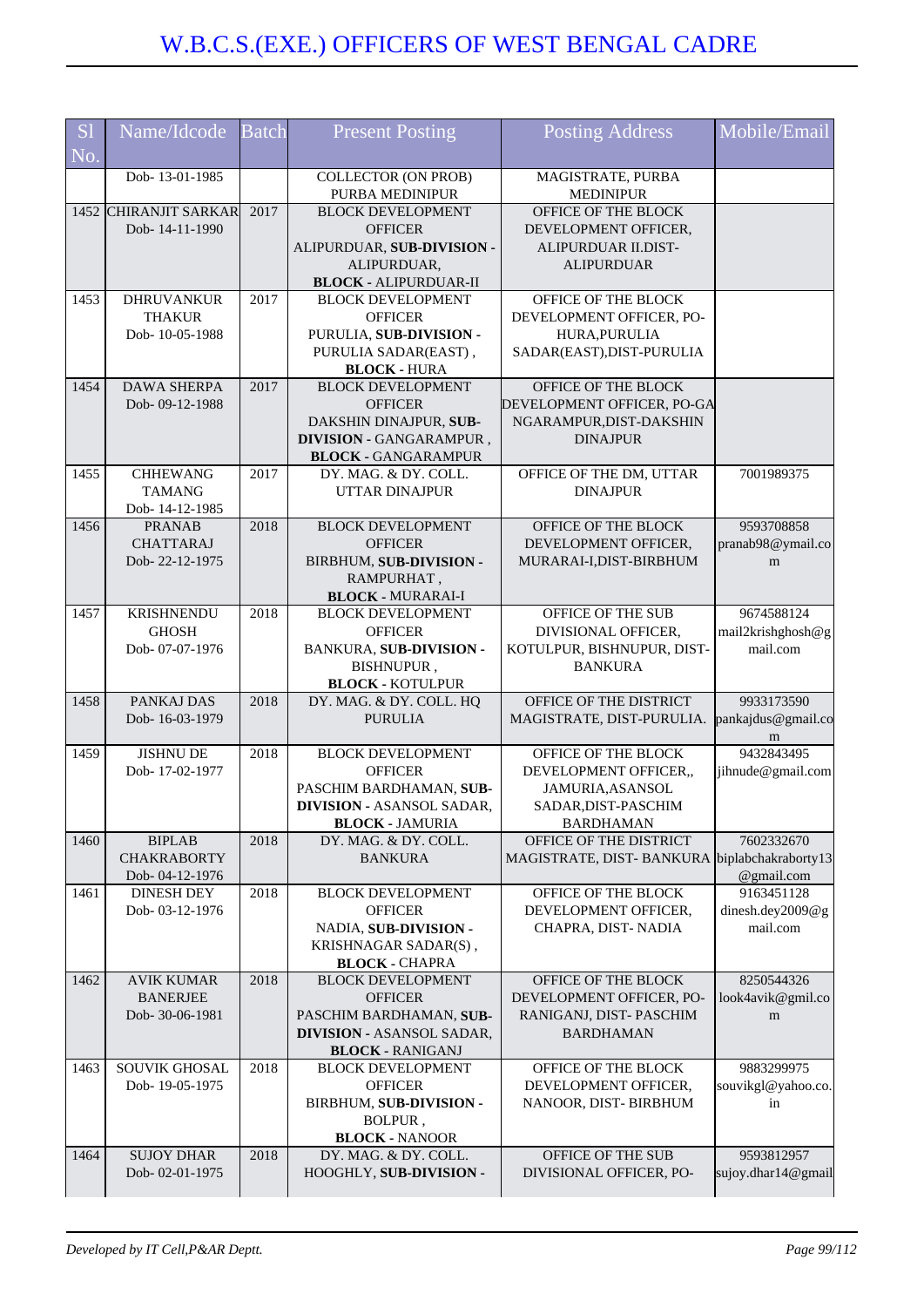| <b>S</b> l<br>No. | Name/Idcode                           | <b>Batch</b> | <b>Present Posting</b>                                            | <b>Posting Address</b>                                                   | Mobile/Email               |
|-------------------|---------------------------------------|--------------|-------------------------------------------------------------------|--------------------------------------------------------------------------|----------------------------|
|                   |                                       |              | <b>CHANDAN NAGORE</b>                                             | CHANDAN NAGORE, DIST-                                                    | .com                       |
|                   |                                       |              |                                                                   | <b>HOOGHLY</b>                                                           |                            |
| 1465              | <b>RAJA ADAK</b>                      | 2018         | <b>BLOCK DEVELOPMENT</b>                                          | OFFICE OF THE BLOCK                                                      | 9836718521                 |
|                   | Dob-29-12-1979                        |              | <b>OFFICER</b><br>BIRBHUM, SUB-DIVISION -                         | DEVELOPMENT OFFICER,, DUBR rajaadak79@gmail.c<br>AJPUR, BIRBHUM, DIST-   | om                         |
|                   |                                       |              | BIRBHUM,                                                          | <b>BIRBHUM</b>                                                           |                            |
|                   |                                       |              | <b>BLOCK - DUBRAJPUR</b>                                          |                                                                          |                            |
|                   | 1466 ANGSUMAN DATTA                   | 2018         | <b>BLOCK DEVELOPMENT</b>                                          | OFFICE OF THE BLOCK                                                      | 9609794626                 |
|                   | Dob-12-04-1975                        |              | <b>OFFICER</b><br>MURSHIDABAD, SUB-DIVISION                       | DEVELOPMENT OFFICER,, BELD angsuman75@gmail<br>ANGA-II, BERHAMPUR, DIST- | .com                       |
|                   |                                       |              | - BERHAMPUR,                                                      | <b>MURSHIDABAD</b>                                                       |                            |
|                   |                                       |              | <b>BLOCK - BELDANGA-II</b>                                        |                                                                          |                            |
| 1467              | <b>RAJIB PODDER</b>                   | 2018         | DY. MAG. & DY. COLL.                                              | OFFICE OF THE DISTRICT                                                   | 9051885495                 |
|                   | Dob-08-09-1975                        |              | <b>BANKURA</b>                                                    | MAGISTRATE, BANKURA HQ.                                                  | rajibpodder8@gmail<br>.com |
| 1468              | <b>ABHIJIT PANDEY</b>                 | 2018         | <b>BLOCK DEVELOPMENT</b>                                          | OFFICE OF THE BLOCK                                                      | 9474363835                 |
|                   | Dob-27-12-1976                        |              | <b>OFFICER</b><br>HOWRAH, SUB-DIVISION -                          | DEVELOPMENT OFFICER,                                                     | abhisuch.09@gmail.         |
|                   |                                       |              | ULUBERIA,                                                         | BAGNAN-II, DIST-HOWRAH                                                   | com                        |
|                   |                                       |              | <b>BLOCK - BAGNAN-II</b>                                          |                                                                          |                            |
| 1469              | <b>DEBABRATA JANA</b>                 | 2018         | <b>BLOCK DEVELOPMENT</b>                                          | OFFICE OF THE BLOCK                                                      | 9477141421                 |
|                   | Dob-01-03-1977                        |              | <b>OFFICER</b>                                                    | DEVELOPMENT OFFICER,                                                     | drjana2015@gmail.c         |
|                   |                                       |              | PURBA BARDHAMAN, SUB-<br><b>DIVISION - KALNA,</b>                 | PURBASTHALI- I, DIST- PURBA<br><b>BARDHAMAN</b>                          | om                         |
|                   |                                       |              | <b>BLOCK - PURBASTHALI I</b>                                      |                                                                          |                            |
| 1470              | <b>SHANKU BISWAS</b>                  | 2018         | <b>BLOCK DEVELOPMENT</b>                                          | OFFICE OF THE BLOCK                                                      | 9732607447                 |
|                   | Dob-08-10-1984                        |              | <b>OFFICER</b>                                                    | DEVELOPMENT OFFICER,                                                     | shankubiswas84@g           |
|                   |                                       |              | PURBA MEDINIPUR, SUB-<br><b>DIVISION - EGRA,</b>                  | POTASHPUR-II, EGRA, PURBA<br><b>MEDINIPUR</b>                            | mail.com                   |
|                   |                                       |              | <b>BLOCK - POTASHPUR-II</b>                                       |                                                                          |                            |
| 1471              | <b>TSHERING JAM</b>                   | 2018         | <b>BLOCK DEVELOPMENT</b>                                          | OFFICE OF THE BDO,                                                       | 9933633071                 |
|                   | <b>BHUTIA</b>                         |              | <b>OFFICER</b>                                                    | COOCHBEHAR II, DIST-                                                     | minibhutia@gmail.c         |
|                   | Dob-04-09-1978                        |              | COOCHBEHAR, SUB-DIVISION -<br>SADAR,                              | <b>COOCHBEHAR</b>                                                        | om                         |
|                   |                                       |              | <b>BLOCK - COOCHBEHAR-II</b>                                      |                                                                          |                            |
| 1472              | <b>SATYAJIT HALDER</b>                | 2018         | <b>BLOCK DEVELOPMENT</b>                                          | OFFICE OF THE BLOCK                                                      | 9609340900                 |
|                   | Dob-13-10-1977                        |              | <b>OFFICER</b>                                                    | DEVELOPMENT OFFICER,                                                     | satyjithalder1234@g        |
|                   |                                       |              | MURSHIDABAD, SUB-DIVISION NOWDA, DIST-MURSHIDABAD<br>- BERHAMPUR, |                                                                          | mail.com                   |
|                   |                                       |              | <b>BLOCK - NOWDA</b>                                              |                                                                          |                            |
| 1473              | <b>MAHASHWETA</b>                     | 2018         | DY. MAG. & DY. COLL.                                              | OFFICE OF THE DISTRICT                                                   | 9903864635                 |
|                   | <b>BISWAS NAYEK</b><br>Dob-14-07-1983 |              | PASCHIM BARDHAMAN                                                 | MAGISTRATE, PASCHIM<br>BARDHAMAN HQ.                                     | mbnayek@gmail.co           |
| 1474              | <b>BISWANATH SAHA</b>                 | 2018         | DY MAGISTRATE & DY                                                | OFFICE OF THE SDO, EGRA,                                                 | m                          |
|                   | Dob-03-01-1965                        |              | <b>COLLECTOR (ON PROB)</b>                                        | DIST-PURBA MEDINIPUR                                                     |                            |
|                   |                                       |              | PURBA MEDINIPUR, SUB-                                             |                                                                          |                            |
| 1475              | <b>RAJU KUNDU</b>                     | 2018         | <b>DIVISION - EGRA</b><br><b>BLOCK DEVELOPMENT</b>                | OFFICE OF THE BLOCK                                                      |                            |
|                   | Dob-04-01-1978                        |              | <b>OFFICER</b>                                                    | DEVELOPMENT OFFICER, PO-                                                 |                            |
|                   |                                       |              | MALDA, SUB-DIVISION -                                             | BAMANGOLA, DIST-MALDA                                                    |                            |
|                   |                                       |              | MALDA (SADAR),                                                    |                                                                          |                            |
| 1476              | <b>SHILADITYA</b>                     | 2018         | <b>BLOCK - BAMONGOLA(PAKUA)</b><br><b>BLOCK DEVELOPMENT</b>       | OFFICE OF THE BLOCK                                                      |                            |
|                   | <b>BHATTACHARYA</b>                   |              | <b>OFFICER</b>                                                    | DEVELOPMENT OFFICER, PO-                                                 |                            |
|                   | Dob-11-01-1979                        |              | BIRBHUM, SUB-DIVISION -                                           | SURI II, DIST-BIRBHUM                                                    |                            |
|                   |                                       |              | BIRBHUM,                                                          |                                                                          |                            |
| 1477              | <b>SANTANU</b>                        | 2018         | <b>BLOCK - SURI-II</b><br><b>BLOCK DEVELOPMENT</b>                | OFFICE OF THE SUB-DIVISION                                               | 7872106022                 |
|                   |                                       |              |                                                                   |                                                                          |                            |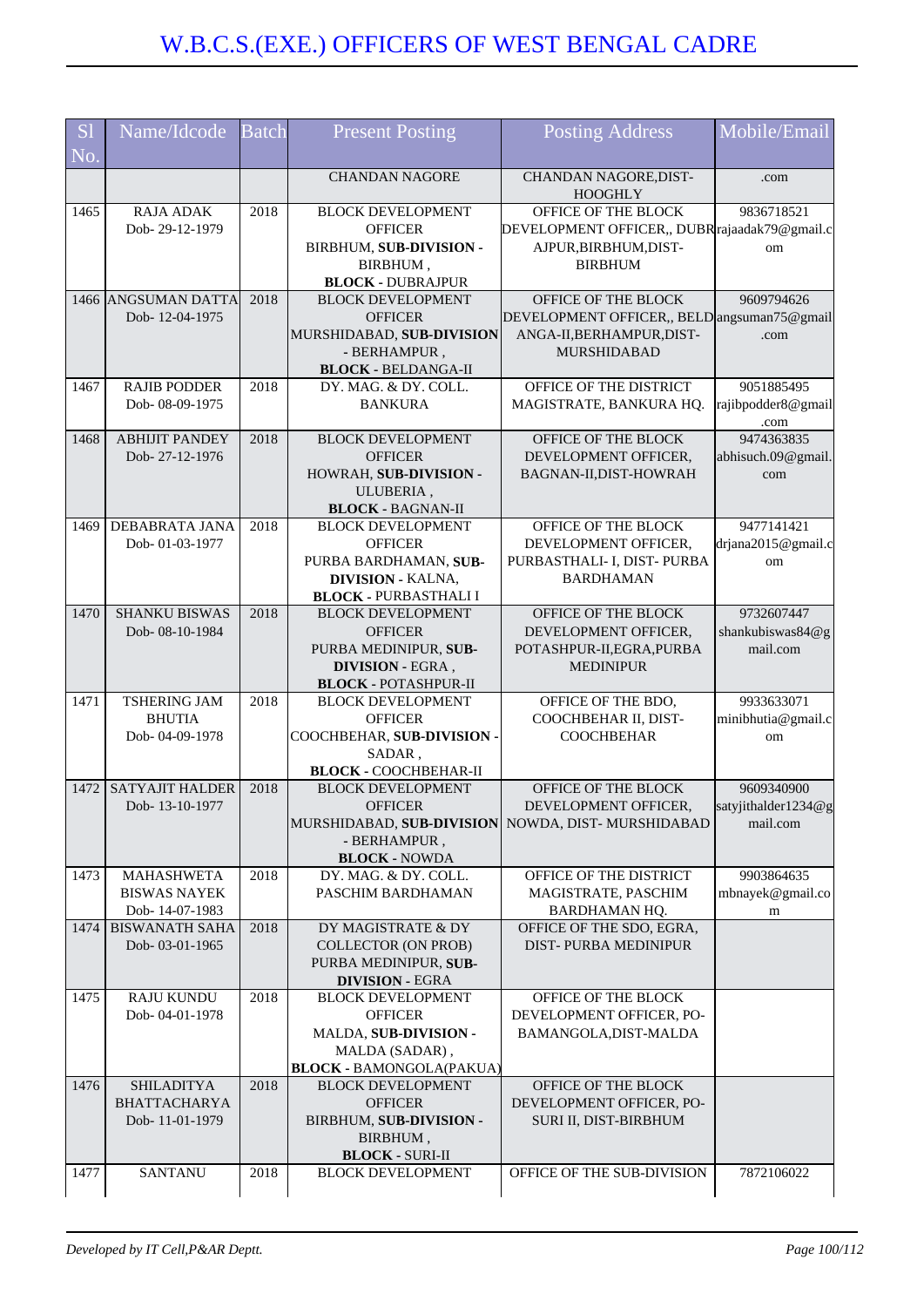| <b>S1</b> | Name/Idcode          | <b>Batch</b> | <b>Present Posting</b>                                    | <b>Posting Address</b>                              | Mobile/Email        |
|-----------|----------------------|--------------|-----------------------------------------------------------|-----------------------------------------------------|---------------------|
| No.       |                      |              |                                                           |                                                     |                     |
|           | <b>CHAKRABARTI</b>   |              | <b>OFFICER</b>                                            | OFFICE, KHANAKUL-                                   | chakrabartisantanu0 |
|           | Dob-19-10-1977       |              | HOOGHLY, SUB-DIVISION -<br>ARAMBAGH,                      | I, ARAMBAGH, DIST-HOOGHLY                           | 32@gmail.com        |
|           |                      |              | <b>BLOCK - KHANAKUL-I</b>                                 |                                                     |                     |
|           | 1478 SHYAMAL MONDAL  | 2018         | DY MAGISTRATE & DY                                        | OFFICE OF THE DISTRICT                              |                     |
|           | Dob-04-01-1970       |              | <b>COLLECTOR (ON PROB)</b>                                | MAGISTRATE, PO- CONTAI,                             |                     |
|           |                      |              | PURBA MEDINIPUR, SUB-<br><b>DIVISION - CONTAI</b>         | DIST-PURBA MEDINIPUR                                |                     |
| 1479      | PROSHANTA ROY        | 2018         | DY MAGISTRATE & DY                                        | OFFICE OF THE DISTRICT                              |                     |
|           | Dob-10-02-1982       |              | <b>COLLECTOR (ON PROB)</b>                                | MAGISTRATE, PO-                                     |                     |
| 1480      | NIBIR MONDAL         | 2018         | <b>NADIA</b><br><b>BLOCK DEVELOPMENT</b>                  | KRISHNAGAR, DIST- NADIA<br>OFFICE OF THE BLOCK      | 8348463648          |
|           | Dob-15-08-1976       |              | <b>OFFICER</b>                                            | DEVELOPMENT OFFICER, PO-PA nibirmondal76@gm         |                     |
|           |                      |              | <b>BANKURA, SUB-DIVISION -</b>                            | TRASAYER, BISHNUPUR, DIST-                          | ail.com             |
|           |                      |              | BISHNUPUR,                                                | <b>BANKURA</b>                                      |                     |
| 1481      | <b>NABADIPTA</b>     | 2018         | <b>BLOCK - PATRASAYER</b><br>DY MAGISTRATE & DY           | OFFICE OF THE SUB-DIVISION                          |                     |
|           | <b>MANDAL</b>        |              | <b>COLLECTOR (ON PROB)</b>                                | OFFICE, PO-BOLPUR, DIST-                            |                     |
|           | Dob-26-03-1979       |              | BIRBHUM, SUB-DIVISION -                                   | <b>BIRBHUM</b>                                      |                     |
|           |                      |              | <b>BOLPUR</b>                                             |                                                     |                     |
| 1482      | <b>ANAL SARKAR</b>   | 2018         | DY MAGISTRATE & DY                                        | OFFICE OF THE DISTRICT                              | 7980870411          |
|           | Dob-03-05-1980       |              | <b>COLLECTOR (ON PROB)</b><br>PASCHIM MEDINIPUR, SUB-     | MAGISTRATE, PO-KHARAGPUR,<br>DIST-PASCHIM MEDINIPUR |                     |
|           |                      |              | <b>DIVISION - KHARAGPUR</b>                               |                                                     |                     |
| 1483      | PUSPENDU SAHA        | 2018         | <b>BLOCK DEVELOPMENT</b>                                  | OFFICE OF THE BLOCK                                 | 6296902122          |
|           | Dob-22-02-1982       |              | <b>OFFICER</b>                                            | DEVELOPMENT OFFICER,                                |                     |
|           |                      |              | PURBA BARDHAMAN, SUB-                                     | KATWA II, DIST-PURBA                                |                     |
|           |                      |              | <b>DIVISION - KATWA,</b><br><b>BLOCK - KATWA II</b>       | <b>BARDHAMAN</b>                                    |                     |
| 1484      | <b>SANJAY BISWAS</b> | 2018         | DY. MAG. & DY. COLL.                                      | OFFICE OF THE DISTRICT                              |                     |
|           | Dob-12-04-1974       |              | <b>MALDA</b>                                              | MAGISTRATE, DIST-MALDA                              |                     |
| 1485      | <b>EUGENE MOKTAN</b> | 2018         | DY MAGISTRATE & DY                                        | OFFICE OF THE DISTRICT                              |                     |
|           | Dob-17-05-1968       |              | <b>COLLECTOR (ON PROB)</b><br>MURSHIDABAD, SUB-DIVISION   | MAGISTRATE, PO-LALBAGH,<br>DIST-MURSHIDABAD         |                     |
|           |                      |              | - LALBAGH                                                 |                                                     |                     |
| 1486      | <b>LAKPA WANGCHU</b> | 2018         | DY MAGISTRATE & DY                                        | OFFICE OF THE DISTRICT                              |                     |
|           | <b>SHERPA</b>        |              | <b>COLLECTOR (ON PROB)</b>                                | MAGISTRATE, PO- DOMKAL                              |                     |
|           | Dob-12-02-1977       |              | MURSHIDABAD, SUB-DIVISION<br>- DOMKAL                     | DIST-MURSHIDABAD                                    |                     |
| 1487      | <b>KRISHNA</b>       | 2018         | <b>BLOCK DEVELOPMENT</b>                                  | OFFICE OF THE BLOCK                                 | 7583906656          |
|           | <b>NIRMALYA</b>      |              | <b>OFFICER</b>                                            | DEVELOPMENT OFFICER,                                |                     |
|           | <b>BHATTACHARYA</b>  |              | PASCHIM MEDINIPUR, SUB-                                   | GARHBETA-II, DIST-PASCHIM                           |                     |
|           | Dob-05-12-1977       |              | DIVISION - SADAR,<br><b>BLOCK - GARHBETA-II</b>           | <b>MEDINIPUR</b>                                    |                     |
| 1488      | <b>ARUN KUMAR</b>    | 2018         | <b>BLOCK DEVELOPMENT</b>                                  | OFFICE OF THE BLOCK                                 |                     |
|           | <b>SAMANTA</b>       |              | <b>OFFICER</b>                                            | DEVELOPMENT OFFICER, PO-M                           |                     |
|           | Dob-01-03-1972       |              | COOCHBEHAR, SUB-DIVISION -                                | EKHIGUNJ, DIST-COOCHBEHAR                           |                     |
|           |                      |              | MEKHLIGUNJ,<br><b>BLOCK - MEKHLIGANJ</b>                  |                                                     |                     |
| 1489      | <b>AMIT GHOSH</b>    | 2018         | <b>BLOCK DEVELOPMENT</b>                                  | OFFICE OF THE BLOCK                                 | 9433403778          |
|           | Dob-28-11-1978       |              | <b>OFFICER</b>                                            | DEVELOPMENT OFFICER,                                |                     |
|           |                      |              | PASCHIM MEDINIPUR, SUB-                                   | CHANDRAKONA-II, PASCHIM                             |                     |
|           |                      |              | <b>DIVISION - GHATAL,</b>                                 | <b>MEDINIPUR</b>                                    |                     |
| 1490      | PRABIR KUMAR         | 2018         | <b>BLOCK - CHANDRAKONA-II</b><br><b>BLOCK DEVELOPMENT</b> | OFFICE OF THE BLOCK                                 |                     |
|           | <b>SINHA</b>         |              | <b>OFFICER</b>                                            | DEVELOPMENT OFFICER, PO-                            |                     |
|           | Dob-29-04-1978       |              | JALPAIGURI, SUB-DIVISION -                                | KRANTI, DIST-JALPAIGURI                             |                     |
|           |                      |              | MAL,                                                      |                                                     |                     |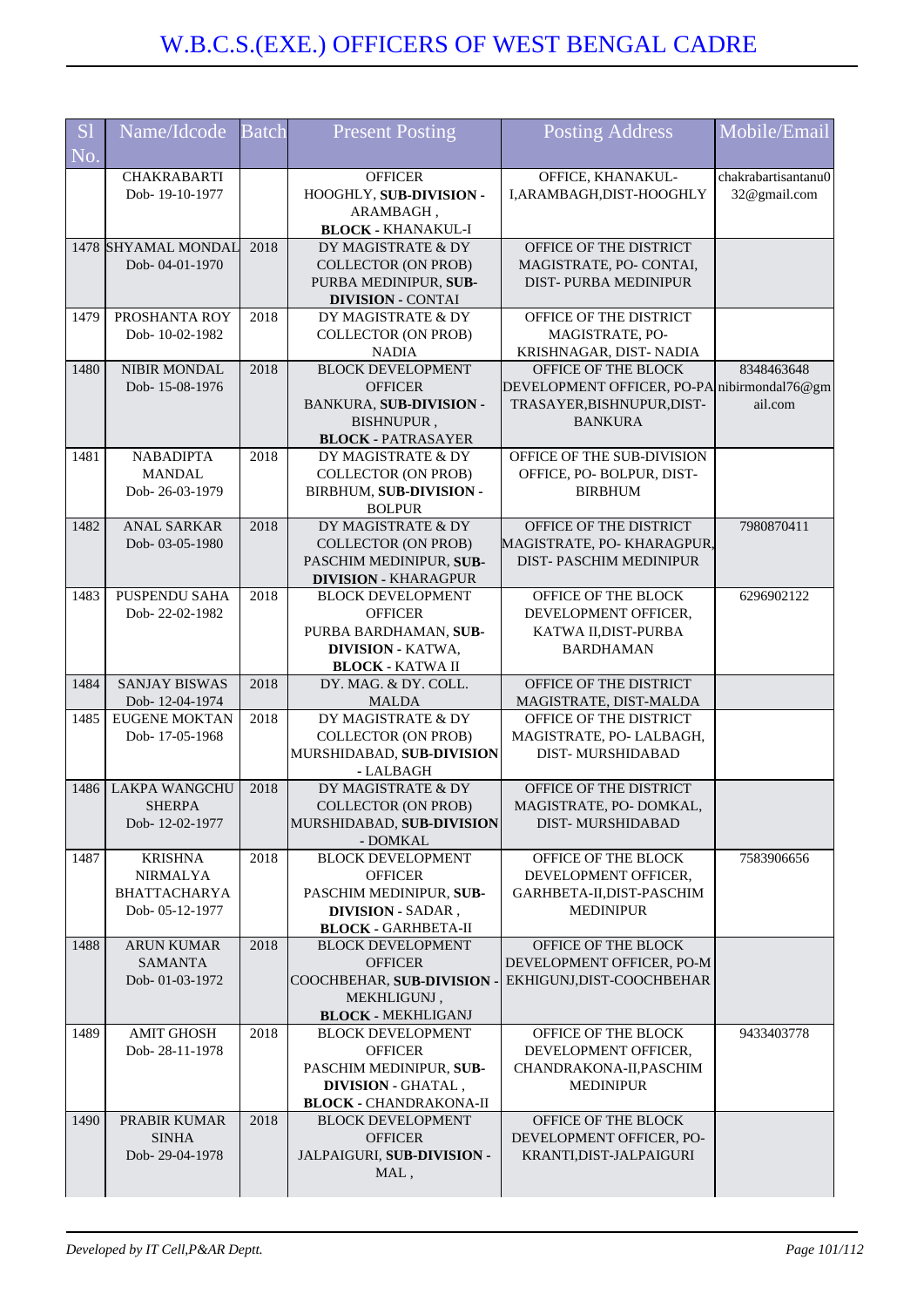| <b>S1</b> | Name/Idcode                         | <b>Batch</b> | <b>Present Posting</b>                           | <b>Posting Address</b>                              | Mobile/Email                     |
|-----------|-------------------------------------|--------------|--------------------------------------------------|-----------------------------------------------------|----------------------------------|
| No.       |                                     |              |                                                  |                                                     |                                  |
|           |                                     |              | <b>BLOCK - KRANTI</b>                            |                                                     |                                  |
| 1491      | <b>SUBHASIS</b>                     | 2018         | <b>BLOCK DEVELOPMENT</b>                         | OFFICE OF THE BDO, TEHATTA-                         | 7003067278                       |
|           | <b>MAJUMDAR</b>                     |              | <b>OFFICER</b>                                   | I, TEHATTA, DIST-NADIA                              |                                  |
|           | Dob-19-05-1972                      |              | NADIA, SUB-DIVISION -                            |                                                     |                                  |
|           |                                     |              | TEHATTA,                                         |                                                     |                                  |
| 1492      | <b>UDAY NARAYAN</b>                 | 2018         | <b>BLOCK - TEHATTA-I</b><br>DY. MAG. & DY. COLL. | OFFICE OF THE SUB-DIVISION                          |                                  |
|           | <b>JANA</b>                         |              | PASCHIM BARDHAMAN, SUB-                          | OFFICE, PO- DURGAPUR, DIST-                         |                                  |
|           | Dob-03-08-1972                      |              | <b>DIVISION - DURGAPUR</b>                       | PASCHIM BARDHAMAN                                   |                                  |
| 1493      | <b>SUMAN GHOSH</b>                  | 2018         | DY MAGISTRATE & DY                               | OFFICE OF THE DISTRICT                              |                                  |
|           | Dob-04-06-1980                      |              | <b>COLLECTOR (ON PROB)</b>                       | MAGISTRATE, DIST-PURBA                              |                                  |
|           |                                     |              | PURBA MEDINIPUR                                  | <b>MEDINIPUR</b>                                    |                                  |
| 1494      | <b>KOUSIK</b>                       | 2018         | DY MAGISTRATE & DY                               | OFFICE OF THE SUB-DIVISION                          |                                  |
|           | <b>CHAKRABORTY</b>                  |              | <b>COLLECTOR (ON PROB)</b>                       | OFFICE, PO- MEKHLIGUNJ, DIST-                       |                                  |
|           | Dob-18-01-1980                      |              | COOCHBEHAR, SUB-DIVISION -                       | <b>COOCHBEHAR</b>                                   |                                  |
| 1495      | <b>ROHON GHOSH</b>                  | 2018         | <b>MEKHLIGUNJ</b><br>DY MAGISTRATE & DY          | OFFICE OF THE SUB-DIVISION                          |                                  |
|           | Dob-25-02-1980                      |              | <b>COLLECTOR (ON PROB)</b>                       | OFFICE, PO-HALDIA, DIST-                            |                                  |
|           |                                     |              | PURBA MEDINIPUR, SUB-                            | PURBA MEDINIPUR                                     |                                  |
|           |                                     |              | <b>DIVISION - HALDIA</b>                         |                                                     |                                  |
| 1496      | <b>DEBAJIT ROY</b>                  | 2018         | DY MAGISTRATE & DY                               | OFFICE OF THE DISTRICT                              |                                  |
|           | Dob-05-09-1978                      |              | <b>COLLECTOR (ON PROB)</b>                       | MAGISTRATE, DIST-PASCHIM                            |                                  |
|           |                                     |              | <b>PASCHIM MEDINIPUR</b>                         | <b>MEDINIPUR</b>                                    |                                  |
| 1497      | <b>SUDIP PAL</b>                    | 2018         | DY. MAG. & DY. COL. (ON                          | NABANNA,7TH FLOOR,325                               | 9775209848                       |
|           | Dob-15-06-1980                      |              | PROB.)                                           | SARAT CHATTERJEE ROAD,                              | sudippal28@gmail.c               |
|           |                                     |              | P & A. R. DEPTT.                                 | HOWRAH-711102                                       | om                               |
| 1498      | <b>SOUMEN DAS</b><br>Dob-07-02-1976 | 2018         | <b>BLOCK DEVELOPMENT</b><br><b>OFFICER</b>       | OFFICE OF THE BLOCK<br>DEVELOPMENT OFFICER, DIST-   | 9474157652                       |
|           |                                     |              | BANKURA, SUB-DIVISION -                          | <b>BANKURA</b>                                      |                                  |
|           |                                     |              | KHATRA,                                          |                                                     |                                  |
|           |                                     |              | <b>BLOCK - INDPUR</b>                            |                                                     |                                  |
| 1499      | <b>PRASANTA</b>                     | 2018         | DY. MAGISTRATE & DY.                             | FC BLOCK, SECTOR-III, SALT                          | 8972901999                       |
|           | <b>BARMAN</b>                       |              | <b>COLLECTOR (PROB.)</b>                         | LAKE, KOLKATA-106                                   |                                  |
|           | Dob-19-07-1988                      |              | A.T.I.                                           |                                                     |                                  |
|           | 1500 DR. DIPANJAN JANA              | 2018         | <b>BLOCK DEVELOPMENT</b>                         | OFFICE OF THE BLOCK                                 | 9647460728                       |
|           | Dob-07-03-1992                      |              | <b>OFFICER</b>                                   | DEVELOPMENT OFFICER,                                | drdipanjanofficial@              |
|           |                                     |              | BIRBHUM, SUB-DIVISION -<br>RAMPURHAT,            | MAYURESWAR-II, DIST-<br><b>BIRBHUM</b>              | gmail.com                        |
|           |                                     |              | <b>BLOCK - MAYURESWAR-II</b>                     |                                                     |                                  |
| 1501      | SINJINI SENGUPTA                    | 2018         | <b>BLOCK DEVELOPMENT</b>                         | OFFICE OF THE BLOCK                                 | 9582003716                       |
|           | Dob-03-03-1992                      |              | <b>OFFICER</b>                                   | DEVELOPMENT OFFICER,                                | sinjinisengupta95@g              |
|           |                                     |              | PASCHIM MEDINIPUR, SUB-                          | DEBRA, PASCHIM MEDINIPUR                            | mail.com                         |
|           |                                     |              | <b>DIVISION - SADAR,</b>                         |                                                     |                                  |
|           |                                     |              | <b>BLOCK - DEBRA</b>                             |                                                     |                                  |
| 1502      | <b>MANAS KUMAR</b><br><b>GIRI</b>   | 2018         | <b>BLOCK DEVELOPMENT</b><br><b>OFFICER</b>       | OFFICE OF THE BLOCK                                 | 6295928675<br>manasgiriganakband |
|           | Dob-05-01-1984                      |              | BANKURA, SUB-DIVISION -                          | DEVELOPMENT OFFICER,<br>SALTORA, DIST-BANKURA       | i@gmail.com                      |
|           |                                     |              | <b>BANKURA (SADAR)</b> ,                         |                                                     |                                  |
|           |                                     |              | <b>BLOCK - SALTORA</b>                           |                                                     |                                  |
| 1503      | <b>KASIF SABIR</b>                  | 2018         | <b>BLOCK DEVELOPMENT</b>                         | OFFICE OF THE BLOCK                                 | 7980072618                       |
|           | Dob-10-10-1984                      |              | <b>OFFICER</b>                                   | DEVELOPMENT OFFICER,,                               | kasif420@gmail.co                |
|           |                                     |              | PURULIA, SUB-DIVISION -                          | BUNDWQAN, PURULIA                                   | m                                |
|           |                                     |              | PURULIA SADAR(EAST),                             | SADAR(EAST), DIST-PURULIA                           |                                  |
|           |                                     |              | <b>BLOCK - BUNDWAN</b>                           |                                                     |                                  |
| 1504      | <b>SOVON DAS</b>                    | 2018         | <b>BLOCK DEVELOPMENT</b>                         | OFFICE OF THE BLOCK                                 | 8918817761                       |
|           | Dob-10-12-1985                      |              | <b>OFFICER</b>                                   | DEVELOPMENT OFFICER,                                | sovonmldt@gmail.c                |
|           |                                     |              | - BERHAMPUR,                                     | MURSHIDABAD, SUB-DIVISION JALANGI, DIST-MURSHIDABAD | om                               |
|           |                                     |              |                                                  |                                                     |                                  |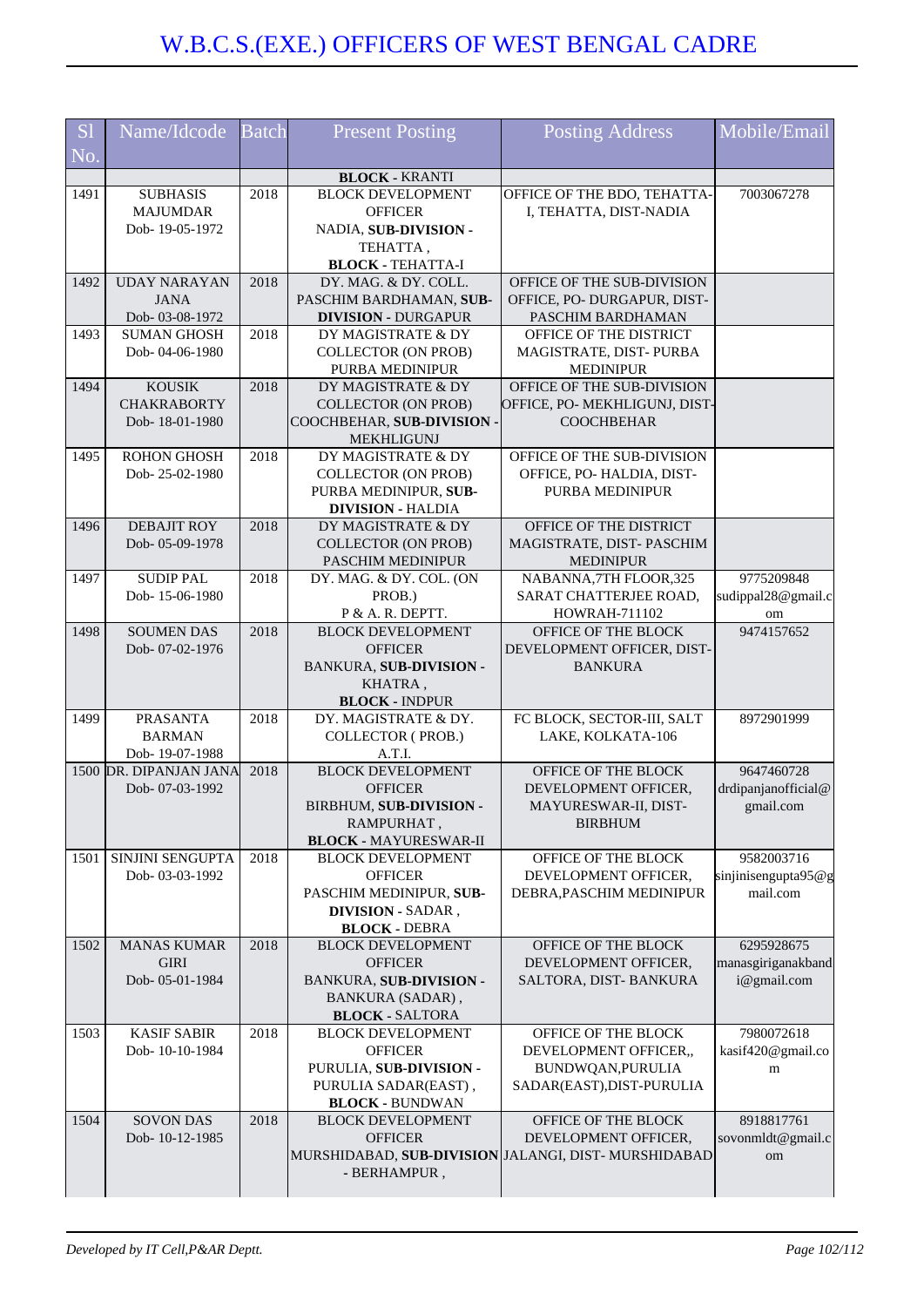| <b>S1</b> | Name/Idcode                            | <b>Batch</b> | <b>Present Posting</b>                             | <b>Posting Address</b>                                                       | Mobile/Email           |
|-----------|----------------------------------------|--------------|----------------------------------------------------|------------------------------------------------------------------------------|------------------------|
| No.       |                                        |              |                                                    |                                                                              |                        |
|           |                                        |              | <b>BLOCK - JALANGI</b>                             |                                                                              |                        |
| 1505      | <b>RAJAGOPAL</b>                       | 2018         | <b>BLOCK DEVELOPMENT</b>                           | OFFICE OF THE BLOCK                                                          | 9748330608             |
|           | <b>MUKHERJEE</b>                       |              | <b>OFFICER</b>                                     | DEVELOPMENT OFFICER,                                                         | rgmukherjee1@gmai      |
|           | Dob-28-11-1993                         |              | BANKURA, SUB-DIVISION -                            | GANGAJALGHATI, BANKURA                                                       | 1.com                  |
|           |                                        |              | BANKURA (SADAR),                                   |                                                                              |                        |
| 1506      | <b>ANKITA</b>                          | 2018         | <b>BLOCK - GANGAJALGHATI</b><br>DY MAGISTRATE & DY | OFFICE OF THE DISTRICT                                                       | 9650609403             |
|           | <b>UPADHYAY</b>                        |              | <b>COLLECTOR (ON PROB)</b>                         | <b>MAGISTRATE, NORTH 24</b>                                                  | ankitaupadhyay15@      |
|           | Dob-15-07-1991                         |              | <b>NORTH 24 PARGANAS</b>                           | PARGANAS HQ.                                                                 | gmail.com              |
| 1507      | <b>MASUD RAIHAN</b>                    | 2018         | <b>BLOCK DEVELOPMENT</b>                           | OFFICE OF THE BLOCK                                                          | 7001706476             |
|           | Dob-25-01-1993                         |              | <b>OFFICER</b>                                     | DEVELOPMENT OFFICER,                                                         | masud.raihan1992@      |
|           |                                        |              | PURULIA, SUB-DIVISION -                            | BARABAZAR, DIST- PURULIA                                                     | gmail.com              |
|           |                                        |              | PURULIA SADAR(WEST),                               |                                                                              |                        |
|           |                                        |              | <b>BLOCK - BARABAZAR</b>                           |                                                                              |                        |
| 1508      | H. M. RIAJUL                           | 2018         | <b>BLOCK DEVELOPMENT</b>                           | OFFICE OF THE BLOCK                                                          |                        |
|           | <b>HOQUE</b>                           |              | <b>OFFICER</b>                                     | DEVELOPMENT OFFICER, SUTI-I                                                  |                        |
|           | Dob-24-04-1985                         |              | MURSHIDABAD, SUB-DIVISION                          | ,JANGIPUR,DIST-                                                              |                        |
|           |                                        |              | - JANGIPUR,                                        | MURSHIDABAD                                                                  |                        |
|           |                                        |              | <b>BLOCK - SUTI-I</b>                              |                                                                              |                        |
| 1509      | <b>SAIKAT BISWAS</b><br>Dob-31-03-1987 | 2018         | <b>BLOCK DEVELOPMENT</b>                           | OFFICE OF THE BLOCK                                                          | 9830718364             |
|           |                                        |              | <b>OFFICER</b><br>BIRBHUM, SUB-DIVISION -          | DEVELOPMENT OFFICER,, SAIN saikat181@gmail.co<br>THIA, BIRBHUM, DIST-BIRBHUM | m                      |
|           |                                        |              | BIRBHUM,                                           |                                                                              |                        |
|           |                                        |              | <b>BLOCK - SAINTHIA</b>                            |                                                                              |                        |
| 1510      | <b>PRONOY</b>                          | 2018         | <b>BLOCK DEVELOPMENT</b>                           | OFFICE OF THE BLOCK                                                          | 9051828113             |
|           | MUKHOPADHYAY                           |              | <b>OFFICER</b>                                     | DEVELOPMENT OFFICER,                                                         | pronoymukhopadhya      |
|           | Dob-25-02-1992                         |              | NADIA, SUB-DIVISION -                              | SHANTIPUR, NADIA                                                             | y@gmail.com            |
|           |                                        |              | RANAGHAT,                                          |                                                                              |                        |
|           |                                        |              | <b>BLOCK - SHANTIPUR</b>                           |                                                                              |                        |
| 1511      | <b>SAMIRUL ISLAM</b>                   | 2018         | <b>BLOCK DEVELOPMENT</b>                           | OFFICE OF THE BLOCK                                                          | 9264677256             |
|           | Dob-16-05-1992                         |              | <b>OFFICER</b>                                     | DEVELOPMENT OFFICER, JOREB samirulislam843@g                                 |                        |
|           |                                        |              | DARJEELING, SUB-DIVISION -                         | UNGLOW-SUKHIAPOKHRI,                                                         | mail.com               |
|           |                                        |              | DARJEELING SADAR,                                  | <b>DIST-DARJEELING</b>                                                       |                        |
|           |                                        |              | <b>BLOCK - JOREBUNGLOW-</b><br><b>SUKHIAPOKHRI</b> |                                                                              |                        |
| 1512      | <b>ARGHYA DATTA</b>                    | 2018         | <b>BLOCK DEVELOPMENT</b>                           | OFFICE OF THE BLOCK                                                          | 9831050370             |
|           | Dob-19-10-1986                         |              | <b>OFFICER</b>                                     | <b>DEVELOPMENT OFFICER</b>                                                   | dattaarghya.19@gm      |
|           |                                        |              | NORTH 24 PARGANAS, SUB-                            | <b>BONGAON, NORTH 24</b>                                                     | ail.com                |
|           |                                        |              | <b>DIVISION - BONGAON,</b>                         | <b>PARGANAS</b>                                                              |                        |
|           |                                        |              | <b>BLOCK - BONGAON</b>                             |                                                                              |                        |
| 1513      | SOUMENDU                               | 2018         | <b>BLOCK DEVELOPMENT</b>                           | OFFICE OF THE BLOCK                                                          | 9434133740             |
|           | <b>GANGULI</b>                         |              | <b>OFFICER</b>                                     | DEVELOPMENT OFFICER, PO-BA                                                   |                        |
|           | Dob-07-05-1987                         |              | NORTH 24 PARGANAS, SUB-                            | GDAH, BONGAON, DIST-NORTH                                                    |                        |
|           |                                        |              | DIVISION - BONGAON,                                | 24 PGS                                                                       |                        |
|           |                                        |              | <b>BLOCK - BAGDAH</b>                              |                                                                              |                        |
| 1514      | <b>ANIRBAN</b>                         | 2018         | DY. MAG. & DY. COLL.                               | OFFICE OF THE DISTRICT                                                       | 9836513434             |
|           | <b>SENGUPTA</b>                        |              | <b>PASCHIM MEDINIPUR</b>                           | MAGISTRATE, DIST-PASCHIM                                                     | arka.sengupta19@g      |
| 1515      | Dob- 31-07-1989<br>ARGHYA GUHA         | 2018         | <b>BLOCK DEVELOPMENT</b>                           | <b>MEDINIPUR</b><br>OFFICE OF THE BLOCK                                      | mail.com<br>8250411726 |
|           | Dob-27-06-1991                         |              | <b>OFFICER</b>                                     | DEVELOPMENT OFFICER,                                                         | arghyaguha2706@g       |
|           |                                        |              | BIRBHUM, SUB-DIVISION -                            | MAYURESWAR-I, DIST-                                                          | mail.com               |
|           |                                        |              | RAMPURHAT,                                         | <b>BIRBHUM</b>                                                               |                        |
|           |                                        |              | <b>BLOCK - MAYURESWAR-I</b>                        |                                                                              |                        |
| 1516      | <b>SUBHASIS GHOSH</b>                  | 2018         | <b>BLOCK DEVELOPMENT</b>                           | OFFICE OF THE BLOCK                                                          | 9903776069             |
|           | Dob-26-03-1994                         |              | <b>OFFICER</b>                                     | DEVELOPMENT OFFICER,                                                         | subhasisbsp@gmail.     |
|           |                                        |              | PURULIA, SUB-DIVISION -                            | BALARAMPUR, DIST-PURULIA                                                     | com                    |
|           |                                        |              | PURULIA SADAR(WEST),                               |                                                                              |                        |
|           |                                        |              | <b>BLOCK - BALARAMPUR</b>                          |                                                                              |                        |
|           |                                        |              |                                                    |                                                                              |                        |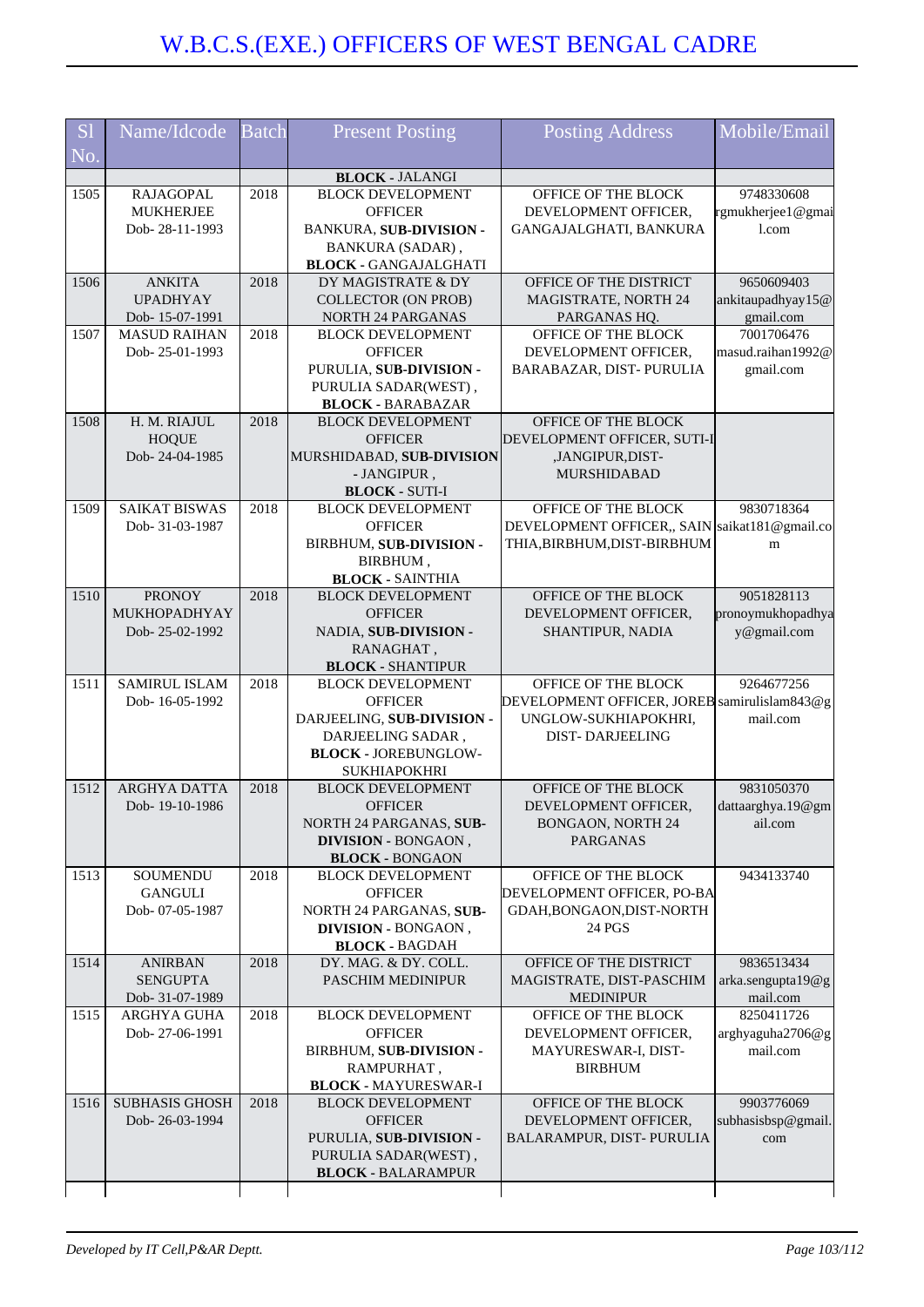| S <sub>1</sub> | Name/Idcode                         | <b>Batch</b> | <b>Present Posting</b>                              | Posting Address                                       | Mobile/Email                      |
|----------------|-------------------------------------|--------------|-----------------------------------------------------|-------------------------------------------------------|-----------------------------------|
| No.            |                                     |              |                                                     |                                                       |                                   |
| 1517           | <b>DEBRISHI</b>                     | 2018         | <b>BLOCK DEVELOPMENT</b>                            | OFFICE OF THE BLOCK                                   | 7407705425                        |
|                | <b>BANERJEE</b>                     |              | <b>OFFICER</b>                                      | DEVELOPMENT OFFICER,                                  |                                   |
|                | Dob-28-08-1991                      |              | COOCHBEHAR, SUB-DIVISION .<br>TUFANGUNJ,            | TUFANGUNJ-I, COOCHBEHAR                               |                                   |
|                |                                     |              | <b>BLOCK - TUFANGUNJ-I</b>                          |                                                       |                                   |
| 1518           | PAROMITA GHOSH                      | 2018         | <b>BLOCK DEVELOPMENT</b>                            | OFFICE OF THE BLOCK                                   | 8961792210                        |
|                | Dob-30-11-1992                      |              | <b>OFFICER</b>                                      | DEVELOPMENT OFFICER,                                  | paromitaghosh7680                 |
|                |                                     |              | HOWRAH, SUB-DIVISION -                              | BALLY-JAGACHA, HOWRAH                                 | @gmail.com                        |
|                |                                     |              | HOWRAH SADAR,<br><b>BLOCK - BALLY-JAGACHA</b>       |                                                       |                                   |
| 1519           | <b>SHUBHAJIT</b>                    | 2018         | <b>BLOCK DEVELOPMENT</b>                            | OFFICE OF THE BLOCK                                   | 9830656457                        |
|                | <b>MANDAL</b>                       |              | <b>OFFICER</b>                                      | DEVELOPMENT OFFICER,                                  |                                   |
|                | Dob-01-08-1985                      |              | UTTAR DINAJPUR, SUB-                                | RAIGANJ, UTTAR DINAJPUR                               |                                   |
|                |                                     |              | DIVISION - RAIGUNJ,<br><b>BLOCK - RAIGANJ</b>       |                                                       |                                   |
| 1520           | <b>RANJAN SARDAR</b>                | 2018         | <b>BLOCK DEVELOPMENT</b>                            | OFFICE OF THE BLOCK                                   | 8240397992                        |
|                | Dob-20-10-1987                      |              | <b>OFFICER</b>                                      | DEVELOPMENT OFFICER, RAIPU                            |                                   |
|                |                                     |              | BANKURA, SUB-DIVISION -                             | R-I,KHATRA,DIST-BANKURA                               |                                   |
|                |                                     |              | KHATRA,                                             |                                                       |                                   |
| 1521           | RISHIKA DAS                         | 2018         | <b>BLOCK - RAIPUR-I</b><br><b>BLOCK DEVELOPMENT</b> | OFFICE OF THE BLOCK                                   | 9205656033                        |
|                | Dob-17-02-1989                      |              | <b>OFFICER</b>                                      | DEVELOPMENT OFFICER,                                  | rishikadas4u@gmail                |
|                |                                     |              | NORTH 24 PARGANAS, SUB-                             | RAJARHAT, NORTH 24                                    | .com                              |
|                |                                     |              | <b>DIVISION - BARASAT,</b>                          | <b>PARGANAS</b>                                       |                                   |
|                |                                     |              | <b>BLOCK - RAJARHAT</b>                             |                                                       |                                   |
| 1522           | FAHIM ALAM<br>Dob-23-12-1992        | 2018         | <b>BLOCK DEVELOPMENT</b><br><b>OFFICER</b>          | OFFICE OF THE BLOCK<br>DEVELOPMENT OFFICER,           | 9330048645<br>alam.fahim003@gm    |
|                |                                     |              | BANKURA, SUB-DIVISION -                             | SARENGA, DIST-BANKURA                                 | ail.com                           |
|                |                                     |              | KHATRA,                                             |                                                       |                                   |
|                |                                     |              | <b>BLOCK - SARENGA</b>                              |                                                       |                                   |
| 1523           | <b>SELIM HABIB</b><br><b>SARDAR</b> | 2018         | <b>BLOCK DEVELOPMENT</b><br><b>OFFICER</b>          | OFFICE OF THE BLOCK<br>DEVELOPMENT OFFICER,           | 9593012246<br>selimhabibsarkar@g  |
|                | Dob-15-02-1993                      |              | MALDA, SUB-DIVISION -                               | KALIACHAK-I, DIST- MALDA                              | mail.com                          |
|                |                                     |              | MALDA (SADAR),                                      |                                                       |                                   |
|                |                                     |              | <b>BLOCK - KALIACHAK-I</b>                          |                                                       |                                   |
| 1524           | <b>ASIF EKBAL</b><br>Dob-10-10-1989 | 2018         | <b>BLOCK DEVELOPMENT</b><br><b>OFFICER</b>          | OFFICE OF THE BLOCK<br>DEVELOPMENT OFFICER,           | 9990133942<br>asifeqbal3@gmail.co |
|                |                                     |              | PURBA BARDHAMAN, SUB-                               | KATWA-I, PURBA BARDHAMAN                              | m                                 |
|                |                                     |              | <b>DIVISION - KATWA.</b>                            |                                                       |                                   |
|                |                                     |              | <b>BLOCK - KATWA I</b>                              |                                                       |                                   |
| 1525           | <b>MD WARSHID</b>                   | 2018         | <b>BLOCK DEVELOPMENT</b>                            | OFFICE OF THE BLOCK                                   | 8010133619                        |
|                | <b>KHAN</b><br>Dob-19-07-1990       |              | <b>OFFICER</b><br>MURSHIDABAD, SUB-DIVISION         | DEVELOPMENT OFFICER, PO-LA<br>LBAGH, DIST-MURSHIDABAD |                                   |
|                |                                     |              | - LALBAGH,                                          |                                                       |                                   |
|                |                                     |              | <b>BLOCK - BHAGWANGOLA-II</b>                       |                                                       |                                   |
| 1526           | <b>FATEMA KAUSAR</b>                | 2018         | <b>BLOCK DEVELOPMENT</b>                            | OFFICE OF THE BLOCK                                   | 9163005128                        |
|                | Dob-14-12-1992                      |              | <b>OFFICER</b><br>SOUTH 24 PARGANAS, SUB-           | DEVELOPMENT OFFICER,<br>MAGRAHAT-I, DIAMOND           |                                   |
|                |                                     |              | <b>DIVISION - DIAMOND</b>                           | HARBOUR, SOUTH 24 PGS                                 |                                   |
|                |                                     |              | HARBOUR,                                            |                                                       |                                   |
|                |                                     |              | <b>BLOCK - MAGRAHAT-I</b>                           |                                                       |                                   |
| 1527           | PRIYANKA HATI                       | 2018         | DY. MAG. & DY. COLL.                                | OFFICE OF THE DISTRICT                                | 9123082117                        |
|                | Dob-15-07-1993                      |              | <b>BANKURA</b>                                      | MAGISTRATE, DIST-BANKURA priyankahati1507@g           | mail.com                          |
|                | 1528 ARINDAM MONDAL                 | 2018         | <b>BLOCK DEVELOPMENT</b>                            | OFFICE OF THE BLOCK                                   | 7001672947                        |
|                | Dob-02-01-1987                      |              | <b>OFFICER</b>                                      | DEVELOPMENT OFFICER,                                  | arindamaircel87@g                 |
|                |                                     |              | DARJEELING, SUB-DIVISION -                          | NAXALBARI, DIST-DARJEELING                            | mail.com                          |
|                |                                     |              | SILIGURI,                                           |                                                       |                                   |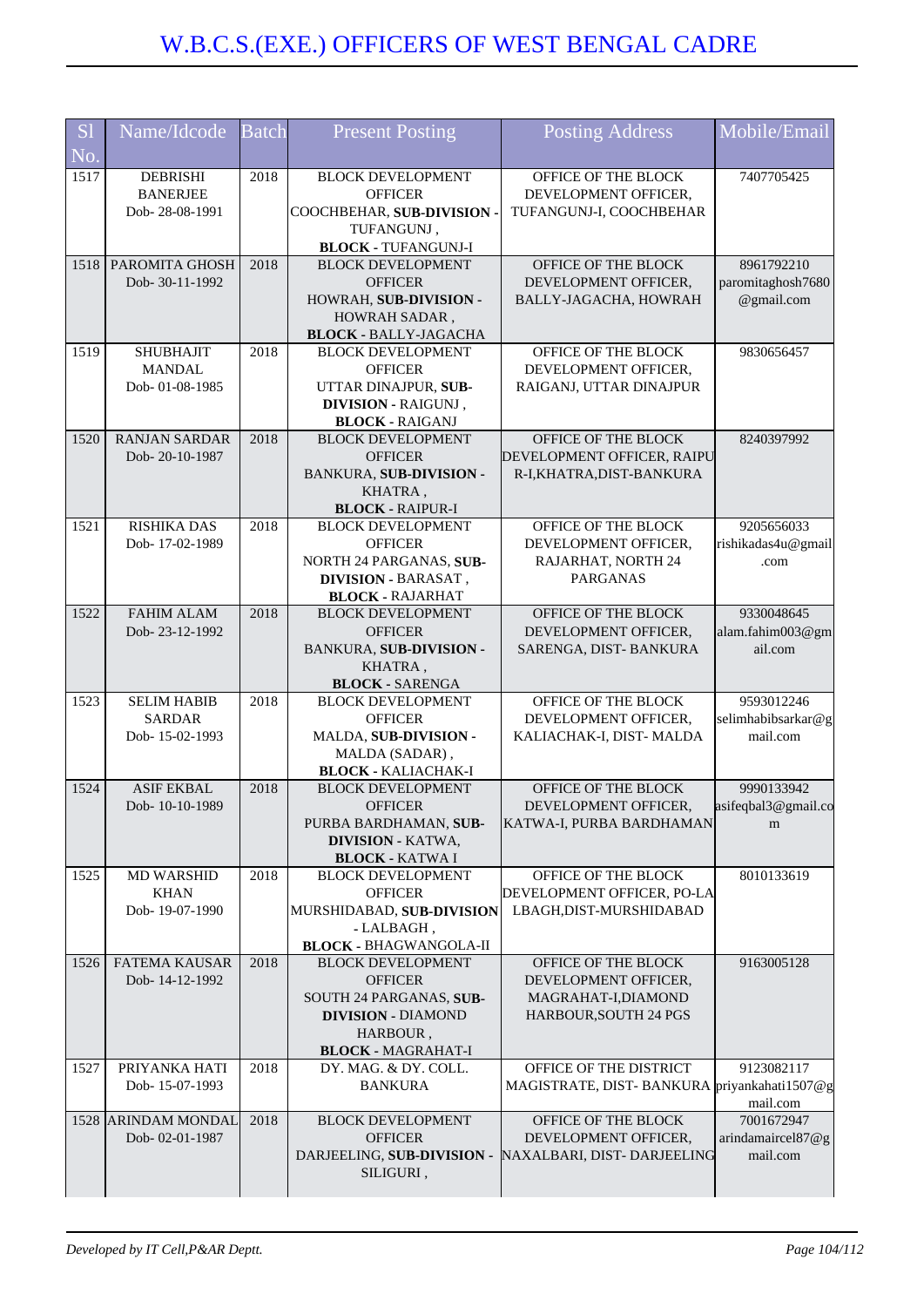| S <sub>1</sub><br>N <sub>o</sub> | Name/Idcode                      | <b>Batch</b> | <b>Present Posting</b>                                | <b>Posting Address</b>                                                   | Mobile/Email                |
|----------------------------------|----------------------------------|--------------|-------------------------------------------------------|--------------------------------------------------------------------------|-----------------------------|
|                                  |                                  |              | <b>BLOCK - NAXALBARI</b>                              |                                                                          |                             |
| 1529                             | <b>SHRIBAS BISWAS</b>            | 2018         | <b>BLOCK DEVELOPMENT</b>                              | OFFICE OF THE BLOCK                                                      | 8759557562                  |
|                                  | Dob-16-04-1992                   |              | <b>OFFICER</b>                                        | DEVELOPMENT OFFICER,                                                     | shribas.biswas18@g          |
|                                  |                                  |              | DARJEELING, SUB-DIVISION -                            | MATIGARI, DIST-DARJEELING                                                | mail.com                    |
|                                  |                                  |              | SILIGURI,                                             |                                                                          |                             |
| 1530                             | PRIYANKA BALA                    | 2018         | <b>BLOCK - MATIGARI</b><br><b>BLOCK DEVELOPMENT</b>   | OFFICE OF THE BLOCK                                                      | 9903519380                  |
|                                  | Dob-01-06-1991                   |              | <b>OFFICER</b>                                        | DEVELOPMENT OFFICER,                                                     | priyanka.ju12@gmai          |
|                                  |                                  |              | HOOGHLY, SUB-DIVISION -                               | CHINSURAH-MOGRA, DIST-                                                   | 1.com                       |
|                                  |                                  |              | CHINSURAH,                                            | <b>HOOGHLY</b>                                                           |                             |
|                                  |                                  |              | <b>BLOCK - CHINSURAH-MOGRA</b>                        |                                                                          |                             |
| 1531                             | <b>MANOJIT ROY</b>               | 2018         | <b>BLOCK DEVELOPMENT</b>                              | OFFICE OF THE BLOCK                                                      | 9734012207                  |
|                                  | Dob-10-02-1990                   |              | <b>OFFICER</b>                                        | DEVELOPMENT OFFICER,                                                     | manojitroywbcs.exe          |
|                                  |                                  |              | KALIMPONG, SUB-DIVISION -                             | KALIMPONG-I, KALIMPONG                                                   | @gmail.com                  |
|                                  |                                  |              | KALIMPONG,<br><b>BLOCK - KALIMPONG I</b>              |                                                                          |                             |
| 1532                             | <b>SREYASREE</b>                 | 2018         | <b>BLOCK DEVELOPMENT</b>                              | OFFICE OF THE BLOCK                                                      | 7003473624                  |
|                                  | <b>NASKAR</b>                    |              | <b>OFFICER</b>                                        | DEVELOPMENT OFFICER,                                                     | sreyasreenaskar@g           |
|                                  | Dob-25-06-1988                   |              | UTTAR DINAJPUR, SUB-                                  | CHOPRA, UTTAR DINAJPUR                                                   | mail.com                    |
|                                  |                                  |              | <b>DIVISION - ISLAMPUR,</b>                           |                                                                          |                             |
|                                  |                                  |              | <b>BLOCK - CHOPRA</b>                                 |                                                                          |                             |
| 1533                             | PARTHA DAS                       | 2018         | DY. MAG. & DY. COLL.                                  | OFFICE OF THE SUB                                                        | 7890602387                  |
|                                  | Dob-25-02-1987                   |              | COOCHBEHAR, SUB-DIVISION -<br>TUFANGUNJ               | DIVISIONAL OFFICER, PO-TUFA dpartha623@gmail.c<br>NGUNJ, DIST-COOCHBEHAR | om                          |
| 1534                             | <b>MADAN MOHAN</b>               | 2018         | <b>BLOCK DEVELOPMENT</b>                              | OFFICE OF THE BLOCK                                                      | 8101153742                  |
|                                  | <b>MURMU</b>                     |              | <b>OFFICER</b>                                        | DEVELOPMENT OFFICER,                                                     | mmmurmu.exe2018             |
|                                  | Dob-19-03-1986                   |              | COOCHBEHAR, SUB-DIVISION -                            | DINHATA-I, COOCHBEHAR                                                    | @gmail.com                  |
|                                  |                                  |              | DINHATA,                                              |                                                                          |                             |
|                                  |                                  |              | <b>BLOCK - DINHATA-I</b>                              |                                                                          |                             |
| 1535                             | NITISH TAMANG                    | 2018         | <b>BLOCK DEVELOPMENT</b>                              | OFFICE OF THE BLOCK                                                      | 9775808465                  |
|                                  | Dob-14-10-1992                   |              | <b>OFFICER</b><br>UTTAR DINAJPUR, SUB-                | DEVELOPMENT OFFICER,<br>KARANDIGHI, UTTAR DINAJPUR                       | nitishpakhrin@gmail<br>.com |
|                                  |                                  |              | <b>DIVISION - ISLAMPUR,</b>                           |                                                                          |                             |
|                                  |                                  |              | <b>BLOCK - KARANDIGHI</b>                             |                                                                          |                             |
| 1536                             | <b>KOUSHIS ROY</b>               | 2019         | DY MAGISTRATE & DY                                    | OFFICE OF THE DM, PURULIA                                                |                             |
|                                  | Dob-28-06-1980                   |              | <b>COLLECTOR (ON PROB)</b>                            |                                                                          |                             |
|                                  |                                  |              | <b>PURULIA</b>                                        |                                                                          |                             |
| 1537                             | <b>UJJWAL SARDAR</b>             | 2019         | DY MAGISTRATE & DY                                    | OFFICE OF THE SDO,                                                       |                             |
|                                  | Dob-12-05-1976                   |              | <b>COLLECTOR (ON PROB)</b><br>PURULIA, SUB-DIVISION - | RAGHUNATHPUR, PURULIA                                                    |                             |
|                                  |                                  |              | <b>RAGHUNATHPUR</b>                                   |                                                                          |                             |
| 1538                             | <b>SUBHADEEP BERA</b>            | 2019         | <b>BLOCK DEVELOPMENT</b>                              | OFFICE OF THE BLOCK                                                      | 8697016405                  |
|                                  | Dob-10-01-1982                   |              | <b>OFFICER</b>                                        | DEVELOPMENT OFFICER, SANT bera.subhadeep@gm                              |                             |
|                                  |                                  |              | PURULIA, SUB-DIVISION -                               | URI, RAGHUNATHPUR, DIST-                                                 | ail.com                     |
|                                  |                                  |              | RAGHUNATHPUR,                                         | <b>PURULIA</b>                                                           |                             |
|                                  | <b>SUDIPTA BISWAS</b>            |              | <b>BLOCK - SANTURI</b>                                |                                                                          |                             |
| 1539                             | Dob-10-11-1981                   | 2019         | DY MAGISTRATE & DY<br><b>COLLECTOR (ON PROB)</b>      | OFFICE OF THE DISTRICT<br>MAGISTRATE, DIST-PURBA                         |                             |
|                                  |                                  |              | PURBA BARDHAMAN                                       | <b>BARDHAMAN</b>                                                         |                             |
| 1540                             | <b>SOUMEN MANDAL</b>             | 2019         | DY MAGISTRATE & DY                                    | OFFICE OF THE DM, HOWRAH                                                 | 9749494507                  |
|                                  | Dob-16-12-1978                   |              | <b>COLLECTOR (ON PROB)</b>                            |                                                                          | saumenmondaljtbdo           |
|                                  |                                  |              | <b>HOWRAH</b>                                         |                                                                          | @gmail.com                  |
| 1541                             | <b>MAITREYEE</b>                 | 2019         | DY MAGISTRATE & DY                                    | OFFICE OF THE DM, SOUTH 24                                               |                             |
|                                  | <b>BHAUMIK</b><br>Dob-21-08-1982 |              | <b>COLLECTOR (ON PROB)</b><br>SOUTH 24 PARGANAS       | <b>PARGANAS</b>                                                          |                             |
|                                  | 1542 SUMITA SENGUPTA             | 2019         | DY MAGISTRATE & DY                                    | OFFICE OF THE DISTRICT                                                   |                             |
|                                  | Dob-01-11-1978                   |              | <b>COLLECTOR (ON PROB)</b>                            | MAGISTRATE, DIST-PURBA                                                   |                             |
|                                  |                                  |              | PURBA BARDHAMAN                                       | <b>BARDHAMAN</b>                                                         |                             |
|                                  |                                  |              |                                                       |                                                                          |                             |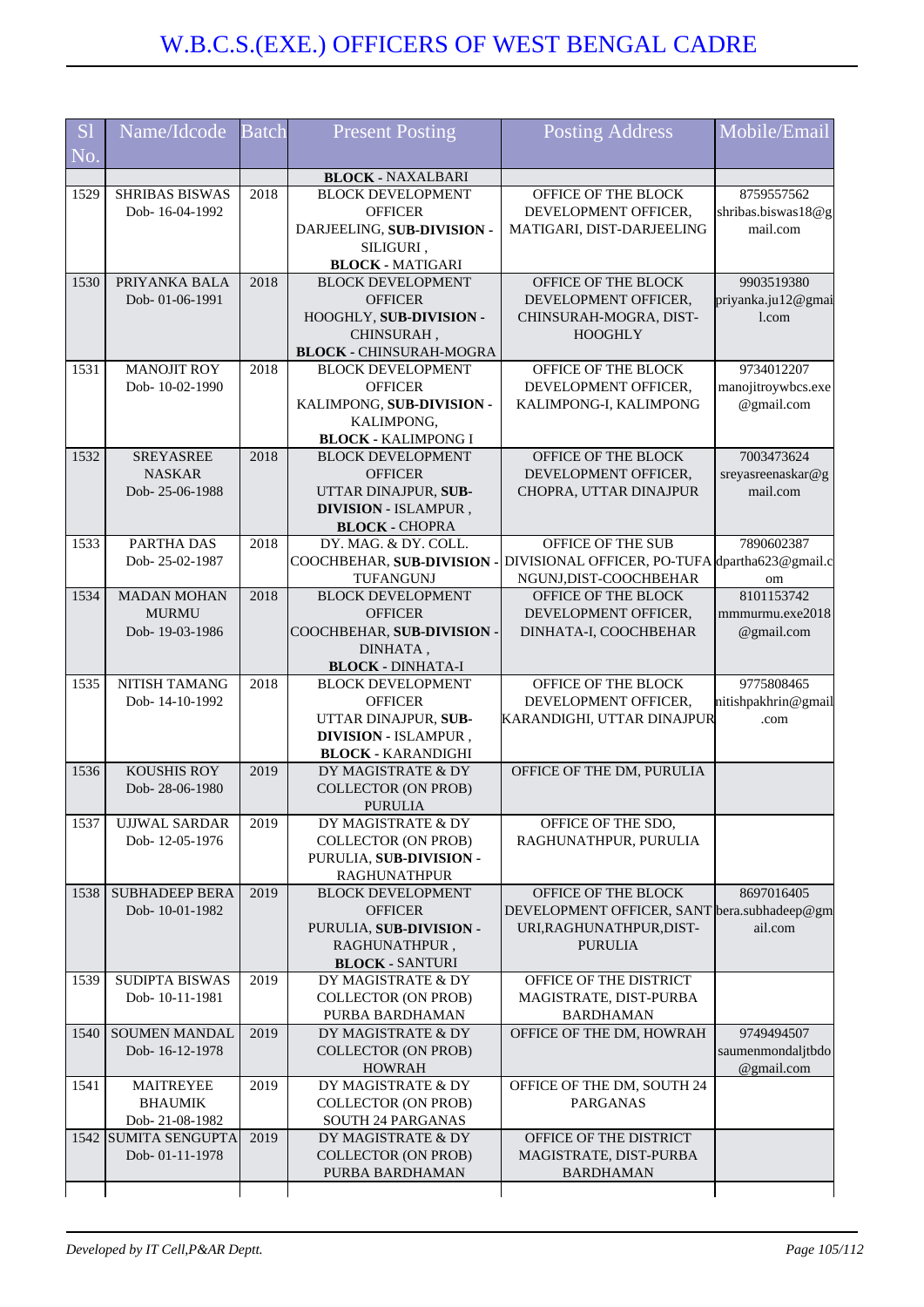| <b>S</b> l | Name/Idcode                        | <b>Batch</b> | <b>Present Posting</b>                                   | <b>Posting Address</b>                       | Mobile/Email       |
|------------|------------------------------------|--------------|----------------------------------------------------------|----------------------------------------------|--------------------|
| No.        |                                    |              |                                                          |                                              |                    |
| 1543       | <b>MANOJ KUMAR</b>                 | 2019         | DY MAGISTRATE & DY                                       | OFFICE OF THE SDO,                           |                    |
|            | <b>PAHARI</b>                      |              | <b>COLLECTOR (ON PROB)</b>                               | RANAGHAT, NADIA                              |                    |
|            | Dob-15-04-1981                     |              | NADIA, SUB-DIVISION -<br><b>RANAGHAT</b>                 |                                              |                    |
| 1544       | <b>AKHILESH SAHA</b>               | 2019         | <b>BLOCK DEVELOPMENT</b>                                 | OFFICE OF THE BLOCK                          |                    |
|            | Dob-02-03-1977                     |              | <b>OFFICER</b>                                           | DEVELOPMENT OFFICER, NAND                    |                    |
|            |                                    |              | PURBA MEDINIPUR, SUB-                                    | IGRAM-II, HALDIA, DIST-PURBA                 |                    |
|            |                                    |              | <b>DIVISION - HALDIA,</b><br><b>BLOCK - NANDIGRAM-II</b> | <b>MEDINIPUR</b>                             |                    |
|            | 1545 SAMIRAN KRISHNA               | 2019         | DY MAGISTRATE & DY                                       | OFFICE OF THE SDO, KANDI,                    |                    |
|            | <b>MONDAL</b>                      |              | <b>COLLECTOR (ON PROB)</b>                               | <b>MURSHIDABAD</b>                           |                    |
|            | Dob-15-01-1976                     |              | MURSHIDABAD, SUB-DIVISION                                |                                              |                    |
| 1546       | <b>DEBRAJ GHOSH</b>                | 2019         | - KANDI<br>DY MAGISTRATE & DY                            | OFFICE OF THE DM, HOWRAH                     | 8373068621         |
|            | Dob-24-12-1983                     |              | <b>COLLECTOR (ON PROB)</b>                               |                                              | debraj241983@gmai  |
|            |                                    |              | <b>HOWRAH</b>                                            |                                              | 1.com              |
| 1547       | <b>GOLAM GOUSAL</b>                | 2019         | <b>BLOCK DEVELOPMENT</b>                                 | OFFICE OF THE BLOCK                          |                    |
|            | <b>AJAM</b><br>Dob-12-03-1987      |              | <b>OFFICER</b><br>PURULIA, SUB-DIVISION -                | DEVELOPMENT OFFICER, PO-                     |                    |
|            |                                    |              | <b>MANBAZAR</b>                                          | MANBAZAR, DIST-PURULIA                       |                    |
| 1548       | <b>DEBLINA DAS</b>                 | 2019         | <b>BLOCK DEVELOPMENT</b>                                 | OFFICE OF THE BLOCK                          |                    |
|            | Dob-10-12-1981                     |              | <b>OFFICER</b>                                           | DEVELOPMENT OFFICER,                         |                    |
|            |                                    |              | NADIA, SUB-DIVISION -                                    | CHAPRA, KRISHNAGAR                           |                    |
|            |                                    |              | KRISHNAGAR SADAR(S),<br><b>BLOCK - CHAPRA</b>            | SADAR(S), NADIA                              |                    |
| 1549       | <b>SUBIR KUMAR</b>                 | 2019         | <b>BLOCK DEVELOPMENT</b>                                 | OFFICE OF THE BLOCK                          | 8335079042         |
|            | <b>DANDAPATH</b>                   |              | <b>OFFICER</b>                                           | DEVELOPMENT OFFICER,,                        | bdobishnupur1.2017 |
|            | Dob-04-01-1977                     |              | SOUTH 24 PARGANAS, SUB-                                  | BISHNUPUR-I, ALIPUR, SOUTH 24                | @gmail.com         |
|            |                                    |              | DIVISION - ALIPUR,<br><b>BLOCK - BISHNUPUR-I</b>         | PGS                                          |                    |
| 1550       | <b>ATANU GHOSH</b>                 | 2019         | DY MAGISTRATE & DY                                       | OFFICE OF THE DM, HOWRAH                     |                    |
|            | Dob-16-12-1978                     |              | <b>COLLECTOR (ON PROB)</b>                               |                                              |                    |
|            |                                    |              | <b>HOWRAH</b>                                            |                                              |                    |
| 1551       | <b>SISUTOSH</b><br><b>PRAMANIK</b> | 2019         | DY MAGISTRATE & DY<br><b>COLLECTOR (ON PROB)</b>         | OFFICE OF THE DM, BANKURA                    |                    |
|            | Dob-01-02-1978                     |              | <b>BANKURA</b>                                           |                                              |                    |
| 1552       | PROHILLAD                          | 2019         | DY MAGISTRATE & DY                                       | OFFICE OF THE SDO, JHALDA,                   |                    |
|            | <b>BISWAS</b>                      |              | <b>COLLECTOR (ON PROB)</b>                               | <b>PURULIA</b>                               |                    |
|            | Dob-15-08-1980                     |              | PURULIA, SUB-DIVISION -<br><b>JHALDA</b>                 |                                              |                    |
| 1553       | LAKSHMI KANTA                      | 2019         | DY MAGISTRATE & DY                                       | OFFICE OF THE SDO, DOMKAL,                   |                    |
|            | <b>RAY</b>                         |              | <b>COLLECTOR (ON PROB)</b>                               | MURSHIDABAD                                  |                    |
|            | Dob-04-12-1972                     |              | MURSHIDABAD, SUB-DIVISION<br>- DOMKAL                    |                                              |                    |
| 1554       | <b>SAMIR MANDAL</b>                | 2019         | DY MAGISTRATE & DY                                       | OFFICE OF THE SDO, BOLPUR,                   |                    |
|            | Dob-07-06-1985                     |              | <b>COLLECTOR (ON PROB)</b>                               | <b>BIRBHUM</b>                               |                    |
|            |                                    |              | BIRBHUM, SUB-DIVISION -                                  |                                              |                    |
| 1555       | PRABIR KUMAR                       | 2019         | <b>BOLPUR</b><br>DY MAGISTRATE & DY                      | OFFICE OF THE DM, PURULIA                    |                    |
|            | <b>SHIT</b>                        |              | <b>COLLECTOR (ON PROB)</b>                               |                                              |                    |
|            | Dob-06-01-1983                     |              | <b>PURULIA</b>                                           |                                              |                    |
| 1556       | <b>AVIK BISWAS</b>                 | 2019         | DY MAGISTRATE & DY                                       | OFFICE OF THE SDO, BONGAON,                  |                    |
|            | Dob-05-08-1980                     |              | <b>COLLECTOR (ON PROB)</b><br>NORTH 24 PARGANAS, SUB-    | <b>NORTH 24 PARGANAS</b>                     |                    |
|            |                                    |              | <b>DIVISION - BONGAON</b>                                |                                              |                    |
| 1557       | <b>BIDHAN CHANDRA</b>              | 2019         | DY. MAG. & DY. COL. (ON                                  | NABANNA, NAORA, SHIBPUR,                     | 8001491495         |
|            | <b>BISWAS</b>                      |              | PROB.)                                                   | HOWRAH, WEST BENGAL 711102 bidhanb031@gmail. |                    |
|            | Dob-22-09-1972                     |              | P & A. R. DEPTT.                                         |                                              | com                |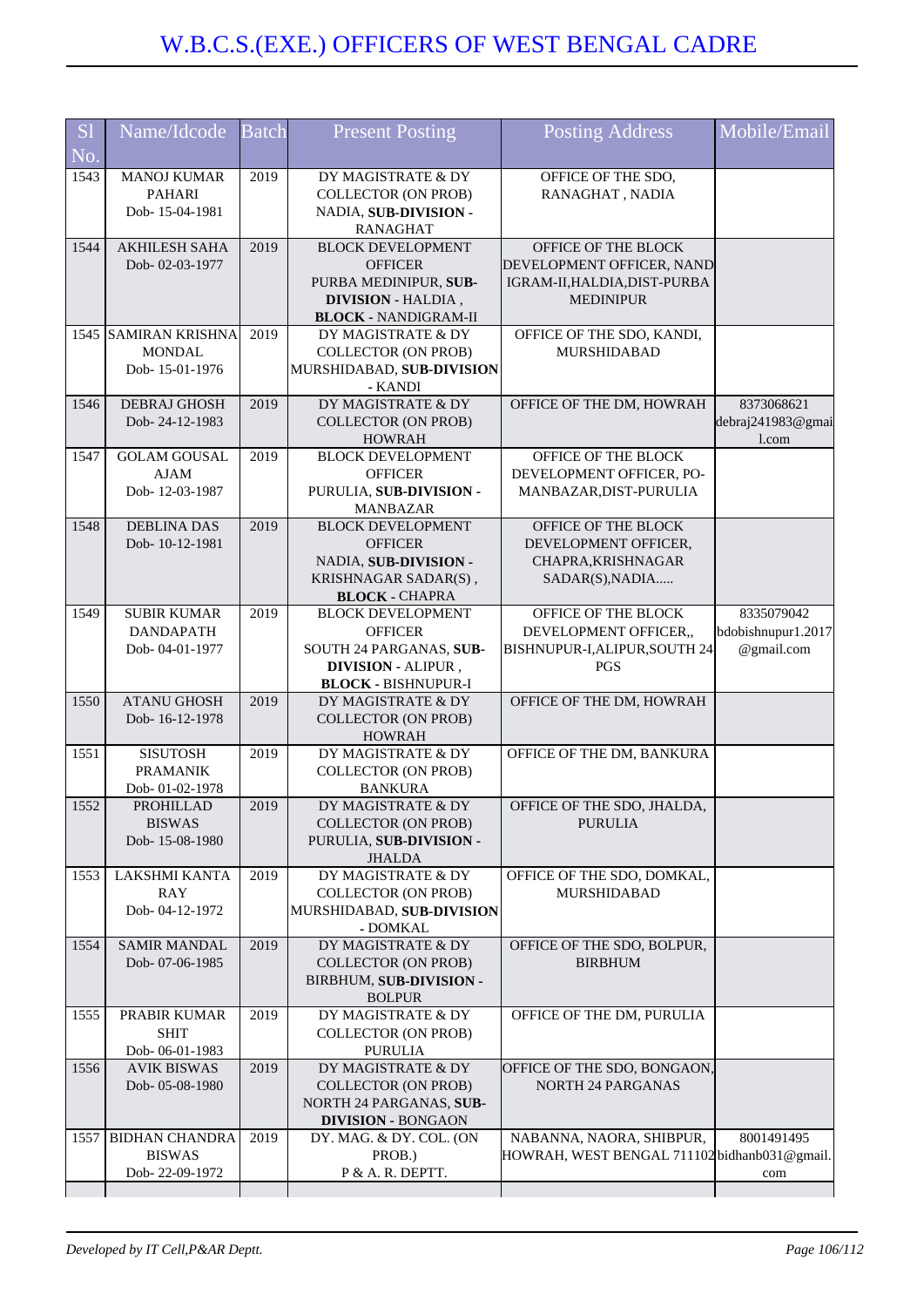| <b>S1</b>                | Name/Idcode                           | <b>Batch</b> | <b>Present Posting</b>                                | <b>Posting Address</b>                                         | Mobile/Email                       |
|--------------------------|---------------------------------------|--------------|-------------------------------------------------------|----------------------------------------------------------------|------------------------------------|
| $\overline{\text{No}}$ . |                                       |              |                                                       |                                                                |                                    |
| 1558                     | <b>BHARATI CHIK</b>                   | 2019         | <b>BLOCK DEVELOPMENT</b>                              | OFFICE OF THE BDO, SILIGURI,                                   | 7602977253                         |
|                          | <b>BARAIK</b><br>Dob-15-08-1978       |              | <b>OFFICER</b><br>DARJEELING, SUB-DIVISION -          | <b>DARJEELING</b>                                              |                                    |
|                          |                                       |              | DARJEELING SADAR,                                     |                                                                |                                    |
|                          |                                       |              | <b>BLOCK - RANGIL-RANGLIOT</b>                        |                                                                |                                    |
|                          | 1559 DEBASISH SARKAR                  | 2019         | DY. MAGISTRATE & DY.                                  | BRAIPRD, KALYANI, DIST-NADIA                                   | 9564376633                         |
|                          | Dob-01-01-1975                        |              | <b>COLLECTOR (PROB.)</b><br>B.R.A.I.P.R.D. (TRAINING) |                                                                | debasishsarkar323@<br>gmail.com    |
| 1560                     | <b>SOURAB BOSE</b>                    | 2019         | DY MAGISTRATE & DY                                    | OFFICE OF THE DM, PO+DIST-                                     | 7488169282                         |
|                          | Dob-15-12-1984                        |              | <b>COLLECTOR (ON PROB)</b>                            | <b>BIRBHUM</b>                                                 | ekshrinjo@gmail.co                 |
|                          |                                       |              | <b>BIRBHUM</b>                                        |                                                                | m                                  |
| 1561                     | <b>JAYANTA SAHA</b><br>Dob-24-12-1992 | 2019         | DY MAGISTRATE & DY<br><b>COLLECTOR (ON PROB)</b>      | OFFICE OF THE DM, UTTAR<br><b>DINAJPUR</b>                     | 8274974539<br>jayantasaha27@gma    |
|                          |                                       |              | UTTAR DINAJPUR                                        |                                                                | il.com                             |
| 1562                     | <b>ABHIRUP</b>                        | 2019         | DY MAGISTRATE & DY                                    | OFFICE OF THE DM, PURBA                                        | 9330086595                         |
|                          | <b>BHATTACHARJEE</b>                  |              | <b>COLLECTOR (ON PROB)</b>                            | BARDHAMAN, WEST BENGAL                                         | abhirup.wbcs@gmai                  |
| 1563                     | Dob-18-01-1986<br>PARNA DEY           | 2019         | PURBA BARDHAMAN<br>DY MAGISTRATE & DY                 | OFFICE OF THE DM, HOOGHLY,                                     | 1.com<br>8017648278                |
|                          | Dob-02-02-1991                        |              | <b>COLLECTOR (ON PROB)</b>                            | <b>WEST BENGAL</b>                                             | parnadm@gmial.co                   |
|                          |                                       |              | <b>HOOGHLY</b>                                        |                                                                | m                                  |
| 1564                     | <b>RAMAN BUTTA</b>                    | 2019         | DY MAGISTRATE & DY                                    | OFFICE OF THE DM, PURBA                                        | 8017811718                         |
|                          | Dob-28-02-1994                        |              | <b>COLLECTOR (ON PROB)</b><br><b>PURBA MEDINIPUR</b>  | <b>MEDINIPUR</b>                                               | raman.butta.nitdgp@<br>gmail.com   |
| 1565                     | <b>RAJNISH KUMAR</b>                  | 2019         | DY MAGISTRATE & DY                                    | OFFICE OF THE DM, PASCHIM                                      | 9821078755                         |
|                          | YADAV                                 |              | <b>COLLECTOR (ON PROB)</b>                            | MEDINIPUR, WEST BENGAL                                         | rajnishkumardv8@g                  |
|                          | Dob-28-04-1992                        |              | PASCHIM MEDINIPUR                                     |                                                                | mail.com                           |
| 1566                     | <b>SHYAM SUNDAR</b><br><b>MISHRA</b>  | 2019         | DY MAGISTRATE & DY<br><b>COLLECTOR (ON PROB)</b>      | OFFICE OF THE DM, JHARGRAM,<br><b>WEST BENGAL</b>              | 7389811744<br>sam.cemk@gmail.co    |
|                          | Dob-14-05-1988                        |              | <b>JHARGRAM</b>                                       |                                                                | m                                  |
| 1567                     | SHREYASI MAITI                        | 2019         | DY MAGISTRATE & DY                                    | OFFICE OF THE DM, SOUTH24                                      | 9474458896                         |
|                          | Dob-15-02-1991                        |              | <b>COLLECTOR (ON PROB)</b>                            | <b>PARGANAS</b>                                                | shreyasi.maiti15@g                 |
| 1568                     | <b>ANIK RAY</b>                       | 2019         | SOUTH 24 PARGANAS<br>DY MAGISTRATE & DY               | OFFICE OF THE DM, DAKSHIN                                      | mail.com<br>9474580099             |
|                          | Dob-09-10-1992                        |              | <b>COLLECTOR (ON PROB)</b>                            | <b>DINAJPUR</b>                                                | uvray92@gmail.com                  |
|                          |                                       |              | DAKSHIN DINAJPUR                                      |                                                                |                                    |
| 1569                     | <b>DIPTI SHAW</b>                     | 2019         | DY MAGISTRATE & DY                                    | OFFICE OF THE DM, HOOGHLY                                      | 6290963108                         |
|                          | Dob-23-09-1982                        |              | <b>COLLECTOR (ON PROB)</b><br><b>HOOGHLY</b>          |                                                                | deepti.search.shaw1<br>5@gmail.com |
| 1570                     | <b>ADRITA</b>                         | 2019         | DY MAGISTRATE & DY                                    | OFFICE OF THE DISTRICT                                         | 9038537674                         |
|                          | <b>SAMADDER</b>                       |              | <b>COLLECTOR (ON PROB)</b>                            | MAGISTRATE, DIST-NORTH 24                                      | adritasamadder@gm                  |
|                          | Dob- 30-04-1991                       |              | NORTH 24 PARGANAS                                     | <b>PGS HQR</b>                                                 | ail.com                            |
|                          | 1571 MD SABBIR AHMAD<br><b>MOLLA</b>  | 2019         | DY MAGISTRATE & DY<br><b>COLLECTOR (ON PROB)</b>      | OFFICE OF THE DISTRICT<br>MAGISTRATE, DIST-NADIA               | 7003734289<br>sabbir9733@gmail.c   |
|                          | Dob- 03-12-1995                       |              | <b>NADIA</b>                                          |                                                                | om                                 |
| 1572                     | <b>SANJAY PRADHAN</b>                 | 2019         | DY. MAGISTRATE & DY.                                  | OFFICE OF THE                                                  | 8637394617                         |
|                          | Dob-24-03-1984                        |              | <b>COLLECTOR (PROB.)</b>                              | <b>ADMINISTRATIVE TRAINING</b>                                 | ayushnaanushka@g                   |
|                          |                                       |              | A.T.I.                                                | INSTITUTE, FC BLOCK, SECTOR-I<br>II, SALTLAKE, KOLKATA-106, WE | mail.com                           |
|                          |                                       |              |                                                       | <b>ST BENGAL</b>                                               |                                    |
| 1573                     | <b>SOURAV MAJI</b>                    | 2019         | DY MAGISTRATE & DY                                    | OFFICE OF THE DISTRICT                                         | 9088407151                         |
|                          | Dob-25-07-1991                        |              | <b>COLLECTOR (ON PROB)</b>                            | MAGISTRATE, DIST-NORTH 24                                      | maji.sourav.besu@g                 |
|                          | 1574 DEBASISH MONDAL                  | 2019         | <b>NORTH 24 PARGANAS</b><br>DY MAGISTRATE & DY        | <b>PGS</b><br>OFFICE OF THE DISTRICT                           | mail.com<br>9932749617             |
|                          | Dob-29-12-1992                        |              | <b>COLLECTOR (ON PROB)</b>                            | MAGISTRATE, DIST-MALDA                                         | debasish.web15@g                   |
|                          |                                       |              | <b>MALDA</b>                                          |                                                                | mil.com                            |
| 1575                     | <b>GARGI DAS</b>                      | 2019         | DY MAGISTRATE & DY                                    | OFFICE OF THE DISTRICT                                         | 9007612300                         |
|                          | Dob-29-04-1988                        |              | <b>COLLECTOR (ON PROB)</b><br><b>HOWRAH</b>           | MAGISTRATE, DIST-HOWRAH                                        | gargidas88@gmail.c<br>om           |
|                          |                                       |              |                                                       |                                                                |                                    |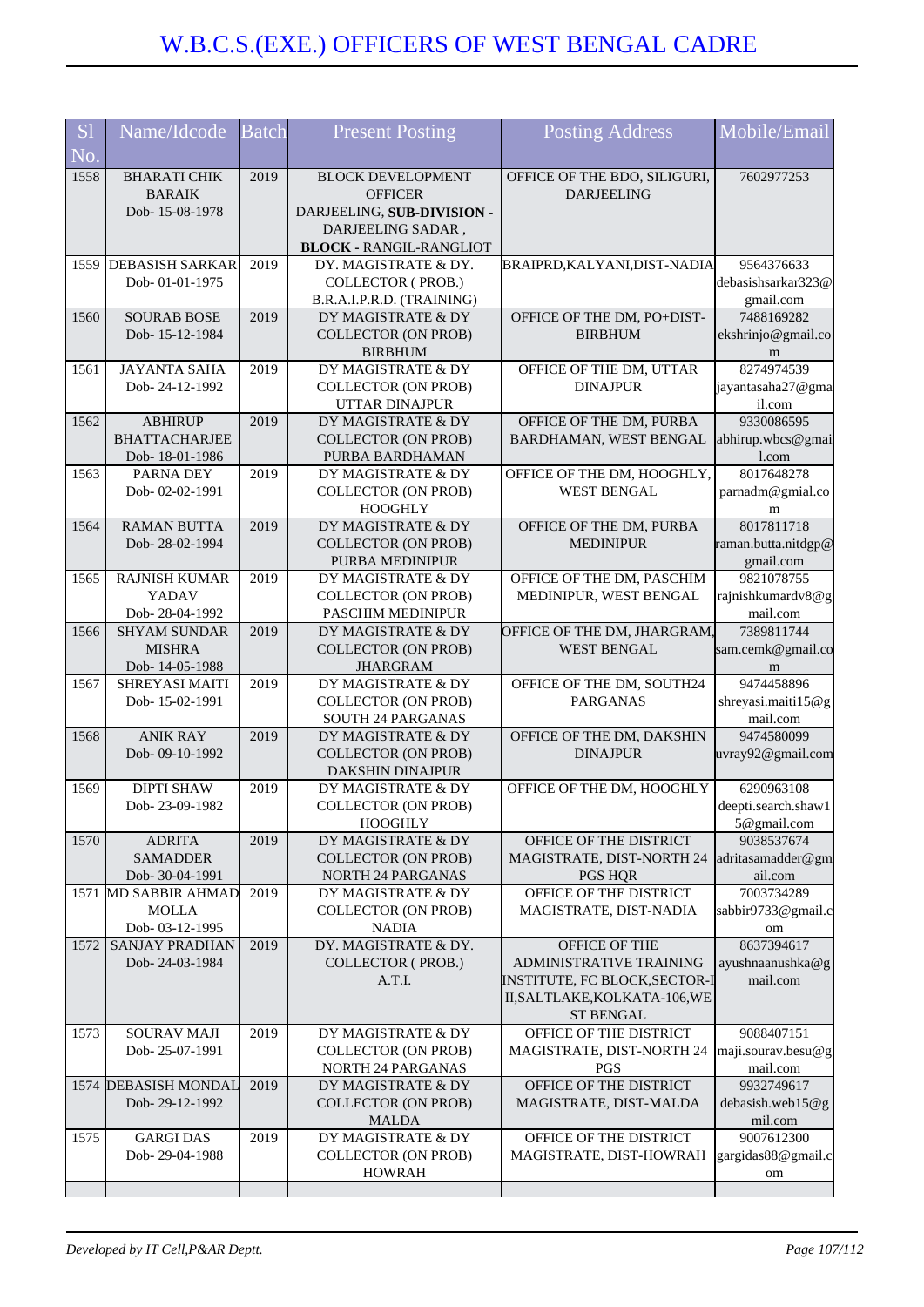| <b>S1</b> | Name/Idcode                            | Batch | <b>Present Posting</b>                           | <b>Posting Address</b>                         | Mobile/Email             |
|-----------|----------------------------------------|-------|--------------------------------------------------|------------------------------------------------|--------------------------|
|           |                                        |       |                                                  |                                                |                          |
| No.       |                                        |       |                                                  |                                                |                          |
| 1576      | <b>SOURAV MAJI</b>                     | 2019  | DY MAGISTRATE & DY<br><b>COLLECTOR (ON PROB)</b> | OFFICE OF THE DISTRICT                         | 9126047187               |
|           | Dob-01-10-1992                         |       |                                                  | MAGISTRATE, DIST-SOUTH 24                      | sourav.maji.official     |
| 1577      | RIMIL SOREN                            | 2019  | SOUTH 24 PARGANAS<br>DY MAGISTRATE & DY          | <b>PARGANAS</b><br>OFFICE OF THE DISTRICT      | @gmail.com<br>9681439296 |
|           | Dob-06-09-1981                         |       | <b>COLLECTOR (ON PROB)</b>                       | MAGISTRATE, DIST-PASCHIM                       | rimilsoren2018@gm        |
|           |                                        |       | PASCHIM BARDHAMAN                                | <b>BARDHAMAN</b>                               | ail.com                  |
| 1578      | <b>AMIT KUMAR</b>                      | 2019  | DY MAGISTRATE & DY                               | OFFICE OF THE DISTRICT                         | 9749479907               |
|           | <b>CHOURASIA</b>                       |       | <b>COLLECTOR (ON PROB)</b>                       | MAGISTRATE, DIST-PURULIA                       | amitnewbolck@gma         |
|           | Dob-22-10-1984                         |       | <b>PURULIA</b>                                   |                                                | il.com                   |
| 1579      | <b>SUKANTA KUMAR</b>                   | 2020  | DY. MAGISTRATE & DY.                             | BRAIPRD, KALYANI, NADIA                        | 8972000879               |
|           | <b>GOSWAMI</b>                         |       | <b>COLLECTOR (PROB.)</b>                         |                                                | sukanta.goswami@g        |
|           | Dob-23-10-1979                         |       | B.R.A.I.P.R.D. (TRAINING)                        |                                                | mail.com                 |
| 1580      | <b>ANUP</b>                            | 2020  | DY. MAGISTRATE & DY.                             | BRAIPRD, KALYANI, NADIA                        | 9674767945               |
|           | <b>CHAKRABORTY</b>                     |       | <b>COLLECTOR (PROB.)</b>                         |                                                | anupchakraborty226       |
|           | Dob- 01-04-1980                        |       | B.R.A.I.P.R.D. (TRAINING)                        |                                                | @gmail.com               |
| 1581      | <b>SWATI</b>                           | 2020  | DY. MAGISTRATE & DY.                             | BRAIPRD, KALYANI, NADIA                        | 8583803592               |
|           | <b>CHAKRABORTY</b>                     |       | COLLECTOR (PROB.)                                |                                                | swati.chakraborty22      |
|           | Dob-04-01-1977                         |       | B.R.A.I.P.R.D. (TRAINING)                        |                                                | 07@gmail.com             |
| 1582      | <b>NAJIR HOSSAIN</b>                   | 2020  | DY. MAGISTRATE & DY.                             | BRAIPRD, KALYANI, NADIA                        | 7363066536               |
|           | Dob-07-11-1977                         |       | <b>COLLECTOR (PROB.)</b>                         |                                                | najir.hossain77@gm       |
|           |                                        | 2020  | B.R.A.I.P.R.D. (TRAINING)                        |                                                | ail.com<br>9836511779    |
|           | 1583 SAUMITRA PRATIM<br><b>PRADHAN</b> |       | <b>BLOCK DEVELOPMENT</b><br><b>OFFICER</b>       | OFFICE OF THE BDO,<br>BARABANI, ASANSOL SADAR, | saumitrapratim2011       |
|           | Dob-22-07-1980                         |       | PASCHIM BARDHAMAN, SUB-                          | DIST-PASCHIM BARDHAMAN                         | @gmail.com               |
|           |                                        |       | <b>DIVISION - ASANSOL SADAR,</b>                 |                                                |                          |
|           |                                        |       | <b>BLOCK - BARABANI</b>                          |                                                |                          |
| 1584      | <b>SEJUTI PAL MAITY</b>                | 2020  | DY. MAGISTRATE & DY.                             | BRAIPRD, KALYANI, NADIA                        | 9836840203               |
|           | Dob-12-12-1981                         |       | <b>COLLECTOR (PROB.)</b>                         |                                                | sejutipalmaity@gma       |
|           |                                        |       | B.R.A.I.P.R.D. (TRAINING)                        |                                                | il.com                   |
| 1585      | <b>SUBIR DAS</b>                       | 2020  | DY. MAGISTRATE & DY.                             | BRAIPRD, KALYANI, NADIA                        | 8583093198               |
|           | Dob-29-07-1981                         |       | <b>COLLECTOR (PROB.)</b>                         |                                                | subirdme@gmail.co        |
|           |                                        |       | B.R.A.I.P.R.D. (TRAINING)                        |                                                | m                        |
| 1586      | <b>ASIF IQBAL</b>                      | 2020  | DY. MAGISTRATE & DY.                             | BRAIPRD, KALYANI, NADIA                        | 9836367731               |
|           | Dob- 07-09-1977                        |       | <b>COLLECTOR (PROB.)</b>                         |                                                | asifsaba88@gmail.c       |
|           |                                        |       | B.R.A.I.P.R.D. (TRAINING)                        |                                                | om                       |
| 1587      | <b>POUSHALI</b>                        | 2020  | DY. MAGISTRATE & DY.                             | BRAIPRD, KALYANI, NADIA                        | 9062342897               |
|           | <b>CHAKRABORTY</b>                     |       | <b>COLLECTOR (PROB.)</b>                         |                                                | poushali202@gmail.       |
|           | Dob-21-12-1986                         |       | B.R.A.I.P.R.D. (TRAINING)                        |                                                | com                      |
| 1588      | PRANOY GURUNG                          | 2020  | DY. MAGISTRATE & DY.<br><b>COLLECTOR (PROB.)</b> | BRAIPRD, KALYANI, NADIA                        | 9734576082               |
|           | Dob-02-02-1979                         |       | B.R.A.I.P.R.D. (TRAINING)                        |                                                | pranoytamn@gmail.        |
| 1589      | <b>AKHIL MANDAL</b>                    | 2020  | DY. MAGISTRATE & DY.                             | BRAIPRD, KALYANI, NADIA                        | com<br>9432909457        |
|           | Dob-02-11-1978                         |       | <b>COLLECTOR (PROB.)</b>                         |                                                | akhil021178@gmail.       |
|           |                                        |       | B.R.A.I.P.R.D. (TRAINING)                        |                                                | com                      |
| 1590      | <b>ANINDITA SINHA</b>                  | 2020  | DY. MAGISTRATE & DY.                             | BRAIPRD, KALYANI, NADIA                        | 8697412321               |
|           | <b>BRAHMA</b>                          |       | <b>COLLECTOR (PROB.)</b>                         |                                                | reach2anindita@gm        |
|           | Dob-04-09-1978                         |       | B.R.A.I.P.R.D. (TRAINING)                        |                                                | ail.com                  |
| 1591      | <b>MONOJIT BASU</b>                    | 2020  | DY. MAGISTRATE & DY.                             | BRAIPRD, KALYANI, NADIA                        | 9547363871               |
|           | Dob-10-06-1981                         |       | <b>COLLECTOR (PROB.)</b>                         |                                                | monob.mob@gmail.         |
|           |                                        |       | B.R.A.I.P.R.D. (TRAINING)                        |                                                | com                      |
| 1592      | SOURABH GUPTA                          | 2020  | DY. MAGISTRATE & DY.                             | BRAIPRD, KALYANI, NADIA                        | 9732698762               |
|           | Dob- 31-12-1980                        |       | COLLECTOR (PROB.)                                |                                                | sourabhask30@gmai        |
|           |                                        |       | B.R.A.I.P.R.D. (TRAINING)                        |                                                | l.com                    |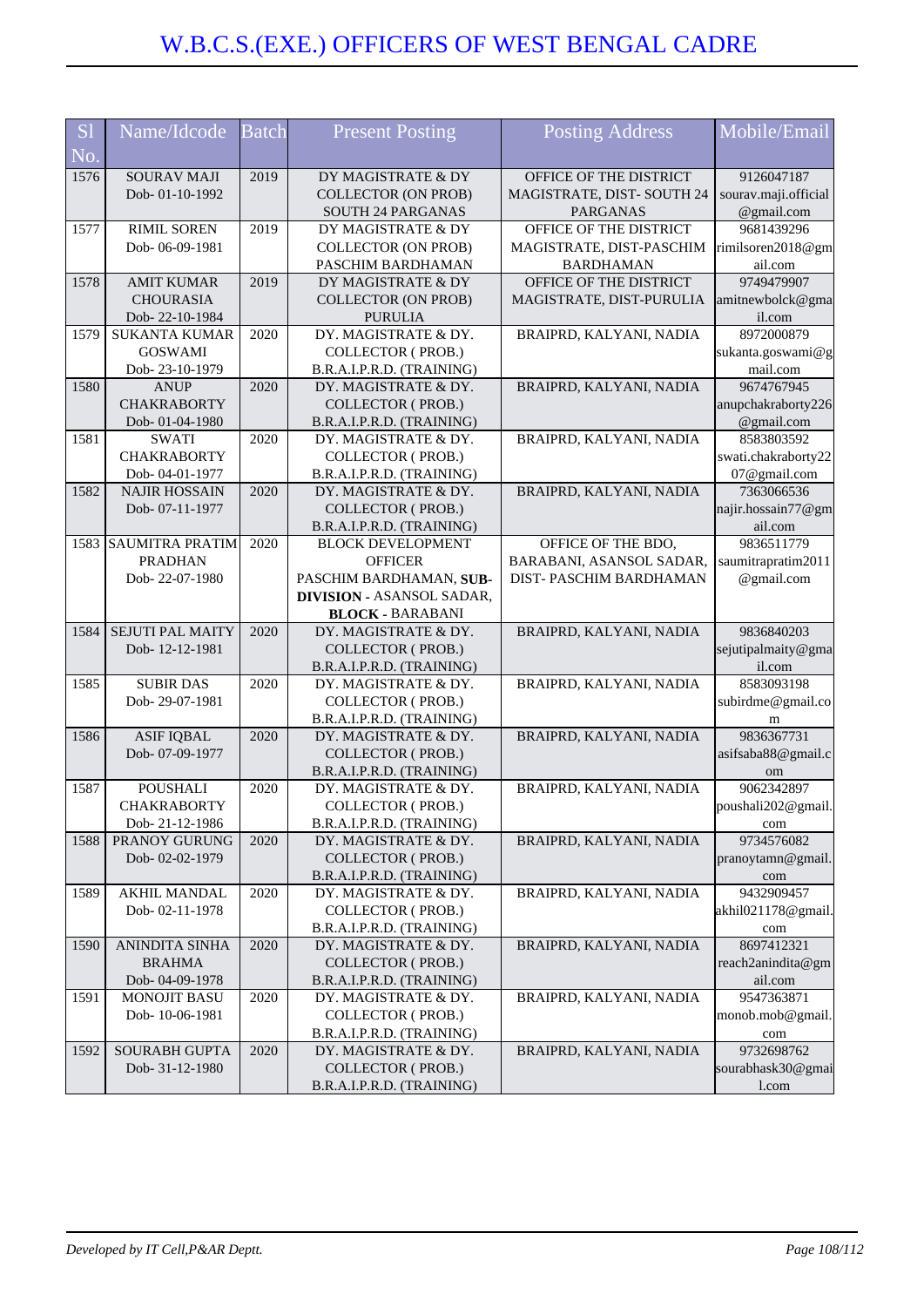| <b>S1</b><br>No. | Name/Idcode                             | <b>Batch</b> | <b>Present Posting</b>                            | <b>Posting Address</b>                         | Mobile/Email      |
|------------------|-----------------------------------------|--------------|---------------------------------------------------|------------------------------------------------|-------------------|
|                  | 1593 SUDIPTA ADHIKARI                   | 2020         | DY. MAGISTRATE & DY.                              | BRAIPRD, KALYANI, NADIA                        | 7001640494        |
|                  | Dob- 30-11-1979                         |              | <b>COLLECTOR (PROB.)</b>                          |                                                | sadhikanbkp@gmail |
|                  |                                         |              | B.R.A.I.P.R.D. (TRAINING)                         |                                                | .com              |
| 1594             | PRASUN KUMAR                            | 2020         | DY MAGISTRATE & DY                                | OFFICE OF THE SDO, PO-                         | 9735147454        |
|                  | <b>PRAMANIK</b>                         |              | <b>COLLECTOR (ON PROB)</b>                        | BONGAON, DIST-NORTH                            |                   |
|                  | Dob-24-12-1981                          |              | NORTH 24 PARGANAS, SUB-                           | 24PARGANAS                                     |                   |
|                  |                                         |              | <b>DIVISION - BONGAON</b>                         |                                                |                   |
| 1595             | <b>SUKANTA SIKDAR</b>                   | 2020         | DY. MAGISTRATE & DY.                              | BRAIPRD, KALYANI, NADIA                        | 8420668252        |
|                  | Dob- 05-07-1974                         |              | COLLECTOR (PROB.)                                 |                                                | sukantasikdar74@g |
|                  |                                         |              | B.R.A.I.P.R.D. (TRAINING)                         |                                                | mail.com          |
| 1596             | <b>JAYANTA ROY</b>                      | 2020         | DY. MAGISTRATE & DY.                              | BRAIPRD, KALYANI, NADIA                        | 9064978114        |
|                  | Dob-10-06-1976                          |              | <b>COLLECTOR (PROB.)</b>                          |                                                | jayantaray767@gma |
|                  |                                         |              | B.R.A.I.P.R.D. (TRAINING)                         |                                                | il.com            |
| 1597             | PALASH SARKAR                           | 2020         | DY MAGISTRATE & DY                                | OFFICE OF THE SDO, PO-                         |                   |
|                  | Dob-13-05-1977                          |              | <b>COLLECTOR (ON PROB)</b>                        | BIDHANNAGAR, DIST-                             |                   |
|                  |                                         |              | NORTH 24 PARGANAS, SUB-                           | NORTH24PARGANAS                                |                   |
|                  |                                         |              | <b>DIVISION - BIDHANNAGAR</b>                     |                                                |                   |
| 1598             | <b>SHIVABROTO</b>                       | 2021         | DY. MAGISTRATE & DY.                              | OFFICE OF THE BRAIPRD,                         |                   |
|                  | <b>BANERJEE</b>                         |              | <b>COLLECTOR (PROB.)</b>                          | KALYANI,, DIST-NADIA                           |                   |
| 1599             | Dob-29-12-1978<br><b>SUBHASH BISWAS</b> | 2021         | B.R.A.I.P.R.D. (TRAINING)<br>DY. MAGISTRATE & DY. | OFFICE OF THE BRAIPRD,                         |                   |
|                  | Dob-10-03-1979                          |              | <b>COLLECTOR (PROB.)</b>                          | KALYANI,, DIST-NADIA                           |                   |
|                  |                                         |              | B.R.A.I.P.R.D. (TRAINING)                         |                                                |                   |
| 1600             | <b>ARUP SAHA</b>                        | 2021         | DY. MAGISTRATE & DY.                              | OFFICE OF THE BRAIPRD,                         |                   |
|                  | Dob-05-01-1976                          |              | <b>COLLECTOR (PROB.)</b>                          | KALYANI,, DIST-NADIA                           |                   |
|                  |                                         |              | B.R.A.I.P.R.D. (TRAINING)                         |                                                |                   |
|                  | 1601 KAUSHIK MALLICK                    | 2021         | DY. MAGISTRATE & DY.                              | OFFICE OF THE BRAIPRD,                         |                   |
|                  | Dob-17-05-1981                          |              | COLLECTOR (PROB.)                                 | KALYANI,, DIST-NADIA                           |                   |
|                  |                                         |              | B.R.A.I.P.R.D. (TRAINING)                         |                                                |                   |
| 1602             | <b>DIPANKAR BISWAS</b>                  | 2021         | DY. MAGISTRATE & DY.                              | OFFICE OF THE BRAIPRD,                         |                   |
|                  | Dob-15-10-1972                          |              | <b>COLLECTOR (PROB.)</b>                          | KALYANI,, DIST-NADIA                           |                   |
|                  |                                         |              | B.R.A.I.P.R.D. (TRAINING)                         |                                                |                   |
| 1603             | <b>UTPAL PAIK</b>                       | 2021         | DY. MAGISTRATE & DY.                              | OFFICE OF THE BRAIPRD,                         |                   |
|                  | Dob-05-10-1974                          |              | <b>COLLECTOR (PROB.)</b>                          | KALYANI,, DIST-NADIA                           |                   |
|                  |                                         |              | B.R.A.I.P.R.D. (TRAINING)                         |                                                |                   |
| 1604             | <b>KRISHNENDU</b>                       | 2021         | DY. MAGISTRATE & DY.                              | OFFICE OF THE BRAIPRD,                         |                   |
|                  | <b>BISWAS</b>                           |              | <b>COLLECTOR (PROB.)</b>                          | KALYANI,, DIST-NADIA                           |                   |
|                  | Dob-01-07-1972                          |              | B.R.A.I.P.R.D. (TRAINING)                         |                                                |                   |
| 1605             | <b>DEBASISH DHAR</b>                    | 2021         | DY. MAGISTRATE & DY.                              | OFFICE OF THE BRAIPRD,                         |                   |
|                  | Dob- 03-02-1977                         |              | <b>COLLECTOR (PROB.)</b>                          | KALYANI,, DIST-NADIA                           |                   |
|                  |                                         |              | B.R.A.I.P.R.D. (TRAINING)                         |                                                |                   |
| 1606             | <b>RENJI LAMU</b><br><b>SHERPA</b>      | 2021         | DY. MAGISTRATE & DY.<br><b>COLLECTOR (PROB.)</b>  | OFFICE OF THE BRAIPRD,<br>KALYANI,, DIST-NADIA |                   |
|                  | Dob-17-09-1983                          |              | B.R.A.I.P.R.D. (TRAINING)                         |                                                |                   |
| 1607             | KHANDAKER AL                            | 2021         | DY. MAGISTRATE & DY.                              | OFFICE OF THE BRAIPRD,                         |                   |
|                  | <b>MAHAMUD</b>                          |              | <b>COLLECTOR (PROB.)</b>                          | KALYANI,, DIST-NADIA                           |                   |
|                  | Dob-01-06-1974                          |              | B.R.A.I.P.R.D. (TRAINING)                         |                                                |                   |
| 1608             | <b>MANOJ KUMAR</b>                      | 2021         | DY. MAGISTRATE & DY.                              | OFFICE OF THE BRAIPRD,                         |                   |
|                  | <b>MAITY</b>                            |              | <b>COLLECTOR (PROB.)</b>                          | KALYANI,, DIST-NADIA                           |                   |
|                  | Dob-20-12-1973                          |              | B.R.A.I.P.R.D. (TRAINING)                         |                                                |                   |
| 1609             | <b>SUBHASHIS</b>                        | 2021         | DY. MAGISTRATE & DY.                              | OFFICE OF THE BRAIPRD,                         |                   |
|                  | <b>CHAKRABORTY</b>                      |              | <b>COLLECTOR (PROB.)</b>                          | KALYANI,, DIST-NADIA                           |                   |
|                  | Dob-28-12-1978                          |              | B.R.A.I.P.R.D. (TRAINING)                         |                                                |                   |
| 1610             | <b>DEBDAS GANGULY</b>                   | 2021         | DY. MAGISTRATE & DY.                              | OFFICE OF THE BRAIPRD,                         |                   |
|                  | Dob-05-08-1973                          |              | COLLECTOR (PROB.)                                 | KALYANI,, DIST-NADIA                           |                   |
|                  |                                         |              | B.R.A.I.P.R.D. (TRAINING)                         |                                                |                   |
| 1611             | <b>OLYMPIA</b>                          | 2021         | DY. MAGISTRATE & DY.                              | KALYANI, NADIA                                 |                   |
|                  | <b>BANERJEE</b>                         |              | <b>COLLECTOR (PROB.)</b>                          |                                                |                   |
|                  |                                         |              |                                                   |                                                |                   |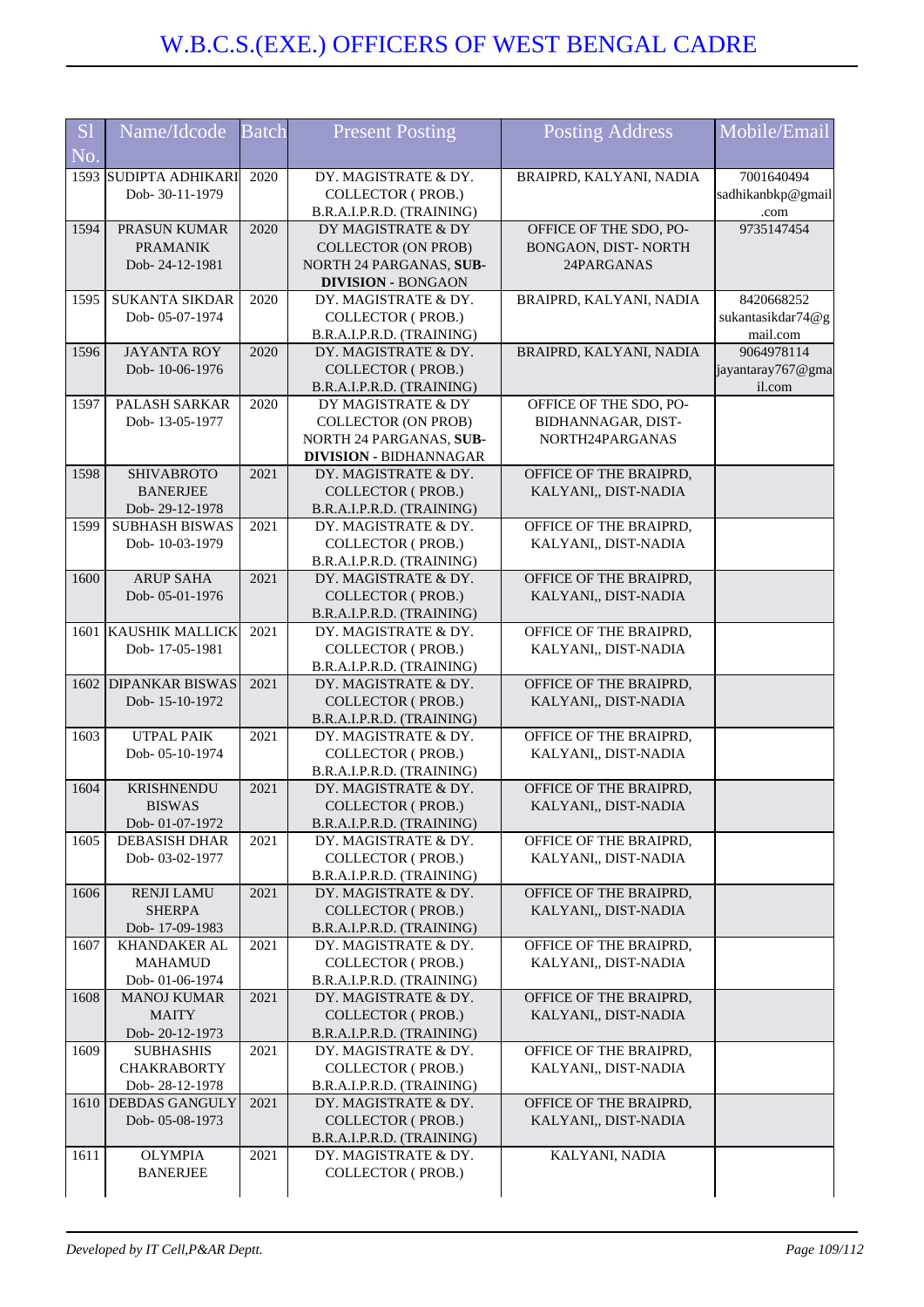| S <sub>1</sub>         | Name/Idcode                             | <b>Batch</b> | <b>Present Posting</b>                            | <b>Posting Address</b>       | Mobile/Email       |
|------------------------|-----------------------------------------|--------------|---------------------------------------------------|------------------------------|--------------------|
| $\overline{\text{No}}$ |                                         |              |                                                   |                              |                    |
|                        | Dob-11-10-1980                          |              | B.R.A.I.P.R.D. (TRAINING)                         |                              |                    |
| 1612                   | <b>WRIK GOSWAMI</b>                     | 2021         | DY. MAGISTRATE & DY.                              | KALYANI, NADIA               |                    |
|                        | Dob-04-02-1977                          |              | COLLECTOR (PROB.)                                 |                              |                    |
|                        |                                         |              | B.R.A.I.P.R.D. (TRAINING)                         |                              |                    |
| 1613                   | <b>SRIKUMAR</b>                         | 2021         | DY. MAGISTRATE & DY.                              | KALYANI, NADIA               |                    |
|                        | <b>BHATTACHARYA</b>                     |              | <b>COLLECTOR (PROB.)</b>                          |                              |                    |
|                        | Dob-28-09-1977                          |              | B.R.A.I.P.R.D. (TRAINING)                         |                              |                    |
| 1614                   | <b>SAMRAT BAGCHI</b>                    | 2021         | DY. MAGISTRATE & DY.                              | KALYANI, NADIA               |                    |
|                        | Dob-04-11-1985                          |              | <b>COLLECTOR (PROB.)</b>                          |                              |                    |
|                        |                                         |              | B.R.A.I.P.R.D. (TRAINING)                         |                              |                    |
| 1615                   | <b>SAMIR PAN</b>                        | 2021         | DY. MAGISTRATE & DY.                              | KALYANI, NADIA               |                    |
|                        | Dob-01-08-1978                          |              | <b>COLLECTOR (PROB.)</b>                          |                              |                    |
|                        |                                         |              | B.R.A.I.P.R.D. (TRAINING)                         |                              |                    |
| 1616                   | <b>AVISEK</b>                           | 2021         | DY. MAGISTRATE & DY.                              | KALYANI, NADIA               |                    |
|                        | <b>CHAKRABORTY</b>                      |              | COLLECTOR (PROB.)                                 |                              |                    |
| 1617                   | Dob- 08-08-1984<br><b>SUJIT CHANDRA</b> | 2021         | B.R.A.I.P.R.D. (TRAINING)<br>DY. MAGISTRATE & DY. | KALYANI, NADIA               |                    |
|                        | <b>LODH</b>                             |              | <b>COLLECTOR (PROB.)</b>                          |                              |                    |
|                        | Dob-18-04-1980                          |              | B.R.A.I.P.R.D. (TRAINING)                         |                              |                    |
| 1618                   | <b>SAYANTAN</b>                         | 2021         | DY. MAGISTRATE & DY.                              | KALYANI, NADIA               |                    |
|                        | <b>BHATTACHARYA</b>                     |              | <b>COLLECTOR (PROB.)</b>                          |                              |                    |
|                        | Dob-03-09-1984                          |              | B.R.A.I.P.R.D. (TRAINING)                         |                              |                    |
| 1619                   | <b>ARUNALOKE</b>                        | 2021         | DY. MAGISTRATE & DY.                              | KALYANI, NADIA               |                    |
|                        | <b>GHOSH</b>                            |              | COLLECTOR (PROB.)                                 |                              |                    |
|                        | Dob-28-01-1977                          |              | B.R.A.I.P.R.D. (TRAINING)                         |                              |                    |
| 1620                   | <b>TAPAS KUMAR</b>                      | 2021         | DY. MAGISTRATE & DY.                              | OFFICE OF THE BRAIPRD,       |                    |
|                        | <b>PAUL</b>                             |              | <b>COLLECTOR (PROB.)</b>                          | KALYANI,, DIST-NADIA         |                    |
|                        | Dob-11-07-1976                          |              | B.R.A.I.P.R.D. (TRAINING)                         |                              |                    |
| 1621                   | <b>SAMIK BHAR</b>                       | 2021         | DY. MAGISTRATE & DY.                              | KALYANI, NADIA               |                    |
|                        | Dob-03-01-1980                          |              | <b>COLLECTOR (PROB.)</b>                          |                              |                    |
|                        |                                         |              | B.R.A.I.P.R.D. (TRAINING)                         |                              |                    |
| 1622                   | <b>DEBOTTOM</b>                         | 2021         | DY. MAGISTRATE & DY.                              | KALYANI, NADIA               |                    |
|                        | <b>SARKAR</b>                           |              | <b>COLLECTOR (PROB.)</b>                          |                              |                    |
|                        | Dob-10-04-1982                          |              | B.R.A.I.P.R.D. (TRAINING)                         |                              |                    |
| 1623                   | <b>SUBHADEEP</b><br><b>CHOWDHURY</b>    | 2021         | DY. MAGISTRATE & DY.                              | KALYANI, NADIA               | 8670938058         |
|                        | Dob-24-03-1979                          |              | COLLECTOR (PROB.)<br>B.R.A.I.P.R.D. (TRAINING)    |                              | manaideep@gmail.c  |
| 1624                   | <b>KOUSHIK</b>                          | 2021         | DY. MAGISTRATE & DY.                              | KALYANI, NADIA               | om                 |
|                        | <b>PRAMANIK</b>                         |              | <b>COLLECTOR (PROB.)</b>                          |                              |                    |
|                        | Dob-01-01-1986                          |              | B.R.A.I.P.R.D. (TRAINING)                         |                              |                    |
| 1625                   | <b>GOUTAM BARMAN</b>                    | 2021         | DY. MAGISTRATE & DY.                              | OFFICE OF THE BRAIPRD,       |                    |
|                        | Dob-10-06-1986                          |              | <b>COLLECTOR (PROB.)</b>                          | KALYANI,, DIST-NADIA         |                    |
|                        |                                         |              | B.R.A.I.P.R.D. (TRAINING)                         |                              |                    |
| 1626                   | <b>AJAY KUMAR</b>                       | 2021         | DY MAGISTRATE & DY                                | OFFICE OF THE DISTRICT       |                    |
|                        | <b>DANDAPAT</b>                         |              | <b>COLLECTOR (ON PROB)</b>                        | MAGISTRATE, BASHIRHAT,       |                    |
|                        | Dob-01-05-1984                          |              | NORTH 24 PARGANAS, SUB-                           | <b>NORTH 24 PARGANAS</b>     |                    |
|                        |                                         |              | <b>DIVISION - BASHIRHAT</b>                       |                              |                    |
| 1627                   | <b>SUBRATA BAUL</b>                     | 2021         | DY. MAGISTRATE & DY.                              | KALYANI, NADIA               |                    |
|                        | Dob-07-02-1981                          |              | <b>COLLECTOR (PROB.)</b>                          |                              |                    |
|                        |                                         |              | B.R.A.I.P.R.D. (TRAINING)                         |                              |                    |
| 1628                   | DALAKI LAMA                             | 2021         | DY. MAGISTRATE & DY.                              | KALYANI, NADIA               |                    |
|                        | Dob-07-09-1983                          |              | <b>COLLECTOR (PROB.)</b>                          |                              |                    |
| 1629                   | <b>ARYA TAH</b>                         | 2021         | B.R.A.I.P.R.D. (TRAINING)<br>DY. MAGISTRATE & DY. | OFFICE OF THE ATI, FC BLOCK, | 9064660744         |
|                        | Dob-19-10-1993                          |              | COLLECTOR (PROB.)                                 | SECTOR-III, SALT LAKE,       | arya1910tah@gmail. |
|                        |                                         |              | A.T.I.                                            | KOLKATA-106                  | com                |
| 1630                   | <b>SOUMYA SASMAL</b>                    | 2021         | DY. MAGISTRATE & DY.                              | OFFICE OF THE ATI, FC BLOCK, | 9433895731         |
|                        | Dob-17-02-1989                          |              | <b>COLLECTOR (PROB.)</b>                          | SECTOR-III, SALT LAKE,       | sasmalsoumya2@g    |
|                        |                                         |              |                                                   |                              |                    |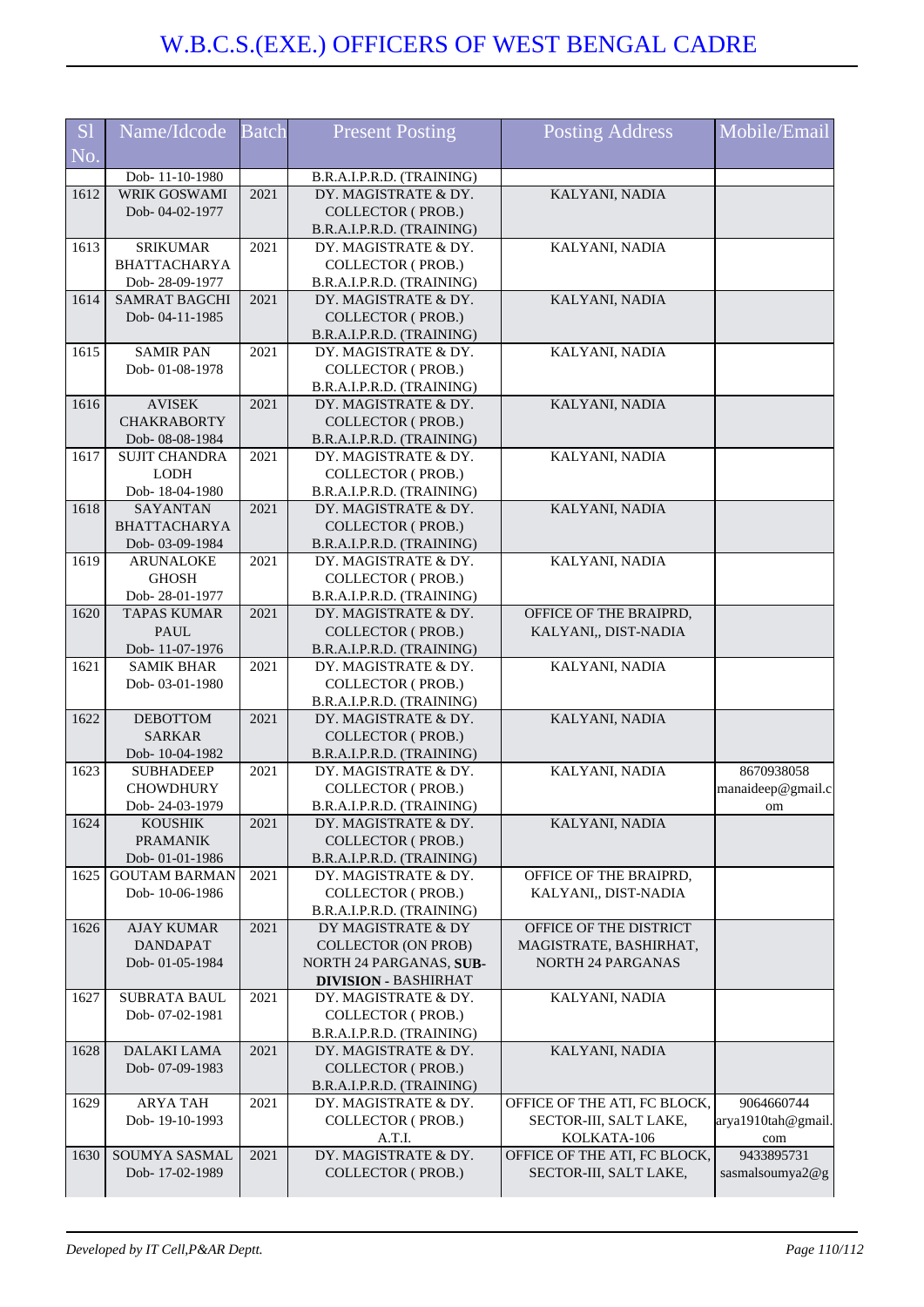| <b>S1</b> | Name/Idcode                           | <b>Batch</b> | <b>Present Posting</b>                           | <b>Posting Address</b>                                 | Mobile/Email                    |
|-----------|---------------------------------------|--------------|--------------------------------------------------|--------------------------------------------------------|---------------------------------|
| No.       |                                       |              |                                                  |                                                        |                                 |
|           |                                       |              | A.T.I.                                           | KOLKATA-106                                            | mail.com                        |
| 1631      | <b>ARUNIMA</b>                        | 2021         | DY. MAGISTRATE & DY.                             | OFFICE OF THE ATI, FC BLOCK,                           | 9062287492                      |
|           | <b>SENGUPTA</b>                       |              | <b>COLLECTOR (PROB.)</b>                         | SECTOR-III, SALT LAKE,                                 | arunimasengupta199              |
| 1632      | Dob-19-09-1990<br><b>DIPANJAN</b>     | 2021         | A.T.I.<br>DY. MAGISTRATE & DY.                   | KOLKATA-106<br>OFFICE OF THE ATI, FC BLOCK,            | 0@gmail.com<br>8961205105       |
|           | <b>BHATTACHARYYA</b>                  |              | <b>COLLECTOR (PROB.)</b>                         | SECTOR-III, SALT LAKE,                                 | dipanjanbhattachary             |
|           | Dob-20-02-1990                        |              | A.T.I.                                           | KOLKATA-106                                            | ya2017@gmail.com                |
|           | 1633 DEBANJON BISWAS                  | 2021         | DY. MAGISTRATE & DY.                             | OFFICE OF THE ATI, FC BLOCK,                           | 7389811744                      |
|           | Dob-11-04-1995                        |              | <b>COLLECTOR (PROB.)</b>                         | SECTOR-III, SALT LAKE,                                 | sam.cemk@gmail.co               |
|           |                                       |              | A.T.I.                                           | KOLKATA-106                                            | m                               |
| 1634      | <b>RUDRASHIS</b>                      | 2021         | DY. MAGISTRATE & DY.                             | OFFICE OF THE ATI, FC BLOCK,                           | 9434248685                      |
|           | <b>BANERJEE</b>                       |              | <b>COLLECTOR (PROB.)</b>                         | SECTOR-III, SALT LAKE,                                 | rudrashisbanerjee5@             |
|           | Dob-02-04-1987                        |              | A.T.I.<br>DY. MAGISTRATE & DY.                   | KOLKATA-106                                            | gmail.com<br>8910208404         |
| 1635      | <b>KAHEKASHAN</b><br><b>PARVEEN</b>   | 2021         | <b>COLLECTOR (PROB.)</b>                         | OFFICE OF THE ATI, FC BLOCK,<br>SECTOR-III, SALT LAKE, | kahekashan15@gma                |
|           | Dob-15-07-1990                        |              | A.T.I.                                           | KOLKATA-106                                            | il.com                          |
| 1636      | <b>MILANI DAS</b>                     | 2021         | DY. MAGISTRATE & DY.                             | OFFICE OF THE ATI, FC BLOCK,                           | 8820814063                      |
|           | Dob-01-02-1987                        |              | <b>COLLECTOR (PROB.)</b>                         | SECTOR-III, SALT LAKE,                                 | milanidas13@gmail.              |
|           |                                       |              | A.T.I.                                           | KOLKATA-106                                            | com                             |
| 1637      | <b>ARPITA GHOSAL</b>                  | 2021         | DY. MAGISTRATE & DY.                             | OFFICE OF THE ATI, FC BLOCK,                           | 9964114643                      |
|           | Dob-04-02-1992                        |              | COLLECTOR (PROB.)                                | SECTOR-III, SALT LAKE,                                 | arpita.sili18@gmail.            |
|           |                                       |              | A.T.I.                                           | KOLKATA-106                                            | com                             |
| 1638      | <b>MRINMOYEE</b>                      | 2021         | DY. MAGISTRATE & DY.                             | OFFICE OF THE ATI, FC BLOCK,                           | 9064253565                      |
|           | <b>CHATTERJEE</b>                     |              | <b>COLLECTOR (PROB.)</b>                         | SECTOR-III, SALT LAKE,                                 | mrinmoyeechatterjee             |
|           | Dob-02-11-1994                        |              | A.T.I.                                           | KOLKATA-106                                            | 110@gmail.com                   |
| 1639      | <b>HIRAK BISWAS</b><br>Dob-09-04-1989 | 2021         | DY. MAGISTRATE & DY.<br><b>COLLECTOR (PROB.)</b> | OFFICE OF THE ATI, FC BLOCK,<br>SECTOR-III, SALT LAKE, | 8250458461<br>biswashirak1988@g |
|           |                                       |              | A.T.I.                                           | KOLKATA-106                                            | mail.com                        |
| 1640      | <b>RIDDHIBAN</b>                      | 2021         | DY. MAGISTRATE & DY.                             | OFFICE OF THE ATI, FC BLOCK,                           | 8479079737                      |
|           | <b>CHATTERJEE</b>                     |              | <b>COLLECTOR (PROB.)</b>                         | SECTOR-III, SALT LAKE,                                 | ndsrocks007@gmail               |
|           | Dob-14-12-1989                        |              | A.T.I.                                           | KOLKATA-106                                            | .com                            |
| 1641      | <b>SOURAV MEHETA</b>                  | 2021         | DY. MAGISTRATE & DY.                             | OFFICE OF THE ATI, FC BLOCK,                           |                                 |
|           | Dob-05-01-1992                        |              | <b>COLLECTOR (PROB.)</b>                         | SECTOR-III, SALT LAKE,                                 |                                 |
|           |                                       |              | A.T.I.                                           | KOLKATA-106                                            |                                 |
| 1642      | PRADIPTA GHOSH                        | 2021         | DY. MAGISTRATE & DY.                             | OFFICE OF THE ATI, FC                                  | 9647684386                      |
|           | Dob-28-12-1993                        |              | <b>COLLECTOR (PROB.)</b>                         |                                                        | zudo55555@gmail.c               |
| 1643      | <b>SAYANTAN SEN</b>                   | 2021         | A.T.I.<br>DY. MAGISTRATE & DY.                   | OFFICE OF THE ATI, FC BLOCK,                           | om<br>9874146671                |
|           | Dob-02-01-1990                        |              | <b>COLLECTOR (PROB.)</b>                         | SECTOR-III, SALT LAKE,                                 | sensayantan55@gma               |
|           |                                       |              | A.T.I.                                           | KOLKATA-106                                            | il.com                          |
| 1644      | <b>SHATARUPA DAS</b>                  | 2021         | DY. MAGISTRATE & DY.                             | OFFICE OF THE ATI, FC BLOCK,                           | 7093321930                      |
|           | Dob-23-08-1989                        |              | <b>COLLECTOR (PROB.)</b>                         | SECTOR-III, SALT LAKE,                                 | das.rhea30@gmail.c              |
|           |                                       |              | A.T.I.                                           | KOLKATA-106                                            | om                              |
| 1645      | <b>MD IZRAIL</b>                      | 2021         | DY. MAGISTRATE & DY.                             | OFFICE OF THE ATI, FC BLOCK,                           | 8100234909                      |
|           | Dob-10-09-1993                        |              | <b>COLLECTOR (PROB.)</b>                         | SECTOR-III, SALT LAKE,                                 | mizrail306@gmail.c              |
|           |                                       |              | A.T.I.                                           | KOLKATA-106                                            | om                              |
| 1646      | DEBANJAN DUTTA                        | 2021         | DY. MAGISTRATE & DY.                             | OFFICE OF THE ATI, FC BLOCK,                           | 9474448902                      |
|           | Dob-03-12-1989                        |              | COLLECTOR (PROB.)<br>A.T.I.                      | SECTOR-III, SALT LAKE,<br>KOLKATA-106                  | debanjancse2008@g<br>mail.com   |
|           | 1647 BISWARUP BISWAS                  | 2021         | DY. MAGISTRATE & DY.                             | OFFICE OF THE ATI, FC BLOCK,                           | 9609272400                      |
|           | Dob-10-06-1993                        |              | <b>COLLECTOR (PROB.)</b>                         | SECTOR-III, SALT LAKE,                                 | itzbb006@gmail.co               |
|           |                                       |              | A.T.I.                                           | KOLKATA-106                                            | m                               |
| 1648      | <b>SUCHANDAN</b>                      | 2021         | DY. MAGISTRATE & DY.                             | OFFICE OF THE ATI, FC BLOCK,                           | 9681613375                      |
|           | <b>BAIDYA</b>                         |              | COLLECTOR (PROB.)                                | SECTOR-III, SALT LAKE,                                 | suchandanbaidya01               |
|           | Dob-07-09-1990                        |              | A.T.I.                                           | KOLKATA-106                                            | @gmail.com                      |
| 1649      | <b>TAMAL KANTI</b>                    | 2021         | DY. MAGISTRATE & DY.                             | OFFICE OF THE ATI, FC BLOCK,                           | 7318805584                      |
|           | <b>SARKAR</b>                         |              | <b>COLLECTOR (PROB.)</b>                         | SECTOR-III, SALT LAKE,                                 | sarkartamal95@gma               |
|           | Dob-11-05-1995                        |              | A.T.I.                                           | KOLKATA-106                                            | il.com                          |